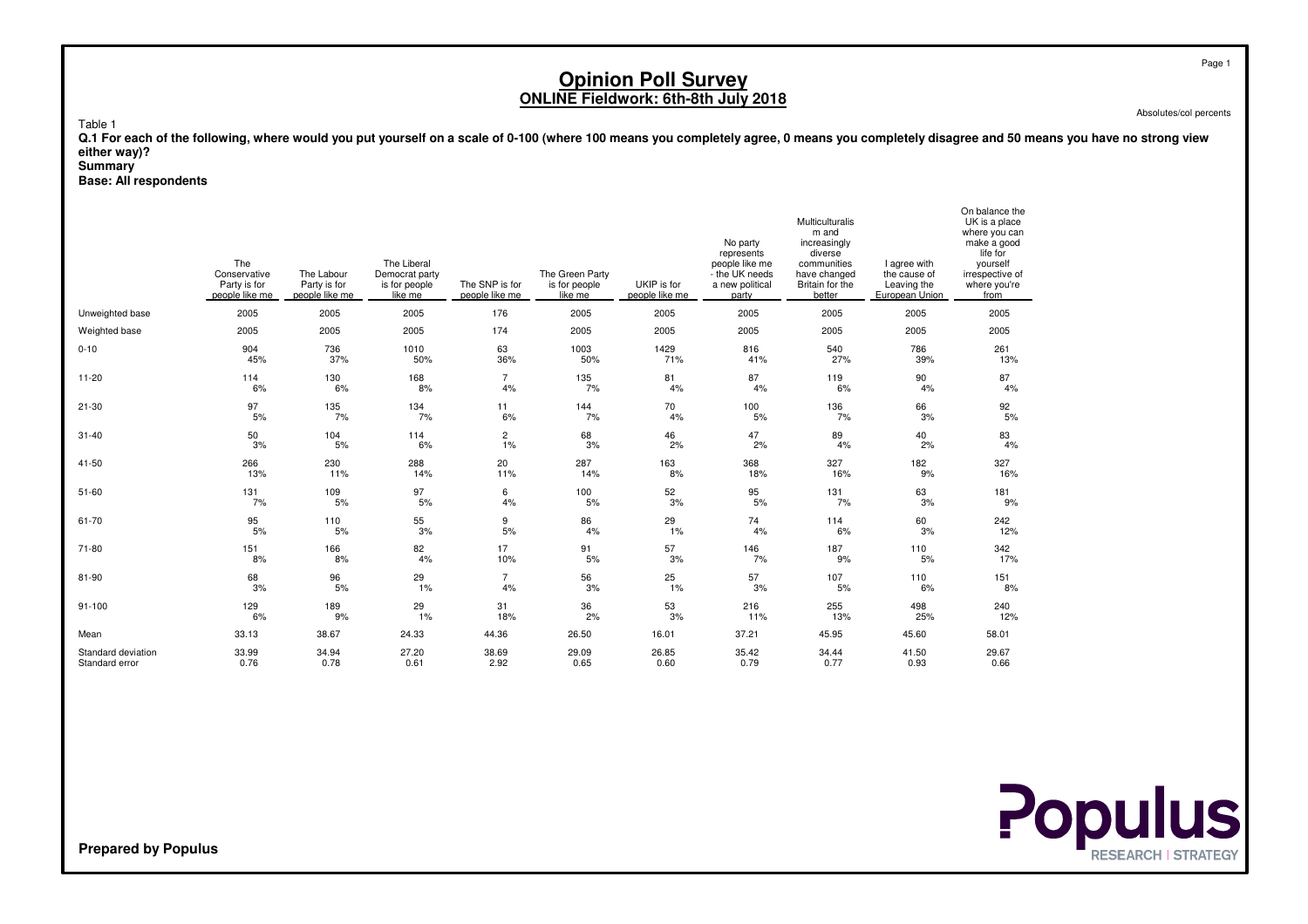Absolutes/col percents

Table 2

 **Q.1 For each of the following, where would you put yourself on a scale of 0-100 (where 100 means you completely agree, 0 means you completely disagree and 50 means you have no strong vieweither way)?**

 **The Conservative Party is for people like meBase: All respondents**

|                                      |               | Gender<br>Age |               |               |                      |            |               |               |               |               |                | Social Grade  |                      |                        |               |               |                                       |                       | Region                |               |               |                      |                |                      |               | Employment<br>Sector |                                 |
|--------------------------------------|---------------|---------------|---------------|---------------|----------------------|------------|---------------|---------------|---------------|---------------|----------------|---------------|----------------------|------------------------|---------------|---------------|---------------------------------------|-----------------------|-----------------------|---------------|---------------|----------------------|----------------|----------------------|---------------|----------------------|---------------------------------|
|                                      | Total         | Male          | Female        | 18-24         | 25-34                | $35 - 44$  | 45-54         | 55-64         | $65+$         | AB            | C <sub>1</sub> | C2            | DE                   | Scot-<br>land          | North<br>East | North<br>West | York-<br>shire<br>&<br>Humb<br>erside | West<br>Mid-<br>lands | East<br>Mid-<br>lands | Wales         | East-<br>ern  | London               | South<br>East  | South<br>West        | Public        | Pri-<br>vate         | Opin-<br>ion<br>Influ-<br>encer |
| Unweighted base                      | 2005          | 990           | 1015          | 199           | 316                  | 340        | 342           | 326           | 482           | 620           | 588            | 320           | 477                  | 176                    | 75            | 213           | 165                                   | 180                   | 155                   | 92            | 183           | 260                  | 309            | 197                  | 320           | 780                  | 206                             |
| Weighted base                        | 2005          | 979           | 1026          | 223           | 347                  | 321        | 355           | 297           | 463           | 547           | 563            | 407           | 487                  | 174                    | 84            | 231           | 168                                   | 178                   | 146                   | 100           | 192           | 271                  | 281            | 178                  | 356           | 801                  | 235                             |
| $0 - 10$                             | 904<br>45%    | 394<br>40%    | 510<br>50%    | 106<br>48%    | 199<br>57%           | 145<br>45% | 171<br>48%    | 119<br>40%    | 163<br>35%    | 219<br>40%    | 224<br>40%     | 185<br>46%    | 275<br>57%           | 113<br>65%             | 50<br>60%     | 112<br>49%    | 81<br>48%                             | 67<br>38%             | 67<br>46%             | 53<br>53%     | 65<br>34%     | 105<br>39%           | 109<br>39%     | 81<br>45%            | 180<br>50%    | 334<br>42%           | 122<br>52%                      |
| $11 - 20$                            | 114<br>6%     | 51<br>5%      | 63<br>6%      | 24<br>11%     | 23<br>7%             | 18<br>6%   | 17<br>5%      | 12<br>4%      | 20<br>4%      | 34<br>6%      | 39<br>7%       | 18<br>4%      | 23<br>5%             | 4%                     | 4<br>5%       | 10<br>4%      | 3%                                    | 9<br>5%               | 10<br>7%              | 4<br>4%       | 11<br>6%      | 32<br>12%            | 15<br>5%       | $\overline{7}$<br>4% | 25<br>7%      | 49<br>6%             | 20<br>8%                        |
| $21 - 30$                            | 97<br>5%      | 58<br>6%      | 40<br>4%      | 5<br>2%       | 24<br>7%             | 14<br>4%   | 23<br>6%      | 14<br>5%      | 18<br>4%      | 26<br>5%      | 34<br>6%       | 19<br>5%      | 19<br>4%             | 5<br>3%                | 3<br>4%       | 14<br>6%      | 11<br>7%                              | 6<br>3%               | 5%                    | 4<br>4%       | 3<br>2%       | 14<br>5%             | 16<br>6%       | 13<br>7%             | 19<br>5%      | 45<br>6%             | 12<br>5%                        |
| $31 - 40$                            | 50<br>3%      | 27<br>3%      | 24<br>2%      | 4<br>2%       | 4<br>1%              | 10<br>3%   | 7<br>2%       | 11<br>4%      | 15<br>3%      | 12<br>2%      | 16<br>3%       | 10<br>2%      | 12<br>3%             | 4<br>2%                | 2%            | 2%            | 6<br>4%                               | 4%                    | 5%                    | 1%            | 5<br>3%       | 3<br>1%              | 11<br>4%       | 1%                   | 9<br>3%       | 12<br>2%             | 3<br>1%                         |
| 41-50                                | 266<br>13%    | 115<br>12%    | 151<br>15%    | 36<br>16%     | 34<br>10%            | 45<br>14%  | 44<br>12%     | 43<br>15%     | 63<br>14%     | 75<br>14%     | 69<br>12%      | 52<br>13%     | 70<br>14%            | 15<br>9%               | 8%            | 20<br>9%      | 27<br>16%                             | 25<br>14%             | 17<br>12%             | 17<br>17%     | 30<br>16%     | 43<br>16%            | 37<br>13%      | 27<br>15%            | 31<br>9%      | 116<br>14%           | 15<br>6%                        |
| $51 - 60$                            | 131<br>7%     | 72<br>7%      | 59<br>6%      | 17<br>8%      | 25<br>7%             | 24<br>7%   | 23<br>7%      | 18<br>6%      | 24<br>5%      | 45<br>8%      | 49<br>9%       | 23<br>6%      | 14<br>3%             | 9<br>5%                | 5<br>6%       | 10<br>4%      | 10<br>6%                              | 9<br>5%               | 11<br>8%              | 8<br>8%       | 18<br>9%      | 14<br>5%             | 24<br>9%       | 15<br>8%             | 24<br>7%      | 66<br>8%             | 21<br>9%                        |
| 61-70                                | 95<br>5%      | 55<br>6%      | 39<br>4%      | 10<br>5%      | 9<br>2%              | 20<br>6%   | 9<br>2%       | 26<br>9%      | 21<br>5%      | 35<br>6%      | 23<br>4%       | 22<br>5%      | 14<br>3%             | 4<br>2%                | 1%            | 17<br>7%      | 5<br>3%                               | 16<br>9%              | 3<br>2%               | 3<br>3%       | 15<br>8%      | 9<br>3%              | 16<br>6%       | 6<br>3%              | 18<br>5%      | 36<br>5%             | 6<br>3%                         |
| 71-80                                | 151<br>8%     | 85<br>9%      | 66<br>6%      | 6<br>3%       | 13<br>4%             | 22<br>7%   | 33<br>9%      | 24<br>8%      | 53<br>11%     | 42<br>8%      | 43<br>8%       | 32<br>8%      | 33<br>7%             | 4%                     | 6<br>7%       | 21<br>9%      | 11<br>7%                              | 15<br>8%              | 13<br>9%              |               | 20<br>10%     | 22<br>8%             | 23<br>8%       | 14<br>8%             | 30<br>8%      | 54<br>7%             | 9<br>4%                         |
| 81-90                                | 68<br>3%      | 44<br>5%      | 24<br>2%      | 3<br>1%       | $\overline{c}$<br>1% | 9<br>3%    | 9<br>3%       | 14<br>5%      | 31<br>7%      | 29<br>5%      | 19<br>3%       | 15<br>4%      | $\overline{4}$<br>1% | 4<br>2%                | 1%            | 8<br>3%       | 2%                                    | 9<br>5%               | 5%                    | 4<br>4%       | 5<br>2%       | $\overline{7}$<br>3% | 11<br>4%       | 9<br>5%              | 2%            | 27<br>3%             | 3%                              |
| $91 - 100$                           | 129<br>6%     | 78<br>8%      | 51<br>5%      | 11<br>5%      | 15<br>4%             | 14<br>4%   | 19<br>5%      | 15<br>5%      | 55<br>12%     | 30<br>5%      | 47<br>8%       | 30<br>7%      | 22<br>5%             | 4%                     | 6<br>7%       | 16<br>7%      | 10<br>6%                              | 16<br>9%              | 3<br>2%               | 5<br>5%       | 21<br>11%     | 21<br>8%             | 18<br>7%       | 5<br>3%              | 12<br>3%      | 62<br>8%             | 20<br>9%                        |
| Mean                                 | 33.13         | 37.04         | 29.40         | 28.76         | 22.96                | 31.80      | 30.99         | 36.48         | 43.27         | 36.49         | 35.88          | 34.43         | 25.08                | 20.21                  | 25.68         | 32.59         | 31<br>.48                             | 39.93                 | 30.51                 | 26.77         | 42.76         | 34.65                | $36.7^{\circ}$ | 32.10                | 28.56         | 35.00                | 29.07                           |
| Standard deviation<br>Standard error | 33.99<br>0.76 | 35.01<br>1.11 | 32.56<br>1.02 | 30.79<br>2.18 | 29.73<br>1.67        | 1.78       | 33.36<br>1.80 | 33.77<br>1.87 | 36.95<br>1.68 | 33.89<br>1.36 | 34.60<br>1.43  | 34.65<br>1.94 | 31<br>.54<br>1.44    | $31.0^{\circ}$<br>2.34 | 33.64<br>3.88 | 35.32<br>2.42 | 32.30<br>2.51                         | 35.70<br>2.66         | 31.92<br>2.56         | 31.43<br>3.28 | 35.09<br>2.59 | 33.52<br>2.08        | 34.01<br>1.93  | 32.57<br>2.32        | 31.90<br>1.78 | 34.32<br>1.23        | 34.44<br>2.40                   |



Page 2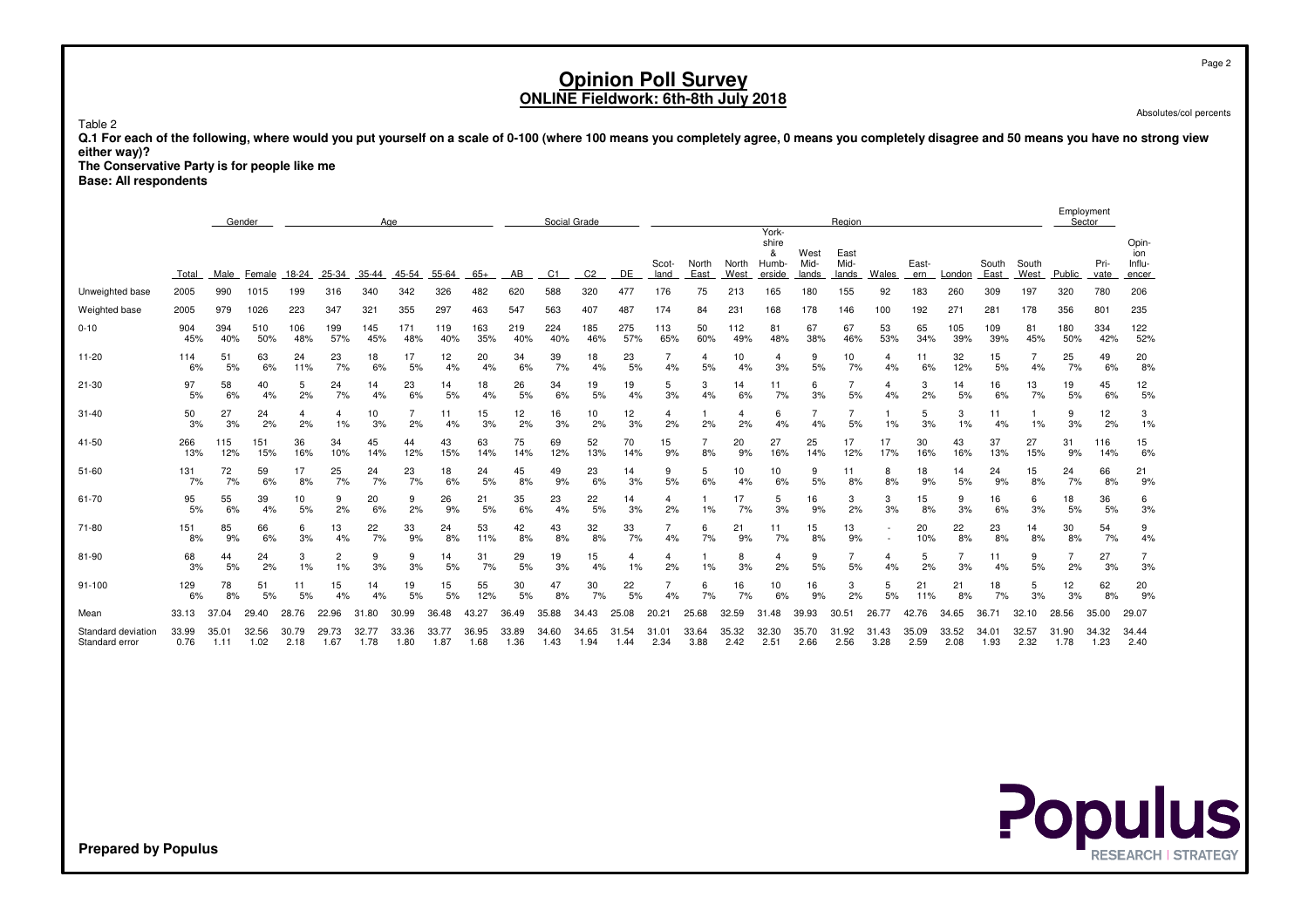Absolutes/col percents

 **Q.1 For each of the following, where would you put yourself on a scale of 0-100 (where 100 means you completely agree, 0 means you completely disagree and 50 means you have no strong vieweither way)?**

**The Conservative Party is for people like me**

**Base: All respondents**

Table 3

|                                      |               | Ethnicity     |                      |                                  | White SEG     |               |               |                       | <b>BAME SEG</b>       |                |                                    |               |               |                 | Aae           |                      |                       |
|--------------------------------------|---------------|---------------|----------------------|----------------------------------|---------------|---------------|---------------|-----------------------|-----------------------|----------------|------------------------------------|---------------|---------------|-----------------|---------------|----------------------|-----------------------|
|                                      | Total         | White         | <b>BAME</b>          | C <sub>2</sub><br>DE<br>AB<br>C1 |               |               |               |                       | C <sub>1</sub>        | C <sub>2</sub> | DE                                 | 18-45         | $55+$         | White 18-<br>45 | White 55+     | <b>BAME 18-45</b>    | <b>BAME 55+</b>       |
| Unweighted base                      | 2005          | 1842          | 146                  | 560                              | 539           | 294           | 449           | 55                    | 43                    | 24             | 24                                 | 883           | 808           | 764             | 790           | 111                  | 13                    |
| Weighted base                        | 2005          | 1833          | 162                  | 494                              | 512           | 373           | 454           | 50                    | 49                    | 34             | 29                                 | 920           | 760           | 787             | 746           | 131                  | 11                    |
| $0 - 10$                             | 904<br>45%    | 812<br>44%    | 85<br>52%            | 194<br>39%                       | 202<br>40%    | 160<br>43%    | 255<br>56%    | 23<br>46%             | 19<br>39%             | 25<br>75%      | 18<br>60%                          | 465<br>51%    | 282<br>37%    | 394<br>50%      | 274<br>37%    | 69<br>53%            | $\overline{7}$<br>59% |
| $11 - 20$                            | 114<br>6%     | 97<br>5%      | 17<br>10%            | 28<br>6%                         | 35<br>7%      | 18<br>5%      | 17<br>4%      | 6<br>13%              | 5<br>9%               |                | 6<br>19%                           | 68<br>7%      | 32<br>4%      | 53<br>7%        | 31<br>4%      | 15<br>11%            | 9%                    |
| $21 - 30$                            | 97<br>5%      | 91<br>5%      | $\overline{7}$<br>4% | 23<br>5%                         | 30<br>6%      | 19<br>5%      | 19<br>4%      | 3<br>6%               | 4<br>8%               |                | $\sim$                             | 43<br>5%      | 32<br>4%      | 40<br>5%        | 32<br>4%      | 3<br>3%              |                       |
| $31 - 40$                            | 50<br>3%      | 44<br>2%      | $\overline{7}$<br>4% | 10<br>2%                         | 15<br>3%      | 8<br>2%       | 11<br>2%      | $\overline{2}$<br>4%  | $\mathbf{1}$<br>2%    | 2<br>7%        | 4%                                 | 18<br>2%      | 26<br>3%      | 12<br>2%        | 26<br>4%      | 6<br>4%              |                       |
| 41-50                                | 266<br>13%    | 249<br>14%    | 16<br>10%            | 70<br>14%                        | 62<br>12%     | 51<br>14%     | 66<br>15%     | $\overline{4}$<br>9%  | $\overline{7}$<br>13% | 4%             | $\overline{4}$<br>14%              | 117<br>13%    | 107<br>14%    | 105<br>13%      | 106<br>14%    | 12<br>9%             | 8%                    |
| $51 - 60$                            | 131<br>7%     | 112<br>6%     | 16<br>10%            | 37<br>7%                         | 40<br>8%      | 23<br>6%      | 13<br>3%      | $\overline{7}$<br>14% | 9<br>18%              |                | $\star$<br>$\star$                 | 68<br>7%      | 42<br>6%      | 53<br>7%        | 40<br>5%      | 14<br>11%            | 7%                    |
| 61-70                                | 95<br>5%      | 89<br>5%      | 6<br>4%              | 33<br>7%                         | 23<br>4%      | 18<br>5%      | 14<br>3%      | $\overline{c}$<br>5%  |                       | 4<br>11%       | $\sim$<br>$\sim$                   | 39<br>4%      | 47<br>6%      | 33<br>4%        | 47<br>6%      | 6<br>5%              | $\sim$                |
| 71-80                                | 151<br>8%     | 146<br>8%     | 5<br>3%              | 41<br>8%                         | 40<br>8%      | 31<br>8%      | 33<br>7%      | 2%                    | 3<br>6%               | 4%             | $\overline{\phantom{a}}$<br>$\sim$ | 43<br>5%      | 77<br>10%     | 40<br>5%        | 77<br>10%     | 3<br>2%              | 6%                    |
| 81-90                                | 68<br>3%      | 68<br>4%      | $\star$              | 29<br>6%                         | 19<br>4%      | 15<br>4%      | 4<br>1%       |                       |                       |                |                                    | 17<br>2%      | 45<br>6%      | 17<br>2%        | 45<br>6%      |                      |                       |
| $91 - 100$                           | 129<br>6%     | 125<br>7%     | $\overline{4}$<br>2% | 29<br>6%                         | 45<br>9%      | 30<br>8%      | 21<br>5%      | 2%                    | $\overline{c}$<br>4%  |                | $\mathbf{1}$<br>3%                 | 42<br>5%      | 69<br>9%      | 39<br>5%        | 68<br>9%      | $\overline{c}$<br>2% | 11%                   |
| Mean                                 | 33.13         | 34.01         | 24.01                | 37.67                            | 36.51         | 35.90         | 25.67         | 25.68                 | 30.97                 | 18.17          | 16.28                              | 27.76         | 40.62         | 28.47           | 40.87         | 23.69                | 26.05                 |
| Standard deviation<br>Standard error | 33.99<br>0.76 | 34.40<br>0.80 | 27.65<br>2.29        | 34.33<br>1.45                    | 34.98<br>1.51 | 35.01<br>2.04 | 31.95<br>1.51 | 27.39<br>3.69         | 30.25<br>4.61         | 25.59<br>5.22  | 23.44<br>4.79                      | 31.44<br>1.06 | 35.88<br>1.26 | 32.06<br>1.16   | 35.85<br>1.28 | 27.27<br>2.59        | 37.16<br>10.31        |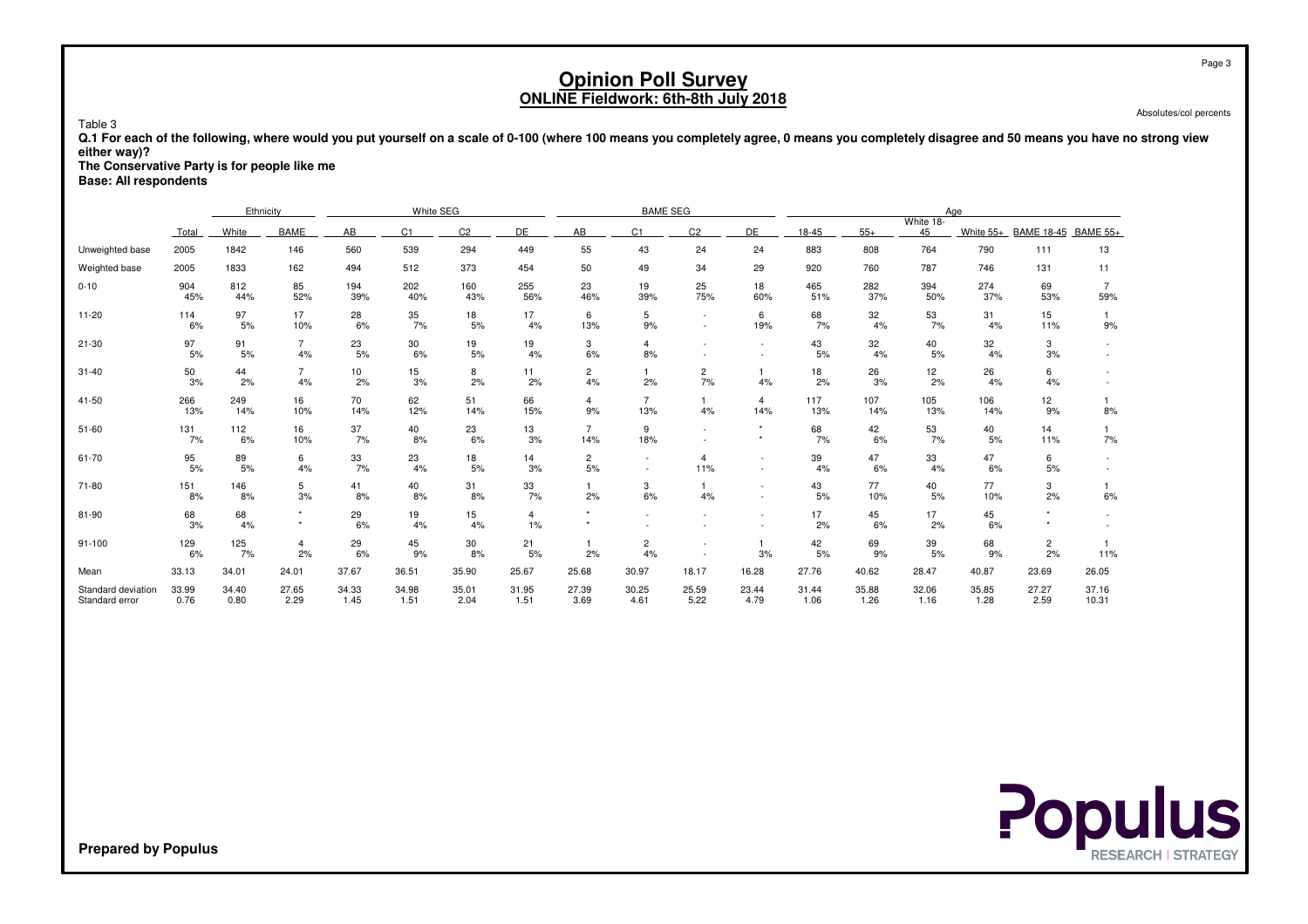Absolutes/col percents

 **Q.1 For each of the following, where would you put yourself on a scale of 0-100 (where 100 means you completely agree, 0 means you completely disagree and 50 means you have no strong vieweither way)?**

**The Conservative Party is for people like me**

**Base: All respondents**

Table 4

|                                      |               |               |               |                      |               |                      | Party voting now      |                          |                       |                |                          |                      |
|--------------------------------------|---------------|---------------|---------------|----------------------|---------------|----------------------|-----------------------|--------------------------|-----------------------|----------------|--------------------------|----------------------|
|                                      | Total         | Labour        | Conservative  | Liberal<br>Democrat  | <b>UKIP</b>   | Green                | SNP                   | Plaid Cymru              | Other                 | Can't remember | Wouldn't/<br>didn't vote | Don't know           |
| Unweighted base                      | 2005          | 645           | 592           | 139                  | 97            | 68                   | 67                    | 11                       | 17                    | $\sim$         | 123                      | 246                  |
| Weighted base                        | 2005          | 728           | 686           | 140                  | 70            | 64                   | 53                    | 10 <sup>1</sup>          | 15                    | $\sim$         | 36                       | 203                  |
| $0 - 10$                             | 904<br>45%    | 578<br>79%    | 35<br>5%      | 78<br>56%            | 27<br>39%     | 39<br>60%            | 49<br>92%             | $\overline{4}$<br>43%    | 8<br>52%              |                | 19<br>54%                | 66<br>33%            |
| $11 - 20$                            | 114<br>6%     | 52<br>7%      | 18<br>3%      | 13<br>10%            | 3<br>4%       | 6<br>10%             | $\mathbf{1}$<br>$1\%$ | $\overline{\phantom{a}}$ | 1<br>7%               | ٠<br>$\sim$    | 4<br>11%                 | 17<br>8%             |
| $21 - 30$                            | 97<br>5%      | 22<br>3%      | 26<br>4%      | 16<br>11%            | 6<br>8%       | 8<br>12%             | 2%                    | 13%                      | 8%                    |                | 3<br>8%                  | 14<br>7%             |
| $31 - 40$                            | 50<br>3%      | 10<br>1%      | 12<br>2%      | 8<br>6%              | $\sim$        | 3<br>4%              | $\mathbf{1}$<br>$1\%$ | $\overline{\phantom{a}}$ | $\mathbf{1}$<br>7%    |                | $\overline{2}$<br>5%     | 16<br>8%             |
| 41-50                                | 266<br>13%    | 51<br>7%      | 108<br>16%    | 13<br>9%             | 20<br>29%     | 5<br>8%              | $\mathbf{1}$<br>2%    | 3<br>31%                 | $\mathbf{1}$<br>6%    |                | 8<br>21%                 | 56<br>28%            |
| 51-60                                | 131<br>7%     | 6<br>1%       | 89<br>13%     | 3<br>2%              | 5<br>7%       | $\overline{2}$<br>3% | 2%                    | 14%                      | $\overline{2}$<br>14% |                |                          | 22<br>11%            |
| 61-70                                | 95<br>5%      | 5<br>1%       | 74<br>11%     | 1%                   | 5<br>8%       | 3<br>5%              |                       |                          |                       |                |                          | 6<br>3%              |
| 71-80                                | 151<br>8%     | 4<br>1%       | 136<br>20%    | 5<br>4%              | 4<br>5%       |                      |                       |                          |                       |                |                          | $\overline{c}$<br>1% |
| 81-90                                | 68<br>3%      | $\sim$        | 65<br>9%      | $\overline{c}$<br>1% |               |                      |                       |                          |                       |                |                          | 1%                   |
| 91-100                               | 129<br>6%     | $\ddot{}$     | 124<br>18%    |                      | $\star$<br>1% |                      |                       |                          | 7%                    |                | $\star$                  | 3<br>1%              |
| Mean                                 | 33.13         | 8.81          | 67.30         | 18.75                | 32.00         | 15.84                | 3.44                  | 27.73                    | 25.05                 |                | 18.34                    | 31.81                |
| Standard deviation<br>Standard error | 33.99<br>0.76 | 16.64<br>0.66 | 25.50<br>1.05 | 23.81<br>2.02        | 27.88<br>2.83 | 21.07<br>2.56        | 11.76<br>1.44         | 24.87<br>7.50            | 30.63<br>7.43         | $\sim$         | 21.54<br>1.94            | 25.26<br>1.61        |



**Prepared by Populus**

Page 4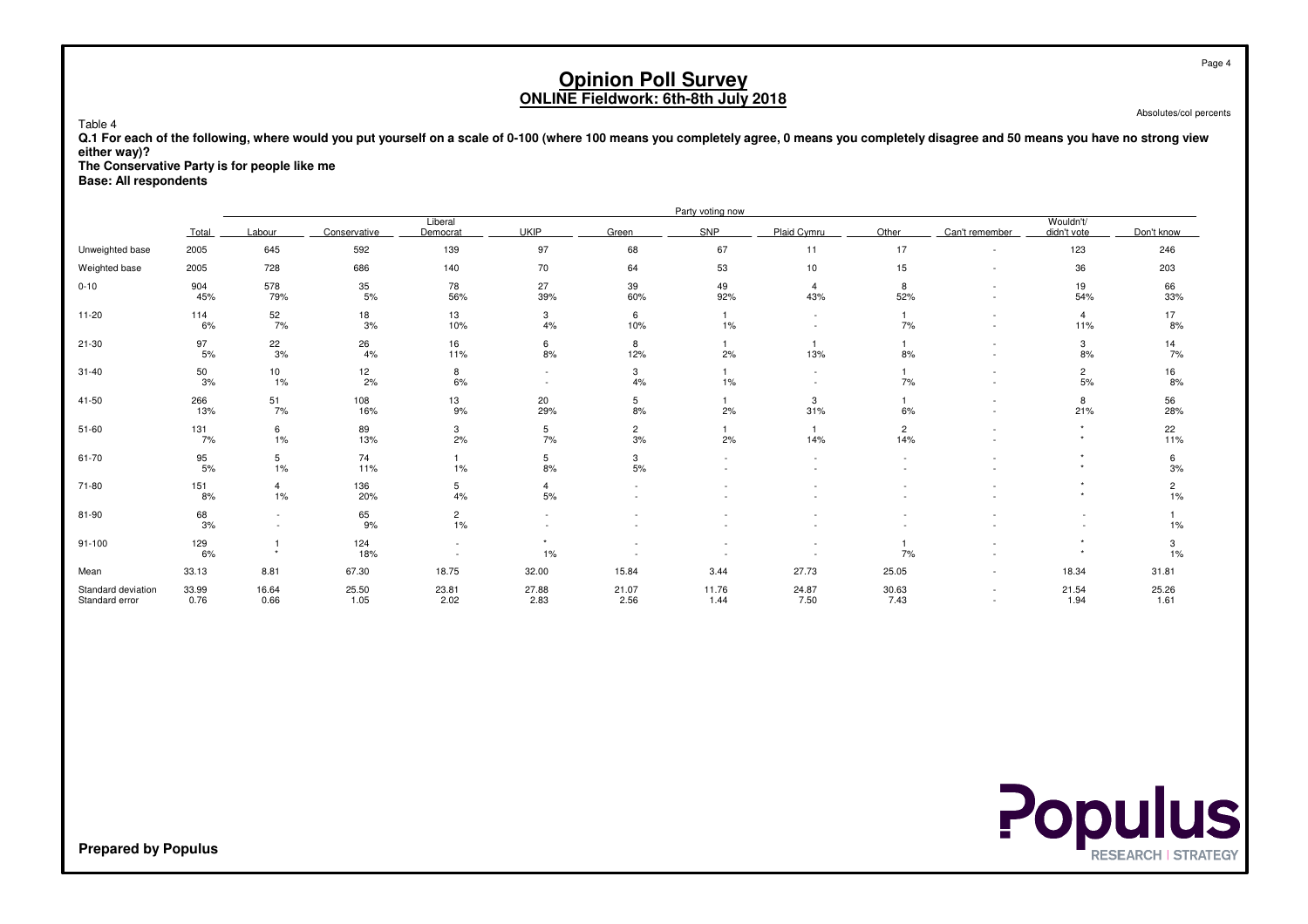Absolutes/col percents

 **Q.1 For each of the following, where would you put yourself on a scale of 0-100 (where 100 means you completely agree, 0 means you completely disagree and 50 means you have no strong vieweither way)?**

**The Conservative Party is for people like me**

**Base: All respondents**

Table 5

|                                      |               |               |                          | Party voting June 2017  |                                                      |                         |                       |                       |                       |                                |                          |  |  |  |
|--------------------------------------|---------------|---------------|--------------------------|-------------------------|------------------------------------------------------|-------------------------|-----------------------|-----------------------|-----------------------|--------------------------------|--------------------------|--|--|--|
|                                      | Total         | Conservative  | Labour                   | Liberal<br>Democrat     | SNP                                                  | Green                   | <b>UKIP</b>           | Plaid Cvmru           | Other                 | Can't remember                 | Wouldn't/<br>didn't vote |  |  |  |
| Unweighted base                      | 2005          | 706           | 694                      | 137                     | 75                                                   | 39                      | 79                    | 15                    | 5                     | 50                             | 205                      |  |  |  |
| Weighted base                        | 2005          | 864           | 814                      | 151                     | 62                                                   | 39                      | 38                    | 15                    | $\overline{4}$        | 4                              | 16                       |  |  |  |
| $0 - 10$                             | 904<br>45%    | 83<br>10%     | 621<br>76%               | 82<br>54%               | 55<br>90%                                            | 28<br>71%               | 16<br>43%             | 8<br>54%              | $\overline{c}$<br>43% | $\overline{\mathbf{c}}$<br>47% | 8<br>47%                 |  |  |  |
| $11 - 20$                            | 114<br>6%     | 32<br>4%      | 59<br>7%                 | 14<br>9%                | $\mathbf{1}$<br>1%                                   | $\overline{4}$<br>11%   | $\overline{c}$<br>5%  |                       | $\mathbf{1}$<br>30%   | $^\star$<br>5%                 | 5%                       |  |  |  |
| $21 - 30$                            | 97<br>$5%$    | 41<br>5%      | 34<br>4%                 | 17<br>11%               | $\overline{1}$<br>2%                                 | 3%                      | 2%                    | 8%                    |                       | $\star$<br>2%                  | 5%                       |  |  |  |
| $31 - 40$                            | 50<br>3%      | 25<br>3%      | 16<br>2%                 | 5<br>3%                 | 1%                                                   | 4%                      | 2%                    |                       | $\mathbf{1}$<br>26%   | $\star$<br>6%                  | 2%                       |  |  |  |
| 41-50                                | 266<br>13%    | 164<br>19%    | $\frac{58}{7\%}$         | 20<br>14%               | $\overline{c}$<br>4%                                 | 2%                      | 11<br>29%             | $\overline{4}$<br>26% | $\sim$<br>٠           | $\mathbf{1}$<br>34%            | 5<br>30%                 |  |  |  |
| $51 - 60$                            | 131<br>7%     | 107<br>12%    | 12<br>1%                 | $\overline{4}$<br>3%    | -1<br>1%                                             | 4%                      | $\overline{4}$<br>10% | $\overline{c}$<br>11% |                       | $\star$<br>3%                  | 3%                       |  |  |  |
| 61-70                                | 95<br>$5%$    | 85<br>10%     | 5<br>1%                  | $\mathbf{1}$<br>$1\%$   | 1%                                                   |                         | $\mathbf{2}$<br>4%    |                       |                       |                                | $\ddot{}$<br>3%          |  |  |  |
| 71-80                                | 151<br>8%     | 142<br>16%    | 6<br>1%                  | $\overline{c}$<br>$1\%$ |                                                      |                         | 2%                    |                       |                       | ٠<br>1%                        | 2%                       |  |  |  |
| 81-90                                | 68<br>3%      | $62$<br>$7\%$ | $\overline{\phantom{a}}$ | 3<br>2%                 |                                                      | $\overline{c}$<br>$6\%$ | $\star$<br>1%         |                       |                       |                                | $1\%$                    |  |  |  |
| $91 - 100$                           | 129<br>6%     | 123<br>14%    | 3<br>$\ddot{}$           | $\overline{c}$<br>$1\%$ | $\overline{\phantom{a}}$<br>$\overline{\phantom{a}}$ | $\sim$                  | 3%                    |                       |                       |                                | $\star$<br>$1\%$         |  |  |  |
| Mean                                 | 33.13         | 60.49         | 10.14                    | 20.05                   | 4.71                                                 | 13.36                   | 31.35                 | 22.26                 | 17.00                 | 26.10                          | 26.22                    |  |  |  |
| Standard deviation<br>Standard error | 33.99<br>0.76 | 28.35<br>1.07 | 18.23<br>0.69            | 24.71<br>2.11           | 14.13<br>1.63                                        | 24.46<br>3.92           | 29.38<br>3.31         | 24.81<br>6.41         | 13.69<br>6.12         | 26.48<br>3.74                  | 26.99<br>1.88            |  |  |  |

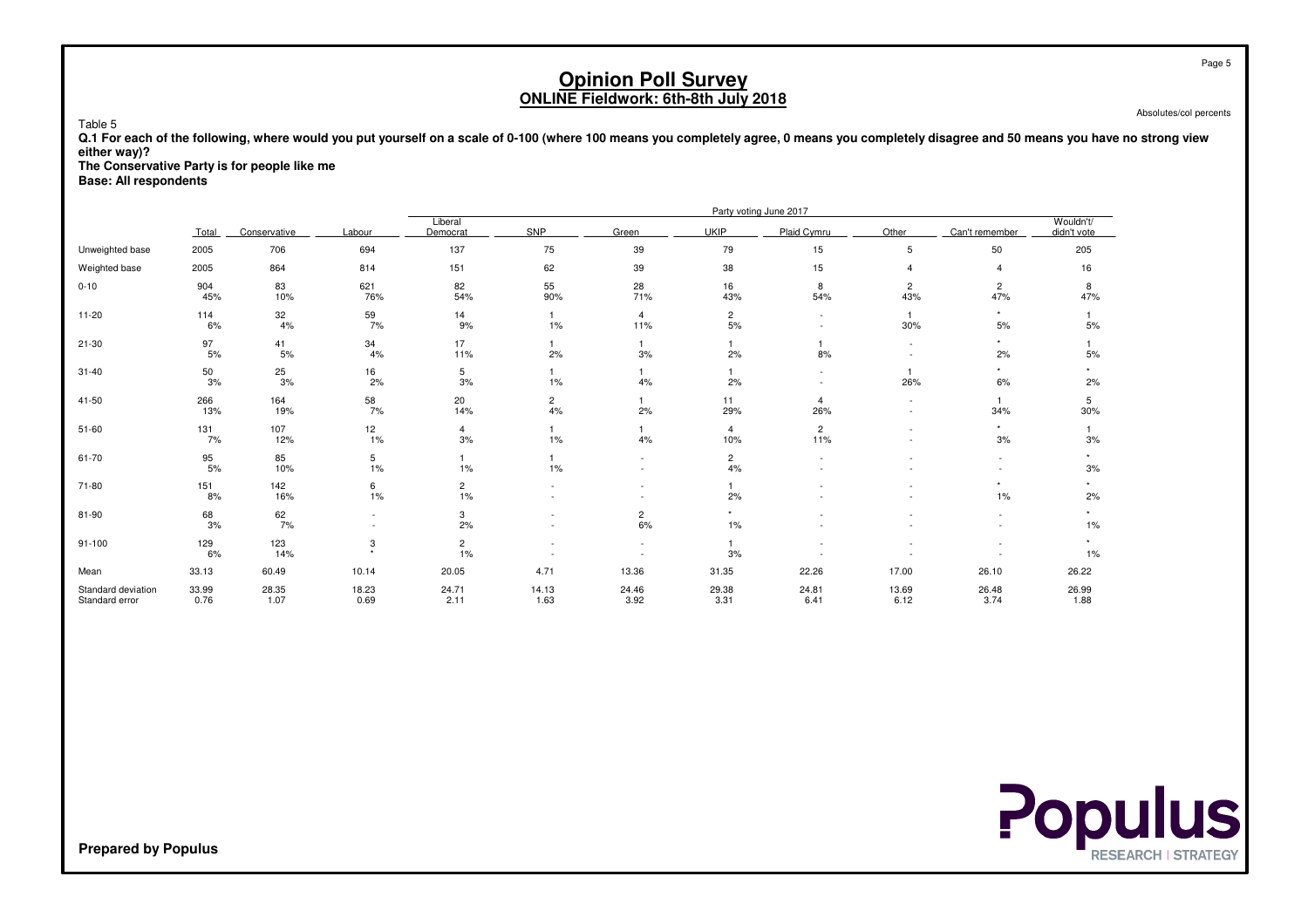Absolutes/col percents

 **Q.1 For each of the following, where would you put yourself on a scale of 0-100 (where 100 means you completely agree, 0 means you completely disagree and 50 means you have no strong vieweither way)?**

**The Conservative Party is for people like me**

**Base: All respondents**

Table 6

|                                      |               |               |                |                      |                      |                      |                      | Party voting May 2015 |                     |                      |                          |
|--------------------------------------|---------------|---------------|----------------|----------------------|----------------------|----------------------|----------------------|-----------------------|---------------------|----------------------|--------------------------|
|                                      | Total         | Conservative  | Labour         | Liberal<br>Democrat  | <b>UKIP</b>          | <b>SNP</b>           | Green                | Plaid Cymru           | Other               | Can't remember       | Wouldn't/<br>didn't vote |
| Unweighted base                      | 2005          | 614           | 557            | 153                  | 153                  | 83                   | 73                   | 11                    | 8                   | 80                   | 273                      |
| Weighted base                        | 2005          | 716           | 638            | 159                  | 135                  | 76                   | 74                   | 11                    | 6                   | 61                   | 129                      |
| $0 - 10$                             | 904<br>45%    | 70<br>10%     | 495<br>78%     | 83<br>52%            | 42<br>31%            | 64<br>84%            | 52<br>71%            | 61%                   | 5<br>83%            | 23<br>38%            | 62<br>48%                |
| $11 - 20$                            | 114<br>6%     | 31<br>4%      | 37<br>6%       | 17<br>11%            | 3<br>2%              | $\overline{2}$<br>3% | 9<br>13%             |                       | $\sim$<br>$\sim$    | $\mathbf{1}$<br>2%   | 13<br>10%                |
| $21 - 30$                            | 97<br>$5%$    | 36<br>5%      | 23<br>4%       | 14<br>9%             | 6<br>4%              | 2%                   | 5<br>7%              | 11%                   |                     | 6<br>9%              | 6<br>5%                  |
| $31 - 40$                            | 50<br>3%      | 24<br>3%      | 15<br>2%       | 5<br>3%              | $\overline{c}$<br>2% | 1%                   | $1\%$                |                       | $\mathbf{1}$<br>17% | $\overline{c}$<br>2% |                          |
| 41-50                                | 266<br>13%    | 119<br>17%    | 45<br>7%       | 15<br>10%            | 33<br>25%            | 8<br>10%             | $\overline{4}$<br>6% | 9%                    | $\sim$<br>$\sim$    | 20<br>33%            | 20<br>16%                |
| $51 - 60$                            | 131<br>7%     | 85<br>12%     | 8<br>1%        | $\overline{7}$<br>5% | 17<br>12%            |                      |                      | 8%                    |                     | 3<br>5%              | 11<br>8%                 |
| 61-70                                | 95<br>$5%$    | 62<br>9%      | 4<br>1%        | 8<br>5%              | 12<br>9%             |                      |                      |                       |                     | 2%                   | 8<br>6%                  |
| 71-80                                | 151<br>8%     | 116<br>16%    | 1%             | $\overline{c}$<br>1% | 12<br>9%             | 1%                   | $\overline{c}$<br>3% |                       |                     | 5<br>8%              | 5%                       |
| 81-90                                | 68<br>3%      | 57<br>8%      |                | 6<br>4%              | 4<br>3%              |                      |                      |                       |                     |                      |                          |
| $91 - 100$                           | 129<br>6%     | 118<br>16%    | $\overline{c}$ | $\overline{c}$<br>1% | 5<br>4%              |                      |                      | 12%                   |                     |                      | $\overline{c}$<br>1%     |
| Mean                                 | 33.13         | 61.16         | 10.18          | 22.06                | 41.20                | 7.51                 | 10.86                | 24.12                 | 8.57                | 31.20                | 26.69                    |
| Standard deviation<br>Standard error | 33.99<br>0.76 | 29.29<br>1.18 | 18.73<br>0.79  | 27.12<br>2.19        | 30.79<br>2.49        | 17.64<br>1.94        | 18.63<br>2.18        | 35.12<br>10.59        | 12.87<br>4.55       | 26.63<br>2.98        | 28.74<br>1.74            |

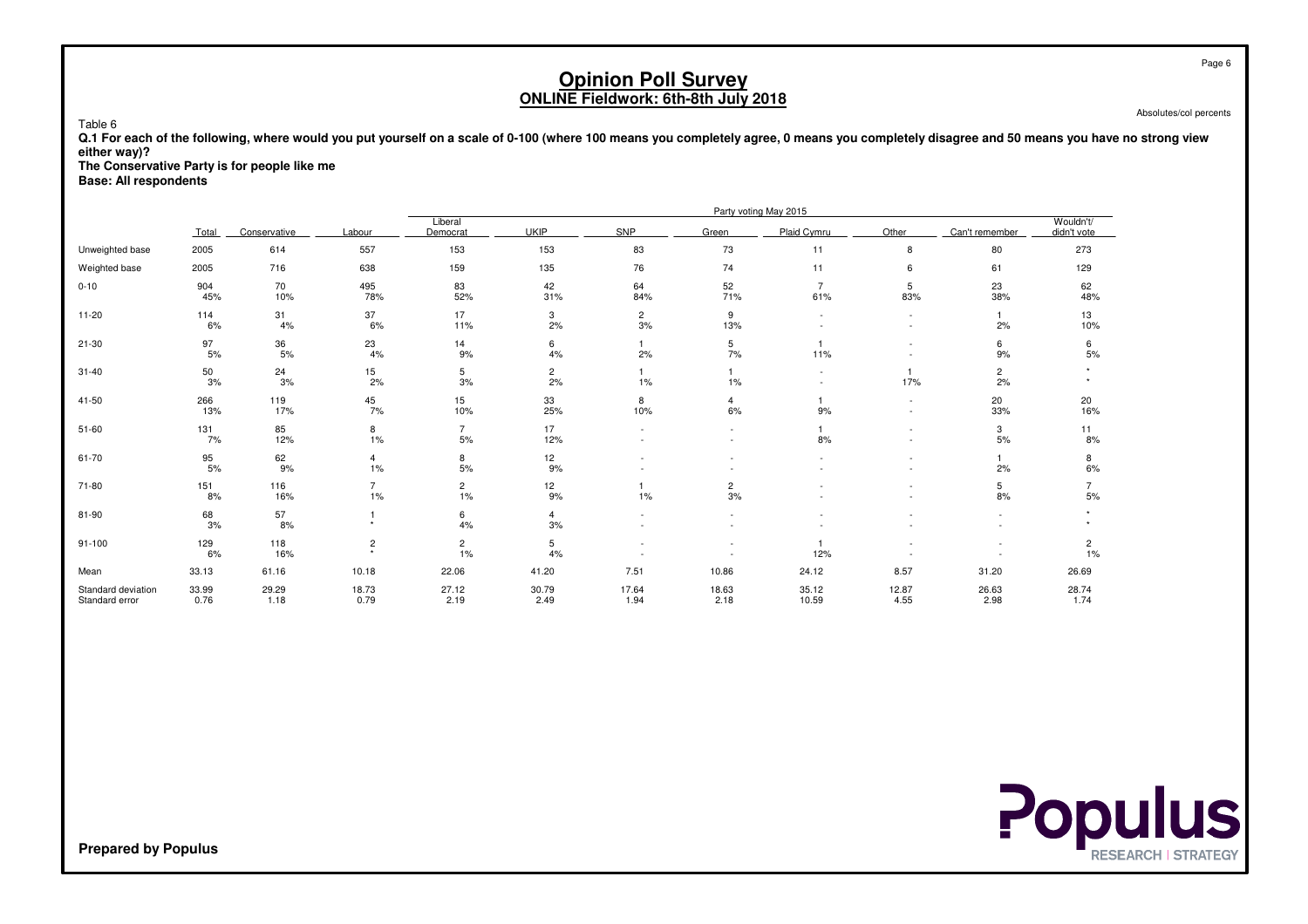Absolutes/col percents

Page 7

Table 7

 **Q.1 For each of the following, where would you put yourself on a scale of 0-100 (where 100 means you completely agree, 0 means you completely disagree and 50 means you have no strong vieweither way)?**

 **The Labour Party is for people like meBase: All respondents**

|                                      |               | Gender<br>Age |               |                   |               |               |               |               |               |               |                | Social Grade   |               |               |               |               |                                       |                       | Region                |                      |               |               |               |               |               | Employment<br>Sector |                                 |
|--------------------------------------|---------------|---------------|---------------|-------------------|---------------|---------------|---------------|---------------|---------------|---------------|----------------|----------------|---------------|---------------|---------------|---------------|---------------------------------------|-----------------------|-----------------------|----------------------|---------------|---------------|---------------|---------------|---------------|----------------------|---------------------------------|
|                                      | Total         | Male          | Female        | 18-24             | 25-34         | 35-44         | 45-54         | 55-64         | $65+$         | AB            | C <sub>1</sub> | C <sub>2</sub> | DE            | Scot-<br>land | North<br>East | North<br>West | York-<br>shire<br>&<br>Humb<br>erside | West<br>Mid-<br>lands | East<br>Mid-<br>lands | Wales                | East-<br>ern  | London        | South<br>East | South<br>West | Public        | Pri-<br>vate         | Opin-<br>ion<br>Influ-<br>encer |
| Unweighted base                      | 2005          | 990           | 1015          | 199               | 316           | 340           | 342           | 326           | 482           | 620           | 588            | 320            | 477           | 176           | 75            | 213           | 165                                   | 180                   | 155                   | 92                   | 183           | 260           | 309           | 197           | 320           | 780                  | 206                             |
| Weighted base                        | 2005          | 979           | 1026          | 223               | 347           | 321           | 355           | 297           | 463           | 547           | 563            | 407            | 487           | 174           | 84            | 231           | 168                                   | 178                   | 146                   | 100                  | 192           | 271           | 281           | 178           | 356           | 801                  | 235                             |
| $0 - 10$                             | 736<br>37%    | 403<br>41%    | 333<br>32%    | 38<br>17%         | 78<br>23%     | 103<br>32%    | 135<br>38%    | 129<br>44%    | 253<br>55%    | 202<br>37%    | 208<br>37%     | 146<br>36%     | 181<br>37%    | 63<br>36%     | 17<br>20%     | 72<br>31%     | 54<br>32%                             | 74<br>41%             | 55<br>38%             | 35<br>35%            | 104<br>54%    | 81<br>30%     | 119<br>42%    | 65<br>36%     | 103<br>29%    | 289<br>36%           | 78<br>33%                       |
| $11 - 20$                            | 130<br>6%     | 63<br>6%      | 66<br>6%      | 12<br>6%          | 18<br>5%      | 26<br>8%      | 21<br>6%      | 25<br>8%      | 27<br>6%      | 45<br>8%      | 32<br>6%       | 32<br>8%       | 20<br>4%      | 9<br>5%       | 3<br>3%       | 21<br>9%      | 8<br>5%                               | 12<br>7%              | 5%                    | 7%                   | 8<br>4%       | 18<br>7%      | 23<br>8%      | 15<br>9%      | 19<br>5%      | 70<br>9%             | 17<br>7%                        |
| $21 - 30$                            | 135<br>7%     | 73<br>7%      | 62<br>6%      | 12<br>6%          | 27<br>8%      | 23<br>7%      | 29<br>8%      | 17<br>6%      | 26<br>6%      | 42<br>8%      | 47<br>8%       | 19<br>5%       | 27<br>5%      | 14<br>8%      | 5<br>6%       | 16<br>7%      | 13<br>8%                              | 10<br>5%              | 10<br>7%              | $\overline{c}$<br>2% | 8<br>4%       | 27<br>10%     | 20<br>7%      | 12<br>7%      | 31<br>9%      | 57<br>7%             | 18<br>8%                        |
| $31 - 40$                            | 104<br>5%     | 60<br>6%      | 44<br>4%      | 3%                | 18<br>5%      | 20<br>6%      | 18<br>5%      | 22<br>7%      | 18<br>4%      | 27<br>5%      | 40<br>7%       | 19<br>5%       | 18<br>4%      | 11<br>6%      | 9%            | 3<br>1%       | 5<br>3%                               | 8<br>4%               | 9<br>6%               | 5<br>5%              | 10<br>5%      | 13<br>5%      | 18<br>7%      | 15<br>8%      | 17<br>5%      | 46<br>6%             | 9<br>4%                         |
| 41-50                                | 230<br>11%    | 107<br>11%    | 123<br>12%    | 38<br>17%         | 39<br>11%     | 44<br>14%     | 44<br>12%     | 28<br>10%     | 36<br>8%      | 60<br>11%     | 58<br>10%      | 51<br>13%      | 60<br>12%     | 23<br>13%     | 10<br>11%     | 23<br>10%     | 21<br>13%                             | 24<br>13%             | 17<br>12%             | 17<br>17%            | 21<br>11%     | 37<br>14%     | 20<br>7%      | 18<br>10%     | 56<br>16%     | 86<br>11%            | 31<br>13%                       |
| $51 - 60$                            | 109<br>5%     | 45<br>5%      | 64<br>6%      | 21<br>9%          | 21<br>6%      | 19<br>6%      | 16<br>5%      | 15<br>5%      | 17<br>4%      | 34<br>6%      | 26<br>5%       | 29<br>7%       | 21<br>4%      | 4<br>2%       | 6<br>7%       | 12<br>5%      | 4%                                    | 6<br>3%               | 13<br>9%              | 8<br>8%              | 11<br>6%      | 21<br>8%      | 16<br>6%      | 6<br>3%       | 16<br>4%      | 50<br>6%             | 13<br>6%                        |
| 61-70                                | 110<br>5%     | 54<br>6%      | 55<br>5%      | 26<br>11%         | 31<br>9%      | 13<br>4%      | 16<br>5%      | 10<br>4%      | 13<br>3%      | 36<br>7%      | 30<br>5%       | 18<br>5%       | 26<br>5%      | 17<br>10%     | 9<br>11%      | 11<br>5%      | 19<br>11%                             |                       | 4<br>3%               | 3<br>3%              | 5<br>2%       | 20<br>8%      | 12<br>4%      | 10<br>6%      | 16<br>4%      | 43<br>5%             | 11<br>5%                        |
| 71-80                                | 166<br>8%     | 67<br>7%      | 100<br>10%    | 23<br>10%         | 41<br>12%     | 28<br>9%      | 27<br>8%      | 21<br>7%      | 26<br>6%      | 41<br>8%      | 47<br>8%       | 35<br>9%       | 44<br>9%      | 23<br>13%     | 9%            | 15<br>7%      | 14<br>8%                              | 13<br>7%              | 14<br>10%             | 12<br>12%            | 13<br>7%      | 25<br>9%      | 16<br>6%      | 13<br>8%      | 33<br>9%      | 58<br>7%             | 16<br>7%                        |
| 81-90                                | 96<br>5%      | 43<br>4%      | 53<br>5%      | 17<br>8%          | 24<br>7%      | 13<br>4%      | 19<br>5%      | 12<br>4%      | 13<br>3%      | 21<br>4%      | 29<br>5%       | 25<br>6%       | 22<br>4%      | 4<br>2%       | 9<br>11%      | 23<br>10%     | 8<br>5%                               | 8<br>4%               | 6<br>4%               | $\overline{4}$<br>4% | 1%            | 11<br>4%      | 13<br>5%      | 9<br>5%       | 25<br>7%      | 35<br>4%             | 18<br>8%                        |
| $91 - 100$                           | 189<br>9%     | 63<br>6%      | 126<br>12%    | 29<br>13%         | 49<br>14%     | 32<br>10%     | 30<br>8%      | 17<br>6%      | 33<br>7%      | 39<br>7%      | 47<br>8%       | 34<br>8%       | 70<br>14%     | 9<br>5%       | 11<br>13%     | 34<br>15%     | 21<br>12%                             | 24<br>13%             | 13<br>9%              | 8<br>8%              | 12<br>6%      | 18<br>7%      | 24<br>9%      | 16<br>9%      | 41<br>11%     | 66<br>8%             | 23<br>10%                       |
| Mean                                 | 38.67         | 34.05         | 43.09         | 54.25             | 50.69         | 39.73         | 37.00         | 32.01         | 27.00         | 36.37         | 37.57          | 39.<br>12      | 42.17         | 37<br>.60     | 53.32         | 44.94         | 43.97                                 | 36.74                 | 38.56                 | 40.75                | 27.64         | 40.69         | 33.78         | 37.10         | 44.15         | 37.10                | 41.06                           |
| Standard deviation<br>Standard error | 34.94<br>0.78 | 33.38<br>1.06 | 35.83<br>1.12 | .52<br>31<br>2.23 | 34.79<br>1.96 | 34.24<br>1.86 | 34.28<br>1.85 | 32.45<br>1.80 | 33.66<br>1.53 | 33.44<br>1.34 | 34.40<br>1.42  | 34.58<br>1.93  | 37.25<br>1.71 | 33.36<br>2.51 | 33.57<br>3.88 | 37.47<br>2.57 | 35.58<br>2.77                         | 37.05<br>2.76         | 34.52<br>2.77         | 33.88<br>3.53        | 32.33<br>2.39 | 32.52<br>2.02 | 34.46<br>1.96 | 34.57<br>2.46 | 34.82<br>1.95 | 33.88<br>1.21        | 35.13<br>2.45                   |

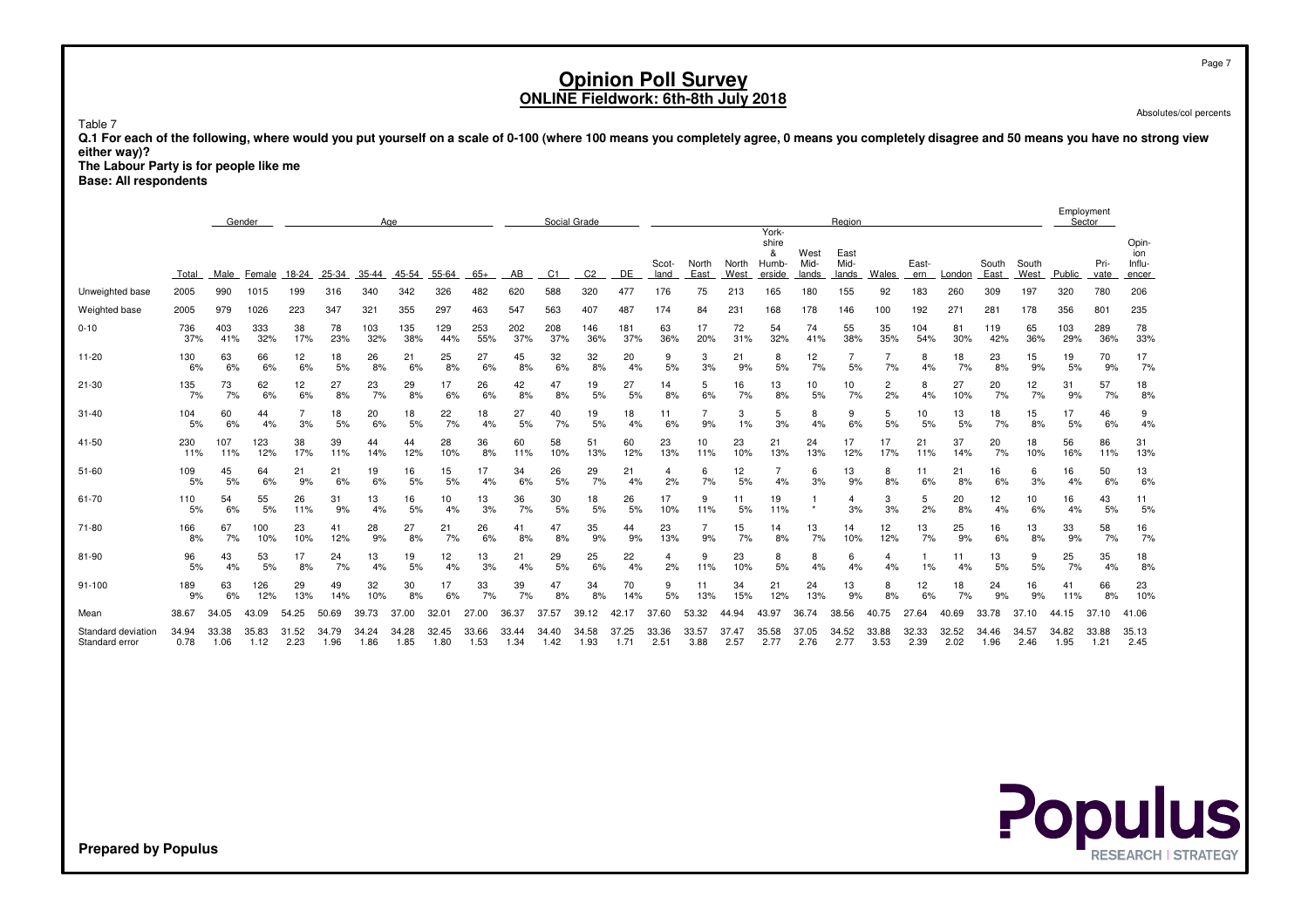Absolutes/col percents

 **Q.1 For each of the following, where would you put yourself on a scale of 0-100 (where 100 means you completely agree, 0 means you completely disagree and 50 means you have no strong vieweither way)?**

**The Labour Party is for people like me**

**Base: All respondents**

Table 8

|                                      |               | Ethnicity     |               |                                              | White SEG     |               |               |                       | <b>BAME SEG</b>       |                       |                          |               |               |                 | Age           |                     |                       |
|--------------------------------------|---------------|---------------|---------------|----------------------------------------------|---------------|---------------|---------------|-----------------------|-----------------------|-----------------------|--------------------------|---------------|---------------|-----------------|---------------|---------------------|-----------------------|
|                                      | Total         | White         | <b>BAME</b>   | C <sub>2</sub><br>DE<br>AB<br>C <sub>1</sub> |               |               |               | AB                    | C <sub>1</sub>        | C <sub>2</sub>        | DE                       | 18-45         | $55+$         | White 18-<br>45 | White 55+     | BAME 18-45 BAME 55+ |                       |
| Unweighted base                      | 2005          | 1842          | 146           | 560                                          | 539           | 294           | 449           | 55                    | 43                    | 24                    | 24                       | 883           | 808           | 764             | 790           | 111                 | 13                    |
| Weighted base                        | 2005          | 1833          | 162           | 494                                          | 512           | 373           | 454           | 50                    | 49                    | 34                    | 29                       | 920           | 760           | 787             | 746           | 131                 | 11                    |
| $0 - 10$                             | 736<br>37%    | 705<br>38%    | 28<br>18%     | 197<br>40%                                   | 201<br>39%    | 134<br>36%    | 174<br>38%    | 5<br>10%              | $\overline{7}$<br>13% | 12<br>36%             | 5<br>16%                 | 230<br>25%    | 382<br>50%    | 211<br>27%      | 377<br>51%    | 19<br>14%           | 4<br>33%              |
| $11 - 20$                            | 130<br>6%     | 115<br>6%     | 13<br>8%      | 41<br>8%                                     | 28<br>6%      | 27<br>7%      | 20<br>4%      | $\overline{4}$<br>9%  | $\overline{4}$<br>8%  | 5<br>15%              | $\overline{\phantom{a}}$ | 58<br>6%      | 52<br>7%      | 45<br>6%        | 51<br>7%      | 12<br>9%            | 9%                    |
| $21 - 30$                            | 135<br>7%     | 120<br>7%     | 15<br>9%      | 35<br>7%                                     | 44<br>9%      | 19<br>5%      | 22<br>5%      | $\overline{7}$<br>15% | 3<br>6%               |                       | 5<br>16%                 | 65<br>7%      | 43<br>6%      | 54<br>7%        | 43<br>6%      | 11<br>8%            |                       |
| $31 - 40$                            | 104<br>5%     | 94<br>5%      | 10<br>6%      | 23<br>5%                                     | 36<br>7%      | 17<br>5%      | 18<br>4%      | 4<br>7%               | $\overline{4}$<br>9%  | 2<br>7%               | $\sim$<br>$\sim$         | 47<br>5%      | 41<br>5%      | 38<br>5%        | 40<br>5%      | 9<br>7%             | 7%                    |
| 41-50                                | 230<br>11%    | 209<br>11%    | 17<br>11%     | 54<br>11%                                    | 45<br>9%      | 51<br>14%     | 60<br>13%     | 5<br>9%               | 12<br>25%             | $\star$<br>1%         | $\star$<br>1%            | 123<br>13%    | 65<br>8%      | 110<br>14%      | 64<br>9%      | 13<br>10%           | 6%                    |
| $51 - 60$                            | 109<br>5%     | 98<br>5%      | 11<br>7%      | 28<br>6%                                     | 23<br>5%      | 29<br>8%      | 18<br>4%      | 6<br>13%              | 3<br>6%               | $\star$               | $\overline{c}$<br>7%     | 63<br>7%      | 32<br>4%      | 55<br>7%        | 30<br>4%      | 8<br>6%             | $\overline{2}$<br>18% |
| 61-70                                | 110<br>5%     | 100<br>5%     | 10<br>6%      | 34<br>7%                                     | 27<br>5%      | 17<br>5%      | 22<br>5%      | $\overline{2}$<br>4%  | 3<br>6%               | 3%                    | 3<br>11%                 | 70<br>8%      | 24<br>3%      | 62<br>8%        | 23<br>3%      | 8<br>6%             | $7\%$                 |
| 71-80                                | 166<br>8%     | 152<br>8%     | 13<br>8%      | 36<br>7%                                     | 42<br>8%      | 35<br>9%      | 39<br>9%      | 5<br>10%              | 3<br>7%               | $\star$               | 5<br>15%                 | 98<br>11%     | 47<br>6%      | 85<br>11%       | 46<br>6%      | 13<br>10%           |                       |
| 81-90                                | 96<br>5%      | 78<br>4%      | 16<br>10%     | 18<br>4%                                     | 27<br>5%      | 19<br>5%      | 14<br>3%      | 3<br>5%               | $\overline{c}$<br>4%  | 5<br>16%              | 6<br>21%                 | 55<br>6%      | 24<br>3%      | 40<br>5%        | 22<br>3%      | 14<br>11%           | $\overline{c}$<br>21% |
| 91-100                               | 189<br>9%     | 161<br>9%     | 28<br>17%     | 29<br>6%                                     | 39<br>8%      | 27<br>7%      | 66<br>14%     | 9<br>18%              | 8<br>16%              | $\overline{7}$<br>21% | $\overline{4}$<br>14%    | 112<br>12%    | 50<br>7%      | 87<br>11%       | 50<br>7%      | 25<br>19%           |                       |
| Mean                                 | 38.67         | 37.31         | 53.44         | 34.43                                        | 36.08         | 38.39         | 40.97         | 53.94                 | 51.93                 | 47.32                 | 62.05                    | 47.36         | 28.96         | 45.80           | 28.75         | 56.41               | 41.43                 |
| Standard deviation<br>Standard error | 34.94<br>0.78 | 34.70<br>0.81 | 34.32<br>2.84 | 33.00<br>1.39                                | 34.41<br>1.48 | 34.00<br>1.98 | 37.05<br>1.75 | 32.61<br>4.40         | 31.53<br>4.81         | 40.18<br>8.20         | 34.40<br>7.02            | 34.37<br>1.16 | 33.26<br>1.17 | 34.21<br>1.24   | 33.20<br>1.18 | 33.99<br>3.23       | 35.36<br>9.81         |

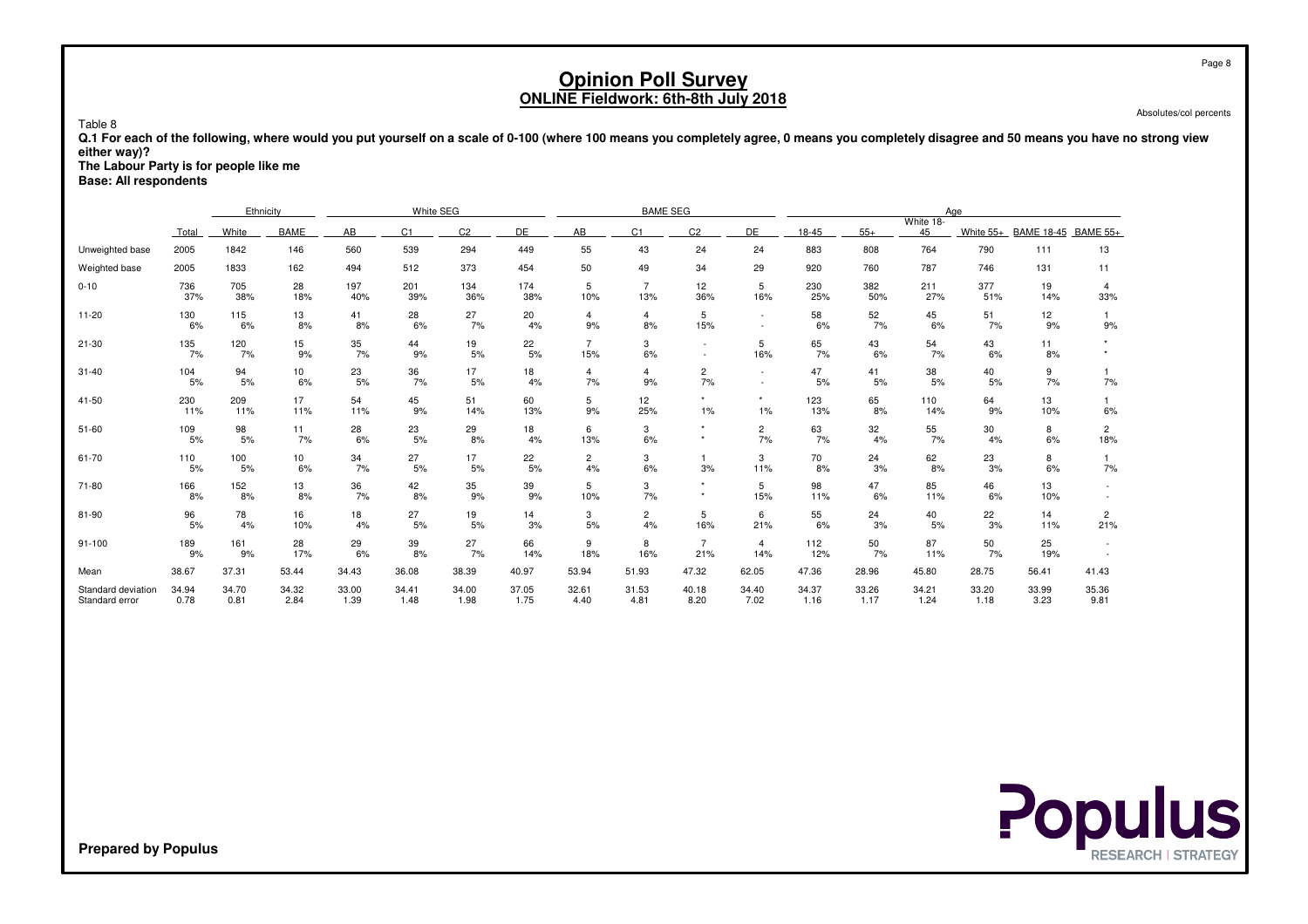Absolutes/col percents

 **Q.1 For each of the following, where would you put yourself on a scale of 0-100 (where 100 means you completely agree, 0 means you completely disagree and 50 means you have no strong vieweither way)?**

**The Labour Party is for people like me**

**Base: All respondents**

Table 9

|                                      |               |               |               |                      |                        |                      | Party voting now     |                                    |                            |                                    |                          |                  |
|--------------------------------------|---------------|---------------|---------------|----------------------|------------------------|----------------------|----------------------|------------------------------------|----------------------------|------------------------------------|--------------------------|------------------|
|                                      | Total         | Labour        | Conservative  | Liberal<br>Democrat  | <b>UKIP</b>            | Green                | SNP                  | Plaid Cymru                        | Other                      | Can't remember                     | Wouldn't/<br>didn't vote | Don't know       |
| Unweighted base                      | 2005          | 645           | 592           | 139                  | 97                     | 68                   | 67                   | 11                                 | 17                         | $\sim$                             | 123                      | 246              |
| Weighted base                        | 2005          | 728           | 686           | 140                  | 70                     | 64                   | 53                   | 10                                 | 15                         | $\overline{\phantom{a}}$           | 36                       | 203              |
| $0 - 10$                             | 736<br>37%    | 32<br>4%      | 468<br>68%    | 40<br>29%            | 49<br>70%              | 21<br>32%            | 31<br>58%            | 5<br>52%                           | 8<br>55%                   |                                    | 18<br>50%                | 65<br>32%        |
| $11 - 20$                            | 130<br>6%     | 17<br>2%      | 63<br>9%      | 22<br>16%            | $\overline{7}$<br>$9%$ | 3<br>$5\%$           | $\overline{c}$<br>3% | $\sim$<br>$\overline{\phantom{a}}$ | $\mathbf{1}$<br>7%         | $\sim$<br>$\overline{\phantom{a}}$ | 4%                       | $\frac{14}{7\%}$ |
| 21-30                                | 135<br>7%     | 19<br>3%      | 48<br>7%      | 14<br>10%            | 6<br>9%                | 12<br>18%            | 4<br>8%              |                                    | 3<br>18%                   | ٠                                  | $\overline{c}$<br>5%     | 27<br>13%        |
| $31 - 40$                            | 104<br>5%     | 19<br>3%      | 50<br>7%      | 9<br>6%              | $\star$<br>$1\%$       | 2%                   | 2%                   |                                    | $\overline{c}$<br>13%      | $\sim$<br>$\sim$                   | $\overline{4}$<br>11%    | 17<br>8%         |
| $41 - 50$                            | 230<br>11%    | 83<br>11%     | 45<br>7%      | 21<br>15%            | $\overline{7}$<br>10%  | 5<br>8%              | 9<br>16%             | $\overline{1}$<br>11%              | $\star$<br>$1\%$           | $\sim$<br>$\sim$                   | 10<br>27%                | 49<br>24%        |
| $51 - 60$                            | 109<br>5%     | 49<br>7%      | 6<br>$1\%$    | 20<br>14%            | $\sim$                 | 8<br>13%             | 3<br>6%              | 3<br>27%                           |                            |                                    |                          | 20<br>10%        |
| 61-70                                | 110<br>5%     | 85<br>12%     | 4<br>$1\%$    | 6<br>5%              | $1\%$                  | $\overline{4}$<br>7% | 3%                   | $\overline{1}$<br>11%              |                            |                                    | 3%                       | 6<br>3%          |
| 71-80                                | 166<br>8%     | 145<br>20%    |               | 5<br>4%              | $\star$<br>$\star$     | 8<br>12%             | $\overline{2}$<br>4% |                                    |                            |                                    |                          | 4<br>2%          |
| 81-90                                | 96<br>5%      | 93<br>13%     |               | $\overline{c}$<br>1% |                        | 2%                   |                      |                                    |                            |                                    |                          |                  |
| $91 - 100$                           | 189<br>9%     | 187<br>26%    |               |                      |                        |                      | 1%                   |                                    | $\blacktriangleleft$<br>7% |                                    |                          |                  |
| Mean                                 | 38.67         | 72.61         | 12.24         | 31.98                | 11.43                  | 35.52                | 21.27                | 28.60                              | 18.24                      | $\sim$                             | 23.45                    | 30.69            |
| Standard deviation<br>Standard error | 34.94<br>0.78 | 25.42<br>1.00 | 17.46<br>0.72 | 24.82<br>2.10        | 17.63<br>1.79          | 28.67<br>3.48        | 27.36<br>3.34        | 29.68<br>8.95                      | 26.55<br>6.44              | $\sim$<br>$\sim$                   | 23.77<br>2.14            | 23.50<br>1.50    |

**Populus**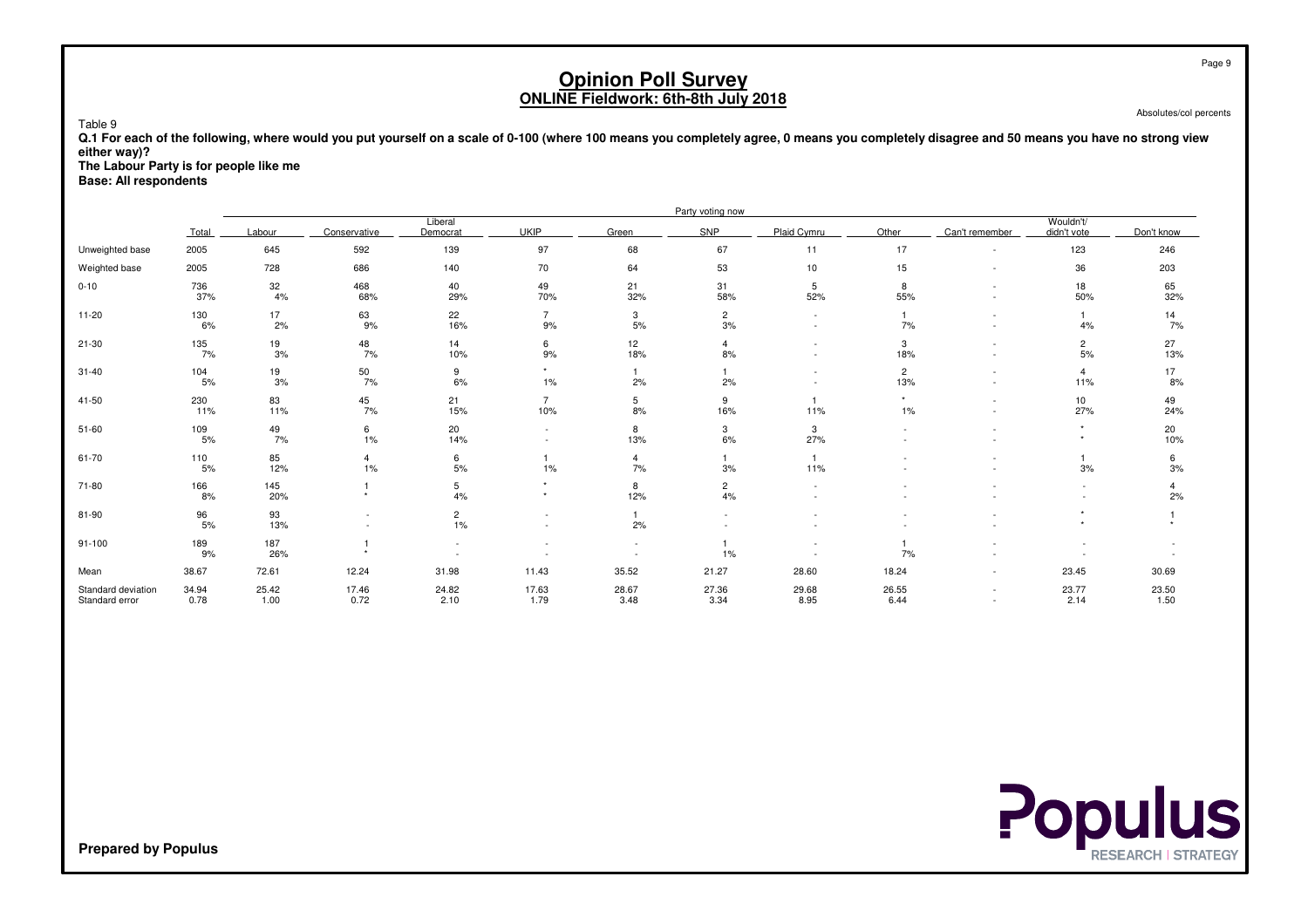Absolutes/col percents

 **Q.1 For each of the following, where would you put yourself on a scale of 0-100 (where 100 means you completely agree, 0 means you completely disagree and 50 means you have no strong vieweither way)?**

**The Labour Party is for people like me**

**Base: All respondents**

Table 10

|                                      |               |                           |               |                      |                      |                      |                       | Party voting June 2017 |                                    |                     |                          |
|--------------------------------------|---------------|---------------------------|---------------|----------------------|----------------------|----------------------|-----------------------|------------------------|------------------------------------|---------------------|--------------------------|
|                                      | Total         | Conservative              | Labour        | Liberal<br>Democrat  | <b>SNP</b>           | Green                | <b>UKIP</b>           | Plaid Cymru            | Other                              | Can't remember      | Wouldn't/<br>didn't vote |
| Unweighted base                      | 2005          | 706                       | 694           | 137                  | 75                   | 39                   | 79                    | 15                     | 5                                  | 50                  | 205                      |
| Weighted base                        | 2005          | 864                       | 814           | 151                  | 62                   | 39                   | 38                    | 15                     | $\boldsymbol{\Delta}$              | $\overline{4}$      | 16                       |
| $0 - 10$                             | 736<br>37%    | 544<br>63%                | 57<br>7%      | 56<br>37%            | 31<br>51%            | 10<br>27%            | 24<br>64%             | 5<br>33%               | $\overline{c}$<br>59%              | 27%                 | 5<br>32%                 |
| $11 - 20$                            | 130<br>6%     | 80<br>9%                  | 27<br>3%      | 14<br>10%            | $\overline{c}$<br>4% | $\overline{2}$<br>5% | $\overline{c}$<br>5%  | 4%                     | $\overline{\phantom{a}}$<br>$\sim$ | 8%                  | 6%                       |
| $21 - 30$                            | 135<br>7%     | 76<br>9%                  | 26<br>3%      | 14<br>10%            | 5<br>8%              | 9<br>23%             | $\overline{4}$<br>10% |                        |                                    |                     | $5%$                     |
| $31 - 40$                            | 104<br>5%     | 61<br>7%                  | 29<br>4%      | $\overline{7}$<br>4% | 3<br>4%              | $\sim$               | 3<br>7%               |                        | 26%                                | $\star$<br>6%       | 4%                       |
| 41-50                                | 230<br>11%    | 82<br>9%                  | 95<br>12%     | 22<br>15%            | 9<br>15%             | 6<br>16%             | 3<br>8%               | 6<br>38%               | $\overline{\phantom{0}}$           | $\mathbf{1}$<br>27% | 5<br>32%                 |
| $51 - 60$                            | 109<br>5%     | 10<br>1%                  | 66<br>8%      | 21<br>14%            | 3<br>5%              | 4<br>10%             | 4%                    | $\overline{2}$<br>14%  | 15%                                | $^\star$<br>8%      | 6%                       |
| 61-70                                | 110<br>$5%$   | $\overline{7}$<br>$1\%$   | 90<br>11%     | $\overline{4}$<br>3% | 3<br>5%              | 3<br>8%              | 2%                    |                        | $\overline{\phantom{0}}$           | $\star$<br>7%       | 5%                       |
| 71-80                                | 166<br>8%     | $\overline{4}$<br>$\star$ | 152<br>19%    | 4<br>3%              | 3<br>5%              | $\frac{2}{5\%}$      |                       |                        |                                    | $\star$<br>7%       | 5%                       |
| 81-90                                | 96<br>$5%$    |                           | 91<br>11%     | $\overline{c}$<br>2% | 1%                   | 3%                   |                       | 7%                     |                                    | $\star$<br>7%       | 3%                       |
| $91 - 100$                           | 189<br>9%     |                           | 180<br>22%    | $\overline{4}$<br>3% | 1%                   | 4%                   | $\star$<br>1%         | 4%                     |                                    | $\star$<br>2%       | $\star$<br>2%            |
| Mean                                 | 38.67         | 14.52                     | 67.94         | 31.37                | 25.16                | 37.81                | 15.30                 | 38.21                  | 18.11                              | 41.97               | 36.27                    |
| Standard deviation<br>Standard error | 34.94<br>0.78 | 19.01<br>0.72             | 28.25<br>1.07 | 27.42<br>2.34        | 28.77<br>3.32        | 28.16<br>4.51        | 22.80<br>2.57         | 30.83<br>7.96          | 25.98<br>11.62                     | 34.34<br>4.86       | 29.23<br>2.04            |

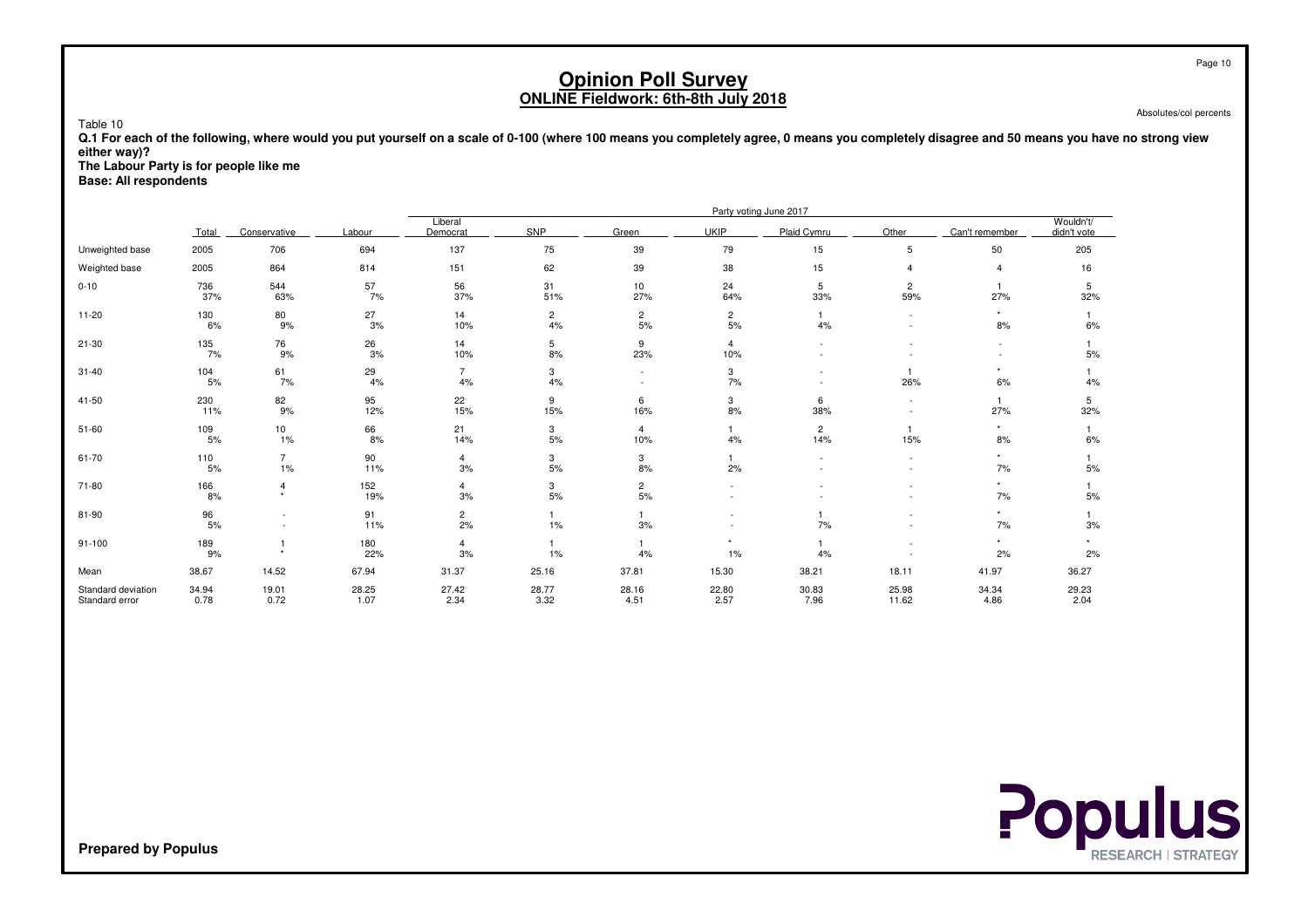Absolutes/col percents

 **Q.1 For each of the following, where would you put yourself on a scale of 0-100 (where 100 means you completely agree, 0 means you completely disagree and 50 means you have no strong vieweither way)?**

**The Labour Party is for people like me**

**Base: All respondents**

Table 11

|                                      |               |               |               |                     |                          |                      |                       | Party voting May 2015 |                                                      |                               |                          |
|--------------------------------------|---------------|---------------|---------------|---------------------|--------------------------|----------------------|-----------------------|-----------------------|------------------------------------------------------|-------------------------------|--------------------------|
|                                      | Total         | Conservative  | Labour        | Liberal<br>Democrat | <b>UKIP</b>              | SNP                  | Green                 | Plaid Cymru           | Other                                                | Can't remember                | Wouldn't/<br>didn't vote |
| Unweighted base                      | 2005          | 614           | 557           | 153                 | 153                      | 83                   | 73                    | 11                    | 8                                                    | 80                            | 273                      |
| Weighted base                        | 2005          | 716           | 638           | 159                 | 135                      | 76                   | 74                    | 11                    | 6                                                    | 61                            | 129                      |
| $0 - 10$                             | 736<br>37%    | 447<br>62%    | 55<br>9%      | 44<br>27%           | 90<br>67%                | 33<br>43%            | 15<br>20%             | 3<br>31%              | 3<br>44%                                             | 16<br>27%                     | 30<br>23%                |
| $11 - 20$                            | 130<br>6%     | 54<br>8%      | 20<br>3%      | 21<br>13%           | 8<br>6%                  | $\overline{c}$<br>3% | 8<br>11%              |                       | $\sim$<br>$\sim$                                     | $\overline{7}$<br>12%         | 9<br>7%                  |
| $21 - 30$                            | 135<br>7%     | 60<br>8%      | 17<br>3%      | 17<br>11%           | 9<br>6%                  | 5<br>7%              | 6<br>8%               |                       |                                                      | $\overline{7}$<br>12%         | 14<br>11%                |
| $31 - 40$                            | 104<br>5%     | 44<br>6%      | 26<br>4%      | 9<br>6%             | $\overline{7}$<br>5%     | 3<br>4%              | $\mathbf{2}$<br>3%    |                       | 17%                                                  | 3<br>5%                       | 8<br>6%                  |
| 41-50                                | 230<br>11%    | 74<br>10%     | 72<br>11%     | 21<br>13%           | $\overline{7}$<br>6%     | 13<br>18%            | 9<br>13%              | 9%                    | $\sim$                                               | 14<br>24%                     | 17<br>13%                |
| $51 - 60$                            | 109<br>5%     | 13<br>2%      | 54<br>8%      | 21<br>13%           | $\overline{c}$<br>1%     | 3<br>4%              | $\overline{7}$<br>10% | 2<br>19%              | $\mathbf{1}$<br>22%                                  | 3<br>4%                       | 3<br>2%                  |
| 61-70                                | 110<br>5%     | 9<br>1%       | 55<br>9%      | 10<br>6%            | 1%                       | 8<br>10%             | 10<br>14%             |                       |                                                      | 5<br>8%                       | 12<br>9%                 |
| 71-80                                | 166<br>8%     | 11<br>2%      | 109<br>17%    | 10<br>6%            | 5<br>4%                  | 6<br>7%              | 9<br>12%              | 2<br>16%              | 11%                                                  | $\overline{c}$<br>3%          | 13<br>10%                |
| 81-90                                | 96<br>5%      | 3<br>$\star$  | 75<br>12%     | 1<br>$1\%$          | $\overline{\phantom{a}}$ | 1%                   | $\overline{4}$<br>6%  | $\overline{c}$<br>20% | $\overline{\phantom{a}}$<br>$\overline{\phantom{a}}$ | $\overline{c}$<br>2%          | 8<br>6%                  |
| $91 - 100$                           | 189<br>9%     | ٠             | 153<br>24%    | 5<br>3%             | 6<br>4%                  | $\overline{2}$<br>3% | 3<br>4%               | 5%                    | $\star$<br>7%                                        | $\overline{\mathbf{c}}$<br>3% | 16<br>12%                |
| Mean                                 | 38.67         | 16.12         | 67.69         | 35.88               | 17.16                    | 32.07                | 45.76                 | 51.40                 | 36.28                                                | 34.97                         | 47.08                    |
| Standard deviation<br>Standard error | 34.94<br>0.78 | 21.45<br>0.87 | 29.33<br>1.24 | 28.16<br>2.28       | 27.18<br>2.20            | 31.52<br>3.46        | 30.77<br>3.60         | 37.19<br>11.21        | 34.26<br>12.11                                       | 27.96<br>3.13                 | 34.30<br>2.08            |

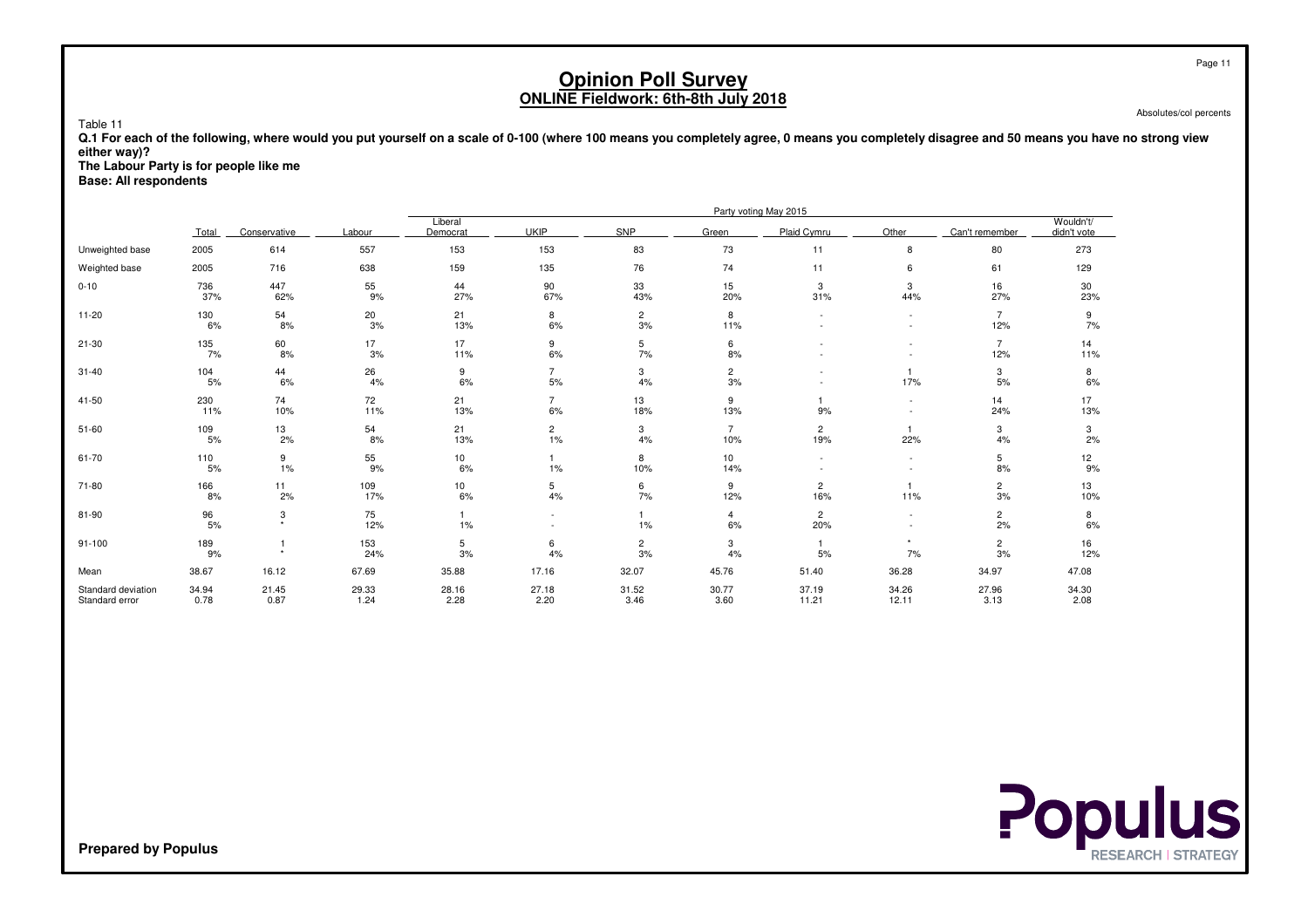Page 12

# **Opinion Poll SurveyONLINE Fieldwork: 6th-8th July 2018**

Absolutes/col percents

Table 12

 **Q.1 For each of the following, where would you put yourself on a scale of 0-100 (where 100 means you completely agree, 0 means you completely disagree and 50 means you have no strong vieweither way)?**

 **The Liberal Democrat party is for people like meBase: All respondents**

|                                      |               | Age<br>Gender |               |               |               |               |               |               |               |               |                      | Social Grade   |               |               |               |               |                                               |                       | Region                |               |               |               |               |                      |               | Employment<br>Sector |                                 |
|--------------------------------------|---------------|---------------|---------------|---------------|---------------|---------------|---------------|---------------|---------------|---------------|----------------------|----------------|---------------|---------------|---------------|---------------|-----------------------------------------------|-----------------------|-----------------------|---------------|---------------|---------------|---------------|----------------------|---------------|----------------------|---------------------------------|
|                                      | Total         | Male          | Female        | 18-24         | 25-34         | 35-44         | 45-54         | 55-64         | $65+$         | AB            | C1                   | C <sub>2</sub> | DE            | Scot-<br>land | North<br>East | North<br>West | York-<br>shire<br>&<br><b>Humb-</b><br>erside | West<br>Mid-<br>lands | East<br>Mid-<br>lands | Wales         | East-<br>ern  | London        | South<br>East | South<br>West        | Public        | Pri-<br>vate         | Opin-<br>ion<br>Influ-<br>encer |
| Unweighted base                      | 2005          | 990           | 1015          | 199           | 316           | 340           | 342           | 326           | 482           | 620           | 588                  | 320            | 477           | 176           | 75            | 213           | 165                                           | 180                   | 155                   | 92            | 183           | 260           | 309           | 197                  | 320           | 780                  | 206                             |
| Weighted base                        | 2005          | 979           | 1026          | 223           | 347           | 321           | 355           | 297           | 463           | 547           | 563                  | 407            | 487           | 174           | 84            | 231           | 168                                           | 178                   | 146                   | 100           | 192           | 271           | 281           | 178                  | 356           | 801                  | 235                             |
| $0 - 10$                             | 1010<br>50%   | 504<br>52%    | 506<br>49%    | 66<br>30%     | 146<br>42%    | 164<br>51%    | 194<br>55%    | 157<br>53%    | 283<br>61%    | 244<br>45%    | 255<br>45%           | 222<br>55%     | 289<br>59%    | 95<br>54%     | 42<br>50%     | 108<br>47%    | 84<br>50%                                     | 104<br>59%            | 80<br>54%             | 47<br>47%     | 105<br>55%    | 121<br>45%    | 141<br>50%    | 83<br>46%            | 172<br>48%    | 388<br>48%           | 106<br>45%                      |
| $11 - 20$                            | 168<br>8%     | 80<br>8%      | 88<br>9%      | 22<br>10%     | 29<br>8%      | 22<br>7%      | 31<br>9%      | 26<br>9%      | 38<br>8%      | 35<br>6%      | 53<br>9%             | 45<br>11%      | 36<br>7%      | 16<br>9%      | 2<br>2%       | 28<br>12%     | 6<br>4%                                       | 10<br>6%              | 9<br>6%               | 18<br>18%     | 21<br>11%     | 24<br>9%      | 22<br>8%      | 12<br>7%             | 27<br>7%      | 70<br>9%             | 23<br>10%                       |
| 21-30                                | 134<br>7%     | 78<br>8%      | 57<br>6%      | 9<br>4%       | 20<br>6%      | 30<br>9%      | 27<br>8%      | 21<br>7%      | 26<br>6%      | 32<br>6%      | 49<br>9%             | 25<br>6%       | 28<br>6%      | 11<br>6%      | 12<br>15%     | 12<br>5%      | 11<br>7%                                      | 14<br>8%              | 9<br>6%               | 7%            | 9<br>4%       | 19<br>7%      | 17<br>6%      | 14<br>8%             | 24<br>7%      | 57<br>7%             | 13<br>5%                        |
| $31 - 40$                            | 114<br>6%     | 61<br>6%      | 53<br>5%      | 17<br>8%      | 24<br>7%      | 13<br>4%      | 24<br>7%      | 17<br>6%      | 18<br>4%      | 39<br>7%      | 37<br>7%             | 16<br>4%       | 22<br>5%      | 12<br>7%      | 5<br>6%       | 16<br>7%      | 9<br>5%                                       | 5<br>3%               | 10<br>7%              | 6<br>6%       | 4%            | 16<br>6%      | 20<br>7%      | 9<br>5%              | 20<br>6%      | 54<br>7%             | 25<br>11%                       |
| 41-50                                | 288<br>14%    | 113<br>12%    | 174<br>17%    | 58<br>26%     | 52<br>15%     | 45<br>14%     | 56<br>16%     | 36<br>12%     | 41<br>9%      | 87<br>16%     | 73<br>13%            | 60<br>15%      | 68<br>14%     | 19<br>11%     | 12<br>14%     | 40<br>17%     | 32<br>19%                                     | 30<br>17%             | 17<br>12%             | 15<br>15%     | 28<br>15%     | 43<br>16%     | 31<br>11%     | 22<br>12%            | 55<br>15%     | 107<br>13%           | 27<br>12%                       |
| 51-60                                | 97<br>5%      | 46<br>5%      | 52<br>5%      | 18<br>8%      | 23<br>7%      | 14<br>4%      | 10<br>3%      | 15<br>5%      | 18<br>4%      | 37<br>7%      | 31<br>5%             | 12<br>3%       | 17<br>3%      | 5<br>3%       | 3<br>4%       | 8<br>3%       | 11<br>6%                                      | 5<br>3%               | 8<br>5%               | 4<br>4%       | 10<br>5%      | 13<br>5%      | 18<br>7%      | 12<br>7%             | 21<br>6%      | 39<br>5%             | 13<br>6%                        |
| 61-70                                | 55<br>3%      | 28<br>3%      | 27<br>3%      | 11<br>5%      | 21<br>6%      | 11<br>3%      | 3<br>1%       | 6<br>2%       | 3<br>1%       | 13<br>2%      | 21<br>4%             | 9<br>2%        | 11<br>2%      | 5<br>3%       | 4<br>5%       | 13<br>5%      | 3<br>2%                                       | 2<br>1%               | 5<br>4%               | 2<br>2%       | 2<br>1%       | 8<br>3%       | 5<br>2%       | 5<br>3%              | 11<br>3%      | 24<br>3%             | 3%                              |
| 71-80                                | 82<br>4%      | 43<br>4%      | 39<br>4%      | 14<br>6%      | 21<br>6%      | 15<br>5%      | 5<br>1%       | 10<br>3%      | 18<br>4%      | 34<br>6%      | 25<br>5%             | 14<br>3%       | 8<br>2%       | 10<br>6%      | 3<br>4%       | 3<br>1%       | 5<br>3%                                       | 4<br>2%               | 4<br>3%               | 2<br>2%       | 5<br>3%       | 15<br>6%      | 15<br>5%      | 16<br>9%             | 14<br>4%      | 37<br>5%             | 9<br>4%                         |
| 81-90                                | 29<br>1%      | 14<br>1%      | 15<br>1%      | 5<br>2%       | 8<br>2%       | 3<br>1%       |               | 2%            | 5<br>1%       | 15<br>3%      | $\overline{7}$<br>1% |                | 5<br>1%       | 1%            | 1%            |               | 6<br>3%                                       | 1%                    | 3<br>2%               |               | 5<br>3%       | 5<br>2%       | 5<br>2%       | 1%                   | 2%            | 14<br>2%             | 3<br>1%                         |
| $91 - 100$                           | 29<br>1%      | 12<br>1%      | 16<br>2%      | 2<br>1%       | 3<br>1%       | 5<br>2%       | 4<br>1%       | 1%            | 12<br>3%      | 10<br>2%      | 13<br>2%             | $\overline{c}$ | 4<br>1%       |               |               | 3<br>1%       | 2<br>1%                                       | 3<br>2%               | 2<br>1%               |               |               | 2%            | 2%            | $\overline{4}$<br>2% | 6<br>2%       | 11<br>1%             | 9<br>4%                         |
| Mean                                 | 24.33         | 23.46         | 25.16         | 35.80         | 29.71         | 24.<br>47     | 19.44         | 22.75         | 19.46         | 29.39         | 26.85                | 20.11          | 19.28         | 21<br>.08     | 24.42         | 24.03         | 26.43                                         | 20.21                 | 23.23                 | 20.91         | 21.27         | 27.93         | 25.94         | 28.14                | 26.25         | 25.12                | 27.54                           |
| Standard deviation<br>Standard error | 27.20<br>0.61 | 26.98<br>0.86 | 27.39<br>0.86 | 26.96<br>1.91 | 28.84<br>1.62 | 27.43<br>1.49 | 23.34<br>1.26 | 26.25<br>1.45 | 27.01<br>1.23 | 29.19<br>1.17 | 27.89<br>1.15        | 24.45<br>1.37  | 24.84<br>1.14 | 25.68<br>1.94 | 25.75<br>2.97 | 25.04<br>1.72 | 28.23<br>2.20                                 | 25.68<br>1.91         | 27.45<br>2.21         | 22.30<br>2.32 | 26.27<br>1.94 | 28.60<br>1.77 | 28.88<br>1.64 | 29.86<br>2.13        | 27.89<br>1.56 | 27.46<br>0.98        | 28.74<br>2.00                   |

**Populus**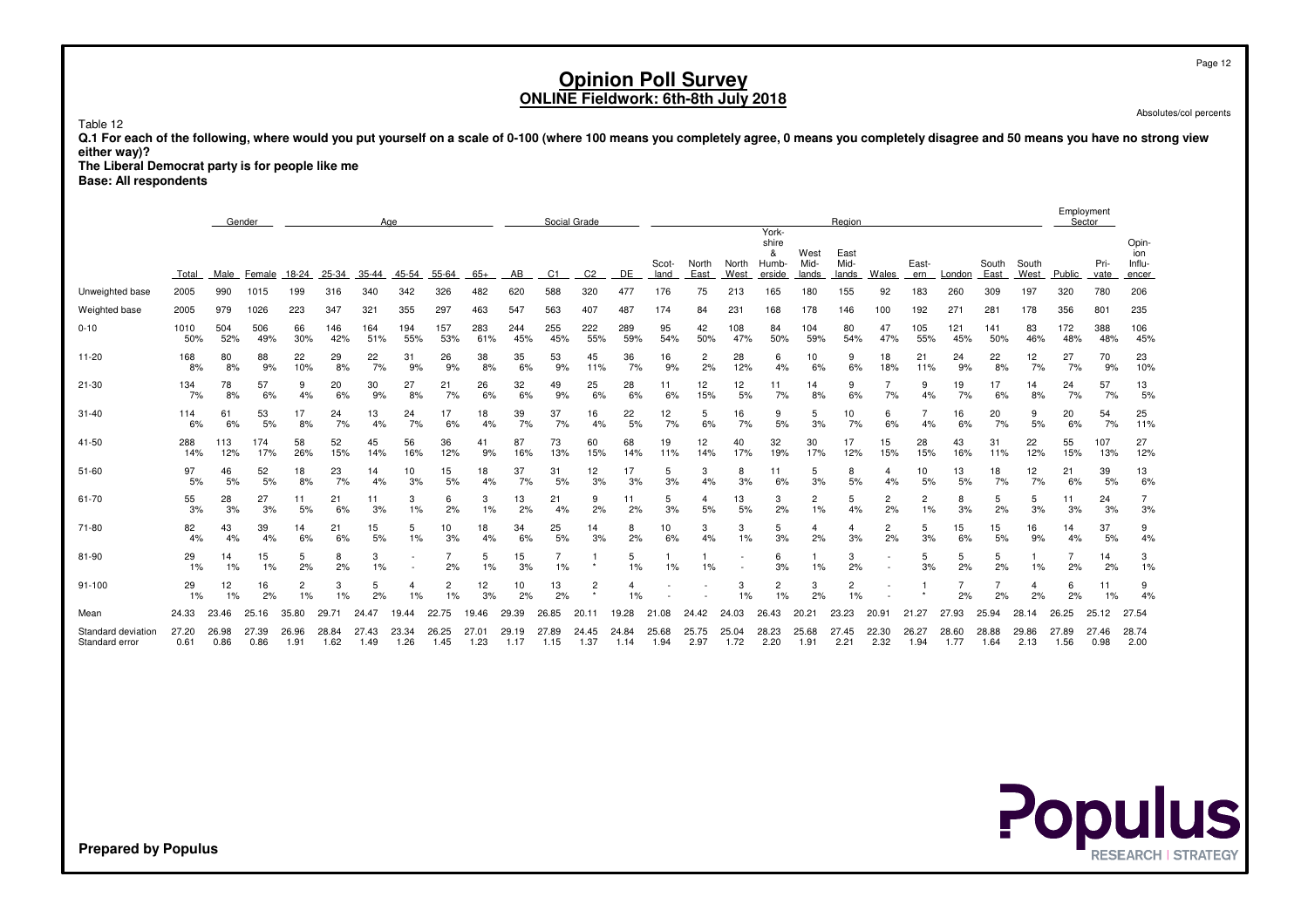Absolutes/col percents

 **Q.1 For each of the following, where would you put yourself on a scale of 0-100 (where 100 means you completely agree, 0 means you completely disagree and 50 means you have no strong vieweither way)?**

**The Liberal Democrat party is for people like me**

**Base: All respondents**

Table 13

|                                      |               | Ethnicity     |                      |               | White SEG            |               |               |                      | <b>BAME SEG</b>      |                    |                                    | Aae<br>White 18- |               |                      |               |                   |                       |
|--------------------------------------|---------------|---------------|----------------------|---------------|----------------------|---------------|---------------|----------------------|----------------------|--------------------|------------------------------------|------------------|---------------|----------------------|---------------|-------------------|-----------------------|
|                                      | Total         | White         | BAME                 | AB            | C <sub>1</sub>       | C2            | DE            | AB                   | C <sub>1</sub>       | C <sub>2</sub>     | DE                                 | 18-45            | $55+$         | 45                   | White 55+     | <b>BAME 18-45</b> | <b>BAME 55+</b>       |
| Unweighted base                      | 2005          | 1842          | 146                  | 560           | 539                  | 294           | 449           | 55                   | 43                   | 24                 | 24                                 | 883              | 808           | 764                  | 790           | 111               | 13                    |
| Weighted base                        | 2005          | 1833          | 162                  | 494           | 512                  | 373           | 454           | 50                   | 49                   | 34                 | 29                                 | 920              | 760           | 787                  | 746           | 131               | 11                    |
| $0 - 10$                             | 1010<br>50%   | 932<br>51%    | 71<br>44%            | 224<br>45%    | 239<br>47%           | 203<br>54%    | 266<br>59%    | 19<br>38%            | 15<br>30%            | 19<br>57%          | 19<br>64%                          | 392<br>43%       | 441<br>58%    | 338<br>43%           | 434<br>58%    | 53<br>41%         | 6<br>50%              |
| $11 - 20$                            | 168<br>8%     | 146<br>8%     | 20<br>13%            | 28<br>6%      | 43<br>8%             | 39<br>10%     | 36<br>8%      | 6<br>12%             | 9<br>18%             | 6<br>17%           | $\sim$<br>$\overline{\phantom{a}}$ | 76<br>8%         | 64<br>8%      | 58<br>7%             | 61<br>8%      | 17<br>13%         | 13%                   |
| $21 - 30$                            | 134<br>7%     | 125<br>7%     | 9<br>6%              | 30<br>6%      | 45<br>9%             | 25<br>7%      | 24<br>5%      | $\overline{2}$<br>5% | $\overline{4}$<br>7% | $\sim$             | 3<br>11%                           | 63<br>7%         | 47<br>6%      | 56<br>7%             | 45<br>6%      | 6<br>5%           | $\overline{2}$<br>18% |
| $31 - 40$                            | 114<br>6%     | 102<br>6%     | 11<br>7%             | 35<br>7%      | 31<br>6%             | 16<br>4%      | 20<br>4%      | 3<br>6%              | 6<br>12%             |                    | $\overline{c}$<br>8%               | 56<br>6%         | 35<br>5%      | 46<br>6%             | 35<br>5%      | 10<br>8%          |                       |
| $41 - 50$                            | 288<br>14%    | 261<br>14%    | 26<br>16%            | 76<br>15%     | 67<br>13%            | 54<br>14%     | 64<br>14%     | 10<br>20%            | 6<br>13%             | 6<br>18%           | $\overline{4}$<br>13%              | 158<br>17%       | 77<br>10%     | 135<br>17%           | 75<br>10%     | 23<br>17%         | $\overline{c}$<br>19% |
| $51 - 60$                            | 97<br>5%      | 91<br>5%      | 6<br>4%              | 35<br>7%      | 30<br>6%             | 10<br>3%      | 17<br>4%      | 3<br>6%              | 2%                   | $\mathbf{2}$<br>7% | $\star$                            | 56<br>6%         | 33<br>4%      | 51<br>6%             | 33<br>4%      | 5<br>4%           |                       |
| 61-70                                | 55<br>3%      | 46<br>3%      | 9<br>5%              | 10<br>2%      | 17<br>3%             | 9<br>2%       | 10<br>2%      | $\overline{4}$<br>7% | $\overline{4}$<br>8% |                    | 4%                                 | 43<br>5%         | 10<br>1%      | 35<br>4%             | 10<br>1%      | 8<br>6%           |                       |
| 71-80                                | 82<br>4%      | 77<br>4%      | 5<br>3%              | 33<br>7%      | 22<br>4%             | 14<br>4%      | 8<br>2%       | 2%                   | 4<br>8%              |                    | $\sim$                             | 51<br>5%         | 28<br>4%      | 45<br>6%             | 28<br>4%      | 5<br>4%           |                       |
| 81-90                                | 29<br>1%      | 28<br>2%      | $\overline{1}$<br>1% | 14<br>3%      | $\overline{7}$<br>1% | $\star$       | 5<br>1%       | 2%                   |                      |                    | ٠                                  | 17<br>2%         | 12<br>2%      | 16<br>2%             | 12<br>2%      | 1<br>$1\%$        |                       |
| 91-100                               | 29<br>1%      | 25<br>$1\%$   | 3<br>2%              | 9<br>2%       | 12<br>2%             | $\star$       | 4<br>1%       | $\overline{c}$<br>3% | 3%                   | $\star$<br>1%      | $\overline{\phantom{a}}$           | 10<br>1%         | 14<br>2%      | $\overline{7}$<br>1% | 14<br>2%      | 3<br>2%           |                       |
| Mean                                 | 24.33         | 24.18         | 26.76                | 29.24         | 26.39                | 20.15         | 19.51         | 31.22                | 32.43                | 19.62              | 17.94                              | 29.02            | 20.75         | 28.98                | 20.83         | 29.14             | 17.75                 |
| Standard deviation<br>Standard error | 27.20<br>0.61 | 27.26<br>0.64 | 26.61<br>2.20        | 29.24<br>1.24 | 27.83<br>1.20        | 24.74<br>1.44 | 25.09<br>1.18 | 28.82<br>3.89        | 28.49<br>4.34        | 21.26<br>4.34      | 21.51<br>4.39                      | 28.01<br>0.94    | 26.75<br>0.94 | 28.14<br>1.02        | 26.87<br>0.96 | 27.31<br>2.59     | 20.04<br>5.56         |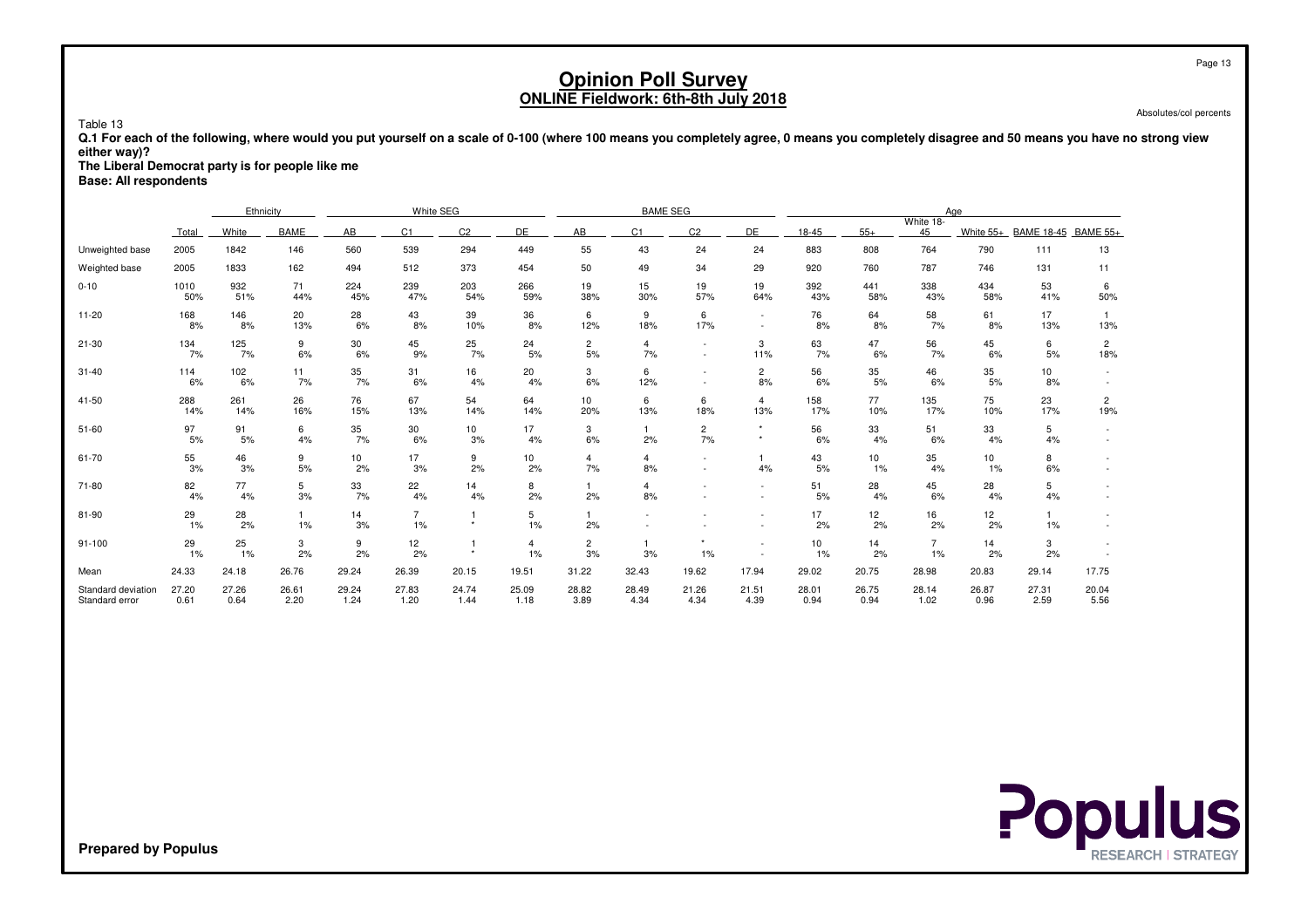Absolutes/col percents

#### **Q.1 For each of the following, where would you put yourself on a scale of 0-100 (where 100 means you completely agree, 0 means you completely disagree and 50 means you have no strong vieweither way)?**

**The Liberal Democrat party is for people like me**

**Base: All respondents**

Table 14

|                                      |               |               |               |                      |                          |                      | Party voting now     |                          |                          |                                    |                          |                      |
|--------------------------------------|---------------|---------------|---------------|----------------------|--------------------------|----------------------|----------------------|--------------------------|--------------------------|------------------------------------|--------------------------|----------------------|
|                                      | Total         | Labour        | Conservative  | Liberal<br>Democrat  | <b>UKIP</b>              | Green                | SNP                  | Plaid Cymru              | Other                    | Can't remember                     | Wouldn't/<br>didn't vote | Don't know           |
| Unweighted base                      | 2005          | 645           | 592           | 139                  | 97                       | 68                   | 67                   | 11                       | 17                       | $\sim$                             | 123                      | 246                  |
| Weighted base                        | 2005          | 728           | 686           | 140                  | 70                       | 64                   | 53                   | 10 <sup>1</sup>          | 15                       | $\sim$                             | 36                       | 203                  |
| $0 - 10$                             | 1010<br>50%   | 341<br>47%    | 431<br>63%    | 6<br>4%              | 56<br>79%                | 23<br>36%            | 41<br>77%            | $\overline{4}$<br>38%    | 8<br>55%                 | ٠                                  | 21<br>60%                | 79<br>39%            |
| $11 - 20$                            | 168<br>8%     | 51<br>7%      | 72<br>11%     | $\overline{7}$<br>5% | 5<br>7%                  | $\overline{4}$<br>6% | 3<br>5%              | $\mathbf{1}$<br>6%       | $\overline{\phantom{a}}$ | ٠<br>٠                             | 4<br>12%                 | 21<br>10%            |
| 21-30                                | 134<br>7%     | 54<br>7%      | 48<br>7%      | 3<br>2%              | 1%                       | $\overline{4}$<br>6% | $\overline{c}$<br>3% | $\overline{2}$<br>21%    | $\overline{2}$<br>14%    |                                    | $\overline{c}$<br>5%     | 17<br>9%             |
| $31 - 40$                            | 114<br>6%     | 42<br>6%      | 41<br>6%      | 6<br>4%              | $\star$                  | 8<br>13%             | 4<br>7%              | $\overline{\phantom{a}}$ | $\mathbf{1}$<br>7%       | ٠                                  | $\star$<br>$\star$       | 12<br>6%             |
| 41-50                                | 288<br>14%    | 126<br>17%    | 63<br>9%      | 14<br>10%            | 8<br>11%                 | 12<br>19%            | $\overline{c}$<br>5% | 15%                      | 3<br>18%                 | $\sim$                             | 7<br>19%                 | 52<br>26%            |
| $51 - 60$                            | 97<br>5%      | 39<br>5%      | 18<br>3%      | 15<br>11%            | $\mathbf{1}$<br>$1\%$    | 8<br>13%             | ٠                    | $\overline{1}$<br>9%     | $\sim$                   |                                    |                          | 16<br>8%             |
| 61-70                                | 55<br>3%      | 31<br>4%      | 8<br>$1\%$    | 10<br>7%             | $\sim$<br>$\sim$         | $\overline{2}$<br>3% | 1%                   | $\overline{1}$<br>11%    |                          |                                    |                          | $\overline{c}$<br>1% |
| 71-80                                | 82<br>4%      | 29<br>4%      | 5<br>1%       | 44<br>31%            | $\overline{\phantom{a}}$ | 2%                   | 3%                   |                          |                          |                                    | 3%                       |                      |
| 81-90                                | 29<br>1%      | 10<br>1%      |               | 14<br>10%            |                          | 2%                   |                      |                          |                          |                                    |                          | 3<br>$1\%$           |
| 91-100                               | 29<br>1%      | 5<br>1%       |               | 22<br>16%            |                          |                      |                      |                          | $\overline{1}$<br>7%     |                                    |                          |                      |
| Mean                                 | 24.33         | 26.19         | 15.01         | 68.36                | 9.09                     | 31.95                | 9.79                 | 26.24                    | 21.89                    | $\sim$                             | 16.56                    | 27.04                |
| Standard deviation<br>Standard error | 27.20<br>0.61 | 27.01<br>1.06 | 19.72<br>0.81 | 25.41<br>2.15        | 16.73<br>1.70            | 25.09<br>3.04        | 19.20<br>2.35        | 26.24<br>7.91            | 29.12<br>7.06            | $\sim$<br>$\overline{\phantom{a}}$ | 22.91<br>2.07            | 23.73<br>1.51        |

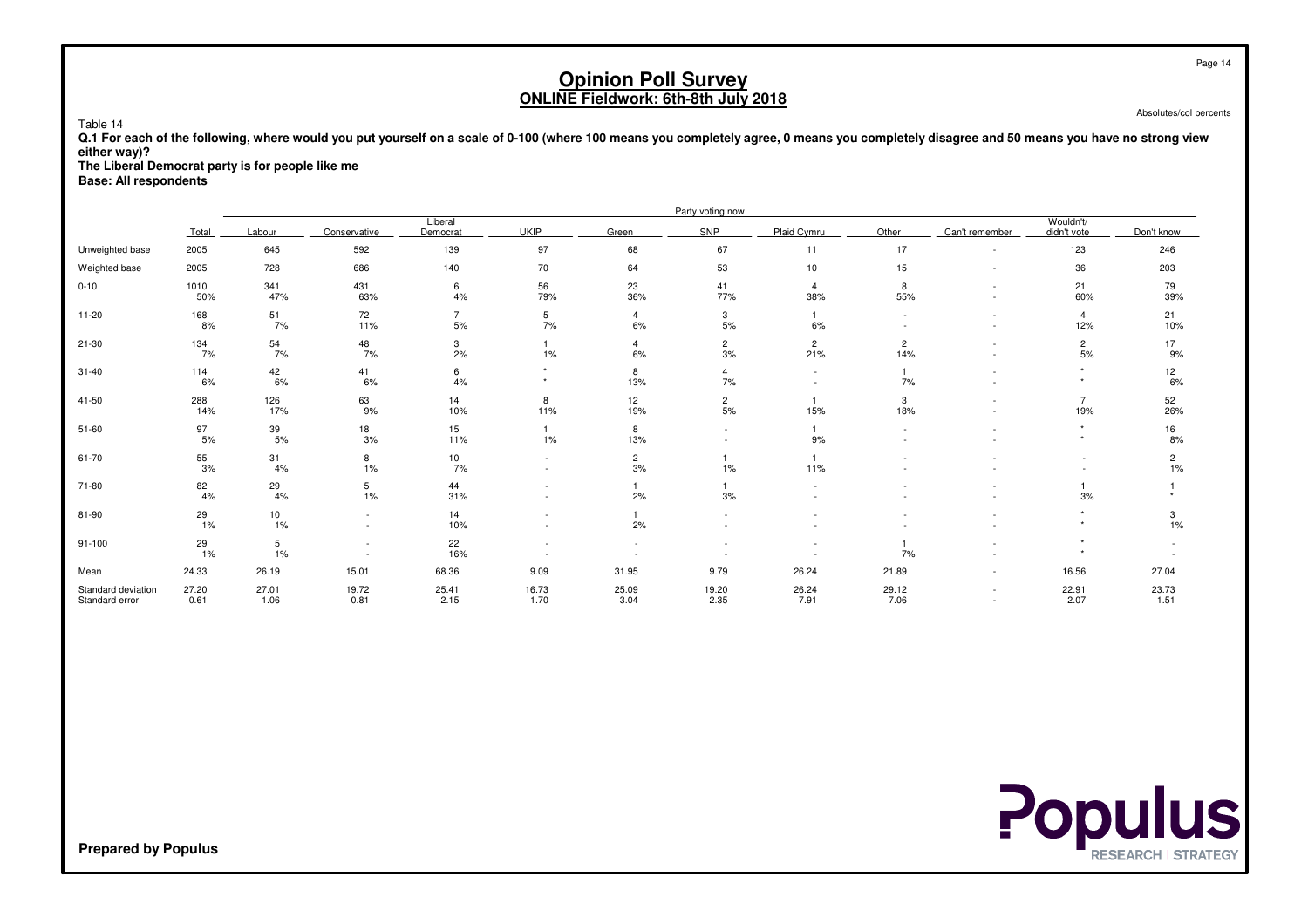Absolutes/col percents

Table 15 **Q.1 For each of the following, where would you put yourself on a scale of 0-100 (where 100 means you completely agree, 0 means you completely disagree and 50 means you have no strong vieweither way)?**

**The Liberal Democrat party is for people like me**

**Base: All respondents**

|                                      |               |               |               |                      |                               |                       |                        | Party voting June 2017 |                       |                       |                          |
|--------------------------------------|---------------|---------------|---------------|----------------------|-------------------------------|-----------------------|------------------------|------------------------|-----------------------|-----------------------|--------------------------|
|                                      | Total         | Conservative  | Labour        | Liberal<br>Democrat  | SNP                           | Green                 | <b>UKIP</b>            | Plaid Cvmru            | Other                 | Can't remember        | Wouldn't/<br>didn't vote |
| Unweighted base                      | 2005          | 706           | 694           | 137                  | 75                            | 39                    | 79                     | 15                     | 5                     | 50                    | 205                      |
| Weighted base                        | 2005          | 864           | 814           | 151                  | 62                            | 39                    | 38                     | 15                     | $\overline{4}$        | 4                     | 16                       |
| $0 - 10$                             | 1010<br>50%   | 526<br>61%    | 361<br>44%    | 18<br>12%            | 44<br>71%                     | 17<br>44%             | 27<br>72%              | 8<br>55%               | $\mathbf{1}$<br>29%   | $\overline{1}$<br>33% | 44%                      |
| $11 - 20$                            | 168<br>8%     | 89<br>10%     | 58<br>7%      | $\overline{7}$<br>4% | $\overline{4}$<br>7%          | $\overline{c}$<br>6%  | 3<br>9%                | 8%                     | $\overline{c}$<br>45% | $\star$<br>3%         | 4%                       |
| $21 - 30$                            | 134<br>7%     | 61<br>7%      | 54<br>7%      | 8<br>$5%$            | 3<br>5%                       | 3<br>9%               | $\overline{c}$<br>$5%$ | $\overline{c}$<br>13%  | $\sim$<br>$\sim$      | $\star$<br>11%        | 3%                       |
| $31 - 40$                            | 114<br>6%     | 50<br>6%      | 45<br>6%      | 9<br>6%              | 4<br>6%                       | $\overline{4}$<br>10% | 2%                     |                        | $\mathbf{1}$<br>26%   | $\star$<br>5%         | 3%                       |
| 41-50                                | 288<br>14%    | 95<br>11%     | 148<br>18%    | 21<br>14%            | $\overline{c}$<br>4%          | 9<br>23%              | $\overline{4}$<br>10%  | $\overline{c}$<br>13%  | $\sim$<br>$\sim$      | $\overline{c}$<br>41% | 6<br>35%                 |
| $51 - 60$                            | 97<br>5%      | 24<br>3%      | 52<br>6%      | 15<br>10%            | $\overline{\mathbf{c}}$<br>3% | $\overline{c}$<br>6%  | 3%                     | 6%                     |                       | $\star$<br>3%         | 5%                       |
| 61-70                                | 55<br>3%      | 6<br>1%       | 37<br>5%      | 9<br>6%              | 1%                            | 3%                    |                        | 4%                     |                       | $\star$<br>2%         | 4%                       |
| 71-80                                | 82<br>4%      | 8<br>1%       | 41<br>5%      | 30<br>20%            | $\overline{c}$<br>3%          |                       |                        |                        |                       |                       | $1\%$                    |
| 81-90                                | 29<br>1%      | 3<br>$\star$  | 11<br>1%      | 15<br>10%            |                               |                       |                        |                        |                       | ٠<br>2%               | 1%                       |
| $91 - 100$                           | 29<br>1%      | 3<br>٠        | 6<br>1%       | 19<br>13%            |                               |                       | ٠                      |                        |                       |                       | $\star$<br>$1\%$         |
| Mean                                 | 24.33         | 16.19         | 27.95         | 59.16                | 12.25                         | 25.94                 | 11.72                  | 18.46                  | 17.70                 | 32.02                 | 29.38                    |
| Standard deviation<br>Standard error | 27.20<br>0.61 | 21.03<br>0.79 | 27.54<br>1.05 | 30.19<br>2.58        | 21.15<br>2.44                 | 22.50<br>3.60         | 18.16<br>2.04          | 23.55<br>6.08          | 14.47<br>6.47         | 27.72<br>3.92         | 27.77<br>1.94            |

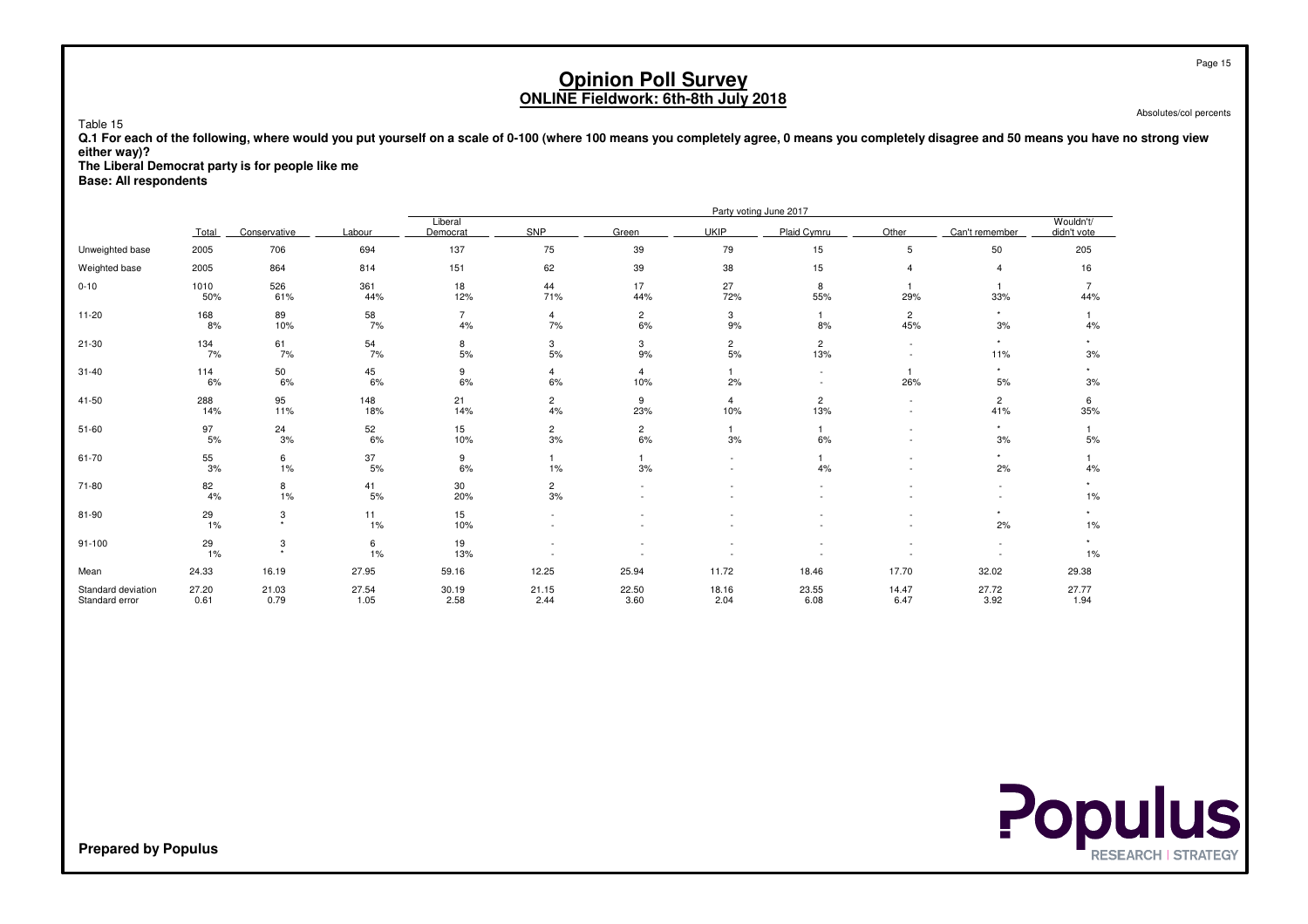Absolutes/col percents

Table 16 **Q.1 For each of the following, where would you put yourself on a scale of 0-100 (where 100 means you completely agree, 0 means you completely disagree and 50 means you have no strong vieweither way)?**

 **The Liberal Democrat party is for people like meBase: All respondents**

|                                      |               |                           |               |                     |                      |                      |                          | Party voting May 2015 |                                    |                |                          |
|--------------------------------------|---------------|---------------------------|---------------|---------------------|----------------------|----------------------|--------------------------|-----------------------|------------------------------------|----------------|--------------------------|
|                                      | Total         | Conservative              | Labour        | Liberal<br>Democrat | <b>UKIP</b>          | SNP                  | Green                    | Plaid Cymru           | Other                              | Can't remember | Wouldn't/<br>didn't vote |
| Unweighted base                      | 2005          | 614                       | 557           | 153                 | 153                  | 83                   | 73                       | 11                    | 8                                  | 80             | 273                      |
| Weighted base                        | 2005          | 716                       | 638           | 159                 | 135                  | 76                   | 74                       | 11                    | 6                                  | 61             | 129                      |
| $0 - 10$                             | 1010<br>50%   | 420<br>59%                | 303<br>48%    | 16<br>10%           | 103<br>76%           | 50<br>66%            | 31<br>42%                | 5<br>44%              | $\overline{4}$<br>68%              | 21<br>35%      | 57<br>44%                |
| $11 - 20$                            | 168<br>8%     | 67<br>9%                  | 42<br>7%      | 4<br>2%             | 12<br>9%             | 6<br>7%              | $\overline{7}$<br>10%    |                       | $\overline{\phantom{a}}$<br>$\sim$ | 9<br>15%       | 20<br>16%                |
| 21-30                                | 134<br>7%     | 49<br>7%                  | 49<br>8%      | 8<br>$5%$           | 6<br>4%              | 3<br>$5%$            | 5<br>6%                  | $\overline{c}$<br>18% |                                    | 8<br>14%       | 4<br>3%                  |
| $31 - 40$                            | 114<br>6%     | 41<br>6%                  | 40<br>6%      | 17<br>11%           | $\overline{c}$<br>2% | $\overline{4}$<br>6% | 6<br>8%                  |                       | 17%                                | 2%             | $\overline{2}$<br>1%     |
| 41-50                                | 288<br>14%    | 84<br>12%                 | 95<br>15%     | 21<br>13%           | 11<br>8%             | 8<br>11%             | 13<br>17%                | 3<br>25%              | $\mathbf{1}$<br>15%                | 19<br>32%      | 32<br>25%                |
| $51 - 60$                            | 97<br>5%      | 23<br>3%                  | 42<br>7%      | 23<br>14%           |                      | 1%                   | $\overline{2}$<br>3%     | 8%                    | ٠                                  | $\star$        | 5<br>4%                  |
| 61-70                                | 55<br>3%      | 10<br>1%                  | 23<br>4%      | 10<br>6%            | $\ddot{}$            | 1%                   | 5<br>7%                  | 5%                    |                                    | ٠<br>٠         | 5<br>4%                  |
| 71-80                                | 82<br>4%      | 15<br>2%                  | 27<br>4%      | 30<br>19%           |                      | 2%                   | 5<br>6%                  |                       |                                    | 1%             | 3<br>2%                  |
| 81-90                                | 29<br>$1\%$   | $\overline{c}$<br>$\star$ | 10<br>2%      | 13<br>8%            |                      | 2%                   | 1%                       |                       |                                    |                | $1\%$                    |
| $91 - 100$                           | 29<br>1%      | $\overline{5}$<br>1%      | 6<br>1%       | 17<br>11%           | ٠                    | $\sim$               | $\overline{\phantom{a}}$ |                       |                                    | $\star$        |                          |
| Mean                                 | 24.33         | 18.36                     | 26.19         | 58.66               | 9.17                 | 14.84                | 28.77                    | 26.77                 | 16.23                              | 25.23          | 24.76                    |
| Standard deviation<br>Standard error | 27.20<br>0.61 | 23.18<br>0.94             | 27.32<br>1.16 | 28.03<br>2.27       | 15.86<br>1.28        | 22.84<br>2.51        | 26.84<br>3.14            | 24.98<br>7.53         | 19.79<br>7.00                      | 22.23<br>2.49  | 25.17<br>1.52            |

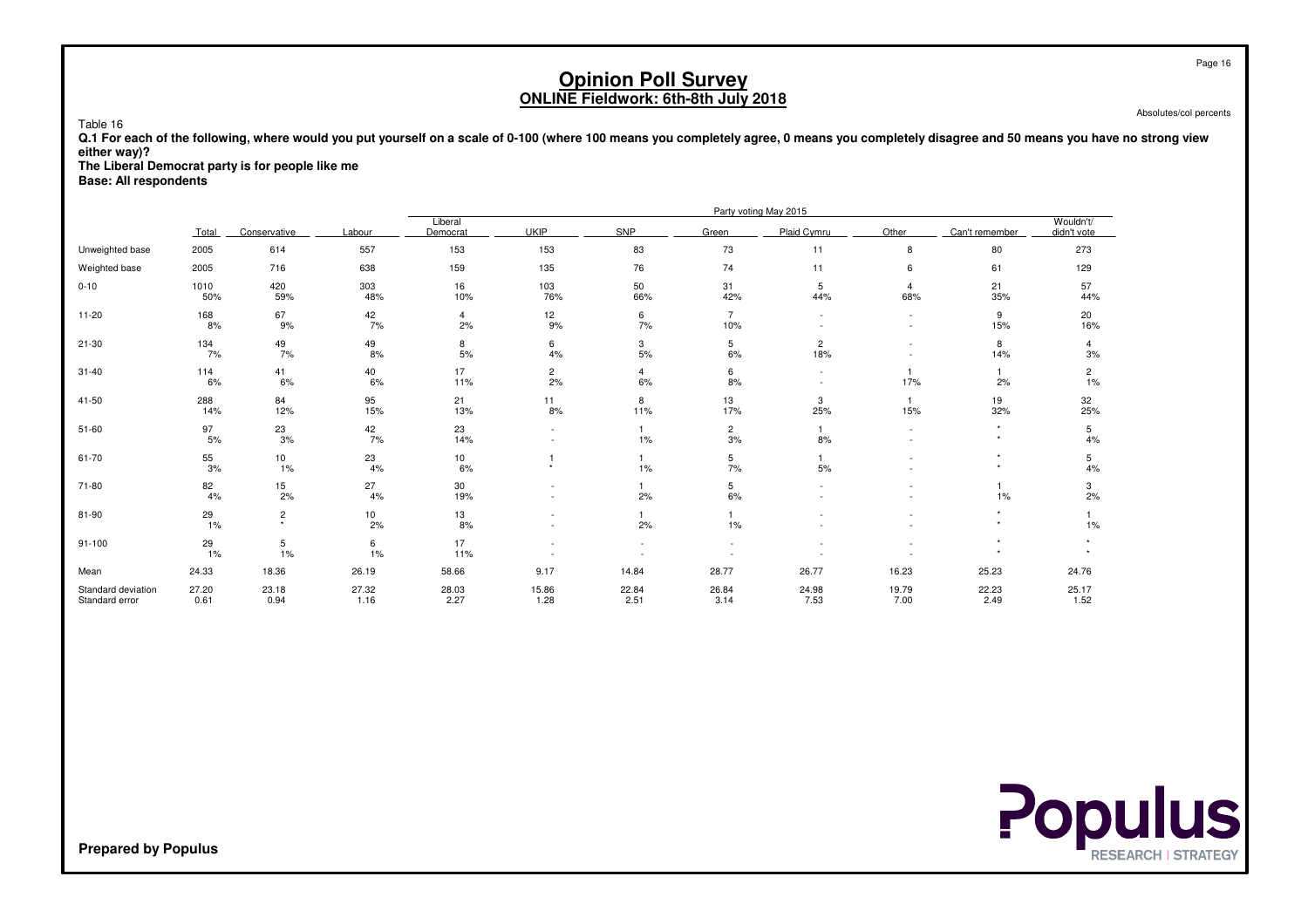Absolutes/col percents

Table 17

 **Q.1 For each of the following, where would you put yourself on a scale of 0-100 (where 100 means you completely agree, 0 means you completely disagree and 50 means you have no strong vieweither way)?**

 **The SNP is for people like meBase: All respondents**

|                                             |                      |               | Gender        |                       |                      |                      | Age                  |                      |               |                      |                       | Social Grade   |               |                      |               |               |                                        | Region                |                       |              |               |               |               | Employment<br>Sector  |                                 |  |
|---------------------------------------------|----------------------|---------------|---------------|-----------------------|----------------------|----------------------|----------------------|----------------------|---------------|----------------------|-----------------------|----------------|---------------|----------------------|---------------|---------------|----------------------------------------|-----------------------|-----------------------|--------------|---------------|---------------|---------------|-----------------------|---------------------------------|--|
|                                             | Total                | Male          | Female        | 18-24                 | 25-34                | 35-44                | 45-54                | 55-64                | $65+$         | AB                   | C <sub>1</sub>        | C <sub>2</sub> | DE            | Scot-<br>land        | North<br>East | North<br>West | York-<br>shire<br>&<br>Humb-<br>erside | West<br>Mid-<br>lands | East<br>Mid-<br>lands | East-<br>ern | South<br>East | South<br>West | Public        | Pri-<br>vate          | Opin-<br>ion<br>Influ-<br>encer |  |
| Unweighted base                             | 176                  | 94            | 82            | 18                    | 23                   | 37                   | 34                   | 30                   | 34            | 45                   | 53                    | 25             | 53            | 176                  |               |               |                                        |                       |                       |              |               |               | 37            | 59                    | 24                              |  |
| Weighted base                               | 174                  | 89            | 86            | 19                    | 24                   | 33                   | 34                   | 32                   | 32            | 38                   | 46                    | 35             | 56            | 174                  |               |               |                                        |                       |                       |              |               |               | 35            | 62                    | 19                              |  |
| $0 - 10$                                    | 63<br>36%            | 35<br>39%     | 28<br>33%     | $\overline{7}$<br>34% | 28%                  | 10<br>32%            | 11<br>31%            | 11<br>33%            | 18<br>57%     | 16<br>43%            | 19<br>40%             | 15<br>41%      | 14<br>26%     | 63<br>36%            |               |               |                                        |                       |                       |              |               |               | 13<br>38%     | 20<br>32%             | 6<br>31%                        |  |
| 11-20                                       | 7<br>4%              | 4<br>5%       | 3<br>4%       | $\overline{c}$<br>11% | 5%                   |                      | 3%                   | 4%                   | 2<br>5%       | $\overline{c}$<br>4% | 4<br>8%               | 3%             | 2%            | 7<br>4%              |               |               |                                        |                       |                       |              |               |               | 2%            | 2%                    | $\mathbf{1}$<br>7%              |  |
| 21-30                                       | 11<br>6%             | 8<br>9%       | 3<br>4%       | 6%                    |                      | 3<br>8%              | 4<br>11%             |                      | 4<br>12%      |                      | 1%                    | 6<br>18%       | 4<br>7%       | 11<br>6%             |               |               |                                        |                       |                       |              |               |               | 2%            | 11%                   |                                 |  |
| 31-40                                       | $\overline{c}$<br>1% | 2%            | 1%            |                       |                      |                      | $\overline{c}$<br>5% |                      | 2%            |                      | $\overline{c}$<br>3%  | 2%             |               | $\overline{2}$<br>1% |               |               |                                        |                       |                       |              |               |               | 2%            | 1%                    | 3%                              |  |
| 41-50                                       | 20<br>11%            | 8%            | 13<br>15%     | $1\%$                 | 4<br>16%             | $\overline{c}$<br>6% | 6<br>18%             | 6<br>20%             | 4%            | 4<br>11%             | $\overline{c}$<br>5%  | 3<br>9%        | 10<br>19%     | 20<br>11%            |               |               |                                        |                       |                       |              |               |               | 6<br>18%      | 4<br>7%               | 4%                              |  |
| 51-60                                       | 6<br>4%              | 3<br>3%       | 3<br>4%       | 4%                    | 1%                   | 3<br>10%             |                      |                      | 2<br>6%       |                      | 3<br>6%               | 3%             | 2<br>4%       | 6<br>4%              |               |               |                                        |                       |                       |              |               |               | 2<br>6%       | 1%                    | $\overline{c}$<br>8%            |  |
| 61-70                                       | 9<br>5%              | 3<br>3%       | 6<br>7%       | 6%                    | 4<br>17%             | 2<br>7%              |                      | 2%                   | 2%            | $\overline{c}$<br>6% | 3<br>6%               | 2<br>6%        | 2<br>4%       | 9<br>5%              |               |               |                                        |                       |                       |              |               |               | 1%            | $\overline{7}$<br>11% |                                 |  |
| 71-80                                       | 17<br>10%            | 9<br>10%      | 8<br>10%      | $\overline{2}$<br>12% | 4<br>17%             | 6<br>18%             | 2<br>5%              | $\overline{c}$<br>6% | 2<br>5%       | 7<br>18%             | 5<br>11%              | 3%             | 4<br>7%       | 17<br>10%            |               |               |                                        |                       |                       |              |               |               | 5<br>14%      | 10<br>16%             | $\overline{c}$<br>10%           |  |
| 81-90                                       | 7<br>4%              | 4<br>4%       | 3<br>3%       | 5%                    | 2<br>9%              | $\overline{2}$<br>6% | 2%                   |                      | 3%            | $\overline{2}$<br>6% | 2<br>4%               | 3<br>8%        |               | 7<br>4%              |               |               |                                        |                       |                       |              |               |               | 2<br>5%       | $\overline{c}$<br>4%  | $\overline{c}$<br>8%            |  |
| 91-100                                      | 31<br>18%            | 15<br>17%     | 16<br>19%     | $\overline{4}$<br>21% | $\overline{2}$<br>7% | 13%                  | 9<br>26%             | 11<br>35%            | 2<br>5%       | 5<br>13%             | $\overline{7}$<br>15% | 2<br>7%        | 18<br>32%     | 31<br>18%            |               |               |                                        |                       |                       |              |               |               | 4<br>11%      | 10<br>16%             | 6<br>29%                        |  |
| Mean                                        | 44.36                | 41.66         | 47.16         | 47.05                 | 49.94                | 49.46                | 46.35                | 52.05                | 23.86         | 43.58                | 41.54                 | 33.16          | 54.25         | 44.36                |               |               |                                        |                       |                       |              |               |               | 42.48         | 47.66                 | 54.22                           |  |
| <b>Standard deviation</b><br>Standard error | 38.69<br>2.92        | 39.30<br>4.05 | 38.07<br>4.20 | 40.90<br>9.64         | 35.11<br>7.32        | 37.93<br>6.24        | 38.90<br>6.67        | 42.15<br>7.69        | 32.27<br>5.53 | 40.11<br>5.98        | 38.30<br>5.26         | 35.17<br>7.03  | 38.78<br>5.33 | 38.69<br>2.92        |               |               |                                        |                       |                       |              |               |               | 36.77<br>6.04 | 38.08<br>4.96         | 42.41<br>8.66                   |  |



Page 17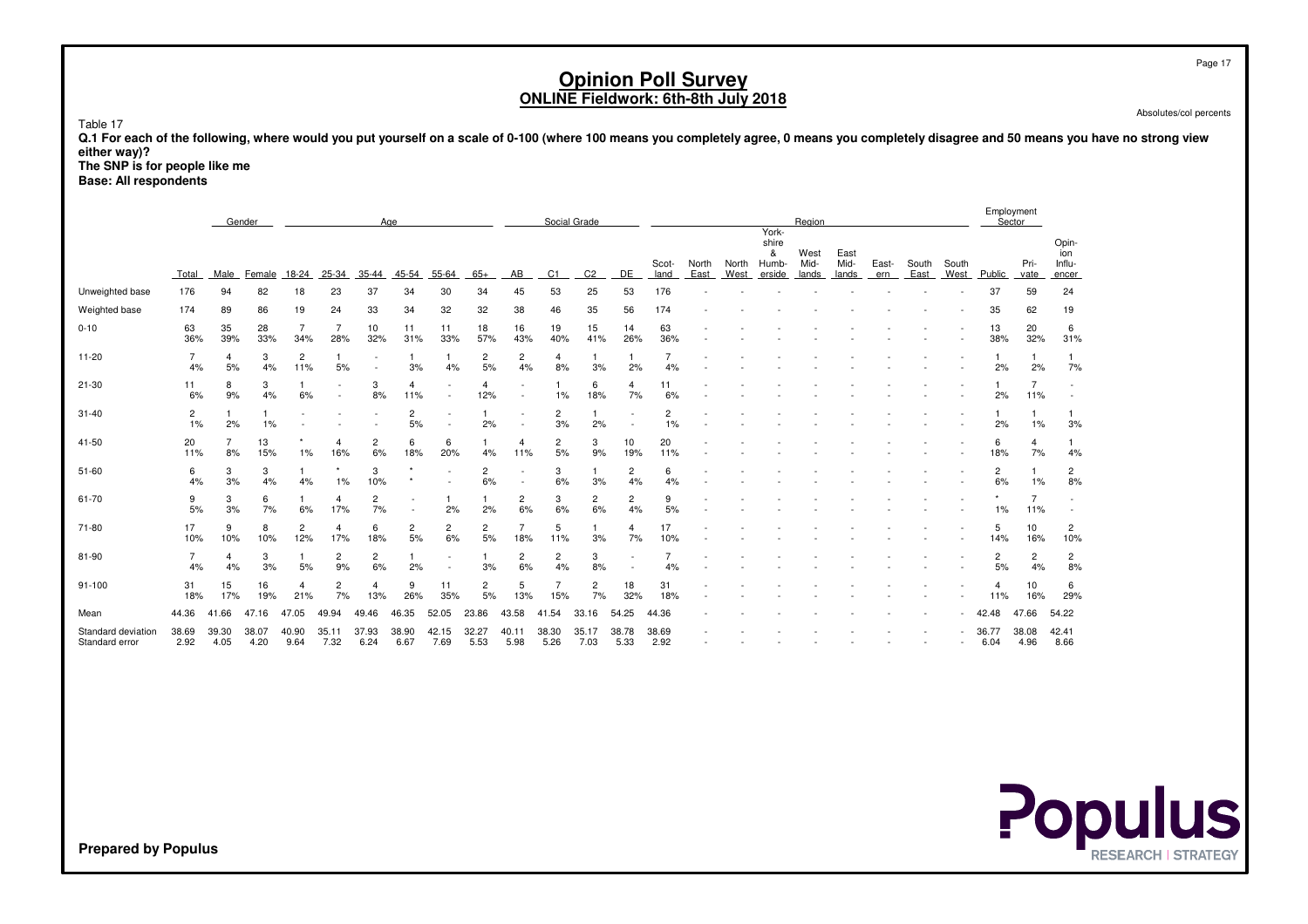|                                      |                                                                                                                                                                                                                                                                                                 |                      |                       |                                                      |                       |                      |                      |                       | <b>Opinion Poll Survey</b>                 |                          |                                                      |                       |                       |                       |                       |                       |  | Page 18                |
|--------------------------------------|-------------------------------------------------------------------------------------------------------------------------------------------------------------------------------------------------------------------------------------------------------------------------------------------------|----------------------|-----------------------|------------------------------------------------------|-----------------------|----------------------|----------------------|-----------------------|--------------------------------------------|--------------------------|------------------------------------------------------|-----------------------|-----------------------|-----------------------|-----------------------|-----------------------|--|------------------------|
| Table 18                             |                                                                                                                                                                                                                                                                                                 |                      |                       |                                                      |                       |                      |                      |                       | <b>ONLINE Fieldwork: 6th-8th July 2018</b> |                          |                                                      |                       |                       |                       |                       |                       |  | Absolutes/col percents |
| either way)?                         | Q.1 For each of the following, where would you put yourself on a scale of 0-100 (where 100 means you completely agree, 0 means you completely disagree and 50 means you have no strong view<br>The SNP is for people like me<br><b>Base: All respondents</b><br>White SEG<br>Ethnicity          |                      |                       |                                                      |                       |                      |                      |                       |                                            |                          |                                                      |                       |                       |                       |                       |                       |  |                        |
|                                      |                                                                                                                                                                                                                                                                                                 |                      |                       |                                                      |                       |                      |                      |                       | <b>BAME SEG</b>                            |                          |                                                      |                       |                       |                       | Age                   |                       |  |                        |
|                                      | <b>Total</b>                                                                                                                                                                                                                                                                                    | White                | <b>BAME</b>           | AB                                                   | C1                    | C <sub>2</sub>       | <b>DE</b>            | AB                    | C <sub>1</sub>                             | C <sub>2</sub>           | DE                                                   | 18-45                 | $55+$                 | White 18-<br>45       | White 55+             | BAME 18-45 BAME 55+   |  |                        |
| Unweighted base                      | 176                                                                                                                                                                                                                                                                                             | 168                  | $\overline{7}$        | 41                                                   | 50                    | 25                   | 52                   | 3                     | 3                                          |                          |                                                      | 80                    | 64                    | 74                    | 64                    | 5                     |  |                        |
| Weighted base                        | 174<br>$\overline{7}$<br>43<br>35<br>56<br>3<br>3<br>78<br>73<br>167<br>34<br>64<br>64<br>5<br>63<br>62<br>15<br>19<br>15<br>14<br>24<br>29<br>24<br>29<br>$\mathbf{1}$<br>$\mathbf{1}$<br>$\sim$<br>30%<br>36%<br>26%<br>45%<br>33%<br>37%<br>17%<br>44%<br>43%<br>41%<br>33%<br>45%<br>$\sim$ |                      |                       |                                                      |                       |                      |                      |                       |                                            |                          |                                                      |                       |                       |                       |                       |                       |  |                        |
| $0 - 10$                             | $\overline{7}$<br>5<br>$\overline{2}$<br>$\overline{c}$<br>$\overline{c}$<br>3<br>3<br>$\overline{2}$<br>$\mathbf{1}$<br>$\mathbf{1}$<br>$\overline{1}$<br>4<br>$\overline{1}$                                                                                                                  |                      |                       |                                                      |                       |                      |                      |                       |                                            |                          |                                                      |                       |                       |                       |                       |                       |  |                        |
| $11 - 20$                            | 4%                                                                                                                                                                                                                                                                                              | 3%                   | 35%                   | 4%                                                   | 3%                    | 3%                   | 2%                   |                       | 74%                                        |                          |                                                      | 5%                    | 4%                    | 2%                    | 4%                    | 49%                   |  |                        |
| $21 - 30$                            | 11<br>6%                                                                                                                                                                                                                                                                                        | 11<br>7%             | $\sim$                | $\overline{\phantom{a}}$                             | $\mathbf{1}$<br>2%    | 6<br>18%             | 4<br>7%              |                       |                                            |                          |                                                      | 5<br>7%               | $\overline{4}$<br>6%  | 5<br>7%               | $\overline{4}$<br>6%  |                       |  |                        |
| $31 - 40$                            | $\overline{a}$<br>1%                                                                                                                                                                                                                                                                            | $\overline{2}$<br>1% |                       |                                                      | $\overline{c}$<br>4%  | $\mathbf{1}$<br>2%   |                      |                       |                                            |                          |                                                      | $\sim$                | $\mathbf{1}$<br>1%    | $\sim$                | $\mathbf{1}$<br>1%    |                       |  |                        |
| 41-50                                | 20<br>11%                                                                                                                                                                                                                                                                                       | 20<br>12%            | *<br>1%               | $\overline{4}$<br>12%                                | $\overline{c}$<br>5%  | 3<br>9%              | 10<br>19%            |                       |                                            |                          | 100%                                                 | 6<br>8%               | $\overline{7}$<br>12% | 6<br>8%               | $\overline{7}$<br>12% | 2%                    |  |                        |
| $51 - 60$                            | 6<br>4%                                                                                                                                                                                                                                                                                         | 6<br>4%              | $\sim$<br>$\sim$      | $\overline{\phantom{a}}$<br>$\overline{\phantom{a}}$ | 3<br>7%               | $\mathbf{1}$<br>3%   | $\overline{c}$<br>4% |                       |                                            |                          | $\sim$                                               | 4<br>5%               | $\overline{c}$<br>3%  | $\overline{4}$<br>6%  | $\overline{c}$<br>3%  |                       |  |                        |
| 61-70                                | 9<br>5%                                                                                                                                                                                                                                                                                         | 9<br>5%              | $\sim$<br>$\sim$      | $\overline{2}$<br>7%                                 | 3<br>6%               | $\overline{2}$<br>6% | $\overline{2}$<br>4% |                       |                                            |                          | $\sim$                                               | $\overline{7}$<br>10% | $\mathbf{1}$<br>2%    | $\overline{7}$<br>10% | $\mathbf{1}$<br>2%    |                       |  |                        |
| 71-80                                | 17<br>10%                                                                                                                                                                                                                                                                                       | 16<br>10%            | $\sim$<br>$\sim$      | 6<br>18%                                             | 5<br>12%              | $\mathbf{1}$<br>3%   | 4<br>7%              |                       |                                            |                          | $\sim$                                               | 12<br>15%             | 3<br>5%               | 11<br>15%             | 3<br>5%               |                       |  |                        |
| 81-90                                | $\overline{7}$<br>4%                                                                                                                                                                                                                                                                            | $\overline{4}$<br>3% | $\overline{c}$<br>35% | $\mathbf{1}$<br>2%                                   | $\overline{1}$<br>3%  | 3<br>8%              | $\sim$               | $\mathbf{1}$<br>44%   | $\overline{1}$<br>26%                      |                          | $\sim$                                               | 5<br>7%               | $\mathbf{1}$<br>2%    | 3<br>4%               | $\mathbf{1}$<br>2%    | $\overline{2}$<br>48% |  |                        |
| $91 - 100$                           | 31<br>18%                                                                                                                                                                                                                                                                                       | 31<br>18%            | $\mathbf{1}$<br>11%   | $\overline{4}$<br>12%                                | $\overline{7}$<br>16% | $\overline{c}$<br>7% | 18<br>32%            | $\overline{1}$<br>23% | $\overline{\phantom{a}}$<br>$\sim$         | $\tilde{\phantom{a}}$    | $\overline{\phantom{a}}$<br>$\overline{\phantom{a}}$ | 11<br>14%             | 13<br>20%             | 11<br>15%             | 13<br>20%             |                       |  |                        |
| Mean                                 | 44.36                                                                                                                                                                                                                                                                                           | 43.96                | 50.54                 | 40.92                                                | 41.78                 | 33.16                | 54.26                | 62.17                 | 38.36                                      | $\overline{\phantom{a}}$ | 50.00                                                | 49.09                 | 37.81                 | 48.42                 | 37.81                 | 54.54                 |  |                        |
| Standard deviation<br>Standard error | 38.69<br>2.92                                                                                                                                                                                                                                                                                   | 38.64<br>2.98        | 43.18<br>16.32        | 39.20<br>6.12                                        | 38.80<br>5.49         | 35.17<br>7.03        | 38.81<br>5.38        | 52.87<br>30.52        | 37.18<br>21.47                             | $\sim$<br>$\sim$         | $\sim$                                               | 37.24<br>4.16         | 39.80<br>4.98         | 37.43<br>4.35         | 39.80<br>4.98         | 39.00<br>17.44        |  |                        |

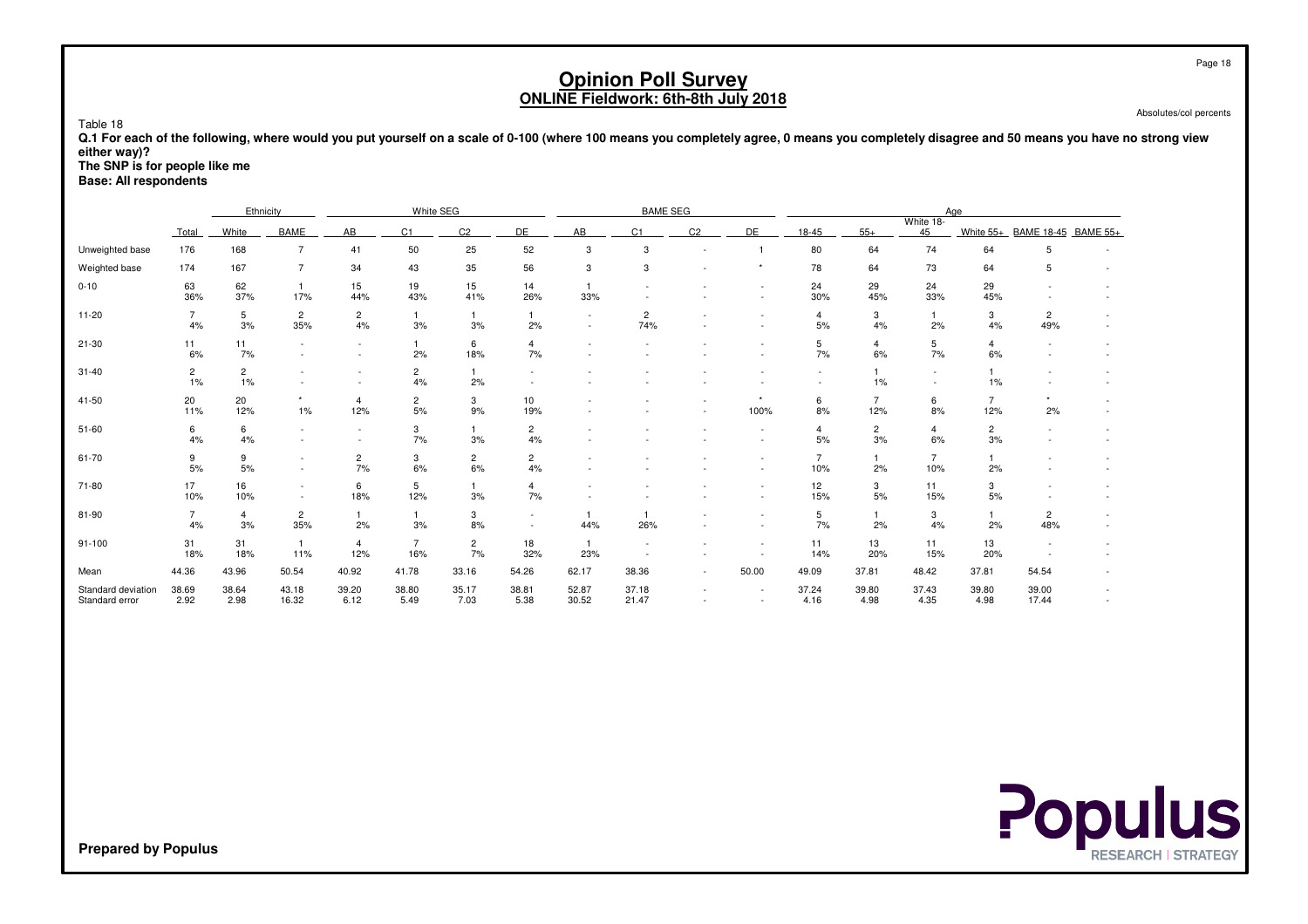Absolutes/col percents

 **Q.1 For each of the following, where would you put yourself on a scale of 0-100 (where 100 means you completely agree, 0 means you completely disagree and 50 means you have no strong vieweither way)?**

**The SNP is for people like me**

**Base: All respondents**

Table 19

|                                      |                         |                      |                          |                                                      |                       |                                | Party voting now       |                          |       |                |                          |                       |
|--------------------------------------|-------------------------|----------------------|--------------------------|------------------------------------------------------|-----------------------|--------------------------------|------------------------|--------------------------|-------|----------------|--------------------------|-----------------------|
|                                      | Total                   | Labour               | SNP                      | Conservative                                         | Green                 | Liberal<br>Democrat            | <b>UKIP</b>            | Plaid Cymru              | Other | Can't remember | Wouldn't/<br>didn't vote | Don't know            |
| Unweighted base                      | 176                     | 48                   | 67                       | 24                                                   | 8                     | 5                              | 3                      | $\overline{\phantom{a}}$ |       |                | 5                        | 16                    |
| Weighted base                        | 174                     | 60                   | 53                       | 28                                                   | 8                     | 6                              | $\overline{2}$         |                          |       |                |                          | 15                    |
| $0 - 10$                             | 63<br>36%               | 23<br>38%            | 3%                       | 22<br>76%                                            | 8%                    | $\overline{2}$<br>28%          | $\overline{c}$<br>100% |                          |       |                | 11%                      | 13<br>85%             |
| $11 - 20$                            | $\overline{7}$<br>4%    | 3<br>5%              | $\sim$<br>$\sim$         | $\overline{c}$<br>8%                                 | 11%                   | $\overline{\mathbf{1}}$<br>18% | $\sim$                 |                          |       |                | $\overline{\phantom{a}}$ |                       |
| $21 - 30$                            | 11<br>6%                | 6<br>10%             | $\overline{\phantom{a}}$ | 5%                                                   | $\overline{2}$<br>30% | $\overline{2}$<br>31%          |                        |                          |       |                |                          |                       |
| $31 - 40$                            | $\overline{2}$<br>$1\%$ | $\overline{2}$<br>3% | 1%                       | $\overline{\phantom{a}}$                             | $\sim$                | $\sim$<br>$\sim$               |                        |                          |       |                |                          |                       |
| 41-50                                | 20<br>11%               | 16<br>26%            | $\overline{c}$<br>4%     | 4%                                                   |                       |                                |                        |                          |       |                | 85%                      |                       |
| $51 - 60$                            | 6<br>4%                 | $\overline{2}$<br>3% | 2%                       | $\overline{c}$<br>6%                                 |                       | 23%                            |                        |                          |       |                |                          | 2%                    |
| 61-70                                | 9<br>5%                 | $\overline{2}$<br>3% | $\overline{4}$<br>7%     | $\overline{\phantom{a}}$<br>$\sim$                   | 14%                   | $\sim$                         |                        |                          |       |                | $\star$<br>4%            | $\overline{c}$<br>14% |
| 71-80                                | 17<br>10%               | $\overline{4}$<br>6% | 11<br>20%                | $\overline{\phantom{a}}$<br>$\overline{\phantom{a}}$ | 3<br>37%              |                                |                        |                          |       |                |                          |                       |
| 81-90                                | $\overline{7}$<br>4%    | 3<br>$5%$            | $\overline{4}$<br>7%     |                                                      |                       |                                |                        |                          |       |                |                          |                       |
| $91 - 100$                           | 31<br>18%               | 1%                   | 31<br>57%                |                                                      |                       |                                |                        |                          |       |                |                          |                       |
| Mean                                 | 44.36                   | 34.20                | 87.10                    | 9.23                                                 | 49.93                 | 25.63                          | 3.73                   |                          |       | $\sim$         | 45.45                    | 10.89                 |
| Standard deviation<br>Standard error | 38.69<br>2.92           | 29.11<br>4.20        | 20.31<br>2.48            | 16.87<br>3.44                                        | 29.55<br>10.45        | 21.95<br>9.81                  | 6.33<br>3.65           |                          |       |                | $\overline{\phantom{a}}$ | 25.53<br>6.38         |

**Populus** 

**Prepared by Populus**

Page 19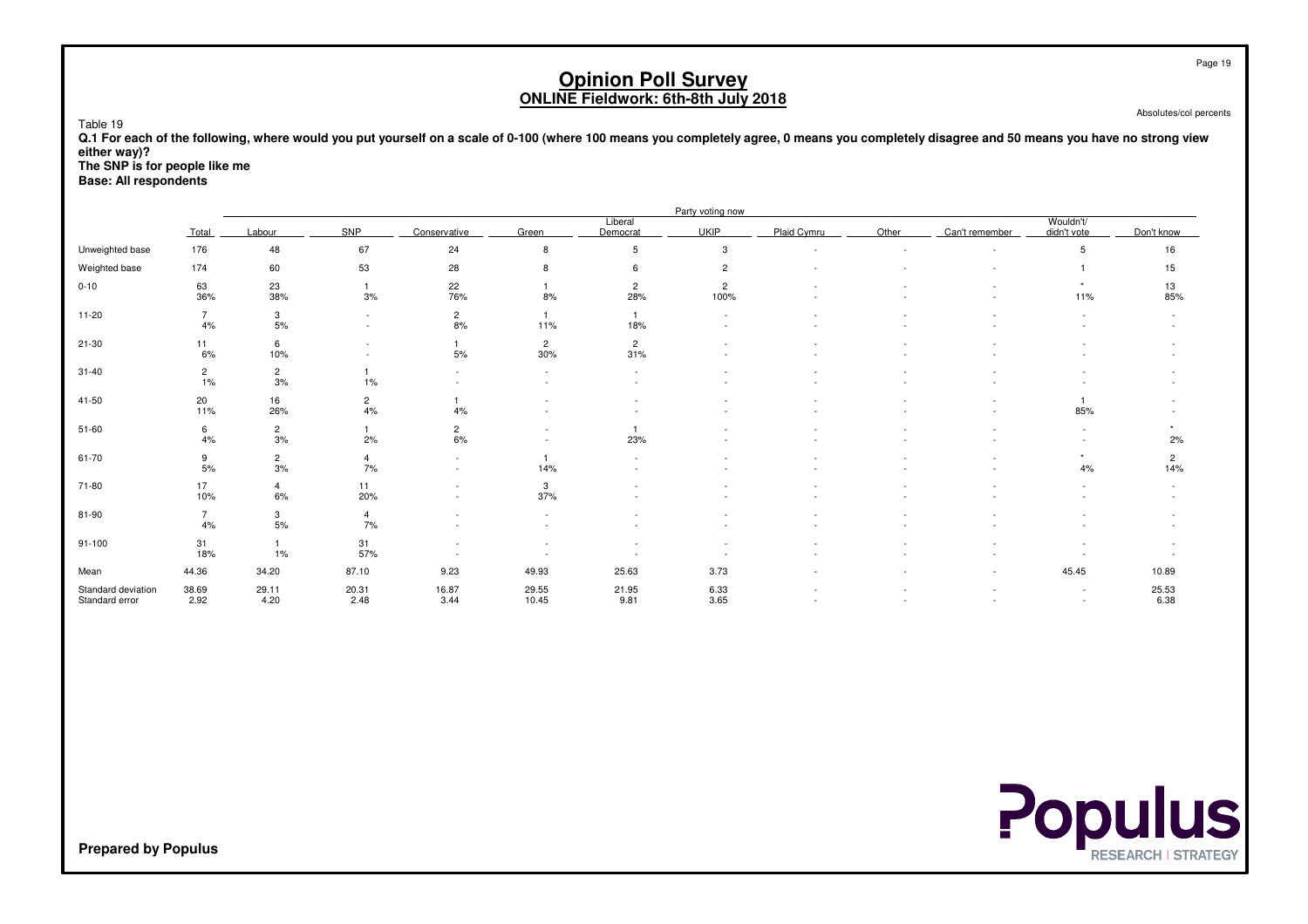| Table 20<br>either way)?<br>The SNP is for people like me<br><b>Base: All respondents</b>                                             |                                                                                                                                                                                                                         |                      |                                                  |                                                   |                          | <b>Opinion Poll Survey</b><br>ONLINE Fieldwork: 6th-8th July 2018 |      |                        |        | Q.1 For each of the following, where would you put yourself on a scale of 0-100 (where 100 means you completely agree, 0 means you completely disagree and 50 means you have no strong view |                | Page 20<br>Absolutes/col percents |  |  |  |
|---------------------------------------------------------------------------------------------------------------------------------------|-------------------------------------------------------------------------------------------------------------------------------------------------------------------------------------------------------------------------|----------------------|--------------------------------------------------|---------------------------------------------------|--------------------------|-------------------------------------------------------------------|------|------------------------|--------|---------------------------------------------------------------------------------------------------------------------------------------------------------------------------------------------|----------------|-----------------------------------|--|--|--|
|                                                                                                                                       |                                                                                                                                                                                                                         |                      |                                                  |                                                   |                          |                                                                   |      | Party voting June 2017 |        |                                                                                                                                                                                             |                |                                   |  |  |  |
|                                                                                                                                       | Wouldn't/<br>Liberal<br>SNP<br><b>UKIP</b><br>Plaid Cymru<br>Other<br>Labour<br>Conservative<br>Democrat<br>Green<br>Can't remember<br>Total<br>didn't vote<br>176<br>75<br>$\overline{7}$<br>$\overline{c}$<br>43<br>3 |                      |                                                  |                                                   |                          |                                                                   |      |                        |        |                                                                                                                                                                                             |                |                                   |  |  |  |
| Unweighted base                                                                                                                       |                                                                                                                                                                                                                         |                      |                                                  | 33                                                |                          |                                                                   |      |                        |        |                                                                                                                                                                                             | 12             |                                   |  |  |  |
| Weighted base<br>174<br>62<br>58<br>42<br>8<br>3<br>$\overline{c}$<br>$\overline{1}$<br>$\overline{1}$                                |                                                                                                                                                                                                                         |                      |                                                  |                                                   |                          |                                                                   |      |                        |        |                                                                                                                                                                                             |                |                                   |  |  |  |
| 63<br>21<br>35<br>3<br>$\overline{c}$<br>$0 - 10$<br>$\overline{2}$<br>36%<br>36%<br>4%<br>84%<br>33%<br>23%<br>100%<br>53%<br>$\sim$ |                                                                                                                                                                                                                         |                      |                                                  |                                                   |                          |                                                                   |      |                        |        |                                                                                                                                                                                             |                |                                   |  |  |  |
| $11 - 20$                                                                                                                             | $\overline{7}$<br>4%                                                                                                                                                                                                    | $\blacksquare$       | 3<br>5%                                          | $\overline{2}$<br>6%                              | $\mathbf{1}$<br>13%      | $\mathbf{1}$<br>33%                                               |      |                        |        |                                                                                                                                                                                             |                |                                   |  |  |  |
| $21 - 30$                                                                                                                             | 11<br>6%                                                                                                                                                                                                                | $\overline{1}$<br>2% | 5<br>9%                                          | $\overline{1}$<br>3%                              | 3<br>41%                 |                                                                   |      |                        |        |                                                                                                                                                                                             |                |                                   |  |  |  |
| $31 - 40$                                                                                                                             | $\overline{2}$<br>1%                                                                                                                                                                                                    | $\overline{1}$<br>2% | $\overline{1}$<br>1%                             | $\blacksquare$<br>$\sim$                          | $\sim$                   |                                                                   |      |                        |        |                                                                                                                                                                                             |                |                                   |  |  |  |
| 41-50                                                                                                                                 | 20<br>11%                                                                                                                                                                                                               | $\overline{2}$<br>3% | 16<br>27%                                        | $\mathbf{1}$<br>3%                                | $\overline{1}$<br>13%    |                                                                   |      |                        |        |                                                                                                                                                                                             | $\star$<br>17% |                                   |  |  |  |
| $51 - 60$                                                                                                                             | 6<br>4%                                                                                                                                                                                                                 | $\overline{2}$<br>3% | $\overline{c}$<br>4%                             | $\mathbf{2}$<br>4%                                | $\sim$                   |                                                                   |      |                        | $\sim$ | $\star$<br>100%                                                                                                                                                                             | $\star$<br>17% |                                   |  |  |  |
| 61-70                                                                                                                                 | 9<br>5%                                                                                                                                                                                                                 | 5<br>7%              | $\overline{4}$<br>7%                             | $\overline{\phantom{a}}$<br>$\tilde{\phantom{a}}$ | $\overline{\phantom{a}}$ |                                                                   |      |                        |        |                                                                                                                                                                                             | $\star$<br>4%  |                                   |  |  |  |
| 71-80                                                                                                                                 | 17<br>10%                                                                                                                                                                                                               | 13<br>20%            | 3<br>6%                                          |                                                   |                          | $\overline{1}$<br>44%                                             |      |                        |        |                                                                                                                                                                                             | $\star$<br>9%  |                                   |  |  |  |
| 81-90                                                                                                                                 | $\overline{7}$<br>4%                                                                                                                                                                                                    | $\overline{4}$<br>7% | $\overline{c}$<br>4%                             |                                                   |                          |                                                                   |      |                        |        |                                                                                                                                                                                             |                |                                   |  |  |  |
| $91 - 100$                                                                                                                            | 31<br>18%                                                                                                                                                                                                               | 31<br>51%            | $\overline{\phantom{a}}$<br>$\ddot{\phantom{1}}$ | $\tilde{\phantom{a}}$                             |                          |                                                                   |      |                        |        |                                                                                                                                                                                             |                |                                   |  |  |  |
| Mean                                                                                                                                  | 44.36                                                                                                                                                                                                                   | 83.49                | 34.61                                            | 6.73                                              | 22.05                    | 39.91                                                             | 0.00 |                        |        | 60.00                                                                                                                                                                                       | 29.27          |                                   |  |  |  |
| Standard deviation<br>Standard error                                                                                                  | 38.69<br>2.92                                                                                                                                                                                                           | 23.57<br>2.72        | 28.24<br>4.31                                    | 14.46<br>2.52                                     | 17.38<br>6.57            | 41.06<br>23.71                                                    |      | $\sim$                 |        |                                                                                                                                                                                             | $\sim$         |                                   |  |  |  |

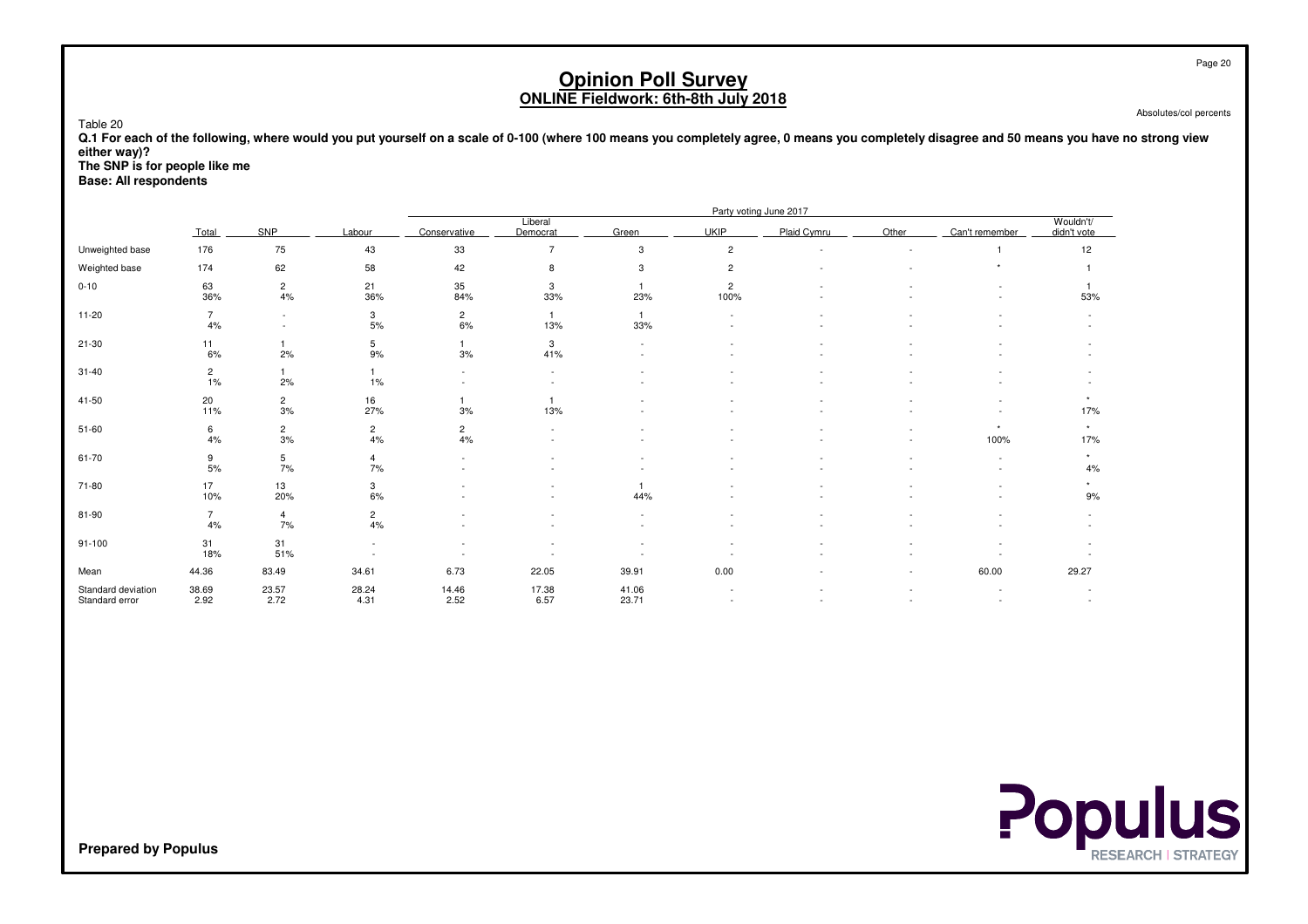Absolutes/col percents

 **Q.1 For each of the following, where would you put yourself on a scale of 0-100 (where 100 means you completely agree, 0 means you completely disagree and 50 means you have no strong vieweither way)?**

**The SNP is for people like me**

**Base: All respondents**

Table 21

|                                      |                      |                      |                          |                          |                       |                       |                        | Party voting May 2015 |                          |                                    |                          |
|--------------------------------------|----------------------|----------------------|--------------------------|--------------------------|-----------------------|-----------------------|------------------------|-----------------------|--------------------------|------------------------------------|--------------------------|
|                                      | Total                | SNP                  | Labour                   | Conservative             | Liberal<br>Democrat   | Green                 | <b>UKIP</b>            | Plaid Cymru           | Other                    | Can't remember                     | Wouldn't/<br>didn't vote |
| Unweighted base                      | 176                  | 83                   | 35                       | 22                       | 8                     |                       | 3                      |                       |                          | $\overline{4}$                     | 17                       |
| Weighted base                        | 174                  | 76                   | 45                       | 26                       | 9                     |                       | $\mathbf{2}$           |                       |                          | 3                                  | 9                        |
| $0 - 10$                             | 63<br>36%            | $\overline{4}$<br>6% | 24<br>53%                | 22<br>84%                | 5<br>53%              | 16%                   | $\overline{c}$<br>100% |                       |                          | 3<br>99%                           | 3<br>28%                 |
| $11 - 20$                            | $\overline{7}$<br>4% | 2%                   | 1<br>1%                  | $\mathbf{1}$<br>5%       | $\overline{1}$<br>11% | $\overline{2}$<br>54% |                        |                       |                          | $\overline{\phantom{a}}$<br>$\sim$ | 11%                      |
| $21 - 30$                            | 11<br>6%             | 2%                   | 6<br>14%                 | $\overline{\phantom{a}}$ | 3<br>28%              |                       |                        |                       |                          |                                    | 14%                      |
| $31 - 40$                            | $\overline{2}$<br>1% | 2%                   | $\overline{1}$<br>2%     |                          |                       |                       |                        |                       |                          |                                    |                          |
| 41-50                                | 20<br>11%            | 8<br>11%             | $\overline{7}$<br>15%    | $\overline{c}$<br>7%     |                       |                       |                        |                       |                          |                                    | 3<br>34%                 |
| $51 - 60$                            | 6<br>4%              | 6<br>8%              | $\sim$                   | $\sim$                   |                       |                       |                        |                       |                          | 1%                                 | 2%                       |
| 61-70                                | 9<br>$5%$            | $\overline{7}$<br>9% | $\overline{c}$<br>5%     |                          |                       |                       |                        |                       |                          |                                    | ٠<br>1%                  |
| 71-80                                | 17<br>10%            | 12<br>16%            | 3<br>7%                  |                          | 7%                    | 31%                   |                        |                       |                          |                                    | 1%                       |
| 81-90                                | $\overline{7}$<br>4% | $\overline{4}$<br>5% | 3%                       | 3%                       |                       |                       |                        |                       |                          |                                    | 10%                      |
| $91 - 100$                           | 31<br>18%            | 31<br>42%            | $\overline{\phantom{a}}$ | $\overline{\phantom{a}}$ |                       |                       |                        |                       |                          |                                    |                          |
| Mean                                 | 44.36                | 76.13                | 25.33                    | 8.21                     | 17.35                 | 33.72                 | 0.00                   |                       |                          | 0.75                               | 34.61                    |
| Standard deviation<br>Standard error | 38.69<br>2.92        | 26.83<br>2.95        | 28.83<br>4.87            | 19.97<br>4.26            | 21.51<br>7.61         | 32.99<br>16.49        | 0.00<br>0.00           |                       | $\overline{\phantom{0}}$ | 8.01<br>4.01                       | 29.12<br>7.06            |



**Prepared by Populus**

Page 21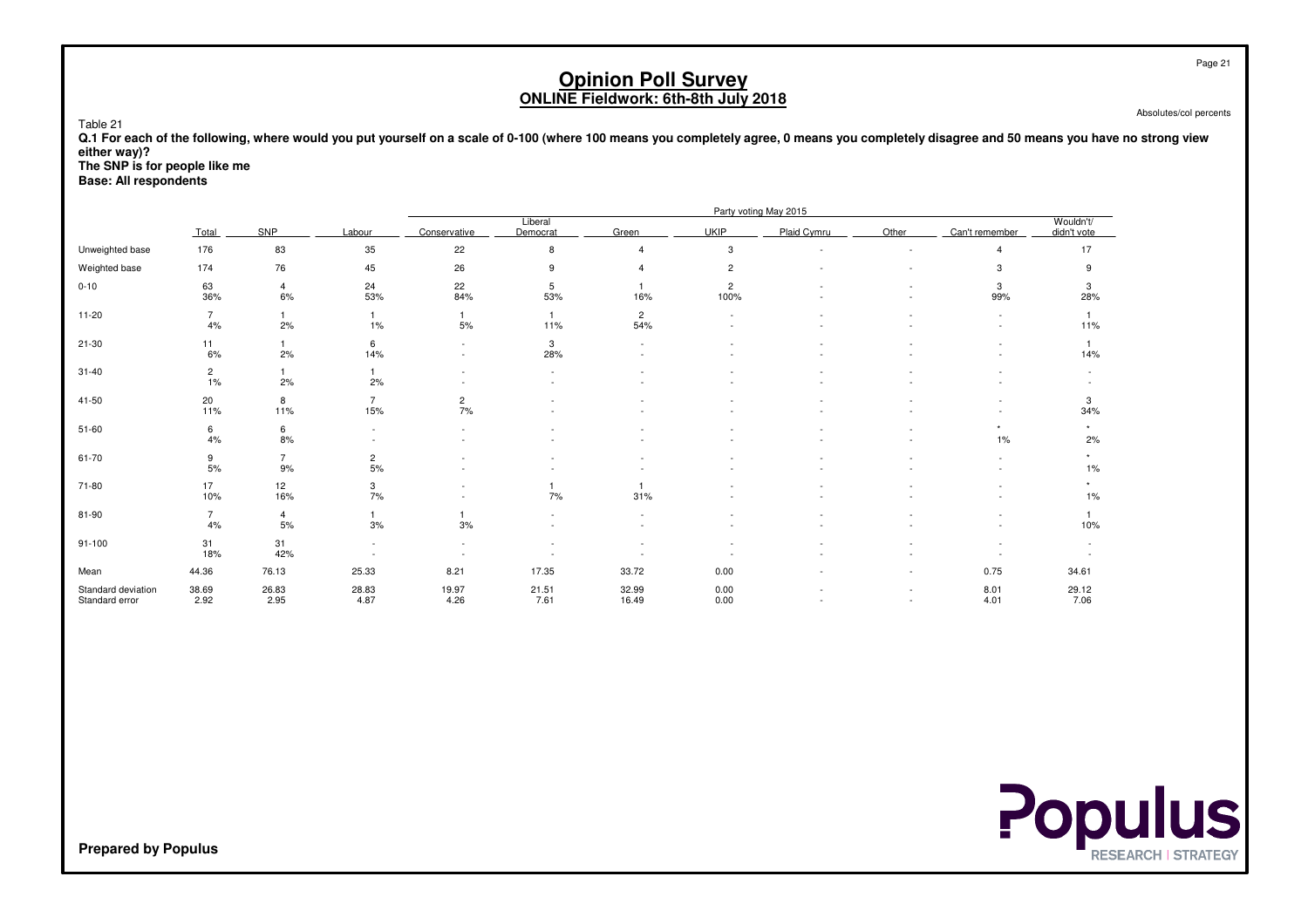Page 22

# **Opinion Poll SurveyONLINE Fieldwork: 6th-8th July 2018**

Absolutes/col percents

Table 22

 **Q.1 For each of the following, where would you put yourself on a scale of 0-100 (where 100 means you completely agree, 0 means you completely disagree and 50 means you have no strong vieweither way)?**

 **The Green Party is for people like meBase: All respondents**

|                                      |               | Gender        |               |               |               |               | Age           |               |               |                           |                | Social Grade   |                |               |               |               |                                        |                       | Region                |               |               |                      |               |                      |               | Employment<br>Sector |                                 |
|--------------------------------------|---------------|---------------|---------------|---------------|---------------|---------------|---------------|---------------|---------------|---------------------------|----------------|----------------|----------------|---------------|---------------|---------------|----------------------------------------|-----------------------|-----------------------|---------------|---------------|----------------------|---------------|----------------------|---------------|----------------------|---------------------------------|
|                                      | Total         | Male          | Female        | 18-24         | 25-34         | 35-44         | 45-54         | 55-64         | $65+$         | AB                        | C <sub>1</sub> | C <sub>2</sub> | DE             | Scot-<br>land | North<br>East | North<br>West | York-<br>shire<br>&<br>Humb-<br>erside | West<br>Mid-<br>lands | East<br>Mid-<br>lands | Wales         | East-<br>ern  | London               | South<br>East | South<br>West        | Public        | Pri-<br>vate         | Opin-<br>ion<br>Influ-<br>encer |
| Unweighted base                      | 2005          | 990           | 1015          | 199           | 316           | 340           | 342           | 326           | 482           | 620                       | 588            | 320            | 477            | 176           | 75            | 213           | 165                                    | 180                   | 155                   | 92            | 183           | 260                  | 309           | 197                  | 320           | 780                  | 206                             |
| Weighted base                        | 2005          | 979           | 1026          | 223           | 347           | 321           | 355           | 297           | 463           | 547                       | 563            | 407            | 487            | 174           | 84            | 231           | 168                                    | 178                   | 146                   | 100           | 192           | 271                  | 281           | 178                  | 356           | 801                  | 235                             |
| $0 - 10$                             | 1003<br>50%   | 543<br>55%    | 461<br>45%    | 76<br>34%     | 146<br>42%    | 156<br>48%    | 174<br>49%    | 156<br>53%    | 295<br>64%    | 257<br>47%                | 279<br>49%     | 205<br>50%     | 262<br>54%     | 86<br>49%     | 41<br>48%     | 110<br>48%    | 88<br>52%                              | 101<br>56%            | 71<br>48%             | 52<br>52%     | 114<br>59%    | 119<br>44%           | 140<br>50%    | 83<br>47%            | 180<br>50%    | 379<br>47%           | 110<br>47%                      |
| $11 - 20$                            | 135<br>7%     | 67<br>7%      | 68<br>7%      | 15<br>7%      | 30<br>9%      | 10<br>3%      | 31<br>9%      | 26<br>9%      | 23<br>5%      | 31<br>6%                  | 44<br>8%       | 29<br>7%       | 30<br>6%       | 5<br>3%       | 3<br>3%       | 16<br>7%      | 10<br>6%                               | 11<br>6%              | 13<br>9%              | 7%            | 16<br>8%      | 19<br>7%             | 23<br>8%      | 14<br>8%             | 23<br>6%      | 57<br>7%             | 18<br>8%                        |
| $21 - 30$                            | 144<br>7%     | 74<br>8%      | 69<br>7%      | 10<br>5%      | 22<br>6%      | 28<br>9%      | 35<br>10%     | 18<br>6%      | 31<br>7%      | 34<br>6%                  | 45<br>8%       | 34<br>8%       | 31<br>6%       | 9<br>5%       | 12<br>14%     | 16<br>7%      | 15<br>9%                               | 9<br>5%               | 11<br>7%              | 9<br>9%       | 11<br>5%      | 25<br>9%             | 18<br>6%      | 10<br>6%             | 21<br>6%      | 68<br>9%             | 17<br>7%                        |
| $31 - 40$                            | 68<br>3%      | 24<br>2%      | 44<br>4%      | 4<br>2%       | 9<br>3%       | 18<br>6%      | 18<br>5%      | 12<br>4%      | 1%            | 17<br>3%                  | 20<br>4%       | 17<br>4%       | 14<br>3%       | 2<br>1%       | 5<br>6%       | 8<br>4%       | 1%                                     | 6<br>3%               | 3<br>2%               | 1%            | 11<br>5%      | $\overline{7}$<br>3% | 14<br>5%      | 9<br>5%              | 10<br>3%      | 26<br>3%             | 6<br>3%                         |
| 41-50                                | 287<br>14%    | 109<br>11%    | 178<br>17%    | 50<br>23%     | 60<br>17%     | 43<br>14%     | 43<br>12%     | 41<br>14%     | 50<br>11%     | 81<br>15%                 | 63<br>11%      | 58<br>14%      | 85<br>17%      | 28<br>16%     | 9<br>11%      | 39<br>17%     | 32<br>19%                              | 29<br>16%             | 18<br>12%             | 17<br>17%     | 14<br>7%      | 36<br>13%            | 40<br>14%     | 25<br>14%            | 45<br>13%     | 116<br>14%           | 29<br>12%                       |
| 51-60                                | 100<br>5%     | 40<br>4%      | 60<br>6%      | 10<br>4%      | 20<br>6%      | 19<br>6%      | 20<br>6%      | 14<br>5%      | 17<br>4%      | 36<br>7%                  | 23<br>4%       | 19<br>5%       | 22<br>5%       | 4%            | 3<br>4%       | 17<br>7%      | 5<br>3%                                | 5<br>3%               | 8<br>5%               | 4<br>4%       | 8<br>4%       | 15<br>6%             | 13<br>5%      | 14<br>8%             | 20<br>6%      | 38<br>5%             | 15<br>6%                        |
| 61-70                                | 86<br>4%      | 36<br>4%      | 51<br>5%      | 18<br>8%      | 21<br>6%      | 15<br>5%      | 10<br>3%      | 9<br>3%       | 14<br>3%      | 31<br>6%                  | 31<br>6%       | 2%             | 17<br>3%       | 6<br>3%       | 4<br>5%       | 10<br>4%      | 5<br>3%                                | 3<br>2%               | 6<br>4%               | 2<br>2%       | 8<br>4%       | 23<br>8%             | 9<br>3%       | 10<br>6%             | 16<br>4%      | 38<br>5%             | 12<br>5%                        |
| 71-80                                | 91<br>5%      | 47<br>5%      | 45<br>4%      | 15<br>7%      | 16<br>5%      | 19<br>6%      | 10<br>3%      | 13<br>4%      | 18<br>4%      | 31<br>6%                  | 27<br>5%       | 16<br>4%       | 18<br>4%       | 14<br>8%      | 4<br>4%       | 3%            | 3<br>2%                                | 8<br>4%               | 9<br>6%               | 4<br>4%       | 4%            | 18<br>7%             | 11<br>4%      | 6<br>4%              | 21<br>6%      | 34<br>4%             | 14<br>6%                        |
| 81-90                                | 56<br>3%      | 24<br>2%      | 32<br>3%      | 13<br>6%      | 16<br>5%      | 10<br>3%      | 10<br>3%      | 2<br>1%       | 5<br>1%       | 18<br>3%                  | 19<br>3%       | 17<br>4%       | $\overline{2}$ | 12<br>7%      | 2<br>2%       | 5<br>2%       | 4<br>2%                                | 3<br>2%               | 3<br>2%               | 3<br>3%       | 4<br>2%       | 5<br>2%              | 8<br>3%       | $\overline{7}$<br>4% | 13<br>4%      | 29<br>4%             | 9<br>4%                         |
| 91-100                               | 36<br>2%      | 16<br>2%      | 19<br>2%      | 12<br>5%      | 6<br>2%       | 1%            | 1%            | 6<br>2%       | 1%            | 11<br>2%                  | 14<br>2%       | 5<br>1%        | 1%             | 6<br>3%       | 1%            | 3<br>1%       | 6<br>3%                                | 4<br>2%               | 5<br>3%               | 2<br>2%       |               | 3<br>1%              | 4<br>2%       |                      | 9<br>3%       | 16<br>2%             | 5<br>2%                         |
| Mean                                 | 26.50         | 23.48         | 29.39         | 39.52         | 31.16         | 28.03         | 24.20         | 24.<br>18     | 18.95         | 29.60                     | 27.03          | 25.45          | 23.30          | 31            | 26.63         | 27.13         | 25.08                                  | 23.15                 | 27.85                 | 25.56         | 20.71         | 29.76                | 25.62         | 27.66                | 27.93         | 27.79                | 29.34                           |
| Standard deviation<br>Standard error | 29.09<br>0.65 | 28.46<br>0.90 | 29.41<br>0.92 | 32.36<br>2.29 | 30.15<br>1.70 | 29.48<br>1.60 | 27.04<br>1.46 | 27.45<br>1.52 | 26.07<br>1.19 | 30.2 <sup>2</sup><br>1.21 | 29.85<br>1.23  | 28.35<br>1.58  | 27.18<br>1.24  | 33.61<br>2.53 | 27.97<br>3.23 | 28.18<br>1.93 | 28.73<br>2.24                          | 28.02<br>2.09         | 30.67<br>2.46         | 28.96<br>3.02 | 26.53<br>1.96 | 29.44<br>1.83        | 28.24<br>1.61 | 28.79<br>2.05        | 30.73<br>1.72 | 29.48<br>1.06        | 30.53<br>2.13                   |

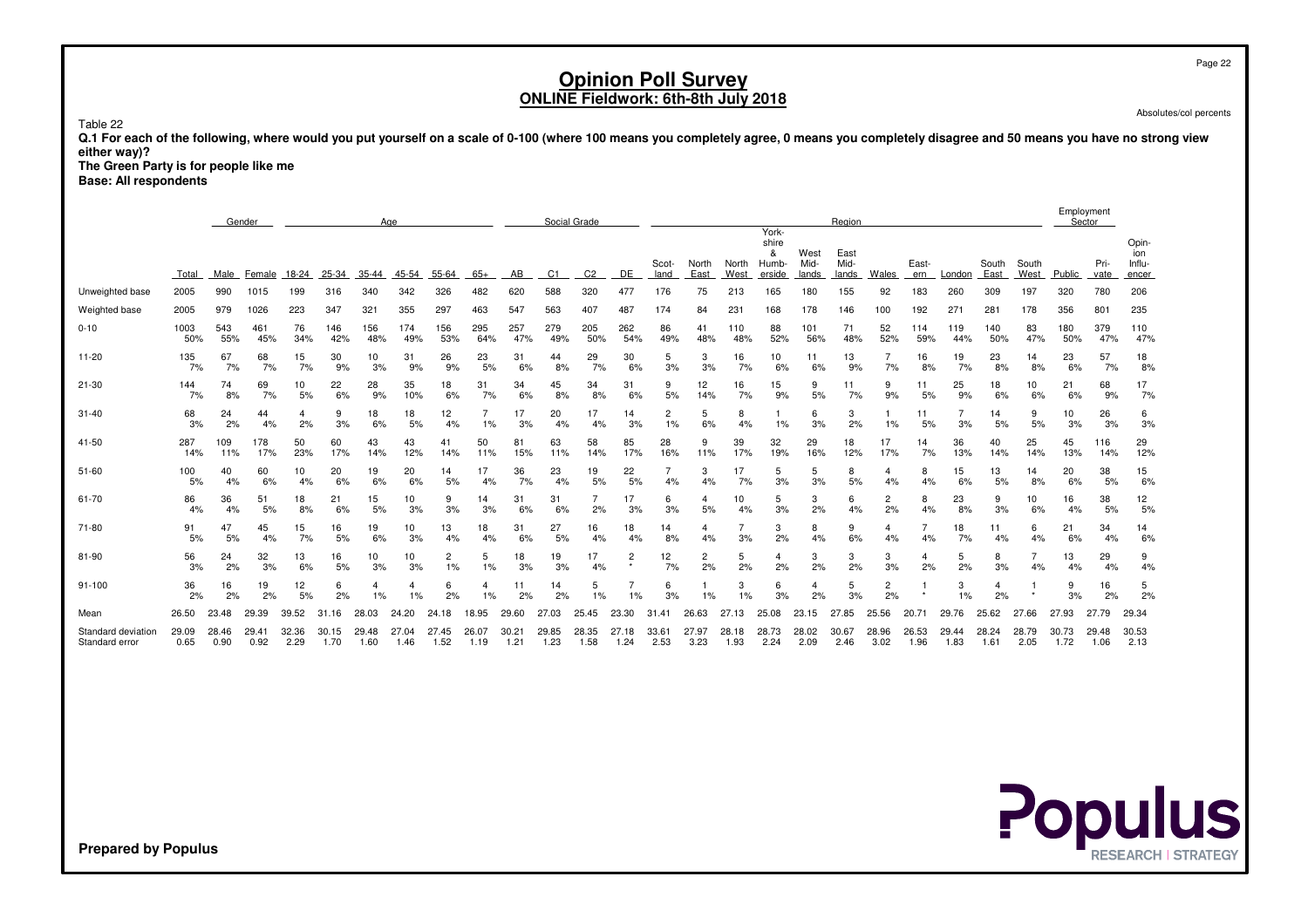Absolutes/col percents

 **Q.1 For each of the following, where would you put yourself on a scale of 0-100 (where 100 means you completely agree, 0 means you completely disagree and 50 means you have no strong vieweither way)?**

**The Green Party is for people like me**

**Base: All respondents**

Table 23

|                                      |               | Ethnicity     |                      |               | White SEG      |                      |               |                          | <b>BAME SEG</b>       |                          |                          |               |                      |                 | Aae                  |                      |                       |
|--------------------------------------|---------------|---------------|----------------------|---------------|----------------|----------------------|---------------|--------------------------|-----------------------|--------------------------|--------------------------|---------------|----------------------|-----------------|----------------------|----------------------|-----------------------|
|                                      | Total         | White         | BAME                 | AB            | C <sub>1</sub> | C2                   | DE            | AB                       | C <sub>1</sub>        | C <sub>2</sub>           | DE                       | 18-45         | $55+$                | White 18-<br>45 | White $55+$          | <b>BAME 18-45</b>    | <b>BAME 55+</b>       |
| Unweighted base                      | 2005          | 1842          | 146                  | 560           | 539            | 294                  | 449           | 55                       | 43                    | 24                       | 24                       | 883           | 808                  | 764             | 790                  | 111                  | 13                    |
| Weighted base                        | 2005          | 1833          | 162                  | 494           | 512            | 373                  | 454           | 50                       | 49                    | 34                       | 29                       | 920           | 760                  | 787             | 746                  | 131                  | 11                    |
| $0 - 10$                             | 1003<br>50%   | 932<br>51%    | 69<br>42%            | 240<br>49%    | 259<br>51%     | 188<br>50%           | 246<br>54%    | 16<br>33%                | 19<br>40%             | 17<br>51%                | 15<br>52%                | 390<br>42%    | 452<br>59%           | 335<br>43%      | 446<br>60%           | 54<br>41%            | $\overline{4}$<br>39% |
| $11 - 20$                            | 135<br>7%     | 111<br>6%     | 22<br>14%            | 26<br>5%      | 34<br>7%       | 24<br>7%             | 27<br>6%      | 5<br>11%                 | 10<br>19%             | 5<br>15%                 | $\overline{c}$<br>8%     | 59<br>6%      | 49<br>6%             | 40<br>5%        | 47<br>6%             | 19<br>15%            |                       |
| $21 - 30$                            | 144<br>7%     | 122<br>7%     | 22<br>13%            | 24<br>5%      | 40<br>8%       | 32<br>9%             | 26<br>6%      | 10<br>19%                | 5<br>11%              | 3<br>8%                  | 5<br>15%                 | 63<br>7%      | 49<br>6%             | 46<br>6%        | 46<br>6%             | 17<br>13%            | 3<br>27%              |
| $31 - 40$                            | 68<br>3%      | 66<br>4%      | $\overline{c}$<br>1% | 16<br>3%      | 20<br>4%       | 17<br>5%             | 14<br>3%      | $\overline{2}$<br>3%     |                       |                          | $\overline{\phantom{a}}$ | 33<br>4%      | 19<br>2%             | 31<br>4%        | 19<br>2%             | $\mathbf{1}$<br>1%   | $\sim$                |
| 41-50                                | 287<br>14%    | 262<br>14%    | 21<br>13%            | 75<br>15%     | 54<br>11%      | 51<br>14%            | 81<br>18%     | 5<br>10%                 | $\overline{7}$<br>14% | $\overline{7}$<br>20%    | 3<br>10%                 | 157<br>17%    | 90<br>12%            | 140<br>18%      | 87<br>12%            | 17<br>13%            | 3<br>28%              |
| $51 - 60$                            | 100<br>5%     | 93<br>5%      | 5<br>3%              | 32<br>6%      | 22<br>4%       | 18<br>5%             | 21<br>5%      | $\overline{4}$<br>9%     | 2%                    | $\star$<br>1%            | $\overline{\phantom{a}}$ | 51<br>6%      | 31<br>4%             | 46<br>6%        | 31<br>4%             | 5<br>4%              |                       |
| 61-70                                | 86<br>4%      | 76<br>4%      | 10<br>6%             | 27<br>6%      | 26<br>5%       | $\overline{7}$<br>2% | 16<br>3%      | $\overline{4}$<br>8%     | 5<br>10%              | $\overline{\phantom{a}}$ | 4%                       | 53<br>6%      | 22<br>3%             | 45<br>6%        | 22<br>3%             | 9<br>7%              |                       |
| 71-80                                | 91<br>5%      | 84<br>5%      | 5<br>3%              | 27<br>5%      | 26<br>5%       | 16<br>4%             | 16<br>3%      | $\overline{c}$<br>5%     | 2%                    |                          | $\overline{c}$<br>7%     | 53<br>6%      | 31<br>4%             | 47<br>6%        | 30<br>4%             | $\overline{4}$<br>3% | 7%                    |
| 81-90                                | 56<br>3%      | 52<br>3%      | 4<br>3%              | 17<br>3%      | 18<br>3%       | 15<br>4%             | 2<br>٠        | 3%                       | 2%                    | 2<br>6%                  | $\sim$<br>$\sim$         | 39<br>4%      | $\overline{7}$<br>1% | 35<br>4%        | $\overline{7}$<br>1% | 4<br>3%              |                       |
| 91-100                               | 36<br>2%      | 35<br>2%      | 1<br>1%              | 11<br>2%      | 14<br>3%       | 5<br>1%              | 6<br>1%       | $\overline{\phantom{a}}$ |                       | $\overline{\phantom{a}}$ | 4%                       | 22<br>2%      | 10<br>1%             | 22<br>3%        | 10<br>1%             |                      |                       |
| Mean                                 | 26.50         | 26.43         | 26.64                | 29.39         | 27.08          | 25.62                | 23.15         | 30.79                    | 25.95                 | 23.52                    | 24.36                    | 31.92         | 20.99                | 32.67           | 20.94                | 27.15                | 27.26                 |
| Standard deviation<br>Standard error | 29.09<br>0.65 | 29.33<br>0.68 | 26.43<br>2.19        | 30.50<br>1.29 | 30.26<br>1.30  | 28.72<br>1.68        | 27.10<br>1.28 | 27.17<br>3.66            | 25.98<br>3.96         | 24.08<br>4.92            | 28.85<br>5.89            | 30.61<br>1.03 | 26.72<br>0.94        | 31.22<br>1.13   | 26.78<br>0.95        | 26.15<br>2.48        | 25.27<br>7.01         |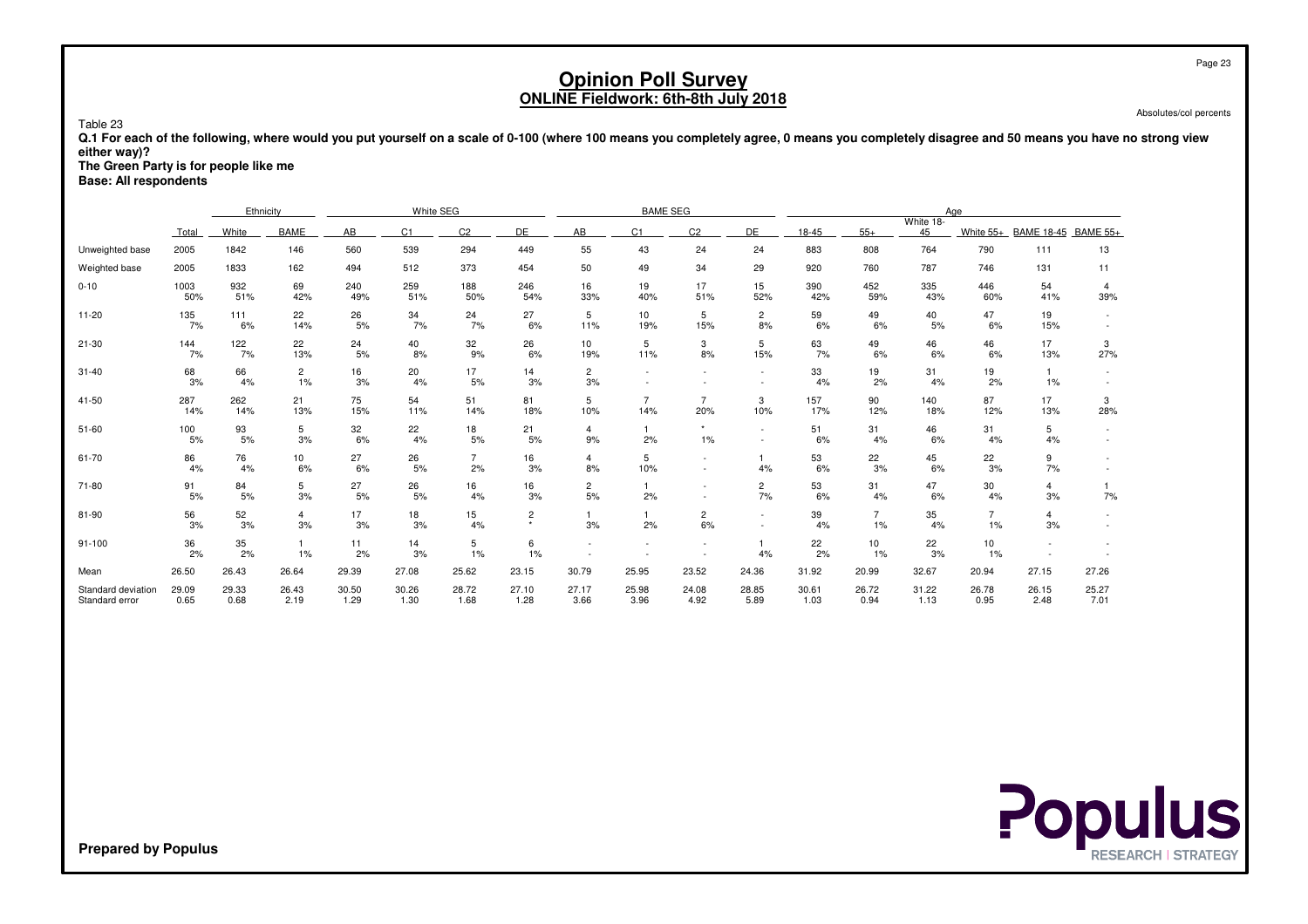Absolutes/col percents

 **Q.1 For each of the following, where would you put yourself on a scale of 0-100 (where 100 means you completely agree, 0 means you completely disagree and 50 means you have no strong vieweither way)?**

**The Green Party is for people like me**

**Base: All respondents**

Table 24

|                                      |               |               |                           |                      |                                    |                       | Party voting now       |                             |                       |                |                          |               |
|--------------------------------------|---------------|---------------|---------------------------|----------------------|------------------------------------|-----------------------|------------------------|-----------------------------|-----------------------|----------------|--------------------------|---------------|
|                                      | Total         | Labour        | Conservative              | Liberal<br>Democrat  | <b>UKIP</b>                        | Green                 | SNP                    | Plaid Cymru                 | Other                 | Can't remember | Wouldn't/<br>didn't vote | Don't know    |
| Unweighted base                      | 2005          | 645           | 592                       | 139                  | 97                                 | 68                    | 67                     | 11                          | 17                    | $\sim$         | 123                      | 246           |
| Weighted base                        | 2005          | 728           | 686                       | 140                  | 70                                 | 64                    | 53                     | 10                          | 15                    | $\sim$         | 36                       | 203           |
| $0 - 10$                             | 1003<br>50%   | 282<br>39%    | 479<br>70%                | 35<br>25%            | 56<br>80%                          | $\overline{2}$<br>2%  | 18<br>35%              | $\overline{2}$<br>24%       | 9<br>62%              |                | 23<br>63%                | 98<br>48%     |
| $11 - 20$                            | 135<br>7%     | 49<br>7%      | $\frac{56}{8\%}$          | 12<br>9%             | $\overline{2}$<br>4%               | $\overline{c}$<br>2%  | $\sim$                 | $\mathbf{1}$<br>14%         | $\sim$                |                | 3<br>8%                  | 9<br>5%       |
| $21 - 30$                            | 144<br>7%     | 58<br>8%      | 40<br>6%                  | 12<br>8%             | $1\%$                              | 1%                    | $\overline{4}$<br>7%   | $\mathbf{1}$<br>14%         | 3<br>20%              |                | $\star$<br>$1\%$         | 25<br>12%     |
| $31 - 40$                            | 68<br>3%      | 26<br>4%      | 29<br>4%                  | $\overline{c}$<br>2% | 3<br>4%                            |                       |                        | $\sim$                      | $\overline{c}$<br>12% |                | $\star$<br>$1\%$         | 6<br>3%       |
| 41-50                                | 287<br>14%    | 132<br>18%    | 57<br>8%                  | 22<br>16%            | 8<br>12%                           | 6<br>10%              | 11<br>20%              | $\overline{4}$<br>37%       | 7%                    |                | 4<br>10%                 | 42<br>21%     |
| $51 - 60$                            | 100<br>5%     | 41<br>6%      | 16<br>2%                  | 17<br>12%            | $\star$<br>$1\%$                   | 10<br>15%             | $\overline{c}$<br>$5%$ | $\sim$                      | ٠                     |                | 6<br>16%                 | 8<br>4%       |
| 61-70                                | 86<br>4%      | 45<br>6%      | $\overline{7}$<br>1%      | 18<br>13%            | $\star$<br>$\star$                 | $\overline{7}$<br>11% | $\overline{4}$<br>8%   | $\blacktriangleleft$<br>11% |                       |                | $\star$<br>$\star$       | 2%            |
| 71-80                                | 91<br>5%      | 47<br>7%      | 3<br>$\ddot{\phantom{1}}$ | 16<br>11%            | $\sim$<br>$\overline{\phantom{a}}$ | 12<br>19%             | 6<br>12%               |                             |                       |                | 2%                       | 6<br>3%       |
| 81-90                                | 56<br>3%      | 27<br>4%      |                           | 6<br>4%              | $\overline{a}$                     | 15<br>23%             | $\overline{4}$<br>7%   |                             |                       |                |                          | 4<br>2%       |
| $91 - 100$                           | 36<br>2%      | 20<br>3%      |                           |                      |                                    | 10<br>16%             | $\overline{4}$<br>7%   |                             |                       |                |                          |               |
| Mean                                 | 26.50         | 33.57         | 12.93                     | 41.65                | 9.60                               | 74.19                 | 42.93                  | 32.93                       | 14.48                 | $\sim$         | 18.52                    | 25.09         |
| Standard deviation<br>Standard error | 29.09<br>0.65 | 30.48<br>1.20 | 18.88<br>0.78             | 28.76<br>2.44        | 17.40<br>1.77                      | 21.32<br>2.59         | 35.19<br>4.30          | 23.47<br>7.08               | 17.86<br>4.33         |                | 25.92<br>2.34            | 25.81<br>1.65 |

**Populus**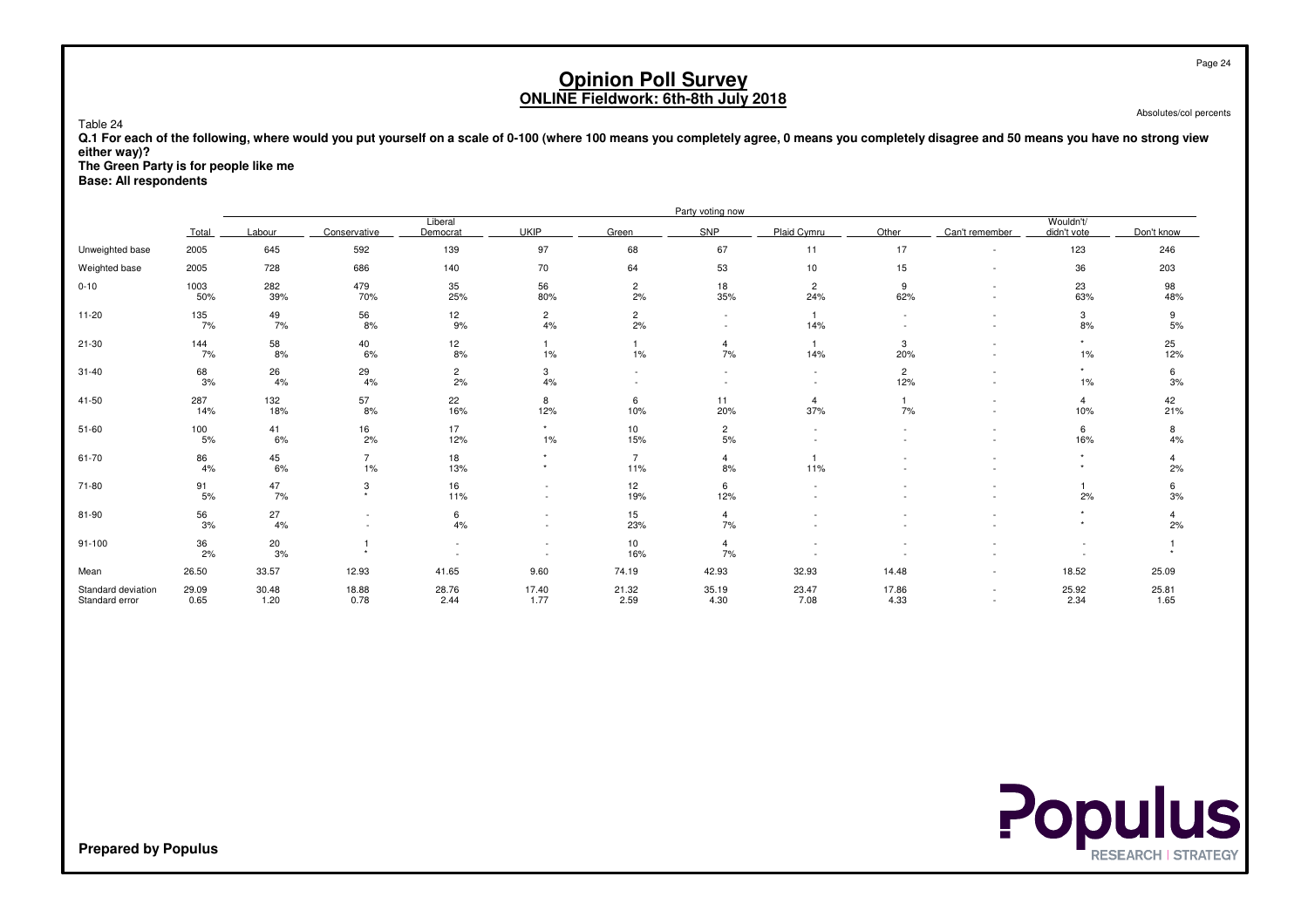Absolutes/col percents

 **Q.1 For each of the following, where would you put yourself on a scale of 0-100 (where 100 means you completely agree, 0 means you completely disagree and 50 means you have no strong vieweither way)?**

**The Green Party is for people like me**

**Base: All respondents**

Table 25

|                                      |                  |               |               | Party voting June 2017           |                                    |                                |                      |                       |                     |                       |                          |  |  |
|--------------------------------------|------------------|---------------|---------------|----------------------------------|------------------------------------|--------------------------------|----------------------|-----------------------|---------------------|-----------------------|--------------------------|--|--|
|                                      | Total            | Conservative  | Labour        | Liberal<br>Democrat              | SNP                                | Green                          | <b>UKIP</b>          | Plaid Cvmru           | Other               | Can't remember        | Wouldn't/<br>didn't vote |  |  |
| Unweighted base                      | 2005             | 706           | 694           | 137                              | 75                                 | 39                             | 79                   | 15                    | 5                   | 50                    | 205                      |  |  |
| Weighted base                        | 2005             | 864           | 814           | 151                              | 62                                 | 39                             | 38                   | 15                    | $\overline{4}$      | $\overline{4}$        | 16                       |  |  |
| $0 - 10$                             | 1003<br>50%      | 590<br>68%    | 290<br>36%    | 52<br>34%                        | 22<br>35%                          | $\overline{7}$<br>19%          | 26<br>70%            | $\overline{7}$<br>44% | 3<br>70%            | $\overline{1}$<br>37% | 6<br>39%                 |  |  |
| $11 - 20$                            | 135<br>7%        | 61<br>7%      | 58<br>7%      | 9<br>6%                          | $\sim$                             |                                | 3<br>7%              | 9%                    | $\mathbf{1}$<br>30% | $\star$<br>3%         | 7%                       |  |  |
| $21 - 30$                            | 144<br>7%        | 62<br>7%      | 63<br>8%      | 11<br>8%                         | $\overline{4}$<br>6%               | 2%                             | $\overline{c}$<br>4% | 9%                    | ٠                   | $\star$<br>3%         | 3%                       |  |  |
| $31 - 40$                            | 68<br>3%         | 35<br>4%      | 28<br>3%      | 3<br>2%                          | $\overline{\phantom{a}}$<br>$\sim$ | 2%                             | 3%                   |                       |                     |                       | 3%                       |  |  |
| 41-50                                | 287<br>14%       | 79<br>9%      | 147<br>18%    | 30<br>20%                        | 12<br>19%                          | $\overline{4}$<br>11%          | 5<br>13%             | 3<br>21%              |                     | $\overline{c}$<br>39% | 5<br>30%                 |  |  |
| $51 - 60$                            | 100<br>$5%$      | 21<br>2%      | 55<br>7%      | 16<br>11%                        | $\overline{c}$<br>4%               | 3<br>7%                        | $\star$<br>1%        | 7%                    |                     | 14%                   | 5%                       |  |  |
| 61-70                                | 86<br>4%         | 9<br>1%       | 55<br>7%      | 11<br>7%                         | 6<br>9%                            | $\overline{\mathbf{4}}$<br>11% |                      |                       |                     | $\star$<br>2%         | 4%                       |  |  |
| 71-80                                | 91<br>5%         | 6<br>1%       | 55<br>7%      | 14<br>9%                         | 6<br>10%                           | 6<br>16%                       | 1%                   | $\overline{c}$<br>11% |                     | 2%                    | 5%                       |  |  |
| 81-90                                | $\frac{56}{3\%}$ | ٠             | 41<br>5%      | $\overline{\mathbf{c}}$<br>$1\%$ | 6<br>10%                           | 6<br>16%                       |                      |                       |                     |                       | 2%                       |  |  |
| $91 - 100$                           | 36<br>2%         | ٠             | 21<br>3%      | $\overline{4}$<br>2%             | $\overline{4}$<br>6%               | $\overline{7}$<br>17%          | ٠                    |                       |                     |                       | $\star$<br>$1\%$         |  |  |
| Mean                                 | 26.50            | 13.76         | 35.64         | 36.74                            | 43.49                              | 62.92                          | 13.34                | 27.34                 | 10.25               | 32.61                 | 32.10                    |  |  |
| Standard deviation<br>Standard error | 29.09<br>0.65    | 19.66<br>0.74 | 30.84<br>1.17 | 29.52<br>2.52                    | 35.14<br>4.06                      | 33.05<br>5.29                  | 20.07<br>2.26        | 28.82<br>7.44         | 8.23<br>3.68        | 29.10<br>4.12         | 29.07<br>2.03            |  |  |

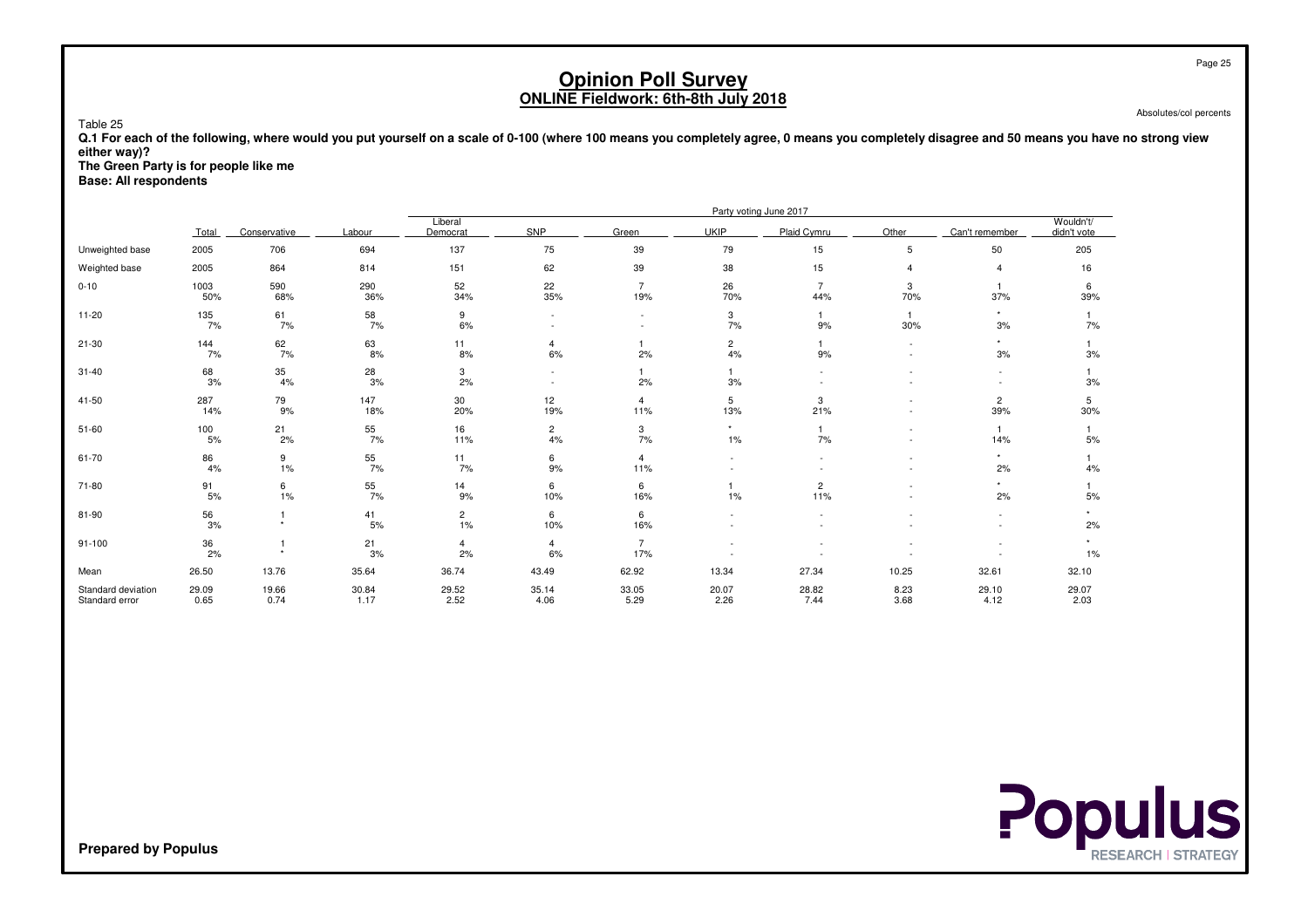Absolutes/col percents

 **Q.1 For each of the following, where would you put yourself on a scale of 0-100 (where 100 means you completely agree, 0 means you completely disagree and 50 means you have no strong vieweither way)?**

**The Green Party is for people like me**

**Base: All respondents**

Table 26

|                                      |               |                     |               |                      |                      |                      |                       | Party voting May 2015 |                          |                       |                          |
|--------------------------------------|---------------|---------------------|---------------|----------------------|----------------------|----------------------|-----------------------|-----------------------|--------------------------|-----------------------|--------------------------|
|                                      | Total         | Conservative        | Labour        | Liberal<br>Democrat  | <b>UKIP</b>          | SNP                  | Green                 | Plaid Cymru           | Other                    | Can't remember        | Wouldn't/<br>didn't vote |
| Unweighted base                      | 2005          | 614                 | 557           | 153                  | 153                  | 83                   | 73                    | 11                    | 8                        | 80                    | 273                      |
| Weighted base                        | 2005          | 716                 | 638           | 159                  | 135                  | 76                   | 74                    | 11                    | 6                        | 61                    | 129                      |
| $0 - 10$                             | 1003<br>50%   | 461<br>64%          | 259<br>41%    | 53<br>34%            | 99<br>73%            | 31<br>40%            | 11<br>15%             | 3<br>27%              | 3<br>53%                 | 25<br>42%             | 57<br>44%                |
| $11 - 20$                            | 135<br>7%     | 58<br>8%            | 47<br>7%      | 8<br>5%              | 6<br>4%              | 2%                   | 3<br>4%               |                       | 15%                      | 2%                    | 10<br>8%                 |
| $21 - 30$                            | 144<br>7%     | 51<br>7%            | 49<br>8%      | 15<br>9%             | 6<br>4%              | 4<br>$5%$            | $\overline{4}$<br>5%  | $\star$<br>4%         | $\overline{\phantom{a}}$ | $\overline{7}$<br>12% | 8<br>6%                  |
| $31 - 40$                            | 68<br>3%      | 29<br>4%            | 24<br>4%      | $\overline{4}$<br>3% | 4<br>3%              | 2%                   | $\mathbf{1}$<br>1%    |                       | $\overline{\phantom{a}}$ | 3<br>4%               | $\overline{2}$<br>$1\%$  |
| 41-50                                | 287<br>14%    | 67<br>9%            | 107<br>17%    | 23<br>15%            | 17<br>12%            | 14<br>19%            | 8<br>11%              | 2<br>19%              |                          | 19<br>31%             | 28<br>22%                |
| $51 - 60$                            | 100<br>5%     | 27<br>4%            | 40<br>6%      | 19<br>12%            | $\overline{c}$<br>1% | $\overline{2}$<br>3% | 6<br>8%               | 9%                    |                          | $\star$               | 3<br>3%                  |
| 61-70                                | 86<br>4%      | 12<br>2%            | 36<br>6%      | 14<br>9%             | $\overline{c}$<br>1% | 4<br>6%              | 8<br>11%              |                       |                          | 2%                    | 9<br>7%                  |
| 71-80                                | 91<br>5%      | 10<br>1%            | 35<br>5%      | 14<br>9%             | 1%                   | 8<br>10%             | 17<br>24%             | 2<br>14%              | 11%                      | $\star$               | 5<br>4%                  |
| 81-90                                | 56<br>3%      |                     | 25<br>4%      | 5<br>3%              |                      | $\overline{7}$<br>9% | $\overline{7}$<br>10% | $\overline{c}$<br>16% | 22%                      | $\overline{4}$<br>6%  | 5<br>4%                  |
| $91 - 100$                           | 36<br>2%      | $\overline{c}$<br>٠ | 15<br>2%      | $\overline{4}$<br>2% |                      | $\overline{4}$<br>5% | 8<br>11%              | 11%                   |                          |                       | $\overline{c}$<br>2%     |
| Mean                                 | 26.50         | 15.79               | 32.16         | 37.66                | 11.99                | 38.86                | 58.89                 | 52.62                 | 32.31                    | 29.78                 | 29.67                    |
| Standard deviation<br>Standard error | 29.09<br>0.65 | 21.50<br>0.87       | 30.16<br>1.28 | 30.39<br>2.46        | 19.91<br>1.61        | 35.12<br>3.85        | 31.09<br>3.64         | 37.90<br>11.43        | 40.80<br>14.42           | 26.40<br>2.95         | 29.30<br>1.77            |

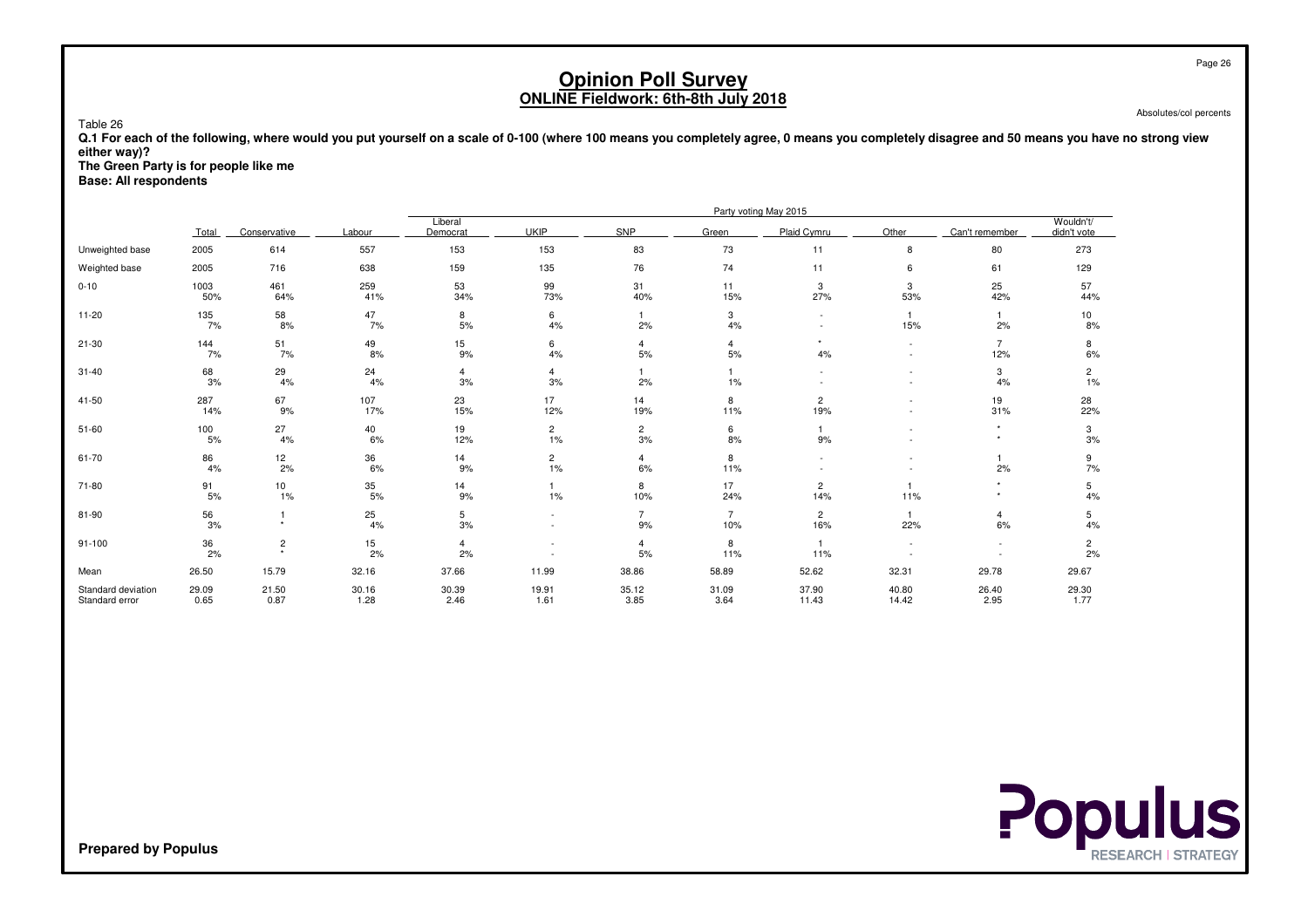Page 27

# **Opinion Poll SurveyONLINE Fieldwork: 6th-8th July 2018**

Absolutes/col percents

Table 27

 **Q.1 For each of the following, where would you put yourself on a scale of 0-100 (where 100 means you completely agree, 0 means you completely disagree and 50 means you have no strong vieweither way)?**

 **UKIP is for people like meBase: All respondents**

|                                      |               | Gender<br>Age |               |                          |                |               |               |                      | Social Grade  |               |               |                |                |                      |                          |               | Region                                |                       |                       |                      |               |               | Employment<br>Sector |                      |               |               |                                 |
|--------------------------------------|---------------|---------------|---------------|--------------------------|----------------|---------------|---------------|----------------------|---------------|---------------|---------------|----------------|----------------|----------------------|--------------------------|---------------|---------------------------------------|-----------------------|-----------------------|----------------------|---------------|---------------|----------------------|----------------------|---------------|---------------|---------------------------------|
|                                      | Total         | Male          | Female        | 18-24                    | 25-34          | 35-44         | 45-54         | 55-64                | $65+$         | AB            | C1            | C <sub>2</sub> | DE             | Scot-<br>land        | North<br>East            | North<br>West | York-<br>shire<br>&<br>Humb<br>erside | West<br>Mid-<br>lands | East<br>Mid-<br>lands | Wales                | East-<br>ern  | London        | South<br>East        | South<br>West        | Public        | Pri-<br>vate  | Opin-<br>ion<br>Influ-<br>encer |
| Unweighted base                      | 2005          | 990           | 1015          | 199                      | 316            | 340           | 342           | 326                  | 482           | 620           | 588           | 320            | 477            | 176                  | 75                       | 213           | 165                                   | 180                   | 155                   | 92                   | 183           | 260           | 309                  | 197                  | 320           | 780           | 206                             |
| Weighted base                        | 2005          | 979           | 1026          | 223                      | 347            | 321           | 355           | 297                  | 463           | 547           | 563           | 407            | 487            | 174                  | 84                       | 231           | 168                                   | 178                   | 146                   | 100                  | 192           | 271           | 281                  | 178                  | 356           | 801           | 235                             |
| $0 - 10$                             | 1429<br>71%   | 682<br>70%    | 748<br>73%    | 159<br>72%               | 252<br>73%     | 224<br>70%    | 250<br>70%    | 197<br>66%           | 346<br>75%    | 429<br>78%    | 413<br>73%    | 266<br>65%     | 322<br>66%     | 149<br>85%           | 63<br>75%                | 168<br>73%    | 105<br>62%                            | 118<br>66%            | 108<br>74%            | 68<br>68%            | 132<br>68%    | 198<br>73%    | 195<br>69%           | 126<br>71%           | 273<br>77%    | 554<br>69%    | 173<br>74%                      |
| $11 - 20$                            | 81<br>4%      | 33<br>3%      | 48<br>5%      | 15<br>7%                 | 16<br>5%       | 2%            | 11<br>3%      | 15<br>5%             | 18<br>4%      | 18<br>3%      | 16<br>3%      | 16<br>4%       | 31<br>6%       | 3<br>2%              | $\overline{c}$<br>2%     | 12<br>5%      | 5<br>3%                               | 6<br>3%               | 5<br>4%               | 6<br>6%              | 8<br>4%       | 4%            | 15<br>5%             | 8<br>4%              | 9<br>3%       | 28<br>4%      | 15<br>6%                        |
| 21-30                                | 70<br>4%      | 43<br>4%      | 28<br>3%      | 6<br>3%                  | 14<br>4%       | 9<br>3%       | 7<br>2%       | 17<br>6%             | 17<br>4%      | 16<br>3%      | 25<br>4%      | 15<br>4%       | 14<br>3%       | 3<br>2%              | $\overline{\phantom{a}}$ | 5<br>2%       | 9<br>5%                               | 5<br>3%               | 8<br>5%               | 6<br>6%              | 8<br>4%       | 10<br>4%      | 10<br>4%             | 8<br>4%              | 11<br>3%      | 31<br>4%      | 3%                              |
| $31 - 40$                            | 46<br>2%      | 23<br>2%      | 23<br>2%      | 5<br>2%                  | 3<br>1%        | 5<br>2%       | 19<br>5%      | 11<br>4%             | 3<br>$1\%$    | 1%            | 10<br>2%      | 19<br>5%       | 9<br>2%        |                      | 2<br>2%                  | 9<br>4%       | 6<br>4%                               | 3<br>2%               | 4<br>3%               | 2<br>2%              | 3<br>1%       | 6<br>2%       | 8<br>3%              | $\overline{c}$<br>1% | 2%            | 23<br>3%      | 4<br>2%                         |
| 41-50                                | 163<br>8%     | 70<br>7%      | 93<br>9%      | 28<br>13%                | 21<br>6%       | 29<br>9%      | 32<br>9%      | 28<br>9%             | 25<br>5%      | 27<br>5%      | 42<br>7%      | 38<br>9%       | 56<br>12%      | 9<br>5%              | 10<br>12%                | 17<br>7%      | 16<br>9%                              | 22<br>12%             | 9<br>6%               | 7%                   | 16<br>8%      | 24<br>9%      | 18<br>7%             | 13<br>8%             | 17<br>5%      | 78<br>10%     | 15<br>6%                        |
| 51-60                                | 52<br>3%      | 31<br>3%      | 22<br>2%      | $\overline{\phantom{a}}$ | 16<br>4%       | 9<br>3%       | 6<br>2%       | 10<br>3%             | 12<br>3%      | 13<br>2%      | 13<br>2%      | 10<br>3%       | 16<br>3%       | 1%                   | $\overline{c}$<br>2%     | 6<br>2%       | 11<br>6%                              | $\overline{4}$<br>2%  | 3<br>2%               | 3<br>3%              | 11<br>6%      | 4<br>1%       | 2%                   | $\overline{4}$<br>2% | 9<br>2%       | 24<br>3%      | 5<br>2%                         |
| 61-70                                | 29<br>1%      | 20<br>2%      | 9<br>1%       | 2<br>1%                  | 9<br>3%        | 5<br>2%       | 7<br>2%       | $\overline{c}$<br>1% | 4<br>1%       | 12<br>2%      | 1%            | 2%             | $\overline{2}$ | 1%                   |                          | 2<br>$1\%$    | 2<br>1%                               | 2<br>1%               |                       | 2<br>2%              | 5<br>2%       | 4<br>2%       | 9<br>3%              | -1<br>1%             | 5<br>1%       | 14<br>2%      | 4<br>2%                         |
| 71-80                                | 57<br>3%      | 34<br>3%      | 23<br>2%      | $\overline{2}$<br>1%     | 10<br>3%       | 15<br>5%      | 11<br>3%      | 2%                   | 11<br>2%      | 10<br>2%      | 11<br>2%      | 17<br>4%       | 18<br>4%       | 4<br>2%              | 2<br>3%                  | 9<br>4%       | 6<br>4%                               | 6<br>3%               | 3<br>2%               | 1%                   | 1%            | 10<br>4%      | 9<br>3%              | 5<br>3%              | 4<br>1%       | 29<br>4%      | $\overline{2}$<br>1%            |
| 81-90                                | 25<br>1%      | 17<br>2%      | 8<br>1%       | 2<br>1%                  | $\overline{c}$ | 1%            | 6<br>2%       | 2<br>1%              | 9<br>2%       |               | 11<br>2%      | 1%             | 8<br>2%        | $\overline{2}$<br>1% |                          |               | 2<br>1%                               | 3<br>2%               | 1%                    | 3<br>3%              | 1%            | 3<br>1%       | 2<br>1%              | 7<br>4%              | 5<br>1%       | 6<br>1%       | 1%                              |
| $91 - 100$                           | 53<br>3%      | 28<br>3%      | 26<br>3%      | 3<br>1%                  | 3<br>1%        | 13<br>4%      | 8<br>2%       | 8<br>3%              | 18<br>4%      | 14<br>3%      | 16<br>3%      | 14<br>3%       | 9<br>2%        | 1%                   | 5%                       | 2%            | 6<br>4%                               | 10<br>6%              | 4<br>3%               | $\overline{2}$<br>2% | 9<br>5%       |               | 9<br>3%              | 4<br>2%              | 17<br>5%      | 15<br>2%      | 8<br>4%                         |
| Mean                                 | 16.01         | 17.44         | 14.64         | 13.17                    | 14.32          | 19.21         | 16.64         | 17.15                | 15.21         | 12.25         | 15.35         | 19.73          | 17.89          | 8.36                 | 15.97                    | 14.63         | 21<br>.30                             | 20.49                 | 14.42                 | 16.67                | 17.78         | 13.67         | 16.87                | 17.02                | 14.66         | 16.67         | 13.99                           |
| Standard deviation<br>Standard error | 26.85<br>0.60 | 28.18<br>0.90 | 25.46<br>0.80 | 23.17<br>1.64            | 24.79<br>1.39  | 29.87<br>1.62 | 26.99<br>1.46 | 26.17<br>1.45        | 27.96<br>1.27 | 24.69<br>0.99 | 26.93<br>1.11 | 28.66<br>1.60  | 27.02<br>1.24  | 20.46<br>1.54        | 28.13<br>3.25            | 24.59<br>1.69 | 29.84<br>2.32                         | 31.08<br>2.32         | 25.23<br>2.03         | 26.49<br>2.76        | 28.42<br>2.10 | 23.82<br>1.48 | 27.67<br>1.57        | 28.23<br>2.01        | 27.72<br>1.55 | 26.46<br>0.95 | 25.54<br>1.78                   |

**Populus**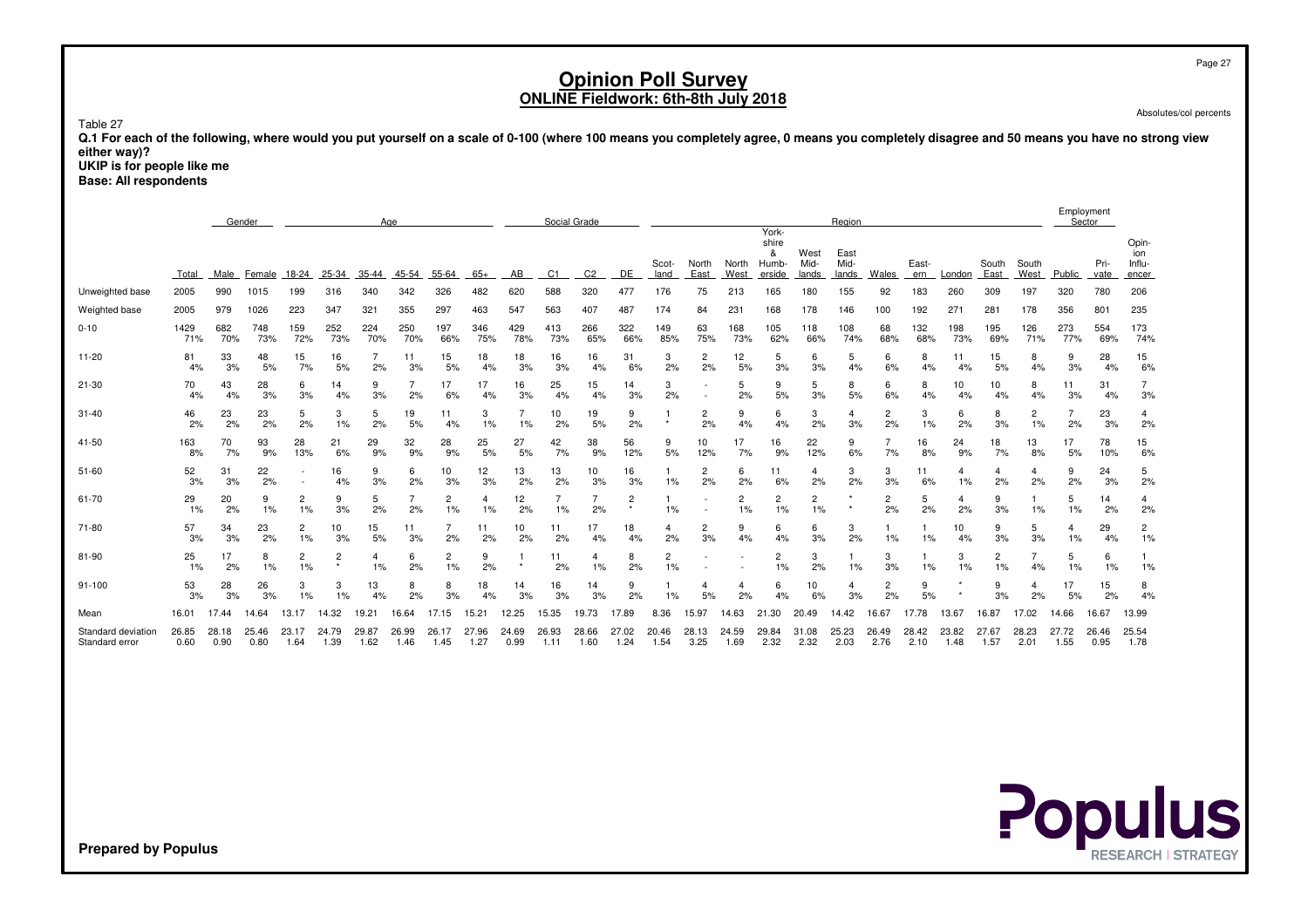Absolutes/col percents

 **Q.1 For each of the following, where would you put yourself on a scale of 0-100 (where 100 means you completely agree, 0 means you completely disagree and 50 means you have no strong vieweither way)?**

 **UKIP is for people like meBase: All respondents**

Table 28

|                                      |               | Ethnicity     |                  |                      | White SEG      |                      |                      |                      | <b>BAME SEG</b>      |                       |                       |               |               |                      | Age           |                      |                       |
|--------------------------------------|---------------|---------------|------------------|----------------------|----------------|----------------------|----------------------|----------------------|----------------------|-----------------------|-----------------------|---------------|---------------|----------------------|---------------|----------------------|-----------------------|
|                                      | Total         | White         | <b>BAME</b>      | AB                   | C <sub>1</sub> | C <sub>2</sub>       | DE                   | AB.                  | C <sub>1</sub>       | C <sub>2</sub>        | DE                    | 18-45         | $55+$         | White 18-<br>45      | White 55+     | <b>BAME 18-45</b>    | <b>BAME 55+</b>       |
| Unweighted base                      | 2005          | 1842          | 146              | 560                  | 539            | 294                  | 449                  | 55                   | 43                   | 24                    | 24                    | 883           | 808           | 764                  | 790           | 111                  | 13                    |
| Weighted base                        | 2005          | 1833          | 162              | 494                  | 512            | 373                  | 454                  | 50                   | 49                   | 34                    | 29                    | 920           | 760           | 787                  | 746           | 131                  | 11                    |
| $0 - 10$                             | 1429<br>71%   | 1301<br>71%   | 118<br>73%       | 386<br>78%           | 374<br>73%     | 239<br>64%           | 302<br>66%           | 39<br>79%            | 36<br>73%            | 27<br>79%             | 17<br>57%             | 659<br>72%    | 543<br>71%    | 562<br>71%           | 534<br>72%    | 94<br>72%            | $\overline{7}$<br>59% |
| $11 - 20$                            | 81<br>4%      | 66<br>4%      | 15<br>9%         | 15<br>3%             | 15<br>3%       | 12<br>3%             | 24<br>5%             | 3<br>6%              | 2%                   | $\overline{4}$<br>12% | $\overline{7}$<br>24% | 37<br>4%      | 33<br>4%      | 25<br>3%             | 32<br>4%      | 11<br>9%             | 9%                    |
| $21 - 30$                            | 70<br>4%      | 60<br>3%      | 11<br>7%         | 12<br>2%             | 22<br>4%       | 13<br>4%             | 12<br>3%             | $\overline{4}$<br>8% | 3<br>6%              | $\overline{2}$<br>6%  | $\overline{c}$<br>7%  | 31<br>3%      | 34<br>5%      | 23<br>3%             | 32<br>4%      | 8<br>6%              | 3<br>24%              |
| $31 - 40$                            | 46<br>2%      | 46<br>3%      | $\sim$<br>$\sim$ | $\overline{7}$<br>1% | 10<br>2%       | 19<br>5%             | 9<br>2%              |                      |                      |                       | $\sim$                | 13<br>1%      | 14<br>2%      | 13<br>2%             | 14<br>2%      | $\sim$               |                       |
| 41-50                                | 163<br>8%     | 152<br>8%     | 10<br>6%         | $^{26}_{5\%}$        | 35<br>7%       | 38<br>10%            | 53<br>12%            | 2%                   | 6<br>13%             | $1\%$                 | 3<br>9%               | 81<br>9%      | 53<br>7%      | 71<br>9%             | 53<br>7%      | 10<br>8%             | $1\%$                 |
| $51 - 60$                            | 52<br>3%      | 49<br>3%      | 3<br>2%          | 13<br>3%             | 11<br>2%       | 9<br>3%              | 16<br>4%             |                      | $\overline{c}$<br>5% | 3%                    |                       | 26<br>3%      | 22<br>3%      | 24<br>3%             | 21<br>3%      | $\overline{2}$<br>2% | 8%                    |
| 61-70                                | 29<br>1%      | 26<br>1%      | 3<br>2%          | 10<br>2%             | 6<br>1%        | $\overline{7}$<br>2% | $\overline{2}$<br>1% | $\overline{2}$<br>4% | 2%                   |                       |                       | 17<br>2%      | 5<br>1%       | 14<br>2%             | 5<br>1%       | 3<br>2%              |                       |
| $71 - 80$                            | 57<br>3%      | 56<br>3%      | $^\star$         | 10<br>2%             | 11<br>2%       | 17<br>5%             | 18<br>4%             | 1%                   |                      |                       |                       | 29<br>3%      | 18<br>2%      | 29<br>4%             | 18<br>2%      |                      |                       |
| 81-90                                | 25<br>1%      | 24<br>1%      | 1<br>1%          | $\star$              | 11<br>2%       | $\overline{4}$<br>1% | $\overline{7}$<br>2% |                      |                      |                       | 4%                    | 8<br>1%       | 11<br>1%      | $\overline{7}$<br>1% | 11<br>1%      | $\mathbf{1}$<br>1%   |                       |
| $91 - 100$                           | 53<br>3%      | 53<br>3%      | $\sim$           | 14<br>3%             | 16<br>3%       | 14<br>4%             | 9<br>2%              |                      |                      |                       |                       | 19<br>2%      | 26<br>3%      | 19<br>2%             | 26<br>4%      |                      |                       |
| Mean                                 | 16.01         | 16.56         | 10.64            | 12.76                | 15.64          | 20.74                | 18.30                | 7.89                 | 13.05                | 8.50                  | 13.70                 | 15.75         | 15.97         | 16.48                | 16.04         | 11.56                | 14.82                 |
| Standard deviation<br>Standard error | 26.85<br>0.60 | 27.45<br>0.64 | 18.72<br>1.55    | 25.37<br>1.07        | 27.46<br>1.18  | 29.47<br>1.72        | 27.39<br>1.29        | 17.23<br>2.32        | 21.30<br>3.25        | 13.03<br>2.66         | 21.73<br>4.43         | 26.38<br>0.89 | 27.27<br>0.96 | 27.32<br>0.99        | 27.42<br>0.98 | 19.66<br>1.87        | 19.12<br>5.30         |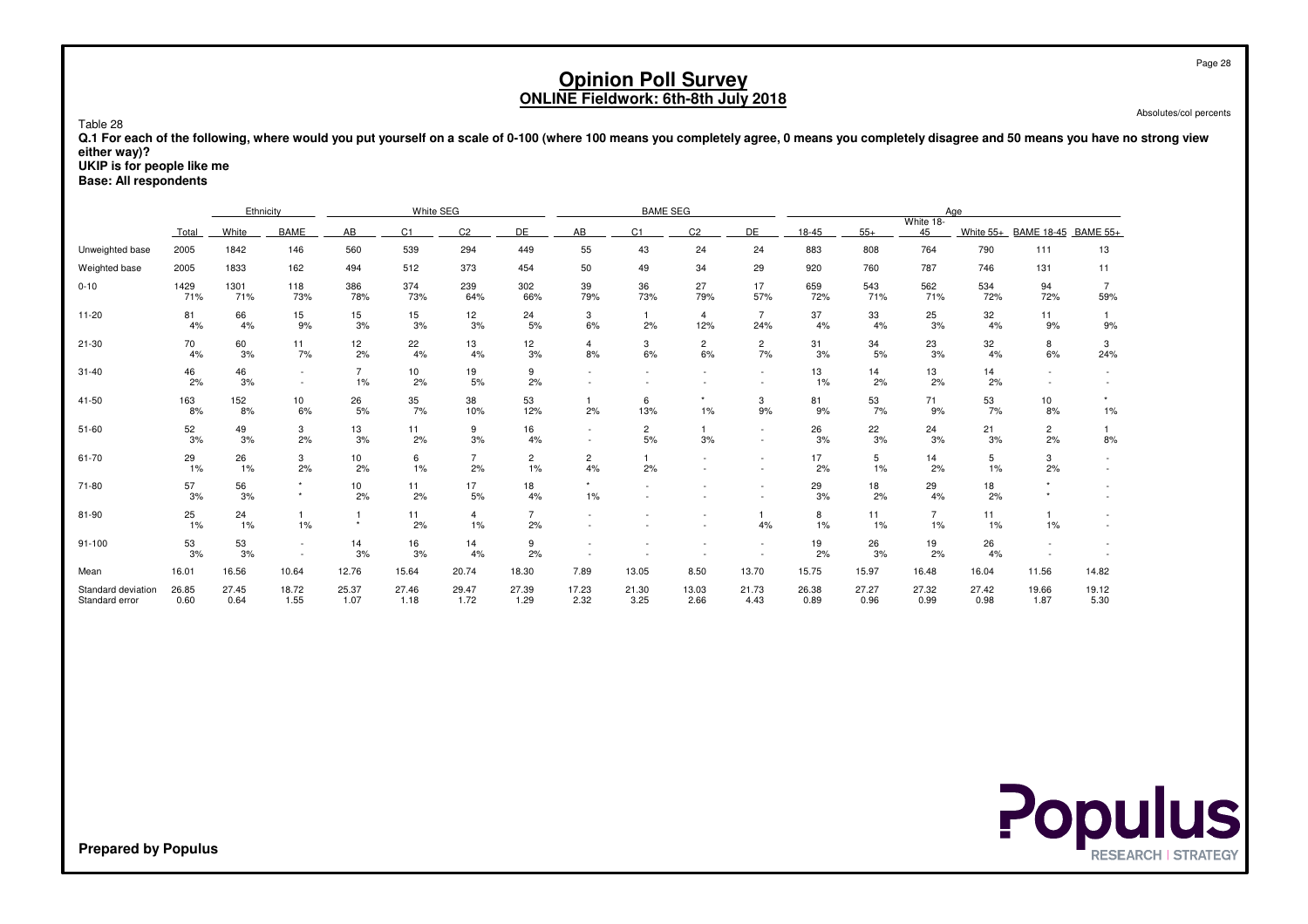Absolutes/col percents

 **Q.1 For each of the following, where would you put yourself on a scale of 0-100 (where 100 means you completely agree, 0 means you completely disagree and 50 means you have no strong vieweither way)?**

**UKIP is for people like me**

Table 29

**Base: All respondents**

|                                      |               |                           |                 |                                                      |                                    |                                                      | Party voting now         |                       |                       |                  |                          |               |
|--------------------------------------|---------------|---------------------------|-----------------|------------------------------------------------------|------------------------------------|------------------------------------------------------|--------------------------|-----------------------|-----------------------|------------------|--------------------------|---------------|
|                                      | Total         | Labour                    | Conservative    | Liberal<br>Democrat                                  | <b>UKIP</b>                        | Green                                                | SNP                      | Plaid Cymru           | Other                 | Can't remember   | Wouldn't/<br>didn't vote | Don't know    |
| Unweighted base                      | 2005          | 645                       | 592             | 139                                                  | 97                                 | 68                                                   | 67                       | 11                    | 17                    | $\sim$           | 123                      | 246           |
| Weighted base                        | 2005          | 728                       | 686             | 140                                                  | 70                                 | 64                                                   | 53                       | 10                    | 15                    | $\sim$           | 36                       | 203           |
| $0 - 10$                             | 1429<br>71%   | 588<br>81%                | 444<br>65%      | 128<br>91%                                           | $\overline{\phantom{a}}$<br>$\sim$ | 58<br>91%                                            | 51<br>95%                | $\overline{7}$<br>72% | $\overline{4}$<br>27% | $\sim$<br>÷      | 22<br>61%                | 128<br>63%    |
| $11 - 20$                            | 81<br>4%      | 26<br>4%                  | 34<br>5%        | 6<br>4%                                              | $\overline{\phantom{a}}$           | $\overline{4}$<br>7%                                 | $\overline{\phantom{a}}$ | $\sim$                | $\overline{c}$<br>12% | $\sim$           | 3<br>8%                  | 6<br>3%       |
| 21-30                                | 70<br>4%      | 20<br>3%                  | 35<br>5%        | 1%                                                   | 2%                                 |                                                      |                          |                       | $\overline{c}$<br>14% | ٠                | $\overline{c}$<br>7%     | 9<br>4%       |
| $31 - 40$                            | 46<br>2%      | 11<br>2%                  | $\frac{22}{3%}$ |                                                      | $\overline{c}$<br>3%               | 1%                                                   |                          |                       | 3<br>19%              |                  |                          | 3%            |
| $41 - 50$                            | 163<br>8%     | 48<br>7%                  | 64<br>9%        | 4<br>3%                                              | 5<br>8%                            | 1%                                                   | $\overline{2}$<br>3%     | $\overline{c}$<br>24% | $\mathbf{1}$<br>7%    | $\sim$<br>$\sim$ | 6<br>17%                 | 29<br>14%     |
| $51 - 60$                            | 52<br>3%      | 14<br>2%                  | 21<br>3%        | 1%                                                   | 6<br>$9%$                          | $\overline{\phantom{a}}$<br>$\overline{\phantom{a}}$ | $\sim$                   | $\star$<br>4%         | 1<br>6%               | $\sim$<br>٠      | 3%                       | 9<br>4%       |
| 61-70                                | 29<br>1%      | $\star$                   | 20<br>3%        | $\overline{\phantom{a}}$<br>$\overline{\phantom{a}}$ | 3<br>$5%$                          | $\overline{\phantom{a}}$<br>$\overline{\phantom{a}}$ | 2%                       | $\sim$                | $\sim$                | ٠                | $\star$<br>$\star$       | 3<br>2%       |
| 71-80                                | 57<br>3%      | 13<br>2%                  | 21<br>3%        | $\overline{\phantom{a}}$<br>$\overline{\phantom{a}}$ | 14<br>20%                          |                                                      |                          |                       |                       |                  | ٠                        | 9<br>4%       |
| 81-90                                | $^{25}_{1\%}$ | 3<br>$\ddot{\phantom{1}}$ | 13<br>2%        | $\overline{\phantom{a}}$                             | $\overline{7}$<br>10%              |                                                      |                          |                       |                       |                  |                          |               |
| $91 - 100$                           | 53<br>3%      | 3<br>$\rightarrow$        | 13<br>2%        |                                                      | 31<br>43%                          |                                                      |                          |                       | $\overline{c}$<br>17% |                  | $\overline{c}$<br>4%     | 3<br>1%       |
| Mean                                 | 16.01         | 9.44                      | 19.29           | 3.38                                                 | 81.99                              | 2.85                                                 | 2.96                     | 14.77                 | 37.39                 | $\sim$           | 19.28                    | 19.81         |
| Standard deviation<br>Standard error | 26.85<br>0.60 | 20.06<br>0.79             | 27.22<br>1.12   | 10.41<br>0.88                                        | 19.77<br>2.01                      | 8.59<br>1.04                                         | 11.95<br>1.46            | 23.13<br>6.97         | 34.00<br>8.25         | $\sim$<br>$\sim$ | 27.03<br>2.44            | 26.96<br>1.72 |



**Prepared by Populus**

Page 29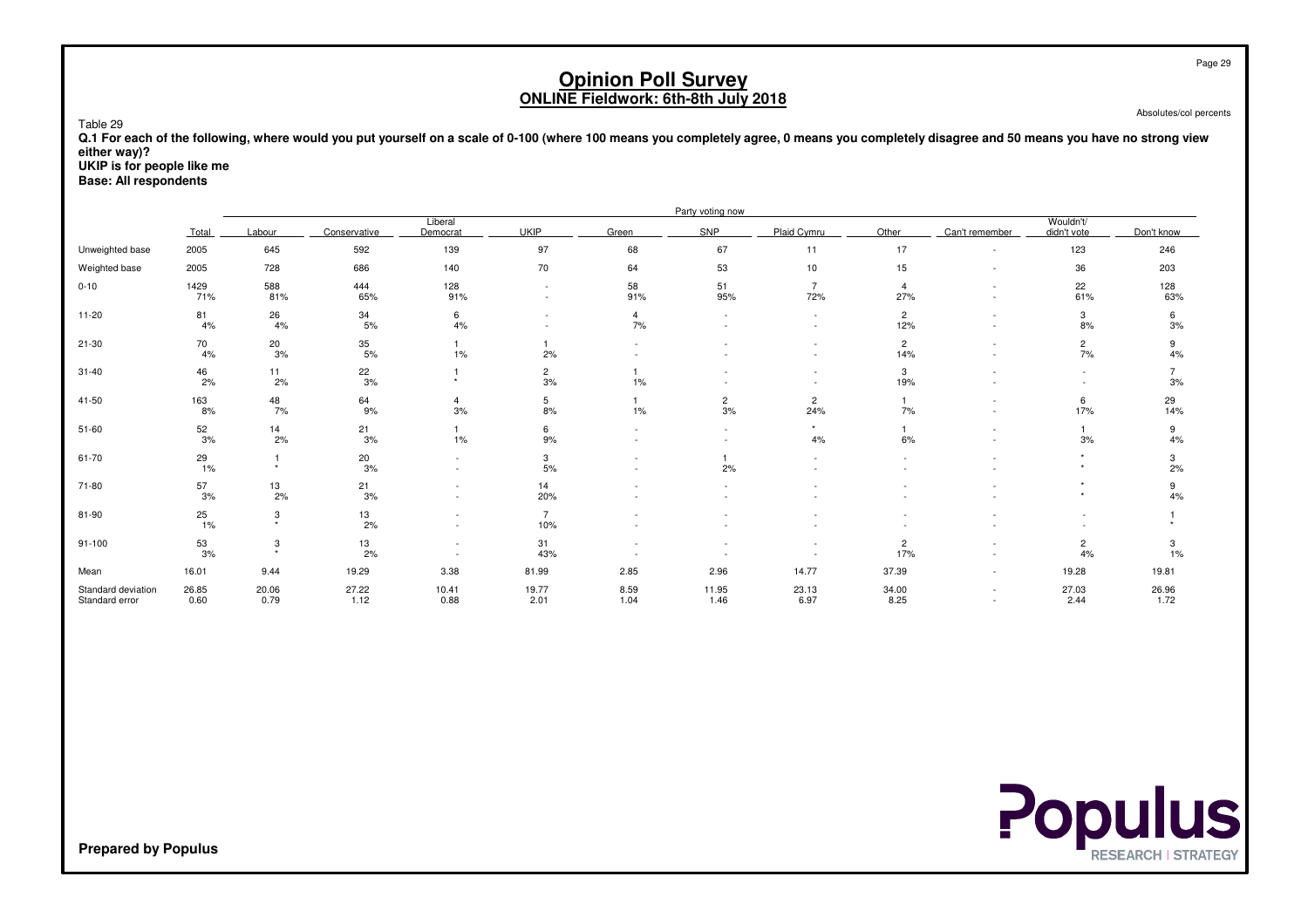Absolutes/col percents

 **Q.1 For each of the following, where would you put yourself on a scale of 0-100 (where 100 means you completely agree, 0 means you completely disagree and 50 means you have no strong vieweither way)?**

**UKIP is for people like me**

Table 30

**Base: All respondents**

|                                      |               |                  |               |                            |                         |                         |                       | Party voting June 2017 |                |                       |                          |
|--------------------------------------|---------------|------------------|---------------|----------------------------|-------------------------|-------------------------|-----------------------|------------------------|----------------|-----------------------|--------------------------|
|                                      | Total         | Conservative     | Labour        | Liberal<br>Democrat        | SNP                     | Green                   | <b>UKIP</b>           | Plaid Cymru            | Other          | Can't remember        | Wouldn't/<br>didn't vote |
| Unweighted base                      | 2005          | 706              | 694           | 137                        | 75                      | 39                      | 79                    | 15                     | 5              | 50                    | 205                      |
| Weighted base                        | 2005          | 864              | 814           | 151                        | 62                      | 39                      | 38                    | 15                     | 4              | $\overline{4}$        | 16                       |
| $0 - 10$                             | 1429<br>71%   | 514<br>60%       | 666<br>82%    | 132<br>88%                 | 57<br>93%               | 32<br>81%               | $\overline{2}$<br>5%  | 12<br>78%              | 3<br>70%       | $\overline{2}$<br>64% | 9<br>56%                 |
| $11 - 20$                            | 81<br>4%      | $^{40}_{\ 5\%}$  | 29<br>4%      | $\overline{7}$<br>4%       | $\overline{1}$<br>$1\%$ | $\overline{c}$<br>$6\%$ | $\star$<br>1%         | $\mathbf{1}$<br>7%     | $\sim$         | $\sim$                | 4%                       |
| $21 - 30$                            | 70<br>4%      | 46<br>5%         | 17<br>2%      | $\overline{c}$<br>1%       |                         | $\overline{c}$<br>6%    | $\overline{2}$<br>6%  |                        |                | $\star$<br>7%         | 7%                       |
| $31 - 40$                            | 46<br>2%      | 35<br>4%         | 8<br>1%       | $\ddot{\phantom{1}}$       |                         | $\sim$                  | $\overline{2}$<br>4%  |                        |                | $\star$<br>1%         | 1%                       |
| 41-50                                | 163<br>8%     | 88<br>10%        | 54<br>7%      | 6<br>4%                    | $\overline{c}$<br>3%    | 2%                      | 6<br>16%              | $\overline{c}$<br>15%  |                | $\overline{1}$<br>25% | 4<br>23%                 |
| $51 - 60$                            | 52<br>$3%$    | 31<br>4%         | 15<br>2%      | $\mathbf{1}$<br>$1\%$      |                         | $\sim$                  | 3<br>7%               |                        | 30%            |                       | 2%                       |
| 61-70                                | 29<br>$1\%$   | 23<br>$3%$       |               | 1<br>$1\%$                 | 1%                      |                         | $\overline{c}$<br>5%  |                        |                | 3%                    | 2%                       |
| 71-80                                | 57<br>3%      | 32<br>4%         | 16<br>2%      |                            | 1%                      | $\overline{c}$<br>6%    | 5<br>12%              |                        |                | $\sim$                | 3%                       |
| 81-90                                | 25<br>1%      | $\frac{19}{2\%}$ | 2             |                            |                         |                         | $\overline{4}$<br>11% |                        |                |                       |                          |
| $91 - 100$                           | 53<br>3%      | 35<br>4%         | 5<br>1%       | $\blacktriangleleft$<br>1% |                         |                         | 12<br>32%             |                        |                |                       | 2%                       |
| Mean                                 | 16.01         | 23.02            | 9.16          | 5.70                       | 4.16                    | 8.13                    | 70.50                 | 11.04                  | 22.59          | 18.20                 | 22.08                    |
| Standard deviation<br>Standard error | 26.85<br>0.60 | 30.12<br>1.13    | 20.04<br>0.76 | 15.64<br>1.34              | 14.30<br>1.65           | 20.08<br>3.22           | 28.95<br>3.26         | 17.04<br>4.40          | 29.14<br>13.03 | 26.54<br>3.75         | 28.00<br>1.96            |

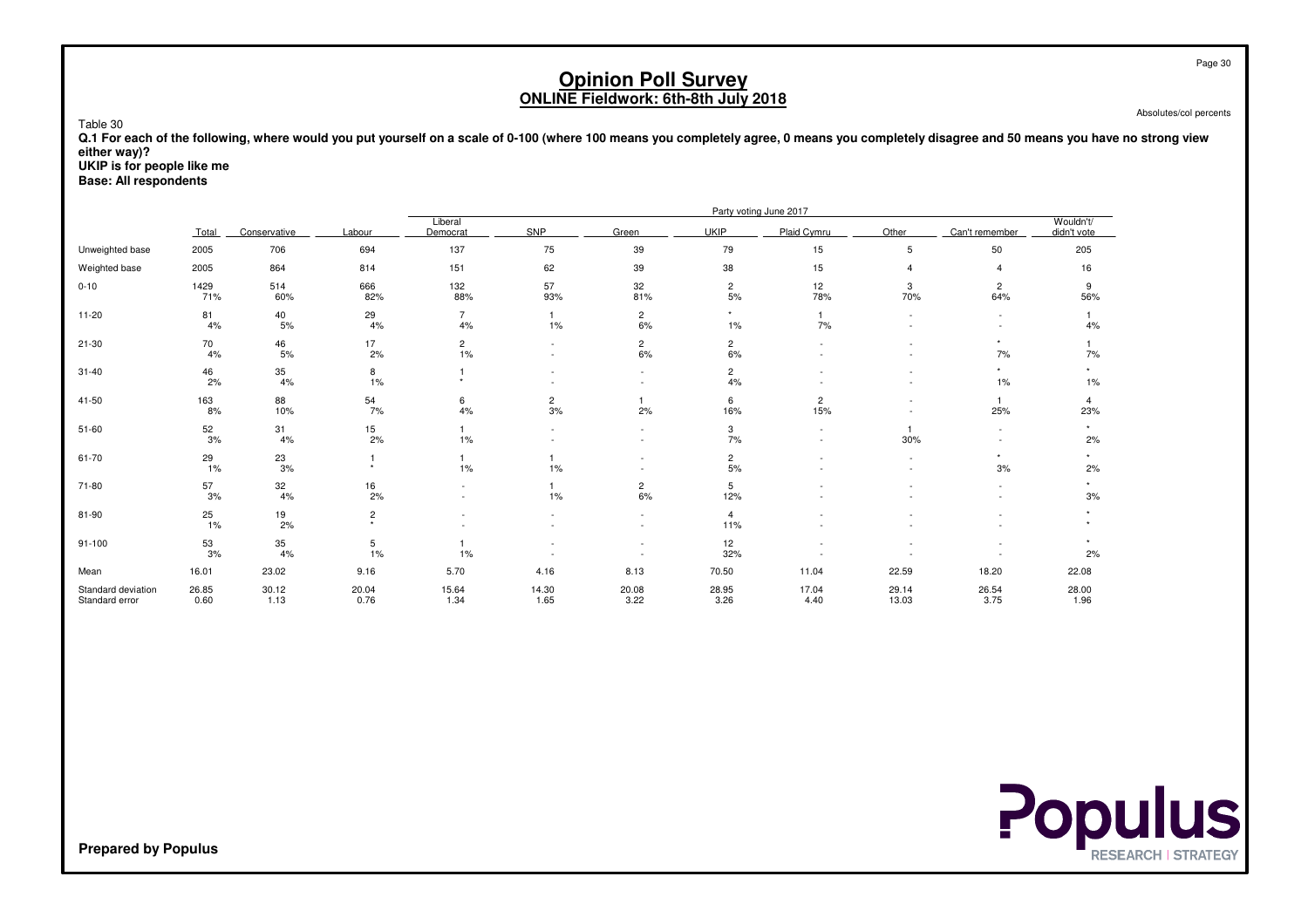Absolutes/col percents

 **Q.1 For each of the following, where would you put yourself on a scale of 0-100 (where 100 means you completely agree, 0 means you completely disagree and 50 means you have no strong vieweither way)?**

**UKIP is for people like me**

Table 31

**Base: All respondents**

|                                      | Party voting May 2015 |               |                           |                          |               |                          |                      |                       |                     |                               |                          |
|--------------------------------------|-----------------------|---------------|---------------------------|--------------------------|---------------|--------------------------|----------------------|-----------------------|---------------------|-------------------------------|--------------------------|
|                                      | Total                 | Conservative  | Labour                    | Liberal<br>Democrat      | <b>UKIP</b>   | SNP                      | Green                | Plaid Cymru           | Other               | Can't remember                | Wouldn't/<br>didn't vote |
| Unweighted base                      | 2005                  | 614           | 557                       | 153                      | 153           | 83                       | 73                   | 11                    | 8                   | 80                            | 273                      |
| Weighted base                        | 2005                  | 716           | 638                       | 159                      | 135           | 76                       | 74                   | 11                    | 6                   | 61                            | 129                      |
| $0 - 10$                             | 1429<br>71%           | 483<br>67%    | 512<br>80%                | 137<br>87%               | 30<br>22%     | 68<br>90%                | 61<br>83%            | 8<br>69%              | 5<br>81%            | 35<br>58%                     | 90<br>69%                |
| $11 - 20$                            | 81<br>4%              | 31<br>4%      | 23<br>4%                  | $\overline{4}$<br>2%     | 3<br>2%       | $\overline{c}$<br>3%     | 6<br>8%              | $\overline{2}$<br>20% | $\sim$<br>$\sim$    | $\overline{c}$<br>4%          | 8<br>6%                  |
| $21 - 30$                            | 70<br>4%              | 42<br>6%      | 16<br>2%                  | 3<br>2%                  | 5<br>4%       | $\overline{\phantom{a}}$ | $\overline{c}$<br>3% |                       |                     | $\star$<br>$\star$            | $\overline{c}$<br>2%     |
| $31 - 40$                            | 46<br>2%              | 25<br>3%      | 10<br>2%                  | $\mathbf{1}$<br>$1\%$    | 5<br>3%       |                          |                      |                       |                     | $\overline{\mathbf{c}}$<br>4% | 3<br>2%                  |
| 41-50                                | 163<br>8%             | 62<br>9%      | 41<br>6%                  | 6<br>4%                  | 17<br>12%     | 5<br>7%                  | $\overline{c}$<br>3% | 11%                   |                     | 15<br>25%                     | 14<br>11%                |
| $51 - 60$                            | 52<br>3%              | 18<br>3%      | 15<br>2%                  | 3<br>2%                  | 12<br>9%      | $\sim$                   | $\mathbf{1}$<br>1%   |                       | ٠                   | $\overline{1}$<br>2%          | 1%                       |
| 61-70                                | 29<br>1%              | 12<br>2%      | $\overline{c}$            |                          | 9<br>7%       |                          | $\mathbf{1}$<br>2%   |                       |                     | $\star$<br>$\star$            | 4<br>3%                  |
| 71-80                                | 57<br>3%              | 16<br>2%      | 13<br>2%                  | $\overline{c}$<br>1%     | 20<br>15%     | 1%                       |                      |                       | 7%                  | 2%                            | 3<br>3%                  |
| 81-90                                | 25<br>1%              | 11<br>2%      | $\overline{c}$<br>$\star$ | $\overline{\phantom{a}}$ | 9<br>6%       |                          |                      |                       |                     | 2%                            | $\overline{c}$<br>1%     |
| $91 - 100$                           | 53<br>3%              | 16<br>2%      | 5<br>1%                   | $\overline{c}$<br>1%     | 26<br>19%     |                          |                      |                       | $\mathbf{1}$<br>13% | 2%                            | $\overline{c}$<br>1%     |
| Mean                                 | 16.01                 | 17.29         | 10.03                     | 7.03                     | 56.61         | 5.14                     | 6.10                 | 9.81                  | 19.73               | 22.95                         | 16.11                    |
| Standard deviation<br>Standard error | 26.85<br>0.60         | 26.29<br>1.06 | 20.98<br>0.89             | 18.80<br>1.52            | 34.37<br>2.78 | 14.82<br>1.63            | 14.46<br>1.69        | 15.41<br>4.65         | 39.61<br>14.00      | 28.15<br>3.15                 | 26.09<br>1.58            |

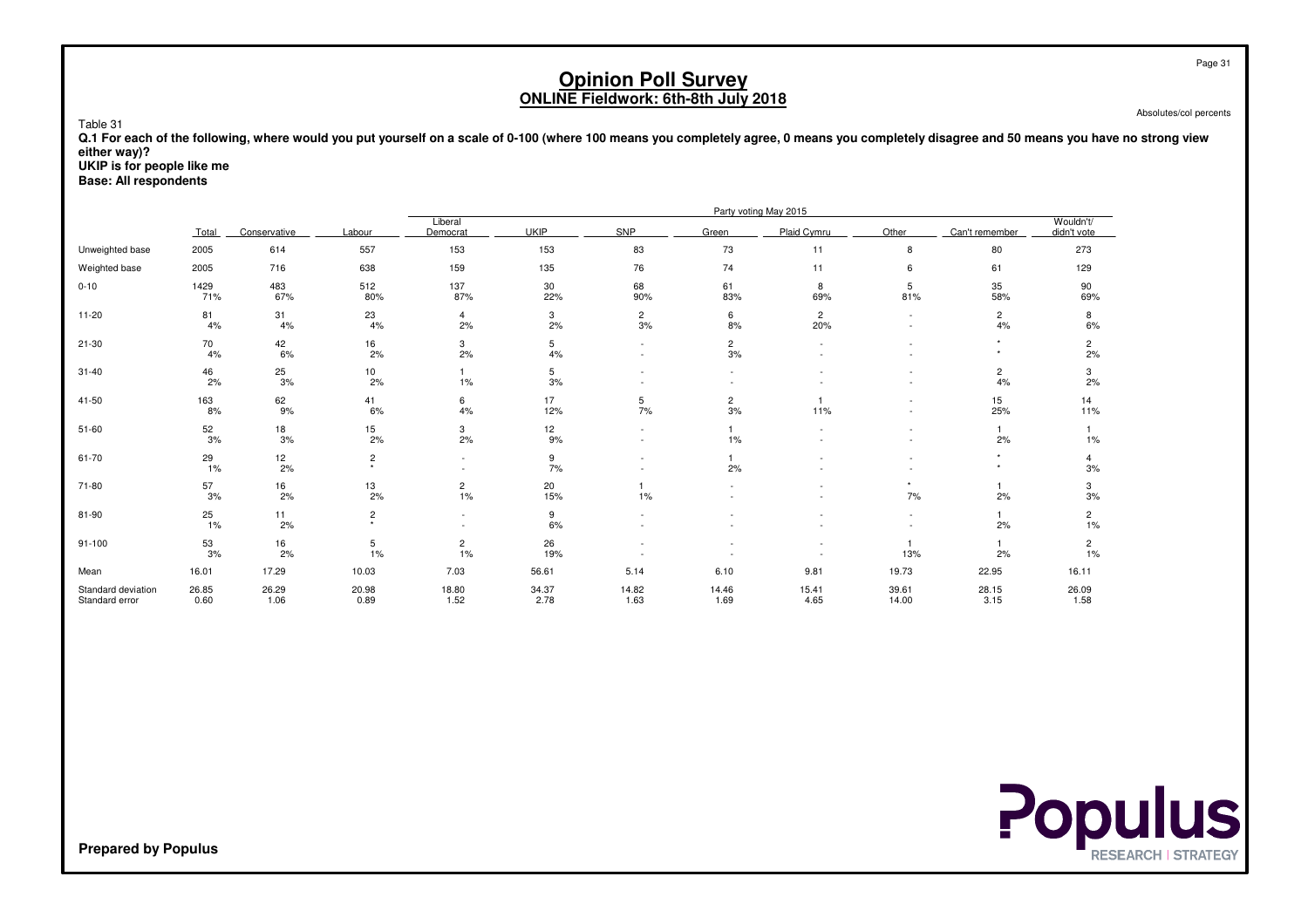Page 32

# **Opinion Poll SurveyONLINE Fieldwork: 6th-8th July 2018**

Absolutes/col percents

Table 32

 **Q.1 For each of the following, where would you put yourself on a scale of 0-100 (where 100 means you completely agree, 0 means you completely disagree and 50 means you have no strong vieweither way)?**

**No party represents people like me - the UK needs a new political party**

**Base: All respondents**

|                                      |               | Gender<br>Age |               |               |               |               |               |               | Social Grade  |               |               |                |               |               |                      | Region        |                                        |                       |                       |               |               |               | Employment<br>Sector |               |               |               |                                 |
|--------------------------------------|---------------|---------------|---------------|---------------|---------------|---------------|---------------|---------------|---------------|---------------|---------------|----------------|---------------|---------------|----------------------|---------------|----------------------------------------|-----------------------|-----------------------|---------------|---------------|---------------|----------------------|---------------|---------------|---------------|---------------------------------|
|                                      | Total         | Male          | Female        | 18-24         | 25-34         | 35-44         | 45-54         | 55-64         | $65+$         | AB            | C1            | C <sub>2</sub> | DE            | Scot-<br>land | North<br>East        | North<br>West | York-<br>shire<br>&<br>Humb-<br>erside | West<br>Mid-<br>lands | East<br>Mid-<br>lands | Wales         | East-<br>ern  | London        | South<br>East        | South<br>West | Public        | Pri-<br>vate  | Opin-<br>ion<br>Influ-<br>encer |
| Unweighted base                      | 2005          | 990           | 1015          | 199           | 316           | 340           | 342           | 326           | 482           | 620           | 588           | 320            | 477           | 176           | 75                   | 213           | 165                                    | 180                   | 155                   | 92            | 183           | 260           | 309                  | 197           | 320           | 780           | 206                             |
| Weighted base                        | 2005          | 979           | 1026          | 223           | 347           | 321           | 355           | 297           | 463           | 547           | 563           | 407            | 487           | 174           | 84                   | 231           | 168                                    | 178                   | 146                   | 100           | 192           | 271           | 281                  | 178           | 356           | 801           | 235                             |
| $0 - 10$                             | 816<br>41%    | 406<br>41%    | 410<br>40%    | 67<br>30%     | 128<br>37%    | 107<br>33%    | 142<br>40%    | 129<br>44%    | 242<br>52%    | 210<br>38%    | 224<br>40%    | 183<br>45%     | 199<br>41%    | 86<br>49%     | 36<br>43%            | 80<br>35%     | 66<br>39%                              | 88<br>50%             | 48<br>33%             | 45<br>44%     | 74<br>39%     | 114<br>42%    | 100<br>36%           | 78<br>43%     | 154<br>43%    | 294<br>37%    | 114<br>48%                      |
| 11-20                                | 87<br>4%      | 39<br>4%      | 49<br>5%      | 13<br>6%      | 21<br>6%      | 16<br>5%      | 15<br>4%      | 11<br>4%      | 11<br>2%      | 29<br>5%      | 16<br>3%      | 27<br>7%       | 16<br>3%      | 9<br>5%       | 2<br>3%              | 16<br>7%      | 6<br>3%                                | 6<br>3%               | 8<br>5%               | 1%            | 6<br>3%       | 12<br>4%      | 13<br>5%             | 8<br>5%       | 22<br>6%      | 38<br>5%      | 15<br>6%                        |
| 21-30                                | 100<br>5%     | 59<br>6%      | 41<br>4%      | 20<br>9%      | 15<br>4%      | 11<br>3%      | 13<br>4%      | 16<br>5%      | 26<br>6%      | 33<br>6%      | 29<br>5%      | 16<br>4%       | 22<br>5%      | 6<br>4%       | 5<br>6%              | 14<br>6%      | 5<br>3%                                | 5<br>3%               | 5<br>3%               | 7%            | 17<br>9%      | 9<br>3%       | 16<br>6%             | 11<br>6%      | 16<br>5%      | 40<br>5%      | 13<br>6%                        |
| 31-40                                | 47<br>2%      | 23<br>2%      | 24<br>2%      | 3%            | 11<br>3%      | 8<br>2%       | 7<br>2%       | 8<br>3%       | 6<br>1%       | 15<br>3%      | 18<br>3%      | 8<br>2%        | 6<br>1%       | 2<br>1%       | 3<br>3%              | 5<br>2%       | 6<br>3%                                |                       | 6<br>4%               | 2<br>2%       | 5<br>3%       | 6<br>2%       | 8<br>3%              | 4<br>2%       | 6<br>2%       | 23<br>3%      | 4<br>2%                         |
| 41-50                                | 368<br>18%    | 163<br>17%    | 205<br>20%    | 60<br>27%     | 58<br>17%     | 64<br>20%     | 59<br>17%     | 48<br>16%     | 79<br>17%     | 99<br>18%     | 110<br>19%    | 68<br>17%      | 92<br>19%     | 31<br>18%     | 15<br>18%            | 48<br>21%     | 34<br>20%                              | 30<br>17%             | 28<br>19%             | 21<br>21%     | 29<br>15%     | 48<br>18%     | 52<br>19%            | 31<br>18%     | 64<br>18%     | 151<br>19%    | 32<br>14%                       |
| 51-60                                | 95<br>5%      | 45<br>5%      | 50<br>5%      | 14<br>6%      | 26<br>8%      | 16<br>5%      | 13<br>4%      | 12<br>4%      | 14<br>3%      | 28<br>5%      | 37<br>7%      | 17<br>4%       | 14<br>3%      | 11<br>6%      | 6<br>7%              | 9<br>4%       | 2%                                     | 6<br>3%               | 5<br>3%               | 5<br>5%       | 6<br>3%       | 17<br>6%      | 15<br>5%             | 11<br>6%      | 16<br>4%      | 42<br>5%      | 12<br>5%                        |
| 61-70                                | 74<br>4%      | 40<br>4%      | 34<br>3%      | 5<br>2%       | 16<br>5%      | 16<br>5%      | 13<br>4%      | 9<br>3%       | 14<br>3%      | 31<br>6%      | 16<br>3%      | 14<br>3%       | 14<br>3%      | 4%            | $\overline{c}$<br>2% | 6<br>2%       | 4%                                     | 5<br>3%               | 9<br>6%               | 6<br>6%       | 8<br>4%       | 11<br>4%      | 10<br>4%             | 4<br>2%       | 16<br>4%      | 34<br>4%      | 3%                              |
| 71-80                                | 146<br>7%     | 72<br>7%      | 73<br>7%      | 16<br>7%      | 30<br>9%      | 28<br>9%      | 35<br>10%     | 18<br>6%      | 19<br>4%      | 33<br>6%      | 49<br>9%      | 29<br>7%       | 34<br>7%      | 4%            | 2<br>3%              | 18<br>8%      | 18<br>11%                              | 4%                    | 16<br>11%             | 3<br>3%       | 19<br>10%     | 13<br>5%      | 26<br>9%             | 16<br>9%      | 22<br>6%      | 65<br>8%      | 14<br>6%                        |
| 81-90                                | 57<br>3%      | 26<br>3%      | 31<br>3%      | 4<br>2%       | 11<br>3%      | 14<br>4%      | 2%            | 11<br>4%      | 9<br>2%       | 24<br>4%      | 11<br>2%      | 9<br>2%        | 13<br>3%      | 5<br>3%       | 4<br>4%              | 3%            | $\overline{c}$<br>1%                   | 4%                    | 5%                    | 1%            | 5<br>3%       | 9<br>3%       | 9<br>3%              | 1%            | 2%            | 20<br>3%      | 5<br>2%                         |
| 91-100                               | 216<br>11%    | 106<br>11%    | 110<br>11%    | 16<br>7%      | 30<br>9%      | 42<br>13%     | 49<br>14%     | 35<br>12%     | 43<br>9%      | 48<br>9%      | 55<br>10%     | 36<br>9%       | 77<br>16%     | 11<br>6%      | 10<br>11%            | 28<br>12%     | 21<br>12%                              | 26<br>14%             | 15<br>10%             | 8<br>8%       | 22<br>12%     | 32<br>12%     | 31<br>11%            | 13<br>7%      | 33<br>9%      | 93<br>12%     | 19<br>8%                        |
| Mean                                 | 37.21         | 36.73         | 37.66         | 38.83         | 38.78         | 43.32         | 39.63         | 36.30         | 29.73         | 37.28         | 37.72         | 33.48          | 39.64         | 29.75         | 35.42                | 39.87         | 39.93                                  | 34.50                 | 42.67                 | 33.44         | 38.88         | 37.19         |                      | 33.32         | 34.53         | 39.64         | 30.98                           |
| Standard deviation<br>Standard error | 35.42<br>0.79 | 35.52<br>1.13 | 35.34<br>1.11 | 31.27<br>2.22 | 34.18<br>1.92 | 36.07<br>1.96 | 37.23<br>2.01 | 36.35<br>2.01 | 34.64<br>1.58 | 34.50<br>1.39 | 34.49<br>1.42 | 34.61<br>1.93  | 37.94<br>1.74 | 33.21<br>2.50 | 36.08<br>4.17        | 35.18<br>2.41 | 35.81<br>2.79                          | 38.11<br>2.84         | 35.26<br>2.83         | 32.83<br>3.42 | 36.09<br>2.67 | 35.88<br>2.23 | 35.33<br>2.01        | 33.51<br>2.39 | 34.25<br>1.91 | 35.36<br>1.27 | 33.76<br>2.35                   |

**Populus**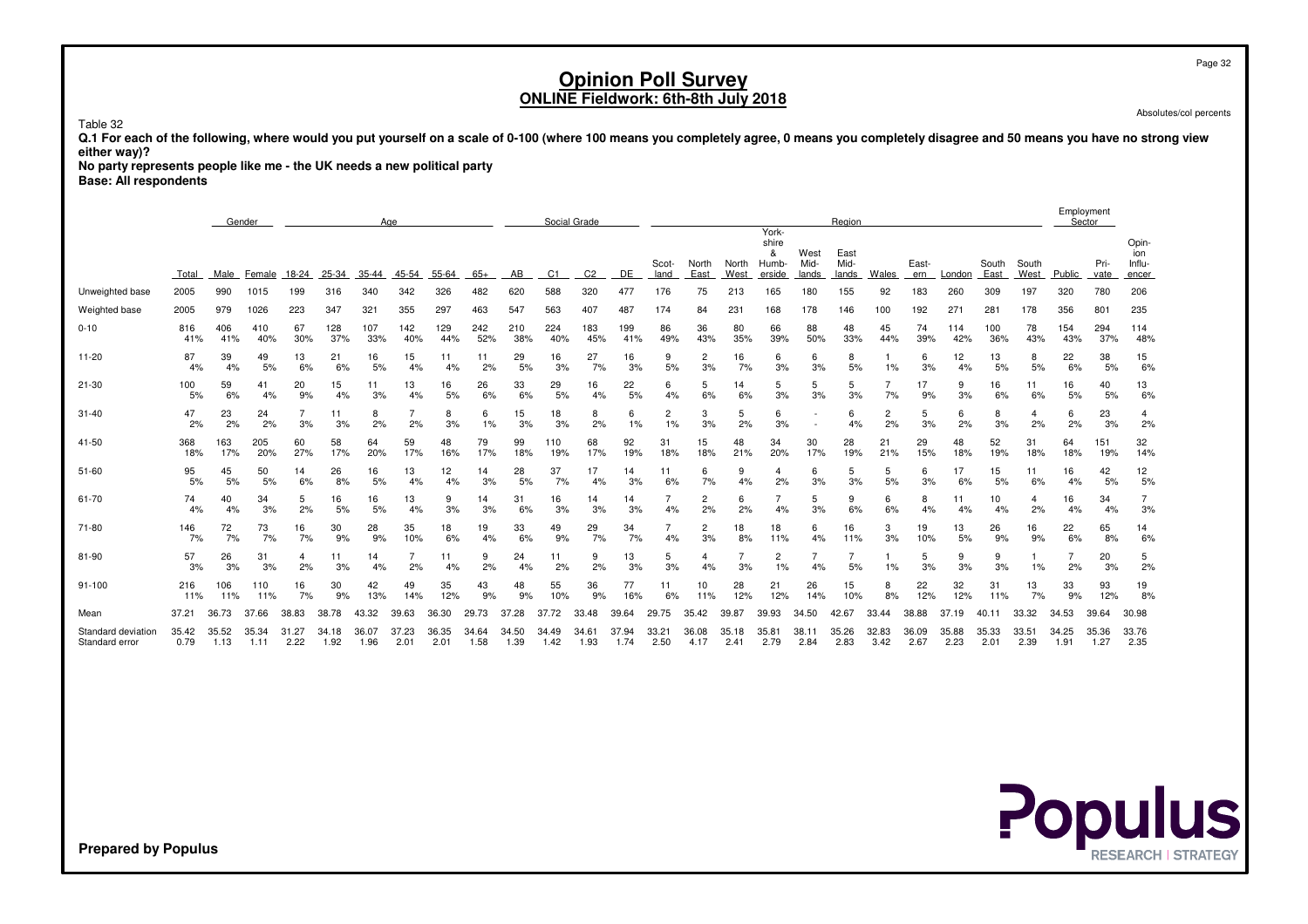Absolutes/col percents

 **Q.1 For each of the following, where would you put yourself on a scale of 0-100 (where 100 means you completely agree, 0 means you completely disagree and 50 means you have no strong vieweither way)?**

**No party represents people like me - the UK needs a new political party**

**Base: All respondents**

Table 33

|                                      |               | White SEG<br>Ethnicity |                      |               |                |                |               |                      | <b>BAME SEG</b> |                                                      |                          |               |               |                 | Age           |                      |                       |
|--------------------------------------|---------------|------------------------|----------------------|---------------|----------------|----------------|---------------|----------------------|-----------------|------------------------------------------------------|--------------------------|---------------|---------------|-----------------|---------------|----------------------|-----------------------|
|                                      | Total         | White                  | <b>BAME</b>          | AB            | C <sub>1</sub> | C <sub>2</sub> | DE            | AB                   | C <sub>1</sub>  | C <sub>2</sub>                                       | DE                       | 18-45         | $55+$         | White 18-<br>45 | White 55+     | BAME 18-45 BAME 55+  |                       |
| Unweighted base                      | 2005          | 1842                   | 146                  | 560           | 539            | 294            | 449           | 55                   | 43              | 24                                                   | 24                       | 883           | 808           | 764             | 790           | 111                  | 13                    |
| Weighted base                        | 2005          | 1833                   | 162                  | 494           | 512            | 373            | 454           | 50                   | 49              | 34                                                   | 29                       | 920           | 760           | 787             | 746           | 131                  | 11                    |
| $0 - 10$                             | 816<br>41%    | 753<br>41%             | 60<br>37%            | 193<br>39%    | 206<br>40%     | 163<br>44%     | 191<br>42%    | 16<br>33%            | 15<br>31%       | 20<br>60%                                            | 8<br>26%                 | 312<br>34%    | 372<br>49%    | 262<br>33%      | 368<br>49%    | 49<br>38%            | $\overline{2}$<br>19% |
| $11 - 20$                            | 87<br>4%      | 80<br>4%               | 6<br>4%              | 26<br>5%      | 16<br>3%       | 24<br>6%       | 15<br>3%      | $\overline{c}$<br>3% |                 | 3<br>10%                                             | $\mathbf{1}$<br>4%       | 51<br>6%      | 22<br>3%      | 44<br>6%        | 22<br>3%      | 6<br>5%              | $\sim$                |
| $21 - 30$                            | 100<br>5%     | 93<br>5%               | 6<br>4%              | 28<br>6%      | 29<br>6%       | 15<br>4%       | 21<br>5%      | 4<br>9%              |                 | $\mathbf{1}$<br>4%                                   | $\overline{\phantom{a}}$ | 47<br>5%      | 41<br>5%      | 43<br>5%        | 41<br>6%      | 4<br>3%              |                       |
| $31 - 40$                            | 47<br>2%      | 44<br>2%               | $\overline{c}$<br>2% | 15<br>3%      | 18<br>3%       | 6<br>1%        | 6<br>1%       |                      |                 | $\overline{c}$<br>7%                                 |                          | 26<br>3%      | 14<br>2%      | 23<br>3%        | 14<br>2%      | $\overline{2}$<br>2% |                       |
| 41-50                                | 368<br>18%    | 326<br>18%             | 41<br>25%            | 86<br>17%     | 95<br>19%      | 66<br>18%      | 80<br>18%     | 12<br>24%            | 15<br>30%       | $\overline{c}$<br>5%                                 | 13<br>43%                | 190<br>21%    | 127<br>17%    | 155<br>20%      | 126<br>17%    | 35<br>27%            | 7%                    |
| $51 - 60$                            | 95<br>5%      | 88<br>5%               | 5<br>3%              | 25<br>5%      | 34<br>7%       | 17<br>5%       | 12<br>3%      | $\overline{a}$<br>4% | 3<br>5%         |                                                      | $\star$                  | 56<br>6%      | 25<br>3%      | 51<br>6%        | 24<br>3%      | 5<br>4%              |                       |
| 61-70                                | 74<br>4%      | 59<br>3%               | 15<br>9%             | 23<br>5%      | 13<br>2%       | 12<br>3%       | 12<br>3%      | 8<br>16%             | 3<br>7%         | $\overline{c}$<br>6%                                 | $\overline{1}$<br>4%     | 38<br>4%      | 23<br>3%      | 28<br>4%        | 19<br>3%      | 10<br>8%             | 4<br>35%              |
| 71-80                                | 146<br>7%     | 139<br>8%              | 6<br>4%              | 31<br>6%      | 46<br>9%       | 29<br>8%       | 32<br>7%      | $\overline{2}$<br>4% | 3<br>6%         | $\sim$                                               | $\mathbf{1}$<br>5%       | 77<br>8%      | 37<br>5%      | 71<br>9%        | 37<br>5%      | 5<br>4%              |                       |
| 81-90                                | 57<br>3%      | 53<br>3%               | $\overline{c}$<br>1% | 24<br>5%      | 10<br>2%       | 9<br>2%        | 11<br>2%      |                      | 3%              | $\overline{\phantom{a}}$<br>$\overline{\phantom{a}}$ | $\mathbf{1}$<br>4%       | 30<br>3%      | 20<br>3%      | 27<br>3%        | 20<br>3%      | $\overline{2}$<br>2% |                       |
| $91 - 100$                           | 216<br>11%    | 197<br>11%             | 18<br>11%            | 44<br>9%      | 46<br>9%       | 34<br>9%       | 73<br>16%     | 3<br>6%              | 9<br>18%        | $\overline{c}$<br>7%                                 | $\overline{4}$<br>14%    | 94<br>10%     | 78<br>10%     | 83<br>11%       | 73<br>10%     | 11<br>8%             | 4<br>38%              |
| Mean                                 | 37.21         | 37.01                  | 39.60                | 37.21         | 36.88          | 34.38          | 39.10         | 38.36                | 48.20           | 23.27                                                | 45.92                    | 40.53         | 32.30         | 41.07           | 31.78         | 37.53                | 66.59                 |
| Standard deviation<br>Standard error | 35.42<br>0.79 | 35.56<br>0.83          | 34.17<br>2.83        | 34.85<br>1.47 | 34.15<br>1.47  | 34.97<br>2.04  | 38.24<br>1.80 | 32.05<br>4.32        | 36.48<br>5.56   | 28.88<br>5.89                                        | 33.94<br>6.93            | 34.28<br>1.15 | 35.44<br>1.25 | 34.58<br>1.25   | 35.21<br>1.25 | 32.62<br>3.10        | 36.11<br>10.01        |

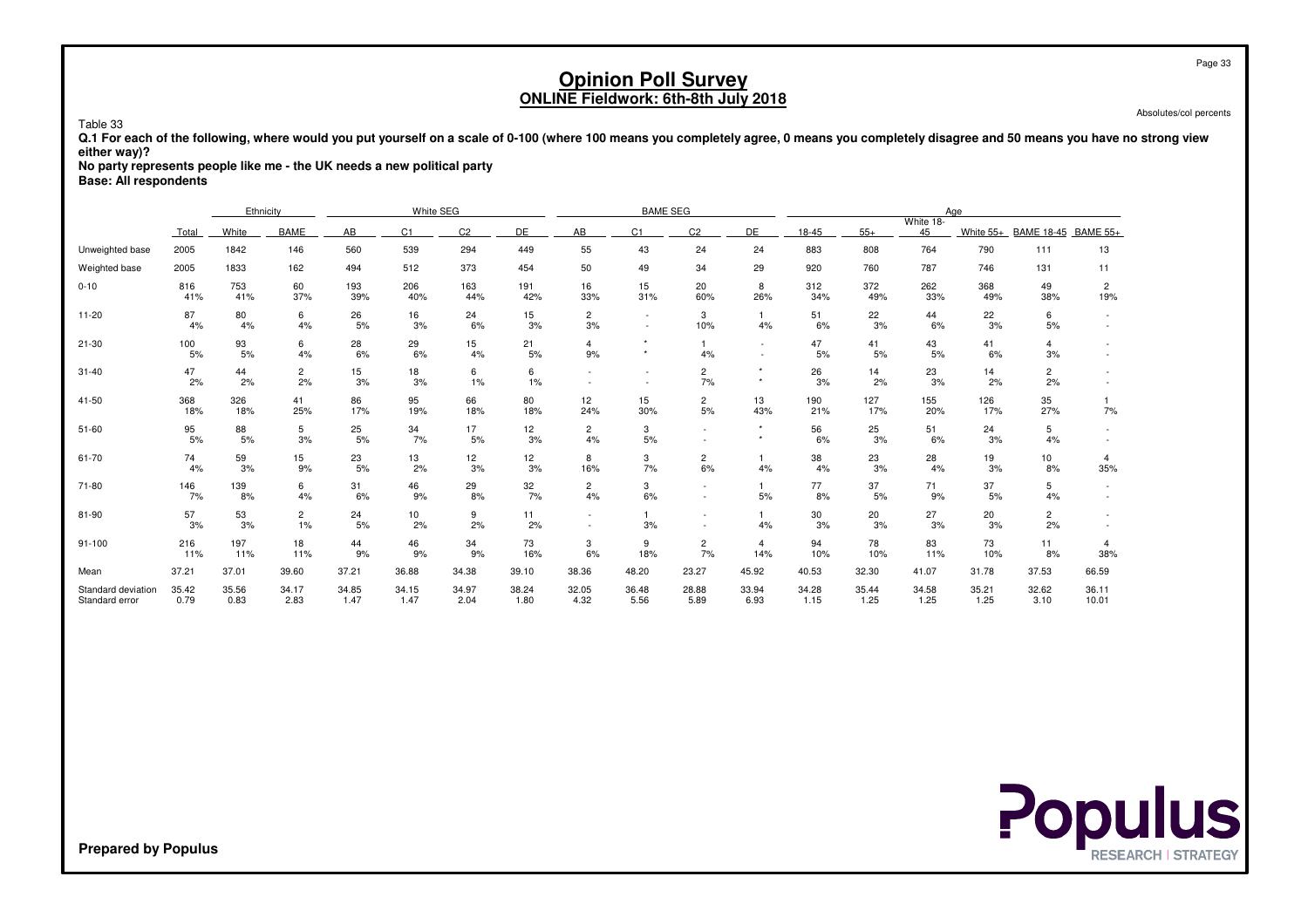Absolutes/col percents

 **Q.1 For each of the following, where would you put yourself on a scale of 0-100 (where 100 means you completely agree, 0 means you completely disagree and 50 means you have no strong vieweither way)?**

**No party represents people like me - the UK needs a new political party**

**Base: All respondents**

Table 34

|                                      |                  |               |               |                      |                      |                       | Party voting now     |                          |                          |                |                          |               |
|--------------------------------------|------------------|---------------|---------------|----------------------|----------------------|-----------------------|----------------------|--------------------------|--------------------------|----------------|--------------------------|---------------|
|                                      | Total            | Labour        | Conservative  | Liberal<br>Democrat  | <b>UKIP</b>          | Green                 | SNP                  | Plaid Cymru              | Other                    | Can't remember | Wouldn't/<br>didn't vote | Don't know    |
| Unweighted base                      | 2005             | 645           | 592           | 139                  | 97                   | 68                    | 67                   | 11                       | 17                       | $\sim$         | 123                      | 246           |
| Weighted base                        | 2005             | 728           | 686           | 140                  | 70                   | 64                    | 53                   | 10                       | 15                       | $\sim$         | 36                       | 203           |
| $0 - 10$                             | 816<br>41%       | 305<br>42%    | 359<br>52%    | 44<br>31%            | 28<br>39%            | 26<br>40%             | 25<br>46%            | 5<br>53%                 | 7%                       |                | $\overline{4}$<br>11%    | 20<br>10%     |
| $11 - 20$                            | 87<br>4%         | 42<br>6%      | 21<br>3%      | $\overline{7}$<br>5% | 2%                   | $\overline{7}$<br>11% | 5<br>10%             | $\sim$                   | $\overline{\phantom{a}}$ |                |                          | 4<br>2%       |
| $21 - 30$                            | 100<br>$5%$      | 31<br>4%      | 36<br>$5%$    | 15<br>11%            | 3<br>$4\%$           | 3<br>5%               | $\overline{c}$<br>4% | 8%                       |                          |                | $\star$<br>$1\%$         | 10<br>5%      |
| $31 - 40$                            | 47<br>2%         | 19<br>3%      | 16<br>2%      | $\overline{4}$<br>3% | $1\%$                | 3<br>4%               | $\mathbf{1}$<br>1%   |                          |                          |                | $\ddot{}$                | 4<br>2%       |
| 41-50                                | 368<br>18%       | 154<br>21%    | 119<br>17%    | 16<br>11%            | $\overline{4}$<br>5% | $\overline{7}$<br>11% | 11<br>21%            | $\overline{2}$<br>24%    | $\overline{4}$<br>26%    |                | 5<br>13%                 | 46<br>23%     |
| $51 - 60$                            | 95<br>5%         | 42<br>6%      | 19<br>3%      | 9<br>6%              | $\overline{c}$<br>2% | 1%                    | $\overline{4}$<br>7% | $\overline{\phantom{a}}$ | $\overline{2}$<br>13%    |                | 3<br>10%                 | 13<br>6%      |
| 61-70                                | 74<br>4%         | 25<br>3%      | 23<br>3%      | 10<br>7%             | 1%                   | $\overline{2}$<br>4%  | $\mathbf{1}$<br>2%   | 10%                      |                          |                | 3%                       | 11<br>5%      |
| 71-80                                | 146<br>7%        | 44<br>6%      | 39<br>6%      | 13<br>10%            | 5<br>7%              | 6<br>9%               | $\overline{2}$<br>4% | $\star$<br>5%            | $\overline{4}$<br>28%    |                | 5<br>13%                 | 28<br>14%     |
| 81-90                                | $\frac{57}{3\%}$ | 13<br>2%      | 11<br>2%      | 1%                   | 8<br>11%             | 3<br>$5%$             | 1%                   |                          |                          |                | 3<br>7%                  | 18<br>9%      |
| $91 - 100$                           | 216<br>11%       | 53<br>7%      | 44<br>6%      | 21<br>15%            | 19<br>27%            | 6<br>10%              | $\overline{c}$<br>4% |                          | $\overline{4}$<br>26%    |                | 15<br>42%                | 51<br>25%     |
| Mean                                 | 37.21            | 33.98         | 28.63         | 42.77                | 49.37                | 35.60                 | 27.84                | 25.16                    | 68.60                    | $\sim$         | 72.91                    | 64.61         |
| Standard deviation<br>Standard error | 35.42<br>0.79    | 32.89<br>1.30 | 32.98<br>1.36 | 36.16<br>3.07        | 44.03<br>4.47        | 35.63<br>4.32         | 30.47<br>3.72        | 30.04<br>9.06            | 27.44<br>6.66            | $\sim$         | 32.36<br>2.92            | 30.79<br>1.96 |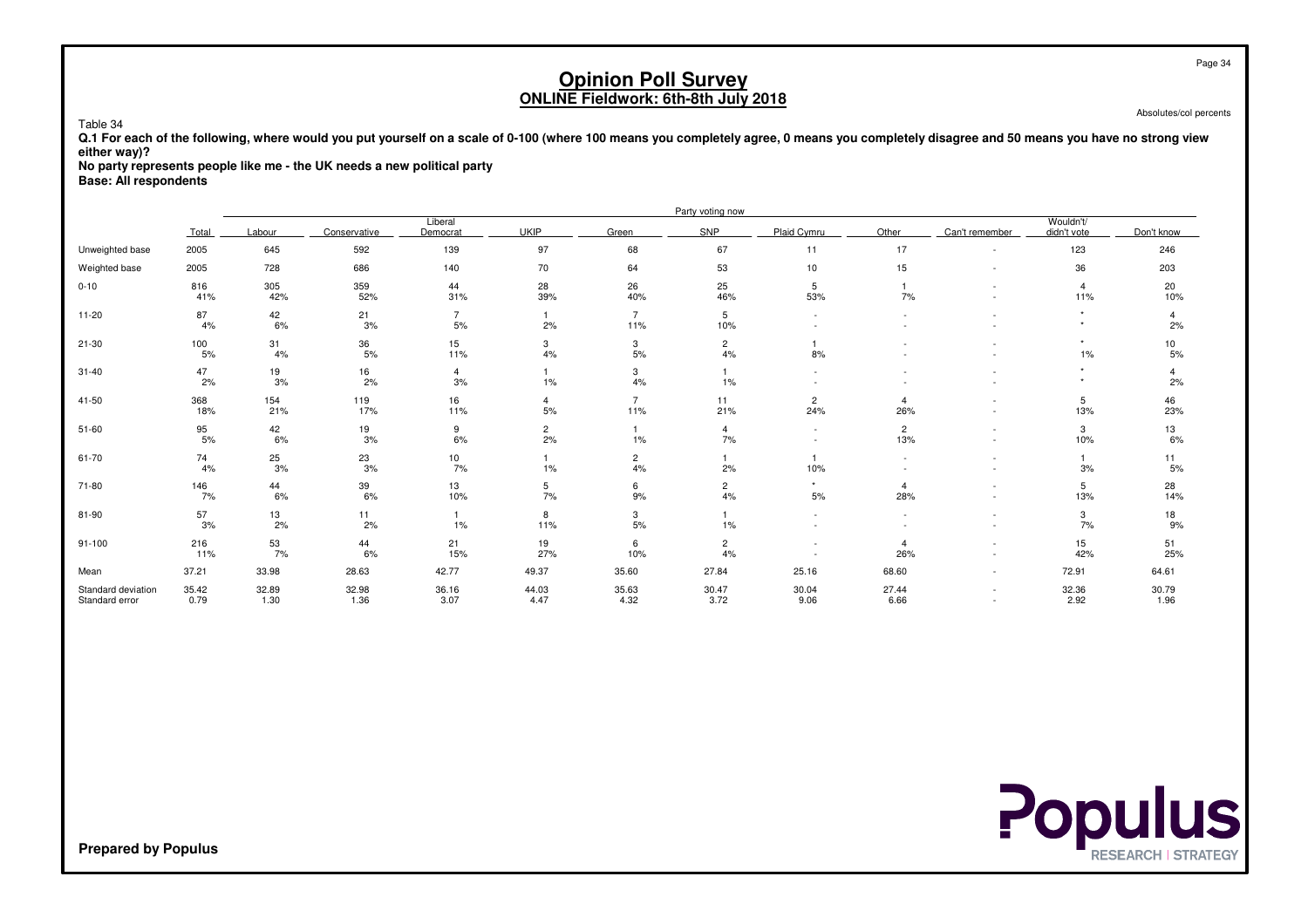Absolutes/col percents

 **Q.1 For each of the following, where would you put yourself on a scale of 0-100 (where 100 means you completely agree, 0 means you completely disagree and 50 means you have no strong vieweither way)?**

**No party represents people like me - the UK needs a new political party**

**Base: All respondents**

Table 35

|                                      |                  |               |               |                      |                      |                       |                      | Party voting June 2017 |                               |                       |                          |
|--------------------------------------|------------------|---------------|---------------|----------------------|----------------------|-----------------------|----------------------|------------------------|-------------------------------|-----------------------|--------------------------|
|                                      | Total            | Conservative  | Labour        | Liberal<br>Democrat  | <b>SNP</b>           | Green                 | <b>UKIP</b>          | Plaid Cymru            | Other                         | Can't remember        | Wouldn't/<br>didn't vote |
| Unweighted base                      | 2005             | 706           | 694           | 137                  | 75                   | 39                    | 79                   | 15                     | 5                             | 50                    | 205                      |
| Weighted base                        | 2005             | 864           | 814           | 151                  | 62                   | 39                    | 38                   | 15                     | $\overline{4}$                | 4                     | 16                       |
| $0 - 10$                             | 816<br>41%       | 398<br>46%    | 296<br>36%    | 57<br>38%            | 28<br>46%            | 13<br>34%             | 11<br>29%            | $\overline{7}$<br>46%  |                               | 17%                   | 5<br>33%                 |
| $11 - 20$                            | 87<br>4%         | 23<br>3%      | 50<br>6%      | 5<br>3%              | 5<br>9%              | 1<br>4%               | $\overline{2}$<br>4% | 7%                     | ٠<br>$\overline{\phantom{a}}$ | $\star$<br>3%         | 2%                       |
| $21 - 30$                            | 100<br>$5%$      | 41<br>5%      | 42<br>$5%$    | 10<br>7%             | $\overline{c}$<br>3% | 3<br>7%               | $\overline{c}$<br>6% | $5%$                   |                               | $\star$<br>1%         | 3%                       |
| $31 - 40$                            | 47<br>2%         | 16<br>2%      | 23<br>3%      | $\overline{4}$<br>3% | $\overline{c}$<br>4% |                       | $\mathbf{1}$<br>2%   |                        |                               | $\star$<br>5%         | $1\%$                    |
| 41-50                                | 368<br>18%       | 151<br>18%    | 168<br>21%    | 17<br>11%            | 13<br>21%            | $\overline{7}$<br>18% | $\overline{4}$<br>9% | $\overline{c}$<br>13%  | $\overline{c}$<br>41%         | $\overline{1}$<br>25% | 4<br>25%                 |
| $51 - 60$                            | 95<br>5%         | 36<br>4%      | 46<br>6%      | 5<br>3%              | 4<br>6%              | $\overline{2}$<br>6%  | $\mathbf{1}$<br>2%   | $\mathbf{1}$<br>5%     | $\sim$<br>$\sim$              | $\star$<br>1%         | 4%                       |
| $61 - 70$                            | 74<br>4%         | 30<br>4%      | 28<br>3%      | 9<br>6%              | $\overline{c}$<br>3% | 2%                    | $\mathbf{1}$<br>3%   | $\overline{2}$<br>10%  |                               | $\star$<br>12%        | 4%                       |
| 71-80                                | 146<br>7%        | 59<br>7%      | 62<br>8%      | 12<br>8%             | $\overline{2}$<br>3% | $\frac{2}{5\%}$       | 3<br>9%              | $\star$<br>3%          | $\overline{c}$<br>59%         | $\overline{1}$<br>14% | 8%                       |
| 81-90                                | $\frac{57}{3\%}$ | 27<br>3%      | 21<br>3%      | $\overline{4}$<br>2% | 1%                   | 3%                    | 3<br>7%              |                        | $\overline{\phantom{a}}$      | $\star$<br>6%         | 5%                       |
| $91 - 100$                           | 216<br>11%       | 83<br>10%     | 78<br>10%     | 28<br>18%            | 3<br>5%              | 8<br>21%              | 11<br>29%            | $\overline{c}$<br>11%  |                               | 15%                   | $\overline{2}$<br>14%    |
| Mean                                 | 37.21            | 34.54         | 38.18         | 42.80                | 28.81                | 45.35                 | 53.72                | 32.51                  | 67.55                         | 56.41                 | 45.22                    |
| Standard deviation<br>Standard error | 35.42<br>0.79    | 35.58<br>1.34 | 34.06<br>1.29 | 38.74<br>3.31        | 30.85<br>3.56        | 38.56<br>6.18         | 40.73<br>4.58        | 36.76<br>9.49          | 17.26<br>7.72                 | 37.37<br>5.28         | 37.03<br>2.59            |



**Prepared by Populus**

Page 35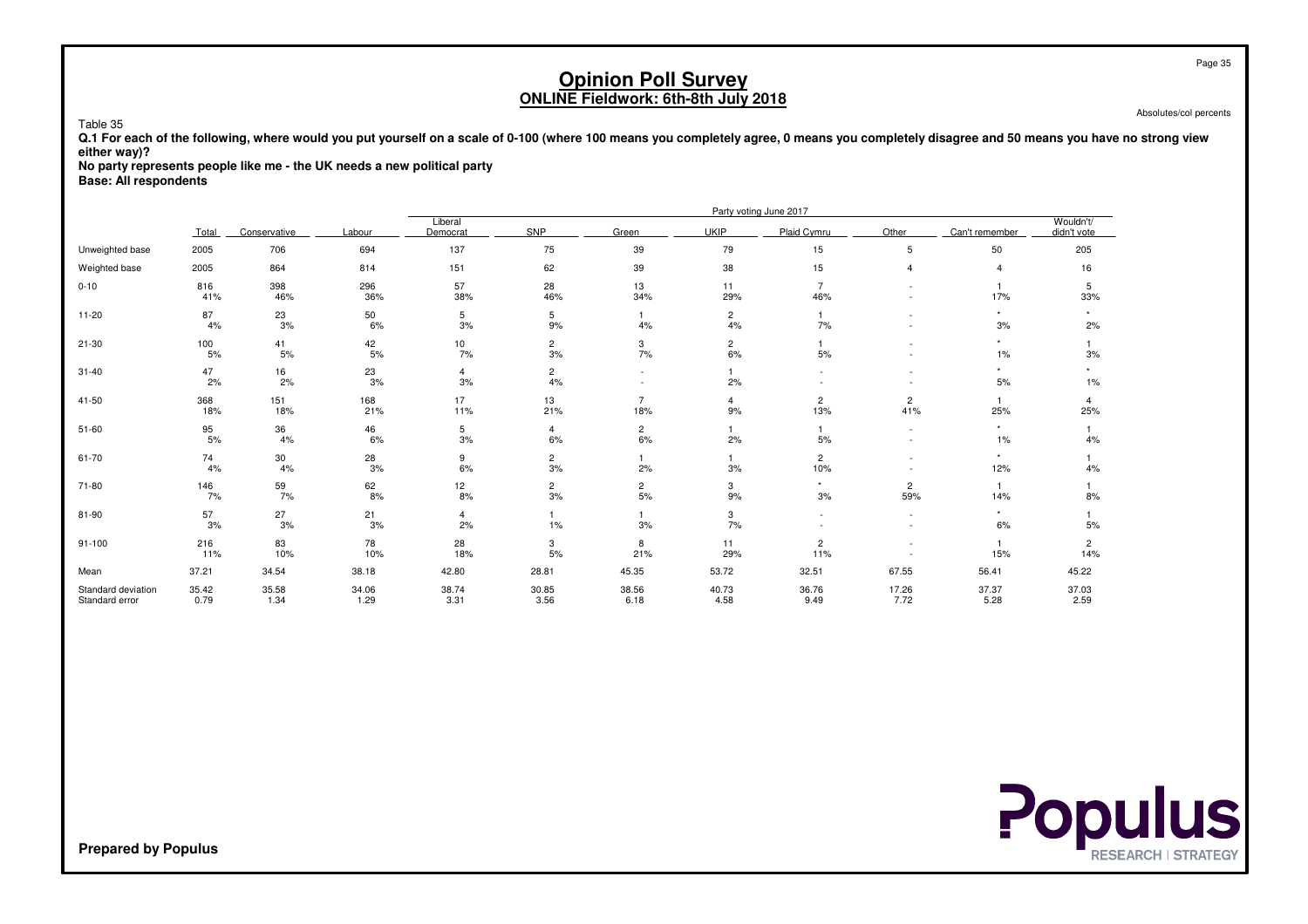Absolutes/col percents

 **Q.1 For each of the following, where would you put yourself on a scale of 0-100 (where 100 means you completely agree, 0 means you completely disagree and 50 means you have no strong vieweither way)?**

**No party represents people like me - the UK needs a new political party**

**Base: All respondents**

Table 36

|                                      |               |               | Party voting May 2015 |                      |                                    |                      |                      |                       |                       |                       |                          |
|--------------------------------------|---------------|---------------|-----------------------|----------------------|------------------------------------|----------------------|----------------------|-----------------------|-----------------------|-----------------------|--------------------------|
|                                      | Total         | Conservative  | Labour                | Liberal<br>Democrat  | <b>UKIP</b>                        | SNP                  | Green                | Plaid Cvmru           | Other                 | Can't remember        | Wouldn't/<br>didn't vote |
| Unweighted base                      | 2005          | 614           | 557                   | 153                  | 153                                | 83                   | 73                   | 11                    | 8                     | 80                    | 273                      |
| Weighted base                        | 2005          | 716           | 638                   | 159                  | 135                                | 76                   | 74                   | 11                    | 6                     | 61                    | 129                      |
| $0 - 10$                             | 816<br>41%    | 346<br>48%    | 264<br>41%            | 58<br>37%            | 44<br>33%                          | 33<br>43%            | 21<br>29%            | 3<br>23%              | $\overline{2}$<br>29% | 10<br>17%             | 34<br>27%                |
| $11 - 20$                            | 87<br>4%      | 23<br>3%      | 29<br>5%              | 11<br>7%             | 3<br>2%                            | $\overline{7}$<br>9% | 5<br>7%              | 9%                    |                       |                       | 8<br>6%                  |
| $21 - 30$                            | 100<br>$5%$   | 25<br>$3%$    | 31<br>5%              | 14<br>9%             | 13<br>10%                          | $\overline{c}$<br>3% | 5<br>7%              | 7%                    | 11%                   | $\star$<br>$\star$    | 10<br>8%                 |
| $31 - 40$                            | 47<br>2%      | 18<br>2%      | 17<br>3%              | $\overline{c}$<br>2% | $\sim$<br>$\overline{\phantom{a}}$ | $\overline{2}$<br>3% | 3<br>4%              | $\overline{2}$<br>16% |                       | 1%                    | $1\%$                    |
| 41-50                                | 368<br>18%    | 121<br>17%    | 135<br>21%            | 20<br>13%            | 21<br>15%                          | 18<br>24%            | 11<br>15%            | 8%                    | $\overline{c}$<br>26% | 13<br>22%             | 26<br>20%                |
| $51 - 60$                            | 95<br>$5%$    | 33<br>$5%$    | 31<br>5%              | 5<br>3%              | 3<br>2%                            | $\overline{4}$<br>5% | 6<br>8%              | 11%                   | $\sim$                | 5<br>9%               | 8<br>6%                  |
| $61 - 70$                            | 74<br>4%      | 17<br>2%      | 26<br>4%              | 9<br>6%              | $\overline{4}$<br>3%               | 1%                   | $\overline{c}$<br>2% | 8%                    |                       | 5<br>8%               | 9<br>7%                  |
| 71-80                                | 146<br>7%     | 59<br>8%      | 35<br>5%              | 13<br>8%             | 11<br>8%                           | 1%                   | 6<br>8%              | 4%                    |                       | $\overline{7}$<br>11% | 14<br>11%                |
| 81-90                                | 57<br>3%      | 14<br>2%      | 13<br>2%              | $\overline{7}$<br>4% | 8<br>6%                            | $\overline{c}$<br>3% | 3<br>4%              |                       |                       | 5<br>8%               | 5<br>4%                  |
| $91 - 100$                           | 216<br>11%    | 60<br>8%      | 56<br>9%              | 20<br>13%            | 28<br>21%                          | 6<br>8%              | 12<br>16%            | $\overline{c}$<br>14% | $\overline{c}$<br>35% | 15<br>24%             | 14<br>11%                |
| Mean                                 | 37.21         | 32.63         | 35.15                 | 39.51                | 47.14                              | 31.36                | 45.44                | 43.98                 | 50.36                 | 62.16                 | 45.29                    |
| Standard deviation<br>Standard error | 35.42<br>0.79 | 34.89<br>1.41 | 33.67<br>1.43         | 36.50<br>2.95        | 39.18<br>3.17                      | 33.14<br>3.64        | 36.23<br>4.24        | 34.32<br>10.35        | 44.37<br>15.69        | 33.60<br>3.76         | 34.31<br>2.08            |

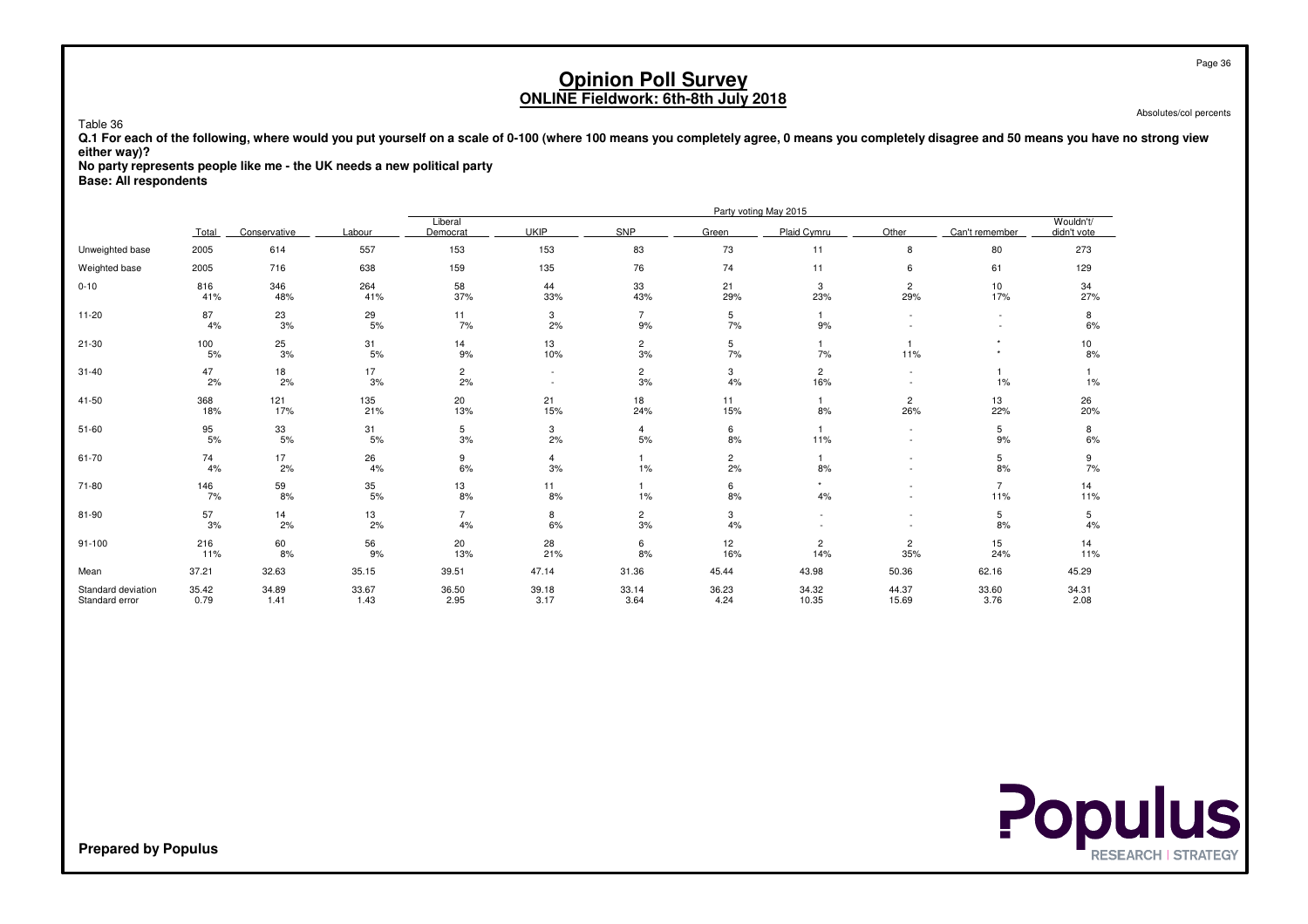Page 37

# **Opinion Poll SurveyONLINE Fieldwork: 6th-8th July 2018**

Absolutes/col percents

Table 37

 **Q.1 For each of the following, where would you put yourself on a scale of 0-100 (where 100 means you completely agree, 0 means you completely disagree and 50 means you have no strong vieweither way)?**

**Multiculturalism and increasingly diverse communities have changed Britain for the better**

**Base: All respondents**

|                                      |               |               | Gender        |               |               |               | Age           |                   |               |               |                | Social Grade   |               |               |               |               |                                        |                       | Region                |               |               |                |               |               | Employment<br>Sector |               |                                 |
|--------------------------------------|---------------|---------------|---------------|---------------|---------------|---------------|---------------|-------------------|---------------|---------------|----------------|----------------|---------------|---------------|---------------|---------------|----------------------------------------|-----------------------|-----------------------|---------------|---------------|----------------|---------------|---------------|----------------------|---------------|---------------------------------|
|                                      | Total         | Male          | Female        | 18-24         | 25-34         | 35-44         | 45-54         | 55-64             | $65+$         | AB            | C <sub>1</sub> | C <sub>2</sub> | DE            | Scot-<br>land | North<br>East | North<br>West | York-<br>shire<br>&<br>Humb-<br>erside | West<br>Mid-<br>lands | East<br>Mid-<br>lands | Wales         | East-<br>ern  | London         | South<br>East | South<br>West | Public               | Pri-<br>vate  | Opin-<br>ion<br>Influ-<br>encer |
| Unweighted base                      | 2005          | 990           | 1015          | 199           | 316           | 340           | 342           | 326               | 482           | 620           | 588            | 320            | 477           | 176           | 75            | 213           | 165                                    | 180                   | 155                   | 92            | 183           | 260            | 309           | 197           | 320                  | 780           | 206                             |
| Weighted base                        | 2005          | 979           | 1026          | 223           | 347           | 321           | 355           | 297               | 463           | 547           | 563            | 407            | 487           | 174           | 84            | 231           | 168                                    | 178                   | 146                   | 100           | 192           | 271            | 281           | 178           | 356                  | 801           | 235                             |
| $0 - 10$                             | 540           | 293           | 248           | 40            | 79            | 85            | 103           | 84                | 150           | 108           | 142            | 146            | 144           | 35            | 21            | 57            | 47                                     | 47                    | 46                    | 29            | 76            | 74             | 60            | 49            | 85                   | 225           | 73                              |
|                                      | 27%           | 30%           | 24%           | 18%           | 23%           | 26%           | 29%           | 28%               | 32%           | 20%           | 25%            | 36%            | 30%           | 20%           | 25%           | 25%           | 28%                                    | 26%                   | 31%                   | 29%           | 40%           | 27%            | 21%           | 28%           | 24%                  | 28%           | 31%                             |
| $11 - 20$                            | 119           | 58            | 62            | 9             | 14            | 19            | 23            | 26                | 28            | 36            | 32             | 18             | 34            | 10            | 6             | 15            | 10                                     | 11                    | 9                     | 4             | 6             | 17             | 19            | 12            | 17                   | 44            | 16                              |
|                                      | 6%            | 6%            | 6%            | 4%            | 4%            | 6%            | 6%            | 9%                | 6%            | 7%            | 6%             | 4%             | 7%            | 6%            | 8%            | 6%            | 6%                                     | 6%                    | 6%                    | 4%            | 3%            | 6%             | 7%            | 7%            | 5%                   | 6%            | 7%                              |
| $21 - 30$                            | 136           | 65            | 71            | 11            | 27            | 20            | 26            | 30                | 22            | 31            | 32             | 36             | 36            | 4             | 6             | 23            | 16                                     | 13                    | 9                     | 12            | 14            | 8              | 13            | 17            | 26                   | 70            | 12                              |
|                                      | 7%            | 7%            | 7%            | 5%            | 8%            | 6%            | 7%            | 10%               | 5%            | 6%            | 6%             | 9%             | 7%            | 2%            | 8%            | 10%           | 9%                                     | 7%                    | 6%                    | 12%           | 7%            | 3%             | 5%            | 10%           | 7%                   | 9%            | 5%                              |
| $31 - 40$                            | 89            | 43            | 46            | 3             | 17            | 5             | 11            | 18                | 35            | 20            | 22             | 20             | 28            | 14            | 5             | 13            | 9                                      | 8                     | 3                     | 5             | 7             | $\overline{4}$ | 18            | 5             | 16                   | 20            | 6                               |
|                                      | 4%            | 4%            | 5%            | 1%            | 5%            | 2%            | 3%            | 6%                | 8%            | 4%            | 4%             | 5%             | 6%            | 8%            | 6%            | 5%            | 5%                                     | 4%                    | 2%                    | 5%            | 3%            | 1%             | 7%            | 3%            | 5%                   | 3%            | 2%                              |
| 41-50                                | 327           | 140           | 187           | 28            | 37            | 60            | 63            | 46                | 93            | 81            | 88             | 67             | 91            | 34            | 13            | 38            | 27                                     | 37                    | 21                    | 10            | 33            | 36             | 59            | 20            | 52                   | 120           | 23                              |
|                                      | 16%           | 14%           | 18%           | 13%           | 11%           | 19%           | 18%           | 16%               | 20%           | 15%           | 16%            | 16%            | 19%           | 20%           | 15%           | 16%           | 16%                                    | 21%                   | 15%                   | 10%           | 17%           | 13%            | 21%           | 11%           | 14%                  | 15%           | 10%                             |
| $51 - 60$                            | 131<br>7%     | 64<br>7%      | 66<br>6%      | 12<br>5%      | 25<br>7%      | 28<br>9%      | 25<br>7%      | 16<br>5%          | 25<br>5%      | 34<br>6%      | 40<br>7%       | 22<br>5%       | 35<br>7%      | 12<br>7%      | 5<br>5%       | 22<br>9%      | 11<br>6%                               | 6<br>4%               | 1%                    | 6<br>6%       | 16<br>8%      | 22<br>8%       | 18<br>6%      | 13<br>7%      | 22<br>6%             | 49<br>6%      | 16<br>7%                        |
| 61-70                                | 114<br>6%     | 60<br>6%      | 54<br>5%      | 12<br>5%      | 21<br>6%      | 22<br>7%      | 19<br>5%      | 17<br>6%          | 23<br>5%      | 53<br>10%     | 27<br>5%       | 15<br>4%       | 19<br>4%      | 6<br>4%       | 5<br>6%       | 11<br>5%      | 9<br>5%                                | 4%                    | 11<br>8%              | 3<br>3%       | 9<br>4%       | 19<br>7%       | 20<br>7%      | 13<br>7%      | 28<br>8%             | 35<br>4%      | 16<br>7%                        |
| 71-80                                | 187           | 92            | 94            | 20            | 45            | 29            | 28            | 27                | 37            | 61            | 62             | 22             | 42            | 21            | 11            | 14            | 11                                     | 13                    | 20                    | 12            | 9             | 29             | 31            | 16            | 29                   | 84            | 20                              |
|                                      | 9%            | 9%            | 9%            | 9%            | 13%           | 9%            | 8%            | 9%                | 8%            | 11%           | 11%            | 5%             | 9%            | 12%           | 13%           | 6%            | 7%                                     | 7%                    | 14%                   | 12%           | 5%            | 11%            | 11%           | 9%            | 8%                   | 10%           | 8%                              |
| 81-90                                | 107           | 46            | 61            | 24            | 31            | 12            | 14            | 11                | 14            | 37            | 40             | 18             | 11            | 9             | 5             | 8             | 6                                      | 12                    | 14                    | 5             | 8             | 18             | 10            | 13            | 22                   | 54            | 13                              |
|                                      | 5%            | 5%            | 6%            | 11%           | 9%            | 4%            | 4%            | 4%                | 3%            | 7%            | 7%             | 4%             | 2%            | 5%            | 5%            | 3%            | 3%                                     | 7%                    | 9%                    | 5%            | 4%            | 6%             | 4%            | 7%            | 6%                   | 7%            | 5%                              |
| $91 - 100$                           | 255           | 116           | 138           | 63            | 51            | 41            | 43            | 20                | 36            | 86            | 79             | 44             | 45            | 29            | 8             | 30            | 23                                     | 25                    | 12                    | 15            | 16            | 45             | 32            | 21            | 59                   | 99            | 40                              |
|                                      | 13%           | 12%           | 13%           | 28%           | 15%           | 13%           | 12%           | 7%                | 8%            | 16%           | 14%            | 11%            | 9%            | 17%           | 9%            | 13%           | 13%                                    | 14%                   | 8%                    | 14%           | 8%            | 17%            | 11%           | 12%           | 17%                  | 12%           | 17%                             |
| Mean                                 | 45.95         | 44.07         | 47.75         | .66<br>61     | 52.02         | 46.29         | 43.67         | 39.63             | 39.42         | 52.83         | 48.80          | 38.98          | 40.75         | 52.46         | 45.10         | 44.59         | 43.67                                  | 45.68                 | 44.96                 | 45.66         | 36.84         | 50.10          | 48.03         | 45.43         | 50.16                | 45.77         | 46.46                           |
| Standard deviation<br>Standard error | 34.44<br>0.77 | 34.78<br>1.11 | 34.03<br>1.07 | 36.02<br>2.55 | 35.01<br>1.97 | 34.09<br>1.85 | 34.20<br>1.85 | .55<br>31<br>1.75 | 32.37<br>1.47 | 34.09<br>1.37 | 35.00<br>1.44  | 34.33<br>1.92  | 32.42<br>1.48 | 33.68<br>2.54 | 33.45<br>3.86 | 33.27<br>2.28 | 33.79<br>2.63                          | 34.73<br>2.59         | 35.46<br>2.85         | 35.54<br>3.71 | 34.05<br>2.52 | 36.52<br>2.26  | 32.14<br>1.83 | 35.06<br>2.50 | 34.99<br>1.96        | 35.19<br>1.26 | 37.45<br>2.61                   |

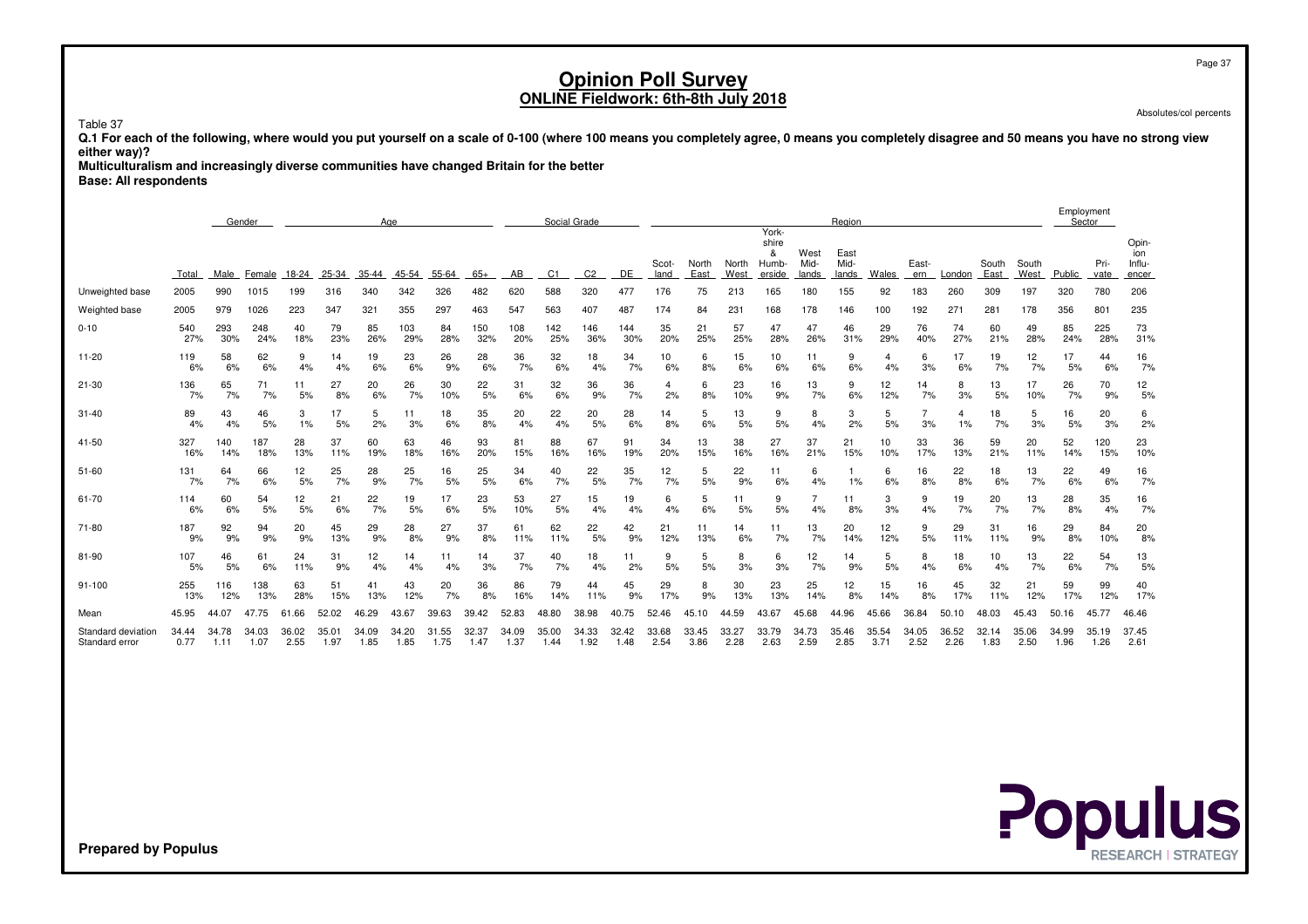Absolutes/col percents

Table 38 **Q.1 For each of the following, where would you put yourself on a scale of 0-100 (where 100 means you completely agree, 0 means you completely disagree and 50 means you have no strong vieweither way)?**

**Multiculturalism and increasingly diverse communities have changed Britain for the better**

**Base: All respondents**

|                                      |               | Ethnicity     |                      |                  | White SEG        |                |               |                       | <b>BAME SEG</b>      |                          |                          |               |               |                 | Age           |                      |                       |
|--------------------------------------|---------------|---------------|----------------------|------------------|------------------|----------------|---------------|-----------------------|----------------------|--------------------------|--------------------------|---------------|---------------|-----------------|---------------|----------------------|-----------------------|
|                                      | Total         | White         | <b>BAME</b>          | AB               | C <sub>1</sub>   | C <sub>2</sub> | DE            | AB                    | C <sub>1</sub>       | C <sub>2</sub>           | DE                       | 18-45         | $55+$         | White 18-<br>45 | White 55+     | BAME 18-45 BAME 55+  |                       |
| Unweighted base                      | 2005          | 1842          | 146                  | 560              | 539              | 294            | 449           | 55                    | 43                   | 24                       | 24                       | 883           | 808           | 764             | 790           | 111                  | 13                    |
| Weighted base                        | 2005          | 1833          | 162                  | 494              | 512              | 373            | 454           | 50                    | 49                   | 34                       | 29                       | 920           | 760           | 787             | 746           | 131                  | 11                    |
| $0 - 10$                             | 540<br>27%    | 506<br>28%    | 34<br>21%            | 105<br>21%       | 131<br>26%       | 130<br>35%     | 140<br>31%    | 3<br>6%               | 11<br>23%            | 16<br>47%                | $\overline{4}$<br>13%    | 211<br>23%    | 234<br>31%    | 180<br>23%      | 231<br>31%    | 30<br>23%            | 3<br>24%              |
| $11 - 20$                            | 119<br>6%     | 117<br>6%     | 3<br>2%              | 34<br>7%         | 31<br>6%         | 18<br>5%       | 34<br>8%      | $\overline{c}$<br>3%  | 1<br>2%              | $\sim$                   | $\overline{\phantom{a}}$ | 42<br>5%      | 55<br>7%      | 40<br>5%        | 54<br>7%      | $\overline{c}$<br>1% | 9%                    |
| $21 - 30$                            | 136<br>7%     | 125<br>7%     | 9<br>6%              | 26<br>5%         | 31<br>6%         | 35<br>9%       | 33<br>7%      | 4<br>9%               | 3%                   | $\mathbf{1}$<br>4%       | $\overline{2}$<br>8%     | 63<br>7%      | 52<br>7%      | 58<br>7%        | 52<br>7%      | 6<br>4%              |                       |
| $31 - 40$                            | 89<br>4%      | 87<br>5%      | $\overline{c}$<br>2% | 20<br>4%         | 20<br>4%         | 20<br>5%       | 27<br>6%      |                       | 2%                   | $\overline{\phantom{a}}$ | 4%                       | 26<br>3%      | 53<br>7%      | 24<br>3%        | 53<br>7%      | $\overline{2}$<br>2% |                       |
| 41-50                                | 327<br>16%    | 305<br>17%    | 21<br>13%            | 77<br>16%        | 79<br>16%        | 64<br>17%      | 84<br>19%     | 4<br>7%               | 8<br>16%             | 3<br>10%                 | 6<br>19%                 | 132<br>14%    | 139<br>18%    | 116<br>15%      | 135<br>18%    | 15<br>12%            | 3<br>25%              |
| $51 - 60$                            | 131<br>7%     | 120<br>7%     | 9<br>6%              | 33<br>7%         | 34<br>7%         | 20<br>5%       | 32<br>7%      | $\star$               | 5<br>10%             | $\mathbf{1}$<br>4%       | 3<br>9%                  | 68<br>7%      | 40<br>5%      | 58<br>7%        | 40<br>5%      | 9<br>7%              |                       |
| 61-70                                | 114<br>6%     | 104<br>6%     | 10<br>6%             | 47<br>9%         | 27<br>5%         | 13<br>3%       | 18<br>4%      | $\overline{7}$<br>13% |                      | $\overline{c}$<br>6%     | $\mathbf{1}$<br>4%       | 56<br>6%      | 40<br>5%      | 48<br>6%        | 39<br>5%      | 8<br>6%              | 9%                    |
| 71-80                                | 187<br>9%     | 165<br>9%     | 19<br>12%            | 49<br>10%        | 58<br>11%        | 22<br>6%       | 36<br>8%      | 11<br>22%             | 2<br>5%              | $\sim$                   | 6<br>19%                 | 96<br>10%     | 64<br>8%      | 80<br>10%       | 61<br>8%      | 15<br>11%            | $\overline{c}$<br>18% |
| 81-90                                | 107<br>5%     | 93<br>5%      | 12<br>8%             | $\frac{33}{7\%}$ | $\frac{36}{7\%}$ | 15<br>4%       | 9<br>2%       | $\overline{4}$<br>8%  | $\overline{4}$<br>9% | 3<br>7%                  | $\mathbf{1}$<br>5%       | 69<br>8%      | 26<br>3%      | 58<br>7%        | 26<br>3%      | 11<br>8%             |                       |
| 91-100                               | 255<br>13%    | 211<br>12%    | 43<br>27%            | 70<br>14%        | 65<br>13%        | 36<br>10%      | 40<br>9%      | 15<br>31%             | 15<br>30%            | $\overline{7}$<br>22%    | 5<br>18%                 | 157<br>17%    | 56<br>7%      | 124<br>16%      | 55<br>7%      | 34<br>26%            | $\overline{c}$<br>15% |
| Mean                                 | 45.95         | 44.65         | 59.93                | 50.86            | 47.76            | 38.47          | 39.48         | 71.88                 | 58.80                | 44.52                    | 59.28                    | 52.08         | 39.50         | 50.86           | 39.28         | 59.41                | 49.19                 |
| Standard deviation<br>Standard error | 34.44<br>0.77 | 34.06<br>0.79 | 36.06<br>2.98        | 33.95<br>1.43    | 34.61<br>1.49    | 33.77<br>1.97  | 32.22<br>1.52 | 29.77<br>4.01         | 38.34<br>5.85        | 40.21<br>8.21            | 31.06<br>6.34            | 35.28<br>1.19 | 32.03<br>1.13 | 34.98<br>1.27   | 31.98<br>1.14 | 36.39<br>3.45        | 36.77<br>10.20        |

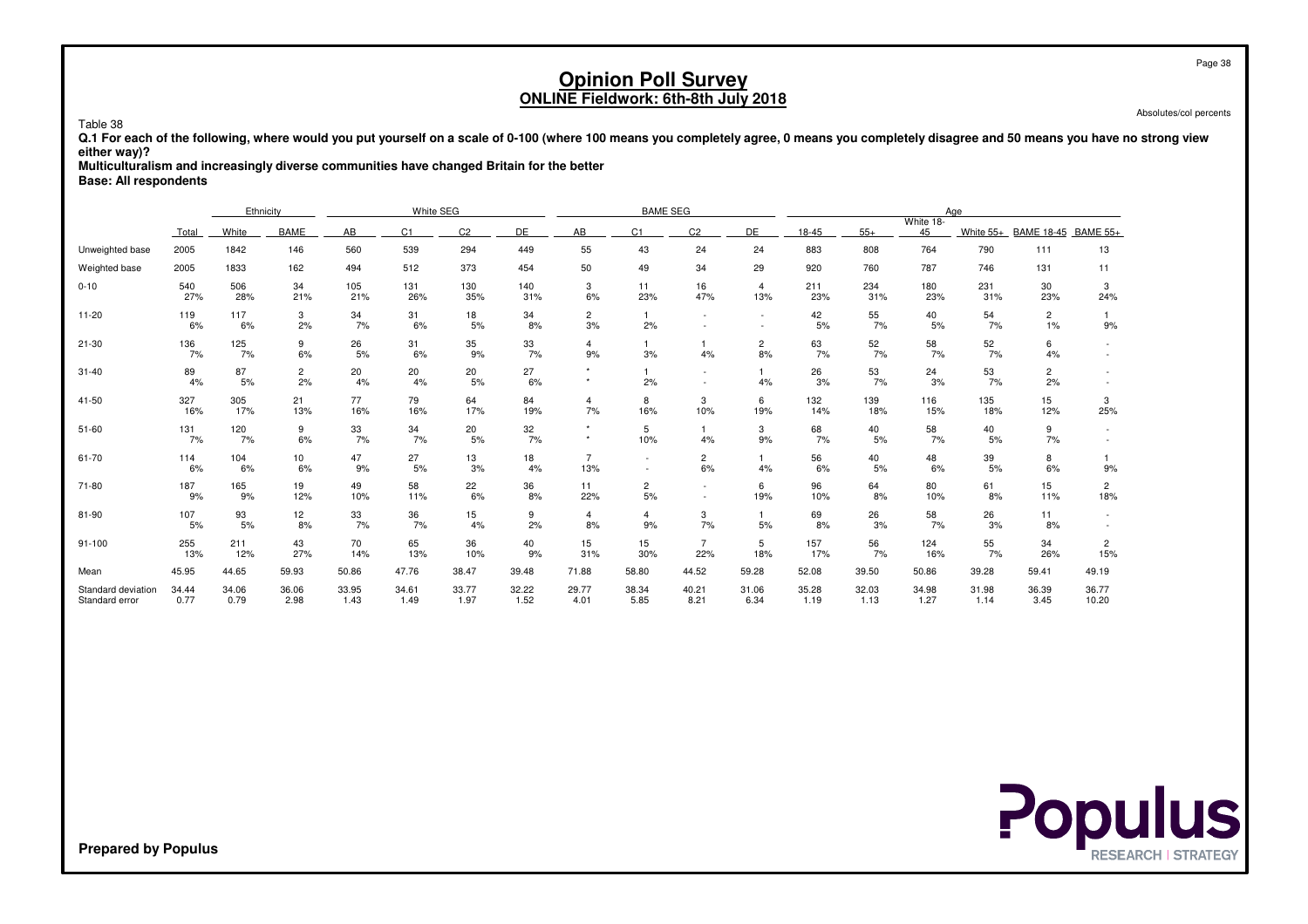Absolutes/col percents

Table 39 **Q.1 For each of the following, where would you put yourself on a scale of 0-100 (where 100 means you completely agree, 0 means you completely disagree and 50 means you have no strong vieweither way)?**

**Multiculturalism and increasingly diverse communities have changed Britain for the better**

**Base: All respondents**

|                                      |               |               |               |                      |                      |                      | Party voting now     |                       |                            |                                                      |                          |               |
|--------------------------------------|---------------|---------------|---------------|----------------------|----------------------|----------------------|----------------------|-----------------------|----------------------------|------------------------------------------------------|--------------------------|---------------|
|                                      | Total         | Labour        | Conservative  | Liberal<br>Democrat  | <b>UKIP</b>          | Green                | SNP                  | Plaid Cymru           | Other                      | Can't remember                                       | Wouldn't/<br>didn't vote | Don't know    |
| Unweighted base                      | 2005          | 645           | 592           | 139                  | 97                   | 68                   | 67                   | 11                    | 17                         | $\overline{\phantom{a}}$                             | 123                      | 246           |
| Weighted base                        | 2005          | 728           | 686           | 140                  | 70                   | 64                   | 53                   | 10                    | 15                         |                                                      | 36                       | 203           |
| $0 - 10$                             | 540<br>27%    | 147<br>20%    | 246<br>36%    | 15<br>11%            | 47<br>66%            | 10<br>15%            | 12<br>23%            | $\overline{2}$<br>18% | 5<br>36%                   | $\overline{\phantom{a}}$<br>$\overline{\phantom{a}}$ | 15<br>41%                | 43<br>21%     |
| $11 - 20$                            | 119<br>6%     | 36<br>5%      | $50\,$<br>7%  | $\overline{7}$<br>5% | $\overline{4}$<br>6% | 5<br>8%              | $\overline{c}$<br>4% | $\mathbf{1}$<br>6%    | $\overline{2}$<br>12%      | $\overline{\phantom{a}}$                             | 3%                       | 11<br>6%      |
| $21 - 30$                            | 136<br>7%     | 32<br>4%      | 70<br>10%     | $\overline{4}$<br>3% | 2%                   | $\overline{a}$<br>3% | 3<br>6%              | 11%                   |                            | $\sim$                                               | 3<br>$9%$                | 18<br>9%      |
| $31 - 40$                            | 89<br>4%      | 20<br>3%      | 42<br>6%      | 6<br>4%              | 4<br>5%              | 2%                   | 2%                   | $\overline{2}$<br>22% | 7%                         | $\overline{\phantom{a}}$                             | 3<br>9%                  | 9<br>5%       |
| 41-50                                | 327<br>16%    | 107<br>15%    | 130<br>19%    | 14<br>10%            | 12<br>17%            | 9<br>14%             | 8<br>14%             | 9%                    | $\overline{2}$<br>12%      | $\sim$<br>$\sim$                                     | 5<br>14%                 | 41<br>20%     |
| $51 - 60$                            | 131<br>7%     | 63<br>9%      | 36<br>5%      | 10<br>7%             | $\overline{c}$<br>3% | 1<br>2%              | 5<br>9%              | $\sim$                | $\blacktriangleleft$<br>6% | $\overline{\phantom{a}}$<br>$\sim$                   | 6<br>16%                 | 8<br>4%       |
| 61-70                                | 114<br>6%     | 43<br>6%      | 29<br>4%      | 18<br>13%            | $\star$<br>$1\%$     | 6<br>$9%$            | 2%                   | 11%                   | 7%                         | $\overline{\phantom{a}}$                             | $\star$<br>$1\%$         | 15<br>7%      |
| 71-80                                | 187<br>9%     | 86<br>12%     | 34<br>5%      | 21<br>15%            | $\sim$               | 8<br>13%             | 5<br>9%              | $\mathbf{1}$<br>9%    | $\overline{c}$<br>14%      | $\overline{\phantom{a}}$                             | 2<br>6%                  | 28<br>14%     |
| 81-90                                | 107<br>5%     | 56<br>8%      | 17<br>2%      | 13<br>9%             |                      | $\mathbf{3}$<br>5%   | 3<br>6%              |                       |                            |                                                      | $\star$<br>$1\%$         | 13<br>7%      |
| $91 - 100$                           | 255<br>13%    | 139<br>19%    | 32<br>5%      | 33<br>23%            | $\star$<br>$\star$   | 18<br>29%            | 13<br>24%            | 14%                   | 7%                         |                                                      | $\star$<br>$1\%$         | 17<br>8%      |
| Mean                                 | 45.95         | 55.27         | 33.66         | 64.95                | 15.67                | 60.90                | 54.75                | 47.78                 | 37.42                      | $\sim$                                               | 30.69                    | 47.70         |
| Standard deviation<br>Standard error | 34.44<br>0.77 | 34.79<br>1.37 | 29.79<br>1.22 | 30.67<br>2.60        | 22.00<br>2.23        | 35.90<br>4.35        | 37.04<br>4.53        | 31.34<br>9.45         | 34.34<br>8.33              | $\overline{\phantom{a}}$                             | 28.29<br>2.55            | 32.14<br>2.05 |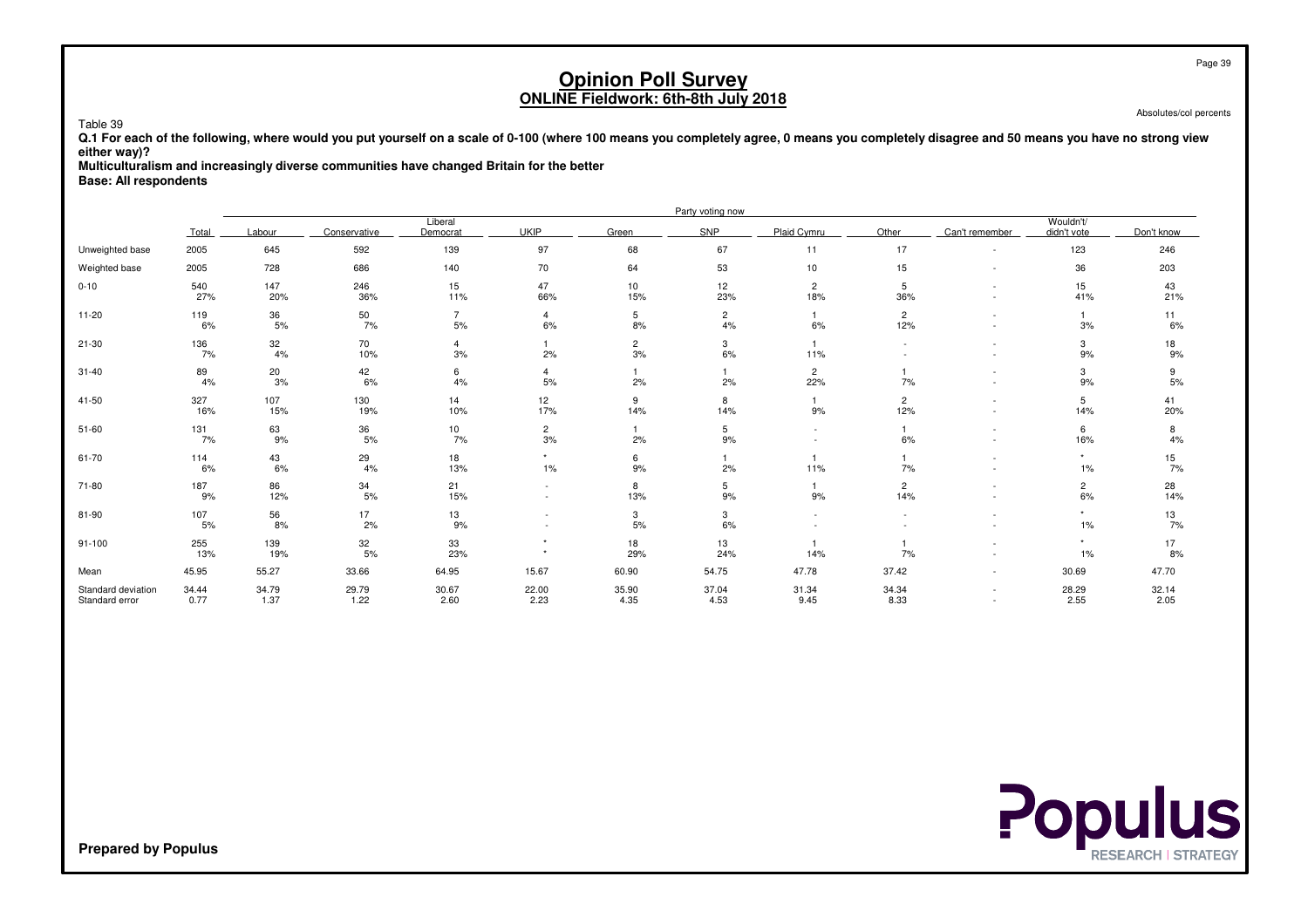Absolutes/col percents

 **Q.1 For each of the following, where would you put yourself on a scale of 0-100 (where 100 means you completely agree, 0 means you completely disagree and 50 means you have no strong vieweither way)?**

**Multiculturalism and increasingly diverse communities have changed Britain for the better**

**Base: All respondents**

Table 40

|                                      |               |               |               |                      |                      |                        |                          | Party voting June 2017 |                          |                     |                          |
|--------------------------------------|---------------|---------------|---------------|----------------------|----------------------|------------------------|--------------------------|------------------------|--------------------------|---------------------|--------------------------|
|                                      | Total         | Conservative  | Labour        | Liberal<br>Democrat  | SNP                  | Green                  | <b>UKIP</b>              | Plaid Cymru            | Other                    | Can't remember      | Wouldn't/<br>didn't vote |
| Unweighted base                      | 2005          | 706           | 694           | 137                  | 75                   | 39                     | 79                       | 15                     | 5                        | 50                  | 205                      |
| Weighted base                        | 2005          | 864           | 814           | 151                  | 62                   | 39                     | 38                       | 15                     | $\overline{4}$           | $\overline{4}$      | 16                       |
| $0 - 10$                             | 540<br>27%    | 307<br>36%    | 148<br>18%    | 24<br>16%            | 15<br>24%            | 10<br>25%              | 23<br>62%                | 5<br>36%               | $\overline{c}$<br>59%    | $\mathbf{1}$<br>22% | 4<br>27%                 |
| $11 - 20$                            | 119<br>6%     | 63<br>7%      | 41<br>5%      | $\overline{7}$<br>5% | 3<br>5%              | 2%                     | 3<br>9%                  | $\overline{1}$<br>4%   | $\mathbf{1}$<br>15%      | $^\star$<br>1%      | 3%                       |
| $21 - 30$                            | 136<br>7%     | 87<br>10%     | 34<br>4%      | 6<br>$4\%$           | 3<br>5%              | $\overline{c}$<br>$5%$ | $\overline{c}$<br>$6\%$  | 7%                     |                          | $\star$<br>5%       | ٠<br>3%                  |
| $31 - 40$                            | 89<br>4%      | 50<br>6%      | 30<br>4%      | $\overline{c}$<br>1% | $\overline{c}$<br>3% | 2%                     | $\star$<br>$1\%$         | $\mathbf{2}$<br>14%    | $\overline{1}$<br>26%    | 3%                  | 8%                       |
| $41 - 50$                            | 327<br>16%    | 171<br>20%    | 115<br>14%    | 19<br>12%            | 9<br>14%             | $\overline{c}$<br>5%   | 5<br>14%                 | -1<br>10%              | $\overline{\phantom{a}}$ | $\mathbf{1}$<br>32% | 4<br>23%                 |
| $51 - 60$                            | 131<br>7%     | 48<br>6%      | 64<br>8%      | 9<br>6%              | 6<br>9%              | $\sim$                 | 3%                       | 4%                     |                          | $\mathbf{1}$<br>14% | $\overline{c}$<br>9%     |
| 61-70                                | 114<br>6%     | 34<br>4%      | 52<br>6%      | 20<br>13%            | $\overline{c}$<br>3% | 5<br>13%               | 2%                       |                        |                          | $\star$<br>8%       | 4%                       |
| 71-80                                | 187<br>9%     | 47<br>5%      | 107<br>13%    | 17<br>12%            | 6<br>10%             | $\overline{7}$<br>19%  | $\overline{\phantom{a}}$ | 6%                     |                          | 9%                  | 7%                       |
| 81-90                                | 107<br>5%     | 20<br>2%      | 70<br>9%      | 11<br>7%             | 3<br>5%              | $\overline{2}$<br>4%   |                          |                        |                          | 4%                  | 4%                       |
| $91 - 100$                           | 255<br>13%    | 36<br>4%      | 152<br>19%    | 37<br>25%            | 14<br>23%            | 10<br>25%              | 3%                       | 3<br>20%               |                          | $\star$<br>1%       | $\overline{c}$<br>11%    |
| Mean                                 | 45.95         | 33.64         | 56.56         | 61.28                | 53.13                | 58.39                  | 18.94                    | 40.66                  | 13.48                    | 44.92               | 45.29                    |
| Standard deviation<br>Standard error | 34.44<br>0.77 | 29.50<br>1.11 | 34.23<br>1.30 | 33.75<br>2.88        | 36.91<br>4.26        | 38.56<br>6.17          | 25.67<br>2.89            | 37.87<br>9.78          | 20.17<br>9.02            | 31.11<br>4.40       | 33.85<br>2.36            |

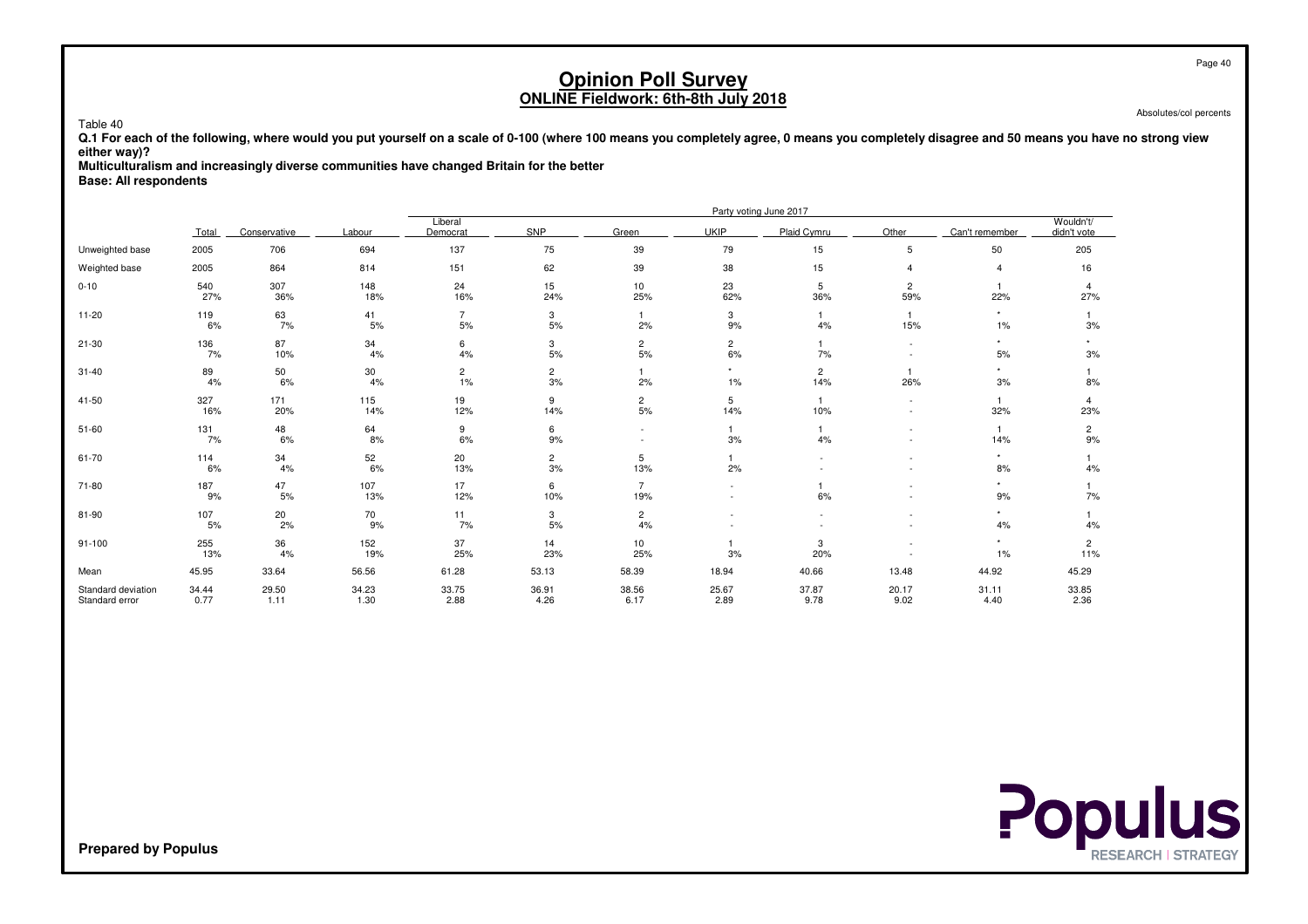Absolutes/col percents

 **Q.1 For each of the following, where would you put yourself on a scale of 0-100 (where 100 means you completely agree, 0 means you completely disagree and 50 means you have no strong vieweither way)?**

**Multiculturalism and increasingly diverse communities have changed Britain for the better**

**Base: All respondents**

Table 41

|                                      |               |               |               |                      |                                    |                      |                      | Party voting May 2015 |                          |                      |                          |
|--------------------------------------|---------------|---------------|---------------|----------------------|------------------------------------|----------------------|----------------------|-----------------------|--------------------------|----------------------|--------------------------|
|                                      | Total         | Conservative  | Labour        | Liberal<br>Democrat  | <b>UKIP</b>                        | SNP                  | Green                | Plaid Cymru           | Other                    | Can't remember       | Wouldn't/<br>didn't vote |
| Unweighted base                      | 2005          | 614           | 557           | 153                  | 153                                | 83                   | 73                   | 11                    | 8                        | 80                   | 273                      |
| Weighted base                        | 2005          | 716           | 638           | 159                  | 135                                | 76                   | 74                   | 11                    | 6                        | 61                   | 129                      |
| $0 - 10$                             | 540<br>27%    | 225<br>31%    | 134<br>21%    | 29<br>18%            | 78<br>57%                          | 17<br>22%            | 11<br>14%            | 3<br>27%              | $\mathbf{1}$<br>23%      | 16<br>26%            | 27<br>21%                |
| $11 - 20$                            | 119<br>6%     | 53<br>7%      | 31<br>5%      | $\overline{4}$<br>2% | 12<br>9%                           | 4<br>5%              | 4<br>5%              |                       | $\sim$                   | 4<br>7%              | 9<br>7%                  |
| $21 - 30$                            | 136<br>7%     | 70<br>10%     | 33<br>5%      | 6<br>$4\%$           | 6<br>5%                            | 3<br>4%              | 5<br>7%              |                       |                          | 3<br>6%              | 9<br>7%                  |
| $31 - 40$                            | 89<br>4%      | 41<br>6%      | 20<br>3%      | 5<br>3%              | $\overline{7}$<br>5%               | 3<br>4%              | $1\%$                | $\overline{c}$<br>19% | 17%                      | $\overline{4}$<br>6% | 6<br>5%                  |
| $41 - 50$                            | 327<br>16%    | 141<br>20%    | 98<br>15%     | 21<br>13%            | 19<br>14%                          | 13<br>17%            | 6<br>8%              | -1<br>13%             | $\overline{1}$<br>13%    | 11<br>19%            | 17<br>13%                |
| $51 - 60$                            | 131<br>7%     | 43<br>6%      | 52<br>8%      | 6<br>4%              | 5<br>4%                            | $\overline{7}$<br>9% | $\overline{4}$<br>5% |                       | $\overline{1}$<br>11%    | 5<br>9%              | 8<br>6%                  |
| 61-70                                | 114<br>6%     | 33<br>5%      | 41<br>6%      | 15<br>10%            | $\overline{c}$<br>2%               | 3<br>4%              | 6<br>8%              |                       | $\overline{\phantom{a}}$ | 6<br>10%             | 8<br>6%                  |
| 71-80                                | 187<br>9%     | 48<br>7%      | 65<br>10%     | 30<br>19%            | 3<br>3%                            | 10<br>13%            | 13<br>17%            | 11%                   | 15%                      | 3<br>5%              | 12<br>10%                |
| 81-90                                | 107<br>5%     | 20<br>3%      | 48<br>8%      | 13<br>8%             | $\sim$<br>$\overline{\phantom{a}}$ | $\overline{2}$<br>3% | 12<br>16%            |                       | $\sim$                   | 2%                   | 10<br>8%                 |
| $91 - 100$                           | 255<br>13%    | 43<br>6%      | 116<br>18%    | 30<br>19%            | 3<br>3%                            | 13<br>18%            | 14<br>19%            | 3<br>30%              | 22%                      | 6<br>10%             | 23<br>18%                |
| Mean                                 | 45.95         | 37.28         | 53.81         | 59.72                | 20.71                              | 51.86                | 62.58                | 55.72                 | 53.00                    | 42.10                | 52.41                    |
| Standard deviation<br>Standard error | 34.44<br>0.77 | 30.81<br>1.24 | 34.69<br>1.47 | 33.92<br>2.74        | 26.15<br>2.11                      | 34.88<br>3.83        | 34.01<br>3.98        | 37.77<br>11.39        | 37.52<br>13.26           | 32.00<br>3.58        | 35.34<br>2.14            |

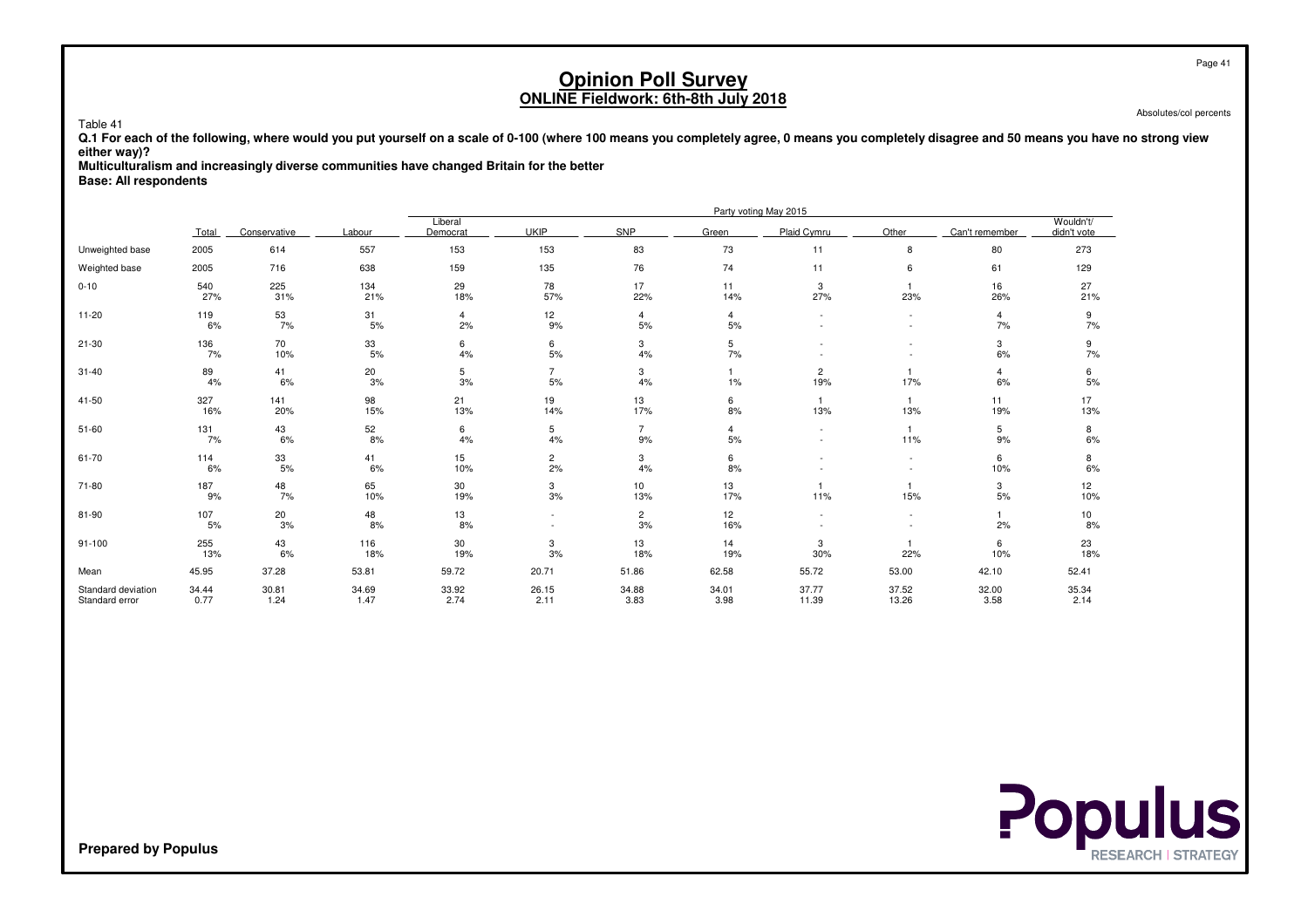Page 42

# **Opinion Poll SurveyONLINE Fieldwork: 6th-8th July 2018**

Absolutes/col percents

Table 42

 **Q.1 For each of the following, where would you put yourself on a scale of 0-100 (where 100 means you completely agree, 0 means you completely disagree and 50 means you have no strong vieweither way)?**

 **I agree with the cause of Leaving the European UnionBase: All respondents**

|                                      |               |             | Gender     |                   |               | Age           |               |           |               |               | Social Grade   |                |                   |                  |                      |               |                                              |                       | Region                |               |                   |               |               |               | Employment<br>Sector |               |                                 |
|--------------------------------------|---------------|-------------|------------|-------------------|---------------|---------------|---------------|-----------|---------------|---------------|----------------|----------------|-------------------|------------------|----------------------|---------------|----------------------------------------------|-----------------------|-----------------------|---------------|-------------------|---------------|---------------|---------------|----------------------|---------------|---------------------------------|
|                                      | Total         | Male        | Female     | 18-24             | 25-34         | $35 - 44$     | 45-54         | 55-64     | $65+$         | AB            | C <sub>1</sub> | C <sub>2</sub> | DE                | Scot-<br>land    | North<br>East        | North<br>West | York-<br>shire<br>&<br><b>Humb</b><br>erside | West<br>Mid-<br>lands | East<br>Mid-<br>lands | Wales         | East-<br>ern      | London        | South<br>East | South<br>West | Public               | Pri-<br>vate  | Opin-<br>ion<br>Influ-<br>encer |
| Unweighted base                      | 2005          | 990         | 1015       | 199               | 316           | 340           | 342           | 326       | 482           | 620           | 588            | 320            | 477               | 176              | 75                   | 213           | 165                                          | 180                   | 155                   | 92            | 183               | 260           | 309           | 197           | 320                  | 780           | 206                             |
| Weighted base                        | 2005          | 979         | 1026       | 223               | 347           | 321           | 355           | 297       | 463           | 547           | 563            | 407            | 487               | 174              | 84                   | 231           | 168                                          | 178                   | 146                   | 100           | 192               | 271           | 281           | 178           | 356                  | 801           | 235                             |
| $0 - 10$                             | 786<br>39%    | 377<br>39%  | 409<br>40% | 124<br>56%        | 169<br>49%    | 115<br>36%    | 118<br>33%    | 97<br>33% | 163<br>35%    | 257<br>47%    | 240<br>43%     | 144<br>35%     | 146<br>30%        | 91<br>52%        | 33<br>39%            | 85<br>37%     | 61<br>36%                                    | 62<br>35%             | 53<br>36%             | 39<br>39%     | 59<br>31%         | 126<br>47%    | 108<br>39%    | 68<br>38%     | 157<br>44%           | 327<br>41%    | 116<br>50%                      |
| $11 - 20$                            | 90<br>4%      | 42<br>4%    | 48<br>5%   | 11<br>5%          | 29<br>8%      | 12<br>4%      | 19<br>5%      | 9<br>3%   | 10<br>2%      | 28<br>5%      | 27<br>5%       | 13<br>3%       | 22<br>5%          | 9<br>5%          | $\overline{c}$<br>3% | 8<br>3%       | 6<br>4%                                      | 3%                    | 9<br>6%               | 3<br>3%       | 8<br>4%           | 18<br>7%      | 9<br>3%       | 11<br>6%      | 24<br>7%             | 35<br>4%      | 11<br>5%                        |
| $21 - 30$                            | 66<br>3%      | 33<br>3%    | 33<br>3%   | 15<br>7%          | 9<br>3%       | 4<br>1%       | 13<br>4%      | 10<br>4%  | 14<br>3%      | 20<br>4%      | 20<br>4%       | 13<br>3%       | 13<br>3%          | 2<br>1%          | $\overline{2}$<br>2% | 5<br>2%       | 5<br>3%                                      | 4<br>2%               | 5<br>3%               | 3<br>3%       | 10<br>5%          | 3%            | 11<br>4%      | 12<br>7%      | 16<br>4%             | 25<br>3%      | 8<br>3%                         |
| $31 - 40$                            | 40<br>2%      | 21<br>2%    | 19<br>2%   | 9<br>4%           | 6<br>2%       | 5<br>2%       | 6<br>2%       | 6<br>2%   | 2%            | 14<br>3%      | 10<br>2%       | $\star$        | 14<br>3%          | 2<br>1%          | 2<br>2%              | 2%            |                                              | 3<br>2%               | 1%                    | 4%            |                   | 10<br>4%      | 9<br>3%       | 2%            | 6<br>2%              | 19<br>2%      | 11<br>5%                        |
| 41-50                                | 182<br>9%     | 78<br>8%    | 104<br>10% | 28<br>13%         | 33<br>10%     | 42<br>13%     | 25<br>7%      | 20<br>7%  | 34<br>7%      | 40<br>7%      | 64<br>11%      | 25<br>6%       | 53<br>11%         | 13<br>7%         | 12<br>14%            | 22<br>10%     | 12<br>7%                                     | 24<br>14%             | 12<br>8%              | 14<br>14%     | 18<br>9%          | 19<br>7%      | 23<br>8%      | 14<br>8%      | 36<br>10%            | 73<br>9%      | 25<br>11%                       |
| $51 - 60$                            | 63<br>3%      | 27<br>3%    | 36<br>3%   | 3<br>2%           | 13<br>4%      | 14<br>4%      | 11<br>3%      | 13<br>4%  | 10<br>2%      | 18<br>3%      | 23<br>4%       | 10<br>2%       | 13<br>3%          | 3<br>2%          | 2<br>3%              | 6<br>2%       | 5<br>3%                                      | 5<br>3%               | 3%                    | 2<br>2%       | 4%                | 15<br>6%      | 11<br>4%      | 2%            | 16<br>5%             | 19<br>2%      | 3<br>1%                         |
| 61-70                                | 60<br>3%      | 33<br>3%    | 26<br>3%   | 6<br>2%           | 11<br>3%      | 9<br>3%       | 12<br>3%      | 14<br>5%  | 1%            | 16<br>3%      | 9<br>2%        | 16<br>4%       | 18<br>4%          | 2<br>1%          | 6<br>7%              | 10<br>4%      | 8<br>5%                                      |                       | 2<br>2%               | 2<br>2%       | 6<br>3%           | 8<br>3%       | 2%            | 8<br>4%       | 6<br>2%              | 34<br>4%      | 11<br>5%                        |
| $71 - 80$                            | 110<br>5%     | 60<br>6%    | 50<br>5%   | 9<br>4%           | 23<br>7%      | 23<br>7%      | 20<br>6%      | 19<br>6%  | 15<br>3%      | 23<br>4%      | 38<br>7%       | 21<br>5%       | 27<br>6%          | 11<br>6%         | 4<br>4%              | 11<br>5%      | 12<br>7%                                     | 2%                    | 15<br>10%             | 2<br>2%       | 10<br>5%          | 13<br>5%      | 17<br>6%      | 11<br>6%      | 17<br>5%             | 56<br>7%      | 11<br>5%                        |
| 81-90                                | 110<br>6%     | 54<br>5%    | 57<br>6%   | 6<br>3%           | 12<br>4%      | 27<br>9%      | 25<br>7%      | 13<br>5%  | 26<br>6%      | 28<br>5%      | 22<br>4%       | 30<br>7%       | 30<br>6%          | 9<br>5%          | 3<br>4%              | 22<br>10%     | 12<br>7%                                     | 10<br>6%              | 5<br>3%               | 8<br>8%       | 9<br>4%           | 12<br>4%      | 14<br>5%      | 4%            | 18<br>5%             | 44<br>6%      | 4<br>2%                         |
| $91 - 100$                           | 498<br>25%    | 253<br>26%  | 246<br>24% | 11<br>5%          | 42<br>12%     | 69<br>21%     | 105<br>30%    | 95<br>32% | 177<br>38%    | 104<br>19%    | 110<br>20%     | 134<br>33%     | 150<br>31%        | 32<br>18%        | 18<br>21%            | 57<br>25%     | 49<br>29%                                    | 60<br>34%             | 40<br>27%             | 23<br>23%     | 65<br>34%         | 42<br>16%     | 72<br>26%     | 41<br>23%     | 60<br>17%            | 169<br>21%    | 35<br>15%                       |
| Mean                                 | 45.60         | 46.60       | 44.64      | 25.12             | 33.41         | 47.92         | 51<br>.40     | 52.86     | 53.87         | 37.97         | 40.73          | 53.22          | 53.43             | 35.51            | 44.89                | 48.88         | 50.97                                        | 51<br>.46             | 48.06                 | 44.68         | 53.62             | 36.<br>12     | 46.32         | 43.71         | 37.78                | 43.65         | 33.69                           |
| Standard deviation<br>Standard error | 41.50<br>0.93 | .83<br>1.33 | 1.29       | 31<br>.24<br>2.21 | 37.32<br>2.10 | 40.39<br>2.19 | 41.81<br>2.26 | 2.31      | 43.93<br>2.00 | 40.38<br>1.62 | 39.97<br>1.65  | 42.82<br>2.39  | .04<br>41<br>1.88 | .33<br>4<br>3.12 | 39.78<br>4.59        | 41.65<br>2.85 | 42.55<br>3.31                                | 42.68<br>3.18         | 41.50<br>3.33         | 40.64<br>4.24 | 1.92<br>4<br>3.10 | 38.67<br>2.40 | 41.58<br>2.37 | 40.54<br>2.89 | 39.15<br>2.19        | 40.65<br>1.46 | 37.64<br>2.62                   |

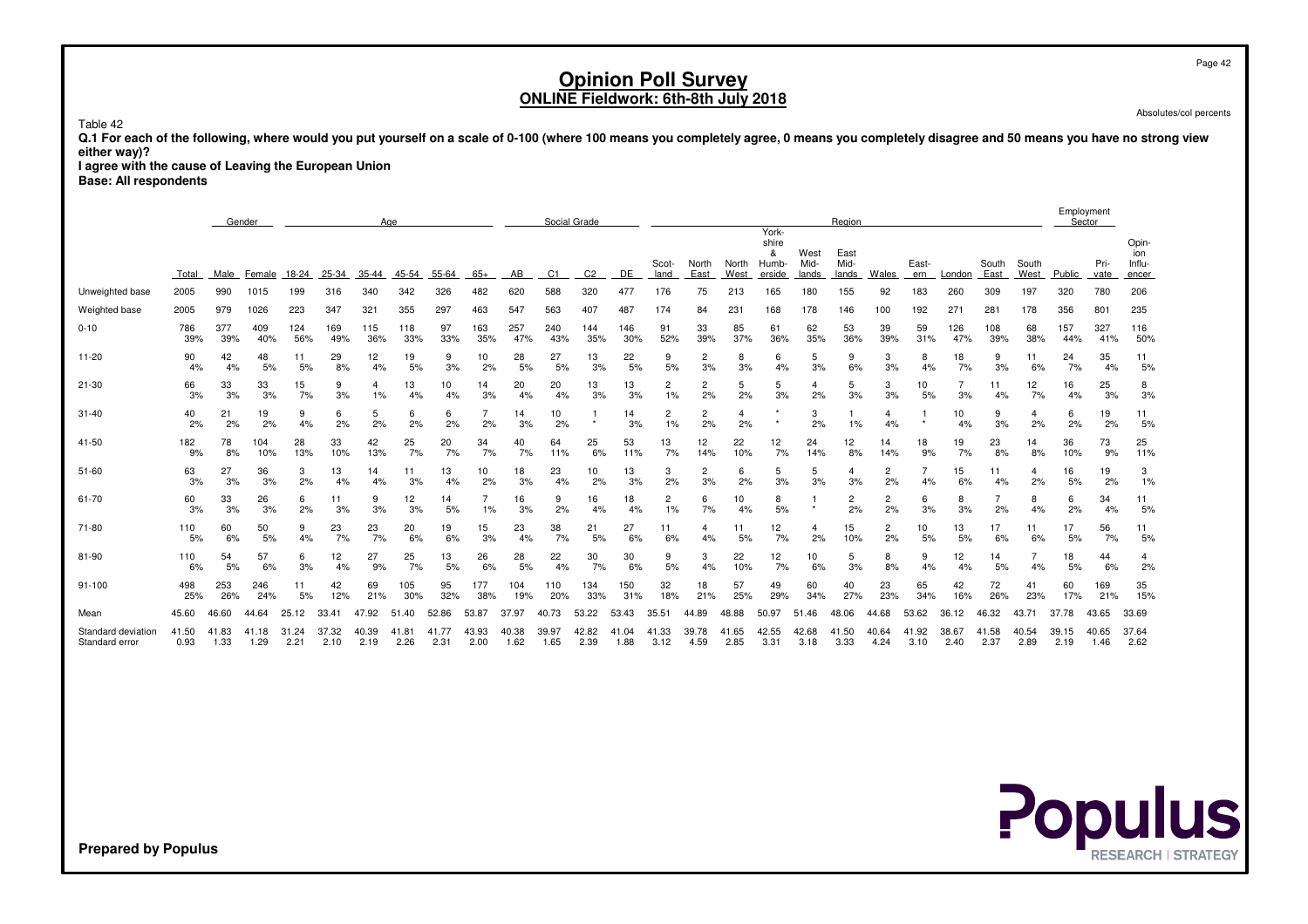Absolutes/col percents

 **Q.1 For each of the following, where would you put yourself on a scale of 0-100 (where 100 means you completely agree, 0 means you completely disagree and 50 means you have no strong vieweither way)?**

 **I agree with the cause of Leaving the European UnionBase: All respondents**

Table 43

|                                      |               | Ethnicity     |                      |               | White SEG      |                      |               |                      | <b>BAME SEG</b>      |                      |                                    |               |               |                 | Age           |                         |                       |
|--------------------------------------|---------------|---------------|----------------------|---------------|----------------|----------------------|---------------|----------------------|----------------------|----------------------|------------------------------------|---------------|---------------|-----------------|---------------|-------------------------|-----------------------|
|                                      | Total         | White         | <b>BAME</b>          | AB            | C <sub>1</sub> | C <sub>2</sub>       | DE            | AB                   | C1                   | C <sub>2</sub>       | DE                                 | 18-45         | $55+$         | White 18-<br>45 | White $55+$   | BAME 18-45 BAME 55+     |                       |
| Unweighted base                      | 2005          | 1842          | 146                  | 560           | 539            | 294                  | 449           | 55                   | 43                   | 24                   | 24                                 | 883           | 808           | 764             | 790           | 111                     | 13                    |
| Weighted base                        | 2005          | 1833          | 162                  | 494           | 512            | 373                  | 454           | 50                   | 49                   | 34                   | 29                                 | 920           | 760           | 787             | 746           | 131                     | 11                    |
| $0 - 10$                             | 786<br>39%    | 701<br>38%    | 80<br>49%            | 230<br>47%    | 221<br>43%     | 118<br>32%           | 132<br>29%    | 25<br>50%            | 17<br>34%            | 26<br>77%            | 12<br>42%                          | 422<br>46%    | 260<br>34%    | 352<br>45%      | 256<br>34%    | 68<br>52%               | 3<br>27%              |
| $11 - 20$                            | 90<br>4%      | 85<br>5%      | $\overline{4}$<br>3% | 26<br>5%      | 25<br>5%       | 13<br>4%             | 21<br>5%      | $1\%$                | $\overline{c}$<br>5% |                      | 4%                                 | 55<br>6%      | 20<br>3%      | 52<br>7%        | 19<br>3%      | 3<br>2%                 | 7%                    |
| $21 - 30$                            | 66<br>3%      | 52<br>3%      | 12<br>7%             | 15<br>3%      | 16<br>3%       | 11<br>3%             | 9<br>2%       | 5<br>9%              | $\overline{4}$<br>8% | 3%                   | $\overline{c}$<br>7%               | 28<br>3%      | 25<br>3%      | 19<br>2%        | 22<br>3%      | 9<br>7%                 | $\overline{2}$<br>18% |
| $31 - 40$                            | 40<br>2%      | 34<br>2%      | 5<br>3%              | 12<br>3%      | 10<br>2%       | $\star$              | 10<br>2%      | 2%                   |                      |                      | $\overline{4}$<br>14%              | 21<br>2%      | 13<br>2%      | 15<br>2%        | 13<br>2%      | 5<br>4%                 |                       |
| 41-50                                | 182<br>9%     | 163<br>9%     | 17<br>11%            | 38<br>8%      | 54<br>10%      | 25<br>7%             | 46<br>10%     | 3%                   | 10<br>21%            |                      | 6<br>19%                           | 105<br>11%    | 54<br>7%      | 90<br>11%       | 54<br>7%      | 14<br>11%               |                       |
| $51 - 60$                            | 63<br>3%      | 54<br>3%      | 9<br>6%              | 17<br>3%      | 17<br>3%       | $\overline{7}$<br>2% | 13<br>3%      | 3%                   | 5<br>11%             | $\overline{c}$<br>7% | $\star$<br>$\ddot{}$               | 33<br>4%      | 23<br>3%      | 24<br>3%        | 23<br>3%      | 9<br>7%                 |                       |
| 61-70                                | 60<br>3%      | 57<br>3%      | 3<br>2%              | 14<br>3%      | 9<br>2%        | 16<br>4%             | 18<br>4%      | $\overline{2}$<br>4% | $1\%$                |                      | $\overline{\phantom{a}}$           | 26<br>3%      | 21<br>3%      | 24<br>3%        | 20<br>3%      | $\overline{2}$<br>$1\%$ | 6%                    |
| 71-80                                | 110<br>5%     | 98<br>5%      | 12<br>7%             | 18<br>4%      | 35<br>7%       | 20<br>5%             | 25<br>6%      | 5<br>11%             | 3<br>7%              | 3%                   | $\overline{c}$<br>7%               | 57<br>6%      | 34<br>4%      | 49<br>6%        | 31<br>4%      | 8<br>6%                 | 3<br>26%              |
| 81-90                                | 110<br>6%     | 102<br>6%     | 9<br>5%              | 25<br>5%      | 19<br>4%       | 29<br>8%             | 28<br>6%      | 3<br>5%              | $\overline{c}$<br>5% | $\overline{c}$<br>5% | $\overline{c}$<br>7%               | 47<br>5%      | 39<br>5%      | 40<br>5%        | 39<br>5%      | $\overline{7}$<br>6%    |                       |
| $91 - 100$                           | 498<br>25%    | 487<br>27%    | 12<br>7%             | 98<br>20%     | 106<br>21%     | 132<br>35%           | 150<br>33%    | 6<br>11%             | $\overline{4}$<br>8% | $\overline{c}$<br>6% | $\sim$<br>$\overline{\phantom{a}}$ | 127<br>14%    | 271<br>36%    | 121<br>15%      | 270<br>36%    | 6<br>5%                 | $\overline{2}$<br>17% |
| Mean                                 | 45.60         | 46.90         | 32.69                | 38.41         | 41.03          | 56.19                | 55.11         | 35.61                | 39.62                | 20.27                | 30.37                              | 36.58         | 53.47         | 37.78           | 53.66         | 29.96                   | 49.60                 |
| Standard deviation<br>Standard error | 41.50<br>0.93 | 41.89<br>0.98 | 34.71<br>2.87        | 40.67<br>1.72 | 40.53<br>1.75  | 42.45<br>2.48        | 41.31<br>1.95 | 38.35<br>5.17        | 33.86<br>5.16        | 32.18<br>6.57        | 29.72<br>6.07                      | 38.17<br>1.28 | 43.07<br>1.52 | 38.87<br>1.41   | 43.17<br>1.54 | 33.19<br>3.15           | 38.03<br>10.55        |

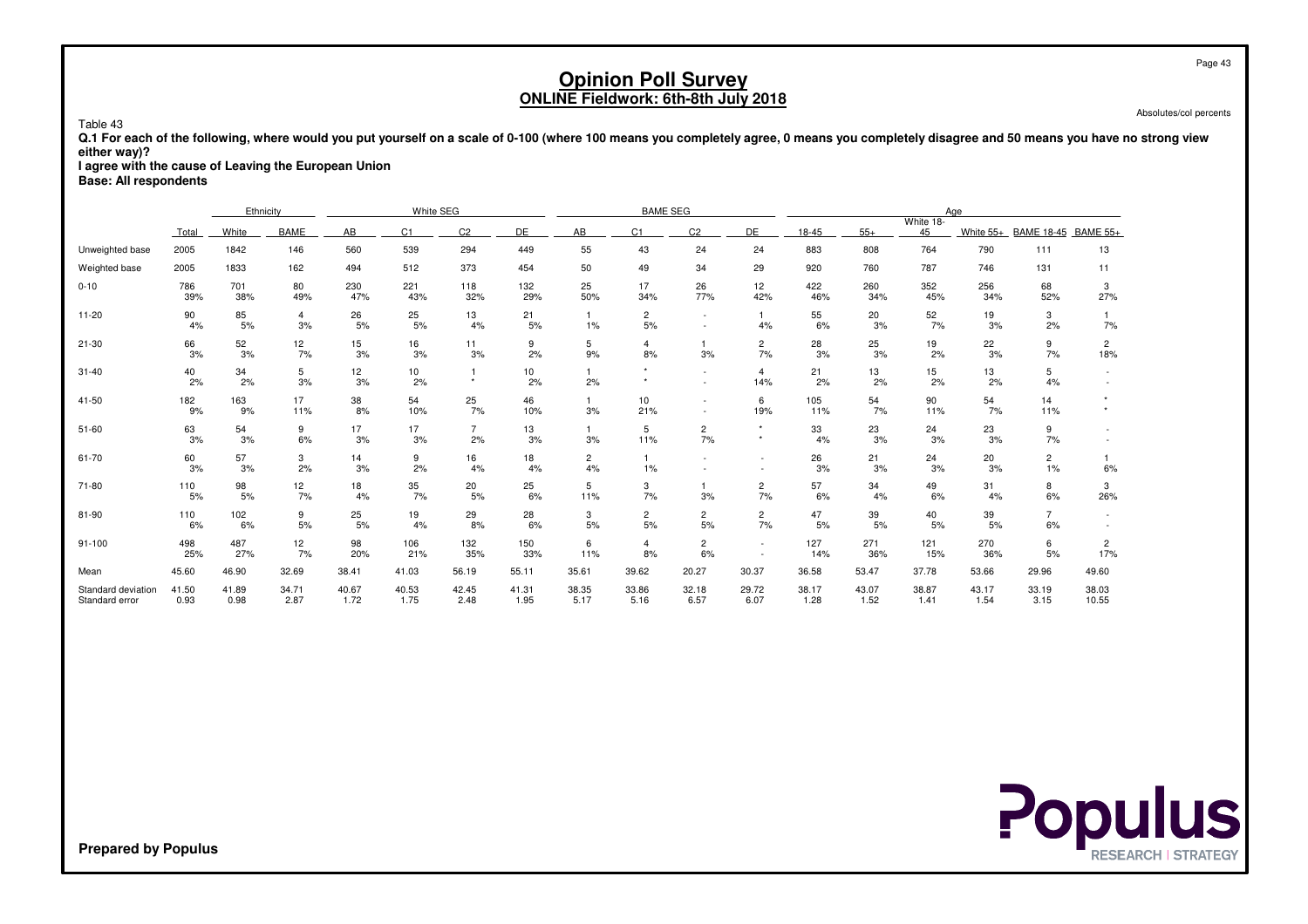Absolutes/col percents

 **Q.1 For each of the following, where would you put yourself on a scale of 0-100 (where 100 means you completely agree, 0 means you completely disagree and 50 means you have no strong vieweither way)?**

 **I agree with the cause of Leaving the European UnionBase: All respondents**

Table 44

|                                      |               |               |               |                          |                          |                          | Party voting now |                          |                          |                |                          |               |
|--------------------------------------|---------------|---------------|---------------|--------------------------|--------------------------|--------------------------|------------------|--------------------------|--------------------------|----------------|--------------------------|---------------|
|                                      | Total         | Labour        | Conservative  | Liberal<br>Democrat      | <b>UKIP</b>              | Green                    | SNP              | Plaid Cymru              | Other                    | Can't remember | Wouldn't/<br>didn't vote | Don't know    |
| Unweighted base                      | 2005          | 645           | 592           | 139                      | 97                       | 68                       | 67               | 11                       | 17                       |                | 123                      | 246           |
| Weighted base                        | 2005          | 728           | 686           | 140                      | 70                       | 64                       | 53               | 10                       | 15                       |                | 36                       | 203           |
| $0 - 10$                             | 786<br>39%    | 391<br>54%    | 130<br>19%    | 106<br>76%               | 6<br>9%                  | 39<br>61%                | 38<br>71%        | $\overline{4}$<br>38%    | $\overline{c}$<br>15%    |                | 5<br>13%                 | 65<br>32%     |
| $11 - 20$                            | 90<br>4%      | 43<br>6%      | 20<br>3%      | $\overline{4}$<br>3%     | $\star$<br>$1\%$         | 6<br>9%                  | $\star$<br>1%    | $\mathbf{1}$<br>8%       | $\overline{\phantom{a}}$ |                | $\star$<br>$1\%$         | 15<br>7%      |
| $21 - 30$                            | 66<br>3%      | 24<br>3%      | 31<br>5%      | $\overline{\phantom{a}}$ | $\overline{c}$<br>2%     | 3<br>5%                  |                  |                          |                          |                | 3%                       | 5<br>2%       |
| $31 - 40$                            | 40<br>2%      | 9<br>1%       | 22<br>3%      | $1\%$                    | $\star$<br>$1\%$         | $\overline{4}$<br>6%     |                  |                          |                          |                | $\star$<br>$1\%$         | 4<br>2%       |
| 41-50                                | 182<br>9%     | 74<br>10%     | 59<br>9%      | 6<br>4%                  | $\overline{c}$<br>2%     | 5<br>7%                  | 4<br>7%          | 3<br>33%                 |                          |                | 11<br>30%                | 19<br>9%      |
| 51-60                                | 63<br>3%      | 15<br>2%      | 30<br>4%      | $\overline{7}$<br>5%     | $\overline{\phantom{a}}$ | 1%                       | $\sim$           | $\overline{\phantom{a}}$ |                          |                | $\overline{2}$<br>5%     | 9<br>5%       |
| 61-70                                | 60<br>3%      | 26<br>4%      | 25<br>4%      | $\overline{c}$<br>$1\%$  | 2%                       | $\overline{\phantom{a}}$ |                  | $\mathbf{1}$<br>13%      | $\overline{c}$<br>13%    |                | $\star$<br>$1\%$         | 3<br>1%       |
| 71-80                                | 110<br>5%     | 33<br>4%      | 49<br>7%      | 3<br>2%                  | $\overline{c}$<br>2%     | 2%                       | 3<br>5%          |                          |                          |                | 4<br>11%                 | 16<br>8%      |
| 81-90                                | 110<br>6%     | 22<br>3%      | 58<br>8%      | 5<br>3%                  | $\overline{4}$<br>6%     | $\overline{2}$<br>4%     | 3<br>5%          |                          | $\overline{c}$<br>11%    |                | $\star$<br>$1\%$         | 14<br>7%      |
| $91 - 100$                           | 498<br>25%    | 91<br>13%     | 263<br>38%    | $\overline{7}$<br>5%     | 53<br>75%                | $\overline{4}$<br>6%     | 6<br>11%         | $\overline{1}$<br>9%     | 9<br>62%                 |                | 12<br>35%                | 53<br>26%     |
| Mean                                 | 45.60         | 30.92         | 64.18         | 16.68                    | 85.80                    | 20.35                    | 23.08            | 35.35                    | 80.93                    | $\sim$         | 63.82                    | 49.97         |
| Standard deviation<br>Standard error | 41.50<br>0.93 | 37.18<br>1.46 | 37.93<br>1.56 | 30.77<br>2.61            | 30.67<br>3.11            | 30.83<br>3.74            | 37.87<br>4.63    | 34.22<br>10.32           | 33.92<br>8.23            |                | 34.20<br>3.08            | 40.72<br>2.60 |

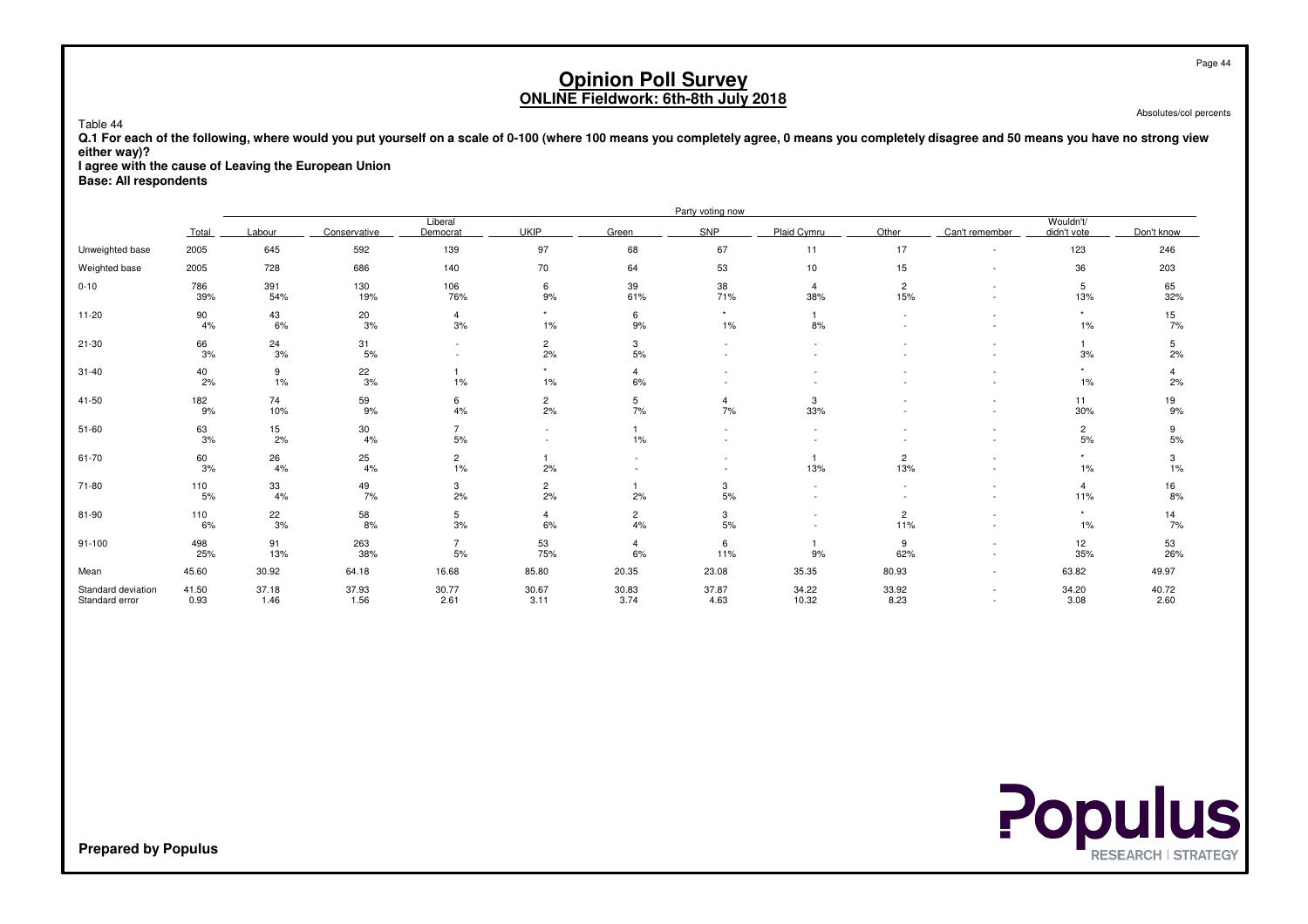Absolutes/col percents

Page 45

 **Q.1 For each of the following, where would you put yourself on a scale of 0-100 (where 100 means you completely agree, 0 means you completely disagree and 50 means you have no strong vieweither way)?**

 **I agree with the cause of Leaving the European UnionBase: All respondents**

Table 45

|                                      |               |               |               |                      |                    |                      |                       | Party voting June 2017 |                          |                       |                          |
|--------------------------------------|---------------|---------------|---------------|----------------------|--------------------|----------------------|-----------------------|------------------------|--------------------------|-----------------------|--------------------------|
|                                      | Total         | Conservative  | Labour        | Liberal<br>Democrat  | <b>SNP</b>         | Green                | <b>UKIP</b>           | Plaid Cymru            | Other                    | Can't remember        | Wouldn't/<br>didn't vote |
| Unweighted base                      | 2005          | 706           | 694           | 137                  | 75                 | 39                   | 79                    | 15                     | 5                        | 50                    | 205                      |
| Weighted base                        | 2005          | 864           | 814           | 151                  | 62                 | 39                   | 38                    | 15                     |                          | $\overline{4}$        | 16                       |
| $0 - 10$                             | 786<br>39%    | 164<br>19%    | 440<br>54%    | 102<br>68%           | 41<br>67%          | 23<br>59%            | $\overline{4}$<br>11% | $\overline{4}$<br>28%  | 13%                      | 36%                   | 5<br>32%                 |
| $11 - 20$                            | 90<br>4%      | 22<br>$3%$    | 54<br>7%      | 6<br>4%              | $\mathbf{1}$<br>2% | 5<br>12%             | $\mathbf{1}$<br>3%    | $5%$                   | $\sim$                   | $\star$<br>$1\%$      | 5%                       |
| $21 - 30$                            | 66<br>3%      | 37<br>4%      | 23<br>3%      | $\overline{4}$<br>2% |                    | 1<br>2%              | 2%                    |                        |                          | $^\star$<br>3%        | 2%                       |
| $31 - 40$                            | 40<br>2%      | 26<br>3%      | 9<br>1%       | $\overline{4}$<br>3% |                    | $\sim$               | $\star$<br>1%         |                        |                          | $\star$<br>3%         | 4%                       |
| 41-50                                | 182<br>9%     | 78<br>9%      | 83<br>10%     | 6<br>4%              | 5<br>8%            | 4%                   | $\overline{c}$<br>5%  | 3<br>18%               |                          | $\overline{1}$<br>22% | 4<br>27%                 |
| $51 - 60$                            | 63<br>3%      | 35<br>4%      | 18<br>2%      | 8<br>$5%$            |                    | 2%                   | $\star$<br>1%         |                        |                          | $^\star$<br>3%        | 5%                       |
| 61-70                                | 60<br>3%      | 27<br>3%      | 27<br>3%      | $\overline{c}$<br>2% |                    | $\sim$               | $\mathbf{1}$<br>2%    | 8%                     | 26%                      | $\star$<br>5%         | 4%                       |
| 71-80                                | 110<br>5%     | 66<br>8%      | 30<br>4%      | 6<br>4%              | 3<br>6%            | $\overline{a}$<br>6% | $\overline{c}$<br>4%  | 7%                     | $\overline{\phantom{a}}$ | $\star$<br>11%        | 4%                       |
| 81-90                                | 110<br>6%     | 66<br>8%      | 28<br>3%      | $\overline{4}$<br>3% | 3<br>4%            | 5<br>13%             | 3<br>7%               |                        | 15%                      | $\star$<br>10%        | $5%$                     |
| $91 - 100$                           | 498<br>25%    | 344<br>40%    | 102<br>13%    | 9<br>6%              | 8<br>13%           | 3%                   | 24<br>63%             | 5<br>34%               | $\overline{c}$<br>46%    | $^\star$<br>4%        | $\overline{2}$<br>14%    |
| Mean                                 | 45.60         | 64.78         | 30.50         | 20.70                | 26.09              | 25.68                | 78.75                 | 54.87                  | 77.30                    | 41.18                 | 43.50                    |
| Standard deviation<br>Standard error | 41.50<br>0.93 | 38.04<br>1.43 | 37.14<br>1.41 | 32.81<br>2.80        | 39.34<br>4.54      | 35.66<br>5.71        | 34.83<br>3.92         | 42.03<br>10.85         | 35.10<br>15.70           | 39.93<br>5.65         | 36.07<br>2.52            |

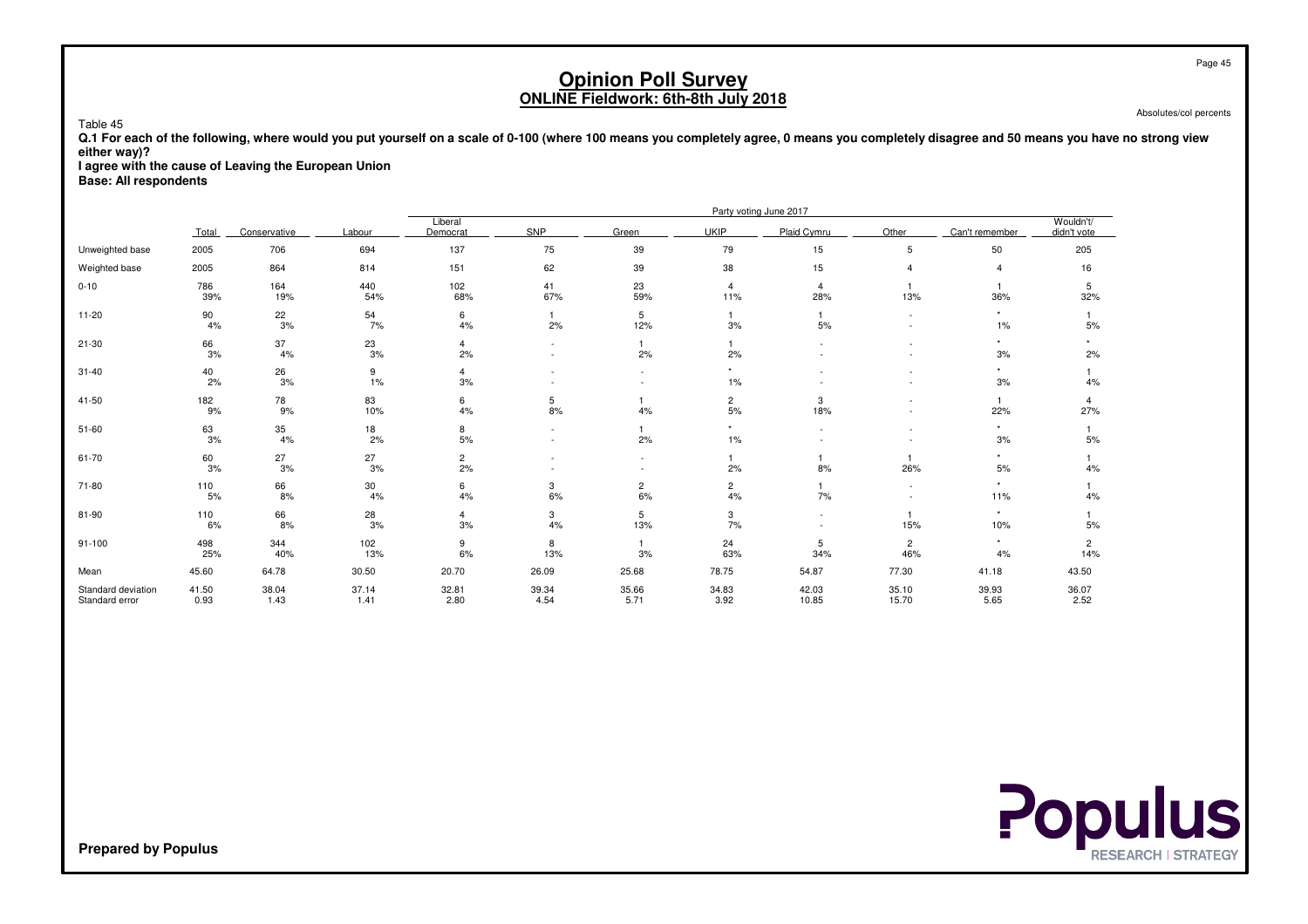Absolutes/col percents

 **Q.1 For each of the following, where would you put yourself on a scale of 0-100 (where 100 means you completely agree, 0 means you completely disagree and 50 means you have no strong vieweither way)?**

 **I agree with the cause of Leaving the European UnionBase: All respondents**

Table 46

|                                      |               |               |               |                     |                      |                  |                                    | Party voting May 2015 |                |                    |                          |
|--------------------------------------|---------------|---------------|---------------|---------------------|----------------------|------------------|------------------------------------|-----------------------|----------------|--------------------|--------------------------|
|                                      | Total         | Conservative  | Labour        | Liberal<br>Democrat | <b>UKIP</b>          | <b>SNP</b>       | Green                              | Plaid Cymru           | Other          | Can't remember     | Wouldn't/<br>didn't vote |
| Unweighted base                      | 2005          | 614           | 557           | 153                 | 153                  | 83               | 73                                 | 11                    | 8              | 80                 | 273                      |
| Weighted base                        | 2005          | 716           | 638           | 159                 | 135                  | 76               | 74                                 | 11                    | 6              | 61                 | 129                      |
| $0 - 10$                             | 786<br>39%    | 179<br>25%    | 332<br>52%    | 98<br>62%           | 12<br>9%             | 47<br>62%        | 43<br>58%                          | $\overline{4}$<br>34% | 3<br>44%       | 17<br>29%          | 51<br>39%                |
| $11 - 20$                            | 90<br>4%      | 27<br>4%      | 43<br>7%      | 6<br>$3%$           | $\star$              | $\star$<br>$1\%$ | $\overline{4}$<br>6%               | 7%                    | 11%            |                    | $6\%$                    |
| $21 - 30$                            | 66<br>3%      | 33<br>5%      | 14<br>2%      | 3<br>2%             | $\overline{c}$<br>1% | $\sim$<br>$\sim$ | 6<br>8%                            | $\overline{2}$<br>16% |                | 3<br>4%            | 4<br>3%                  |
| $31 - 40$                            | 40<br>2%      | 25<br>4%      | 9<br>1%       | $\mathbf{1}$<br>1%  | 2<br>1%              |                  |                                    |                       |                | $\star$<br>$\star$ | $\overline{4}$<br>3%     |
| $41 - 50$                            | 182<br>9%     | 57<br>8%      | 59<br>9%      | 11<br>7%            | 8<br>6%              | 8<br>11%         | 4<br>5%                            | 12%                   |                | 8<br>14%           | 25<br>19%                |
| $51 - 60$                            | 63<br>3%      | 32<br>$5\%$   | 13<br>2%      | 9<br>$5%$           | 3<br>2%              |                  | $\overline{4}$<br>5%               |                       | $\star$<br>7%  | $\star$<br>$\star$ | $\overline{c}$<br>1%     |
| 61-70                                | 60<br>3%      | 19<br>$3%$    | 21<br>3%      | 6<br>$4\%$          | 4<br>3%              | 2%               | $\overline{\phantom{a}}$<br>$\sim$ | 11%                   | 17%            | 3<br>4%            | 4<br>3%                  |
| 71-80                                | 110<br>5%     | 52<br>7%      | 29<br>5%      | 6<br>4%             | 6<br>4%              | 4<br>5%          | 3<br>4%                            | 9%                    |                | 3<br>5%            | 6<br>5%                  |
| 81-90                                | 110<br>6%     | 47<br>7%      | 27<br>4%      | 8<br>5%             | 8<br>6%              | 3<br>3%          | $\overline{4}$<br>5%               |                       |                | 9<br>14%           | 5<br>4%                  |
| $91 - 100$                           | 498<br>25%    | 245<br>34%    | 89<br>14%     | 12<br>7%            | 91<br>67%            | 13<br>17%        | 6<br>9%                            | 12%                   | 22%            | 18<br>29%          | 22<br>17%                |
| Mean                                 | 45.60         | 57.97         | 32.84         | 25.72               | 83.06                | 30.54            | 25.26                              | 37.09                 | 39.26          | 57.33              | 41.14                    |
| Standard deviation<br>Standard error | 41.50<br>0.93 | 39.98<br>1.61 | 38.36<br>1.63 | 35.63<br>2.88       | 30.46<br>2.46        | 41.04<br>4.50    | 35.31<br>4.13                      | 36.72<br>11.07        | 44.86<br>15.86 | 40.45<br>4.52      | 37.67<br>2.28            |

**Populus**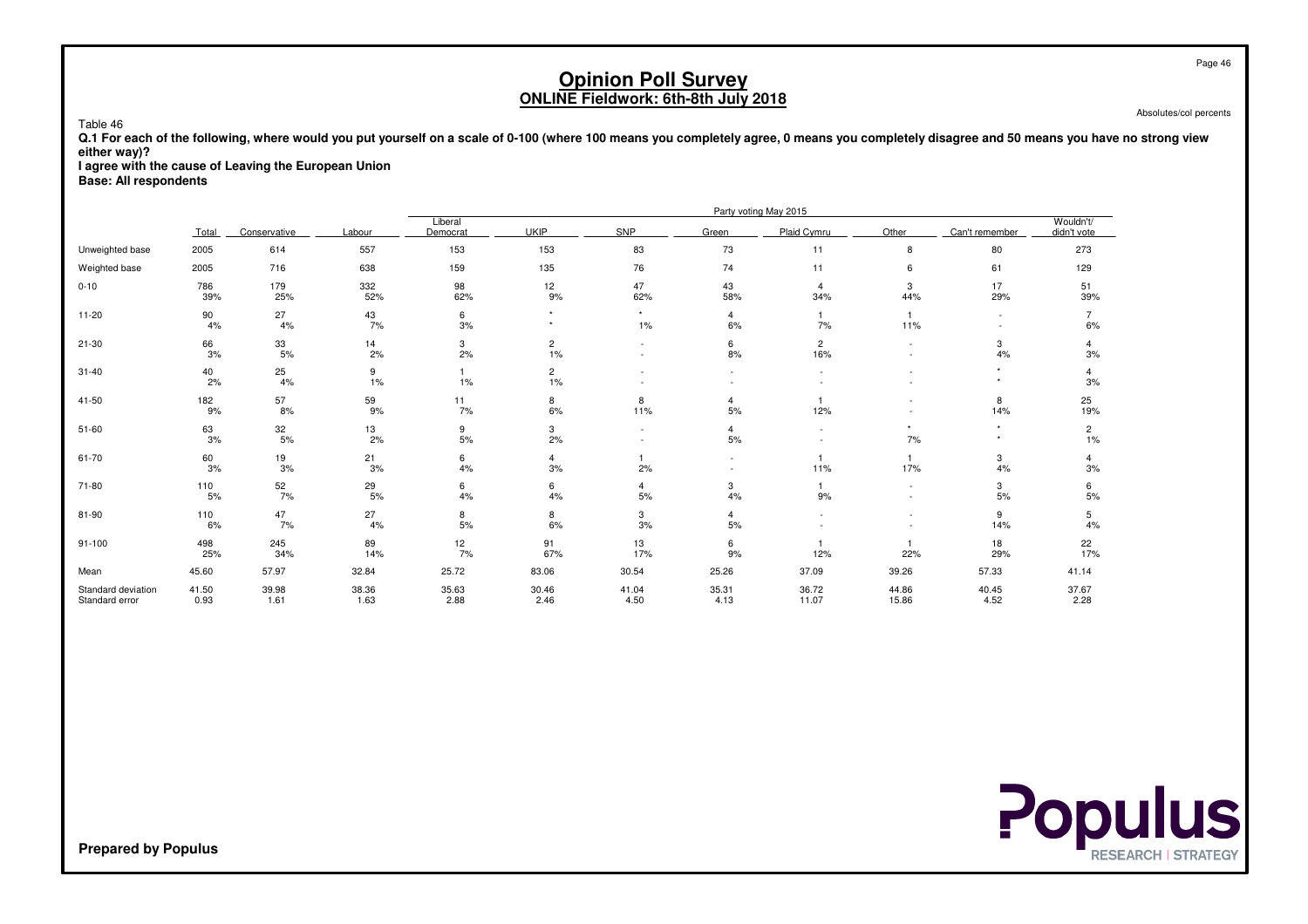Absolutes/col percents

Table 47

 **Q.1 For each of the following, where would you put yourself on a scale of 0-100 (where 100 means you completely agree, 0 means you completely disagree and 50 means you have no strong vieweither way)?**

 **On balance the UK is a place where you can make a good life for yourself irrespective of where you're fromBase: All respondents**

|                                      |               |               | Gender        |               |               |               | Age           |               |               |               |               | Social Grade   |               |               |               |               |                                       |                       | Region                |               |               |               |               |               |               | Employment<br>Sector |                                 |
|--------------------------------------|---------------|---------------|---------------|---------------|---------------|---------------|---------------|---------------|---------------|---------------|---------------|----------------|---------------|---------------|---------------|---------------|---------------------------------------|-----------------------|-----------------------|---------------|---------------|---------------|---------------|---------------|---------------|----------------------|---------------------------------|
|                                      | Total         | Male          | Female        | 18-24         | 25-34         | 35-44         | 45-54         | 55-64         | $65+$         | AB            | C1            | C <sub>2</sub> | DE            | Scot-<br>land | North<br>East | North<br>West | York-<br>shire<br>&<br>Humb<br>erside | West<br>Mid-<br>lands | East<br>Mid-<br>lands | Wales         | East-<br>ern  | London        | South<br>East | South<br>West | Public        | Pri-<br>vate         | Opin-<br>ion<br>Influ-<br>encer |
| Unweighted base                      | 2005          | 990           | 1015          | 199           | 316           | 340           | 342           | 326           | 482           | 620           | 588           | 320            | 477           | 176           | 75            | 213           | 165                                   | 180                   | 155                   | 92            | 183           | 260           | 309           | 197           | 320           | 780                  | 206                             |
| Weighted base                        | 2005          | 979           | 1026          | 223           | 347           | 321           | 355           | 297           | 463           | 547           | 563           | 407            | 487           | 174           | 84            | 231           | 168                                   | 178                   | 146                   | 100           | 192           | 271           | 281           | 178           | 356           | 801                  | 235                             |
| $0 - 10$                             | 261<br>13%    | 129<br>13%    | 132<br>13%    | 31<br>14%     | 60<br>17%     | 45<br>14%     | 49<br>14%     | 29<br>10%     | 47<br>10%     | 63<br>12%     | 68<br>12%     | 59<br>15%      | 71<br>15%     | 30<br>17%     | 6<br>8%       | 31<br>13%     | 23<br>14%                             | 22<br>13%             | 20<br>14%             | 14<br>14%     | 16<br>8%      | 41<br>15%     | 34<br>12%     | 22<br>12%     | 52<br>15%     | 118<br>15%           | 66<br>28%                       |
| 11-20                                | 87<br>4%      | 45<br>5%      | 42<br>4%      | 10<br>5%      | 18<br>5%      | 17<br>5%      | 17<br>5%      | 5<br>2%       | 19<br>4%      | 20<br>4%      | 36<br>6%      | 12<br>3%       | 18<br>4%      | 4%            | 3<br>3%       | 8<br>4%       | 3%                                    | 2%                    | 6<br>4%               | 4<br>4%       | 11<br>6%      | 16<br>6%      | 17<br>6%      | 8<br>4%       | 16<br>4%      | 39<br>5%             | 3%                              |
| 21-30                                | 92<br>5%      | 39<br>4%      | 53<br>5%      | 11<br>5%      | 16<br>4%      | 6<br>2%       | 23<br>6%      | 13<br>5%      | 23<br>5%      | 20<br>4%      | 27<br>5%      | 22<br>5%       | 24<br>5%      | 10<br>6%      | 5<br>6%       | 8<br>3%       | 6<br>4%                               | 6<br>4%               | 10<br>7%              | 4<br>4%       | 8<br>4%       | 14<br>5%      | 10<br>4%      | 11<br>6%      | 16<br>5%      | 35<br>4%             | 9<br>4%                         |
| 31-40                                | 83<br>4%      | 41<br>4%      | 43<br>4%      | 11<br>5%      | 22<br>6%      | 12<br>4%      | 11<br>3%      | 14<br>5%      | 13<br>3%      | 15<br>3%      | 28<br>5%      | 14<br>3%       | 27<br>5%      | 6<br>3%       | 3<br>4%       | 3%            | 4%                                    | 6<br>3%               | 8<br>5%               | 7<br>7%       | 8<br>4%       | 10<br>4%      | 14<br>5%      | 8<br>5%       | 21<br>6%      | 31<br>4%             | 17<br>7%                        |
| 41-50                                | 327<br>16%    | 147<br>15%    | 180<br>18%    | 32<br>14%     | 55<br>16%     | 46<br>14%     | 61<br>17%     | 61<br>21%     | 71<br>15%     | 78<br>14%     | 80<br>14%     | 71<br>17%      | 98<br>20%     | 33<br>19%     | 16<br>19%     | 36<br>15%     | 33<br>20%                             | 33<br>18%             | 19<br>13%             | 24<br>23%     | 29<br>15%     | 39<br>14%     | 46<br>17%     | 19<br>11%     | 54<br>15%     | 116<br>15%           | 30<br>13%                       |
| 51-60                                | 181<br>9%     | 81<br>8%      | 100<br>10%    | 27<br>12%     | 29<br>8%      | 38<br>12%     | 28<br>8%      | 23<br>8%      | 36<br>8%      | 48<br>9%      | 47<br>8%      | 39<br>10%      | 46<br>9%      | 17<br>10%     | 8<br>9%       | 20<br>9%      | 11<br>7%                              | 16<br>9%              | 14<br>10%             | 9<br>9%       | 15<br>8%      | 25<br>9%      | 27<br>9%      | 18<br>10%     | 42<br>12%     | 66<br>8%             | 21<br>9%                        |
| 61-70                                | 242<br>12%    | 117<br>12%    | 124<br>12%    | 30<br>13%     | 42<br>12%     | 40<br>13%     | 48<br>13%     | 39<br>13%     | 42<br>9%      | 64<br>12%     | 75<br>13%     | 46<br>11%      | 57<br>12%     | 16<br>9%      | 14<br>17%     | 26<br>11%     | 22<br>13%                             | 16<br>9%              | 18<br>12%             | 12<br>12%     | 27<br>14%     | 31<br>11%     | 30<br>11%     | 31<br>18%     | 35<br>10%     | 115<br>14%           | 19<br>8%                        |
| 71-80                                | 342<br>17%    | 194<br>20%    | 148<br>14%    | 29<br>13%     | 60<br>17%     | 48<br>15%     | 52<br>15%     | 53<br>18%     | 99<br>21%     | 114<br>21%    | 109<br>19%    | 59<br>14%      | 61<br>13%     | 25<br>14%     | 15<br>18%     | 47<br>20%     | 32<br>19%                             | 26<br>15%             | 31<br>21%             | 15<br>15%     | 31<br>16%     | 41<br>15%     | 53<br>19%     | 26<br>15%     | 57<br>16%     | 128<br>16%           | 28<br>12%                       |
| 81-90                                | 151<br>8%     | 66<br>7%      | 85<br>8%      | 21<br>9%      | 20<br>6%      | 24<br>8%      | 27<br>8%      | 21<br>7%      | 38<br>8%      | 53<br>10%     | 33<br>6%      | 27<br>7%       | 37<br>8%      | 13<br>8%      | 8%            | 23<br>10%     | 9<br>6%                               | 12<br>7%              | 11<br>8%              | 5<br>4%       | 17<br>9%      | 18<br>7%      | 24<br>8%      | 12<br>7%      | 21<br>6%      | 62<br>8%             | 9<br>4%                         |
| 91-100                               | 240<br>12%    | 120<br>12%    | 119<br>12%    | 20<br>9%      | 26<br>7%      | 43<br>13%     | 38<br>11%     | 38<br>13%     | 75<br>16%     | 72<br>13%     | 61<br>11%     | 57<br>14%      | 49<br>10%     | 17<br>10%     | 8%            | 24<br>11%     | 21<br>12%                             | 39<br>22%             | 11<br>7%              | 7%            | 31<br>16%     | 35<br>13%     | 26<br>9%      | 22<br>12%     | 41<br>11%     | 91<br>11%            | 27<br>12%                       |
| Mean                                 | 58.01         | 58.47         | 57.57         | 56.08         | 52.59         | 58.14         | 56.14         | 60.85         | 62.52         | 61.74         | 57.23         | 57.48          | 55.16         | 53.58         | 59.73         | 59.43         | 58.43                                 | 62.36                 | 56.26                 | 53.23         | 62.59         | 55.97         | 57.04         | 58.72         | 55.68         | 56.99                | 47.53                           |
| Standard deviation<br>Standard error | 29.67<br>0.66 | 29.98<br>0.95 | 29.38<br>0.92 | 29.36<br>2.08 | 30.43<br>1.71 | 30.49<br>1.65 | 29.76<br>1.61 | 27.46<br>1.52 | 29.24<br>1.33 | 29.26<br>1.18 | 29.50<br>1.22 | 30.37<br>1.70  | 29.40<br>1.35 | 31.00<br>2.34 | 26.66<br>3.08 | 29.50<br>2.02 | 29.26<br>2.28                         | 31.24<br>2.33         | 28.76<br>2.31         | 27.78<br>2.90 | 28.69<br>2.12 | 30.99<br>1.92 | 29.29<br>1.67 | 29.33<br>2.09 | 30.05<br>1.68 | 30.46<br>1.09        | 33.73<br>2.35                   |
|                                      |               |               |               |               |               |               |               |               |               |               |               |                |               |               |               |               |                                       |                       |                       |               |               |               |               |               |               |                      |                                 |



**Prepared by Populus**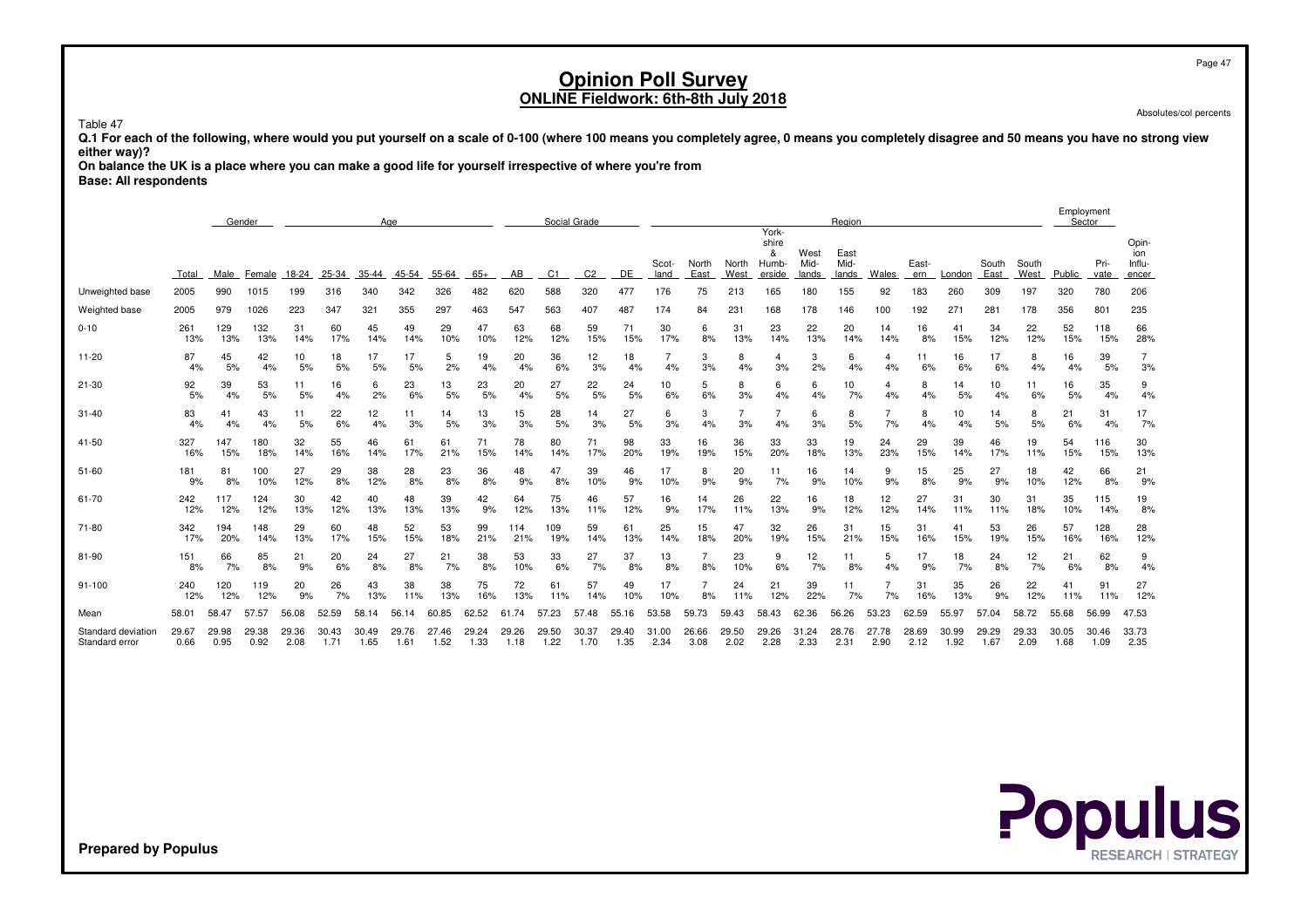Absolutes/col percents

Table 48

 **Q.1 For each of the following, where would you put yourself on a scale of 0-100 (where 100 means you completely agree, 0 means you completely disagree and 50 means you have no strong vieweither way)?**

 **On balance the UK is a place where you can make a good life for yourself irrespective of where you're fromBase: All respondents**

|                                      |               | Ethnicity     |               |               | White SEG     |                |               |                      | <b>BAME SEG</b>       |                    |                       |               |               | Age             |               |                      |                       |
|--------------------------------------|---------------|---------------|---------------|---------------|---------------|----------------|---------------|----------------------|-----------------------|--------------------|-----------------------|---------------|---------------|-----------------|---------------|----------------------|-----------------------|
|                                      | Total         | White         | <b>BAME</b>   | AB            | C1            | C <sub>2</sub> | DE            | AB                   | C <sub>1</sub>        | C <sub>2</sub>     | DE                    | 18-45         | $55+$         | White 18-<br>45 | White $55+$   | BAME 18-45 BAME 55+  |                       |
| Unweighted base                      | 2005          | 1842          | 146           | 560           | 539           | 294            | 449           | 55                   | 43                    | 24                 | 24                    | 883           | 808           | 764             | 790           | 111                  | 13                    |
| Weighted base                        | 2005          | 1833          | 162           | 494           | 512           | 373            | 454           | 50                   | 49                    | 34                 | 29                    | 920           | 760           | 787             | 746           | 131                  | 11                    |
| $0 - 10$                             | 261<br>13%    | 227<br>12%    | 32<br>20%     | 56<br>11%     | 64<br>13%     | 44<br>12%      | 62<br>14%     | 5<br>11%             | 4<br>7%               | 15<br>44%          | 9<br>29%              | 140<br>15%    | 76<br>10%     | 112<br>14%      | 76<br>10%     | 27<br>20%            | 7%                    |
| $11 - 20$                            | 87<br>4%      | 77<br>4%      | 8<br>5%       | 17<br>4%      | 29<br>6%      | 12<br>3%       | 18<br>4%      | $\overline{2}$<br>4% | 6<br>12%              | $\star$<br>$\star$ | $\sim$                | 47<br>5%      | 23<br>3%      | 39<br>5%        | 21<br>3%      | $\overline{7}$<br>6% | 8%                    |
| $21 - 30$                            | 92<br>5%      | 86<br>5%      | 4<br>3%       | 19<br>4%      | 25<br>5%      | 22<br>6%       | 20<br>4%      | 2%                   |                       | $\star$<br>$\star$ | $\overline{4}$<br>12% | 34<br>4%      | 36<br>5%      | 32<br>4%        | 34<br>5%      | $\overline{2}$<br>2% | $\overline{2}$<br>19% |
| $31 - 40$                            | 83<br>4%      | 72<br>4%      | 11<br>7%      | 14<br>3%      | 23<br>4%      | 13<br>3%       | 22<br>5%      | 2%                   | 5<br>10%              | 3%                 | 4<br>14%              | 47<br>5%      | 26<br>3%      | 38<br>5%        | 25<br>3%      | 9<br>7%              | 9%                    |
| 41-50                                | 327<br>16%    | 304<br>17%    | 21<br>13%     | 73<br>15%     | 71<br>14%     | 66<br>18%      | 94<br>21%     | 6<br>11%             | 9<br>18%              | 5<br>15%           | 1<br>4%               | 140<br>15%    | 132<br>17%    | 122<br>16%      | 129<br>17%    | 18<br>14%            | 3<br>26%              |
| $51 - 60$                            | 181<br>9%     | 156<br>9%     | 22<br>14%     | 42<br>9%      | 40<br>8%      | 36<br>10%      | 38<br>8%      | 5<br>11%             | $\overline{7}$<br>14% | 3<br>9%            | $\overline{7}$<br>23% | 98<br>11%     | 59<br>8%      | 81<br>10%       | 58<br>8%      | 18<br>14%            |                       |
| 61-70                                | 242<br>12%    | 225<br>12%    | 16<br>10%     | 58<br>12%     | 66<br>13%     | 45<br>12%      | 56<br>12%     | 5<br>11%             | 9<br>18%              | $\star$<br>$\star$ | $\mathbf{1}$<br>4%    | 116<br>13%    | 81<br>11%     | 101<br>13%      | 81<br>11%     | 14<br>11%            |                       |
| 71-80                                | 342<br>17%    | 324<br>18%    | 18<br>11%     | 104<br>21%    | 108<br>21%    | 53<br>14%      | 60<br>13%     | 9<br>18%             | $\overline{2}$<br>3%  | 6<br>18%           | $\mathbf{1}$<br>4%    | 141<br>15%    | 152<br>20%    | 126<br>16%      | 151<br>20%    | 15<br>11%            | 9%                    |
| 81-90                                | 151<br>8%     | 138<br>8%     | 13<br>8%      | 46<br>9%      | 30<br>6%      | 27<br>7%       | 35<br>8%      | 14%                  | 3<br>7%               |                    | $\overline{c}$<br>8%  | 68<br>7%      | 59<br>8%      | 58<br>7%        | 58<br>8%      | 10<br>7%             | 6%                    |
| $91 - 100$                           | 240<br>12%    | 223<br>12%    | 17<br>10%     | 64<br>13%     | 56<br>11%     | 54<br>14%      | 49<br>11%     | 8<br>16%             | 5<br>10%              | 3<br>10%           | $\star$<br>$\star$    | 90<br>10%     | 113<br>15%    | 79<br>10%       | 111<br>15%    | 11<br>9%             | $\overline{2}$<br>16% |
| Mean                                 | 58.01         | 58.59         | 52.67         | 61.64         | 57.57         | 58.93          | 56.13         | 65.04                | 55.33                 | 41.30              | 40.39                 | 55.48         | 61.86         | 56.21           | 62.07         | 51.82                | 52.92                 |
| Standard deviation<br>Standard error | 29.67<br>0.66 | 29.47<br>0.69 | 31.47<br>2.60 | 29.08<br>1.23 | 29.72<br>1.28 | 29.54<br>1.72  | 29.35<br>1.38 | 30.07<br>4.05        | 27.29<br>4.16         | 35.02<br>7.15      | 28.31<br>5.78         | 30.15<br>1.01 | 28.55<br>1.00 | 29.90<br>1.08   | 28.52<br>1.01 | 31.13<br>2.95        | 30.37<br>8.42         |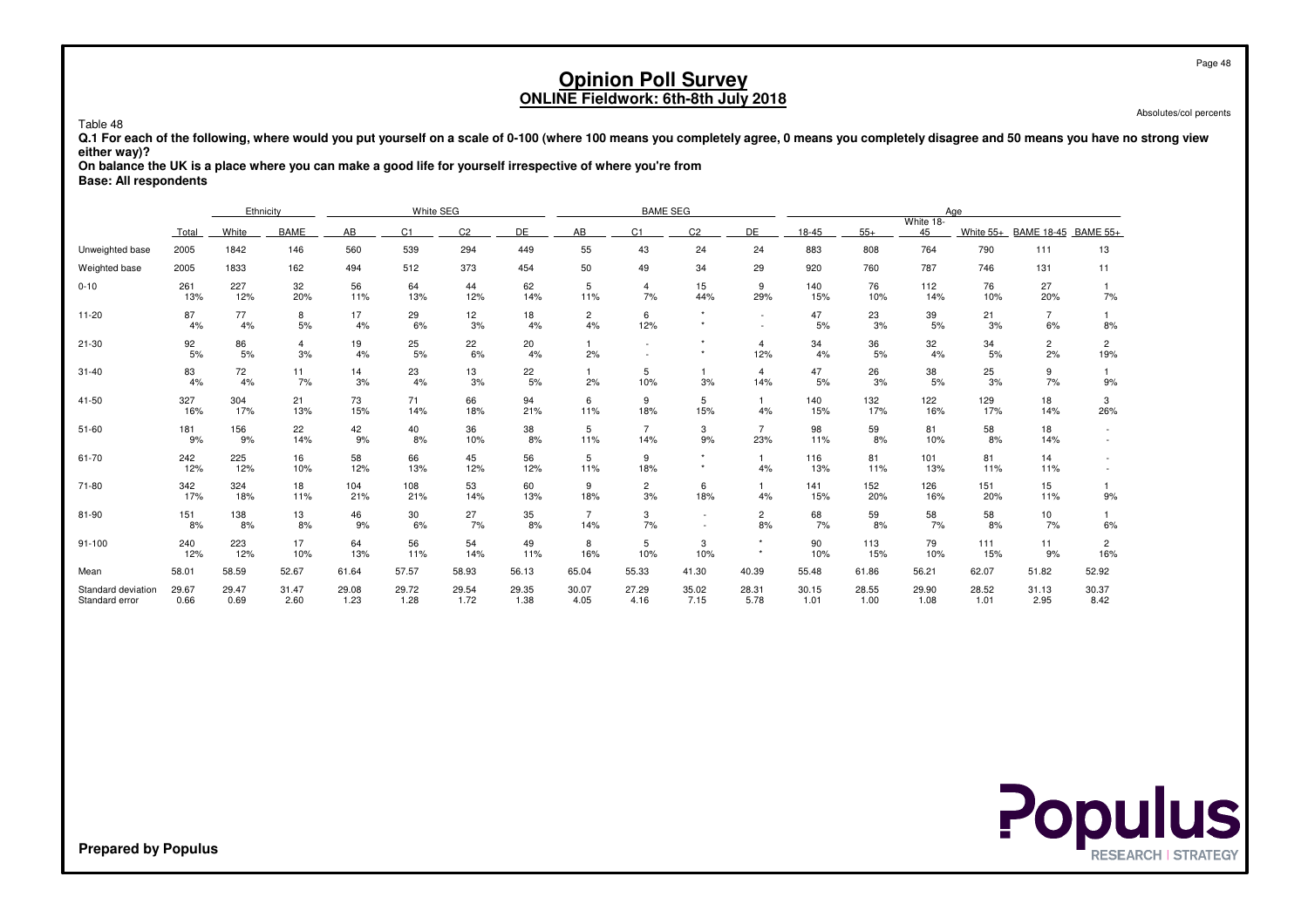Absolutes/col percents

Page 49

 **Q.1 For each of the following, where would you put yourself on a scale of 0-100 (where 100 means you completely agree, 0 means you completely disagree and 50 means you have no strong vieweither way)?**

 **On balance the UK is a place where you can make a good life for yourself irrespective of where you're fromBase: All respondents**

Table 49

|                                      |               |               |               |                     |                        |                       | Party voting now     |                                    |                       |                          |                          |               |
|--------------------------------------|---------------|---------------|---------------|---------------------|------------------------|-----------------------|----------------------|------------------------------------|-----------------------|--------------------------|--------------------------|---------------|
|                                      | Total         | Labour        | Conservative  | Liberal<br>Democrat | <b>UKIP</b>            | Green                 | SNP                  | Plaid Cvmru                        | Other                 | Can't remember           | Wouldn't/<br>didn't vote | Don't know    |
| Unweighted base                      | 2005          | 645           | 592           | 139                 | 97                     | 68                    | 67                   | 11                                 | 17                    | $\sim$                   | 123                      | 246           |
| Weighted base                        | 2005          | 728           | 686           | 140                 | 70                     | 64                    | 53                   | 10                                 | 15                    | $\sim$                   | 36                       | 203           |
| $0 - 10$                             | 261<br>13%    | 129<br>18%    | 63<br>9%      | 10<br>7%            | 8<br>11%               | 13<br>20%             | 12<br>23%            | $\mathbf{2}$<br>18%                | 9%                    | $\overline{\phantom{a}}$ | 3<br>9%                  | 20<br>10%     |
| $11 - 20$                            | 87<br>4%      | 34<br>5%      | 22<br>3%      | 11<br>8%            | $\overline{c}$<br>3%   | $\overline{4}$<br>6%  | $\overline{4}$<br>8% | $\sim$<br>$\overline{\phantom{a}}$ | 1.<br>4%              | $\sim$<br>$\sim$         | $\overline{c}$<br>6%     | 6<br>3%       |
| $21 - 30$                            | 92<br>5%      | 39<br>$5%$    | 28<br>4%      | 5<br>4%             | $\overline{c}$<br>2%   | 3<br>$5%$             | $\overline{4}$<br>7% |                                    | 3<br>19%              |                          | $\star$                  | 9<br>4%       |
| $31 - 40$                            | 83<br>4%      | 46<br>6%      | 13<br>2%      | 5<br>4%             | $\overline{c}$<br>3%   | 4<br>6%               | $\overline{2}$<br>5% | $\mathbf{1}$<br>11%                | $\sim$                |                          | $\star$<br>٠             | 9<br>4%       |
| 41-50                                | 327<br>16%    | 145<br>20%    | 76<br>11%     | 25<br>18%           | 10 <sup>1</sup><br>14% | 9<br>14%              | 13<br>25%            | $\overline{2}$<br>18%              | $\overline{c}$<br>12% | $\sim$<br>$\sim$         | 9<br>24%                 | 36<br>18%     |
| $51 - 60$                            | 181<br>9%     | 56<br>8%      | 67<br>10%     | 16<br>11%           | $\overline{c}$<br>3%   | $\overline{7}$<br>10% | $\overline{2}$<br>4% | $\overline{2}$<br>19%              | $\star$               | $\sim$<br>$\sim$         | 6<br>17%                 | 23<br>11%     |
| 61-70                                | 242<br>12%    | 83<br>11%     | 85<br>12%     | 19<br>14%           | 8<br>11%               | $\overline{7}$<br>10% | $\overline{4}$<br>8% | $\mathbf{1}$<br>9%                 | $\overline{c}$<br>10% | ٠                        | 3<br>8%                  | 31<br>15%     |
| 71-80                                | 342<br>17%    | 93<br>13%     | 145<br>21%    | 30<br>21%           | 15<br>21%              | 12<br>18%             | 5<br>10%             | $\star$<br>5%                      | $\overline{4}$<br>29% | $\overline{\phantom{a}}$ | 5<br>15%                 | 32<br>16%     |
| 81-90                                | 151<br>8%     | 53<br>7%      | 61<br>9%      | 8<br>6%             | $\overline{4}$<br>5%   | 4<br>$6\%$            | $\overline{c}$<br>3% | $\overline{2}$<br>20%              |                       |                          | 2%                       | 18<br>9%      |
| 91-100                               | 240<br>12%    | 51<br>7%      | 125<br>18%    | 10<br>7%            | 17<br>24%              | 3<br>5%               | $\overline{4}$<br>7% | $\sim$                             | $\overline{c}$<br>17% | ٠                        | $\overline{7}$<br>19%    | 20<br>10%     |
| Mean                                 | 58.01         | 51.27         | 65.54         | 58.30               | 65.24                  | 50.74                 | 44.01                | 53.21                              | 58.77                 | $\sim$                   | 61.13                    | 59.56         |
| Standard deviation<br>Standard error | 29.67<br>0.66 | 29.75<br>1.17 | 28.50<br>1.17 | 26.39<br>2.24       | 31.20<br>3.17          | 30.50<br>3.70         | 31.08<br>3.80        | 28.42<br>8.57                      | 30.34<br>7.36         | $\sim$                   | 28.74<br>2.59            | 27.40<br>1.75 |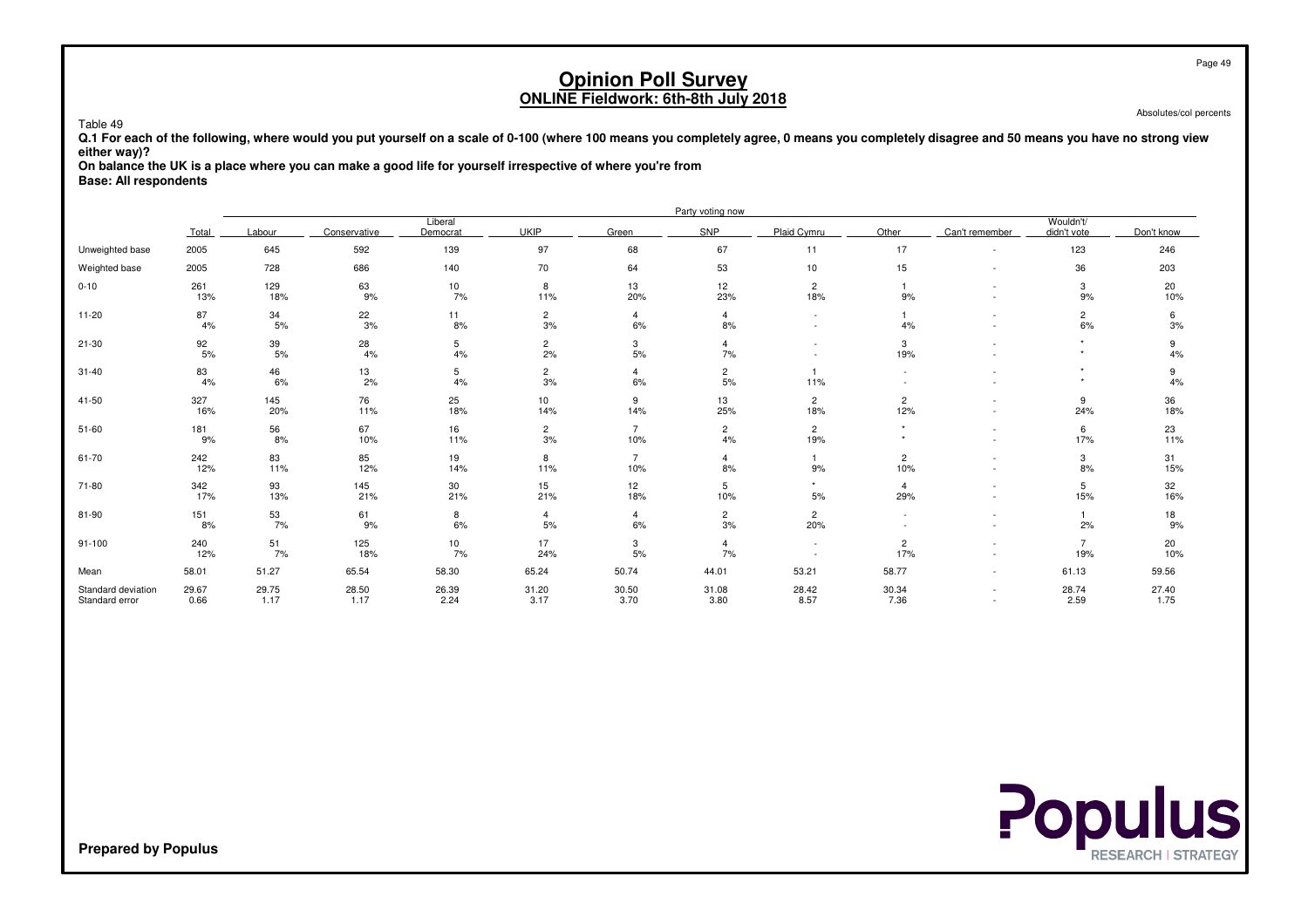Absolutes/col percents

 **Q.1 For each of the following, where would you put yourself on a scale of 0-100 (where 100 means you completely agree, 0 means you completely disagree and 50 means you have no strong vieweither way)?**

 **On balance the UK is a place where you can make a good life for yourself irrespective of where you're fromBase: All respondents**

|                                      |               |               |               |                      |                       |                       |                       | Party voting June 2017 |                          |                |                          |
|--------------------------------------|---------------|---------------|---------------|----------------------|-----------------------|-----------------------|-----------------------|------------------------|--------------------------|----------------|--------------------------|
|                                      | Total         | Conservative  | Labour        | Liberal<br>Democrat  | SNP                   | Green                 | <b>UKIP</b>           | Plaid Cymru            | Other                    | Can't remember | Wouldn't/<br>didn't vote |
| Unweighted base                      | 2005          | 706           | 694           | 137                  | 75                    | 39                    | 79                    | 15                     | 5                        | 50             | 205                      |
| Weighted base                        | 2005          | 864           | 814           | 151                  | 62                    | 39                    | 38                    | 15                     |                          | $\overline{4}$ | 16                       |
| $0 - 10$                             | 261<br>13%    | 78<br>9%      | 131<br>16%    | 18<br>12%            | 14<br>22%             | 11<br>29%             | 5<br>12%              | $\overline{2}$<br>11%  | 13%                      | $\star$<br>5%  | $\overline{2}$<br>14%    |
| $11 - 20$                            | 87<br>4%      | 27<br>3%      | 41<br>$5%$    | 8<br>$5%$            | 5<br>8%               | 3<br>7%               | $\overline{c}$<br>5%  |                        | $\mathbf{1}$<br>15%      | 4%             | 4%                       |
| $21 - 30$                            | 92<br>5%      | 34<br>4%      | 46<br>6%      | 5<br>3%              | 5<br>8%               | 1<br>2%               | $\overline{c}$<br>4%  |                        |                          | $\star$<br>3%  | $\star$<br>2%            |
| $31 - 40$                            | 83<br>4%      | 26<br>3%      | 46<br>6%      | $\overline{4}$<br>3% | 3<br>5%               | 2%                    | $\mathbf{1}$<br>3%    | 7%                     | $\overline{\phantom{a}}$ | $\star$<br>7%  | $\star$<br>2%            |
| 41-50                                | 327<br>16%    | 105<br>12%    | 160<br>20%    | 24<br>16%            | 15<br>24%             | $\overline{4}$<br>11% | $\overline{7}$<br>20% | 6<br>40%               | 15%                      | 1<br>29%       | 4<br>25%                 |
| $51 - 60$                            | 181<br>9%     | 81<br>9%      | 69<br>8%      | 18<br>12%            | $\overline{c}$<br>4%  | 4<br>9%               | $\overline{c}$<br>5%  | $\overline{c}$<br>16%  | $\sim$                   | 15%            | $\overline{2}$<br>10%    |
| 61-70                                | 242<br>12%    | 105<br>12%    | 99<br>12%     | 21<br>14%            | 5<br>9%               | 3<br>8%               | 3<br>9%               | $\overline{c}$<br>10%  | 26%                      | $\star$<br>12% | $\overline{2}$<br>13%    |
| 71-80                                | 342<br>17%    | 180<br>21%    | 108<br>13%    | 28<br>19%            | $\overline{7}$<br>11% | 9<br>23%              | $\overline{7}$<br>19% | $\star$<br>3%          |                          | $\star$<br>9%  | 2<br>10%                 |
| 81-90                                | 151<br>8%     | 80<br>9%      | 51<br>6%      | 11<br>7%             | $\overline{2}$<br>3%  | 1.<br>2%              | 3<br>9%               | $\overline{c}$<br>13%  |                          | 7%             | 7%                       |
| $91 - 100$                           | 240<br>12%    | 147<br>17%    | 62<br>8%      | 13<br>9%             | 4<br>7%               | 3<br>8%               | 6<br>15%              |                        | 30%                      | $\star$<br>8%  | $\overline{2}$<br>13%    |
| Mean                                 | 58.01         | 64.95         | 52.23         | 57.77                | 44.62                 | 47.65                 | 59.31                 | 53.64                  | 57.86                    | 57.34          | 57.10                    |
| Standard deviation<br>Standard error | 29.67<br>0.66 | 28.21<br>1.06 | 29.47<br>1.12 | 28.51<br>2.44        | 31.14<br>3.60         | 33.76<br>5.41         | 31.03<br>3.49         | 22.40<br>5.78          | 40.90<br>18.29           | 27.74<br>3.92  | 30.91<br>2.16            |



**Prepared by Populus**

Table 50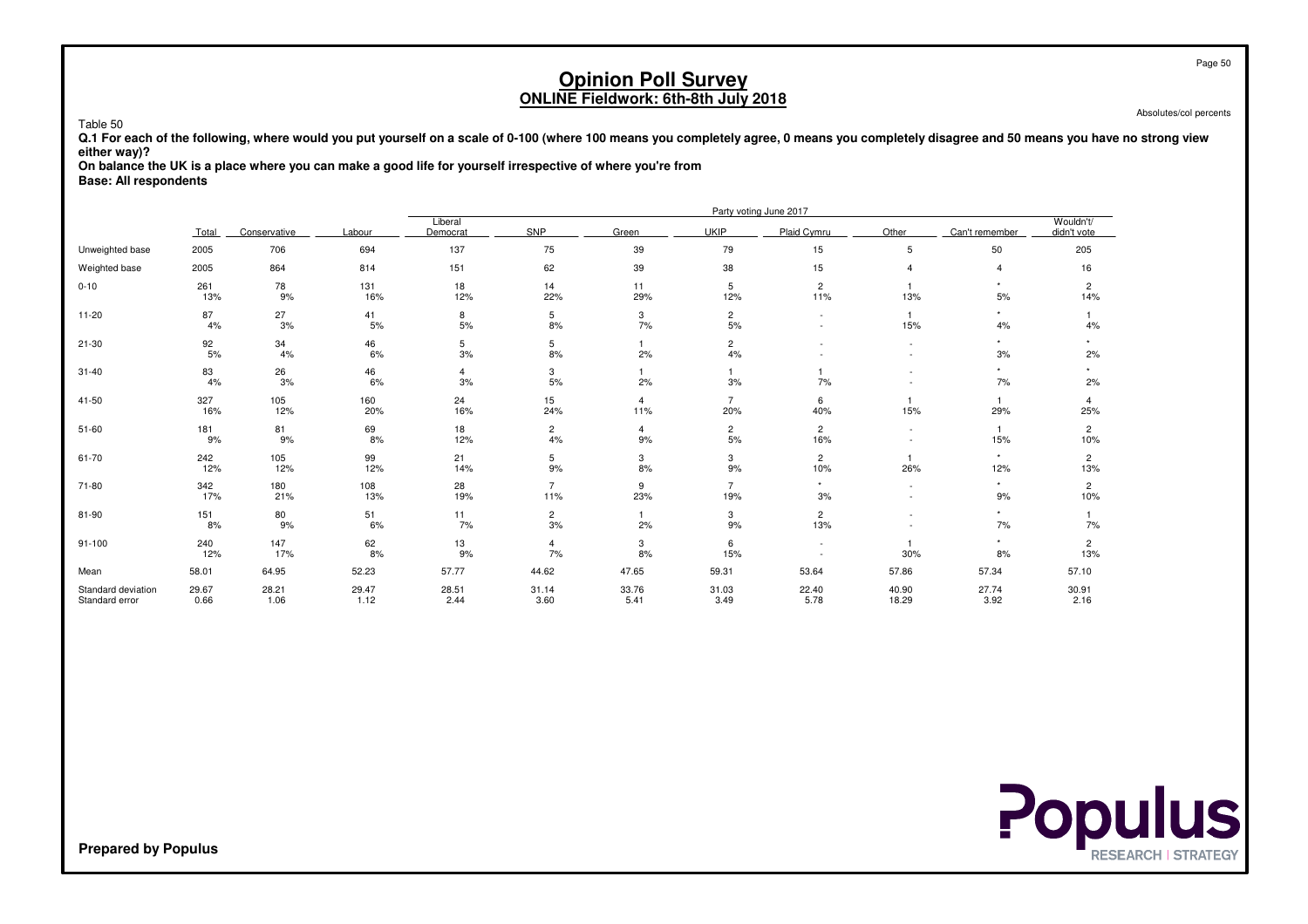Absolutes/col percents

 **Q.1 For each of the following, where would you put yourself on a scale of 0-100 (where 100 means you completely agree, 0 means you completely disagree and 50 means you have no strong vieweither way)?**

 **On balance the UK is a place where you can make a good life for yourself irrespective of where you're fromBase: All respondents**

|                                      |               |               |               |                     |               |                      |                        | Party voting May 2015    |                                                      |                          |                          |
|--------------------------------------|---------------|---------------|---------------|---------------------|---------------|----------------------|------------------------|--------------------------|------------------------------------------------------|--------------------------|--------------------------|
|                                      | Total         | Conservative  | Labour        | Liberal<br>Democrat | <b>UKIP</b>   | SNP                  | Green                  | Plaid Cymru              | Other                                                | Can't remember           | Wouldn't/<br>didn't vote |
| Unweighted base                      | 2005          | 614           | 557           | 153                 | 153           | 83                   | 73                     | 11                       | 8                                                    | 80                       | 273                      |
| Weighted base                        | 2005          | 716           | 638           | 159                 | 135           | 76                   | 74                     | 11                       | 6                                                    | 61                       | 129                      |
| $0 - 10$                             | 261<br>13%    | 59<br>8%      | 105<br>16%    | 18<br>12%           | 17<br>12%     | 15<br>20%            | 19<br>26%              | $\mathbf{2}$<br>15%      | $\overline{2}$<br>29%                                | $\overline{7}$<br>11%    | 18<br>14%                |
| $11 - 20$                            | 87<br>4%      | 21<br>3%      | 33<br>5%      | 9<br>6%             | 5<br>4%       | 4<br>$6\%$           | 3<br>5%                | $\overline{\phantom{a}}$ | $\mathbf{1}$<br>10%                                  | $\overline{\phantom{a}}$ | 10<br>8%                 |
| $21 - 30$                            | 92<br>5%      | 33<br>5%      | 31<br>5%      | 6<br>4%             | 3<br>2%       | $\overline{7}$<br>9% | $\overline{c}$<br>3%   |                          | $\overline{1}$<br>13%                                | 4<br>6%                  | 6<br>5%                  |
| $31 - 40$                            | 83<br>4%      | 23<br>3%      | 34<br>5%      | 6<br>4%             | 4<br>3%       | 3<br>4%              | 4<br>6%                | $\overline{c}$<br>20%    | $\overline{\phantom{a}}$                             | 3<br>5%                  | 3<br>2%                  |
| 41-50                                | 327<br>16%    | 91<br>13%     | 128<br>20%    | 29<br>18%           | 20<br>15%     | 21<br>27%            | $\overline{7}$<br>9%   | $9%$                     | 11%                                                  | 11<br>19%                | 19<br>14%                |
| $51 - 60$                            | 181<br>9%     | 65<br>9%      | 53<br>8%      | 16<br>10%           | 16<br>12%     | 3<br>4%              | 9<br>12%               | -1<br>11%                | $\sim$<br>$\sim$                                     | 3<br>5%                  | 15<br>12%                |
| 61-70                                | 242<br>12%    | 95<br>13%     | 74<br>12%     | 15<br>9%            | 14<br>11%     | 8<br>10%             | 10 <sup>1</sup><br>14% | 3<br>25%                 | $\overline{c}$<br>38%                                | 5<br>8%                  | 15<br>12%                |
| 71-80                                | 342<br>17%    | 144<br>20%    | 83<br>13%     | 37<br>23%           | 26<br>19%     | 6<br>8%              | 14<br>18%              | $\overline{c}$<br>20%    |                                                      | $\overline{7}$<br>12%    | 22<br>17%                |
| 81-90                                | 151<br>8%     | 65<br>9%      | 51<br>8%      | 9<br>6%             | 6<br>5%       | $\overline{2}$<br>2% | $\mathbf{1}$<br>$1\%$  |                          | $\overline{\phantom{a}}$<br>$\overline{\phantom{a}}$ | 9<br>14%                 | 9<br>7%                  |
| $91 - 100$                           | 240<br>12%    | 121<br>17%    | 46<br>7%      | 13<br>8%            | 24<br>17%     | $\overline{7}$<br>9% | 5<br>7%                |                          |                                                      | 12<br>19%                | 12<br>10%                |
| Mean                                 | 58.01         | 64.98         | 52.47         | 57.13               | 61.64         | 46.44                | 48.55                  | 53.11                    | 36.75                                                | 63.05                    | 55.16                    |
| Standard deviation<br>Standard error | 29.67<br>0.66 | 27.82<br>1.12 | 29.68<br>1.26 | 28.26<br>2.28       | 29.53<br>2.39 | 30.39<br>3.34        | 31.44<br>3.68          | 24.63<br>7.42            | 30.89<br>10.92                                       | 31.16<br>3.48            | 30.30<br>1.83            |



**Prepared by Populus**

Table 51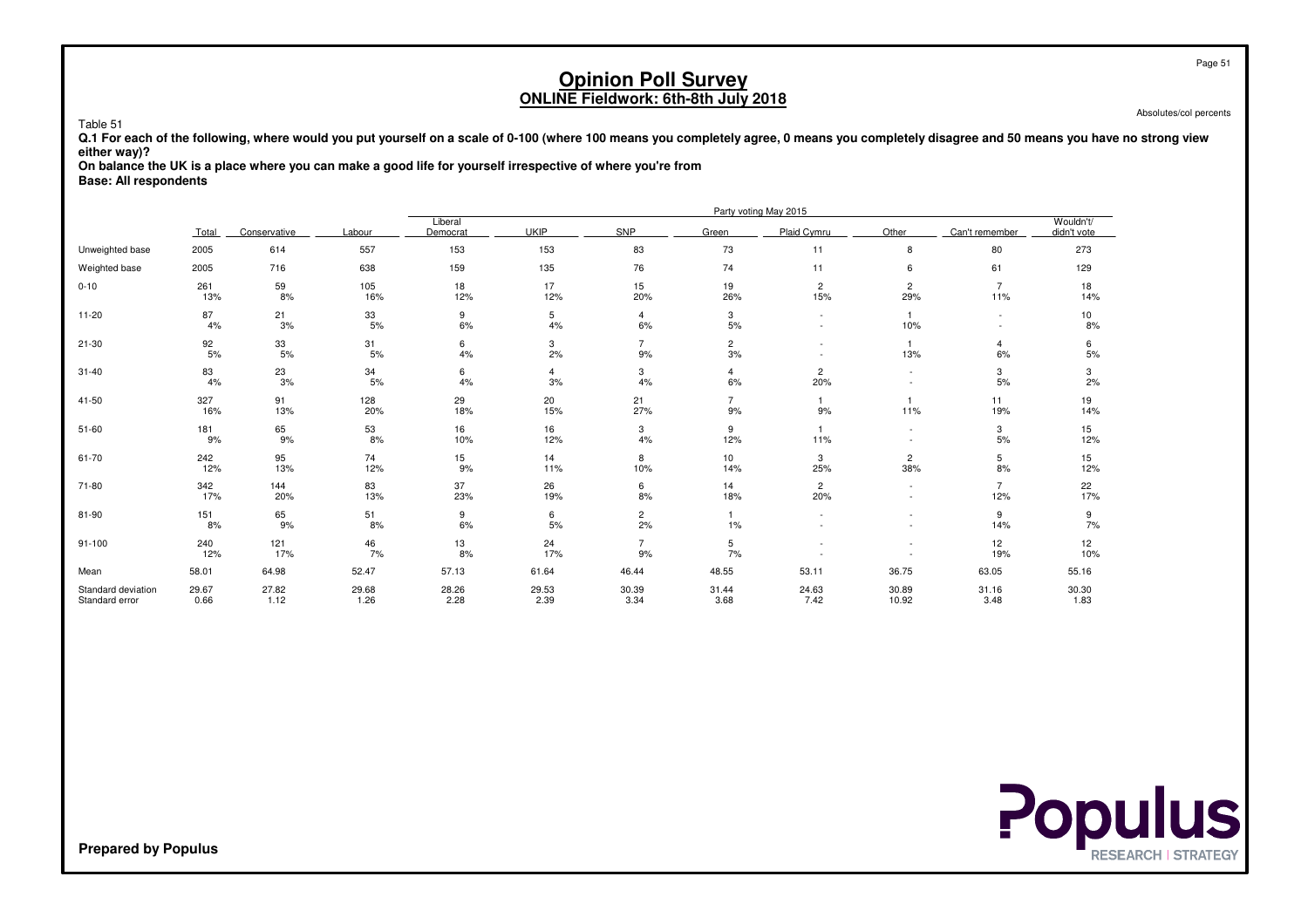| Table 52<br><b>Base: All respondents</b> |                  |                           |                  | Page 52<br><b>Opinion Poll Survey</b><br><b>ONLINE Fieldwork: 6th-8th July 2018</b><br>Absolutes/col percents<br>Q.2 Which way would you vote if there was a UK general election/Which way did you vote in the UK general election |
|------------------------------------------|------------------|---------------------------|------------------|------------------------------------------------------------------------------------------------------------------------------------------------------------------------------------------------------------------------------------|
|                                          | Now              | In June 2017              | In May 2015      |                                                                                                                                                                                                                                    |
| Unweighted base                          | 2005             | 2005                      | 2005             |                                                                                                                                                                                                                                    |
| Weighted base                            | 2005             | 2005                      | 2005             |                                                                                                                                                                                                                                    |
| Labour                                   | 728<br>36%       | 814<br>41%                | 638<br>32%       |                                                                                                                                                                                                                                    |
| Conservative                             | 686<br>34%       | 864<br>43%                | 716<br>36%       |                                                                                                                                                                                                                                    |
| Liberal Democrat                         | 140<br>7%        | 151<br>8%                 | 159<br>8%        |                                                                                                                                                                                                                                    |
| SNP                                      | 53<br>3%         | 62<br>3%                  | 76<br>4%         |                                                                                                                                                                                                                                    |
| Green                                    | 64<br>3%         | 39<br>2%                  | 74<br>4%         |                                                                                                                                                                                                                                    |
| Plaid Cymru                              | 10<br>$\star$    | 15<br>1%                  | 11<br>1%         |                                                                                                                                                                                                                                    |
| <b>UKIP</b>                              | 70<br>4%         | 38<br>2%                  | 135<br>7%        |                                                                                                                                                                                                                                    |
| Other                                    | 15<br>1%         | $\overline{4}$<br>$\star$ | 6<br>$\star$     |                                                                                                                                                                                                                                    |
| Can't remember                           | $\sim$<br>$\sim$ | $\overline{4}$<br>$\star$ | 61<br>3%         |                                                                                                                                                                                                                                    |
| Wouldn't/ didn't vote                    | 36<br>2%         | 16<br>1%                  | 129<br>6%        |                                                                                                                                                                                                                                    |
| Don't know                               | 203<br>10%       | $\sim$                    | $\sim$<br>$\sim$ |                                                                                                                                                                                                                                    |

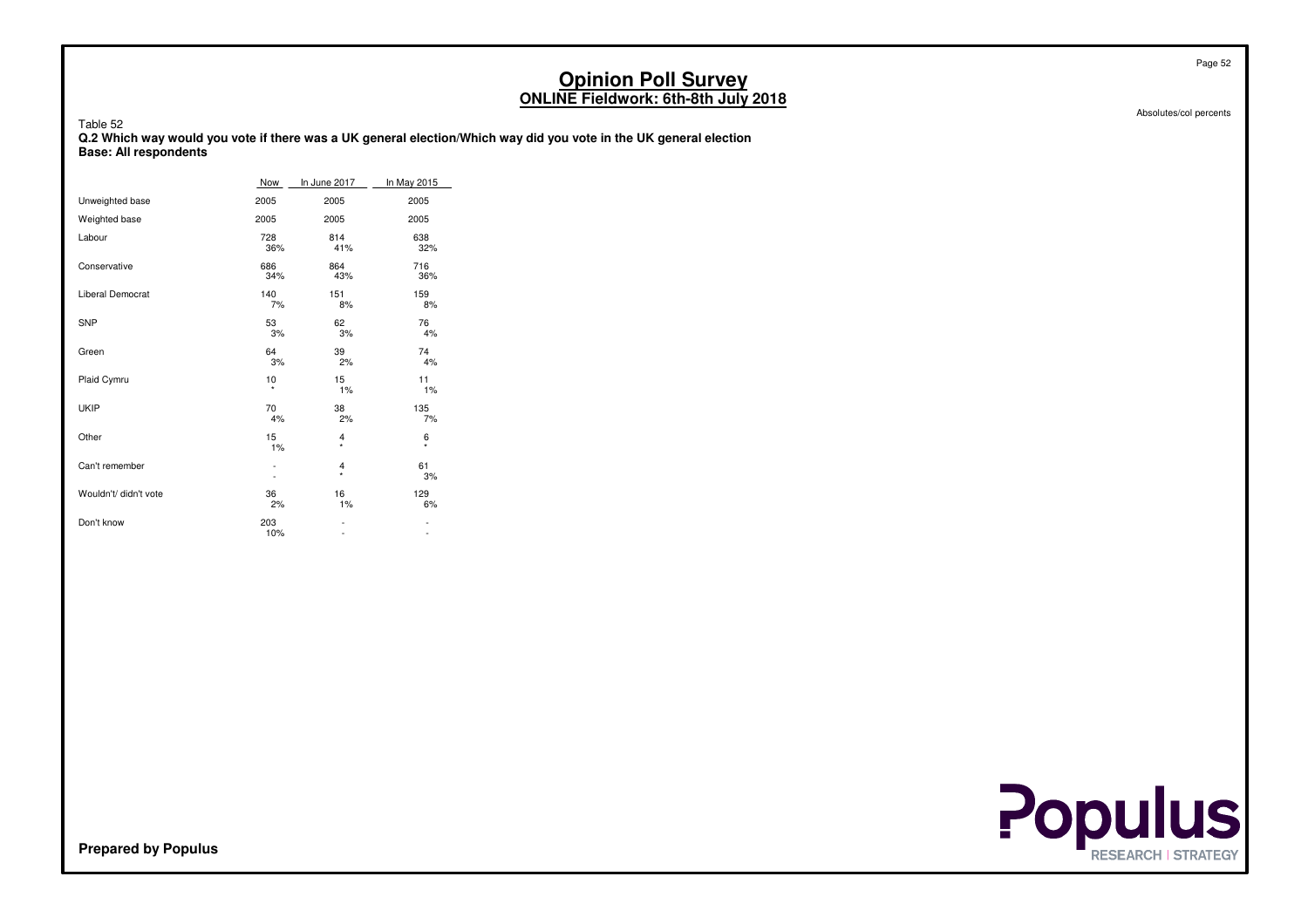Absolutes/col percents

Page 53

Employment

Table 53 **Q.2 Which way would you vote if there was a UK general election now?Base: All respondents**

|                         |            | Gender     |            |            |                         | Age        |            |            |                      |            | Social Grade |            |                           |               |               |               | York-                         |                       | Region                |           |              |                      |               |                      | Employment<br>Sector |              |                                 |
|-------------------------|------------|------------|------------|------------|-------------------------|------------|------------|------------|----------------------|------------|--------------|------------|---------------------------|---------------|---------------|---------------|-------------------------------|-----------------------|-----------------------|-----------|--------------|----------------------|---------------|----------------------|----------------------|--------------|---------------------------------|
|                         | Total      | Male       | Female     | 18-24      | 25-34                   | $35 - 44$  | 45-54      | 55-64      | $65+$                | AB         | C1           | C2         | DE                        | Scot-<br>land | North<br>East | North<br>West | shire<br>&<br>Humb-<br>erside | West<br>Mid-<br>lands | East<br>Mid-<br>lands | Wales     | East-<br>ern | London               | South<br>East | South<br>West        | Public               | Pri-<br>vate | Opin-<br>ion<br>Influ-<br>encer |
| Unweighted base         | 2005       | 990        | 1015       | 199        | 316                     | 340        | 342        | 326        | 482                  | 620        | 588          | 320        | 477                       | 176           | 75            | 213           | 165                           | 180                   | 155                   | 92        | 183          | 260                  | 309           | 197                  | 320                  | 780          | 206                             |
| Weighted base           | 2005       | 979        | 1026       | 223        | 347                     | 321        | 355        | 297        | 463                  | 547        | 563          | 407        | 487                       | 174           | 84            | 231           | 168                           | 178                   | 146                   | 100       | 192          | $27^{\circ}$         | 281           | 178                  | 356                  | 801          | 235                             |
| Labour                  | 728<br>36% | 296<br>30% | 432<br>42% | 117<br>52% | 194<br>56%              | 115<br>36% | 123<br>35% | 81<br>27%  | 97<br>21%            | 158<br>29% | 190<br>34%   | 162<br>40% | 218<br>45%                | 60<br>35%     | 47<br>56%     | 108<br>47%    | 65<br>39%                     | 62<br>35%             | 52<br>36%             | 47<br>47% | 39<br>21%    | 110<br>40%           | 85<br>30%     | 52<br>29%            | 158<br>44%           | 278<br>35%   | 105<br>45%                      |
| Conservative            | 686<br>34% | 394<br>40% | 293<br>29% | 40<br>18%  | 74<br>21%               | 91<br>28%  | 139<br>39% | 111<br>37% | 232<br>50%           | 216<br>40% | 216<br>38%   | 137<br>34% | 116<br>24%                | 28<br>16%     | 18<br>22%     | 76<br>33%     | 51<br>30%                     | 66<br>37%             | 49<br>34%             | 23<br>23% | 91<br>47%    | 99<br>37%            | 110<br>39%    | 73<br>41%            | 97<br>27%            | 293<br>37%   | 66<br>28%                       |
| <b>Liberal Democrat</b> | 140<br>7%  | 76<br>8%   | 64<br>6%   | 18<br>8%   | 25<br>7%                | 26<br>8%   | 9<br>3%    | 20<br>7%   | 41<br>9%             | 57<br>10%  | 32<br>6%     | 27<br>7%   | 24<br>5%                  | 6<br>3%       | 4<br>5%       | 15<br>7%      | 8<br>5%                       | 8<br>4%               | 12<br>8%              | 3<br>3%   | 18<br>9%     | 23<br>8%             | 27<br>10%     | 16<br>9%             | 21<br>6%             | 56<br>7%     | 20<br>9%                        |
| <b>UKIP</b>             | 70<br>4%   | 40<br>4%   | 30<br>3%   | $\star$    | 8<br>2%                 | 15<br>5%   | 14<br>4%   | 11<br>4%   | 21<br>5%             | 13<br>2%   | 16<br>3%     | 18<br>4%   | 23<br>5%                  | 2<br>$1\%$    | 5<br>6%       | 6<br>2%       | 11<br>6%                      | 10<br>6%              | 5%                    | 1%        | 11<br>6%     | 4<br>1%              | 2%            | 8<br>4%              | 13<br>4%             | 28<br>4%     | 5<br>2%                         |
| Green                   | 64<br>3%   | 26<br>3%   | 38<br>4%   | 14<br>6%   | 11<br>3%                | 12<br>4%   | 12<br>3%   | 8<br>3%    | 1%                   | 23<br>4%   | 21<br>4%     | 2%         | 12<br>3%                  | 8<br>4%       | 2<br>2%       | 2<br>1%       | 2%                            | 9<br>5%               | 3%                    | 3<br>3%   | 3%           | 9<br>3%              | 12<br>4%      | 5<br>3%              | 15<br>4%             | 26<br>3%     | 14<br>6%                        |
| SNP                     | 53<br>3%   | 29<br>3%   | 24<br>2%   | 4<br>2%    | 5<br>1%                 | 14<br>4%   | 10<br>3%   | 13<br>4%   | $\overline{7}$<br>1% | 11<br>2%   | 12<br>2%     | 6<br>1%    | 24<br>5%                  | 53<br>31%     |               |               |                               |                       |                       |           |              |                      |               |                      | 9<br>2%              | 21<br>3%     | 9<br>4%                         |
| Plaid Cymru             | 10         |            | 6<br>$1\%$ | 2<br>1%    |                         | 3<br>1%    |            |            | 3<br>1%              | 3<br>1%    | 3            | $\star$    | 3<br>1%                   |               |               |               |                               |                       |                       | 10<br>10% |              |                      |               |                      |                      | 6<br>1%      | 3<br>1%                         |
| Other                   | 15<br>1%   | 10<br>1%   | 5          |            | $\overline{c}$<br>$1\%$ | 2<br>1%    | 6<br>2%    | 3<br>1%    | $\overline{2}$       | 1%         | 5<br>1%      | 4<br>1%    | $\overline{2}$<br>$\star$ |               | 2%            |               |                               | 2<br>1%               | 3%                    |           |              | $\overline{2}$<br>1% | 5<br>2%       |                      | $\overline{c}$<br>1% | 6<br>$1\%$   | $\overline{c}$<br>1%            |
| Can't remember          |            |            |            |            |                         |            |            |            |                      |            |              |            |                           |               |               |               |                               |                       |                       |           |              |                      |               |                      |                      |              |                                 |
| Wouldn't/ didn't vote   | 36<br>2%   | 15<br>2%   | 20<br>2%   | 2<br>1%    | 2%                      | 3<br>1%    | 9<br>3%    | 5<br>2%    | 9<br>2%              | 4<br>1%    | 13<br>2%     | 5<br>1%    | 14<br>3%                  | 1%            | 1%            | 3<br>2%       | 3<br>2%                       | 6<br>3%               | 2<br>1%               | 3<br>3%   | 2%           | 5<br>2%              | 4<br>2%       | $\overline{c}$<br>1% | 10<br>3%             | 12<br>2%     |                                 |
| Don't know              | 203<br>10% | 89<br>9%   | 115<br>11% | 25<br>11%  | 21<br>6%                | 39<br>12%  | 31<br>9%   | 43<br>15%  | 44<br>10%            | 57<br>10%  | 55<br>10%    | 41<br>10%  | 51<br>10%                 | 15<br>9%      | 6<br>7%       | 20<br>9%      | 26<br>15%                     | 16<br>9%              | 16<br>11%             | 12<br>12% | 23<br>12%    | 20<br>7%             | 30<br>11%     | 21<br>12%            | 31<br>9%             | 74<br>9%     | 12<br>5%                        |

**Populus**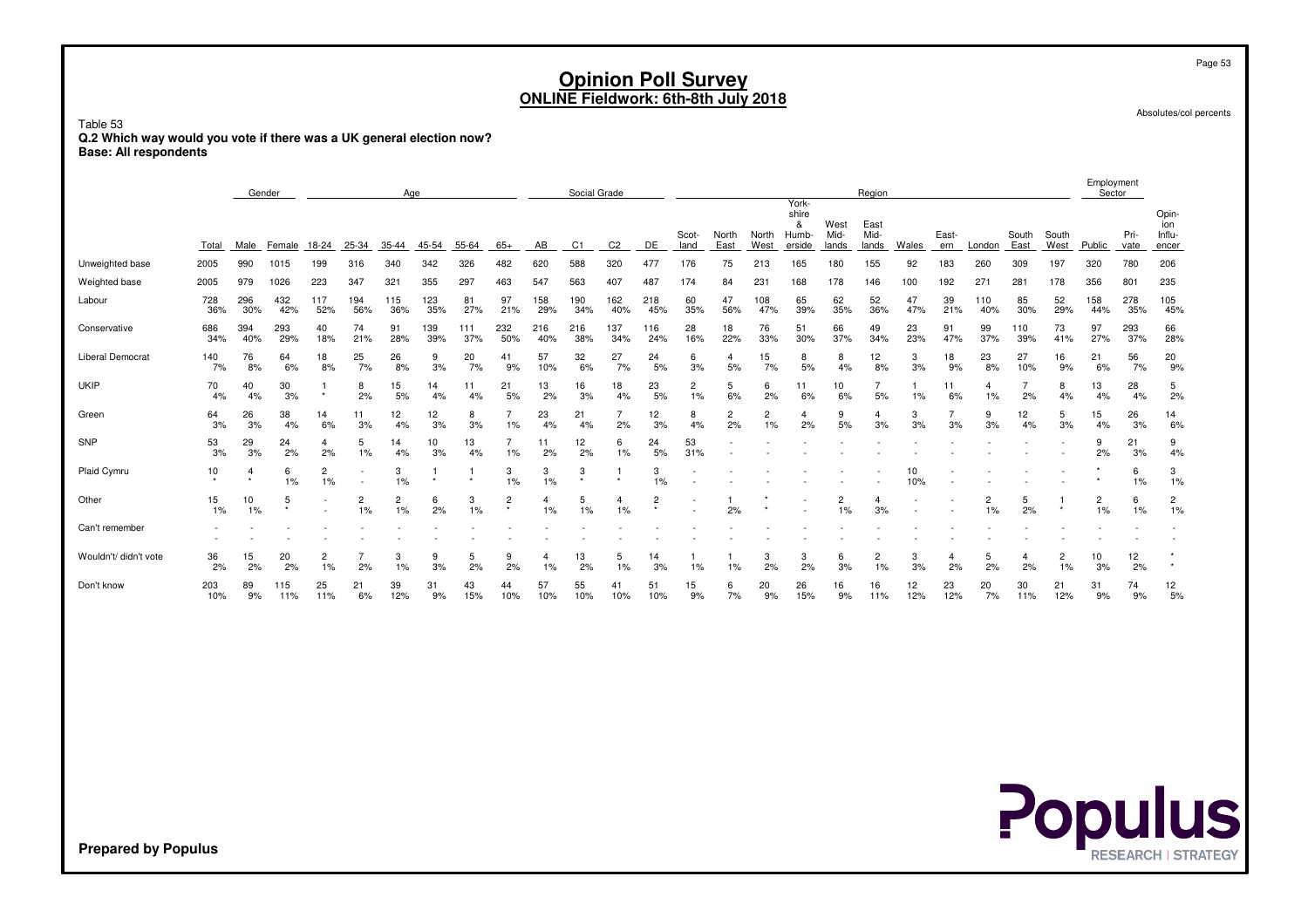Absolutes/col percents

Table 54 **Q.2 Which way would you vote if there was a UK general election now?Base: All respondents**

|                         |                          | Ethnicity  |                      |            | White SEG      |                      |                           |                      | <b>BAME SEG</b>      |                          |                                                      |                                  |                     |                         | Age            |                          |                       |
|-------------------------|--------------------------|------------|----------------------|------------|----------------|----------------------|---------------------------|----------------------|----------------------|--------------------------|------------------------------------------------------|----------------------------------|---------------------|-------------------------|----------------|--------------------------|-----------------------|
|                         | Total                    | White      | <b>BAME</b>          | AB         | C <sub>1</sub> | C <sub>2</sub>       | DE                        | AB                   | C1                   | C <sub>2</sub>           | DE                                                   | 18-45                            | $55+$               | White 18-<br>45         | White 55+      | <b>BAME 18-45</b>        | <b>BAME 55+</b>       |
| Unweighted base         | 2005                     | 1842       | 146                  | 560        | 539            | 294                  | 449                       | 55                   | 43                   | 24                       | 24                                                   | 883                              | 808                 | 764                     | 790            | 111                      | 13                    |
| Weighted base           | 2005                     | 1833       | 162                  | 494        | 512            | 373                  | 454                       | 50                   | 49                   | 34                       | 29                                                   | 920                              | 760                 | 787                     | 746            | 131                      | 11                    |
| Labour                  | 728<br>36%               | 622<br>34% | 102<br>63%           | 134<br>27% | 159<br>31%     | 136<br>37%           | 192<br>42%                | 23<br>47%            | 28<br>58%            | 26<br>77%                | 24<br>83%                                            | 439<br>48%                       | 179<br>24%          | 351<br>45%              | 171<br>23%     | 87<br>66%                | $\overline{7}$<br>59% |
| Conservative            | 686<br>34%               | 651<br>36% | 32<br>20%            | 204<br>41% | 200<br>39%     | 133<br>36%           | 114<br>25%                | 10<br>21%            | 16<br>33%            | $\overline{4}$<br>12%    | $\overline{c}$<br>5%                                 | 215<br>23%                       | 343<br>45%          | 192<br>24%              | 338<br>45%     | 23<br>18%                | 3<br>31%              |
| <b>Liberal Democrat</b> | 140<br>7%                | 130<br>7%  | 9<br>6%              | 52<br>10%  | 31<br>6%       | 23<br>6%             | 24<br>5%                  | 5<br>10%             | $\overline{1}$<br>2% | 3<br>10%                 | $\sim$<br>$\overline{\phantom{a}}$                   | 69<br>8%                         | 61<br>8%            | 60<br>8%                | 61<br>8%       | 9<br>7%                  |                       |
| <b>UKIP</b>             | 70<br>4%                 | 69<br>4%   | 1%                   | 13<br>3%   | 16<br>3%       | 18<br>5%             | 22<br>5%                  | $\star$<br>$1\%$     | $\sim$               | $\sim$                   | 4%                                                   | 24<br>3%                         | 32<br>4%            | 23<br>3%                | 32<br>4%       | 1%                       |                       |
| Green                   | 64<br>3%                 | 62<br>3%   | $\overline{c}$<br>1% | 22<br>5%   | 21<br>4%       | $\overline{7}$<br>2% | 11<br>2%                  | 2%                   |                      | $\overline{\phantom{a}}$ | 4%                                                   | 39<br>4%                         | 15<br>2%            | 38<br>5%                | 15<br>2%       | 1%                       |                       |
| SNP                     | 53<br>3%                 | 51<br>3%   | $\overline{2}$<br>1% | 10<br>2%   | 12<br>2%       | 6<br>1%              | 24<br>5%                  | 2%                   | 2%                   |                          | $\overline{\phantom{a}}$<br>$\overline{\phantom{a}}$ | 24<br>3%                         | 20<br>3%            | 22<br>3%                | 20<br>3%       | 1%                       |                       |
| Plaid Cymru             | 10<br>$\star$            | 10<br>1%   |                      | 3<br>1%    | 3<br>1%        | $\ddot{\phantom{1}}$ | 3<br>1%                   |                      |                      |                          | $\overline{\phantom{a}}$                             | 5<br>1%                          | $\overline{4}$<br>٠ | $\overline{5}$<br>$1\%$ | $\overline{4}$ | $\overline{\phantom{a}}$ |                       |
| Other                   | 15<br>1%                 | 14<br>1%   | 1%                   | 3<br>1%    | 5<br>1%        | $\overline{4}$<br>1% | $\overline{c}$<br>$\star$ | 2%                   |                      |                          |                                                      | $\boldsymbol{\Delta}$<br>$\star$ | 5<br>1%             | 4<br>1%                 | 4<br>1%        |                          | 9%                    |
| Can't remember          | $\overline{\phantom{a}}$ |            |                      |            |                |                      |                           |                      |                      |                          |                                                      |                                  |                     |                         |                |                          |                       |
| Wouldn't/ didn't vote   | 36<br>2%                 | 34<br>2%   | $\overline{c}$<br>1% | 4<br>1%    | 12<br>2%       | 5<br>1%              | 12<br>3%                  | $\star$<br>$\ddot{}$ | $\star$<br>٠         | $\rightarrow$            | 5%                                                   | 12<br>1%                         | 14<br>2%            | 12<br>2%                | 14<br>2%       |                          | $1\%$                 |
| Don't know              | 203<br>10%               | 191<br>10% | 11<br>7%             | 49<br>10%  | 51<br>10%      | 41<br>11%            | 50<br>11%                 | 8<br>16%             | 3<br>6%              |                          | $\sim$                                               | 89<br>10%                        | 87<br>12%           | 80<br>10%               | 87<br>12%      | 8<br>6%                  |                       |

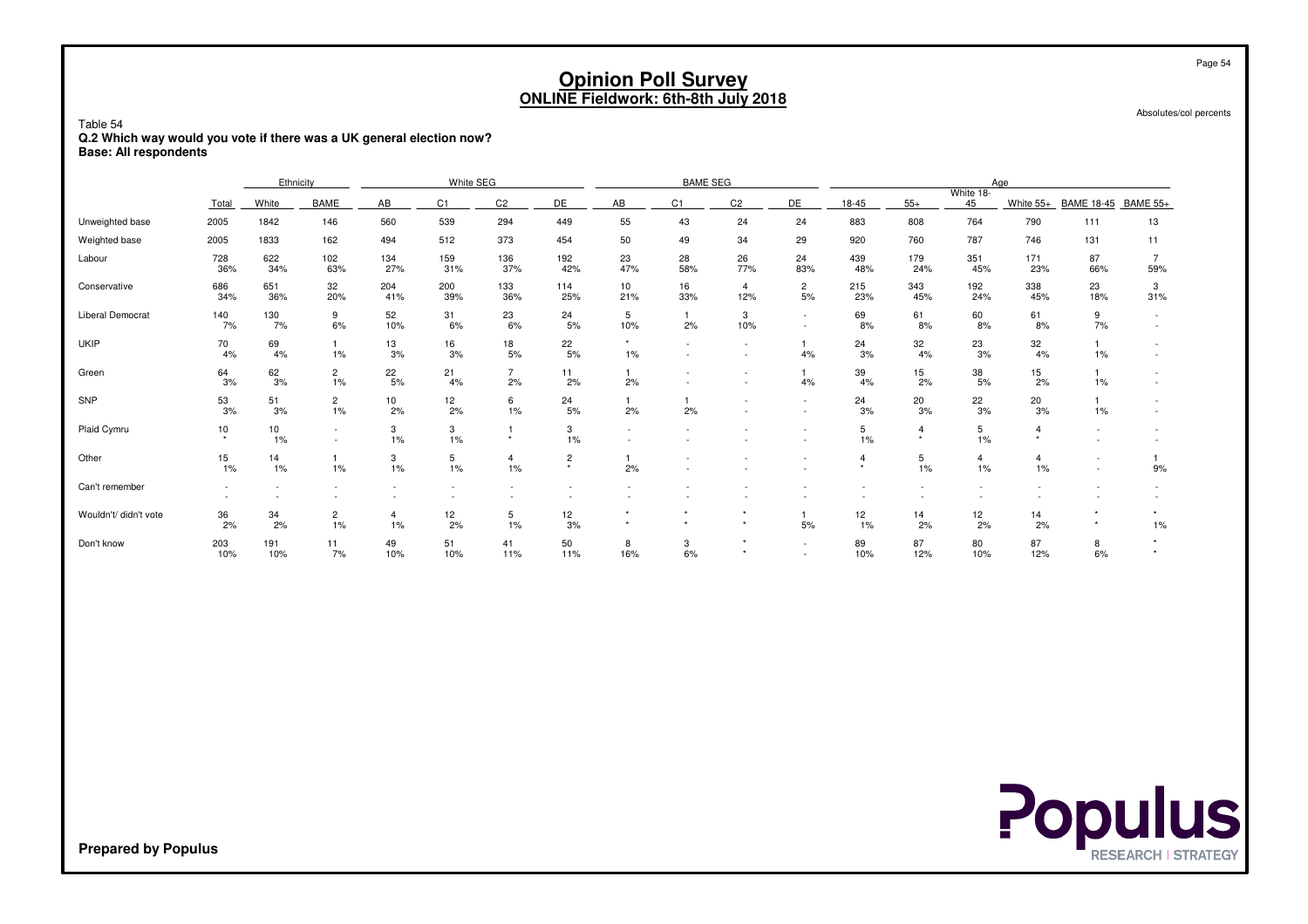Table 55

 **Q.2 Which way would you vote if there was a UK general election now?Base: All respondents**

|                         |                                                      |                                                      |                                    |                     |                                    |                                    | Party voting now                                     |                  |                                                      |                                                      |                          |                  |
|-------------------------|------------------------------------------------------|------------------------------------------------------|------------------------------------|---------------------|------------------------------------|------------------------------------|------------------------------------------------------|------------------|------------------------------------------------------|------------------------------------------------------|--------------------------|------------------|
|                         | Total                                                | Labour                                               | Conservative                       | Liberal<br>Democrat | <b>UKIP</b>                        | Green                              | SNP                                                  | Plaid Cymru      | Other                                                | Can't remember                                       | Wouldn't/<br>didn't vote | Don't know       |
| Unweighted base         | 2005                                                 | 645                                                  | 592                                | 139                 | 97                                 | 68                                 | 67                                                   | 11               | 17                                                   | $\sim$                                               | 123                      | 246              |
| Weighted base           | 2005                                                 | 728                                                  | 686                                | 140                 | 70                                 | 64                                 | 53                                                   | 10               | 15                                                   | $\overline{\phantom{a}}$                             | 36                       | 203              |
| Labour                  | 728<br>36%                                           | 728<br>100%                                          | $\sim$<br>$\sim$                   | $\sim$<br>$\sim$    | $\sim$<br>$\overline{\phantom{a}}$ | $\sim$<br>$\overline{\phantom{a}}$ | $\overline{\phantom{a}}$<br>$\overline{\phantom{a}}$ | $\sim$           | $\sim$                                               |                                                      | $\sim$                   | $\sim$           |
| Conservative            | 686<br>34%                                           | $\sim$<br>$\sim$                                     | 686<br>100%                        | $\sim$              | ٠                                  | $\overline{\phantom{a}}$           | $\overline{\phantom{a}}$                             |                  |                                                      |                                                      |                          |                  |
| <b>Liberal Democrat</b> | 140<br>7%                                            | $\overline{\phantom{a}}$<br>$\overline{\phantom{a}}$ | $\overline{\phantom{a}}$<br>$\sim$ | 140<br>100%         | ٠<br>$\overline{\phantom{a}}$      |                                    |                                                      |                  |                                                      |                                                      |                          |                  |
| <b>UKIP</b>             | $70\,$<br>4%                                         |                                                      |                                    | $\sim$<br>$\sim$    | 70<br>100%                         |                                    |                                                      |                  |                                                      |                                                      |                          |                  |
| Green                   | $\frac{64}{3\%}$                                     |                                                      |                                    |                     | $\sim$<br>$\overline{\phantom{a}}$ | 64<br>100%                         |                                                      |                  |                                                      |                                                      |                          |                  |
| SNP                     | $^{53}_{3\%}$                                        | $\overline{\phantom{a}}$                             |                                    |                     | $\sim$                             | $\sim$<br>$\overline{\phantom{a}}$ | 53<br>100%                                           |                  |                                                      |                                                      |                          |                  |
| Plaid Cymru             | $\frac{10}{x}$                                       | $\overline{\phantom{a}}$<br>$\overline{\phantom{a}}$ |                                    |                     | ٠<br>٠                             | $\sim$<br>$\overline{\phantom{a}}$ | $\sim$<br>$\sim$                                     | 10<br>100%       |                                                      |                                                      |                          |                  |
| Other                   | 15<br>1%                                             | $\overline{\phantom{a}}$                             |                                    |                     | ٠                                  |                                    |                                                      | $\sim$<br>$\sim$ | 15<br>100%                                           |                                                      |                          |                  |
| Can't remember          | $\overline{\phantom{a}}$<br>$\overline{\phantom{a}}$ | $\overline{\phantom{a}}$                             |                                    |                     | $\overline{\phantom{m}}$           | $\overline{\phantom{a}}$           |                                                      |                  | $\overline{\phantom{a}}$<br>$\overline{\phantom{a}}$ |                                                      |                          |                  |
| Wouldn't/ didn't vote   | 36<br>2%                                             |                                                      |                                    |                     |                                    | $\overline{\phantom{a}}$           |                                                      |                  |                                                      | $\overline{\phantom{a}}$<br>$\overline{\phantom{a}}$ | 36<br>100%               | $\sim$<br>$\sim$ |
| Don't know              | 203<br>10%                                           | $\overline{\phantom{a}}$<br>$\overline{\phantom{a}}$ | $\overline{\phantom{a}}$           |                     | ٠<br>$\overline{\phantom{a}}$      | $\overline{\phantom{a}}$<br>$\sim$ | $\overline{\phantom{a}}$<br>$\overline{\phantom{a}}$ |                  |                                                      | $\overline{\phantom{a}}$<br>٠                        | $\sim$<br>$\sim$         | 203<br>100%      |



Page 55

Absolutes/col percents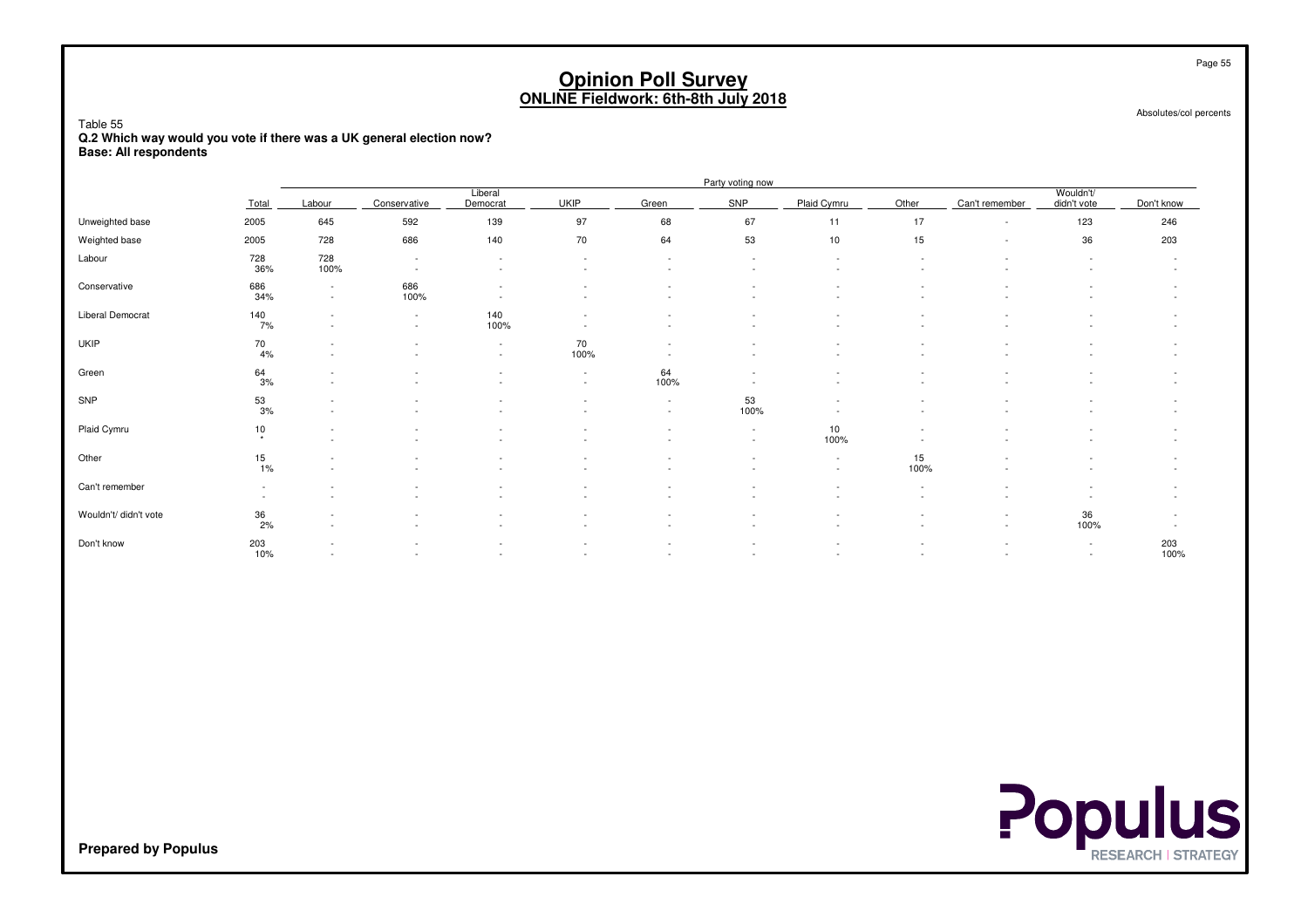Absolutes/col percents

Table 56 **Q.2 Which way would you vote if there was a UK general election now?Base: All respondents**

|                       |                 |                          |                           |                                                      |                      |                          |                       | Party voting June 2017 |                                                      |                       |                          |
|-----------------------|-----------------|--------------------------|---------------------------|------------------------------------------------------|----------------------|--------------------------|-----------------------|------------------------|------------------------------------------------------|-----------------------|--------------------------|
|                       | Total           | Conservative             | Labour                    | Liberal<br>Democrat                                  | SNP                  | Green                    | <b>UKIP</b>           | Plaid Cymru            | Other                                                | Can't remember        | Wouldn't/<br>didn't vote |
| Unweighted base       | 2005            | 706                      | 694                       | 137                                                  | 75                   | 39                       | 79                    | 15                     | 5                                                    | 50                    | 205                      |
| Weighted base         | 2005            | 864                      | 814                       | 151                                                  | 62                   | 39                       | 38                    | 15                     | $\overline{4}$                                       |                       | 16                       |
| Labour                | 728<br>36%      | 31<br>4%                 | 662<br>81%                | 16<br>11%                                            | 5<br>8%              | 4<br>9%                  | 4%                    | 5<br>30%               | $\overline{\phantom{a}}$<br>$\overline{\phantom{0}}$ | 24%                   | 3<br>16%                 |
| Conservative          | 686<br>34%      | 658<br>76%               | 9<br>1%                   | 10<br>7%                                             |                      | 4<br>9%                  | 3<br>9%               |                        | $\overline{\phantom{0}}$                             | $\star$<br>3%         | 6%                       |
| Liberal Democrat      | 140<br>7%       | 12<br>1%                 | 32<br>4%                  | 93<br>62%                                            |                      | 2%                       | 4%                    |                        | $\overline{\phantom{a}}$<br>$\overline{\phantom{a}}$ | 2%                    | 3%                       |
| <b>UKIP</b>           | 70<br>4%        | 41<br>5%                 | 3<br>$\star$              | $\overline{\phantom{a}}$<br>$\overline{\phantom{a}}$ | 1%                   | $\overline{\phantom{a}}$ | 23<br>62%             |                        | 30%                                                  | ٠                     | 5%                       |
| Green                 | 64<br>3%        | 9<br>1%                  | $\frac{18}{2\%}$          | 9<br>6%                                              | $\overline{c}$<br>4% | 25<br>63%                |                       |                        | $\sim$                                               | $\star$<br>4%         | 4%                       |
| SNP                   | $^{53}_{3\%}$   | ٠<br>$\sim$              | $\sim$                    | $\overline{\phantom{a}}$<br>$\overline{\phantom{a}}$ | 53<br>86%            |                          |                       |                        |                                                      | $\sim$<br>٠           | 1%                       |
| Plaid Cymru           | 10<br>$\ddot{}$ | $\overline{\phantom{a}}$ | $\ddot{\phantom{1}}$      |                                                      |                      |                          | $\star$<br>1%         | 8<br>54%               |                                                      |                       |                          |
| Other                 | 15<br>1%        | 8<br>1%                  | $\overline{c}$<br>$\star$ | $\star$                                              |                      |                          | $\overline{2}$<br>5%  | ٠                      | $\overline{c}$<br>55%                                | $1\%$                 | $1\%$                    |
| Can't remember        |                 | $\overline{\phantom{a}}$ |                           |                                                      |                      |                          |                       |                        |                                                      |                       |                          |
| Wouldn't/ didn't vote | 36<br>2%        | 11<br>1%                 | 12<br>$1\%$               | $\overline{c}$<br>1%                                 |                      | 3%                       | $\overline{c}$<br>5%  | 7%                     |                                                      | $\star$<br>4%         | 41%                      |
| Don't know            | 203<br>10%      | 92<br>11%                | 74<br>9%                  | 20<br>13%                                            |                      | 5<br>14%                 | $\overline{4}$<br>10% | 9%                     | 15%                                                  | $\overline{2}$<br>62% | 4<br>23%                 |

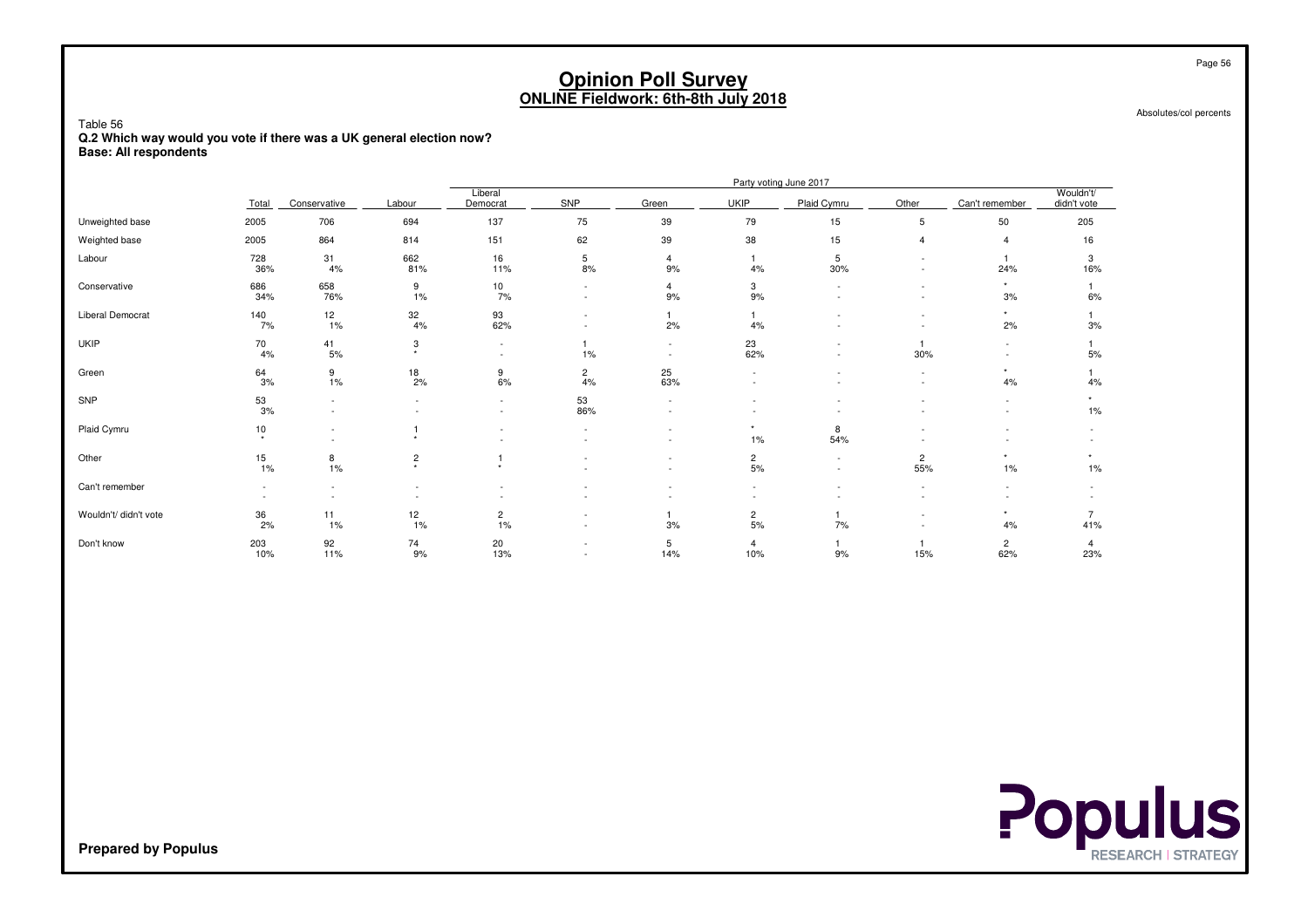Absolutes/col percents

Table 57 **Q.2 Which way would you vote if there was a UK general election now?Base: All respondents**

|                         |                  |                          |                      |                     |                    |                      |                      | Party voting May 2015              |                          |                                    |                          |
|-------------------------|------------------|--------------------------|----------------------|---------------------|--------------------|----------------------|----------------------|------------------------------------|--------------------------|------------------------------------|--------------------------|
|                         | Total            | Conservative             | Labour               | Liberal<br>Democrat | <b>UKIP</b>        | SNP                  | Green                | Plaid Cymru                        | Other                    | Can't remember                     | Wouldn't/<br>didn't vote |
| Unweighted base         | 2005             | 614                      | 557                  | 153                 | 153                | 83                   | 73                   | 11                                 | 8                        | 80                                 | 273                      |
| Weighted base           | 2005             | 716                      | 638                  | 159                 | 135                | 76                   | 74                   | 11                                 | 6                        | 61                                 | 129                      |
| Labour                  | 728<br>36%       | $45\,$<br>6%             | 520<br>82%           | 30<br>19%           | 14<br>10%          | 16<br>21%            | 27<br>36%            | 3<br>25%                           | 18%                      | 16<br>26%                          | 56<br>43%                |
| Conservative            | 686<br>34%       | 530<br>74%               | 23<br>4%             | 24<br>15%           | 60<br>45%          | 3<br>4%              | 3<br>4%              | 12%                                | $\overline{\phantom{0}}$ | 13<br>21%                          | 29<br>23%                |
| <b>Liberal Democrat</b> | 140<br>7%        | 29<br>4%                 | 17<br>3%             | 72<br>45%           | $\star$<br>$\star$ | 2%                   | $\overline{7}$<br>9% | $\overline{\phantom{a}}$<br>$\sim$ | 15%                      | $\overline{7}$<br>11%              | 5<br>4%                  |
| <b>UKIP</b>             | 70<br>4%         | $\frac{12}{2\%}$         | 6<br>1%              | $\frac{2}{2\%}$     | 41<br>31%          | $1\%$                |                      | $\overline{\phantom{a}}$<br>$\sim$ | 13%                      | 3<br>5%                            | 3<br>3%                  |
| Green                   | $\frac{64}{3\%}$ | $\frac{13}{2\%}$         | 11<br>2%             | 9<br>6%             | $\star$<br>$\star$ | $\overline{c}$<br>2% | 23<br>31%            | 2<br>16%                           | 22%                      | $\sim$<br>$\overline{\phantom{a}}$ | 3<br>2%                  |
| SNP                     | $^{53}_{3\%}$    | $_*^2$                   | $\sim$<br>$\sim$     | $\star$             | 1%                 | 50<br>66%            |                      | $\sim$<br>٠                        |                          | $\overline{\phantom{a}}$           |                          |
| Plaid Cymru             | 10<br>$\star$    | $\frac{2}{x}$            | $\star$              |                     |                    |                      |                      | $\overline{4}$<br>38%              |                          | 1%                                 | $\frac{2}{2\%}$          |
| Other                   | 15<br>1%         | $\,$ 5 $\,$<br>$1\%$     | 3<br>$\star$         | $\star$             | 4<br>3%            |                      | $\star$<br>$\star$   | $\overline{\phantom{a}}$<br>$\sim$ | $\overline{c}$<br>26%    |                                    |                          |
| Can't remember          |                  | $\overline{\phantom{a}}$ |                      |                     |                    |                      |                      |                                    |                          |                                    |                          |
| Wouldn't/ didn't vote   | 36<br>2%         | 8<br>1%                  | $\overline{7}$<br>1% | $\ddot{}$           | $\frac{2}{2\%}$    | 1%                   | 3<br>4%              | 9%                                 |                          | 2%                                 | 12<br>9%                 |
| Don't know              | 203<br>10%       | 71<br>10%                | $\frac{50}{8\%}$     | 18<br>12%           | 13<br>9%           | $\overline{c}$<br>3% | 11<br>15%            | $\sim$<br>$\sim$                   | 7%                       | 20<br>33%                          | 18<br>14%                |

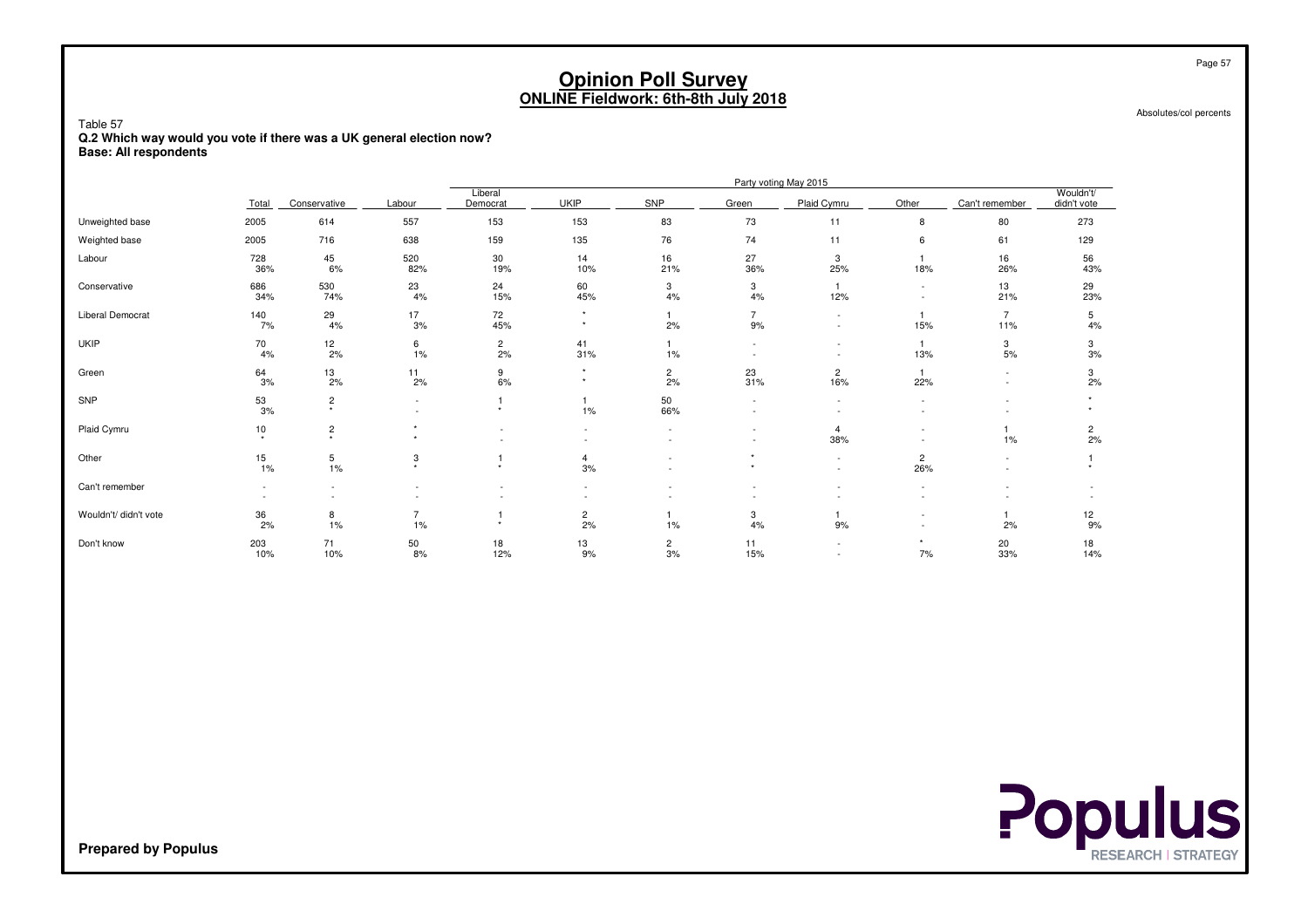Absolutes/col percents

Page 58

Employment

Table 58 **Q.2 Which way did you vote in the UK general election in June 2017?Base: All respondents**

|                         |             | Gender     |             |            |            | Age                  |                      |                      |            |                           | Social Grade         |            |            |               |                      |                         |                                               |                       | Region                |           |                      |                      |                      |                      | Employment<br>Sector |                |                                 |
|-------------------------|-------------|------------|-------------|------------|------------|----------------------|----------------------|----------------------|------------|---------------------------|----------------------|------------|------------|---------------|----------------------|-------------------------|-----------------------------------------------|-----------------------|-----------------------|-----------|----------------------|----------------------|----------------------|----------------------|----------------------|----------------|---------------------------------|
|                         | Total       | Male       | Female      | 18-24      | 25-34      | 35-44                | 45-54                | 55-64                | $65+$      | AB                        | C1                   | C2         | DE         | Scot-<br>land | North<br>East        | North<br>West           | York-<br>shire<br>&<br><b>Humb-</b><br>erside | West<br>Mid-<br>lands | East<br>Mid-<br>lands | Wales     | East-<br>ern         | London               | South<br>East        | South<br>West        | Public               | Pri-<br>vate   | Opin-<br>ion<br>Influ-<br>encer |
| Unweighted base         | 2005        | 990        | 1015        | 199        | 316        | 340                  | 342                  | 326                  | 482        | 620                       | 588                  | 320        | 477        | 176           | 75                   | 213                     | 165                                           | 180                   | 155                   | 92        | 183                  | 260                  | 309                  | 197                  | 320                  | 780            | 206                             |
| Weighted base           | 2005        | 979        | 1026        | 223        | 347        | 321                  | 355                  | 297                  | 463        | 547                       | 563                  | 407        | 487        | 174           | 84                   | 231                     | 168                                           | 178                   | 146                   | 100       | 192                  | $27 -$               | 281                  | 178                  | 356                  | 801            | 235                             |
| Conservative            | 864<br>43%  | 478<br>49% | 386<br>38%  | 59<br>26%  | 90<br>26%  | 119<br>37%           | 165<br>47%           | 149<br>50%           | 281<br>61% | 257<br>47%                | 256<br>45%           | 178<br>44% | 172<br>35% | 42<br>24%     | 24<br>28%            | 86<br>37%               | 73<br>43%                                     | 94<br>53%             | 62<br>42%             | 31<br>31% | 112<br>58%           | 118<br>43%           | 136<br>48%           | 88<br>49%            | 127<br>36%           | 358<br>45%     | 81<br>35%                       |
| Labour                  | 814<br>41%  | 337<br>34% | 477<br>47%  | 130<br>59% | 200<br>58% | 143<br>44%           | 136<br>38%           | 94<br>32%            | 111<br>24% | 190<br>35%                | 217<br>39%           | 169<br>42% | 238<br>49% | 58<br>33%     | 53<br>63%            | 125<br>54%              | 78<br>46%                                     | 68<br>38%             | 65<br>45%             | 42<br>42% | 51<br>26%            | 117<br>43%           | 93<br>33%            | 63<br>35%            | 161<br>45%           | 316<br>39%     | 101<br>43%                      |
| <b>Liberal Democrat</b> | 151<br>8%   | 75<br>8%   | 76<br>7%    | 14<br>6%   | 33<br>10%  | 22<br>7%             | 17<br>5%             | 20<br>7%             | 45<br>10%  | 59<br>11%                 | 34<br>6%             | 31<br>8%   | 27<br>6%   | 8<br>5%       | 2<br>3%              | 12<br>5%                | 10<br>6%                                      | 8<br>5%               | 10<br>7%              | 8<br>8%   | 17<br>9%             | 20<br>7%             | 36<br>13%            | 20<br>11%            | 30<br>8%             | 57<br>7%       | 27<br>11%                       |
| SNP                     | 62<br>3%    | 34<br>3%   | 28<br>3%    | 5<br>2%    | 2%         | 16<br>5%             | 12<br>3%             | 14<br>5%             | 2%         | 13<br>2%                  | 17<br>3%             | 2%         | 24<br>5%   | 62<br>35%     |                      |                         |                                               |                       |                       |           |                      |                      |                      |                      | 11<br>3%             | 25<br>3%       | 12<br>5%                        |
| Green                   | 39<br>2%    | 19<br>2%   | 19<br>2%    | 9<br>4%    | 5<br>1%    | 6<br>2%              | 11<br>3%             | 6<br>2%              | 3<br>1%    | 16<br>3%                  | 16<br>3%             | 1%         | 3<br>1%    | 3<br>1%       | $\overline{c}$<br>2% | $\overline{c}$<br>1%    | 3<br>2%                                       | 2%                    | 3%                    |           | 2%                   | 10<br>4%             | 2%                   | 1%                   | 14<br>4%             | 15<br>2%       | 8<br>3%                         |
| <b>UKIP</b>             | 38<br>2%    | 20<br>2%   | 18<br>2%    | 1%         | 3<br>1%    | 9<br>3%              | 8<br>2%              | 8<br>3%              | 9<br>2%    | 5<br>1%                   | 12<br>2%             | 8<br>2%    | 13<br>3%   | 2<br>1%       | 3<br>3%              | 4<br>2%                 | 2<br>1%                                       | 2<br>$1\%$            | 4<br>3%               | 3<br>3%   | 3%                   | $\overline{c}$<br>1% | 5<br>2%              | 4<br>2%              | 8<br>2%              | 12<br>2%       | 3<br>1%                         |
| Plaid Cymru             | 15<br>$1\%$ | 1%         | 8<br>1%     | $\star$    | 3<br>1%    | $\overline{2}$<br>1% | $\overline{2}$<br>1% | $\overline{2}$<br>1% | 5<br>1%    | 1%                        | $\overline{4}$<br>1% | 1%         | 3<br>1%    |               |                      |                         |                                               |                       |                       | 15<br>15% |                      |                      |                      |                      | 3<br>1%              | 6<br>1%        | 3<br>1%                         |
| Other                   | 4           |            |             |            |            |                      |                      | 1%                   |            |                           | 3                    |            |            |               |                      |                         | $1\%$                                         |                       |                       |           |                      |                      | 1%                   |                      |                      | $\overline{2}$ |                                 |
| Can't remember          | 4           |            | 3           |            |            |                      |                      |                      |            |                           |                      |            |            |               |                      |                         |                                               |                       |                       |           |                      |                      |                      |                      |                      | 2              |                                 |
| Wouldn't/ didn't vote   | 16<br>1%    | 1%         | 11<br>$1\%$ | 3<br>1%    | 5<br>$1\%$ | 3<br>1%              | $\overline{c}$<br>1% | 1%                   |            | 3<br>$\ddot{\phantom{1}}$ | 1%                   | 1%         | 6<br>1%    | 1%            |                      | $\overline{2}$<br>$1\%$ | 1%                                            | $\overline{c}$<br>1%  | 1%                    | 1%        | $\overline{2}$<br>1% | 3<br>1%              | $\overline{2}$<br>1% | $\overline{2}$<br>1% | $\overline{c}$<br>1% | 8<br>$1\%$     |                                 |

**Populus**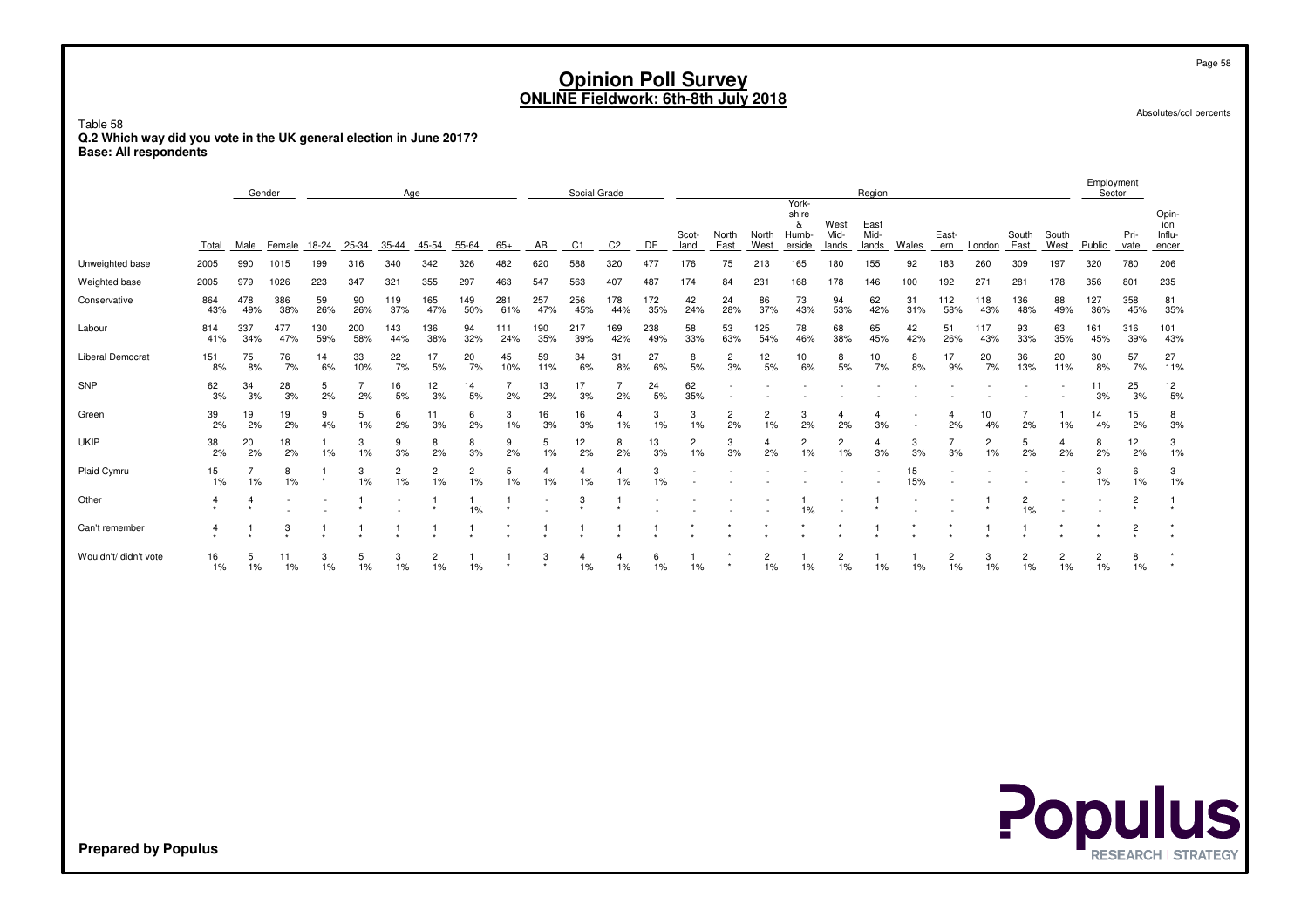Absolutes/col percents

#### Table 59 **Q.2 Which way did you vote in the UK general election in June 2017?Base: All respondents**

|                       |                         | Ethnicity   |                      |                         | White SEG            |                      |                                        |                  | <b>BAME SEG</b>      |                       |                          |                 |                      |                 | Age                     |                      |           |
|-----------------------|-------------------------|-------------|----------------------|-------------------------|----------------------|----------------------|----------------------------------------|------------------|----------------------|-----------------------|--------------------------|-----------------|----------------------|-----------------|-------------------------|----------------------|-----------|
|                       | Total                   | White       | <b>BAME</b>          | AB                      | C1.                  | C <sub>2</sub>       | DE                                     | AB               | C <sub>1</sub>       | C <sub>2</sub>        | DE                       | 18-45           | $55+$                | White 18-<br>45 | White 55+               | BAME 18-45 BAME 55+  |           |
| Unweighted base       | 2005                    | 1842        | 146                  | 560                     | 539                  | 294                  | 449                                    | 55               | 43                   | 24                    | 24                       | 883             | 808                  | 764             | 790                     | 111                  | 13        |
| Weighted base         | 2005                    | 1833        | 162                  | 494                     | 512                  | 373                  | 454                                    | 50               | 49                   | 34                    | 29                       | 920             | 760                  | 787             | 746                     | 131                  | 11        |
| Conservative          | 864<br>43%              | 823<br>45%  | 37<br>23%            | 243<br>49%              | 240<br>47%           | 174<br>47%           | 166<br>37%                             | 12<br>25%        | 16<br>32%            | $\overline{4}$<br>12% | 5<br>18%                 | 281<br>31%      | 431<br>57%           | 253<br>32%      | 428<br>57%              | 28<br>21%            | 2<br>14%  |
| Labour                | 814<br>41%              | 708<br>39%  | 100<br>62%           | 159<br>32%              | 187<br>37%           | 147<br>39%           | 214<br>47%                             | 29<br>59%        | 28<br>56%            | 22<br>65%             | 21<br>73%                | 485<br>53%      | 205<br>27%           | 403<br>51%      | 194<br>26%              | 81<br>62%            | 10<br>86% |
| Liberal Democrat      | 151<br>8%               | 137<br>7%   | 14<br>9%             | 53<br>11%               | 33<br>6%             | 24<br>6%             | 27<br>6%                               | 5<br>11%         | $\overline{c}$<br>4% | $\overline{7}$<br>21% | $\sim$                   | 70<br>8%        | 65<br>9%             | 56<br>7%        | 65<br>9%                | 14<br>11%            |           |
| SNP                   | $\frac{62}{3\%}$        | 59<br>3%    | $\overline{c}$<br>1% | 12<br>2%                | 16<br>3%             | $\overline{7}$<br>2% | 24<br>5%                               | 2%               | 2%                   |                       |                          | $\frac{28}{3%}$ | 22<br>3%             | 27<br>3%        | $\frac{22}{3%}$         | 1%                   |           |
| Green                 | $\frac{39}{2\%}$        | 34<br>2%    | 5<br>3%              | 15<br>3%                | 13<br>3%             | $\overline{4}$<br>1% | $\overline{c}$<br>$\ddot{\phantom{1}}$ | 2%               | 3<br>6%              |                       | 4%                       | 20<br>2%        | 8<br>1%              | 16<br>2%        | 8<br>1%                 | $\overline{4}$<br>3% |           |
| <b>UKIP</b>           | 38<br>2%                | 36<br>2%    | $\overline{2}$<br>1% | 5<br>1%                 | 12<br>2%             | 8<br>2%              | 11<br>3%                               | $1\%$            |                      |                       | $\overline{1}$<br>5%     | 14<br>1%        | 17<br>2%             | 12<br>2%        | 17<br>2%                | $\overline{2}$<br>1% |           |
| Plaid Cymru           | 15<br>1%                | 15<br>1%    |                      | $\overline{4}$<br>$1\%$ | $\overline{4}$<br>1% | $\overline{4}$<br>1% | 3<br>1%                                |                  |                      |                       |                          | 6<br>1%         | $\overline{7}$<br>1% | 6<br>1%         | $\overline{7}$<br>$1\%$ |                      |           |
| Other                 | 4                       |             |                      |                         | 3<br>1%              |                      | $\sim$                                 |                  |                      |                       | $\overline{\phantom{a}}$ |                 | $\overline{c}$       |                 | $\overline{2}$<br>٠     |                      |           |
| Can't remember        | $\overline{\mathbf{4}}$ | 3           |                      |                         |                      |                      |                                        | $\sim$           | $\star$              | $\star$<br>$\star$    | $\star$                  | 3               |                      | $\overline{2}$  |                         |                      |           |
| Wouldn't/ didn't vote | 16<br>$1\%$             | 14<br>$1\%$ | 1%                   | 2<br>$\star$            | 3<br>1%              | 3<br>1%              | 5<br>1%                                | $\star$<br>$1\%$ | $\star$<br>$1\%$     | 2%                    | $\star$<br>$1\%$         | 11<br>$1\%$     | 3                    | 10<br>1%        | $\overline{c}$          | 1%                   | $1\%$     |

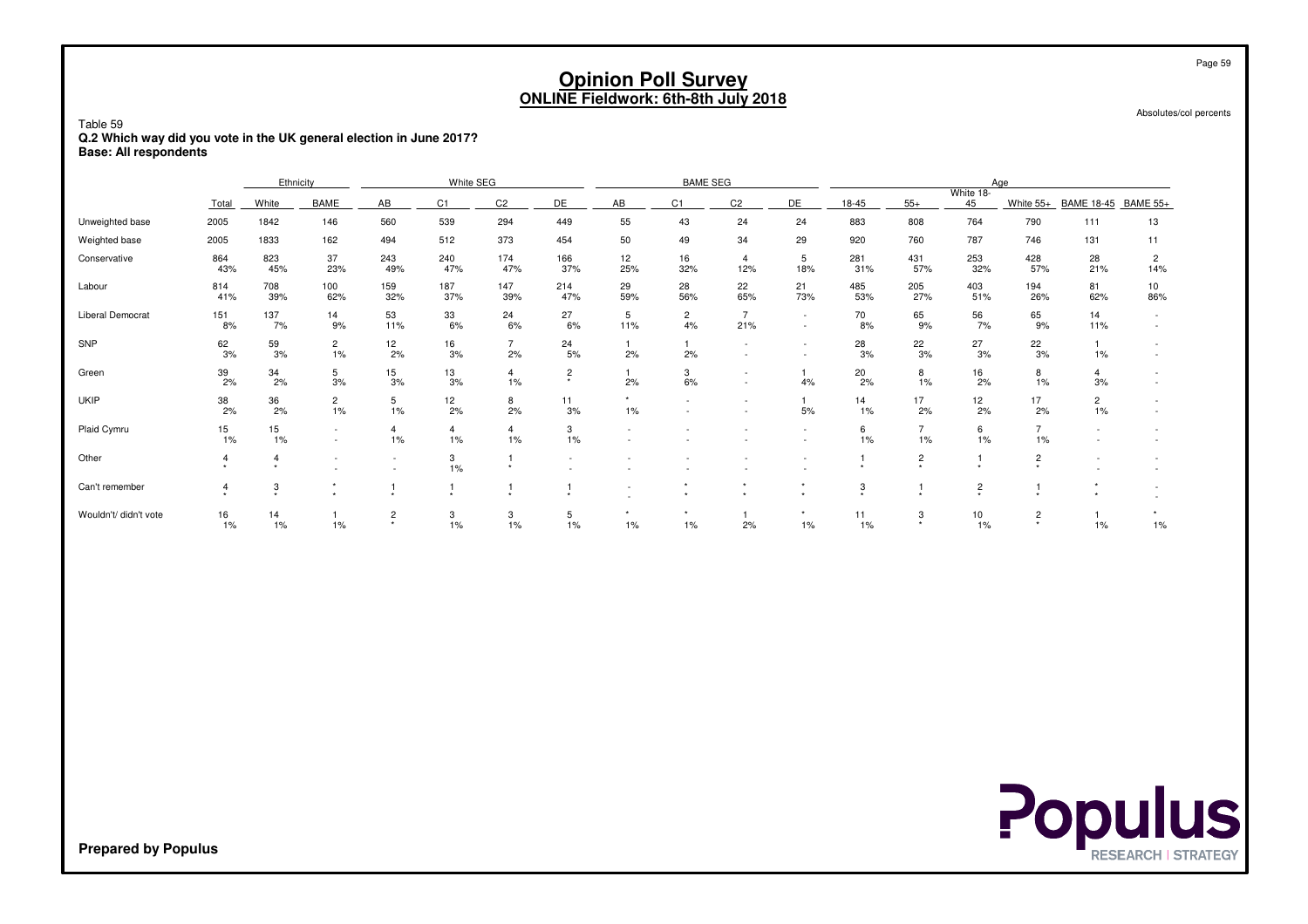Absolutes/col percents

Table 60 **Q.2 Which way did you vote in the UK general election in June 2017?Base: All respondents**

|                       |                  |                                 |                           |                     |                                                      |                          | Party voting now         |                                                      |                       |                                                      |                          |                      |
|-----------------------|------------------|---------------------------------|---------------------------|---------------------|------------------------------------------------------|--------------------------|--------------------------|------------------------------------------------------|-----------------------|------------------------------------------------------|--------------------------|----------------------|
|                       | Total            | Labour                          | Conservative              | Liberal<br>Democrat | <b>UKIP</b>                                          | Green                    | SNP                      | Plaid Cymru                                          | Other                 | Can't remember                                       | Wouldn't/<br>didn't vote | Don't know           |
| Unweighted base       | 2005             | 645                             | 592                       | 139                 | 97                                                   | 68                       | 67                       | 11                                                   | 17                    | ٠                                                    | 123                      | 246                  |
| Weighted base         | 2005             | 728                             | 686                       | 140                 | 70                                                   | 64                       | 53                       | 10                                                   | 15                    | $\overline{\phantom{a}}$                             | 36                       | 203                  |
| Conservative          | 864<br>43%       | 31<br>4%                        | 658<br>96%                | 12<br>9%            | 41<br>58%                                            | 9<br>15%                 | $\overline{\phantom{a}}$ | $\overline{\phantom{a}}$<br>$\overline{\phantom{a}}$ | 8<br>54%              | ٠<br>$\overline{\phantom{a}}$                        | 11<br>32%                | 92<br>45%            |
| Labour                | 814<br>41%       | 662<br>91%                      | 9<br>1%                   | 32<br>23%           | 3<br>$5%$                                            | 18<br>28%                | $\sim$                   | 11%                                                  | $\overline{2}$<br>14% | ٠<br>$\overline{\phantom{a}}$                        | 12<br>32%                | 74<br>36%            |
| Liberal Democrat      | 151<br>8%        | $\frac{16}{2\%}$                | 10<br>$1\%$               | 93<br>66%           | $\overline{\phantom{a}}$<br>$\overline{\phantom{a}}$ | 9<br>14%                 |                          | $\overline{\phantom{a}}$<br>$\overline{\phantom{a}}$ | 5%                    | ٠<br>$\overline{\phantom{a}}$                        | $\overline{2}$<br>6%     | 20<br>10%            |
| SNP                   | $\frac{62}{3\%}$ | 5<br>1%                         | $\overline{\phantom{a}}$  | $\sim$<br>$\sim$    | 1%                                                   | $\overline{2}$<br>4%     | 53<br>100%               |                                                      |                       |                                                      |                          |                      |
| Green                 | $\frac{39}{2\%}$ | $\overline{4}$<br>$\rightarrow$ | 4<br>1%                   | 1%                  | $\overline{\phantom{a}}$<br>$\sim$                   | 25<br>38%                | $\overline{\phantom{a}}$ |                                                      |                       | $\overline{\phantom{a}}$                             | 3%                       | 5<br>3%              |
| <b>UKIP</b>           | 38<br>2%         |                                 | 3<br>$\ddot{\phantom{1}}$ | 1%                  | 23<br>33%                                            | $\overline{\phantom{a}}$ | $\overline{\phantom{a}}$ | 4%                                                   | $\overline{2}$<br>13% | $\overline{\phantom{a}}$<br>$\sim$                   | $\overline{c}$<br>5%     | 2%                   |
| Plaid Cymru           | $\frac{15}{1\%}$ | 5<br>1%                         |                           |                     |                                                      |                          | $\sim$                   | 8<br>85%                                             |                       | $\overline{\phantom{a}}$<br>$\overline{\phantom{a}}$ | 3%                       | 1%                   |
| Other                 |                  | $\overline{\phantom{a}}$        |                           | $\sim$<br>$\sim$    | 2%                                                   |                          |                          | $\overline{\phantom{a}}$<br>$\overline{\phantom{a}}$ | $\overline{2}$<br>14% |                                                      |                          |                      |
| Can't remember        |                  |                                 | $\star$                   |                     | $\overline{\phantom{a}}$                             |                          | $\sim$                   | $\overline{\phantom{a}}$<br>$\overline{\phantom{a}}$ |                       |                                                      |                          | $\overline{c}$<br>1% |
| Wouldn't/ didn't vote | 16<br>1%         | 3                               |                           |                     | 1%                                                   | 1%                       |                          | $\sim$                                               | 1%                    | ٠                                                    | 18%                      | 2%                   |



**Prepared by Populus**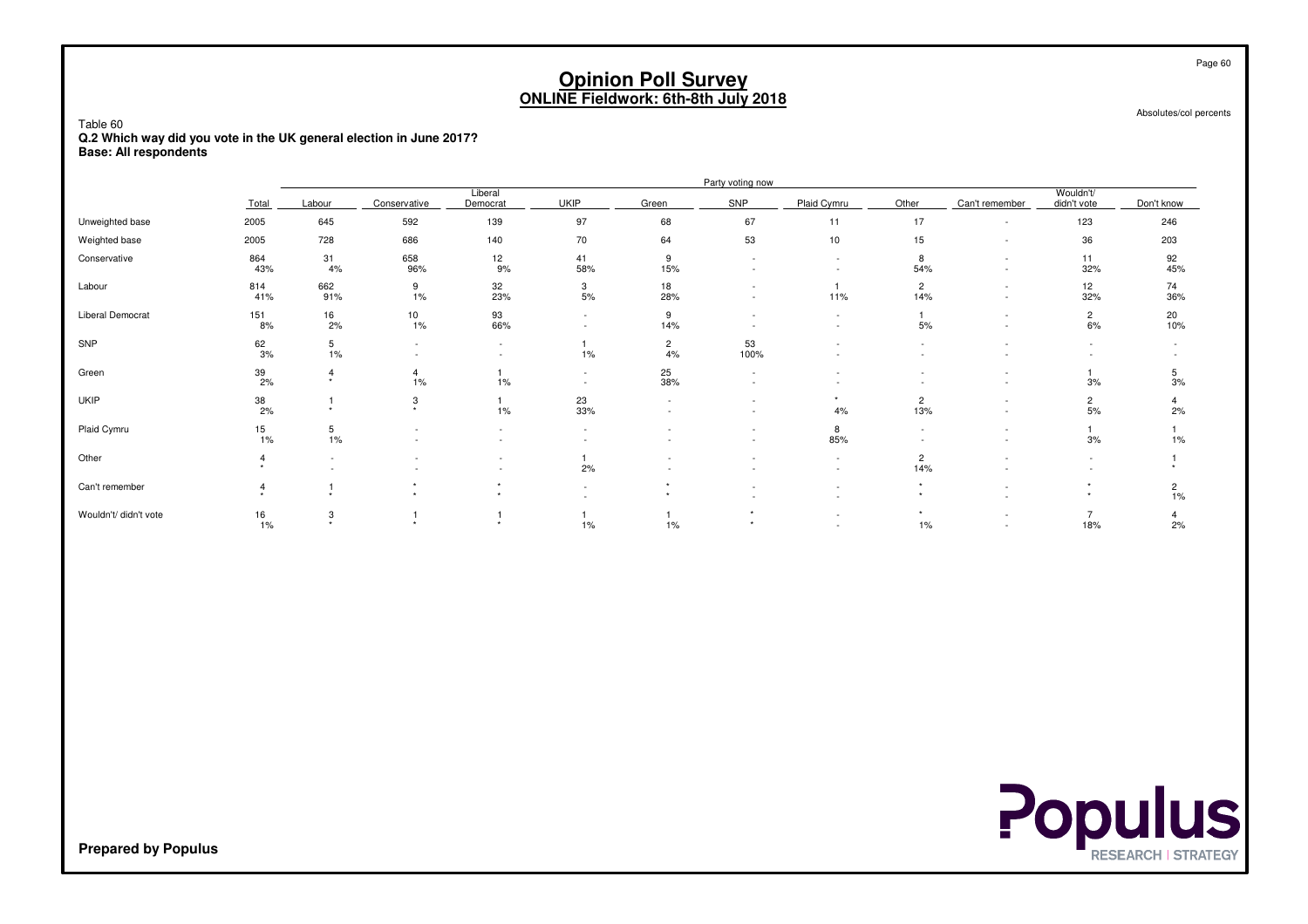Absolutes/col percents

Table 61 **Q.2 Which way did you vote in the UK general election in June 2017?Base: All respondents**

|                       |                           |                                                      |                                    |                                    |            |                          |                  | Party voting June 2017                               |                                                      |                                                      |                                                      |
|-----------------------|---------------------------|------------------------------------------------------|------------------------------------|------------------------------------|------------|--------------------------|------------------|------------------------------------------------------|------------------------------------------------------|------------------------------------------------------|------------------------------------------------------|
|                       | Total                     | Conservative                                         | Labour                             | Liberal<br>Democrat                | <b>SNP</b> | Green                    | <b>UKIP</b>      | Plaid Cymru                                          | Other                                                | Can't remember                                       | Wouldn't/<br>didn't vote                             |
| Unweighted base       | 2005                      | 706                                                  | 694                                | 137                                | 75         | 39                       | 79               | 15                                                   | 5                                                    | 50                                                   | 205                                                  |
| Weighted base         | 2005                      | 864                                                  | 814                                | 151                                | 62         | 39                       | 38               | 15                                                   | $\overline{4}$                                       | $\overline{4}$                                       | 16                                                   |
| Conservative          | 864<br>43%                | 864<br>100%                                          | .<br>.                             |                                    |            |                          |                  |                                                      |                                                      |                                                      | $\overline{\phantom{a}}$                             |
| Labour                | 814<br>41%                | $\overline{\phantom{a}}$<br>$\sim$                   | 814<br>100%                        |                                    |            | $\overline{\phantom{a}}$ | $\overline{a}$   | ٠                                                    | $\overline{\phantom{a}}$                             |                                                      | $\overline{\phantom{a}}$<br>$\overline{\phantom{a}}$ |
| Liberal Democrat      | 151<br>8%                 | $\overline{\phantom{a}}$                             | $\overline{\phantom{a}}$<br>$\sim$ | 151<br>100%                        |            |                          |                  |                                                      |                                                      |                                                      | $\overline{\phantom{a}}$                             |
| SNP                   | $\frac{62}{3\%}$          | $\sim$<br>$\sim$                                     | $\overline{\phantom{a}}$           | $\overline{\phantom{a}}$<br>$\sim$ | 62<br>100% |                          |                  | $\sim$                                               | $\overline{\phantom{a}}$                             | ٠                                                    | $\overline{\phantom{a}}$<br>$\overline{\phantom{a}}$ |
| Green                 | 39<br>2%                  | $\overline{\phantom{a}}$                             |                                    |                                    | $\sim$     | 39<br>100%               |                  |                                                      |                                                      |                                                      | $\overline{\phantom{a}}$                             |
| <b>UKIP</b>           | $\frac{38}{2\%}$          | $\overline{\phantom{a}}$                             |                                    |                                    |            | $\sim$<br>$\sim$         | 38<br>100%       |                                                      |                                                      |                                                      | $\overline{\phantom{a}}$<br>$\overline{\phantom{a}}$ |
| Plaid Cymru           | 15<br>1%                  | $\overline{\phantom{a}}$<br>$\sim$                   | $\overline{\phantom{a}}$           |                                    |            |                          | $\sim$<br>$\sim$ | 15<br>100%                                           |                                                      |                                                      | $\overline{\phantom{a}}$<br>$\overline{\phantom{a}}$ |
| Other                 | 4<br>$\ddot{\phantom{1}}$ | $\overline{\phantom{a}}$<br>$\overline{\phantom{a}}$ |                                    |                                    |            |                          |                  | $\overline{\phantom{a}}$<br>$\overline{\phantom{a}}$ | $\overline{4}$<br>100%                               |                                                      | $\overline{\phantom{a}}$                             |
| Can't remember        | $\overline{4}$<br>$\star$ | $\overline{\phantom{a}}$                             |                                    |                                    |            |                          |                  |                                                      | $\overline{\phantom{a}}$<br>$\overline{\phantom{a}}$ | 4<br>100%                                            |                                                      |
| Wouldn't/ didn't vote | 16<br>1%                  | $\overline{\phantom{a}}$<br>$\sim$                   | $\overline{\phantom{a}}$           |                                    |            |                          |                  | $\overline{\phantom{0}}$                             | $\overline{\phantom{a}}$<br>$\overline{\phantom{a}}$ | $\overline{\phantom{a}}$<br>$\overline{\phantom{a}}$ | 16<br>100%                                           |

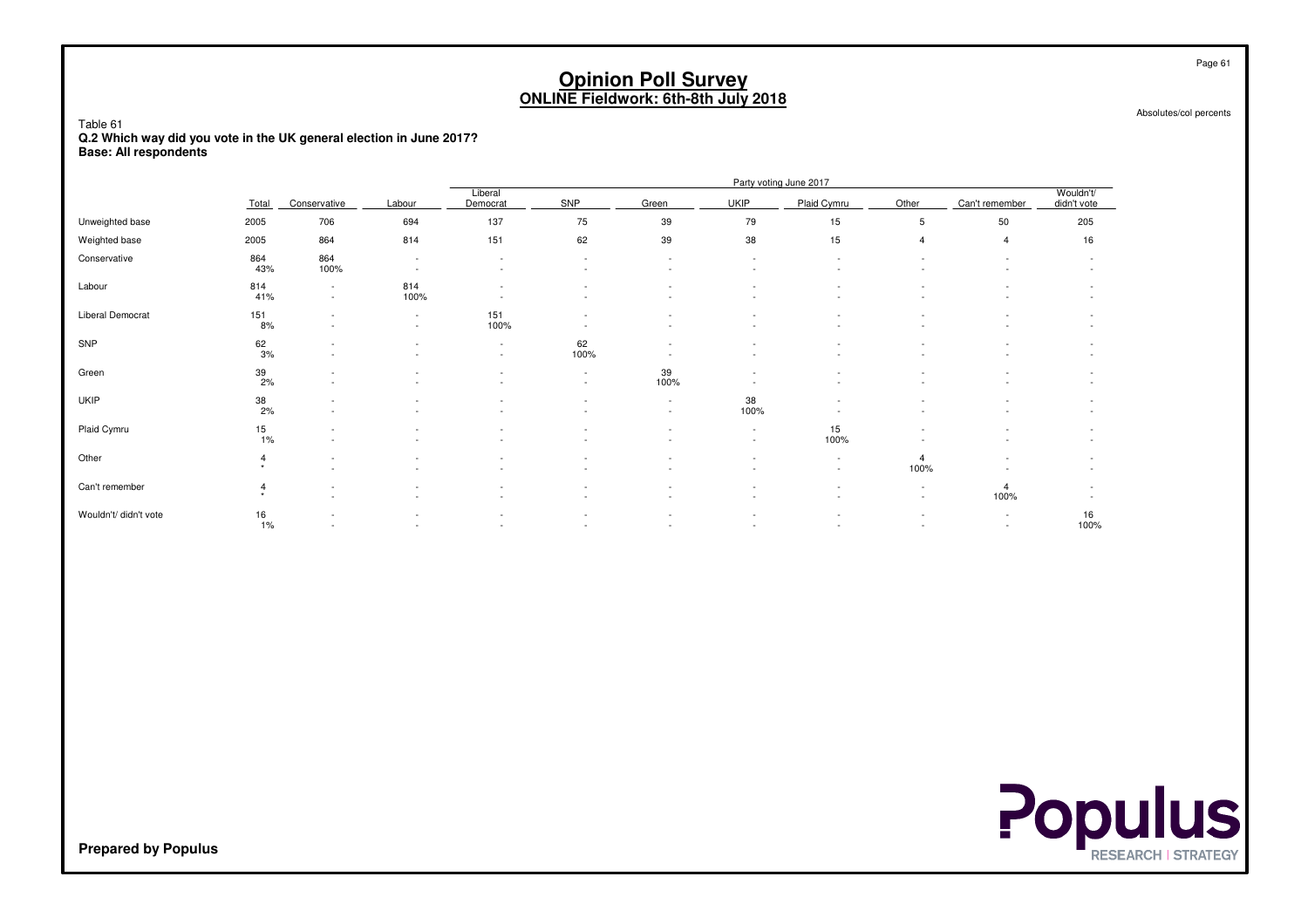Absolutes/col percents

Table 62 **Q.2 Which way did you vote in the UK general election in June 2017?Base: All respondents**

|                       |                  |                          |                      |                           |             |           |            | Party voting May 2015 |                          |                      |                          |
|-----------------------|------------------|--------------------------|----------------------|---------------------------|-------------|-----------|------------|-----------------------|--------------------------|----------------------|--------------------------|
|                       | Total            | Conservative             | Labour               | Liberal<br>Democrat       | <b>UKIP</b> | SNP       | Green      | Plaid Cymru           | Other                    | Can't remember       | Wouldn't/<br>didn't vote |
| Unweighted base       | 2005             | 614                      | 557                  | 153                       | 153         | 83        | 73         | 11                    | 8                        | 80                   | 273                      |
| Weighted base         | 2005             | 716                      | 638                  | 159                       | 135         | 76        | 74         | 11                    | 6                        | 61                   | 129                      |
| Conservative          | 864<br>43%       | 631<br>88%               | 37<br>6%             | 28<br>18%                 | 93<br>69%   | 3<br>4%   | 3<br>$4\%$ | 12%                   | $\overline{\phantom{a}}$ | 27<br>45%            | 39<br>30%                |
| Labour                | 814<br>41%       | $\frac{50}{7\%}$         | 562<br>88%           | 35<br>22%                 | 16<br>12%   | 15<br>19% | 42<br>56%  | 3<br>27%              | 3<br>45%                 | 20<br>34%            | 68<br>52%                |
| Liberal Democrat      | 151<br>8%        | 27<br>4%                 | 23<br>4%             | 85<br>53%                 | 1%          | 1%        | 5<br>7%    | $\sim$                | 15%                      | 6<br>11%             | $\overline{c}$<br>2%     |
| SNP                   | $\frac{62}{3\%}$ | $\frac{2}{x}$            | $\star$              | 1%                        | 1%          | 57<br>75% |            |                       |                          |                      |                          |
| Green                 | $\frac{39}{2\%}$ | $\star$                  | 4<br>1%              | 4%                        |             |           | 24<br>32%  |                       |                          | ۰                    | $\overline{c}$<br>2%     |
| <b>UKIP</b>           | 38<br>2%         | 4<br>1%                  | 4<br>$1\%$           | $^{2}_{1\%}$              | 23<br>17%   |           |            |                       | 14%                      | 3<br>4%              | $\overline{c}$<br>2%     |
| Plaid Cymru           | $\frac{15}{1\%}$ | $\frac{2}{x}$            | $\overline{4}$<br>1% | $\overline{\phantom{a}}$  |             |           |            | 61%                   |                          | 1%                   | 1%                       |
| Other                 |                  | $\overline{\phantom{a}}$ |                      |                           |             |           |            | ٠                     | $\overline{c}$<br>26%    | ۰                    | $1\%$                    |
| Can't remember        | 4                |                          |                      |                           |             |           |            |                       | $\overline{\phantom{a}}$ | $\overline{2}$<br>4% | 1%                       |
| Wouldn't/ didn't vote | 16<br>1%         | $\rightarrow$            |                      | ٠<br>$\ddot{\phantom{1}}$ | $\ddot{}$   |           |            |                       | $\overline{\phantom{a}}$ | $1\%$                | 13<br>10%                |

**Populus** 

**Prepared by Populus**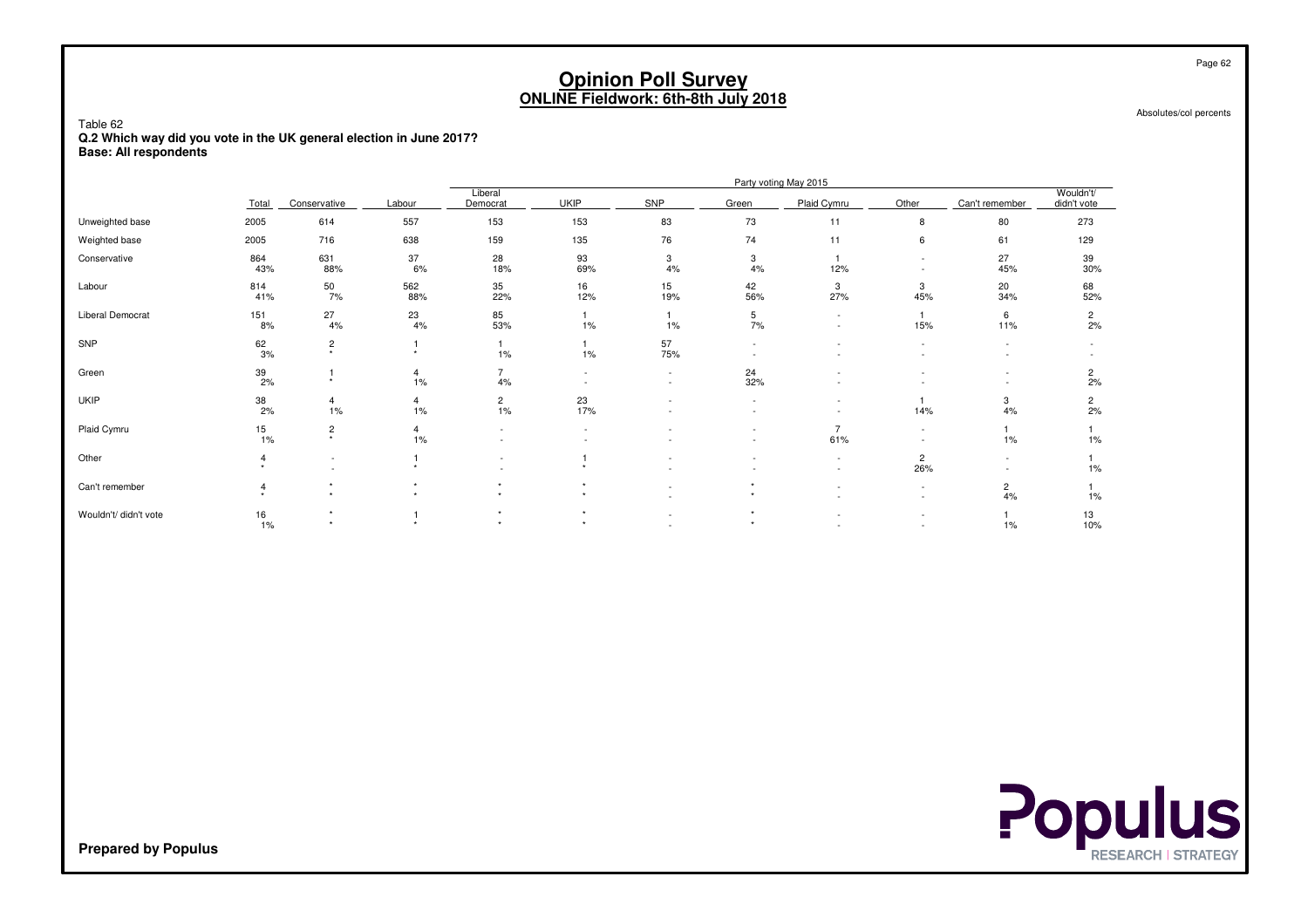Absolutes/col percents

Page 63

Table 63 **Q.2 Which way did you vote in the UK general election in May 2015?Base: All respondents**

|                         |            |            | Gender     | Age                  |            |                      |            |                      |            | Social Grade |                |                |                           |               |               | York-         |                               | Region                |                       |           |              |                 |               | Employment<br>Sector |                      |              |                                 |
|-------------------------|------------|------------|------------|----------------------|------------|----------------------|------------|----------------------|------------|--------------|----------------|----------------|---------------------------|---------------|---------------|---------------|-------------------------------|-----------------------|-----------------------|-----------|--------------|-----------------|---------------|----------------------|----------------------|--------------|---------------------------------|
|                         | Total      | Male       | Female     | 18-24                | 25-34      | $35 - 44$            | 45-54      | 55-64                | $65+$      | AB           | C <sub>1</sub> | C <sub>2</sub> | DE                        | Scot-<br>land | North<br>East | North<br>West | shire<br>&<br>Humb-<br>erside | West<br>Mid-<br>lands | East<br>Mid-<br>lands | Wales     | East-<br>ern | London          | South<br>East | South<br>West        | Public               | Pri-<br>vate | Opin-<br>ion<br>Influ-<br>encer |
| Unweighted base         | 2005       | 990        | 1015       | 199                  | 316        | 340                  | 342        | 326                  | 482        | 620          | 588            | 320            | 477                       | 176           | 75            | 213           | 165                           | 180                   | 155                   | 92        | 183          | 260             | 309           | 197                  | 320                  | 780          | 206                             |
| Weighted base           | 2005       | 979        | 1026       | 223                  | 347        | 321                  | 355        | 297                  | 463        | 547          | 563            | 407            | 487                       | 174           | 84            | 231           | 168                           | 178                   | 146                   | 100       | 192          | 27 <sup>°</sup> | 281           | 178                  | 356                  | 801          | 235                             |
| Conservative            | 716<br>36% | 389<br>40% | 328<br>32% | 46<br>21%            | 90<br>26%  | 93<br>29%            | 138<br>39% | 121<br>41%           | 229<br>49% | 221<br>40%   | 230<br>41%     | 137<br>34%     | 127<br>26%                | 26<br>15%     | 19<br>23%     | 88<br>38%     | 54<br>32%                     | 66<br>37%             | 51<br>35%             | 18<br>18% | 98<br>51%    | 102<br>38%      | 118<br>42%    | 76<br>43%            | 108<br>30%           | 307<br>38%   | 71<br>30%                       |
| Labour                  | 638<br>32% | 284<br>29% | 354<br>34% | 67<br>30%            | 161<br>46% | 116<br>36%           | 119<br>34% | 70<br>24%            | 103<br>22% | 150<br>27%   | 160<br>28%     | 146<br>36%     | 182<br>37%                | 45<br>26%     | 42<br>50%     | 99<br>43%     | 60<br>36%                     | 51<br>29%             | 58<br>39%             | 41<br>41% | 31<br>16%    | 92<br>34%       | 72<br>26%     | 45<br>25%            | 139<br>39%           | 243<br>30%   | 92<br>39%                       |
| <b>Liberal Democrat</b> | 159<br>8%  | 84<br>9%   | 75<br>7%   | 12<br>6%             | 29<br>8%   | 18<br>6%             | 14<br>4%   | 34<br>11%            | 50<br>11%  | 58<br>11%    | 52<br>9%       | 27<br>7%       | 22<br>4%                  | 9<br>5%       | 2<br>3%       | 8<br>3%       | 6%                            | 16<br>9%              | 12<br>9%              | 9<br>9%   | 20<br>10%    | 28<br>10%       | 27<br>9%      | 18<br>10%            | 31<br>9%             | 62<br>8%     | 27<br>11%                       |
| <b>UKIP</b>             | 135<br>7%  | 8<br>8%    | 55<br>5%   | $\star$              | 2%         | 31<br>10%            | 26<br>7%   | 23<br>8%             | 47<br>10%  | 30<br>5%     | 32<br>6%       | 30<br>7%       | 44<br>9%                  | 2<br>1%       | 6<br>7%       | 9<br>4%       | 14<br>8%                      | 19<br>11%             | 12<br>8%              | 8<br>8%   | 17<br>9%     | 12<br>4%        | 20<br>7%      | 17<br>9%             | 17<br>5%             | 47<br>6%     | 8<br>3%                         |
| SNP                     | 76<br>4%   | 34<br>3%   | 42<br>4%   | 6<br>3%              | 10<br>3%   | 17<br>5%             | 15<br>4%   | 19<br>7%             | 8<br>2%    | 13<br>2%     | 18<br>3%       | 10<br>2%       | 34<br>7%                  | 76<br>43%     |               |               |                               |                       |                       |           |              |                 |               |                      | 10<br>3%             | 31<br>4%     | 11<br>5%                        |
| Green                   | 74<br>4%   | 36<br>4%   | 37<br>4%   | 15<br>7%             | 13<br>4%   | 13<br>4%             | 12<br>3%   | 15<br>5%             | 5<br>1%    | 31<br>6%     | 20<br>4%       | 9<br>2%        | 14<br>3%                  | 4<br>2%       | 6<br>7%       | 3%            | 5<br>3%                       | 9<br>5%               | 5<br>3%               | 1%        | 6<br>3%      | 14<br>5%        | 9<br>3%       | 8<br>5%              | 19<br>5%             | 32<br>4%     | 12<br>5%                        |
| Plaid Cymru             | 11<br>1%   |            | 1%         | $\overline{c}$<br>1% |            | $\overline{2}$<br>1% | $\star$    | $\star$              | 5<br>1%    | 3<br>1%      |                | 4<br>1%        | 3<br>1%                   |               |               |               |                               |                       |                       | 11<br>11% |              |                 |               |                      | $\overline{2}$<br>1% | 3<br>$\star$ | $\overline{c}$<br>1%            |
| Other                   | 6          | 3          | 3          | 2<br>1%              | $\sim$     |                      |            | $\overline{c}$<br>1% | $\star$    |              | $\overline{c}$ |                | $\overline{c}$<br>$\star$ |               | $1\%$         |               |                               | 2<br>1%               |                       |           |              |                 | 2<br>1%       |                      |                      |              |                                 |
| Can't remember          | 61<br>3%   | 19<br>2%   | 42<br>4%   | 8<br>3%              | 11<br>3%   | 14<br>4%             | 16<br>5%   | 5<br>2%              | 6<br>1%    | 8<br>1%      | 14<br>2%       | 21<br>5%       | 18<br>4%                  | 3<br>2%       |               | 9<br>4%       | 4<br>2%                       | 3<br>2%               | 1%                    | 6<br>6%   | 8<br>4%      | 13<br>5%        | 6<br>2%       | 4%                   | 11<br>3%             | 24<br>3%     | $\overline{c}$<br>1%            |
| Wouldn't/ didn't vote   | 129<br>6%  | 45<br>5%   | 85<br>8%   | 63<br>28%            | 25<br>7%   | 15<br>5%             | 12<br>3%   | 6<br>2%              | 8<br>2%    | 32<br>6%     | 33<br>6%       | 23<br>6%       | 41<br>8%                  | 9<br>5%       | 8<br>10%      | 11<br>5%      | 21<br>12%                     | 12<br>7%              | 5%                    | 7%        | 13<br>7%     | 8<br>3%         | 26<br>9%      | 4%                   | 19<br>5%             | 50<br>6%     | 10<br>4%                        |

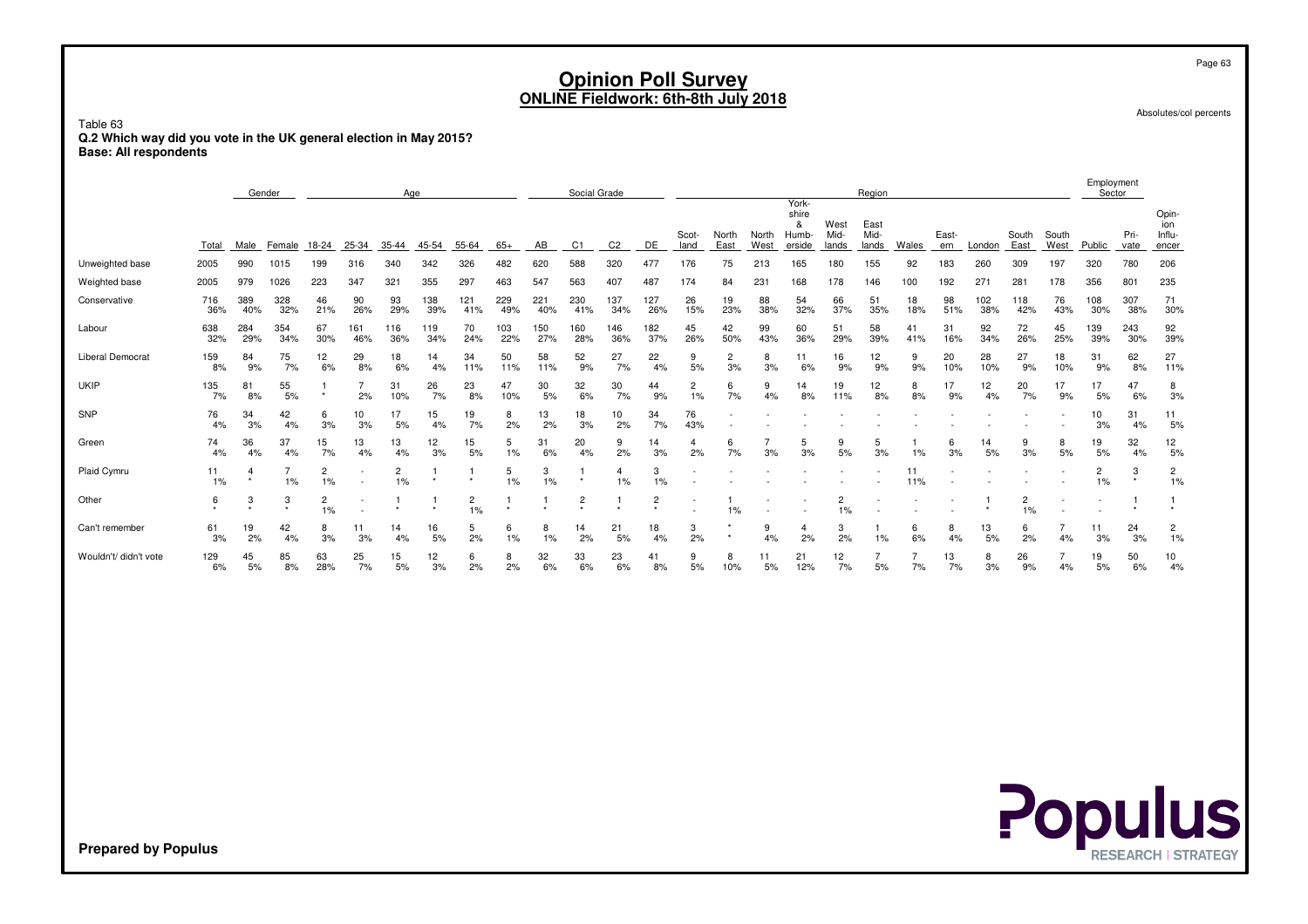Absolutes/col percents

Table 64 **Q.2 Which way did you vote in the UK general election in May 2015?Base: All respondents**

|                       |             | Ethnicity          |                                    |            | White SEG                   |                      |                                 |                          | <b>BAME SEG</b> |                       |                                                      |                  |                |                      | Age                 |                       |                 |
|-----------------------|-------------|--------------------|------------------------------------|------------|-----------------------------|----------------------|---------------------------------|--------------------------|-----------------|-----------------------|------------------------------------------------------|------------------|----------------|----------------------|---------------------|-----------------------|-----------------|
|                       |             |                    |                                    |            |                             |                      |                                 |                          |                 |                       |                                                      |                  |                | White 18-            |                     |                       |                 |
|                       | Total       | White              | <b>BAME</b>                        | AB         | C1                          | C <sub>2</sub>       | DE                              | AB                       | C <sub>1</sub>  | C <sub>2</sub>        | DE                                                   | $18-45$          | $55+$          | 45                   | White 55+           | <b>BAME 18-45</b>     | <b>BAME 55+</b> |
| Unweighted base       | 2005        | 1842               | 146                                | 560        | 539                         | 294                  | 449                             | 55                       | 43              | 24                    | 24                                                   | 883              | 808            | 764                  | 790                 | 111                   | 13              |
| Weighted base         | 2005        | 1833               | 162                                | 494        | 512                         | 373                  | 454                             | 50                       | 49              | 34                    | 29                                                   | 920              | 760            | 787                  | 746                 | 131                   | 11              |
| Conservative          | 716<br>36%  | 682<br>37%         | 32<br>20%                          | 207<br>42% | 218<br>43%                  | 133<br>36%           | 124<br>27%                      | 13<br>27%                | 13<br>26%       | $\overline{4}$<br>12% | $\overline{2}$<br>5%                                 | 239<br>26%       | 350<br>46%     | 217<br>28%           | 344<br>46%          | 22<br>17%             | 36%             |
| Labour                | 638<br>32%  | 543<br>30%         | 90<br>56%                          | 122<br>25% | 135<br>26%                  | 122<br>33%           | 163<br>36%                      | 26<br>53%                | 22<br>46%       | 23<br>69%             | 18<br>61%                                            | 360<br>39%       | 174<br>23%     | 284<br>36%           | 165<br>22%          | 74<br>57%             | 63%             |
| Liberal Democrat      | 159<br>8%   | 147<br>8%          | 11<br>7%                           | 56<br>11%  | 46<br>9%                    | 25<br>7%             | 20<br>4%                        | $\overline{c}$<br>3%     | 6<br>13%        | $\overline{c}$<br>7%  | 4%                                                   | 60<br>7%         | 84<br>11%      | 50<br>6%             | 84<br>11%           | 10 <sup>1</sup><br>8% |                 |
| <b>UKIP</b>           | 135<br>7%   | 135<br>7%          | $\star$<br>$\ddot{}$               | 29<br>6%   | 32<br>6%                    | 30<br>8%             | 44<br>10%                       | $\star$<br>1%            |                 |                       | $\overline{\phantom{a}}$<br>$\overline{\phantom{a}}$ | 42<br>5%         | 70<br>9%       | 41<br>5%             | 70<br>9%            |                       |                 |
| SNP                   | 76<br>4%    | 74<br>4%           | $\ddot{}$                          | 12<br>2%   | 18<br>4%                    | 10<br>3%             | 34<br>8%                        | 2%                       |                 |                       | $\overline{\phantom{a}}$                             | 34<br>4%         | 27<br>4%       | 33<br>4%             | 27<br>4%            |                       |                 |
| Green                 | 74<br>4%    | 69<br>4%           | 5<br>3%                            | 30<br>6%   | 20<br>4%                    | 8<br>2%              | 11<br>2%                        | 2%                       |                 | 3%                    | 3<br>11%                                             | 41<br>4%         | 20<br>3%       | 37<br>5%             | 20<br>3%            | $\overline{4}$<br>3%  |                 |
| Plaid Cymru           | 11<br>$1\%$ | 11<br>1%           | $\sim$<br>$\overline{\phantom{a}}$ | 3<br>1%    | $\star$                     | $\overline{4}$<br>1% | 3<br>1%                         |                          |                 |                       | $\overline{\phantom{a}}$                             | $\boldsymbol{4}$ | 6<br>1%        | $\overline{4}$<br>1% | 6<br>$1\%$          |                       |                 |
| Other                 | 6<br>٠      | 6<br>$\rightarrow$ |                                    |            | $\overline{c}$<br>$\ddot{}$ |                      | $\overline{c}$<br>$\rightarrow$ | $\overline{\phantom{a}}$ |                 |                       | $1\%$                                                | 3                | $\overline{2}$ | 3<br>$\ddot{}$       | $\overline{2}$<br>٠ |                       |                 |
| Can't remember        | 61<br>3%    | 51<br>3%           | 9<br>5%                            | 1%         | 10<br>2%                    | 19<br>5%             | 15<br>3%                        | 2%                       | 4<br>8%         | 4%                    | $\overline{c}$<br>8%                                 | 34<br>4%         | 12<br>2%       | 25<br>3%             | 12<br>2%            | 9<br>7%               |                 |
| Wouldn't/ didn't vote | 129<br>6%   | 115<br>6%          | 13<br>8%                           | 26<br>5%   | 30<br>6%                    | 21<br>6%             | 38<br>8%                        | 5<br>10%                 | 4<br>8%         | $\overline{c}$<br>5%  | 3<br>10%                                             | 104<br>11%       | 14<br>2%       | 92<br>12%            | 14<br>2%            | 11<br>8%              | $1\%$           |

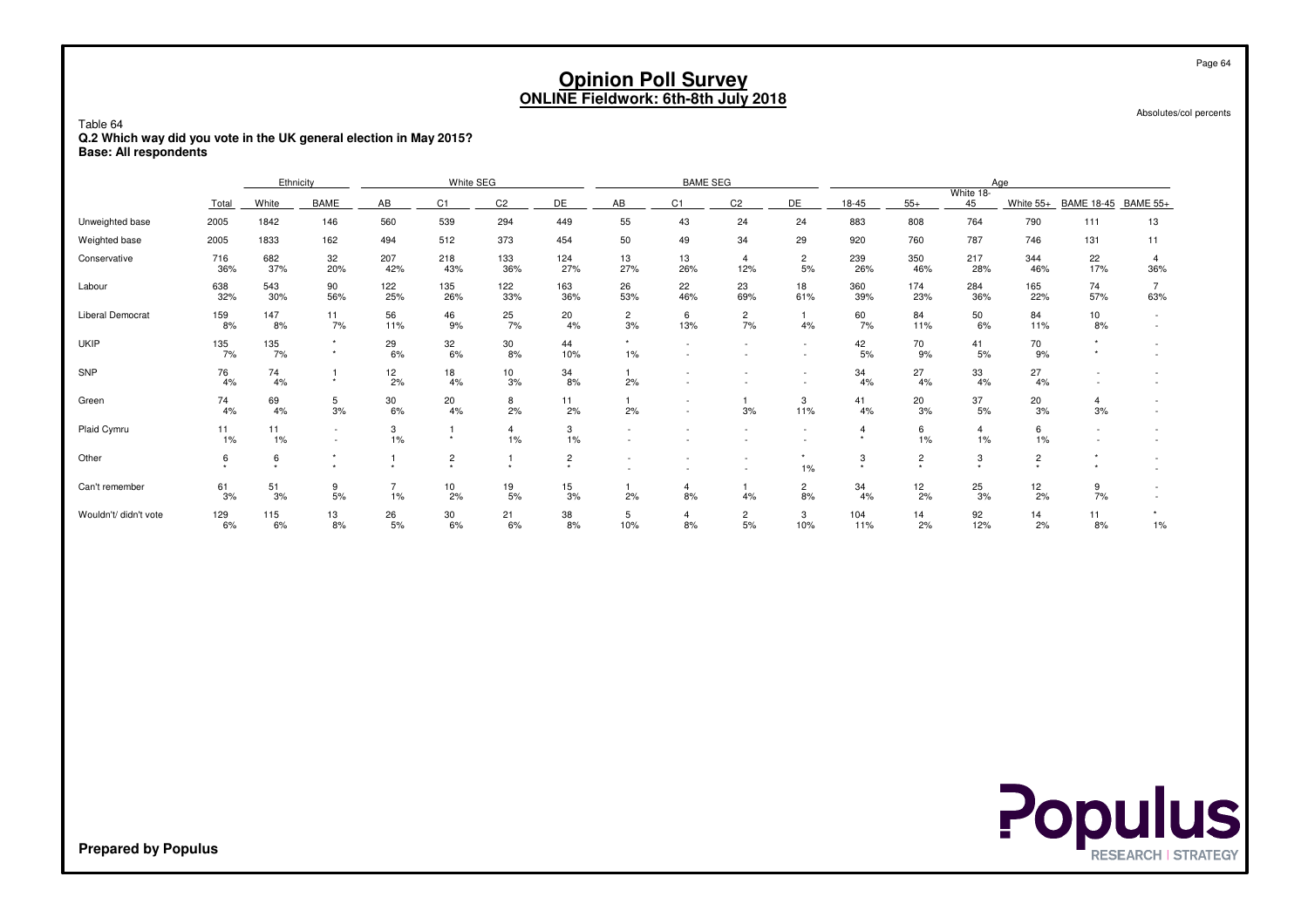Absolutes/col percents

Table 65 **Q.2 Which way did you vote in the UK general election in May 2015?Base: All respondents**

|                       |                  | Party voting now          |                           |                        |                                                      |                      |                        |                                                      |                       |                          |                          |            |  |  |
|-----------------------|------------------|---------------------------|---------------------------|------------------------|------------------------------------------------------|----------------------|------------------------|------------------------------------------------------|-----------------------|--------------------------|--------------------------|------------|--|--|
|                       | Total            | Labour                    | Conservative              | Liberal<br>Democrat    | <b>UKIP</b>                                          | Green                | SNP                    | Plaid Cymru                                          | Other                 | Can't remember           | Wouldn't/<br>didn't vote | Don't know |  |  |
| Unweighted base       | 2005             | 645                       | 592                       | 139                    | 97                                                   | 68                   | 67                     | 11                                                   | 17                    |                          | 123                      | 246        |  |  |
| Weighted base         | 2005             | 728                       | 686                       | 140                    | 70                                                   | 64                   | 53                     | 10                                                   | 15                    | $\overline{\phantom{a}}$ | 36                       | 203        |  |  |
| Conservative          | 716<br>36%       | 45<br>6%                  | 530<br>77%                | 29<br>21%              | 12<br>17%                                            | 13<br>20%            | $\overline{c}$<br>$3%$ | $\overline{c}$<br>20%                                | 5<br>32%              |                          | 8<br>23%                 | 71<br>35%  |  |  |
| Labour                | 638<br>32%       | 520<br>72%                | 23<br>3%                  | 17<br>12%              | 6<br>9%                                              | 11<br>18%            |                        | 4%                                                   | 3<br>20%              | $\overline{\phantom{a}}$ | $\overline{7}$<br>19%    | 50<br>25%  |  |  |
| Liberal Democrat      | 159<br>8%        | 30<br>4%                  | 24<br>4%                  | 72<br>52%              | $\overline{2}$<br>3%                                 | 9<br>15%             | $1\%$                  | $\sim$                                               | 5%                    | $\overline{\phantom{a}}$ | 2%                       | 18<br>9%   |  |  |
| <b>UKIP</b>           | 135<br>7%        | $\frac{14}{2\%}$          | 60<br>9%                  | $\star$                | 41<br>59%                                            |                      | $1\%$                  |                                                      | $\overline{4}$<br>29% | $\overline{\phantom{a}}$ | $\overline{c}$<br>6%     | 13<br>6%   |  |  |
| SNP                   | 76<br>4%         | $\frac{16}{2\%}$          | 3<br>$\ddot{}$            | 1%                     | 1%                                                   | $\overline{2}$<br>3% | 50<br>94%              |                                                      |                       | $\overline{\phantom{a}}$ | 3%                       | 2<br>1%    |  |  |
| Green                 | 74<br>4%         | 27<br>4%                  | 3<br>$\ddot{\phantom{1}}$ | $\overline{7}$<br>$5%$ | $\overline{\phantom{a}}$<br>$\overline{\phantom{a}}$ | 23<br>35%            |                        |                                                      |                       |                          | 3<br>8%                  | 11<br>5%   |  |  |
| Plaid Cymru           | $\frac{11}{1\%}$ | 3<br>$\ddot{\phantom{1}}$ | $\star$                   | $\sim$                 | $\overline{\phantom{a}}$                             | $\overline{2}$<br>3% |                        | 4<br>45%                                             |                       |                          | 3%                       |            |  |  |
| Other                 | 6                |                           |                           | $1\%$                  | 1%                                                   | 2%                   |                        | $\overline{\phantom{a}}$<br>$\overline{\phantom{a}}$ | $\overline{c}$<br>11% |                          |                          |            |  |  |
| Can't remember        | 61<br>3%         | 16<br>2%                  | $\frac{13}{2\%}$          | $\overline{7}$<br>5%   | 3<br>5%                                              |                      |                        | 9%                                                   |                       | $\overline{\phantom{a}}$ | 4%                       | 20<br>10%  |  |  |
| Wouldn't/ didn't vote | 129<br>6%        | 56<br>8%                  | 29<br>4%                  | 5<br>4%                | 3<br>5%                                              | 3<br>4%              |                        | $\overline{c}$<br>22%                                | 4%                    | $\overline{\phantom{a}}$ | 12<br>33%                | 18<br>9%   |  |  |

# **Populus**

**Prepared by Populus**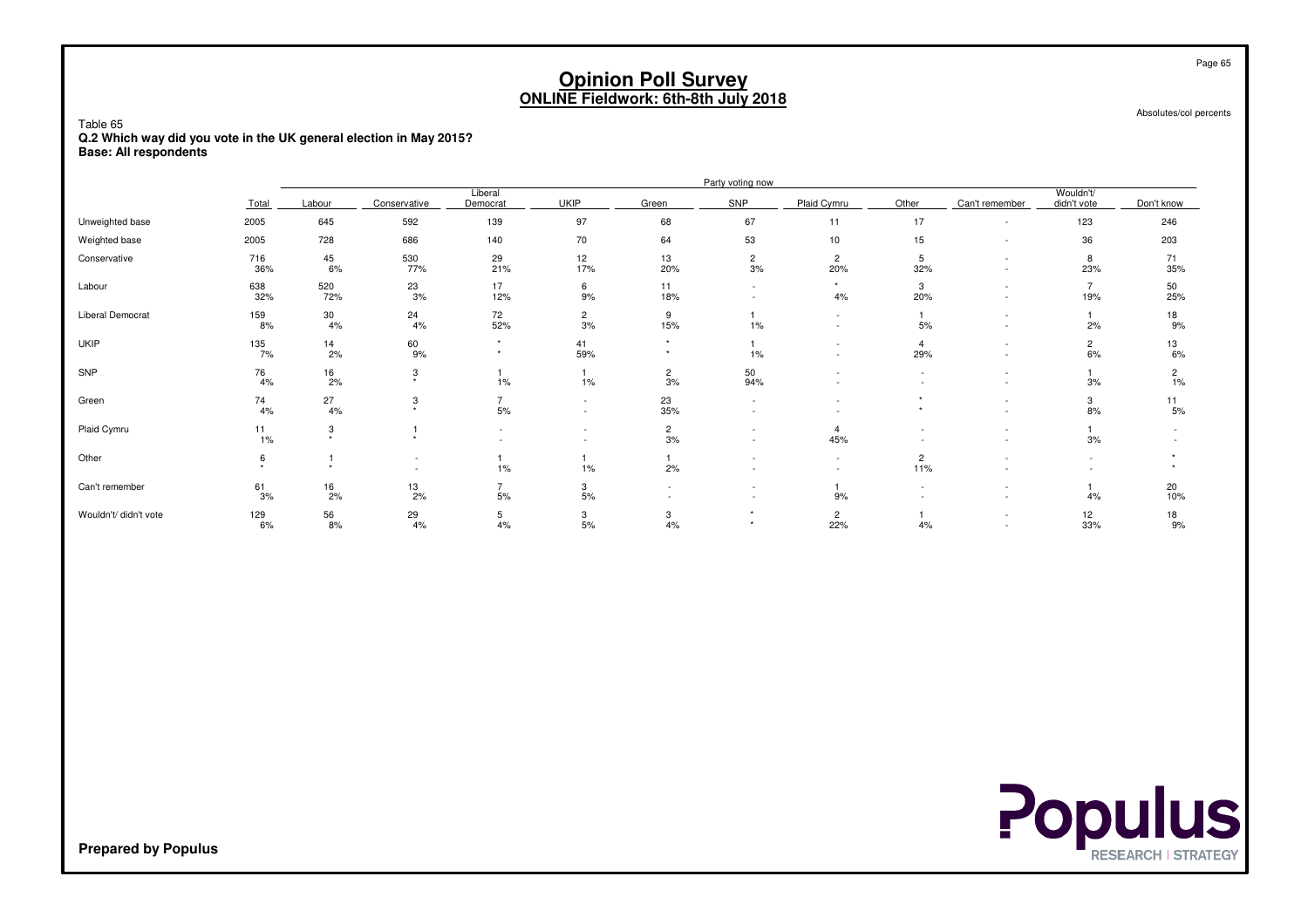Absolutes/col percents

Page 66

Table 66 **Q.2 Which way did you vote in the UK general election in May 2015?Base: All respondents**

|                       |            |                                                      |                  |                      |                      |                          |                               | Party voting June 2017                               |                                                      |                |                          |
|-----------------------|------------|------------------------------------------------------|------------------|----------------------|----------------------|--------------------------|-------------------------------|------------------------------------------------------|------------------------------------------------------|----------------|--------------------------|
|                       | Total      | Conservative                                         | Labour           | Liberal<br>Democrat  | SNP                  | Green                    | <b>UKIP</b>                   | Plaid Cymru                                          | Other                                                | Can't remember | Wouldn't/<br>didn't vote |
| Unweighted base       | 2005       | 706                                                  | 694              | 137                  | 75                   | 39                       | 79                            | 15                                                   | 5                                                    | 50             | 205                      |
| Weighted base         | 2005       | 864                                                  | 814              | 151                  | 62                   | 39                       | 38                            | 15                                                   | 4                                                    |                | 16                       |
| Conservative          | 716<br>36% | 631<br>73%                                           | 50<br>6%         | 27<br>18%            | $\overline{c}$<br>2% | 4%                       | $\overline{4}$<br>10%         | $\overline{2}$<br>13%                                | $\overline{\phantom{a}}$                             | ٠<br>6%        | $\star$<br>2%            |
| Labour                | 638<br>32% | 37<br>4%                                             | 562<br>69%       | 23<br>15%            | 1%                   | $\overline{4}$<br>11%    | $\overline{4}$<br>11%         | 4<br>28%                                             | 15%                                                  | $\star$<br>6%  | 5%                       |
| Liberal Democrat      | 159<br>8%  | 28<br>3%                                             | 35<br>4%         | 85<br>56%            | 2%                   | $\overline{7}$<br>18%    | $\overline{c}$<br>4%          |                                                      | $\overline{\phantom{a}}$                             | $\star$<br>5%  | $\star$<br>2%            |
| <b>UKIP</b>           | 135<br>7%  | 93<br>11%                                            | 16<br>2%         | $1\%$                | 1%                   | $\sim$<br>$\sim$         | 23<br>61%                     | $\overline{\phantom{0}}$                             | 13%                                                  | $\star$<br>2%  | $\star$<br>3%            |
| SNP                   | 76<br>4%   | $\frac{3}{\ast}$                                     | $\frac{15}{2\%}$ | $1\%$                | 57<br>93%            |                          |                               |                                                      |                                                      |                |                          |
| Green                 | 74<br>4%   | 3<br>$\star$                                         | $\frac{42}{5\%}$ | 5<br>3%              | $\sim$<br>$\sim$     | 24<br>61%                |                               |                                                      | $\overline{\phantom{a}}$<br>$\overline{\phantom{a}}$ | $\star$<br>5%  |                          |
| Plaid Cymru           | 11<br>1%   | $\star$                                              | 3<br>$\star$     |                      |                      |                          | -<br>$\overline{\phantom{a}}$ | 46%                                                  |                                                      |                |                          |
| Other                 | 6<br>٠     | $\overline{\phantom{a}}$<br>$\overline{\phantom{a}}$ | 3<br>$\star$     | 1%                   |                      |                          | 2%                            | $\overline{\phantom{a}}$<br>$\overline{\phantom{a}}$ | $\overline{2}$<br>41%                                |                |                          |
| Can't remember        | 61<br>3%   | 27<br>3%                                             | $\frac{20}{3%}$  | 6<br>4%              |                      | $\overline{\phantom{a}}$ | 3<br>7%                       | 6%                                                   | $\overline{\phantom{a}}$<br>$\overline{\phantom{a}}$ | 2<br>58%       | $5%$                     |
| Wouldn't/ didn't vote | 129<br>6%  | 39<br>4%                                             | 68<br>8%         | $\overline{c}$<br>2% |                      | $\overline{c}$<br>6%     | $\overline{c}$<br>5%          | 7%                                                   | 30%                                                  | 18%            | 13<br>83%                |

**Populus**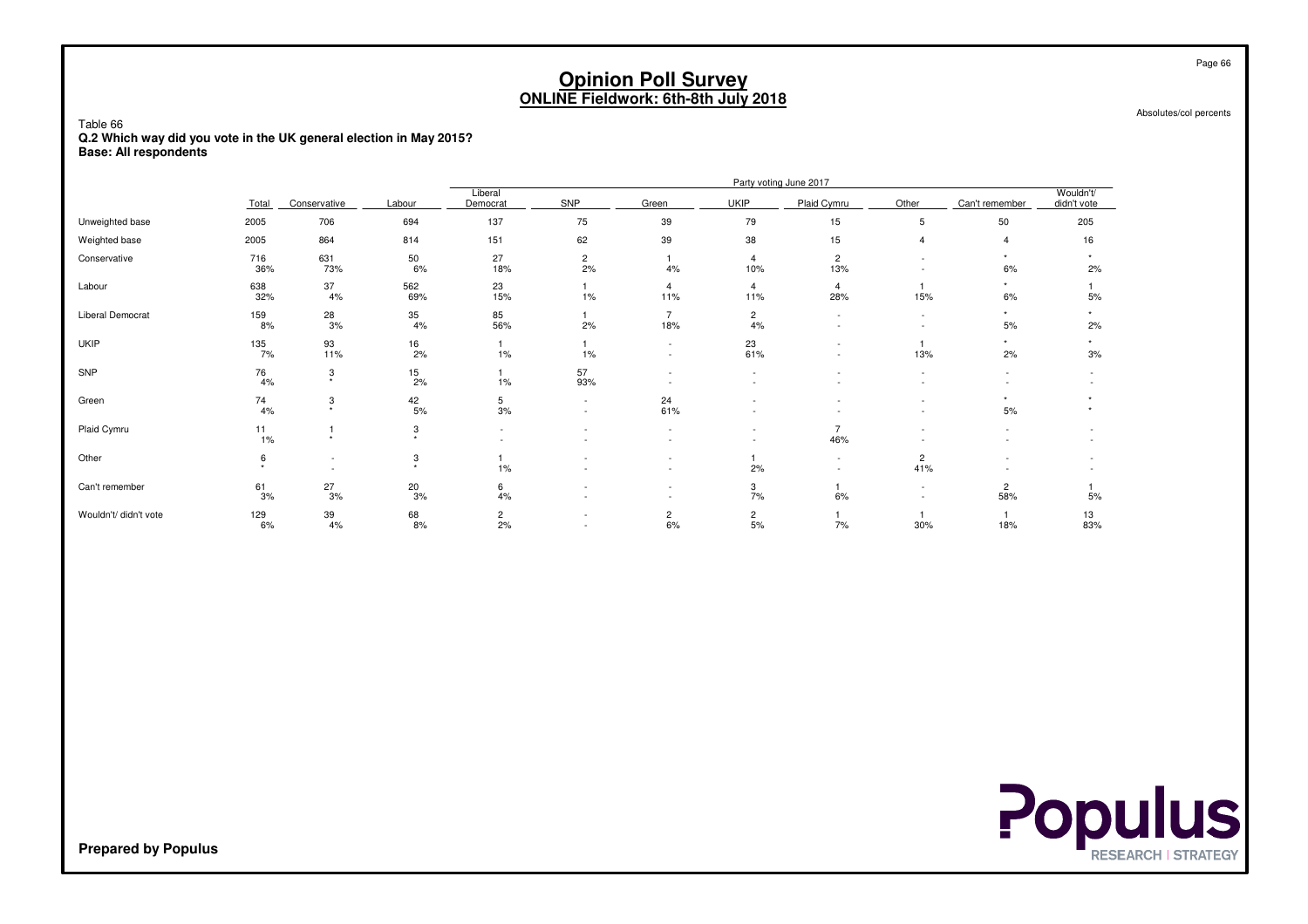Absolutes/col percents

Page 67

Table 67 **Q.2 Which way did you vote in the UK general election in May 2015?Base: All respondents**

|                         |              |                                                      |                                                      |                                    |             |                          |                          | Party voting May 2015                                |                                                      |                          |                                    |
|-------------------------|--------------|------------------------------------------------------|------------------------------------------------------|------------------------------------|-------------|--------------------------|--------------------------|------------------------------------------------------|------------------------------------------------------|--------------------------|------------------------------------|
|                         | Total        | Conservative                                         | Labour                                               | Liberal<br>Democrat                | <b>UKIP</b> | SNP                      | Green                    | Plaid Cymru                                          | Other                                                | Can't remember           | Wouldn't/<br>didn't vote           |
| Unweighted base         | 2005         | 614                                                  | 557                                                  | 153                                | 153         | 83                       | 73                       | 11                                                   | 8                                                    | 80                       | 273                                |
| Weighted base           | 2005         | 716                                                  | 638                                                  | 159                                | 135         | 76                       | 74                       | 11                                                   | 6                                                    | 61                       | 129                                |
| Conservative            | 716<br>36%   | 716<br>100%                                          | $\overline{\phantom{a}}$<br>$\overline{\phantom{a}}$ | $\overline{\phantom{a}}$           |             |                          |                          |                                                      |                                                      |                          | $\overline{\phantom{a}}$           |
| Labour                  | 638<br>32%   | $\overline{\phantom{a}}$<br>$\sim$                   | 638<br>100%                                          |                                    |             | $\overline{\phantom{a}}$ | $\overline{\phantom{a}}$ | $\overline{\phantom{a}}$                             | ٠                                                    |                          | $\overline{\phantom{a}}$<br>$\sim$ |
| <b>Liberal Democrat</b> | 159<br>8%    | $\overline{\phantom{a}}$<br>$\overline{\phantom{a}}$ | $\overline{\phantom{a}}$<br>$\sim$                   | 159<br>100%                        |             |                          |                          |                                                      |                                                      |                          | $\overline{\phantom{a}}$           |
| <b>UKIP</b>             | 135<br>7%    | $\overline{\phantom{a}}$<br>$\sim$                   | $\sim$                                               | $\overline{\phantom{a}}$<br>$\sim$ | 135<br>100% |                          | н.                       | ٠<br>$\overline{\phantom{a}}$                        | ٠                                                    | $\overline{\phantom{a}}$ | $\overline{\phantom{a}}$<br>$\sim$ |
| SNP                     | 76<br>4%     | $\sim$                                               |                                                      |                                    | $\sim$      | 76<br>100%               |                          |                                                      |                                                      |                          | $\sim$                             |
| Green                   | 74<br>4%     | $\overline{\phantom{a}}$<br>٠                        |                                                      |                                    |             | $\sim$<br>$\sim$         | 74<br>100%               |                                                      |                                                      |                          | $\overline{\phantom{a}}$           |
| Plaid Cymru             | 11<br>1%     | $\overline{\phantom{a}}$<br>$\sim$                   |                                                      |                                    |             |                          | $\sim$<br>$\sim$         | 11<br>100%                                           |                                                      |                          | $\sim$                             |
| Other                   | 6<br>$\star$ | $\overline{\phantom{a}}$<br>$\overline{\phantom{a}}$ |                                                      |                                    |             |                          |                          | $\overline{\phantom{a}}$<br>$\overline{\phantom{a}}$ | 6<br>100%                                            |                          | $\overline{\phantom{a}}$           |
| Can't remember          | 61<br>3%     | $\overline{\phantom{a}}$                             |                                                      |                                    |             |                          |                          |                                                      | $\overline{\phantom{a}}$<br>$\overline{\phantom{a}}$ | 61<br>100%               |                                    |
| Wouldn't/ didn't vote   | 129<br>6%    | $\overline{\phantom{a}}$<br>$\overline{\phantom{a}}$ |                                                      |                                    |             | $\overline{\phantom{a}}$ |                          | $\overline{\phantom{a}}$<br>$\overline{\phantom{a}}$ | $\overline{\phantom{m}}$<br>٠                        | $\sim$<br>$\sim$         | 129<br>100%                        |

**Populus**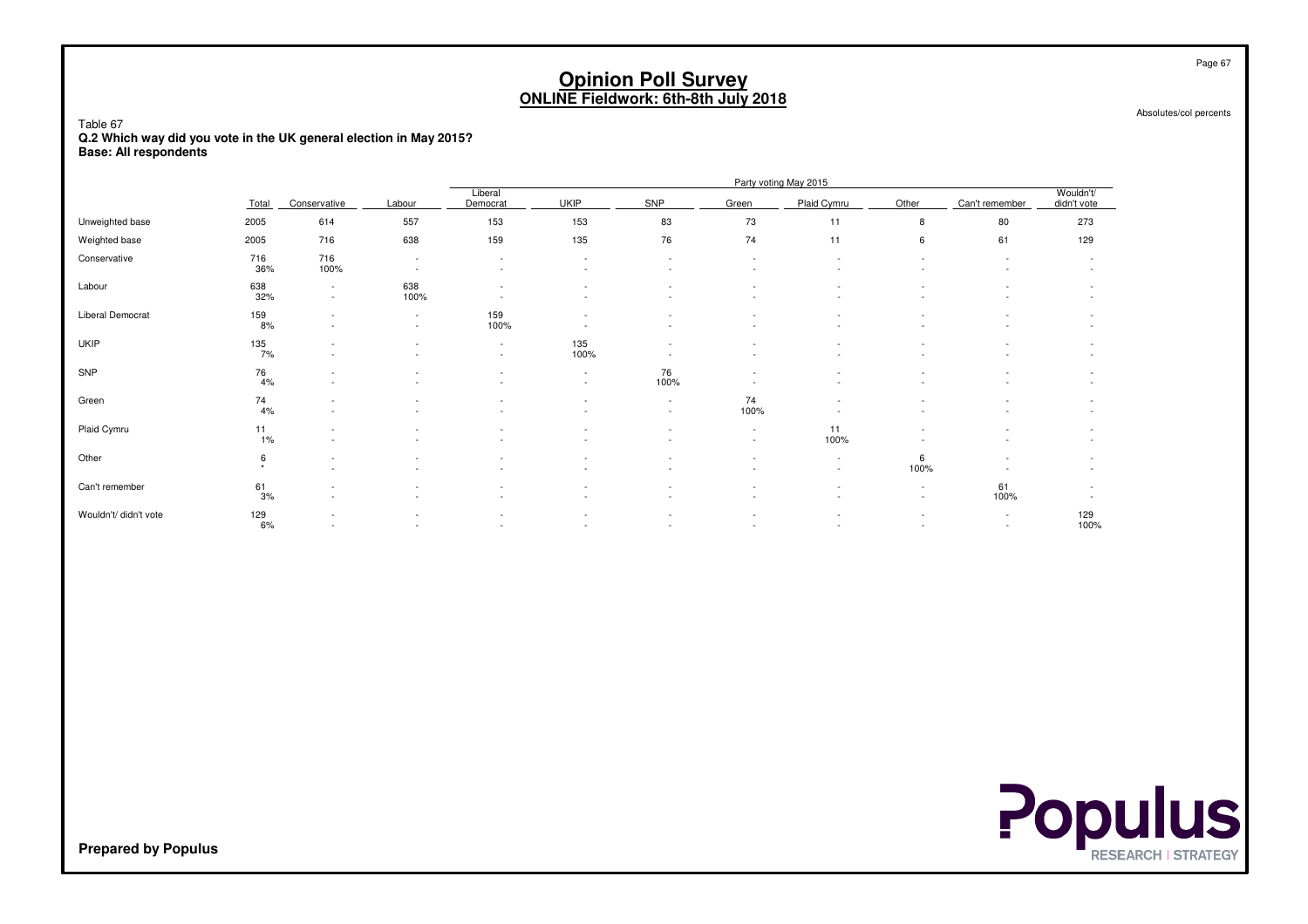Absolutes/col percents

Table 68 **GenderBase: All respondents**

|                            |              |                  | Gender            |            |            | Age         |            |            |            |            | Social Grade |                |            |               |               |               |                                                     |                       | Region                |              |              |            |               |               | Employment<br>Sector |              |                                 |
|----------------------------|--------------|------------------|-------------------|------------|------------|-------------|------------|------------|------------|------------|--------------|----------------|------------|---------------|---------------|---------------|-----------------------------------------------------|-----------------------|-----------------------|--------------|--------------|------------|---------------|---------------|----------------------|--------------|---------------------------------|
|                            | <b>Total</b> |                  | Male Female 18-24 |            | $25 - 34$  | 35-44 45-54 |            | $55 - 64$  | $-65+$     | AB         | C1           | C <sub>2</sub> | DE         | Scot-<br>land | North<br>East | North<br>West | York-<br>shire<br>8 <sub>1</sub><br>Humb-<br>erside | West<br>Mid-<br>lands | East<br>Mid-<br>lands | <b>Wales</b> | East-<br>ern | London     | South<br>East | South<br>West | Public               | Pri-<br>vate | Opin-<br>ion<br>Influ-<br>encer |
| Unweighted base            | 2005         | 990              | 1015              | 199        | 316        | 340         | 342        | 326        | 482        | 620        | 588          | 320            | 477        | 176           | 75            | 213           | 165                                                 | 180                   | 155                   | 92           | 183          | 260        | 309           | 197           | 320                  | 780          | 206                             |
| Weighted base              | 2005         | 979              | 1026              | 223        | 347        | 321         | 355        | 297        | 463        | 547        | 563          | 407            | 487        | 174           | 84            | 231           | 168                                                 | 178                   | 146                   | 100          | 192          | 271        | 281           | 178           | 356                  | 801          | 235                             |
| Male                       | 979<br>49%   | 979<br>100%      | $\sim$<br>$\sim$  | 82<br>37%  | 155<br>45% | 165<br>51%  | 210<br>59% | 153<br>52% | 213<br>46% | 316<br>58% | 272<br>48%   | 203<br>50%     | 188<br>39% | 89<br>51%     | 42<br>50%     | 99<br>43%     | 89<br>53%                                           | 78<br>44%             | 77<br>53%             | 50<br>50%    | 97<br>51%    | 144<br>53% | 132<br>47%    | 82<br>46%     | 162<br>45%           | 468<br>58%   | 148<br>63%                      |
| Female                     | 1026<br>51%  | $\sim$<br>$\sim$ | 1026<br>100%      | 141<br>63% | 192<br>55% | 156<br>49%  | 145<br>41% | 143<br>48% | 250<br>54% | 231<br>42% | 292<br>52%   | 204<br>50%     | 299<br>61% | 86<br>49%     | 42<br>50%     | 132<br>57%    | 80<br>47%                                           | 100<br>56%            | 69<br>47%             | 51<br>50%    | 95<br>49%    | 127<br>47% | 149<br>53%    | 97<br>54%     | 195<br>55%           | 333<br>42%   | 87<br>37%                       |
|                            |              |                  |                   |            |            |             |            |            |            |            |              |                |            |               |               |               |                                                     |                       |                       |              |              |            |               |               |                      |              |                                 |
|                            |              |                  |                   |            |            |             |            |            |            |            |              |                |            |               |               |               |                                                     |                       |                       |              |              |            |               |               |                      |              |                                 |
|                            |              |                  |                   |            |            |             |            |            |            |            |              |                |            |               |               |               |                                                     |                       |                       |              |              |            |               |               |                      |              |                                 |
|                            |              |                  |                   |            |            |             |            |            |            |            |              |                |            |               |               |               |                                                     |                       |                       |              |              |            |               |               |                      |              |                                 |
|                            |              |                  |                   |            |            |             |            |            |            |            |              |                |            |               |               |               |                                                     |                       |                       |              |              |            |               |               |                      |              |                                 |
|                            |              |                  |                   |            |            |             |            |            |            |            |              |                |            |               |               |               |                                                     |                       |                       |              |              |            |               |               |                      |              |                                 |
|                            |              |                  |                   |            |            |             |            |            |            |            |              |                |            |               |               |               |                                                     |                       |                       |              |              |            |               |               |                      |              | <b>Populus</b>                  |
| <b>Prepared by Populus</b> |              |                  |                   |            |            |             |            |            |            |            |              |                |            |               |               |               |                                                     |                       |                       |              |              |            |               |               |                      |              | <b>RESEARCH   STRATEGY</b>      |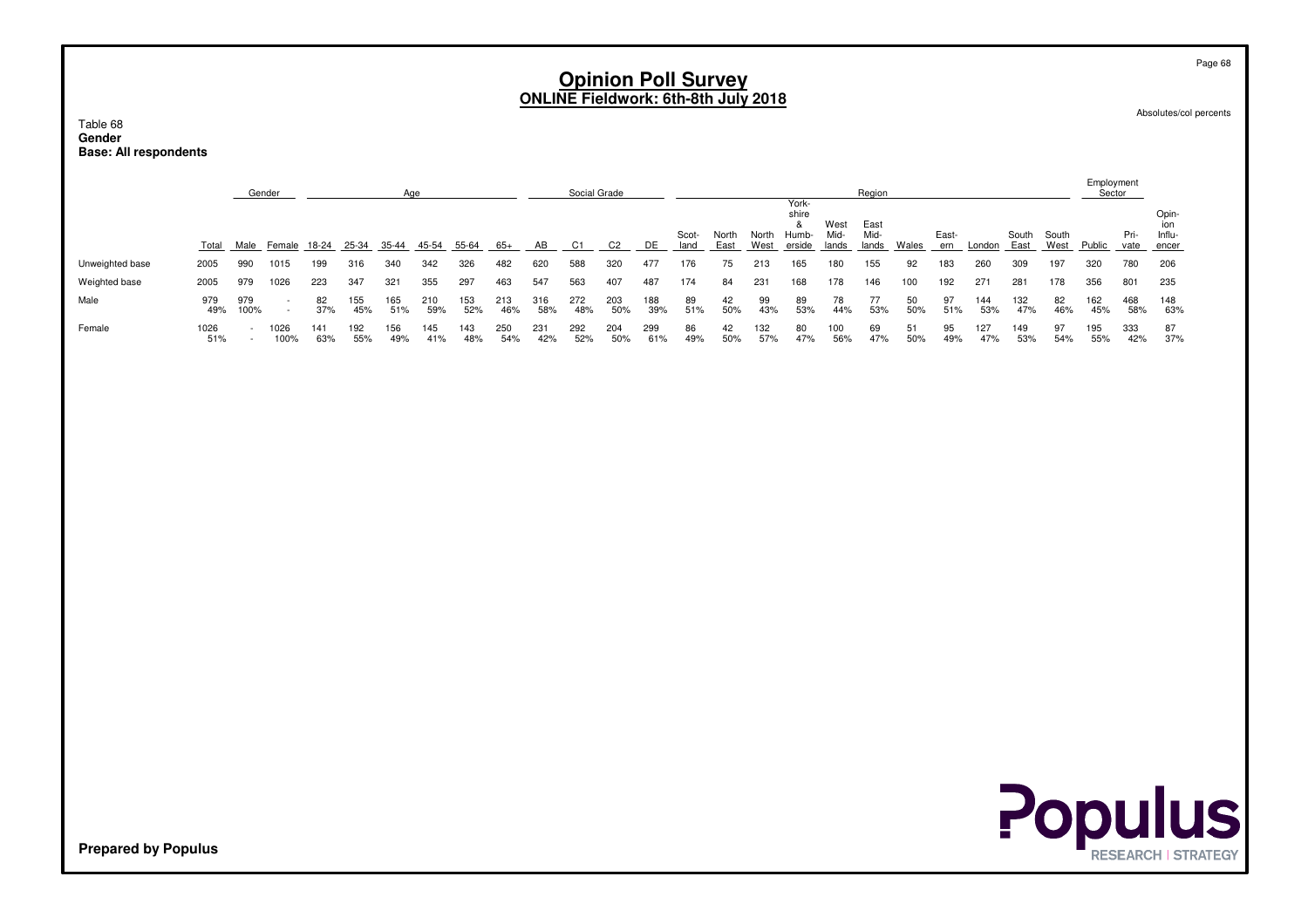Absolutes/col percents

#### Table 69**Gender**

#### **Base: All respondents**

|                 |             | Ethnicity<br>White SEG |             |            |            |            |            |           | <b>BAME SEG</b> |           |           |            |            | Aae             |            |                               |     |
|-----------------|-------------|------------------------|-------------|------------|------------|------------|------------|-----------|-----------------|-----------|-----------|------------|------------|-----------------|------------|-------------------------------|-----|
|                 | Total       | White                  | <b>BAME</b> |            |            |            | <b>DE</b>  |           |                 |           |           | $18 - 45$  |            | White 18-<br>45 |            | White 55+ BAME 18-45 BAME 55+ |     |
| Unweighted base | 2005        | 1842                   | 146         | 560        | 539        | 294        | 449        | 55        | 43              | 24        | 24        | 883        | 808        | 764             | 790        | 111                           | 13  |
| Weighted base   | 2005        | 1833                   | 162         | 494        | 512        | 373        | 454        | 50        | 49              | 34        | 29        | 920        | 760        | 787             | 746        | 131                           |     |
| Male            | 979<br>49%  | 909<br>50%             | 64<br>39%   | 287<br>58% | 252<br>49% | 192<br>51% | 178<br>39% | 27<br>55% | 18<br>37%       | 11<br>33% | 24%       | 424<br>46% | 366<br>48% | 374<br>48%      | 360<br>48% | 49<br>37%                     | 51% |
| Female          | 1026<br>51% | 924<br>50%             | 98<br>61%   | 207<br>42% | 259<br>51% | 182<br>49% | 276<br>61% | 22<br>45% | 31<br>63%       | 22<br>67% | 22<br>76% | 496<br>54% | 393<br>52% | 413<br>52%      | 386<br>52% | 82<br>63%                     | 49% |



**Prepared by Populus**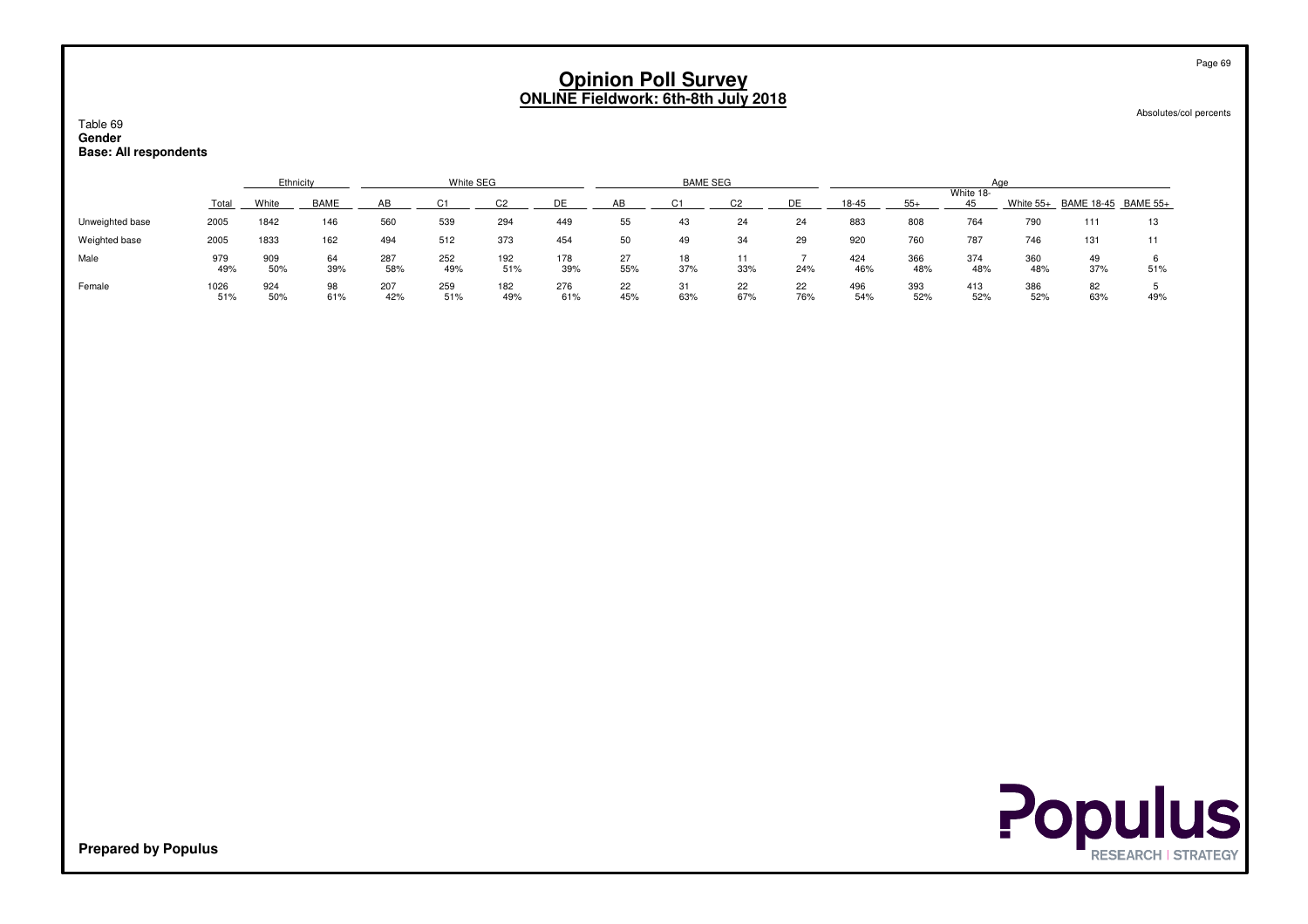#### Absolutes/col percents

#### Table 70 **GenderBase: All respondents**

|                 |             | Party voting now |              |                     |           |           |           |             |           |                |                          |            |  |  |  |
|-----------------|-------------|------------------|--------------|---------------------|-----------|-----------|-----------|-------------|-----------|----------------|--------------------------|------------|--|--|--|
|                 | Total       | Labour           | Conservative | Liberal<br>Democrat | UKIF      | Green     | SNP       | Plaid Cymru | Other     | Can't remember | Wouldn't/<br>didn't vote | Don't know |  |  |  |
| Unweighted base | 2005        | 645              | 592          | 139                 | 97        | 68        | 67        | .           |           |                | 123                      | 246        |  |  |  |
| Weighted base   | 2005        | 728              | 686          | 140                 | 70        | 64        | 53        | 10          | 15        |                | 36                       | 203        |  |  |  |
| Male            | 979<br>49%  | 296<br>41%       | 394<br>57%   | 76<br>54%           | 40<br>58% | 26<br>40% | 29<br>55% | 40%         | 10<br>67% |                | 15<br>43%                | 89<br>44%  |  |  |  |
| Female          | 1026<br>51% | 432<br>59%       | 293<br>43%   | 64<br>46%           | 30<br>42% | 38<br>60% | 24<br>45% | 60%         | 33%       |                | 20<br>57%                | 115<br>56% |  |  |  |

**Populus** 

**Prepared by Populus**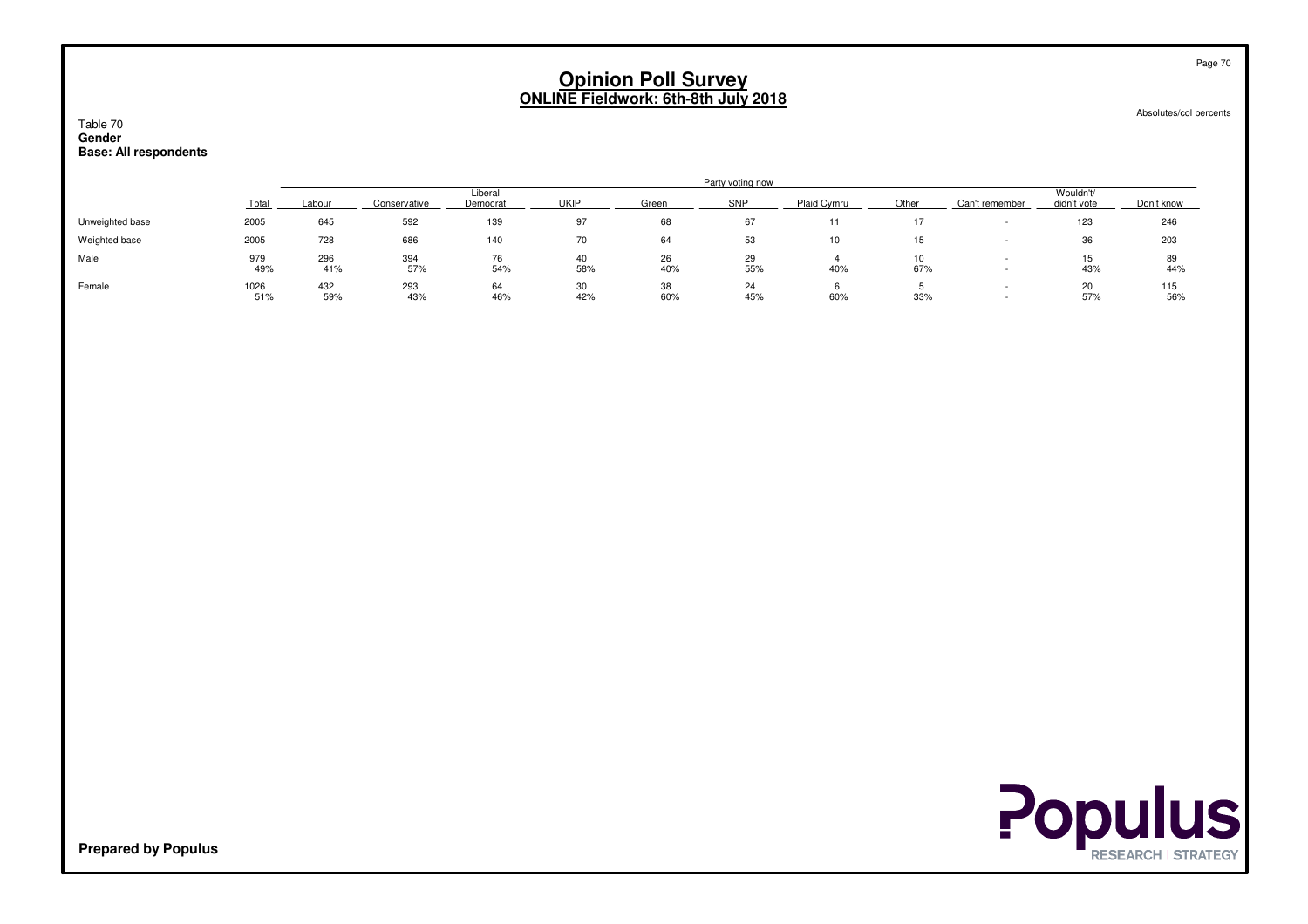Absolutes/col percents

#### Table 71 **GenderBase: All respondents**

|                 | Party voting June 2017 |              |            |                     |            |           |             |             |       |                |                          |
|-----------------|------------------------|--------------|------------|---------------------|------------|-----------|-------------|-------------|-------|----------------|--------------------------|
|                 | Total                  | Conservative | Labour     | Liberal<br>Democrat | <b>SNP</b> | Green     | <b>UKIP</b> | Plaid Cymru | Other | Can't remember | Wouldn't/<br>didn't vote |
| Unweighted base | 2005                   | 706          | 694        | 137                 | 75         | 39        | 79          | 15          |       | 50             | 205                      |
| Weighted base   | 2005                   | 864          | 814        | 151                 | 62         | 39        | 38          | 15          |       |                | 16                       |
| Male            | 979<br>49%             | 478<br>55%   | 337<br>41% | 75<br>50%           | 34<br>55%  | 19<br>50% | 20<br>52%   | 46%         | 100%  | 25%            | 31%                      |
| Female          | 1026<br>51%            | 386<br>45%   | 477<br>59% | 76<br>50%           | 28<br>45%  | 19<br>50% | 18<br>48%   | 54%         |       | 75%            | 69%                      |



**Prepared by Populus**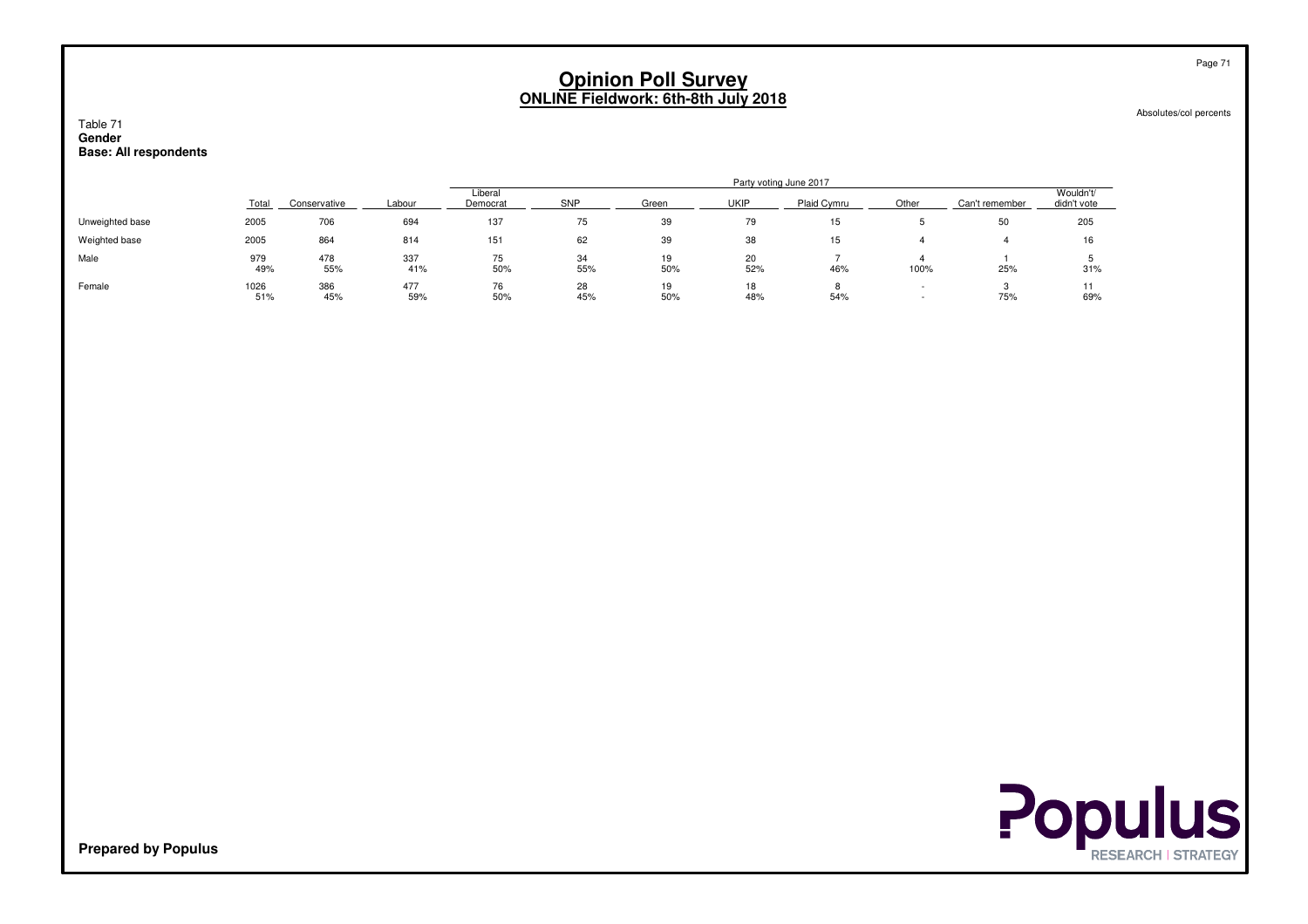Absolutes/col percents

#### Table 72 **GenderBase: All respondents**

|                 |             |              |            | Party voting May 2015 |             |            |           |             |       |                |                          |  |  |  |  |
|-----------------|-------------|--------------|------------|-----------------------|-------------|------------|-----------|-------------|-------|----------------|--------------------------|--|--|--|--|
|                 | Total       | Conservative | Labour     | Liberal<br>Democrat   | <b>UKIP</b> | <b>SNP</b> | Green     | Plaid Cymru | Other | Can't remember | Wouldn't/<br>didn't vote |  |  |  |  |
| Unweighted base | 2005        | 614          | 557        | 153                   | 153         | 83         | 73        |             |       | 80             | 273                      |  |  |  |  |
| Weighted base   | 2005        | 716          | 638        | 159                   | 135         | 76         | 74        |             |       | 61             | 129                      |  |  |  |  |
| Male            | 979<br>49%  | 389<br>54%   | 284<br>44% | 84<br>53%             | 81<br>60%   | 34<br>45%  | 36<br>49% | 36%         | 50%   | 19<br>31%      | 45<br>35%                |  |  |  |  |
| Female          | 1026<br>51% | 328<br>46%   | 354<br>56% | 75<br>47%             | 55<br>40%   | 42<br>55%  | 37<br>51% | 64%         | 50%   | 42<br>69%      | 85<br>65%                |  |  |  |  |



**Prepared by Populus**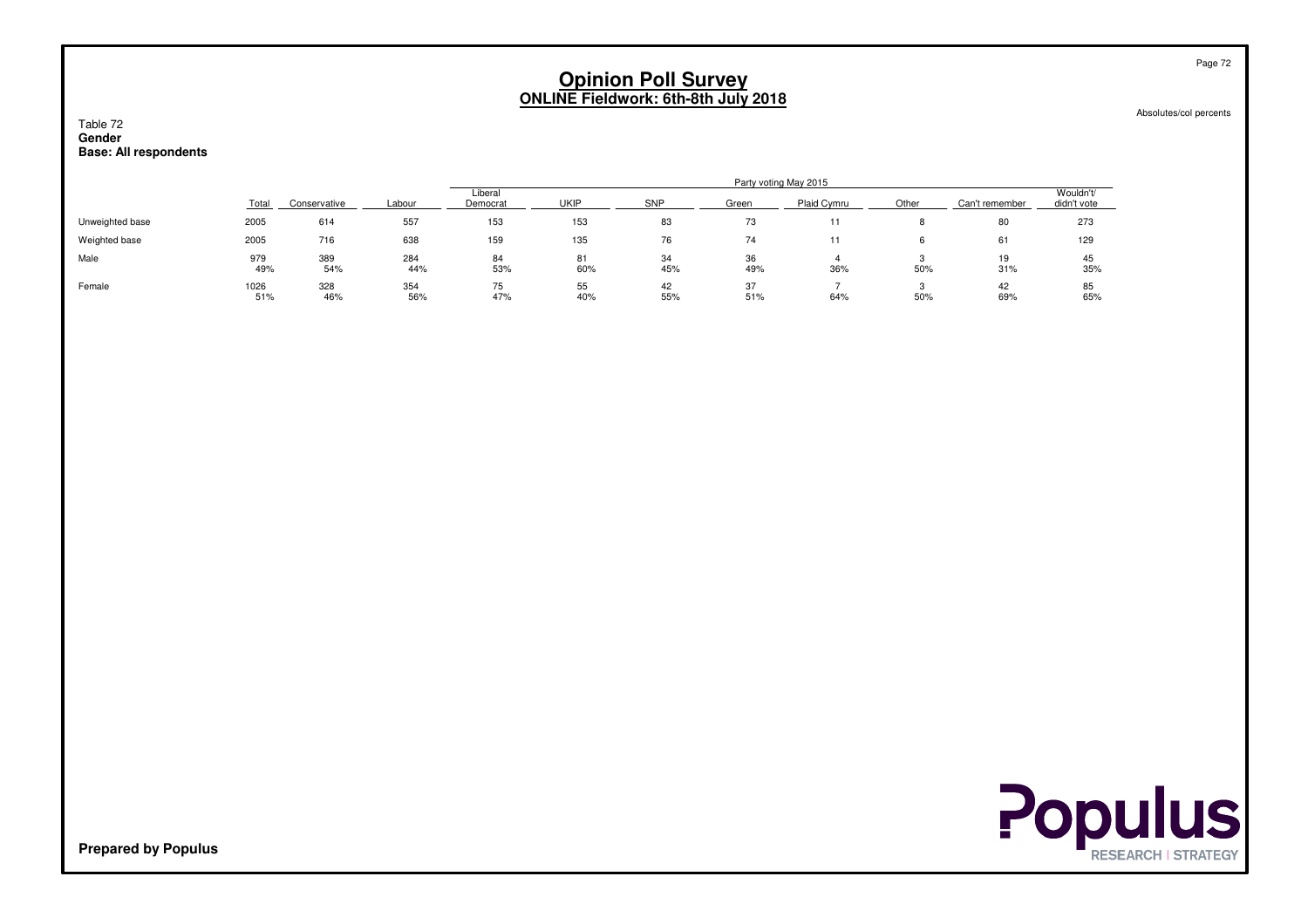Absolutes/col percents

Table 73**AgeBase: All respondents**

|                 |            |            | Gender     |             |             |             | Age         |             |             |            | Social Grade |                |            |               |               |               | York-                         |                       | Region                |           |              |            |               |               | Employment<br>Sector |              |                                 |
|-----------------|------------|------------|------------|-------------|-------------|-------------|-------------|-------------|-------------|------------|--------------|----------------|------------|---------------|---------------|---------------|-------------------------------|-----------------------|-----------------------|-----------|--------------|------------|---------------|---------------|----------------------|--------------|---------------------------------|
|                 | Total      | Male       | Female     | 18-24       | 25-34       | $35 - 44$   | 45-54       | 55-64       | $65+$       | AВ         | C1           | C <sub>2</sub> | DE         | Scot-<br>land | North<br>East | North<br>West | shire<br>&<br>Humb-<br>erside | West<br>Mid-<br>lands | East<br>Mid-<br>lands | Wales     | East-<br>ern | London     | South<br>East | South<br>West | Public               | Pri-<br>vate | Opin-<br>ion<br>Influ-<br>encer |
| Unweighted base | 2005       | 990        | 1015       | 199         | 316         | 340         | 342         | 326         | 482         | 620        | 588          | 320            | 477        | 176           | 75            | 213           | 165                           | 180                   | 155                   | 92        | 183          | 260        | 309           | 197           | 320                  | 780          | 206                             |
| Weighted base   | 2005       | 979        | 1026       | 223         | 347         | 321         | 355         | 297         | 463         | 547        | 563          | 407            | 487        | 174           | 84            | 231           | 168                           | 178                   | 146                   | 100       | 192          | 271        | 281           | 178           | 356                  | 801          | 235                             |
| 18-24           | 223<br>11% | 82<br>8%   | 141<br>14% | 223<br>100% |             |             |             |             |             | 68<br>12%  | 64<br>11%    | 47<br>12%      | 43<br>9%   | 19<br>11%     | 8<br>9%       | 26<br>11%     | 20<br>12%                     | 24<br>14%             | 15<br>10%             | 7%        | 19<br>10%    | 38<br>14%  | 31<br>11%     | 13<br>8%      | 43<br>12%            | 90<br>11%    | 46<br>19%                       |
| 25-34           | 347<br>17% | 155<br>16% | 192<br>19% |             | 347<br>100% |             |             |             |             | 102<br>19% | 105<br>19%   | 73<br>18%      | 66<br>14%  | 24<br>14%     | 20<br>24%     | 36<br>16%     | 31<br>18%                     | 21<br>12%             | 20<br>14%             | 26<br>25% | 27<br>14%    | 75<br>28%  | 44<br>16%     | 24<br>13%     | 92<br>26%            | 202<br>25%   | 74<br>31%                       |
| 35-44           | 321<br>16% | 165<br>17% | 156<br>15% |             |             | 321<br>100% |             |             |             | 96<br>17%  | 82<br>15%    | 61<br>15%      | 82<br>17%  | 33<br>19%     | 16<br>19%     | 42<br>18%     | 22<br>13%                     | 34<br>19%             | 20<br>14%             | 14<br>14% | 26<br>14%    | 42<br>16%  | 45<br>16%     | 26<br>14%     | 89<br>25%            | 160<br>20%   | 43<br>18%                       |
| 45-54           | 355<br>18% | 210<br>21% | 145<br>14% |             |             |             | 355<br>100% |             |             | 72<br>13%  | 95<br>17%    | 94<br>23%      | 94<br>19%  | 34<br>20%     | 12<br>15%     | 46<br>20%     | 27<br>16%                     | 22<br>12%             | 42<br>29%             | 15<br>15% | 34<br>18%    | 42<br>15%  | 53<br>19%     | 27<br>15%     | 88<br>25%            | 183<br>23%   | 21<br>9%                        |
| 55-64           | 297<br>15% | 153<br>16% | 143<br>14% |             |             |             |             | 297<br>100% |             | 66<br>12%  | 86<br>15%    | 50<br>12%      | 95<br>20%  | 32<br>18%     | 12<br>14%     | 34<br>15%     | 28<br>17%                     | 28<br>16%             | 19<br>13%             | 15<br>15% | 31<br>16%    | 23<br>8%   | 39<br>14%     | 37<br>20%     | 31<br>9%             | 117<br>15%   | 20<br>9%                        |
| $65+$           | 463<br>23% | 213<br>22% | 250<br>24% |             |             |             |             |             | 463<br>100% | 144<br>26% | 131<br>23%   | 82<br>20%      | 107<br>22% | 32<br>19%     | 16<br>19%     | 47<br>20%     | 40<br>24%                     | 50<br>28%             | 29<br>20%             | 23<br>23% | 55<br>28%    | 51<br>19%  | 68<br>24%     | 52<br>29%     | 14<br>4%             | 48<br>6%     | 32<br>13%                       |
| NET: 18-34      | 570<br>28% | 237<br>24% | 333<br>32% | 223<br>100% | 347<br>100% |             |             |             |             | 170<br>31% | 170<br>30%   | 121<br>30%     | 109<br>22% | 43<br>25%     | 28<br>33%     | 62<br>27%     | 51<br>30%                     | 45<br>25%             | 36<br>24%             | 33<br>33% | 46<br>24%    | 113<br>42% | 75<br>27%     | 37<br>21%     | 134<br>38%           | 292<br>37%   | 120<br>51%                      |
| NET: 35-54      | 676<br>34% | 375<br>38% | 300<br>29% |             |             | 321<br>100% | 355<br>100% |             |             | 167<br>31% | 178<br>32%   | 155<br>38%     | 176<br>36% | 67<br>38%     | 29<br>34%     | 88<br>38%     | 49<br>29%                     | 56<br>31%             | 62<br>43%             | 29<br>29% | 61<br>32%    | 84<br>31%  | 99<br>35%     | 53<br>30%     | 177<br>50%           | 344<br>43%   | 64<br>27%                       |
| NET: 55+        | 760<br>38% | 366<br>37% | 393<br>38% |             |             |             |             | 297<br>100% | 463<br>100% | 210<br>38% | 216<br>38%   | 131<br>32%     | 202<br>41% | 64<br>37%     | 28<br>33%     | 80<br>35%     | 69<br>41%                     | 78<br>44%             | 48<br>33%             | 38<br>38% | 85<br>44%    | 74<br>27%  | 107<br>38%    | 88<br>49%     | 45<br>13%            | 165<br>21%   | 52<br>22%                       |
| Average age     | 48.04      | 48.89      | 7.22<br>47 | 21.94       | 29.88       | 39.94       | 49.77       | 59.58       | 71.08       | 47.66      | 47.77        | 46.81          | 49.79      | 47.78         | 46.09         | 47.42         | 47.90                         | 49.22                 | 48.50                 | 47.24     | 50.82        | 43.74      | 48.51         | 51.78         | 40.42                | 42.24        | 39.64                           |

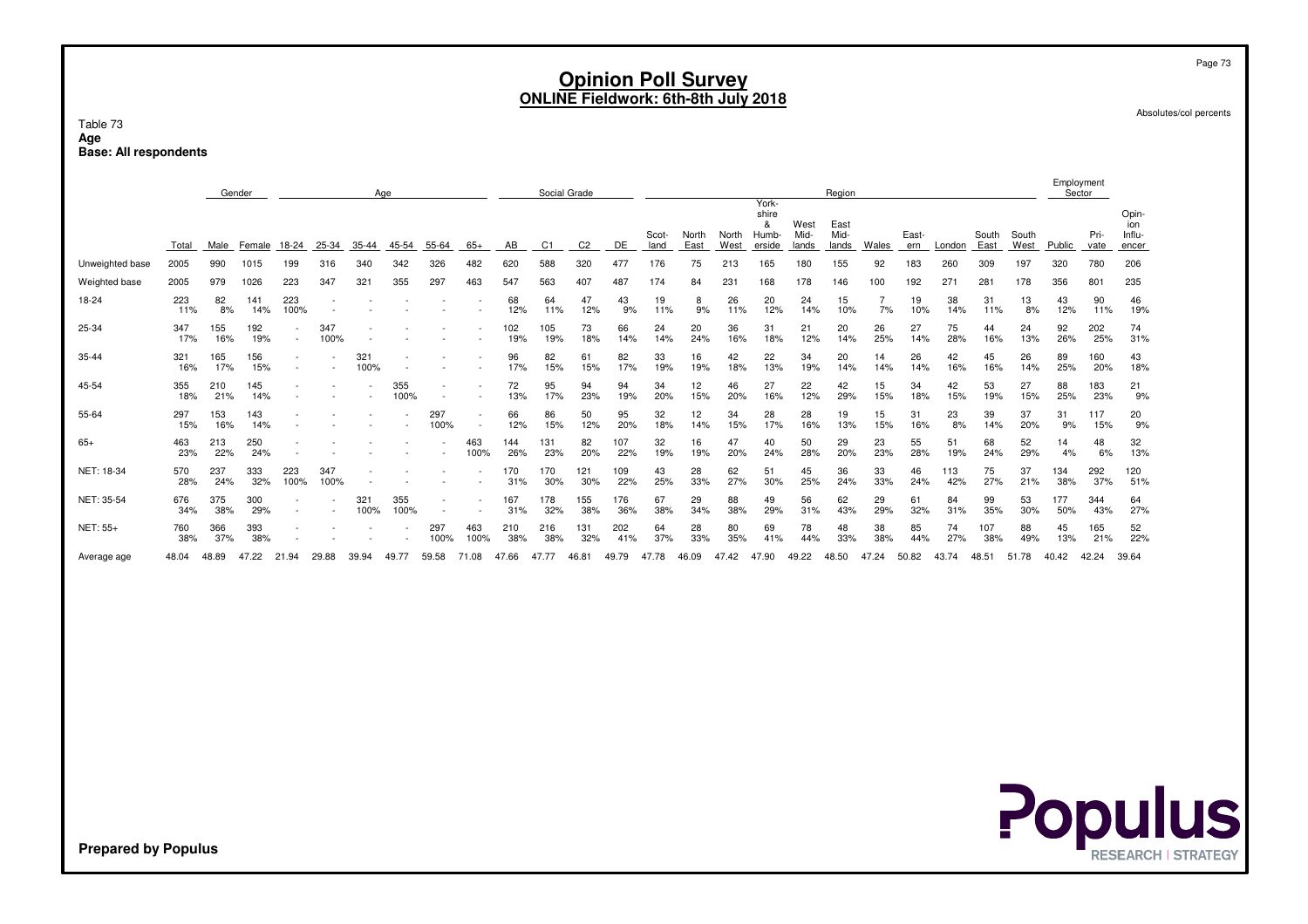Absolutes/col percents

#### Table 74**AgeBase: All respondents**

|                 |            | Ethnicity  |            |            | White SEG      |                |            |                      | <b>BAME SEG</b>       |                       |                       |                  |             |                                    | Age                                                  |                                    |            |
|-----------------|------------|------------|------------|------------|----------------|----------------|------------|----------------------|-----------------------|-----------------------|-----------------------|------------------|-------------|------------------------------------|------------------------------------------------------|------------------------------------|------------|
|                 | Total      | White      | BAME       | AB         | C <sub>1</sub> | C <sub>2</sub> | DE         | AB                   | C <sub>1</sub>        | C <sub>2</sub>        | DE                    | 18-45            | $55+$       | White 18-<br>45                    | White 55+                                            | BAME 18-45 BAME 55+                |            |
| Unweighted base | 2005       | 1842       | 146        | 560        | 539            | 294            | 449        | 55                   | 43                    | 24                    | 24                    | 883              | 808         | 764                                | 790                                                  | 111                                | 13         |
| Weighted base   | 2005       | 1833       | 162        | 494        | 512            | 373            | 454        | 50                   | 49                    | 34                    | 29                    | 920              | 760         | 787                                | 746                                                  | 131                                | 11         |
| 18-24           | 223<br>11% | 177<br>10% | 45<br>28%  | 57<br>12%  | 49<br>9%       | 37<br>10%      | 34<br>7%   | 10<br>20%            | 16<br>32%             | 10<br>30%             | 9<br>30%              | 223<br>24%       | $\sim$      | 177<br>23%                         | $\overline{\phantom{a}}$                             | 45<br>34%                          |            |
| 25-34           | 347<br>17% | 290<br>16% | 55<br>34%  | 83<br>17%  | 92<br>18%      | 57<br>15%      | 59<br>13%  | 18<br>36%            | 13<br>27%             | 17<br>50%             | $\overline{7}$<br>25% | 347<br>38%       |             | 290<br>37%                         |                                                      | 55<br>42%                          |            |
| 35-44           | 321<br>16% | 292<br>16% | 28<br>17%  | 84<br>17%  | 72<br>14%      | 60<br>16%      | 76<br>17%  | 11<br>23%            | 10<br>20%             | 3%                    | 5<br>18%              | 321<br>35%       |             | 292<br>37%                         | $\sim$                                               | 28<br>21%                          |            |
| 45-54           | 355<br>18% | 327<br>18% | 23<br>14%  | 63<br>13%  | 87<br>17%      | 90<br>24%      | 88<br>19%  | 8<br>16%             | $\overline{7}$<br>14% | $\overline{4}$<br>11% | 5<br>15%              | 30<br>3%         |             | 27<br>3%                           |                                                      | 3<br>2%                            |            |
| 55-64           | 297<br>15% | 288<br>16% | 8<br>5%    | 65<br>13%  | 84<br>16%      | 48<br>13%      | 92<br>20%  | 3%                   | $\overline{c}$<br>3%  | $\overline{c}$<br>6%  | 3<br>11%              | $\sim$<br>$\sim$ | 297<br>39%  | $\sim$<br>$\overline{\phantom{a}}$ | 288<br>39%                                           | $\blacksquare$<br>$\blacksquare$   | 8<br>73%   |
| $65+$           | 463<br>23% | 457<br>25% | 3<br>2%    | 143<br>29% | 128<br>25%     | 82<br>22%      | 105<br>23% | 2%                   | $\overline{c}$<br>4%  |                       |                       |                  | 463<br>61%  | $\sim$                             | 457<br>61%                                           | $\sim$<br>$\overline{\phantom{a}}$ | 3<br>27%   |
| NET: 18-34      | 570<br>28% | 467<br>25% | 100<br>62% | 140<br>28% | 140<br>27%     | 94<br>25%      | 93<br>20%  | 28<br>56%            | 29<br>59%             | 27<br>80%             | 16<br>56%             | 570<br>62%       |             | 467<br>59%                         | $\overline{\phantom{a}}$<br>$\overline{\phantom{a}}$ | 100<br>77%                         |            |
| NET: 35-54      | 676<br>34% | 620<br>34% | 51<br>31%  | 146<br>30% | 160<br>31%     | 150<br>40%     | 164<br>36% | 19<br>39%            | 17<br>34%             | 5<br>15%              | 10<br>33%             | 351<br>38%       |             | 319<br>41%                         |                                                      | 31<br>23%                          |            |
| NET: 55+        | 760<br>38% | 746<br>41% | 11<br>7%   | 208<br>42% | 212<br>41%     | 129<br>35%     | 197<br>43% | $\overline{c}$<br>5% | 3<br>7%               | $\mathbf{2}$<br>6%    | 3<br>11%              | $\sim$           | 760<br>100% | $\sim$<br>$\sim$                   | 746<br>100%                                          | $\sim$                             | 11<br>100% |
| Average age     | 48.04      | 49.27      | 34.00      | 48.94      | 49.02          | 48.27          | 50.75      | 36.02                | 34.24                 | 30.60                 | 34.10                 | 31.96            | 66.59       | 32.38                              | 66.65                                                | 29.45                              | 60.78      |

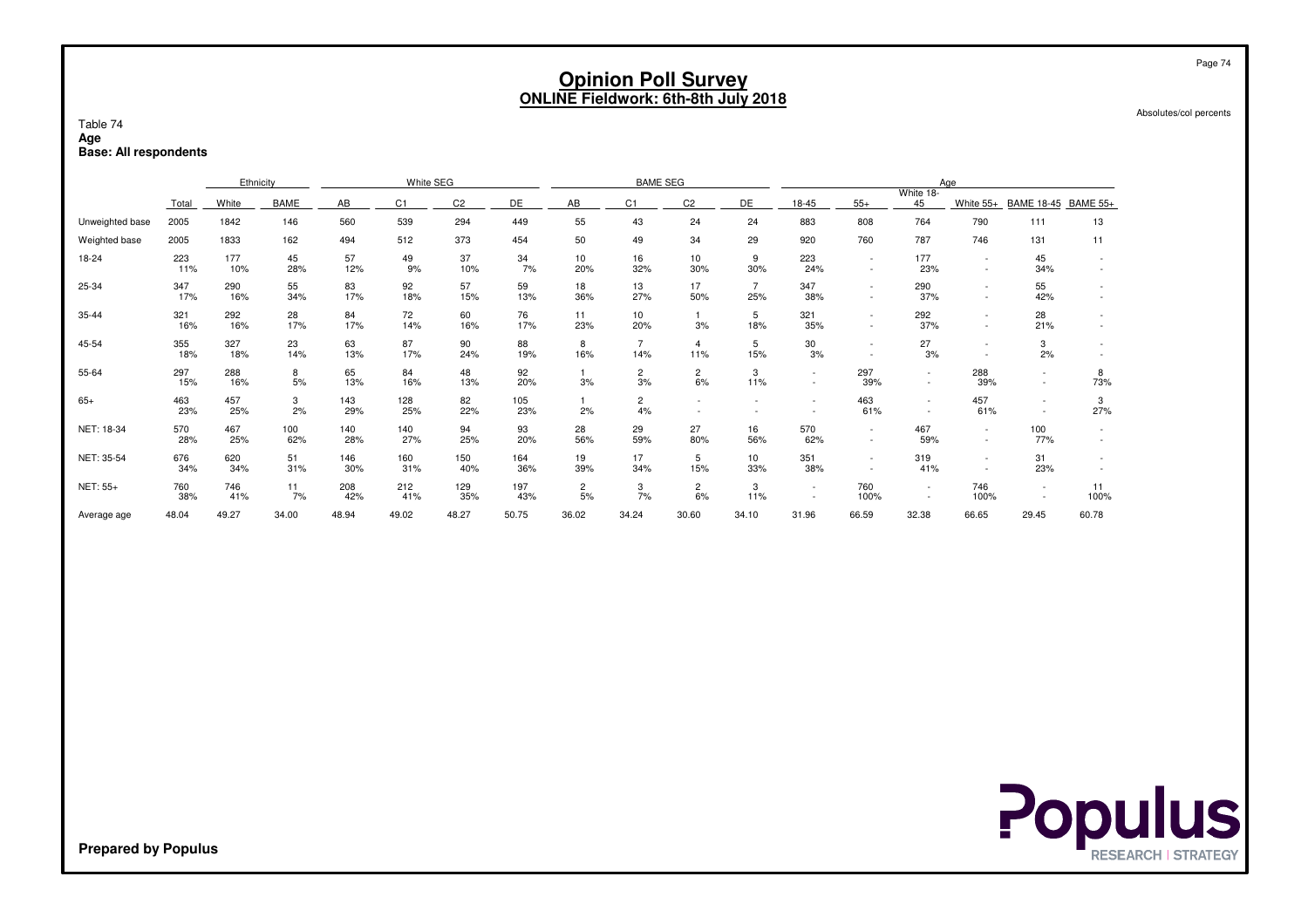Absolutes/col percents

### Table 75**Age**

**Base: All respondents**

|                 |            |            |              |                     |             |                       | Party voting now      |                                    |                       |                                                      |                          |            |
|-----------------|------------|------------|--------------|---------------------|-------------|-----------------------|-----------------------|------------------------------------|-----------------------|------------------------------------------------------|--------------------------|------------|
|                 | Total      | Labour     | Conservative | Liberal<br>Democrat | <b>UKIP</b> | Green                 | SNP                   | Plaid Cymru                        | Other                 | Can't remember                                       | Wouldn't/<br>didn't vote | Don't know |
| Unweighted base | 2005       | 645        | 592          | 139                 | 97          | 68                    | 67                    | 11                                 | 17                    | $\overline{\phantom{a}}$                             | 123                      | 246        |
| Weighted base   | 2005       | 728        | 686          | 140                 | 70          | 64                    | 53                    | 10                                 | 15                    | $\overline{\phantom{a}}$                             | 36                       | 203        |
| 18-24           | 223<br>11% | 117<br>16% | 40<br>6%     | 18<br>13%           | 2%          | 14<br>23%             | $\overline{4}$<br>8%  | $\overline{2}$<br>22%              |                       |                                                      | $\overline{2}$<br>5%     | 25<br>12%  |
| 25-34           | 347<br>17% | 194<br>27% | 74<br>11%    | 25<br>18%           | 8<br>12%    | 11<br>17%             | 5<br>10%              | $\sim$<br>$\overline{\phantom{a}}$ | $\overline{2}$<br>14% | $\overline{\phantom{a}}$                             | $\overline{7}$<br>20%    | 21<br>10%  |
| 35-44           | 321<br>16% | 115<br>16% | 91<br>13%    | 26<br>19%           | 15<br>22%   | 12<br>18%             | 14<br>26%             | 3<br>27%                           | $\overline{2}$<br>13% |                                                      | 3<br>9%                  | 39<br>19%  |
| 45-54           | 355<br>18% | 123<br>17% | 139<br>20%   | 9<br>7%             | 14<br>20%   | 12<br>18%             | 10<br>19%             | $\mathbf{1}$<br>14%                | 6<br>39%              | $\overline{\phantom{a}}$                             | 9<br>26%                 | 31<br>15%  |
| 55-64           | 297<br>15% | 81<br>11%  | 111<br>16%   | $^{20}_{15\%}$      | 11<br>16%   | 8<br>13%              | 13<br>25%             | 9%                                 | 3<br>21%              | $\overline{\phantom{a}}$                             | 5<br>13%                 | 43<br>21%  |
| $65+$           | 463<br>23% | 97<br>13%  | 232<br>34%   | 41<br>29%           | 21<br>30%   | $\overline{7}$<br>10% | $\overline{7}$<br>13% | 3<br>28%                           | $\overline{2}$<br>13% | $\overline{\phantom{a}}$                             | 9<br>26%                 | 44<br>22%  |
| NET: 18-34      | 570<br>28% | 311<br>43% | 113<br>16%   | 43<br>31%           | 9<br>13%    | 26<br>40%             | 9<br>17%              | $\overline{2}$<br>22%              | $\overline{c}$<br>14% | $\overline{\phantom{a}}$<br>$\overline{\phantom{a}}$ | 9<br>25%                 | 46<br>22%  |
| NET: 35-54      | 676<br>34% | 238<br>33% | 230<br>34%   | 36<br>26%           | 29<br>41%   | 24<br>37%             | 24<br>45%             | $\overline{4}$<br>41%              | 8<br>52%              | $\overline{\phantom{a}}$                             | 13<br>36%                | 70<br>35%  |
| NET: 55+        | 760<br>38% | 179<br>25% | 343<br>50%   | 61<br>44%           | 32<br>46%   | 15<br>23%             | 20<br>37%             | $\overline{4}$<br>37%              | 5<br>34%              |                                                      | 14<br>39%                | 87<br>43%  |
| Average age     | 48.04      | 42.15      | 53.73        | 49.00               | 52.00       | 41.31                 | 47.76                 | 47.95                              | 52.04                 |                                                      | 49.80                    | 49.42      |

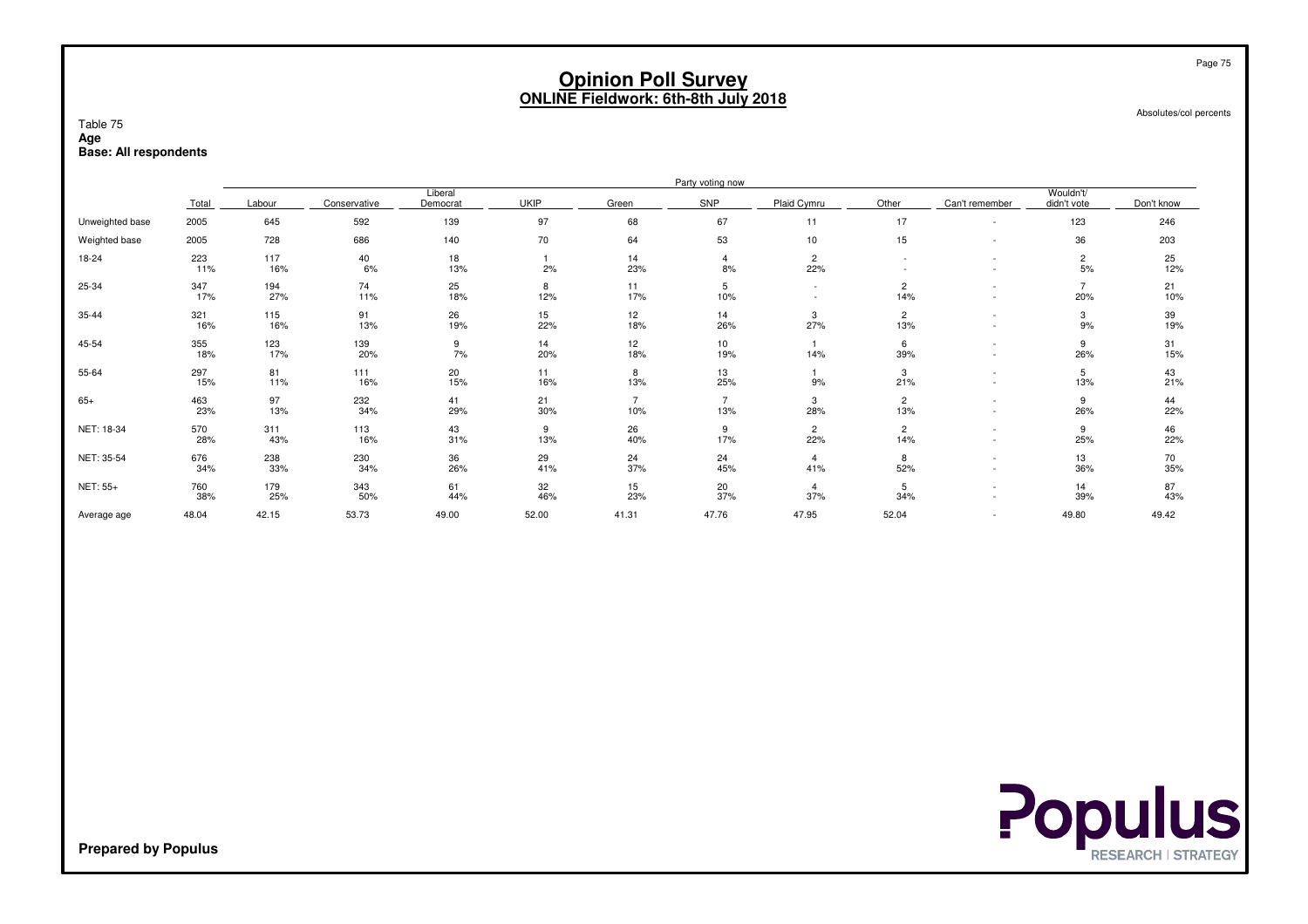Absolutes/col percents

### Table 76**Age**

**Base: All respondents**

|                 |            |              |            |                     |                       |           |                       | Party voting June 2017 |                                    |                       |                          |
|-----------------|------------|--------------|------------|---------------------|-----------------------|-----------|-----------------------|------------------------|------------------------------------|-----------------------|--------------------------|
|                 | Total      | Conservative | Labour     | Liberal<br>Democrat | SNP                   | Green     | <b>UKIP</b>           | Plaid Cymru            | Other                              | Can't remember        | Wouldn't/<br>didn't vote |
| Unweighted base | 2005       | 706          | 694        | 137                 | 75                    | 39        | 79                    | 15                     | 5                                  | 50                    | 205                      |
| Weighted base   | 2005       | 864          | 814        | 151                 | 62                    | 39        | 38                    | 15                     | $\overline{\mathbf{4}}$            | $\overline{4}$        | 16                       |
| 18-24           | 223<br>11% | 59<br>7%     | 130<br>16% | 14<br>9%            | $\,$ 5 $\,$<br>8%     | 9<br>22%  | 3%                    | 7%                     | $\overline{\phantom{a}}$           | 19%                   | 3<br>20%                 |
| 25-34           | 347<br>17% | 90<br>10%    | 200<br>25% | 33<br>22%           | $\overline{7}$<br>11% | 5<br>13%  | 3<br>8%               | 3<br>19%               | 30%                                | 18%                   | 5<br>30%                 |
| 35-44           | 321<br>16% | 119<br>14%   | 143<br>18% | 22<br>15%           | 16<br>26%             | 6<br>15%  | 9<br>24%              | $\overline{2}$<br>15%  | $\overline{\phantom{a}}$<br>$\sim$ | 26%                   | 3<br>20%                 |
| 45-54           | 355<br>18% | 165<br>19%   | 136<br>17% | 17<br>11%           | 12<br>19%             | 11<br>28% | 8<br>20%              | $\overline{2}$<br>15%  | 15%                                | 22%                   | $\overline{2}$<br>14%    |
| 55-64           | 297<br>15% | 149<br>17%   | 94<br>12%  | 20<br>13%           | 14<br>23%             | 6<br>15%  | 8<br>20%              | $\overline{2}$<br>11%  | 1<br>40%                           | 14%                   | 9%                       |
| $65+$           | 463<br>23% | 281<br>33%   | 111<br>14% | 45<br>30%           | $\overline{7}$<br>12% | 3<br>7%   | 9<br>24%              | 5<br>32%               | $\mathbf{1}$<br>15%                | $1\%$                 | 7%                       |
| NET: 18-34      | 570<br>28% | 148<br>17%   | 330<br>41% | 47<br>31%           | 12<br>19%             | 14<br>36% | $\overline{4}$<br>11% | 4<br>26%               | $\mathbf{1}$<br>30%                | 37%                   | 8<br>51%                 |
| NET: 35-54      | 676<br>34% | 284<br>33%   | 279<br>34% | 39<br>26%           | 28<br>46%             | 17<br>43% | 17<br>44%             | 5<br>30%               | $\overline{1}$<br>15%              | $\overline{c}$<br>48% | 5<br>34%                 |
| NET: 55+        | 760<br>38% | 431<br>50%   | 205<br>25% | 65<br>43%           | 22<br>35%             | 8<br>22%  | 17<br>45%             | $\overline{7}$<br>44%  | $\overline{c}$<br>54%              | 15%                   | 3<br>16%                 |
| Average age     | 48.04      | 53.28        | 42.59      | 49.17               | 47.14                 | 42.50     | 51.82                 | 50.85                  | 50.79                              | 40.41                 | 38.01                    |

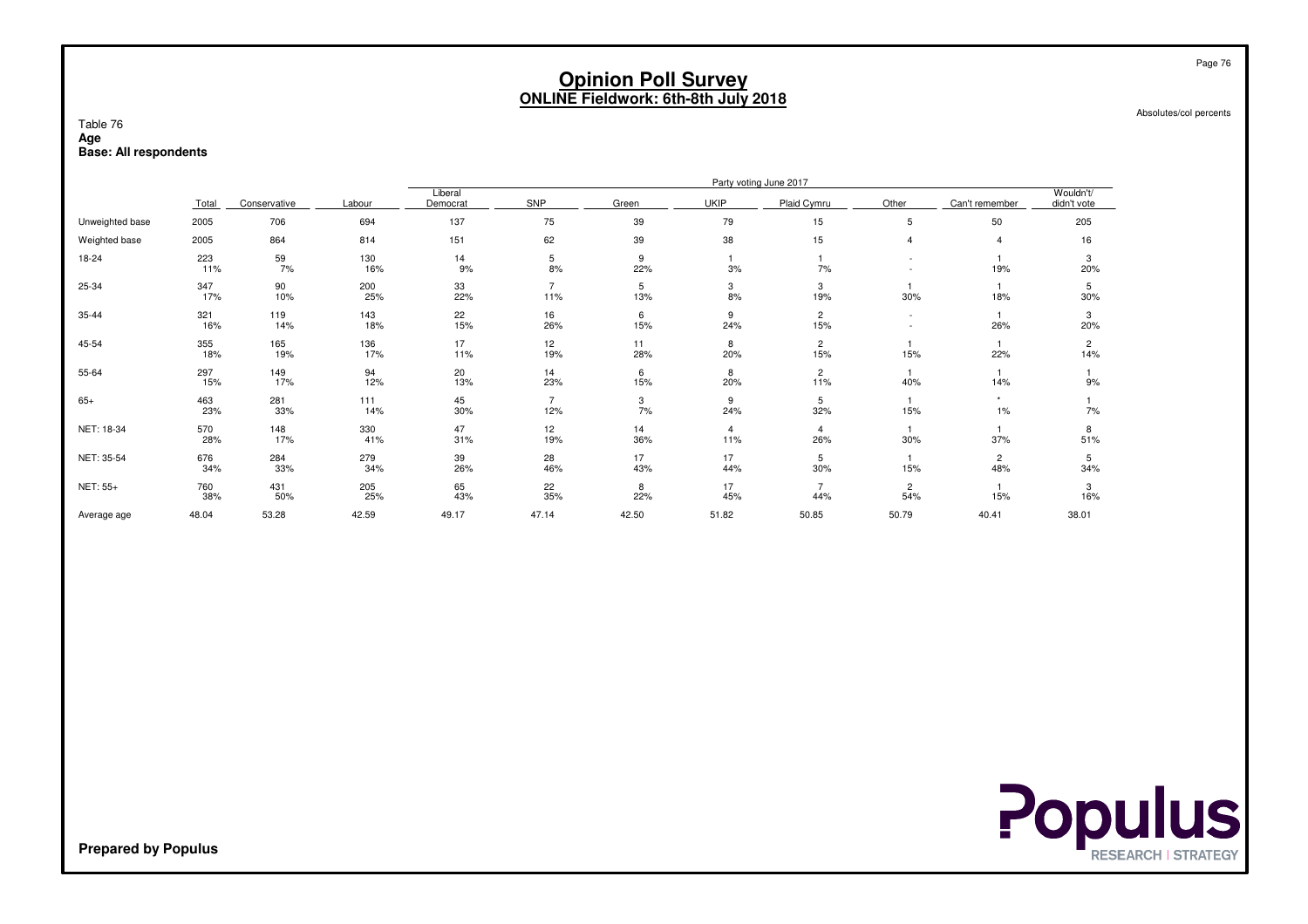Absolutes/col percents

#### Table 77**Age**

**Base: All respondents**

|                 |            |              |            |                     |             |            |           | Party voting May 2015 |                          |                |                          |
|-----------------|------------|--------------|------------|---------------------|-------------|------------|-----------|-----------------------|--------------------------|----------------|--------------------------|
|                 | Total      | Conservative | Labour     | Liberal<br>Democrat | <b>UKIP</b> | <b>SNP</b> | Green     | Plaid Cymru           | Other                    | Can't remember | Wouldn't/<br>didn't vote |
| Unweighted base | 2005       | 614          | 557        | 153                 | 153         | 83         | 73        | 11                    | 8                        | 80             | 273                      |
| Weighted base   | 2005       | 716          | 638        | 159                 | 135         | 76         | 74        | 11                    | 6                        | 61             | 129                      |
| 18-24           | 223<br>11% | 46<br>6%     | 67<br>11%  | 12<br>8%            | $\ddot{}$   | 6<br>8%    | 15<br>21% | $\overline{c}$<br>16% | $\overline{c}$<br>37%    | 8<br>13%       | 63<br>49%                |
| 25-34           | 347<br>17% | 90<br>13%    | 161<br>25% | 29<br>18%           | 7<br>5%     | 10<br>13%  | 13<br>18% |                       | $\overline{\phantom{a}}$ | 11<br>19%      | 25<br>19%                |
| 35-44           | 321<br>16% | 93<br>13%    | 116<br>18% | 18<br>12%           | 31<br>23%   | 17<br>23%  | 13<br>17% | $\overline{c}$<br>19% | 14%                      | 14<br>23%      | 15<br>12%                |
| 45-54           | 355<br>18% | 138<br>19%   | 119<br>19% | 14<br>9%            | 26<br>19%   | 15<br>20%  | 12<br>17% | 9%                    | 10%                      | 16<br>27%      | $\frac{12}{9\%}$         |
| 55-64           | 297<br>15% | 121<br>17%   | 70<br>11%  | 34<br>21%           | 23<br>17%   | 19<br>26%  | 15<br>20% | 8%                    | $\overline{c}$<br>29%    | 5<br>9%        | 6<br>5%                  |
| $65+$           | 463<br>23% | 229<br>32%   | 103<br>16% | 50<br>32%           | 47<br>35%   | 8<br>10%   | 5<br>7%   | 5<br>48%              | 11%                      | 6<br>10%       | 8<br>6%                  |
| NET: 18-34      | 570<br>28% | 136<br>19%   | 229<br>36% | 42<br>26%           | 8<br>6%     | 16<br>21%  | 29<br>39% | $\overline{c}$<br>16% | $\overline{2}$<br>37%    | 19<br>31%      | 88<br>68%                |
| NET: 35-54      | 676<br>34% | 231<br>32%   | 235<br>37% | 32<br>20%           | 57<br>42%   | 32<br>43%  | 25<br>34% | 3<br>28%              | 23%                      | 30<br>50%      | 28<br>21%                |
| NET: 55+        | 760<br>38% | 350<br>49%   | 174<br>27% | 84<br>53%           | 70<br>52%   | 27<br>36%  | 20<br>27% | 6<br>56%              | $\overline{c}$<br>40%    | 12<br>19%      | 14<br>11%                |
| Average age     | 48.04      | 52.95        | 44.53      | 51.50               | 55.03       | 46.88      | 42.18     | 52.87                 | 44.51                    | 43.88          | 32.24                    |



**Prepared by Populus**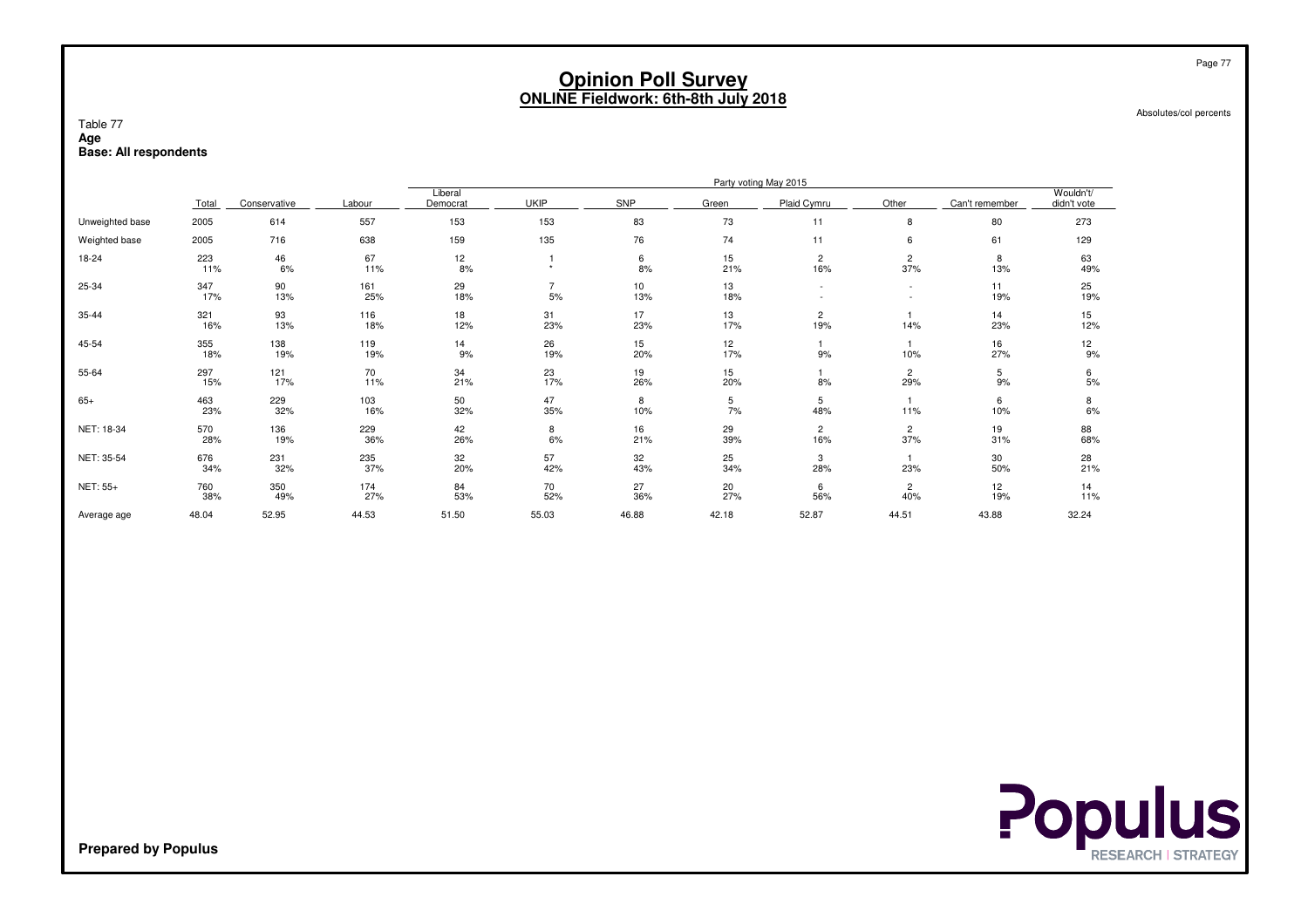#### Table 78 **Social GradeBase: All respondents**

|                 |             |            | Gender     |            |            | Age        |            |            |            |             | Social Grade   |                |             |               |               |               | York-                         |                       | Region                |           |              |            |               |               | Employment<br>Sector |              |                                 |
|-----------------|-------------|------------|------------|------------|------------|------------|------------|------------|------------|-------------|----------------|----------------|-------------|---------------|---------------|---------------|-------------------------------|-----------------------|-----------------------|-----------|--------------|------------|---------------|---------------|----------------------|--------------|---------------------------------|
|                 | Total       | Male       | Female     | 18-24      | 25-34      | $35 - 44$  | 45-54      | 55-64      | $65+$      | AB          | C <sub>1</sub> | C <sub>2</sub> | DE          | Scot-<br>land | North<br>East | North<br>West | shire<br>&<br>Humb-<br>erside | West<br>Mid-<br>lands | East<br>Mid-<br>lands | Wales     | East-<br>ern | London     | South<br>East | South<br>West | Public               | Pri-<br>vate | Opin-<br>ion<br>Influ-<br>encer |
| Unweighted base | 2005        | 990        | 1015       | 199        | 316        | 340        | 342        | 326        | 482        | 620         | 588            | 320            | 477         | 176           | 75            | 213           | 165                           | 180                   | 155                   | 92        | 183          | 260        | 309           | 197           | 320                  | 780          | 206                             |
| Weighted base   | 2005        | 979        | 1026       | 223        | 347        | 321        | 355        | 297        | 463        | 547         | 563            | 407            | 487         | 174           | 84            | 231           | 168                           | 178                   | 146                   | 100       | 192          | 271        | 281           | 178           | 356                  | 801          | 235                             |
| Α               | 137<br>7%   | 85<br>9%   | 52<br>5%   | 16<br>7%   | 31<br>9%   | 20<br>6%   | 18<br>5%   | 15<br>5%   | 37<br>8%   | 137<br>25%  |                |                |             | 4<br>2%       | 4<br>5%       | 19<br>8%      | 6<br>4%                       | 12<br>7%              | 5%                    | 5<br>5%   | 13<br>7%     | 27<br>10%  | 20<br>7%      | 18<br>10%     | 21<br>6%             | 69<br>9%     | 29<br>12%                       |
| В               | 411<br>20%  | 231<br>24% | 179<br>17% | 52<br>23%  | 71<br>20%  | 76<br>24%  | 54<br>15%  | 52<br>17%  | 107<br>23% | 411<br>75%  |                |                |             | 34<br>19%     | 14<br>17%     | 30<br>13%     | 33<br>19%                     | 31<br>17%             | 28<br>19%             | 22<br>22% | 39<br>20%    | 79<br>29%  | 67<br>24%     | 33<br>19%     | 102<br>29%           | 160<br>20%   | 66<br>28%                       |
| C <sub>1</sub>  | 563<br>28%  | 272<br>28% | 292<br>28% | 64<br>29%  | 105<br>30% | 82<br>26%  | 95<br>27%  | 86<br>29%  | 131<br>28% | ٠           | 563<br>100%    |                |             | 46<br>26%     | 24<br>28%     | 62<br>27%     | 57<br>34%                     | 55<br>31%             | 30<br>21%             | 25<br>25% | 57<br>30%    | 79<br>29%  | 85<br>30%     | 43<br>24%     | 123<br>34%           | 248<br>31%   | 71<br>30%                       |
| C <sub>2</sub>  | 407<br>20%  | 203<br>21% | 204<br>20% | 47<br>21%  | 73<br>21%  | 61<br>19%  | 94<br>26%  | 50<br>17%  | 82<br>18%  |             |                | 407<br>100%    |             | 35<br>20%     | 14<br>16%     | 56<br>24%     | 51<br>30%                     | 30<br>17%             | 38<br>26%             | 25<br>25% | 41<br>21%    | 41<br>15%  | 44<br>16%     | 33<br>19%     | 78<br>22%            | 189<br>24%   | 36<br>15%                       |
| D               | 234<br>12%  | 96<br>10%  | 139<br>14% | 26<br>11%  | 43<br>12%  | 45<br>14%  | 49<br>14%  | 35<br>12%  | 36<br>8%   |             |                |                | 234<br>48%  | 20<br>12%     | 9<br>11%      | 32<br>14%     | 8<br>5%                       | 28<br>16%             | 23<br>16%             | 12<br>12% | 26<br>13%    | 28<br>10%  | 25<br>9%      | 22<br>13%     | 33<br>9%             | 129<br>16%   | 23<br>10%                       |
| E               | 253<br>13%  | 92<br>9%   | 161<br>16% | 17<br>8%   | 24<br>7%   | 36<br>11%  | 45<br>13%  | 60<br>20%  | 70<br>15%  |             |                |                | 253<br>52%  | 35<br>20%     | 20<br>24%     | 32<br>14%     | 13<br>7%                      | 23<br>13%             | 20<br>14%             | 11<br>11% | 17<br>9%     | 16<br>6%   | 39<br>14%     | 28<br>16%     |                      | 6<br>1%      | 10<br>4%                        |
| NET: AB         | 547<br>27%  | 316<br>32% | 231<br>23% | 68<br>31%  | 102<br>29% | 96<br>30%  | 72<br>20%  | 66<br>22%  | 144<br>31% | 547<br>100% |                |                |             | 38<br>22%     | 18<br>21%     | 49<br>21%     | 39<br>23%                     | 43<br>24%             | 35<br>24%             | 27<br>27% | 52<br>27%    | 107<br>39% | 88<br>31%     | 51<br>29%     | 123<br>35%           | 229<br>29%   | 95<br>40%                       |
| NET: ABC1       | 1111<br>55% | 588<br>60% | 523<br>51% | 132<br>59% | 207<br>60% | 178<br>55% | 167<br>47% | 152<br>51% | 275<br>59% | 547<br>100% | 563<br>100%    |                |             | 84<br>48%     | 42<br>49%     | 111<br>48%    | 96<br>57%                     | 98<br>55%             | 65<br>45%             | 52<br>52% | 109<br>57%   | 186<br>69% | 173<br>62%    | 95<br>53%     | 246<br>69%           | 477<br>60%   | 166<br>70%                      |
| NET: C2DE       | 894<br>45%  | 391<br>40% | 503<br>49% | 90<br>41%  | 140<br>40% | 143<br>45% | 188<br>53% | 145<br>49% | 188<br>41% |             |                | 407<br>100%    | 487<br>100% | 91<br>52%     | 43<br>51%     | 120<br>52%    | 72<br>43%                     | 80<br>45%             | 81<br>55%             | 48<br>48% | 83<br>43%    | 85<br>31%  | 108<br>38%    | 84<br>47%     | 110<br>31%           | 324<br>40%   | 69<br>30%                       |
| NET: DE         | 487<br>24%  | 188<br>19% | 299<br>29% | 43<br>19%  | 66<br>19%  | 82<br>25%  | 94<br>27%  | 95<br>32%  | 107<br>23% |             |                |                | 487<br>100% | 56<br>32%     | 29<br>34%     | 64<br>28%     | 21<br>12%                     | 50<br>28%             | 43<br>29%             | 23<br>23% | 42<br>22%    | 44<br>16%  | 64<br>23%     | 50<br>28%     | 33<br>9%             | 135<br>17%   | 33<br>14%                       |



Page 78

Absolutes/col percents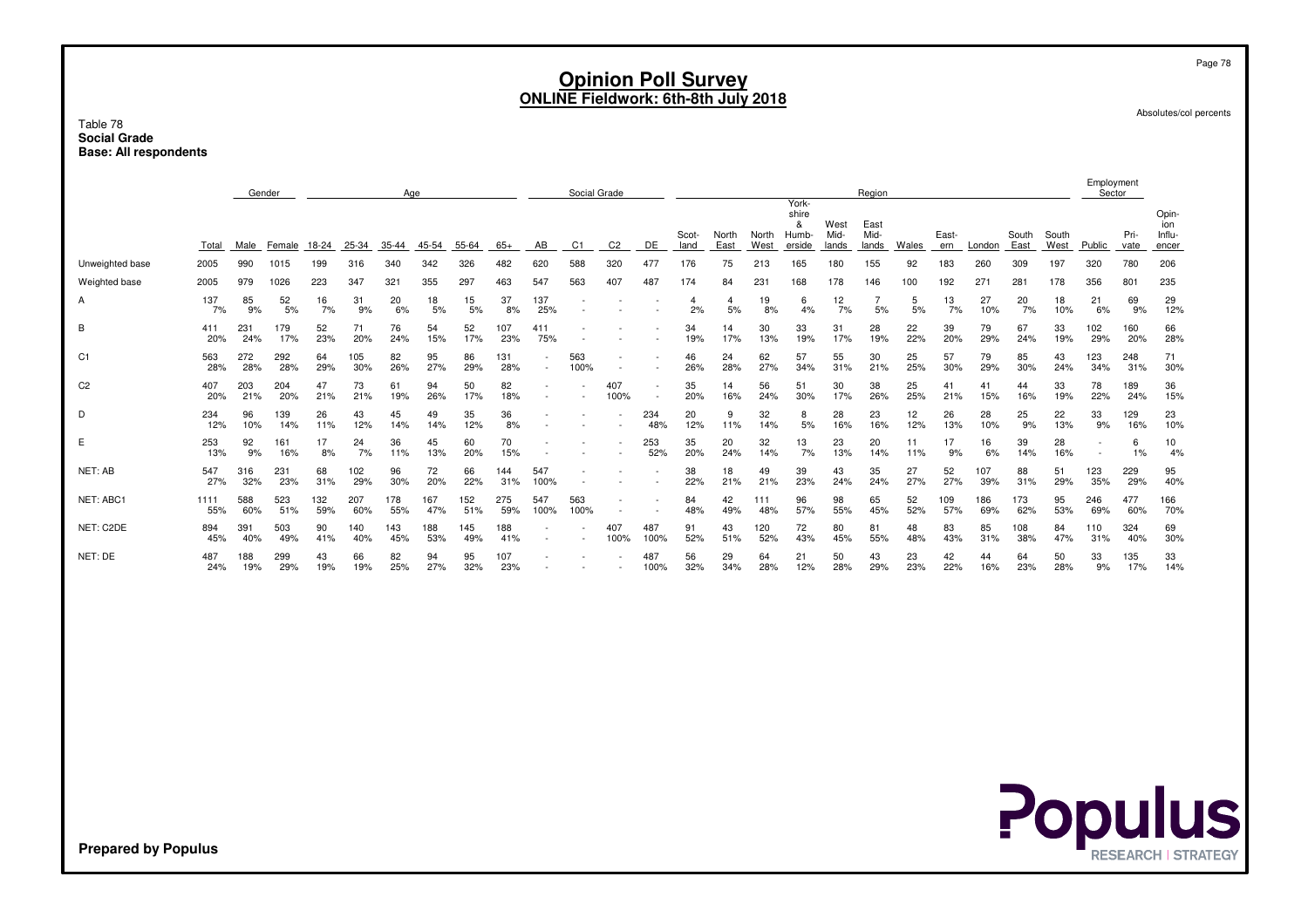Absolutes/col percents

#### Table 79 **Social GradeBase: All respondents**

|                 |             | Ethnicity   |           |                               | White SEG        |                |                          |                          | <b>BAME SEG</b>                    |                                                      |                  |            |            | Age             |            |                     |                       |
|-----------------|-------------|-------------|-----------|-------------------------------|------------------|----------------|--------------------------|--------------------------|------------------------------------|------------------------------------------------------|------------------|------------|------------|-----------------|------------|---------------------|-----------------------|
|                 | Total       | White       | BAME      | AB                            | C1               | C <sub>2</sub> | DE                       | AB                       | C <sub>1</sub>                     | C <sub>2</sub>                                       | DE               | 18-45      | $55+$      | White 18-<br>45 | White 55+  | BAME 18-45 BAME 55+ |                       |
| Unweighted base | 2005        | 1842        | 146       | 560                           | 539              | 294            | 449                      | 55                       | 43                                 | 24                                                   | 24               | 883        | 808        | 764             | 790        | 111                 | 13                    |
| Weighted base   | 2005        | 1833        | 162       | 494                           | 512              | 373            | 454                      | 50                       | 49                                 | 34                                                   | 29               | 920        | 760        | 787             | 746        | 131                 | 11                    |
| Α               | 137<br>7%   | 125<br>7%   | 12<br>7%  | 125<br>25%                    |                  |                |                          | 12<br>23%                |                                    |                                                      | $\sim$           | 68<br>7%   | 52<br>7%   | 57<br>7%        | 51<br>7%   | 10<br>7%            | 9%                    |
| B               | 411<br>20%  | 369<br>20%  | 38<br>23% | 369<br>75%                    |                  |                |                          | 38<br>77%                |                                    |                                                      | $\sim$           | 202<br>22% | 158<br>21% | 170<br>22%      | 157<br>21% | 30<br>23%           | 13%                   |
| C <sub>1</sub>  | 563<br>28%  | 512<br>28%  | 49<br>30% | $\sim$<br>$\sim$              | 512<br>100%      |                |                          | $\overline{\phantom{a}}$ | 49<br>100%                         | $\overline{\phantom{a}}$                             | $\sim$<br>$\sim$ | 260<br>28% | 216<br>28% | 221<br>28%      | 212<br>28% | 39<br>30%           | 3<br>31%              |
| C <sub>2</sub>  | 407<br>20%  | 373<br>20%  | 34<br>21% | $\overline{\phantom{a}}$<br>٠ | $\sim$<br>$\sim$ | 373<br>100%    |                          |                          | $\overline{\phantom{a}}$<br>$\sim$ | 34<br>100%                                           | $\sim$           | 193<br>21% | 131<br>17% | 163<br>21%      | 129<br>17% | 30<br>23%           | $\overline{2}$<br>17% |
| D               | 234<br>12%  | 210<br>11%  | 25<br>15% |                               |                  |                | 210<br>46%               |                          | $\overline{\phantom{a}}$           | $\overline{\phantom{a}}$<br>$\overline{\phantom{a}}$ | 25<br>84%        | 119<br>13% | 72<br>9%   | 97<br>12%       | 72<br>10%  | 21<br>16%           |                       |
| Ε               | 253<br>13%  | 244<br>13%  | 5<br>3%   |                               |                  |                | 244<br>54%               |                          |                                    | $\overline{\phantom{a}}$                             | 5<br>16%         | 78<br>9%   | 130<br>17% | 78<br>10%       | 126<br>17% | $\star$             | 3<br>29%              |
| NET: AB         | 547<br>27%  | 494<br>27%  | 50<br>31% | 494<br>100%                   |                  |                |                          | 50<br>100%               |                                    |                                                      | $\sim$           | 270<br>29% | 210<br>28% | 227<br>29%      | 208<br>28% | 40<br>31%           | $\overline{2}$<br>22% |
| NET: ABC1       | 1111<br>55% | 1006<br>55% | 99<br>61% | 494<br>100%                   | 512<br>100%      |                | $\overline{\phantom{a}}$ | 50<br>100%               | 49<br>100%                         | $\overline{\phantom{a}}$<br>$\overline{\phantom{a}}$ | $\sim$<br>$\sim$ | 530<br>58% | 426<br>56% | 448<br>57%      | 419<br>56% | 79<br>60%           | 6<br>53%              |
| NET: C2DE       | 894<br>45%  | 827<br>45%  | 63<br>39% | $\overline{\phantom{a}}$      | $\sim$<br>$\sim$ | 373<br>100%    | 454<br>100%              | $\overline{\phantom{a}}$ | $\overline{\phantom{a}}$<br>$\sim$ | 34<br>100%                                           | 29<br>100%       | 391<br>42% | 333<br>44% | 339<br>43%      | 327<br>44% | 52<br>40%           | 5<br>47%              |
| NET: DE         | 487<br>24%  | 454<br>25%  | 29<br>18% |                               |                  |                | 454<br>100%              |                          |                                    | $\overline{\phantom{a}}$                             | 29<br>100%       | 197<br>21% | 202<br>27% | 175<br>22%      | 197<br>26% | 22<br>17%           | 3<br>29%              |

**Populus**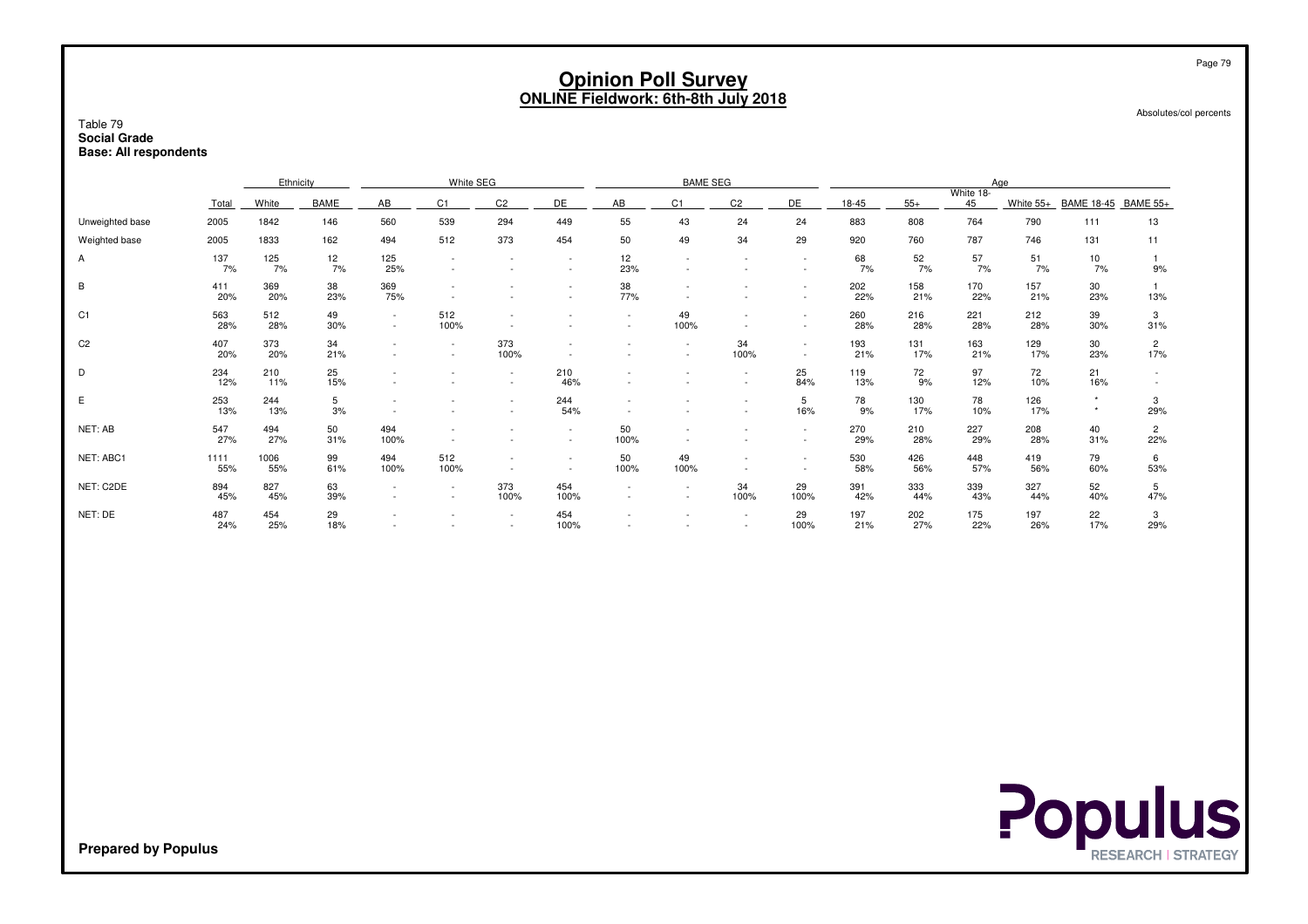Absolutes/col percents

#### Table 80 **Social GradeBase: All respondents**

|                 |             |            |              |                     |             |                       | Party voting now     |                       |                           |                |                          |            |
|-----------------|-------------|------------|--------------|---------------------|-------------|-----------------------|----------------------|-----------------------|---------------------------|----------------|--------------------------|------------|
|                 | Total       | Labour     | Conservative | Liberal<br>Democrat | <b>UKIP</b> | Green                 | SNP                  | Plaid Cymru           | Other                     | Can't remember | Wouldn't/<br>didn't vote | Don't know |
| Unweighted base | 2005        | 645        | 592          | 139                 | 97          | 68                    | 67                   | 11                    | 17                        |                | 123                      | 246        |
| Weighted base   | 2005        | 728        | 686          | 140                 | 70          | 64                    | 53                   | 10                    | 15                        |                | 36                       | 203        |
| A               | 137<br>7%   | 34<br>5%   | 65<br>10%    | 12<br>9%            | 5<br>7%     | 5<br>7%               | $\overline{c}$<br>4% | 10%                   | $\overline{c}$<br>13%     |                | 2<br>5%                  | 4%         |
| B               | 411<br>20%  | 124<br>17% | 151<br>22%   | 45<br>32%           | 8<br>12%    | 19<br>29%             | 9<br>17%             | $\overline{c}$<br>22% | $\overline{c}$<br>11%     |                | 2<br>7%                  | 48<br>24%  |
| C <sub>1</sub>  | 563<br>28%  | 190<br>26% | 216<br>32%   | 32<br>23%           | 16<br>23%   | 21<br>33%             | 12<br>23%            | 3<br>27%              | 5<br>35%                  |                | 13<br>35%                | 55<br>27%  |
| C <sub>2</sub>  | 407<br>20%  | 162<br>22% | 137<br>20%   | 27<br>19%           | 18<br>25%   | $\overline{7}$<br>11% | 6<br>10%             | 13%                   | $\overline{\bf 4}$<br>26% |                | 5<br>14%                 | 41<br>20%  |
| D               | 234<br>12%  | 102<br>14% | 61<br>9%     | 8<br>6%             | 16<br>23%   | $\overline{7}$<br>11% | 10<br>18%            | $\overline{c}$<br>19% | $\overline{2}$<br>12%     |                | 19%                      | 20<br>10%  |
| E               | 253<br>13%  | 116<br>16% | 56<br>8%     | 15<br>11%           | 10%         | 5<br>8%               | 15<br>27%            | 9%                    | $\star$<br>3%             |                | 20%                      | 30<br>15%  |
| NET: AB         | 547<br>27%  | 158<br>22% | 216<br>32%   | 57<br>41%           | 13<br>18%   | 23<br>37%             | 11<br>21%            | 3<br>32%              | 4<br>24%                  |                | 4<br>12%                 | 57<br>28%  |
| NET: ABC1       | 1111<br>55% | 348<br>48% | 433<br>63%   | 90<br>64%           | 29<br>42%   | 45<br>70%             | 23<br>44%            | 6<br>59%              | 9<br>59%                  |                | 17<br>47%                | 112<br>55% |
| NET: C2DE       | 894<br>45%  | 380<br>52% | 254<br>37%   | 50<br>36%           | 41<br>58%   | 19<br>30%             | 30<br>56%            | 4<br>41%              | 6<br>41%                  |                | 19<br>53%                | 91<br>45%  |
| NET: DE         | 487<br>24%  | 218<br>30% | 116<br>17%   | 24<br>17%           | 23<br>33%   | 12<br>19%             | 24<br>46%            | 3<br>28%              | $\overline{2}$<br>15%     |                | 14<br>39%                | 51<br>25%  |



**Prepared by Populus**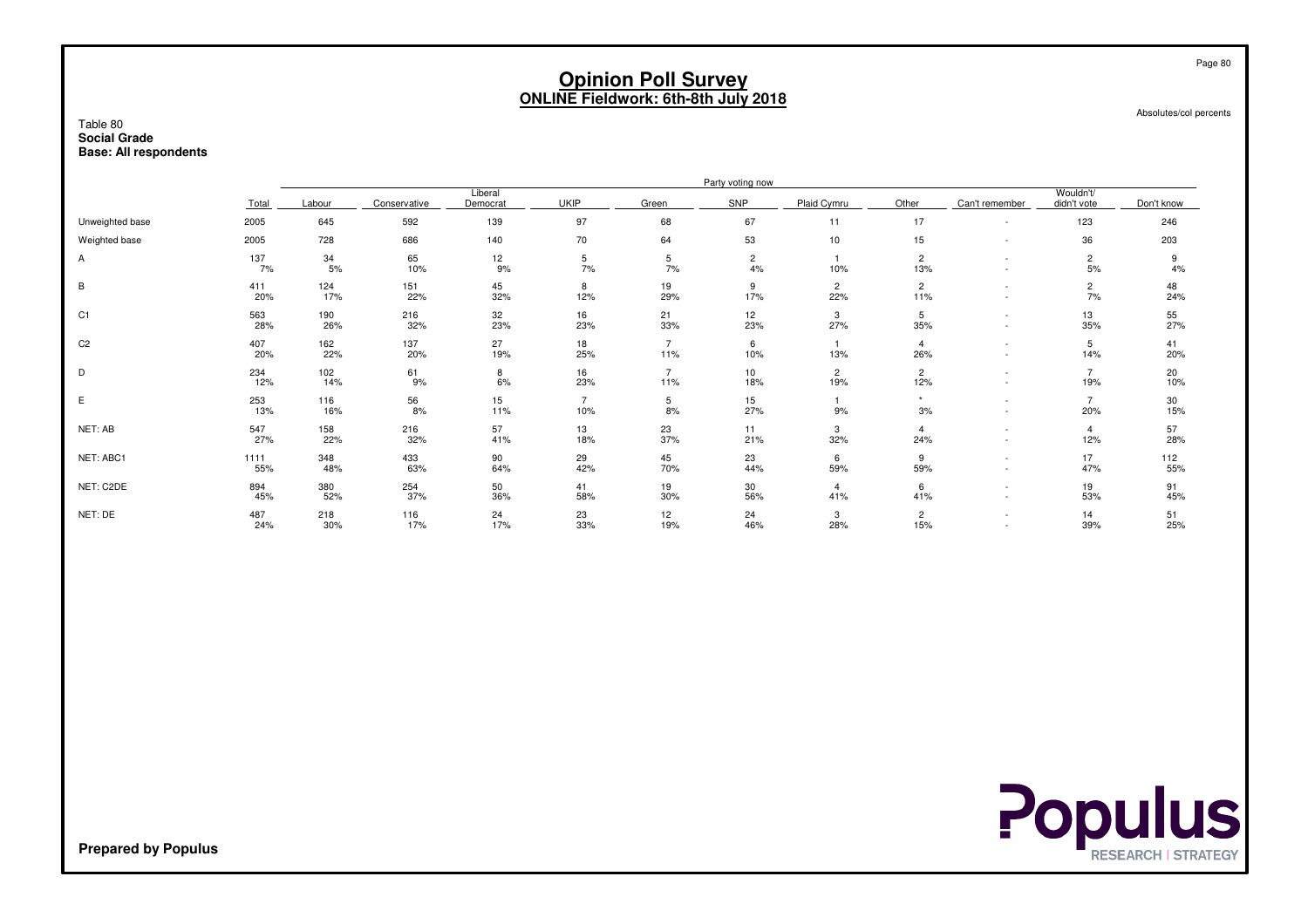Absolutes/col percents

#### Table 81 **Social GradeBase: All respondents**

| Total       | Conservative | Labour     | Democrat  | SNP                  | Green                 | <b>UKIP</b> | Plaid Cymru           | Other                  | Can't remember        | Wouldn't/<br>didn't vote |
|-------------|--------------|------------|-----------|----------------------|-----------------------|-------------|-----------------------|------------------------|-----------------------|--------------------------|
| 2005        | 706          | 694        | 137       | 75                   | 39                    | 79          | 15                    | 5                      | 50                    | 205                      |
| 2005        | 864          | 814        | 151       | 62                   | 39                    | 38          | 15                    | 4                      | 4                     | 16                       |
| 137<br>7%   | 71<br>8%     | 39<br>5%   | 14<br>10% | $\overline{c}$<br>3% | 6<br>15%              | 3<br>7%     | 6%                    |                        | $\star$<br>3%         | 8%                       |
| 411<br>20%  | 187<br>22%   | 150<br>18% | 44<br>29% | 11<br>18%            | 10<br>27%             | 3<br>8%     | 3<br>18%              |                        | $\star$<br>12%        | 9%                       |
| 563<br>28%  | 256<br>30%   | 217<br>27% | 34<br>23% | 17<br>28%            | 16<br>41%             | 12<br>32%   | 4<br>27%              | 3<br>70%               | 32%                   | 4<br>23%                 |
| 407<br>20%  | 178<br>21%   | 169<br>21% | 31<br>20% | 12%                  | $\overline{4}$<br>10% | 8<br>20%    | 4<br>28%              | 30%                    | 26%                   | 4<br>26%                 |
| 234<br>12%  | 93<br>11%    | 104<br>13% | 14<br>9%  | 9<br>15%             | $\overline{c}$<br>5%  | 8<br>21%    | 9%                    | $\sim$                 | $\star$<br>11%        | 3<br>18%                 |
| 253<br>13%  | 80<br>9%     | 134<br>16% | 14<br>9%  | 15<br>24%            | 2%                    | 5<br>13%    | $\overline{2}$<br>12% |                        | 16%                   | 3<br>17%                 |
| 547<br>27%  | 257<br>30%   | 190<br>23% | 59<br>39% | 13<br>22%            | 16<br>42%             | 5<br>14%    | 4<br>24%              |                        | 15%                   | 3<br>17%                 |
| 1111<br>55% | 513<br>59%   | 407<br>50% | 93<br>62% | 30<br>49%            | 32<br>83%             | 17<br>46%   | 8<br>51%              | 3<br>70%               | $\overline{2}$<br>47% | 6<br>40%                 |
| 894<br>45%  | 351<br>41%   | 407<br>50% | 58<br>38% | 31<br>51%            | 17%                   | 20<br>54%   | 49%                   | 30%                    | $\overline{2}$<br>53% | 10<br>60%                |
| 487<br>24%  | 172<br>20%   | 238<br>29% | 27<br>18% | 24<br>39%            | 3<br>7%               | 13<br>34%   | 3<br>22%              | $\sim$                 | 26%                   | 6<br>35%                 |
|             |              |            |           | Liberal              |                       |             |                       | Party voting June 2017 |                       |                          |



**Prepared by Populus**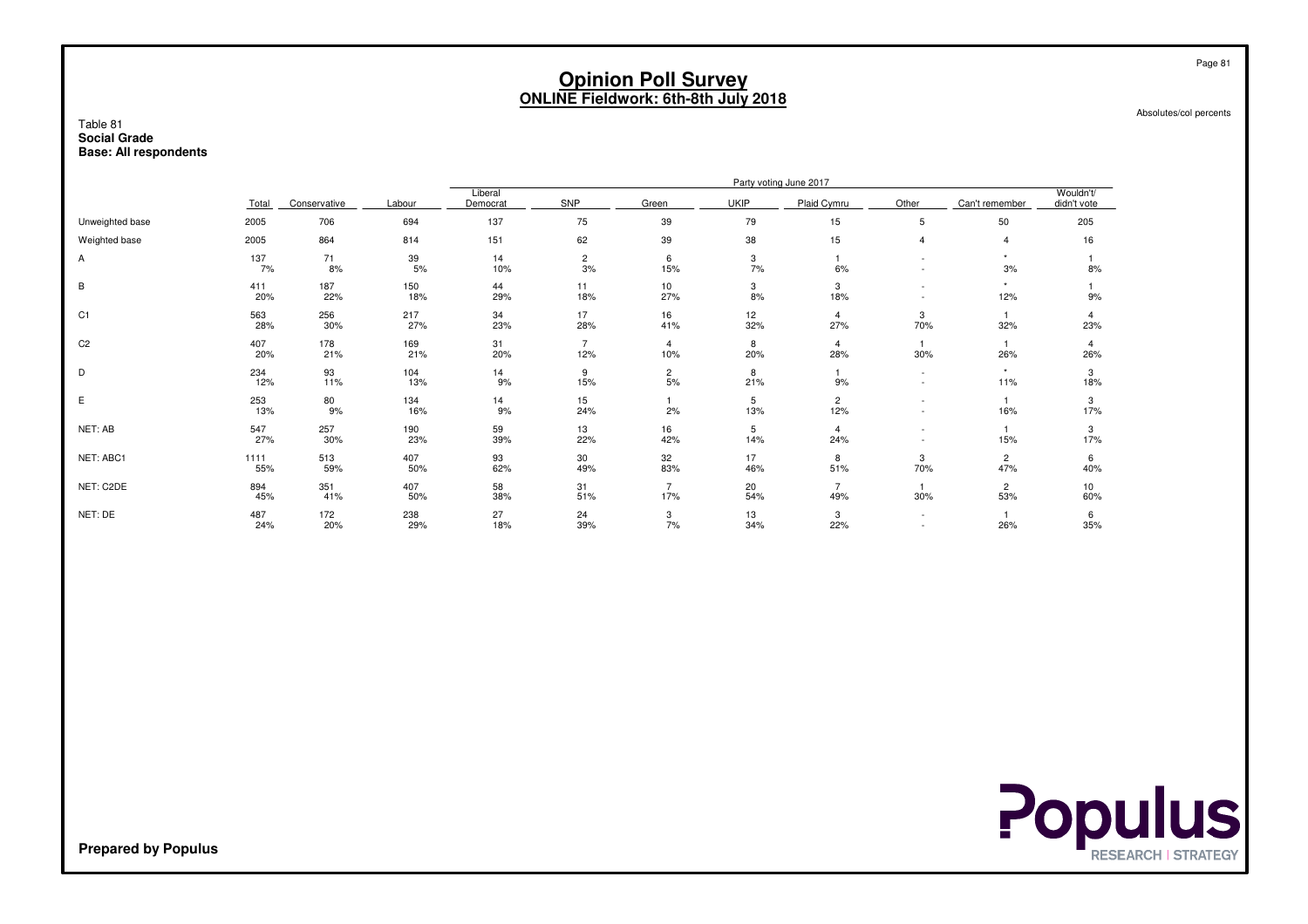Absolutes/col percents

#### Table 82 **Social GradeBase: All respondents**

| Total       |                  | Labour       | Liberal<br>Democrat | <b>UKIP</b> | <b>SNP</b> | Green     | Plaid Cymru           | Other                 | Can't remember       | Wouldn't/<br>didn't vote |
|-------------|------------------|--------------|---------------------|-------------|------------|-----------|-----------------------|-----------------------|----------------------|--------------------------|
| 2005        | 614              | 557          | 153                 | 153         | 83         | 73        | 11                    | 8                     | 80                   | 273                      |
| 2005        | 716              | 638          | 159                 | 135         | 76         | 74        | 11                    | 6                     | 61                   | 129                      |
| 137<br>7%   | 60<br>8%         | 31<br>5%     | 15<br>9%            | 8<br>6%     | 2%         | 10<br>14% | 8%                    |                       | $\overline{c}$<br>3% | 8<br>6%                  |
| 411<br>20%  | 161<br>22%       | 119<br>19%   | 43<br>27%           | 21<br>16%   | 12<br>16%  | 21<br>28% | $\overline{2}$<br>20% | 18%                   | 6<br>11%             | 23<br>18%                |
| 563<br>28%  | 230<br>32%       | 160<br>25%   | 52<br>33%           | 32<br>24%   | 18<br>24%  | 20<br>27% | 9%                    | $\mathbf{2}$<br>26%   | 14<br>23%            | 33<br>26%                |
| 407<br>20%  | 137<br>19%       | 146<br>23%   | 27<br>17%           | 30<br>22%   | 10<br>13%  | 9<br>12%  | 4<br>34%              | 22%                   | 21<br>34%            | 23<br>18%                |
| 234<br>12%  | 67<br>9%         | 89<br>14%    | 9<br>6%             | 21<br>15%   | 12<br>16%  | 8<br>11%  | 12%                   | $\star$<br>7%         | 12<br>20%            | 15<br>12%                |
| 253<br>13%  | $\frac{61}{8\%}$ | 93<br>15%    | 12<br>8%            | 23<br>17%   | 22<br>29%  | 6<br>8%   | $\overline{2}$<br>17% | $\mathbf{2}$<br>28%   | 6<br>10%             | 26<br>20%                |
| 547<br>27%  | 221<br>31%       | 150<br>24%   | 58<br>36%           | 30<br>22%   | 13<br>18%  | 31<br>42% | 3<br>29%              | 18%                   | 8<br>13%             | 32<br>24%                |
| 1111<br>55% | 452<br>63%       | 310<br>49%   | 110<br>69%          | 62<br>46%   | 32<br>42%  | 51<br>69% | 4<br>38%              | 3<br>44%              | 22<br>36%            | 65<br>50%                |
| 894<br>45%  | 264<br>37%       | 328<br>51%   | 49<br>31%           | 74<br>54%   | 44<br>58%  | 23<br>31% | 62%                   | 3<br>56%              | 39<br>64%            | 64<br>50%                |
| 487<br>24%  | 127<br>18%       | 182<br>29%   | 22<br>14%           | 44<br>32%   | 34<br>45%  | 14<br>19% | 3<br>29%              | $\mathbf{2}$<br>35%   | 18<br>30%            | 41<br>32%                |
|             |                  | Conservative |                     |             |            |           |                       | Party voting May 2015 |                      |                          |

**Populus** 

**Prepared by Populus**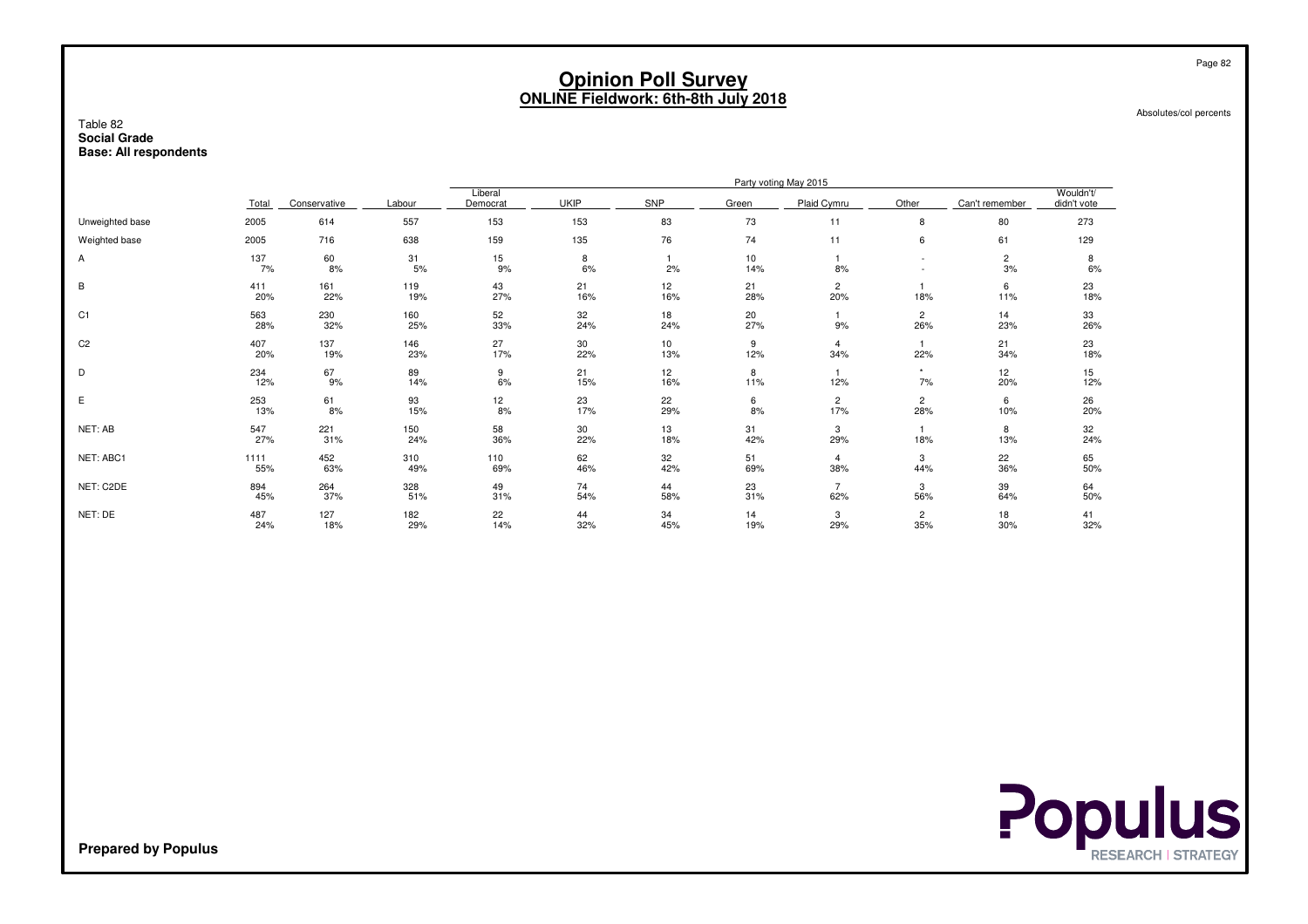Table 83 **GO RegionBase: All respondents**

|                        |            |            | Gender     |           |           | Age       |           |           |           |            | Social Grade |                |           |                          |               |               | York-                         |                       | Region                |             |              |             |               |                          | Employment<br>Sector |              |                                 |
|------------------------|------------|------------|------------|-----------|-----------|-----------|-----------|-----------|-----------|------------|--------------|----------------|-----------|--------------------------|---------------|---------------|-------------------------------|-----------------------|-----------------------|-------------|--------------|-------------|---------------|--------------------------|----------------------|--------------|---------------------------------|
|                        | Total      | Male       | Female     | 18-24     | 25-34     | 35-44     | 45-54     | 55-64     | 65+       | AB         | C1           | C <sub>2</sub> | DE        | Scot-<br>land            | North<br>East | North<br>West | shire<br>&<br>Humb-<br>erside | West<br>Mid-<br>lands | East<br>Mid-<br>lands | Wales       | East-<br>ern | London      | South<br>East | South<br>West            | Public               | Pri-<br>vate | Opin-<br>ion<br>Influ-<br>encer |
| Unweighted base        | 2005       | 990        | 1015       | 199       | 316       | 340       | 342       | 326       | 482       | 620        | 588          | 320            | 477       | 176                      | 75            | 213           | 165                           | 180                   | 155                   | 92          | 183          | 260         | 309           | 197                      | 320                  | 780          | 206                             |
| Weighted base          | 2005       | 979        | 1026       | 223       | 347       | 321       | 355       | 297       | 463       | 547        | 563          | 407            | 487       | 174                      | 84            | 231           | 168                           | 178                   | 146                   | 100         | 192          | 271         | 281           | 178                      | 356                  | 801          | 235                             |
| Scotland               | 174<br>9%  | 89<br>9%   | 86<br>8%   | 19<br>9%  | 24<br>7%  | 33<br>10% | 34<br>10% | 32<br>11% | 32<br>7%  | 38<br>7%   | 46<br>8%     | 35<br>9%       | 56<br>11% | 174<br>100%              |               |               |                               |                       |                       |             |              |             |               |                          | 35<br>10%            | 62<br>8%     | 19<br>8%                        |
| North East             | 84<br>4%   | 42<br>4%   | 42<br>4%   | 8<br>3%   | 20<br>6%  | 16<br>5%  | 12<br>4%  | 12<br>4%  | 16<br>3%  | 18<br>3%   | 24<br>4%     | 14<br>3%       | 29<br>6%  | $\overline{\phantom{a}}$ | 84<br>100%    |               |                               |                       |                       |             |              |             |               |                          | 18<br>5%             | 27<br>3%     | $\overline{c}$<br>1%            |
| North West             | 231<br>12% | 99<br>10%  | 132<br>13% | 26<br>12% | 36<br>10% | 42<br>13% | 46<br>13% | 34<br>11% | 47<br>10% | 49<br>9%   | 62<br>11%    | 56<br>14%      | 64<br>13% |                          |               | 231<br>100%   |                               |                       |                       |             |              |             |               |                          | 47<br>13%            | 99<br>12%    | 22<br>9%                        |
| Yorkshire & Humberside | 168<br>8%  | 89<br>9%   | 80<br>8%   | 20<br>9%  | 31<br>9%  | 22<br>7%  | 27<br>8%  | 28<br>10% | 40<br>9%  | 39<br>7%   | 57<br>10%    | 51<br>13%      | 21<br>4%  |                          |               |               | 168<br>100%                   |                       |                       |             |              |             |               |                          | 27<br>8%             | 67<br>8%     | 20<br>8%                        |
| <b>West Midlands</b>   | 178<br>9%  | 78<br>8%   | 100<br>10% | 24<br>11% | 21<br>6%  | 34<br>11% | 22<br>6%  | 28<br>9%  | 50<br>11% | 43<br>8%   | 55<br>10%    | 30<br>7%       | 50<br>10% |                          |               |               |                               | 178<br>100%           |                       |             |              |             |               |                          | 32<br>9%             | 59<br>7%     | 18<br>7%                        |
| East Midlands          | 146<br>7%  | 77<br>8%   | 69<br>7%   | 15<br>7%  | 20<br>6%  | 20<br>6%  | 42<br>12% | 19<br>6%  | 29<br>6%  | 35<br>6%   | 30<br>5%     | 38<br>9%       | 43<br>9%  |                          |               |               |                               |                       | 146<br>100%           |             |              |             |               |                          | 22<br>6%             | 62<br>8%     | 15<br>7%                        |
| Wales                  | 100<br>5%  | 50<br>5%   | 51<br>5%   | 3%        | 26<br>7%  | 14<br>4%  | 15<br>4%  | 15<br>5%  | 23<br>5%  | 27<br>5%   | 25<br>4%     | 25<br>6%       | 23<br>5%  |                          |               |               |                               |                       |                       | 100<br>100% |              |             |               |                          | 19<br>5%             | 40<br>5%     | 22<br>9%                        |
| Eastern                | 192<br>10% | 97<br>10%  | 95<br>9%   | 19<br>9%  | 27<br>8%  | 26<br>8%  | 34<br>10% | 31<br>10% | 55<br>12% | 52<br>10%  | 57<br>10%    | 41<br>10%      | 42<br>9%  |                          |               |               |                               |                       |                       |             | 192<br>100%  |             |               |                          | 38<br>11%            | 69<br>9%     | 14<br>6%                        |
| London                 | 271<br>14% | 144<br>15% | 127<br>12% | 38<br>17% | 75<br>22% | 42<br>13% | 42<br>12% | 23<br>8%  | 51<br>11% | 107<br>19% | 79<br>14%    | 41<br>10%      | 44<br>9%  |                          |               |               |                               |                       |                       |             |              | 271<br>100% |               |                          | 50<br>14%            | 141<br>18%   | 56<br>24%                       |
| South East             | 281<br>14% | 132<br>13% | 149<br>15% | 31<br>14% | 44<br>13% | 45<br>14% | 53<br>15% | 39<br>13% | 68<br>15% | 88<br>16%  | 85<br>15%    | 44<br>11%      | 64<br>13% |                          |               |               |                               |                       |                       |             |              |             | 281<br>100%   | $\overline{\phantom{a}}$ | 42<br>12%            | 113<br>14%   | 25<br>11%                       |
| South West             | 178<br>9%  | 82<br>8%   | 97<br>9%   | 13<br>6%  | 24<br>7%  | 26<br>8%  | 27<br>8%  | 37<br>12% | 52<br>11% | 51<br>9%   | 43<br>8%     | 33<br>8%       | 50<br>10% |                          |               |               |                               |                       |                       |             |              |             |               | 178<br>100%              | 26<br>7%             | 61<br>8%     | 22<br>9%                        |
|                        |            |            |            |           |           |           |           |           |           |            |              |                |           |                          |               |               |                               |                       |                       |             |              |             |               |                          |                      |              |                                 |

**Populus** 

Absolutes/col percents

Page 83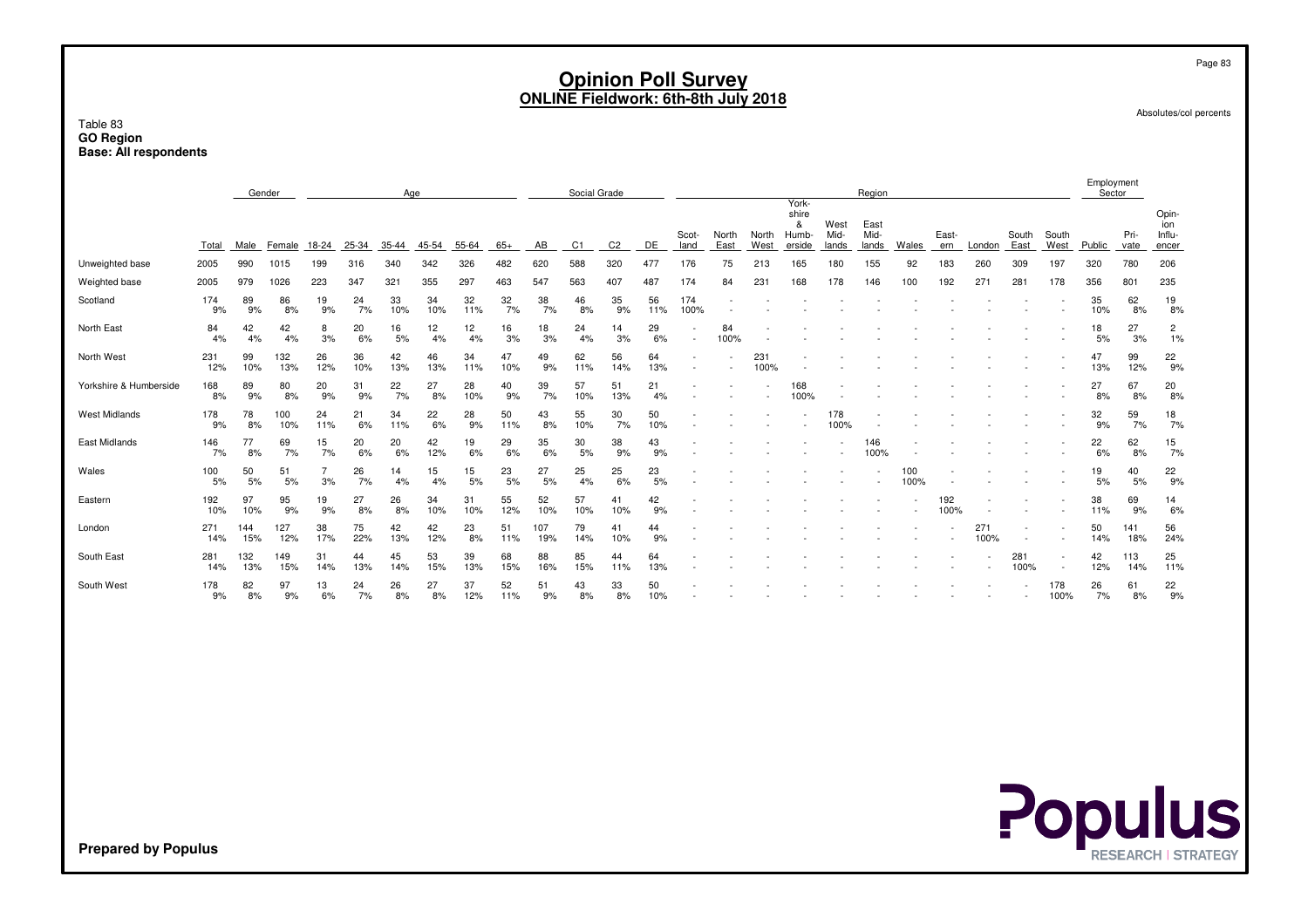|                                                              |                                                               |                                                                                                                                                                                                                                                                              |                      |           |                |                |           | <b>Opinion Poll Survey</b> |                    | <b>ONLINE Fieldwork: 6th-8th July 2018</b> |                       |            |            |            |            |                      | Absolutes/col percents | Page 84 |
|--------------------------------------------------------------|---------------------------------------------------------------|------------------------------------------------------------------------------------------------------------------------------------------------------------------------------------------------------------------------------------------------------------------------------|----------------------|-----------|----------------|----------------|-----------|----------------------------|--------------------|--------------------------------------------|-----------------------|------------|------------|------------|------------|----------------------|------------------------|---------|
| Table 84<br><b>GO Region</b><br><b>Base: All respondents</b> | White SEG<br>Ethnicity<br><b>BAME SEG</b><br>Age<br>White 18- |                                                                                                                                                                                                                                                                              |                      |           |                |                |           |                            |                    |                                            |                       |            |            |            |            |                      |                        |         |
|                                                              |                                                               |                                                                                                                                                                                                                                                                              |                      |           |                |                |           |                            |                    |                                            |                       |            |            |            |            |                      |                        |         |
|                                                              | Total                                                         | White                                                                                                                                                                                                                                                                        | <b>BAME</b>          | AB        | C <sub>1</sub> | C <sub>2</sub> | DE        | AB                         | C <sub>1</sub>     | C <sub>2</sub>                             | DE                    | 18-45      | $55+$      | 45         | White 55+  | <b>BAME 18-45</b>    | <b>BAME 55+</b>        |         |
| Unweighted base                                              | 2005                                                          | 1842                                                                                                                                                                                                                                                                         | 146                  | 560       | 539            | 294            | 449       | 55                         | 43                 | 24                                         | 24                    | 883        | 808        | 764        | 790        | 111                  | 13                     |         |
| Weighted base                                                | 2005                                                          | 1833                                                                                                                                                                                                                                                                         | 162                  | 494       | 787            | 746            | 131       | 11                         |                    |                                            |                       |            |            |            |            |                      |                        |         |
| Scotland                                                     | 174<br>9%                                                     | 50<br>512<br>373<br>454<br>49<br>34<br>29<br>920<br>760<br>43<br>35<br>56<br>73<br>64<br>167<br>$\overline{7}$<br>34<br>3<br>3<br>78<br>5<br>64<br>$\sim$<br>7%<br>7%<br>9%<br>12%<br>6%<br>4%<br>8%<br>8%<br>8%<br>9%<br>9%<br>4%<br>9%<br>$\star$<br>$\sim$<br>1<br>$\sim$ |                      |           |                |                |           |                            |                    |                                            |                       |            |            |            |            |                      |                        |         |
| North East                                                   | 84<br>4%                                                      | 29<br>17<br>14<br>47<br>43<br>28<br>81<br>4<br>21<br>3<br>28<br>$\overline{4}$<br>6%<br>4%<br>2%<br>3%<br>4%<br>4%<br>6%<br>2%<br>5%<br>4%<br>6%<br>4%<br>3%<br>$\sim$                                                                                                       |                      |           |                |                |           |                            |                    |                                            |                       |            |            |            |            |                      |                        |         |
| North West                                                   | 231<br>12%                                                    | 216<br>12%                                                                                                                                                                                                                                                                   | 13<br>8%             | 47<br>10% | 56<br>11%      | 54<br>14%      | 59<br>13% | $\overline{c}$<br>4%       | 6<br>12%           | $\overline{c}$<br>5%                       | $\overline{4}$<br>13% | 113<br>12% | 80<br>11%  | 102<br>13% | 80<br>11%  | 11<br>9%             |                        |         |
| Yorkshire & Humberside                                       | 168<br>8%                                                     | 160<br>9%                                                                                                                                                                                                                                                                    | 8<br>5%              | 36<br>7%  | 57<br>11%      | 46<br>12%      | 21<br>5%  | 3<br>6%                    |                    | 5<br>15%                                   | $\sim$<br>$\sim$      | 74<br>8%   | 69<br>9%   | 67<br>9%   | 68<br>9%   | $\overline{7}$<br>5% | 1<br>9%                |         |
| <b>West Midlands</b>                                         | 178<br>9%                                                     | 166<br>9%                                                                                                                                                                                                                                                                    | 11<br>7%             | 41<br>8%  | 51<br>10%      | 28<br>8%       | 45<br>10% | $\overline{c}$<br>4%       | $\mathbf{2}$<br>5% | $\mathbf{1}$<br>4%                         | 5<br>18%              | 81<br>9%   | 78<br>10%  | 70<br>9%   | 77<br>10%  | 11<br>8%             |                        |         |
| <b>East Midlands</b>                                         | 146<br>7%                                                     | 132<br>7%                                                                                                                                                                                                                                                                    | 14<br>9%             | 33<br>7%  | 28<br>5%       | 34<br>9%       | 38<br>8%  | $\overline{c}$<br>4%       | 2<br>5%            | $\overline{4}$<br>13%                      | 6<br>19%              | 58<br>6%   | 48<br>6%   | 50<br>6%   | 45<br>6%   | 9<br>7%              | $\overline{4}$<br>32%  |         |
| Wales                                                        | 100<br>5%                                                     | 92<br>5%                                                                                                                                                                                                                                                                     | $\overline{7}$<br>4% | 25<br>5%  | 24<br>5%       | 20<br>5%       | 23<br>5%  | $\mathbf{2}$<br>4%         | $\sim$             | 5<br>15%                                   | $\sim$<br>$\sim$      | 49<br>5%   | 38<br>5%   | 42<br>5%   | 38<br>5%   | $\overline{7}$<br>5% | $\sim$                 |         |
| Eastern                                                      | 192<br>10%                                                    | 187<br>10%                                                                                                                                                                                                                                                                   | 6<br>3%              | 51<br>10% | 54<br>10%      | 41<br>11%      | 41<br>9%  | 1<br>2%                    | 3<br>7%            | $\overline{\phantom{a}}$<br>$\sim$         | 4%                    | 76<br>8%   | 85<br>11%  | 72<br>9%   | 85<br>11%  | 3<br>3%              | 1<br>8%                |         |
| London                                                       | 271<br>14%                                                    | 197<br>11%                                                                                                                                                                                                                                                                   | 72<br>44%            | 80<br>16% | 56<br>11%      | 30<br>8%       | 30<br>7%  | 25<br>51%                  | 23<br>46%          | 11<br>33%                                  | 12<br>42%             | 156<br>17% | 74<br>10%  | 99<br>13%  | 69<br>9%   | 57<br>44%            | 4<br>40%               |         |
| South East                                                   | 281<br>14%                                                    | 260<br>14%                                                                                                                                                                                                                                                                   | 17<br>11%            | 79<br>16% | 80<br>16%      | 39<br>10%      | 62<br>14% | 6<br>13%                   | 5<br>10%           | 5<br>15%                                   | 4%                    | 125<br>14% | 107<br>14% | 109<br>14% | 104<br>14% | 14<br>11%            | 1<br>11%               |         |
| South West                                                   | 178<br>9%                                                     | 175<br>10%                                                                                                                                                                                                                                                                   | 3<br>2%              | 49<br>10% | 42<br>8%       | 33<br>9%       | 50<br>11% | 2<br>4%                    | -1<br>2%           | $\star$<br>$\star$                         |                       | 63<br>7%   | 88<br>12%  | 60<br>8%   | 88<br>12%  | 3<br>2%              |                        |         |

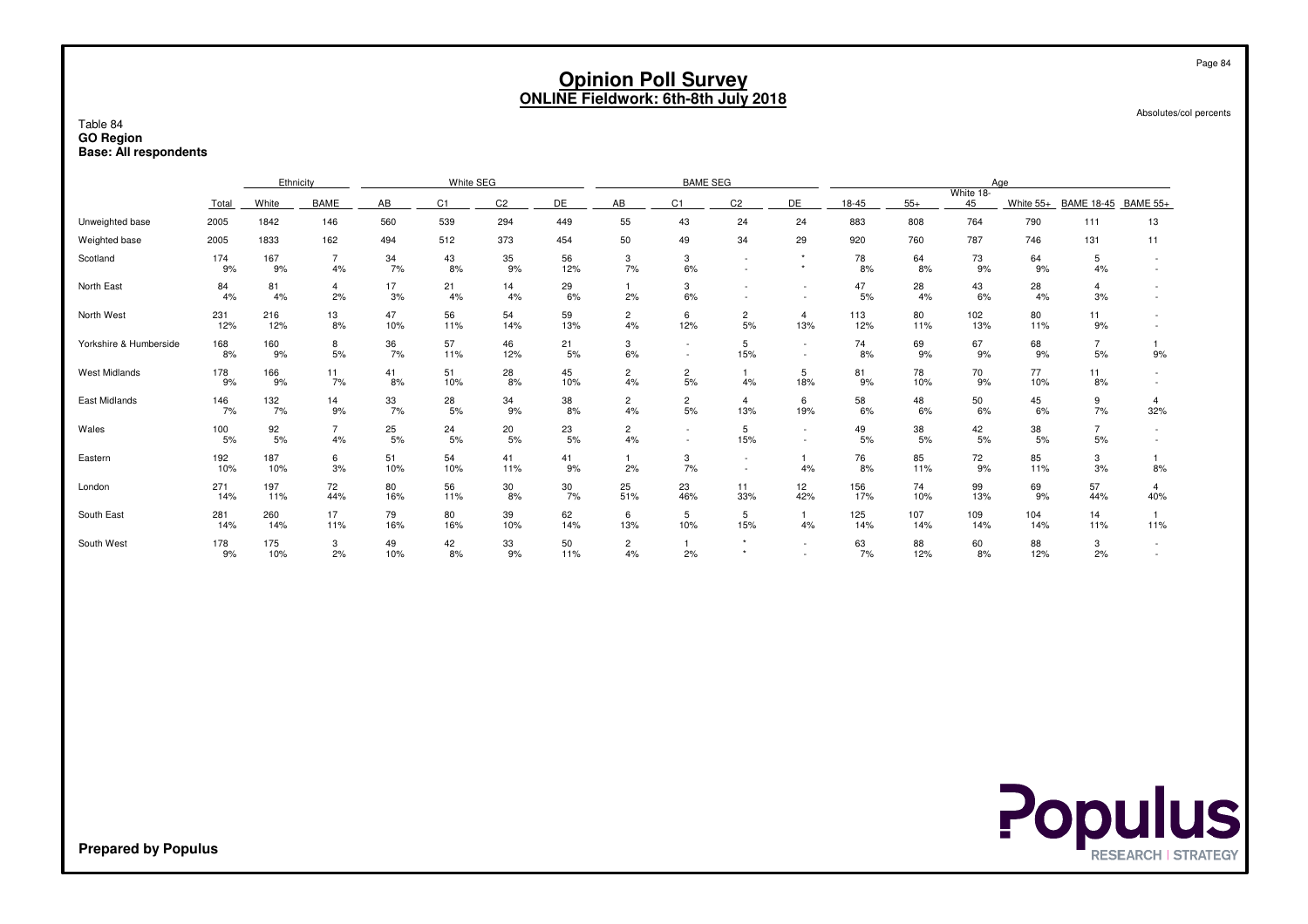#### Absolutes/col percents

Page 85

#### Table 85 **GO RegionBase: All respondents**

|                        |                              |                  |                  |                     |                       |                       | Party voting now         |                                                      |                       |                                                      |                          |                  |
|------------------------|------------------------------|------------------|------------------|---------------------|-----------------------|-----------------------|--------------------------|------------------------------------------------------|-----------------------|------------------------------------------------------|--------------------------|------------------|
|                        | Total                        | Labour           | Conservative     | Liberal<br>Democrat | <b>UKIP</b>           | Green                 | SNP                      | Plaid Cymru                                          | Other                 | Can't remember                                       | Wouldn't/<br>didn't vote | Don't know       |
| Unweighted base        | 2005                         | 645              | 592              | 139                 | 97                    | 68                    | 67                       | 11                                                   | 17                    | $\overline{\phantom{a}}$                             | 123                      | 246              |
| Weighted base          | 2005                         | 728              | 686              | 140                 | 70                    | 64                    | 53                       | 10                                                   | 15                    | $\overline{\phantom{a}}$                             | 36                       | 203              |
| Scotland               | 174<br>9%                    | 60<br>8%         | 28<br>4%         | 6<br>4%             | $\frac{2}{3\%}$       | 8<br>12%              | 53<br>100%               | $\overline{\phantom{a}}$                             |                       | ٠                                                    | 4%                       | 15<br>7%         |
| North East             | 84<br>4%                     | 47<br>6%         | 18<br>3%         | 4<br>3%             | 5<br>7%               | $\overline{2}$<br>3%  | $\sim$                   |                                                      | 10%                   | $\overline{\phantom{a}}$<br>$\overline{\phantom{a}}$ | 3%                       | 6<br>3%          |
| North West             | 231<br>12%                   | 108<br>15%       | 76<br>11%        | 15<br>11%           | 6<br>8%               | $\overline{c}$<br>3%  |                          |                                                      |                       | ٠<br>$\overline{\phantom{a}}$                        | 3<br>10%                 | 20<br>10%        |
| Yorkshire & Humberside | 168<br>8%                    | 65<br>9%         | $\frac{51}{7\%}$ | 8<br>6%             | 11<br>15%             | $\overline{4}$<br>6%  |                          |                                                      |                       | $\overline{\phantom{a}}$<br>$\sim$                   | 3<br>9%                  | 26<br>13%        |
| West Midlands          | 178<br>9%                    | 62<br>9%         | 66<br>10%        | $8\over 6\%$        | 10<br>14%             | 9<br>14%              |                          | $\overline{\phantom{a}}$                             | $\overline{c}$<br>11% | $\overline{\phantom{a}}$<br>$\sim$                   | 6<br>17%                 | $\frac{16}{8\%}$ |
| East Midlands          | 146<br>7%                    | $\frac{52}{7\%}$ | $^{49}_{7\%}$    | 12<br>9%            | $\overline{7}$<br>10% | 4<br>6%               |                          | $\sim$                                               | $\overline{4}$<br>26% | $\overline{\phantom{a}}$<br>٠                        | $\overline{c}$<br>6%     | 16<br>8%         |
| Wales                  | $^\mathrm{100}_\mathrm{5\%}$ | $^{47}_{6\%}$    | $\frac{23}{3\%}$ | $\frac{3}{2\%}$     | 1%                    | 3<br>4%               | $\sim$                   | 10<br>100%                                           |                       | ٠<br>$\sim$                                          | 3<br>8%                  | 12<br>6%         |
| Eastern                | 192<br>10%                   | 39<br>5%         | 91<br>13%        | 18<br>13%           | 11<br>16%             | $\overline{7}$<br>10% | $\overline{\phantom{a}}$ | $\overline{\phantom{a}}$<br>$\overline{\phantom{a}}$ |                       | $\overline{\phantom{a}}$<br>$\overline{\phantom{a}}$ | $\overline{4}$<br>11%    | 23<br>11%        |
| London                 | 271<br>14%                   | 110<br>15%       | 99<br>14%        | 23<br>16%           | $\overline{4}$<br>6%  | 9<br>14%              |                          | $\overline{\phantom{a}}$                             | $\overline{2}$<br>11% | $\overline{\phantom{a}}$<br>$\overline{\phantom{a}}$ | 5<br>15%                 | 20<br>10%        |
| South East             | 281<br>14%                   | 85<br>12%        | 110<br>16%       | 27<br>19%           | $\overline{7}$<br>10% | 12<br>19%             |                          | $\overline{\phantom{a}}$<br>$\overline{\phantom{a}}$ | 5<br>36%              | $\overline{\phantom{a}}$<br>$\overline{\phantom{a}}$ | $\overline{4}$<br>12%    | 30<br>15%        |
| South West             | 178<br>9%                    | $\frac{52}{7\%}$ | 73<br>11%        | 16<br>12%           | 8<br>11%              | 5<br>8%               |                          | $\overline{\phantom{a}}$                             | 6%                    | ٠<br>٠                                               | $\overline{c}$<br>6%     | 21<br>10%        |

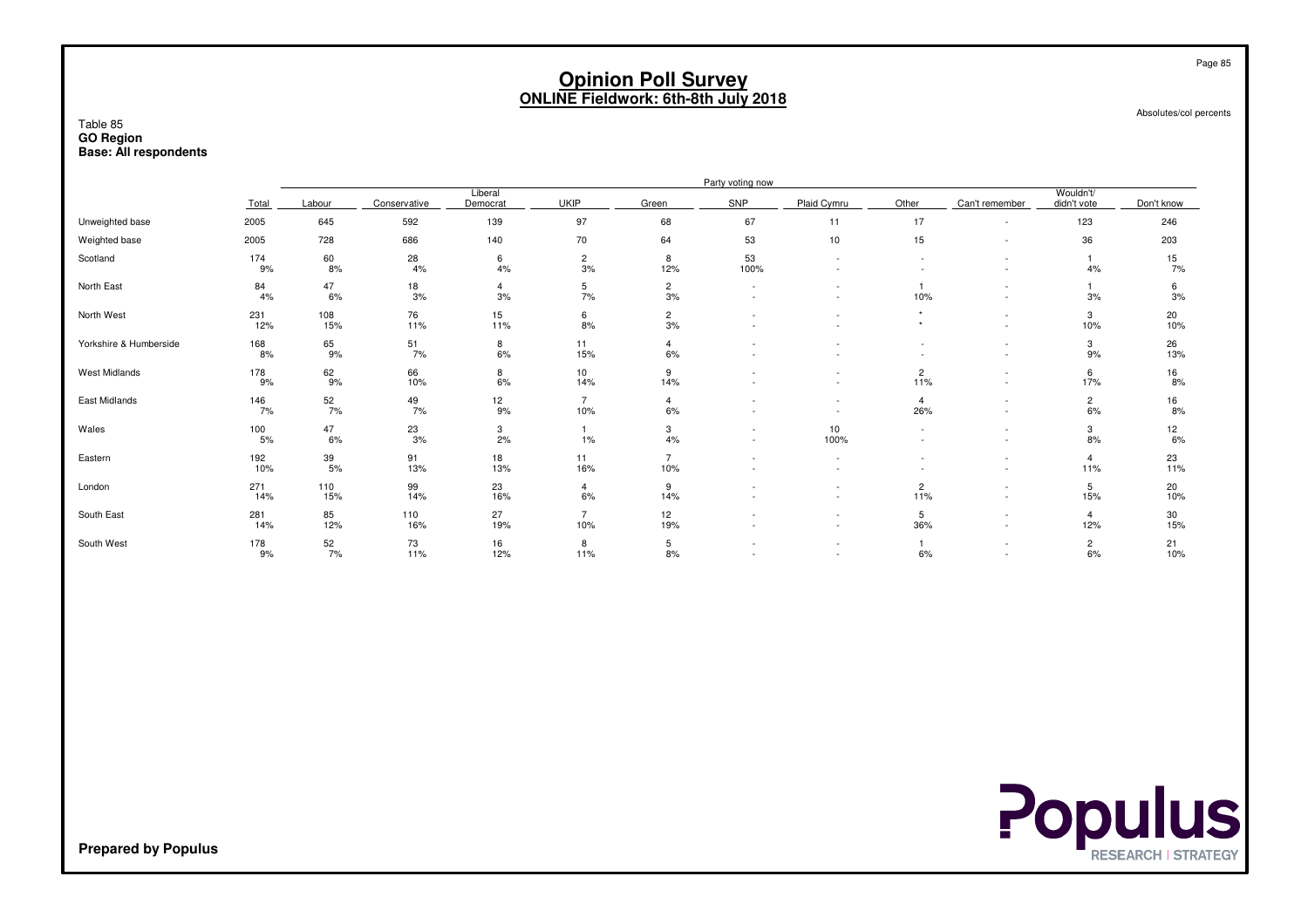Absolutes/col percents

#### Table 86 **GO RegionBase: All respondents**

|                        |            |              |                 |                      |                                |                                    |                       | Party voting June 2017   |                     |                 |                          |
|------------------------|------------|--------------|-----------------|----------------------|--------------------------------|------------------------------------|-----------------------|--------------------------|---------------------|-----------------|--------------------------|
|                        | Total      | Conservative | Labour          | Liberal<br>Democrat  | SNP                            | Green                              | <b>UKIP</b>           | Plaid Cymru              | Other               | Can't remember  | Wouldn't/<br>didn't vote |
| Unweighted base        | 2005       | 706          | 694             | 137                  | 75                             | 39                                 | 79                    | 15                       | 5                   | 50              | 205                      |
| Weighted base          | 2005       | 864          | 814             | 151                  | 62                             | 39                                 | 38                    | 15                       | $\overline{4}$      | 4               | 16                       |
| Scotland               | 174<br>9%  | 42<br>$5%$   | 58<br>7%        | 8<br>5%              | 62<br>100%                     | 3<br>7%                            | $\overline{c}$<br>4%  |                          |                     | $\star$<br>1%   | 7%                       |
| North East             | 84<br>4%   | 24<br>3%     | 53<br>7%        | $\overline{c}$<br>1% | ٠<br>÷,                        | $\overline{a}$<br>5%               | 3<br>7%               |                          |                     | $\star$<br>4%   | $\star$<br>2%            |
| North West             | 231<br>12% | 86<br>10%    | 125<br>15%      | 12<br>8%             | ÷,<br>$\overline{\phantom{0}}$ | $\overline{c}$<br>4%               | $\overline{4}$<br>11% |                          |                     | $\star$<br>6%   | $\overline{2}$<br>11%    |
| Yorkshire & Humberside | 168<br>8%  | 73<br>8%     | 78<br>10%       | 10<br>6%             | ٠<br>÷,                        | 3<br>8%                            | $\frac{2}{6\%}$       |                          | 30%                 | $\star$<br>11%  | 6%                       |
| West Midlands          | 178<br>9%  | 94<br>11%    | 68<br>8%        | 8<br>5%              | $\overline{\phantom{0}}$<br>٠  | 4<br>9%                            | $\frac{2}{5\%}$       |                          |                     | $\star$<br>4%   | $\overline{c}$<br>13%    |
| East Midlands          | 146<br>7%  | $62$<br>$7%$ | 65<br>8%        | $\frac{10}{7\%}$     | ٠                              | $\overline{4}$<br>10%              | $\overline{4}$<br>10% | $\overline{\phantom{a}}$ | 15%                 | 16%             | 5%                       |
| Wales                  | 100<br>5%  | 31<br>4%     | $^{42}_{\ 5\%}$ | 8<br>5%              | ٠<br>÷,                        | $\overline{\phantom{a}}$<br>$\sim$ | 3<br>8%               | 15<br>100%               | $\sim$<br>$\sim$    | $\star$<br>$5%$ | 4%                       |
| Eastern                | 192<br>10% | 112<br>13%   | 51<br>6%        | 17<br>12%            | ٠                              | $\overline{4}$<br>10%              | $\overline{7}$<br>17% |                          | $\sim$              | $\star$<br>7%   | $\overline{2}$<br>12%    |
| London                 | 271<br>14% | 118<br>14%   | 117<br>14%      | 20<br>13%            | $\overline{\phantom{0}}$<br>٠  | 10<br>26%                          | $\overline{c}$<br>7%  | $\overline{\phantom{a}}$ | 13%                 | 22%             | 3<br>17%                 |
| South East             | 281<br>14% | 136<br>16%   | 93<br>11%       | 36<br>24%            | $\overline{\phantom{0}}$       | $\overline{7}$<br>18%              | 5<br>14%              |                          | $\mathbf{2}$<br>41% | 19%             | $\overline{2}$<br>11%    |
| South West             | 178<br>9%  | 88<br>10%    | 63<br>8%        | 20<br>13%            | ٠<br>٠                         | 3%                                 | $\overline{4}$<br>11% |                          | $\sim$<br>$\sim$    | $\star$<br>4%   | $\overline{c}$<br>12%    |



**Prepared by Populus**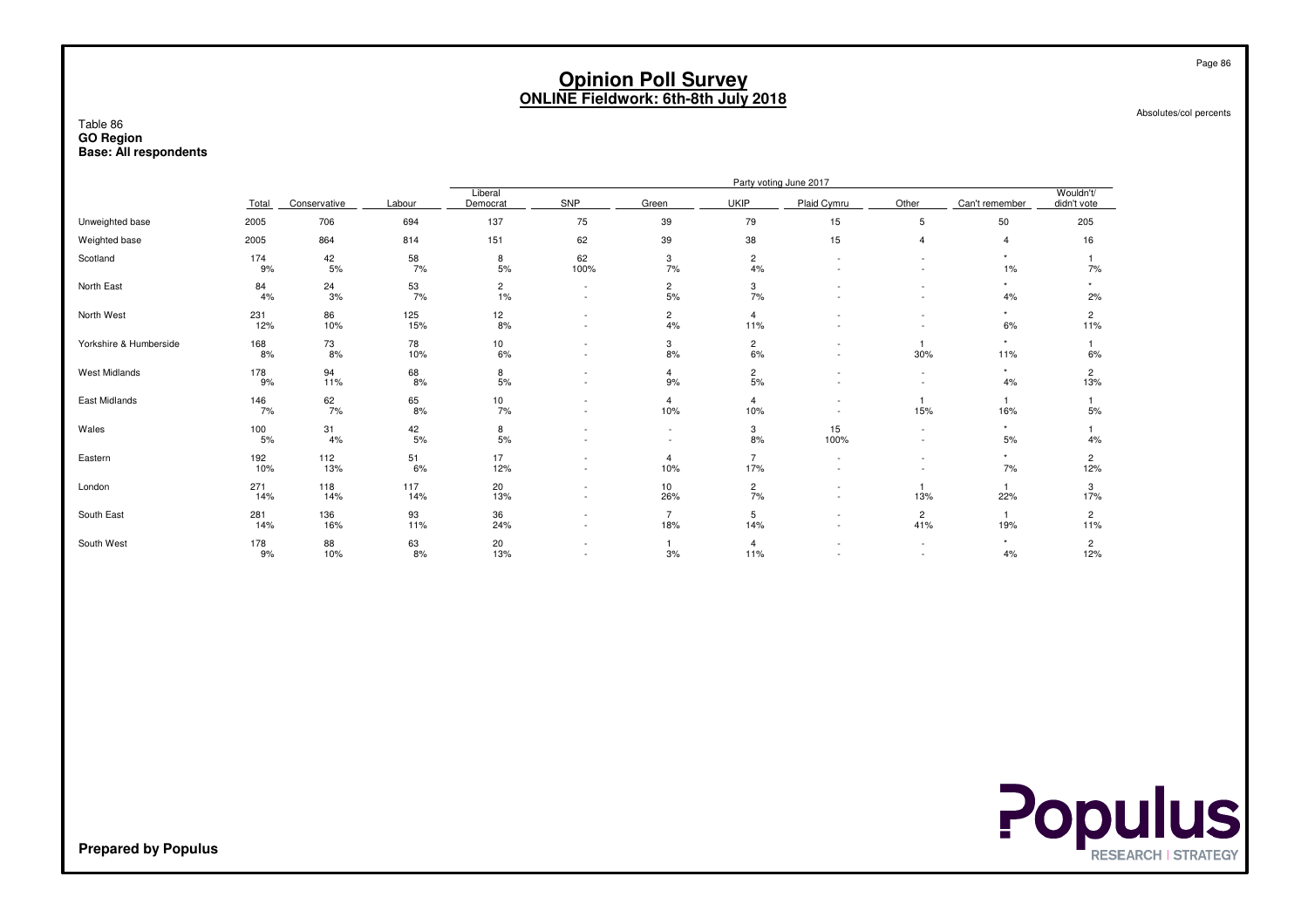Absolutes/col percents

#### Table 87 **GO RegionBase: All respondents**

|                        |            |                  |                  |                      |                      |                               |                      | Party voting May 2015 |                                    |                       |                          |
|------------------------|------------|------------------|------------------|----------------------|----------------------|-------------------------------|----------------------|-----------------------|------------------------------------|-----------------------|--------------------------|
|                        | Total      | Conservative     | Labour           | Liberal<br>Democrat  | <b>UKIP</b>          | SNP                           | Green                | Plaid Cymru           | Other                              | Can't remember        | Wouldn't/<br>didn't vote |
| Unweighted base        | 2005       | 614              | 557              | 153                  | 153                  | 83                            | 73                   | 11                    | 8                                  | 80                    | 273                      |
| Weighted base          | 2005       | 716              | 638              | 159                  | 135                  | 76                            | 74                   | 11                    | 6                                  | 61                    | 129                      |
| Scotland               | 174<br>9%  | 26<br>4%         | 45<br>7%         | 9<br>6%              | $\overline{c}$<br>2% | 76<br>100%                    | 4<br>5%              |                       |                                    | 3<br>5%               | 9<br>7%                  |
| North East             | 84<br>4%   | 19<br>3%         | 42<br>7%         | $\overline{c}$<br>1% | 6<br>4%              | $\overline{\phantom{a}}$<br>٠ | 6<br>8%              |                       | 13%                                | $\star$<br>٠          | 8<br>6%                  |
| North West             | 231<br>12% | 88<br>12%        | 99<br>16%        | 8<br>5%              | 9<br>7%              | ٠<br>٠                        | $\overline{7}$<br>9% |                       | $\sim$<br>$\sim$                   | 9<br>14%              | 11<br>8%                 |
| Yorkshire & Humberside | 168<br>8%  | $\frac{54}{7\%}$ | $^{60}_{9\%}$    | 11<br>7%             | 14<br>10%            | ۰                             | 5<br>7%              |                       | $\overline{\phantom{a}}$           | $\overline{4}$<br>6%  | 21<br>16%                |
| West Midlands          | 178<br>9%  | 66<br>9%         | $\frac{51}{8\%}$ | 16<br>10%            | 19<br>14%            | ٠<br>$\sim$                   | 9<br>12%             | $\sim$                | $\overline{c}$<br>29%              | 3<br>6%               | 12<br>10%                |
| East Midlands          | 146<br>7%  | $\frac{51}{7\%}$ | 58<br>9%         | $\frac{12}{8\%}$     | $\frac{12}{9\%}$     | $\sim$<br>٠                   | 5<br>7%              |                       | $\sim$                             | 2%                    | $\overline{7}$<br>6%     |
| Wales                  | 100<br>5%  | $\frac{18}{2\%}$ | 41<br>6%         | 9<br>5%              | 8<br>6%              | ٠<br>٠                        | $1\%$                | 11<br>100%            | $\sim$<br>$\overline{\phantom{a}}$ | 6<br>10%              | $\overline{7}$<br>6%     |
| Eastern                | 192<br>10% | 98<br>14%        | 31<br>5%         | 20<br>12%            | 17<br>13%            | ٠<br>٠                        | 6<br>8%              | $\sim$                | $\sim$                             | 8<br>13%              | 13<br>10%                |
| London                 | 271<br>14% | 102<br>14%       | 92<br>14%        | 28<br>18%            | 12<br>9%             | ٠<br>$\sim$                   | 14<br>20%            | $\sim$                | 18%                                | 13<br>22%             | 8<br>6%                  |
| South East             | 281<br>14% | 118<br>16%       | 72<br>11%        | 27<br>17%            | 20<br>15%            | ٠<br>٠                        | 9<br>12%             |                       | $\overline{2}$<br>41%              | 6<br>11%              | 26<br>20%                |
| South West             | 178<br>9%  | 76<br>11%        | 45<br>7%         | 18<br>11%            | 17<br>12%            | ٠<br>$\sim$                   | 8<br>11%             |                       | $\sim$<br>$\sim$                   | $\overline{7}$<br>11% | $\overline{7}$<br>6%     |



**Prepared by Populus**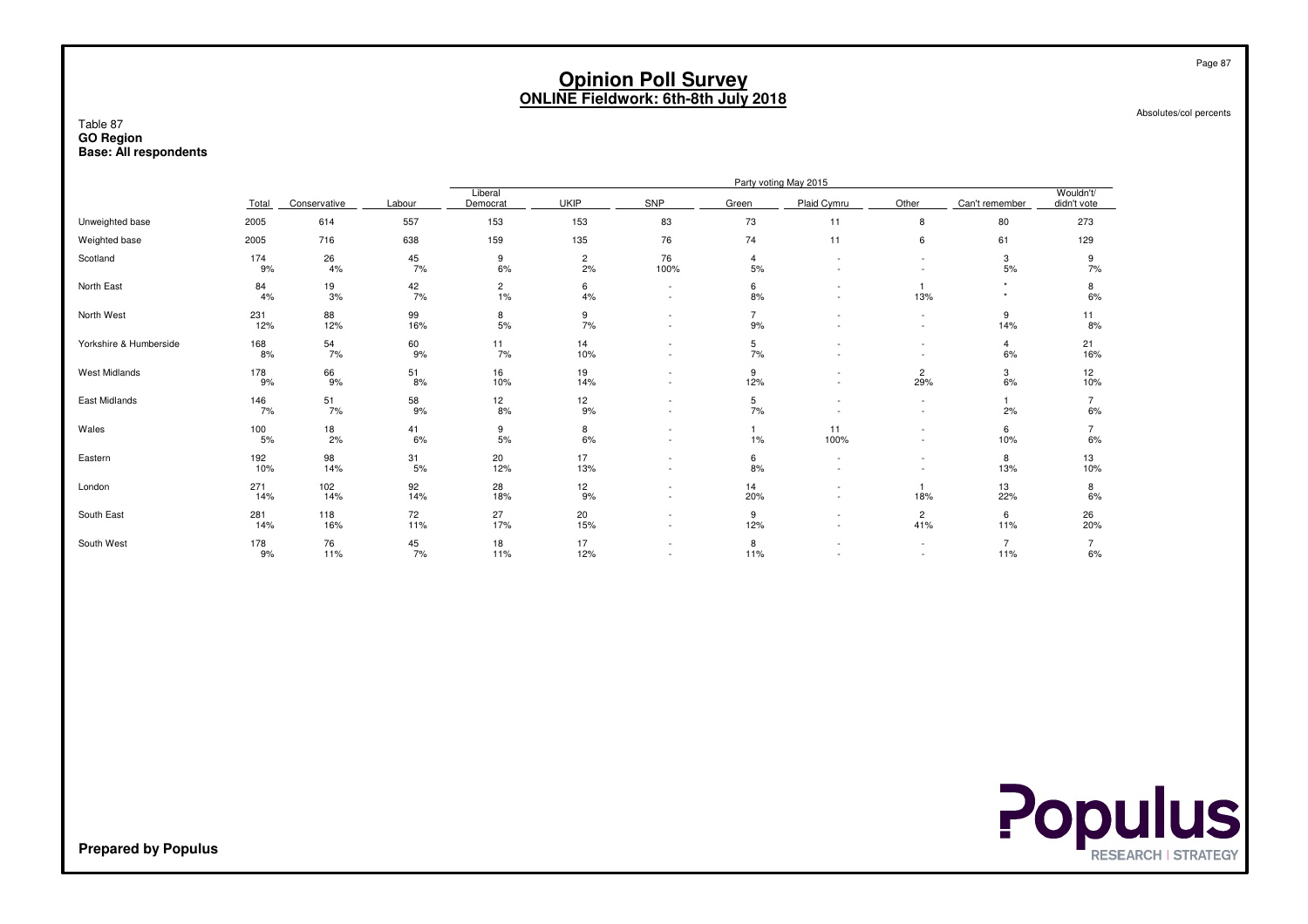Absolutes/col percents

Table 88 **Have you taken a foreign holiday in the last 3 years?Base: All respondents**

|                 |             | Gender     |            |            |            |            | Age                                  |            |            |            | Social Grade |                |            |               |               |               | York-                         |                       | Region                |              |              |            |               |            | Employment<br>Sector |              |                                 |
|-----------------|-------------|------------|------------|------------|------------|------------|--------------------------------------|------------|------------|------------|--------------|----------------|------------|---------------|---------------|---------------|-------------------------------|-----------------------|-----------------------|--------------|--------------|------------|---------------|------------|----------------------|--------------|---------------------------------|
|                 | Total       | Male       |            |            |            |            | Female 18-24 25-34 35-44 45-54 55-64 |            | $65+$      | AB         | C1           | C <sub>2</sub> | DE         | Scot-<br>land | North<br>East | North<br>West | shire<br>&<br>Humb-<br>erside | West<br>Mid-<br>lands | East<br>Mid-<br>lands | <b>Wales</b> | East-<br>ern | London     | South<br>East | South      | West Public          | Pri-<br>vate | Opin-<br>ion<br>Influ-<br>encer |
| Unweighted base | 2005        | 990        | 1015       | 199        | 316        | 340        | 342                                  | 326        | 482        | 620        | 588          | 320            | 477        | 176           | 75            | 213           | 165                           | 180                   | 155                   | 92           | 183          | 260        | 309           | 197        | 320                  | 780          | 206                             |
| Weighted base   | 2005        | 979        | 1026       | 223        | 347        | 321        | 355                                  | 297        | 463        | 547        | 563          | 407            | 487        | 174           | 84            | 231           | 168                           | 178                   | 146                   | 100          | 192          | 271        | 281           | 178        | 356                  | 801          | 235                             |
| Yes             | 1253<br>63% | 644<br>66% | 609<br>59% | 190<br>85% | 246<br>71% | 185<br>58% | 211<br>59%                           | 157<br>53% | 264<br>57% | 417<br>76% | 386<br>69%   | 230<br>56%     | 221<br>45% | 109<br>63%    | 50<br>60%     | 148<br>64%    | 108<br>64%                    | $91$<br>$51%$         | 82<br>56%             | 48<br>48%    | 124<br>64%   | 214<br>79% | 180<br>64%    | 100<br>56% | 260<br>73%           | 550<br>69%   | 183<br>78%                      |
| No              | 752<br>37%  | 334<br>34% | 417<br>41% | 32<br>15%  | 101<br>29% | 136<br>42% | 144<br>41%                           | 139<br>47% | 199<br>43% | 131<br>24% | 177<br>31%   | 178<br>44%     | 266<br>55% | 65<br>37%     | 34<br>40%     | 83<br>36%     | 61<br>36%                     | 88<br>49%             | 64<br>44%             | 52<br>52%    | 69<br>36%    | 57<br>21%  | 101<br>36%    | 79<br>44%  | 97<br>27%            | 250<br>31%   | 53<br>22%                       |
|                 |             |            |            |            |            |            |                                      |            |            |            |              |                |            |               |               |               |                               |                       |                       |              |              |            |               |            |                      |              |                                 |
|                 |             |            |            |            |            |            |                                      |            |            |            |              |                |            |               |               |               |                               |                       |                       |              |              |            |               |            |                      |              |                                 |
|                 |             |            |            |            |            |            |                                      |            |            |            |              |                |            |               |               |               |                               |                       |                       |              |              |            |               |            |                      |              |                                 |
|                 |             |            |            |            |            |            |                                      |            |            |            |              |                |            |               |               |               |                               |                       |                       |              |              |            |               |            |                      |              |                                 |
|                 |             |            |            |            |            |            |                                      |            |            |            |              |                |            |               |               |               |                               |                       |                       |              |              |            |               |            |                      |              |                                 |
|                 |             |            |            |            |            |            |                                      |            |            |            |              |                |            |               |               |               |                               |                       |                       |              |              |            |               |            |                      |              |                                 |
|                 |             |            |            |            |            |            |                                      |            |            |            |              |                |            |               |               |               |                               |                       |                       |              |              |            |               |            |                      |              |                                 |



**Prepared by Populus**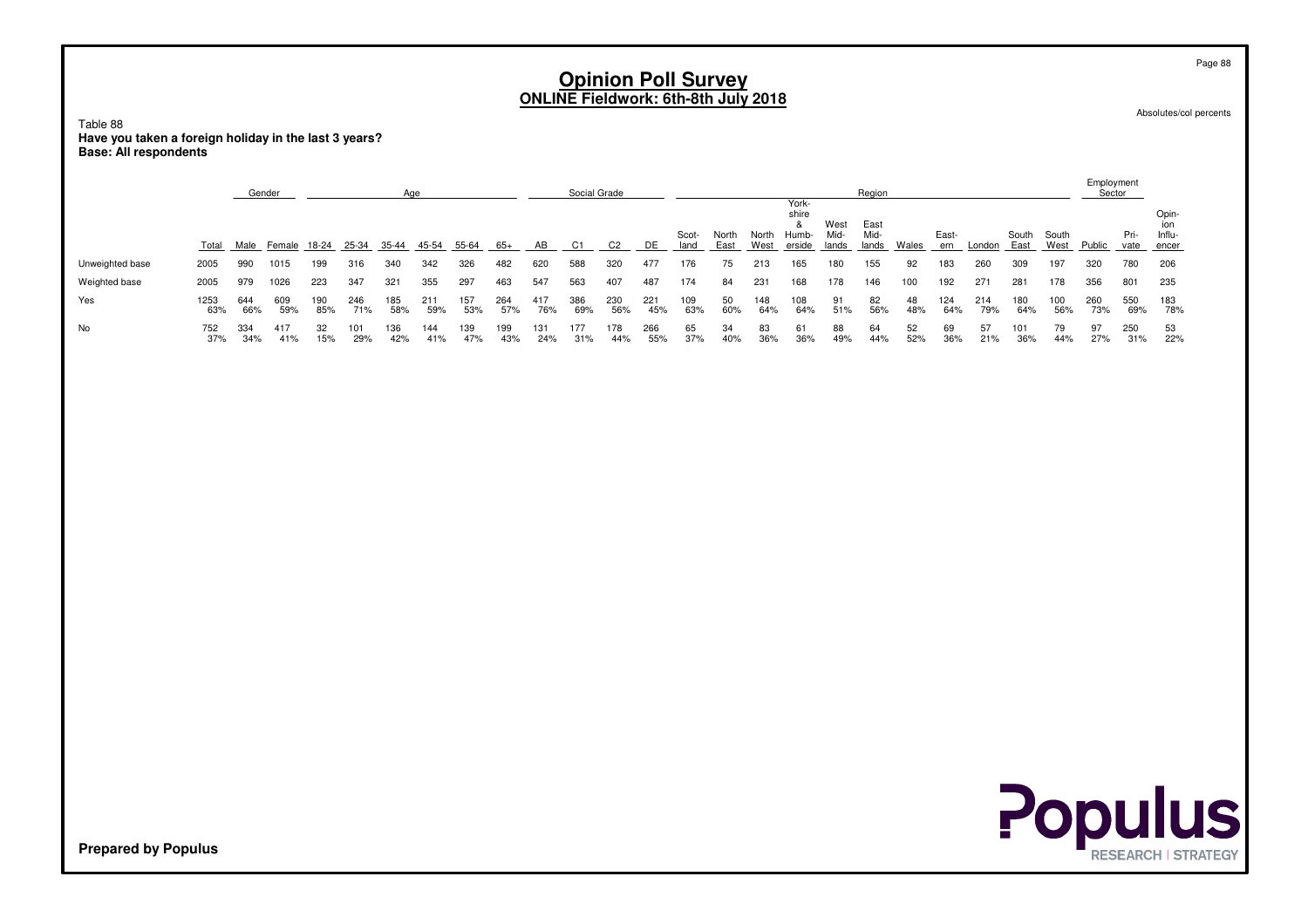Table 89 **Have you taken a foreign holiday in the last 3 years?Base: All respondents**

|                 |             | Ethnicity   |             |            | White SEG  |            |            |           | <b>BAME SEG</b> |           |           |            |            | Aae        |            |                               |     |
|-----------------|-------------|-------------|-------------|------------|------------|------------|------------|-----------|-----------------|-----------|-----------|------------|------------|------------|------------|-------------------------------|-----|
|                 |             |             |             |            |            |            | <b>DE</b>  | AR        |                 |           | ⊐רי       |            |            | White 18-  |            |                               |     |
|                 | Total       | White       | <b>BAME</b> |            |            |            |            |           |                 |           |           | $18 - 45$  |            | 45         |            | White 55+ BAME 18-45 BAME 55+ |     |
| Unweighted base | 2005        | 1842        | 146         | 560        | 539        | 294        | 449        | 55        | 43              | 24        | 24        | 883        | 808        | 764        | 790        | 111                           | 13  |
| Weighted base   | 2005        | 1833        | 162         | 494        | 512        | 373        | 454        | 50        | 49              | 34        | 29        | 920        | 760        | 787        | 746        | 131                           |     |
| Yes             | 1253<br>63% | 1128<br>62% | 119<br>74%  | 370<br>75% | 344<br>67% | 210<br>56% | 204<br>45% | 44<br>88% | 40<br>82%       | 20<br>59% | 15<br>52% | 638<br>69% | 421<br>55% | 538<br>68% | 414<br>56% | 98<br>75%                     | 65% |
| No              | 752<br>37%  | 705<br>38%  | 42<br>26%   | 124<br>25% | 167<br>33% | 164<br>44% | 250<br>55% | 12%       | 18%             | 14<br>41% | 14<br>48% | 282<br>31% | 338<br>45% | 249<br>32% | 332<br>44% | 33<br>25%                     | 35% |

Absolutes/col percents

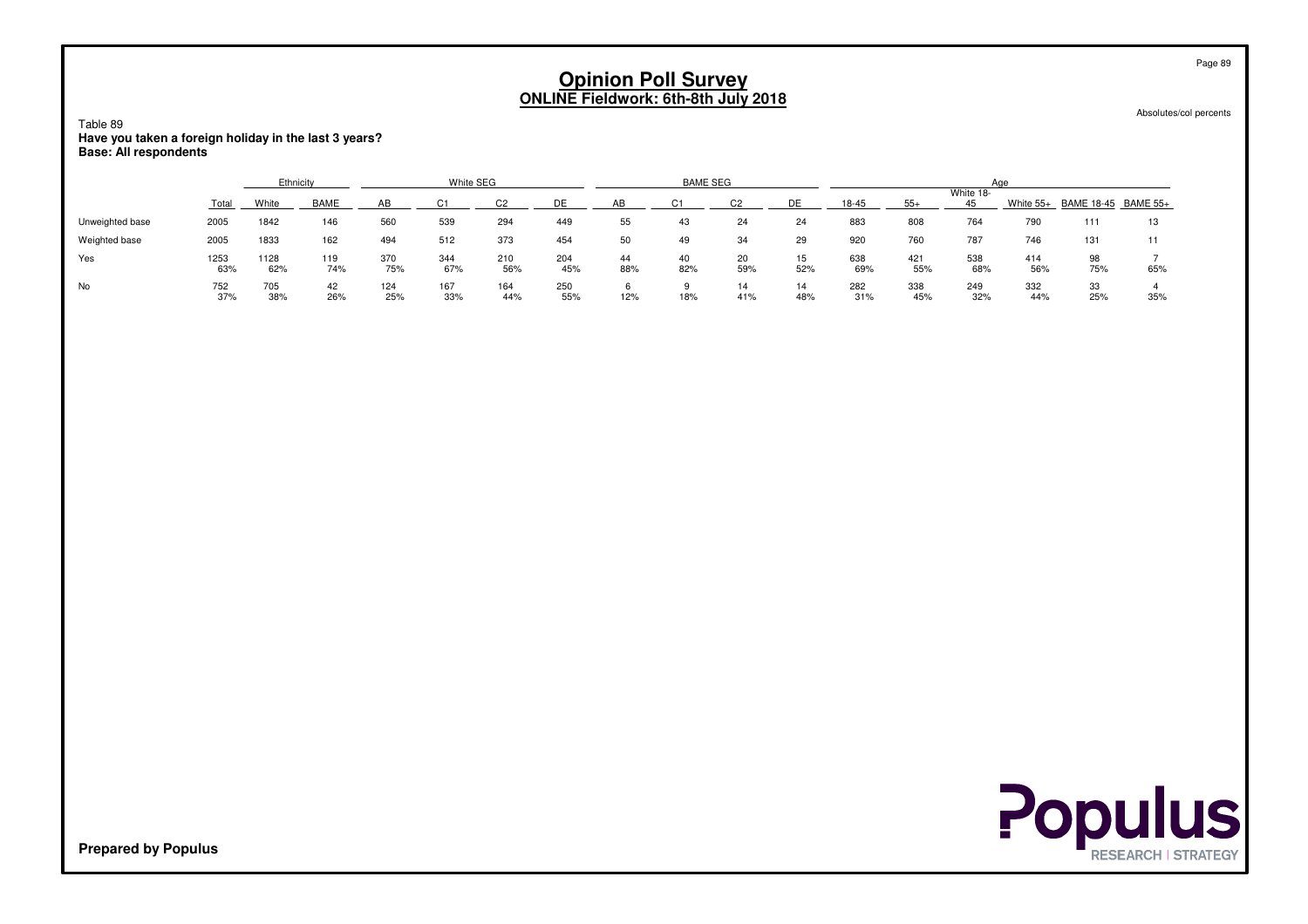Absolutes/col percents

Table 90 **Have you taken a foreign holiday in the last 3 years?Base: All respondents**

|                 |             |            |              |                     |             |           | Party voting now |             |           |                |                          |            |
|-----------------|-------------|------------|--------------|---------------------|-------------|-----------|------------------|-------------|-----------|----------------|--------------------------|------------|
|                 | Total       | ∟abour     | Conservative | Liberal<br>Democrat | <b>UKIP</b> | Green     | SNP              | Plaid Cymru | Other     | Can't remember | Wouldn't/<br>didn't vote | Don't know |
| Unweighted base | 2005        | 645        | 592          | 139                 | 97          | 68        | 67               | 11          |           |                | 123                      | 246        |
| Weighted base   | 2005        | 728        | 686          | 140                 | 70          | 64        | 53               | 10          | 15        |                | 36                       | 203        |
| Yes             | 1253<br>63% | 444<br>61% | 451<br>66%   | 94<br>67%           | 33<br>47%   | 44<br>69% | 28<br>52%        | 67%         | 10<br>71% |                | 56%                      | 123<br>61% |
| No              | 752<br>37%  | 284<br>39% | 236<br>34%   | 46<br>33%           | 37<br>53%   | 20<br>31% | 26<br>48%        | 33%         | 29%       |                | 44%                      | 80<br>39%  |



**Prepared by Populus**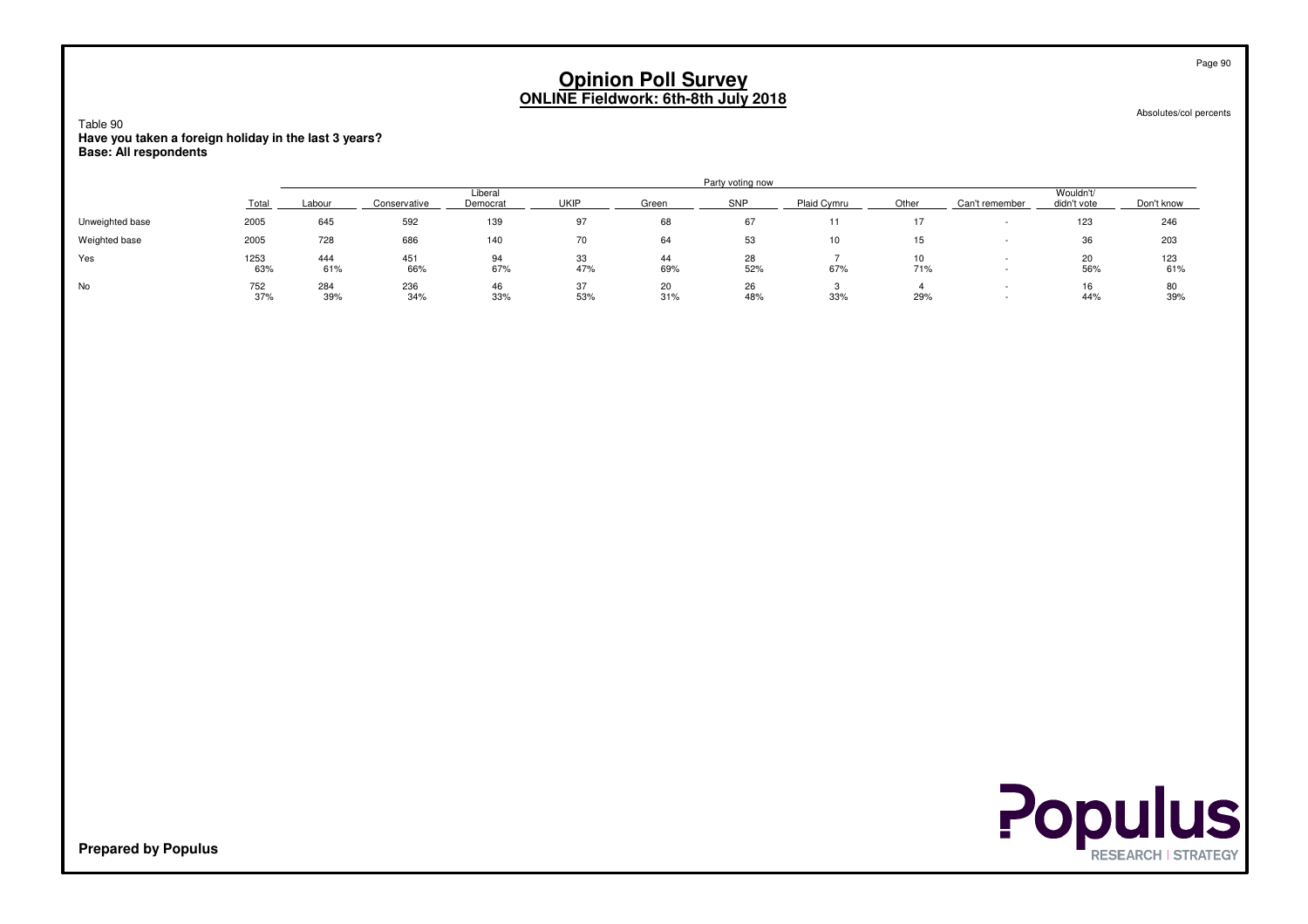Absolutes/col percents

Table 91 **Have you taken a foreign holiday in the last 3 years?Base: All respondents**

|                 |             |              |            |                     |           |           | Party voting June 2017 |             |       |                |                          |
|-----------------|-------------|--------------|------------|---------------------|-----------|-----------|------------------------|-------------|-------|----------------|--------------------------|
|                 | Total       | Conservative | Labour     | Liberal<br>Democrat | SNP       | Green     | <b>UKIP</b>            | Plaid Cymru | Other | Can't remember | Wouldn't/<br>didn't vote |
| Unweighted base | 2005        | 706          | 694        | 137                 | 75        | 39        | 79                     | 15          |       | 50             | 205                      |
| Weighted base   | 2005        | 864          | 814        | 151                 | 62        | 39        | 38                     | 15          |       |                | 16                       |
| Yes             | 1253<br>63% | 540<br>63%   | 510<br>63% | 101<br>67%          | 35<br>57% | 23<br>58% | 22<br>58%              | 57%         | 70%   | 56%            | 58%                      |
| No              | 752<br>37%  | 324<br>37%   | 304<br>37% | 50<br>33%           | 26<br>43% | 16<br>42% | 16<br>42%              | 43%         | 30%   | 44%            | 42%                      |



**Prepared by Populus**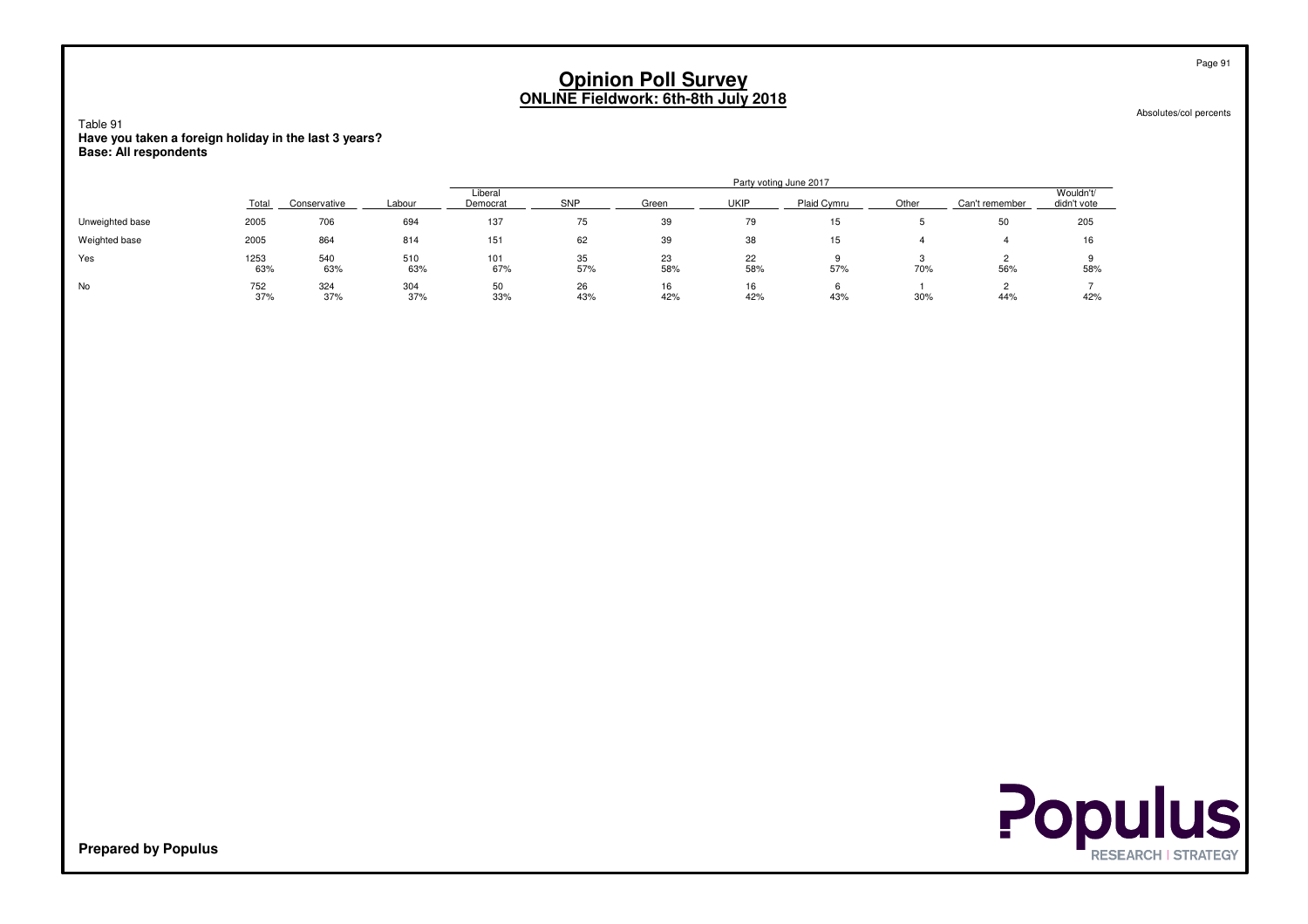Absolutes/col percents

Table 92 **Have you taken a foreign holiday in the last 3 years?Base: All respondents**

|                 |             |              |            |                     |             |            |           | Party voting May 2015 |       |                |                          |
|-----------------|-------------|--------------|------------|---------------------|-------------|------------|-----------|-----------------------|-------|----------------|--------------------------|
|                 | Total       | Conservative | Labour     | Liberal<br>Democrat | <b>UKIP</b> | <b>SNP</b> | Green     | Plaid Cymru           | Other | Can't remember | Wouldn't/<br>didn't vote |
| Unweighted base | 2005        | 614          | 557        | 153                 | 153         | 83         | 73        |                       |       | 80             | 273                      |
| Weighted base   | 2005        | 716          | 638        | 159                 | 135         | 76         | 74        |                       |       | 61             | 129                      |
| Yes             | 1253<br>63% | 487<br>68%   | 393<br>62% | 101<br>64%          | 63<br>46%   | 38<br>51%  | 45<br>60% | 61%                   | 72%   | 37<br>61%      | 78<br>60%                |
| No              | 752<br>37%  | 229<br>32%   | 245<br>38% | 58<br>36%           | 72<br>54%   | 37<br>49%  | 29<br>40% | 39%                   | 28%   | 24<br>39%      | 51<br>40%                |



**Prepared by Populus**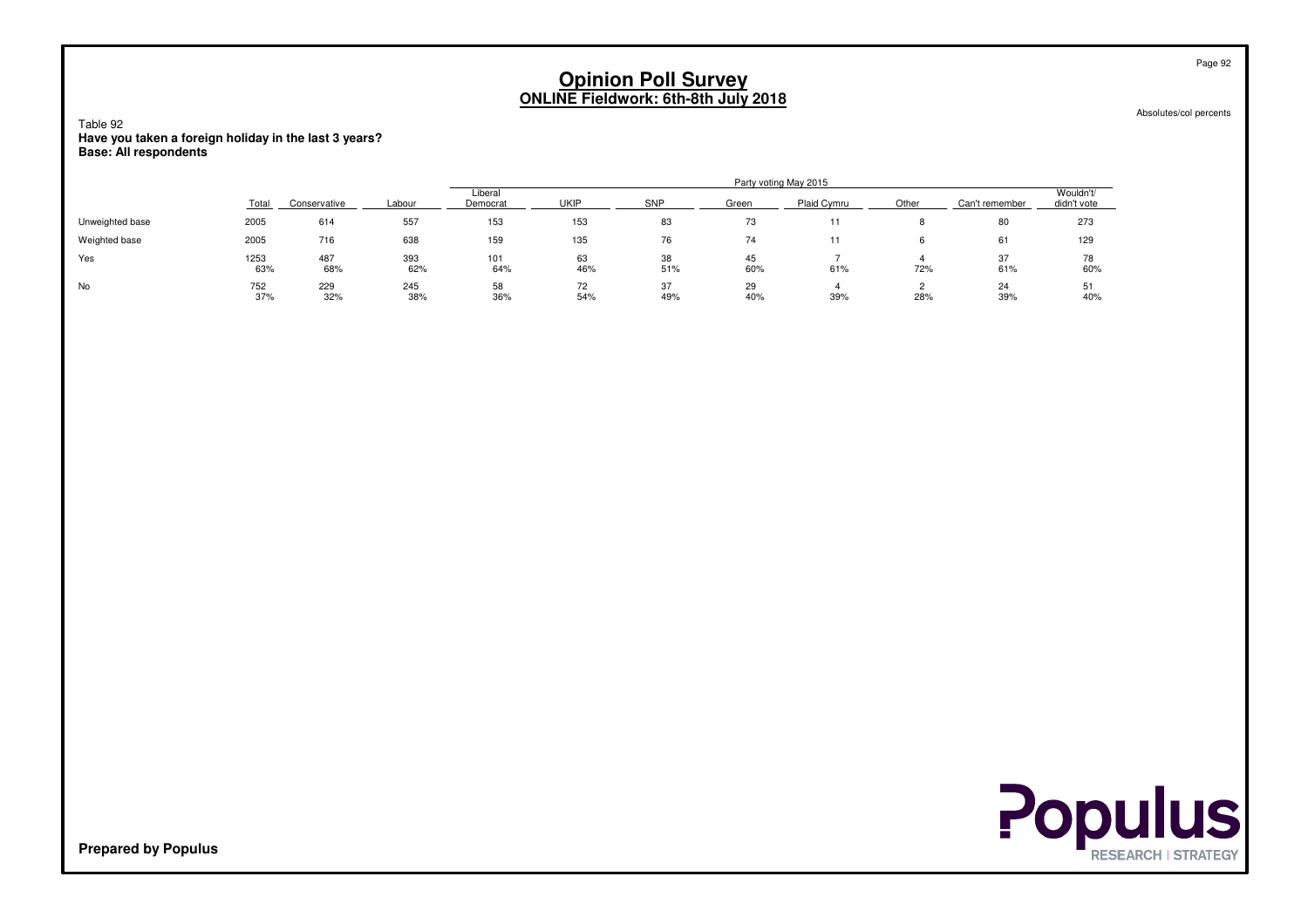Absolutes/col percents

#### Table 93 **TenureBase: All respondents**

|                                                   |            |            | Gender     |           |           | Aae       |           |           |                      |          | Social Grade   |            |            |               |               |               | York-                         |                       | Region                |           |              |           |               |               | Employment<br>Sector |              |                                 |
|---------------------------------------------------|------------|------------|------------|-----------|-----------|-----------|-----------|-----------|----------------------|----------|----------------|------------|------------|---------------|---------------|---------------|-------------------------------|-----------------------|-----------------------|-----------|--------------|-----------|---------------|---------------|----------------------|--------------|---------------------------------|
|                                                   | Total      | Male       | Female     | 18-24     | 25-34     | $35 - 44$ | 45-54     | 55-64     | $65+$                | AB       | C <sub>1</sub> | C2         | DE         | Scot-<br>land | North<br>East | North<br>West | shire<br>&<br>Humb-<br>erside | West<br>Mid-<br>lands | East<br>Mid-<br>lands | Wales     | East-<br>ern | London    | South<br>East | South<br>West | Public               | Pri-<br>vate | Opin-<br>ion<br>Influ-<br>encer |
| Unweighted base                                   | 2005       | 990        | 1015       | 199       | 316       | 340       | 342       | 326       | 482                  | 620      | 588            | 320        | 477        | 176           | 75            | 213           | 165                           | 180                   | 155                   | 92        | 183          | 260       | 309           | 197           | 320                  | 780          | 206                             |
| Weighted base                                     | 2005       | 979        | 1026       | 223       | 347       | 321       | 355       | 297       | 463                  | 547      | 563            | 407        | 487        | 174           | 84            | 231           | 168                           | 178                   | 146                   | 100       | 192          | 271       | 281           | 178           | 356                  | 801          | 235                             |
| NET: Homeowners                                   | 1299       | 691        | 608        | 100       | 182       | 187       | 228       | 220       | 383                  | 431      | 398            | 246        | 224        | 111           | 52            | 135           | 117                           | 104                   | 97                    | 69        | 127          | 170       | 193           | 124           | 223                  | 533          | 151                             |
|                                                   | 65%        | 71%        | 59%        | 45%       | 53%       | 58%       | 64%       | 74%       | 83%                  | 79%      | 71%            | 60%        | 46%        | 64%           | 62%           | 59%           | 69%                           | 58%                   | 66%                   | 68%       | 66%          | 63%       | 69%           | 70%           | 63%                  | 67%          | 64%                             |
| Owned outright -                                  | 723        | 364        | 360        | 35        | 52        | 35        | 86        | 163       | 353                  | 223      | 219            | 133        | 148        | 56            | 18            | 75            | 67                            | 76                    | 44                    | 45        | 76           | 75        | 111           | 79            | 60                   | 212          | 62                              |
| without mortgage                                  | 36%        | 37%        | 35%        | 16%       | 15%       | 11%       | 24%       | 55%       | 76%                  | 41%      | 39%            | 33%        | 30%        | 32%           | 21%           | 33%           | 40%                           | 43%                   | 30%                   | 45%       | 40%          | 28%       | 40%           | 44%           | 17%                  | 26%          | 26%                             |
| Owned with a mortgage                             | 576        | 327        | 248        | 64        | 130       | 152       | 142       | 57        | 30                   | 208      | 179            | 113        | 76         | 55            | 35            | 60            | 49                            | 28                    | 52                    | 24        | 51           | 95        | 82            | 45            | 163                  | 321          | 89                              |
| or loan                                           | 29%        | 33%        | 24%        | 29%       | 37%       | 47%       | 40%       | 19%       | 6%                   | 38%      | 32%            | 28%        | 16%        | 31%           | 41%           | 26%           | 29%                           | 15%                   | 36%                   | 24%       | 27%          | 35%       | 29%           | 25%           | 46%                  | 40%          | 38%                             |
| <b>NET: Renters</b>                               | 659        | 269        | 391        | 92        | 158       | 129       | 126       | 76        | 77                   | 100      | 159            | 144        | 257        | 56            | 32            | 90            | 45                            | 73                    | 45                    | 29        | 64           | 97        | 78            | 50            | 122                  | 253          | 78                              |
|                                                   | 33%        | 27%        | 38%        | 41%       | 46%       | 40%       | 36%       | 26%       | 17%                  | 18%      | 28%            | 35%        | 53%        | 32%           | 38%           | 39%           | 27%                           | 41%                   | 30%                   | 29%       | 33%          | 36%       | 28%           | 28%           | 34%                  | 32%          | 33%                             |
| NET: Rent from<br>Council/ Housing<br>Association | 407<br>20% | 161<br>16% | 246<br>24% | 46<br>20% | 70<br>20% | 93<br>29% | 83<br>23% | 61<br>21% | 54<br>12%            | 41<br>7% | 66<br>12%      | 102<br>25% | 199<br>41% | 44<br>25%     | 19<br>23%     | 51<br>22%     | 26<br>16%                     | 53<br>30%             | 34<br>23%             | 21<br>21% | 38<br>20%    | 46<br>17% | 44<br>16%     | 30<br>17%     | 71<br>20%            | 127<br>16%   | 48<br>20%                       |
| Rented from the                                   | 261        | 98         | 163        | 30        | 48        | 63        | 49        | 35        | 35                   | 26       | 30             | 74         | 130        | 28            | 10            | 24            | 19                            | 38                    | 24                    | 12        | 26           | 35        | 31            | 14            | 55                   | 76           | 37                              |
| council                                           | 13%        | 10%        | 16%        | 13%       | 14%       | 20%       | 14%       | 12%       | 8%                   | 5%       | 5%             | 18%        | 27%        | 16%           | 12%           | 10%           | 11%                           | 21%                   | 16%                   | 12%       | 14%          | 13%       | 11%           | 8%            | 15%                  | 9%           | 16%                             |
| Rented from a                                     | 146        | 62         | 84         | 16        | 22        | 30        | 34        | 26        | 19                   | 15       | 35             | 28         | 69         | 16            | 9             | 27            | $\overline{7}$                | 16                    | 10                    | 9         | 12           | 11        | 13            | 16            | 16                   | 51           | 11                              |
| housing association                               | 7%         | 6%         | 8%         | 7%        | 6%        | 9%        | 10%       | 9%        | 4%                   | 3%       | 6%             | 7%         | 14%        | 9%            | 10%           | 12%           | 4%                            | 9%                    | 7%                    | 9%        | 6%           | 4%        | 5%            | 9%            | 5%                   | 6%           | 5%                              |
| Rented from someone                               | 252        | 108        | 144        | 47        | 88        | 36        | 43        | 15        | 23                   | 59       | 93             | 42         | 58         | 13            | 13            | 38            | 19                            | 20                    | 10                    | 8         | 26           | 51        | 34            | 20            | 51                   | 126          | 30                              |
| else                                              | 13%        | 11%        | 14%        | 21%       | 25%       | 11%       | 12%       | 5%        | 5%                   | 11%      | 17%            | 10%        | 12%        | 7%            | 15%           | 17%           | 11%                           | 11%                   | 7%                    | 8%        | 13%          | 19%       | 12%           | 11%           | 14%                  | 16%          | 13%                             |
| Rent free                                         | 46<br>2%   | 19<br>2%   | 27<br>3%   | 31<br>14% | 6<br>2%   | 5<br>2%   |           |           | $\overline{c}$<br>1% | 16<br>3% | 1%             | 17<br>4%   | 1%         | 4%            |               | 6<br>3%       | 4%                            | 1%                    | 5<br>4%               | 3<br>3%   | 1%           | 1%        | 9<br>3%       | 2%            | 3%                   | 14<br>2%     | 3%                              |



**Prepared by Populus**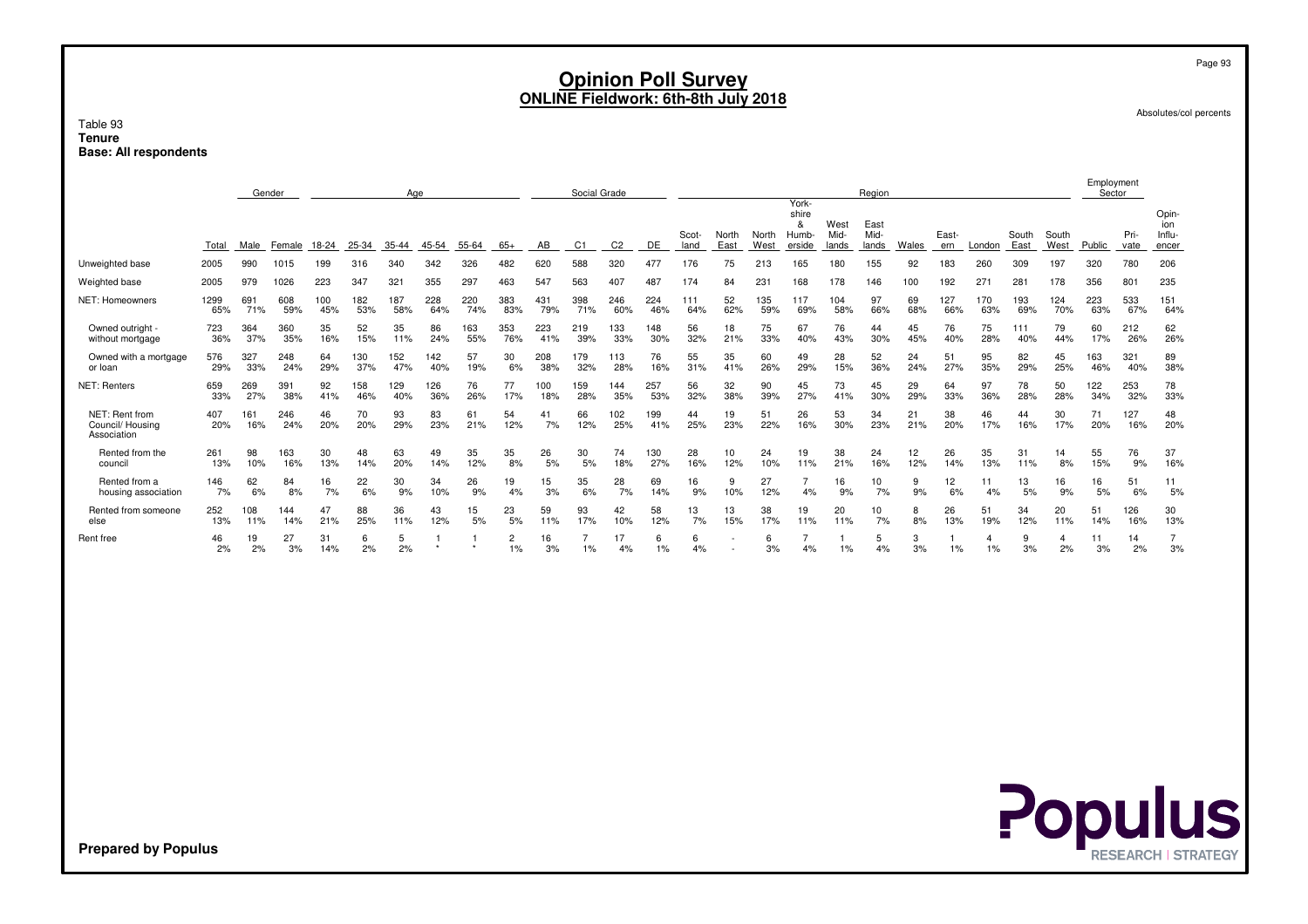| Table 94<br><b>Tenure</b>                        | <b>Opinion Poll Survey</b><br><b>ONLINE Fieldwork: 6th-8th July 2018</b> |                                                                                                          |                                                                                                                                                                                                                               |            |                |                |                      |                          |                      |                      |                      |                 |             |                     |              | Page 94<br>Absolutes/col percents |                       |  |
|--------------------------------------------------|--------------------------------------------------------------------------|----------------------------------------------------------------------------------------------------------|-------------------------------------------------------------------------------------------------------------------------------------------------------------------------------------------------------------------------------|------------|----------------|----------------|----------------------|--------------------------|----------------------|----------------------|----------------------|-----------------|-------------|---------------------|--------------|-----------------------------------|-----------------------|--|
| <b>Base: All respondents</b>                     |                                                                          |                                                                                                          |                                                                                                                                                                                                                               |            |                |                |                      |                          |                      |                      |                      |                 |             |                     |              |                                   |                       |  |
|                                                  |                                                                          | Ethnicity                                                                                                |                                                                                                                                                                                                                               |            | White SEG      |                |                      |                          | <b>BAME SEG</b>      |                      |                      |                 |             |                     | Age          |                                   |                       |  |
|                                                  | Total                                                                    | White                                                                                                    | <b>BAME</b>                                                                                                                                                                                                                   | AB         | C <sub>1</sub> | C <sub>2</sub> | DE                   | AB                       | DE                   | 18-45                | $55+$                | White 18-<br>45 | White $55+$ | BAME 18-45 BAME 55+ |              |                                   |                       |  |
| Unweighted base                                  | 2005                                                                     | 55<br>764<br>560<br>539<br>294<br>24<br>790<br>1842<br>449<br>43<br>24<br>883<br>808<br>13<br>146<br>111 |                                                                                                                                                                                                                               |            |                |                |                      |                          |                      |                      |                      |                 |             |                     |              |                                   |                       |  |
| Weighted base                                    | 2005                                                                     | 1833                                                                                                     | 162<br>494<br>512<br>373<br>454<br>50<br>34<br>29<br>920<br>760<br>787<br>746<br>131<br>49<br>11                                                                                                                              |            |                |                |                      |                          |                      |                      |                      |                 |             |                     |              |                                   |                       |  |
| NET: Homeowners                                  | 1299<br>65%                                                              | 1198<br>65%                                                                                              | 390<br>373<br>227<br>94<br>208<br>40<br>22<br>19<br>13<br>491<br>603<br>418<br>594<br>72<br>6<br>55%<br>57%<br>58%<br>79%<br>73%<br>61%<br>46%<br>80%<br>46%<br>56%<br>44%<br>53%<br>79%<br>53%<br>80%<br>$\overline{\bf{4}}$ |            |                |                |                      |                          |                      |                      |                      |                 |             |                     |              |                                   |                       |  |
| Owned outright -<br>without mortgage             | 723<br>36%                                                               | 689<br>38%                                                                                               | 30<br>19%                                                                                                                                                                                                                     | 211<br>43% | 211<br>41%     | 125<br>34%     | 141<br>31%           | 12<br>25%                | 6<br>13%             | 8<br>24%             | 13%                  | 130<br>14%      | 516<br>68%  | 111<br>14%          | 509<br>68%   | 19<br>15%                         | 5<br>40%              |  |
| Owned with a mortgage<br>or loan                 | 576<br>29%                                                               | 509<br>28%                                                                                               | 63<br>39%                                                                                                                                                                                                                     | 179<br>36% | 161<br>32%     | 102<br>27%     | 67<br>15%            | 27<br>55%                | 16<br>33%            | 11<br>33%            | 9<br>31%             | 361<br>39%      | 87<br>11%   | 308<br>39%          | 85<br>11%    | 53<br>41%                         | $\overline{2}$<br>17% |  |
| NET: Renters                                     | 659<br>33%                                                               | 593<br>32%                                                                                               | 64<br>40%                                                                                                                                                                                                                     | 89<br>18%  | 133<br>26%     | 130<br>35%     | 242<br>53%           | 10<br>20%                | 26<br>53%            | 13<br>40%            | 15<br>51%            | 387<br>42%      | 153<br>20%  | 331<br>42%          | 148<br>20%   | 55<br>42%                         | 5<br>43%              |  |
| NET: Rent from<br>Council/Housing<br>Association | 407<br>20%                                                               | 369<br>20%                                                                                               | 38<br>24%                                                                                                                                                                                                                     | 38<br>8%   | 52<br>10%      | 92<br>25%      | 187<br>41%           | 3<br>6%                  | 13<br>27%            | 10<br>30%            | 12<br>39%            | 211<br>23%      | 115<br>15%  | 180<br>23%          | 112<br>15%   | 31<br>24%                         | 3<br>29%              |  |
| Rented from the<br>council                       | 261<br>13%                                                               | 228<br>12%                                                                                               | 32<br>20%                                                                                                                                                                                                                     | 23<br>5%   | 20<br>4%       | 64<br>17%      | 121<br>27%           | 3<br>5%                  | 10<br>20%            | 10<br>30%            | 9<br>31%             | 141<br>15%      | 70<br>9%    | 112<br>14%          | 67<br>9%     | 29<br>22%                         | 3<br>29%              |  |
| Rented from a<br>housing association             | 146<br>7%                                                                | 140<br>8%                                                                                                | 6<br>4%                                                                                                                                                                                                                       | 15<br>3%   | 32<br>6%       | 28<br>7%       | 66<br>15%            | $\star$<br>$\star$       | $\overline{4}$<br>7% | $\sim$               | $\overline{2}$<br>8% | 70<br>8%        | 45<br>6%    | 67<br>9%            | 45<br>6%     | $\overline{c}$<br>2%              | $\sim$<br>$\sim$      |  |
| Rented from someone<br>else                      | 252<br>13%                                                               | 224<br>12%                                                                                               | 26<br>16%                                                                                                                                                                                                                     | 51<br>10%  | 81<br>16%      | 38<br>10%      | 55<br>12%            | $\overline{7}$<br>15%    | 12<br>25%            | 3<br>10%             | 3<br>12%             | 176<br>19%      | 38<br>5%    | 151<br>19%          | 37<br>5%     | 24<br>18%                         | $\overline{2}$<br>14% |  |
| Rent free                                        | 46<br>2%                                                                 | 42<br>2%                                                                                                 | $\overline{4}$<br>2%                                                                                                                                                                                                          | 15<br>3%   | 6<br>1%        | 16<br>4%       | $\overline{4}$<br>1% | $\overline{\phantom{a}}$ | 2%                   | $\overline{1}$<br>4% | $\overline{2}$<br>5% | 42<br>5%        | 3           | 37<br>5%            | 3<br>$\star$ | $\overline{4}$<br>3%              | $\sim$                |  |

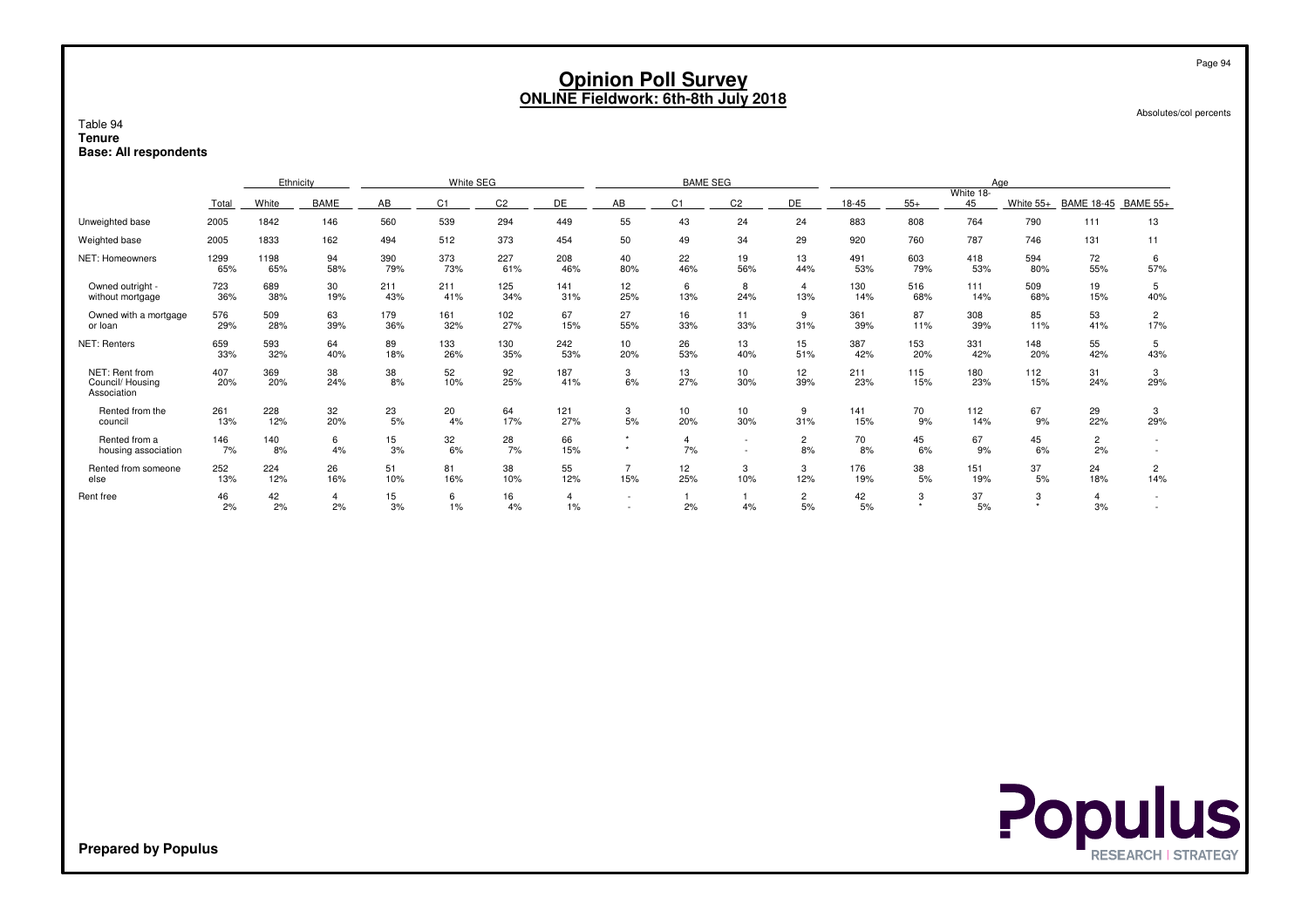Absolutes/col percents

#### Table 95 **TenureBase: All respondents**

|                                                  |             |            |              |                     |             |           | Party voting now      |                       |                          |                                                      |                          |            |
|--------------------------------------------------|-------------|------------|--------------|---------------------|-------------|-----------|-----------------------|-----------------------|--------------------------|------------------------------------------------------|--------------------------|------------|
|                                                  | Total       | Labour     | Conservative | Liberal<br>Democrat | <b>UKIP</b> | Green     | SNP                   | Plaid Cymru           | Other                    | Can't remember                                       | Wouldn't/<br>didn't vote | Don't know |
| Unweighted base                                  | 2005        | 645        | 592          | 139                 | 97          | 68        | 67                    | 11                    | 17                       |                                                      | 123                      | 246        |
| Weighted base                                    | 2005        | 728        | 686          | 140                 | 70          | 64        | 53                    | 10                    | 15                       |                                                      | 36                       | 203        |
| NET: Homeowners                                  | 1299<br>65% | 366<br>50% | 556<br>81%   | 98<br>70%           | 37<br>52%   | 33<br>51% | 26<br>48%             | $\overline{7}$<br>70% | 13<br>85%                |                                                      | 19<br>52%                | 146<br>72% |
| Owned outright -<br>without mortgage             | 723<br>36%  | 163<br>22% | 343<br>50%   | 52<br>37%           | 25<br>35%   | 17<br>27% | 14<br>27%             | $\overline{7}$<br>70% | 5<br>34%                 | $\overline{\phantom{a}}$                             | 14<br>39%                | 83<br>41%  |
| Owned with a mortgage<br>or loan                 | 576<br>29%  | 203<br>28% | 213<br>31%   | 46<br>33%           | 12<br>17%   | 15<br>24% | 11<br>21%             | $\sim$<br>$\sim$      | $\overline{7}$<br>51%    |                                                      | 5<br>13%                 | 63<br>31%  |
| NET: Renters                                     | 659<br>33%  | 342<br>47% | 118<br>17%   | 41<br>29%           | 34<br>48%   | 29<br>44% | 26<br>49%             | $\overline{c}$<br>19% | $\overline{c}$<br>15%    |                                                      | 16<br>46%                | 50<br>24%  |
| NET: Rent from<br>Council/Housing<br>Association | 407<br>20%  | 213<br>29% | 73<br>11%    | 17<br>12%           | 23<br>33%   | 12<br>19% | 21<br>40%             | 9%                    | 3%                       |                                                      | 12<br>32%                | 34<br>17%  |
| Rented from the<br>council                       | 261<br>13%  | 138<br>19% | 41<br>6%     | 14<br>10%           | 15<br>21%   | 9<br>14%  | 14<br>26%             |                       |                          |                                                      | 6<br>16%                 | 25<br>12%  |
| Rented from a<br>housing association             | 146<br>7%   | 76<br>10%  | 32<br>5%     | 3<br>2%             | 9<br>12%    | 3<br>5%   | $\overline{7}$<br>13% | 9%                    | 3%                       | $\overline{\phantom{a}}$<br>$\overline{\phantom{a}}$ | 6<br>17%                 | 9<br>5%    |
| Rented from someone<br>else                      | 252<br>13%  | 128<br>18% | 46<br>7%     | 23<br>17%           | 10<br>15%   | 17<br>26% | 5<br>9%               | 10%                   | $\overline{2}$<br>11%    | $\overline{\phantom{a}}$                             | 5<br>13%                 | 15<br>8%   |
| Rent free                                        | 46<br>2%    | 19<br>3%   | 12<br>2%     | 1%                  |             | 3<br>4%   | $\overline{c}$<br>3%  | 11%                   | $\overline{\phantom{a}}$ |                                                      | 3%                       | 8<br>4%    |



**Prepared by Populus**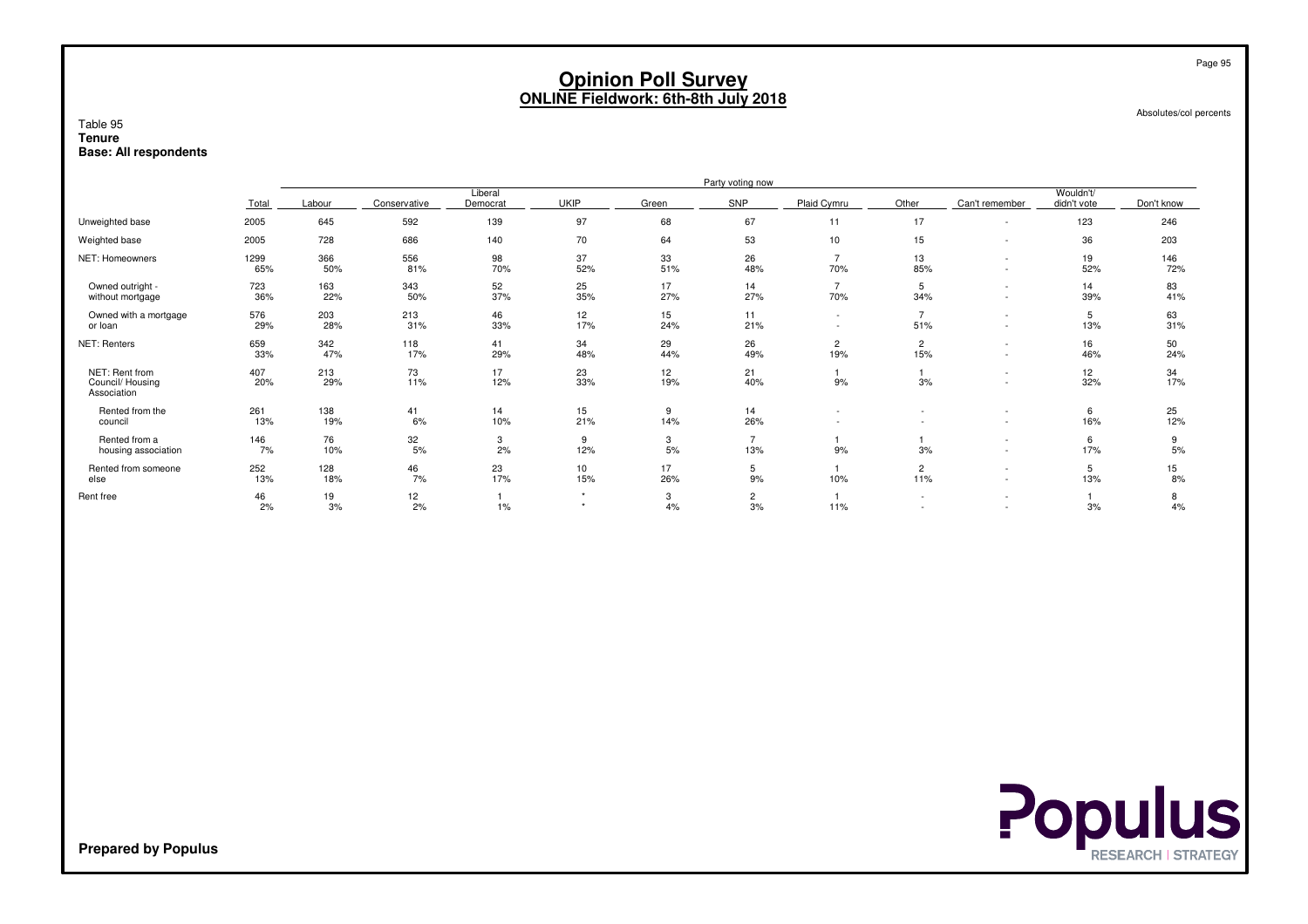Absolutes/col percents

#### Table 96 **TenureBase: All respondents**

|                                                   |             | Party voting June 2017<br>Liberal |            |            |                      |                                                      |                      |                          |                          |                       |                          |
|---------------------------------------------------|-------------|-----------------------------------|------------|------------|----------------------|------------------------------------------------------|----------------------|--------------------------|--------------------------|-----------------------|--------------------------|
|                                                   | Total       | Conservative                      | Labour     | Democrat   | SNP                  | Green                                                | UKIP                 | Plaid Cymru              | Other                    | Can't remember        | Wouldn't/<br>didn't vote |
| Unweighted base                                   | 2005        | 706                               | 694        | 137        | 75                   | 39                                                   | 79                   | 15                       | 5                        | 50                    | 205                      |
| Weighted base                                     | 2005        | 864                               | 814        | 151        | 62                   | 39                                                   | 38                   | 15                       |                          | $\Delta$              | 16                       |
| NET: Homeowners                                   | 1299<br>65% | 681<br>79%                        | 425<br>52% | 100<br>66% | 31<br>50%            | 17<br>44%                                            | 23<br>62%            | 12<br>80%                | $\overline{c}$<br>41%    | $\overline{2}$<br>62% | 6<br>37%                 |
| Owned outright -<br>without mortgage              | 723<br>36%  | 412<br>48%                        | 195<br>24% | 60<br>40%  | 16<br>26%            | 12<br>30%                                            | 15<br>41%            | 8<br>52%                 | $\overline{c}$<br>41%    | 26%                   | $\overline{2}$<br>16%    |
| Owned with a mortgage<br>or loan                  | 576<br>29%  | 269<br>31%                        | 230<br>28% | 39<br>26%  | 15<br>25%            | 5<br>13%                                             | 8<br>21%             | 28%                      | $\overline{\phantom{a}}$ | 36%                   | 3<br>22%                 |
| NET: Renters                                      | 659<br>33%  | 165<br>19%                        | 365<br>45% | 49<br>32%  | 29<br>47%            | 22<br>56%                                            | 13<br>36%            | 3<br>20%                 | $\overline{c}$<br>59%    | 31%                   | 10<br>60%                |
| NET: Rent from<br>Council/ Housing<br>Association | 407<br>20%  | 100<br>12%                        | 225<br>28% | 28<br>18%  | 23<br>38%            | 12<br>30%                                            | 11<br>30%            | 10%                      | 13%                      | 19%                   | 5<br>33%                 |
| Rented from the<br>council                        | 261<br>13%  | 59<br>7%                          | 146<br>18% | 22<br>15%  | 14<br>23%            | 10<br>26%                                            | 5<br>14%             |                          |                          | 15%                   | $\overline{4}$<br>22%    |
| Rented from a<br>housing association              | 146<br>7%   | 41<br>5%                          | 79<br>10%  | 5<br>3%    | 9<br>15%             | $\overline{c}$<br>5%                                 | 6<br>16%             | 10%                      | 13%                      | $\star$<br>4%         | $\overline{2}$<br>10%    |
| Rented from someone<br>else                       | 252<br>13%  | 65<br>8%                          | 141<br>17% | 21<br>14%  | 6<br>9%              | 10<br>26%                                            | $\overline{c}$<br>6% | $\overline{c}$<br>10%    | $\overline{c}$<br>46%    | $\star$<br>12%        | 27%                      |
| Rent free                                         | 46<br>2%    | 17<br>2%                          | 23<br>3%   | 3<br>2%    | $\overline{c}$<br>3% | $\overline{\phantom{a}}$<br>$\overline{\phantom{a}}$ | 3%                   | $\overline{\phantom{a}}$ | $\sim$<br>$\overline{a}$ | $\star$<br>7%         | 3%                       |

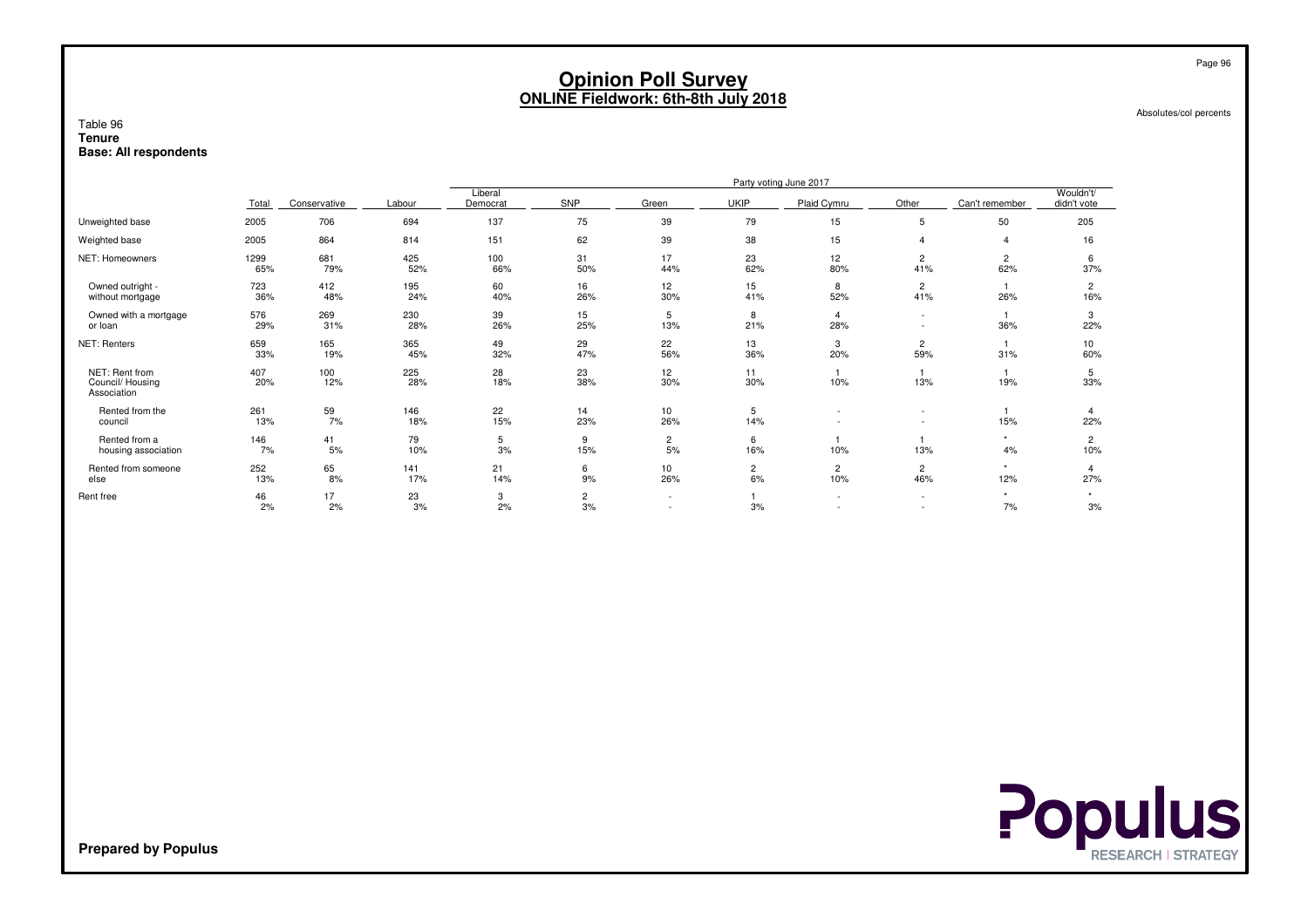Absolutes/col percents

#### Table 97 **TenureBase: All respondents**

|                                                  |             |              |            |                          |                      |                      |                      | Party voting May 2015    |                       |                |                          |
|--------------------------------------------------|-------------|--------------|------------|--------------------------|----------------------|----------------------|----------------------|--------------------------|-----------------------|----------------|--------------------------|
|                                                  | Total       | Conservative | Labour     | Liberal<br>Democrat      | <b>UKIP</b>          | SNP                  | Green                | Plaid Cymru              | Other                 | Can't remember | Wouldn't/<br>didn't vote |
| Unweighted base                                  | 2005        | 614          | 557        | 153                      | 153                  | 83                   | 73                   | 11                       | 8                     | 80             | 273                      |
| Weighted base                                    | 2005        | 716          | 638        | 159                      | 135                  | 76                   | 74                   | 11                       | 6                     | 61             | 129                      |
| NET: Homeowners                                  | 1299<br>65% | 578<br>81%   | 353<br>55% | 119<br>75%               | 79<br>58%            | 33<br>44%            | 45<br>61%            | 6<br>57%                 | 2<br>41%              | 29<br>47%      | 54<br>42%                |
| Owned outright -<br>without mortgage             | 723<br>36%  | 340<br>48%   | 172<br>27% | 75<br>47%                | 50<br>37%            | 18<br>23%            | 20<br>26%            | 6<br>57%                 | 2<br>34%              | 18<br>30%      | 23<br>18%                |
| Owned with a mortgage<br>or loan                 | 576<br>29%  | 237<br>33%   | 182<br>29% | 44<br>28%                | 29<br>21%            | 16<br>21%            | 26<br>35%            | $\overline{\phantom{a}}$ | $\star$<br>7%         | 11<br>17%      | 31<br>24%                |
| NET: Renters                                     | 659<br>33%  | 127<br>18%   | 274<br>43% | 39<br>25%                | 55<br>41%            | 41<br>54%            | 27<br>36%            | 3<br>27%                 | 3<br>44%              | 30<br>50%      | 60<br>47%                |
| NET: Rent from<br>Council/Housing<br>Association | 407<br>20%  | 65<br>9%     | 174<br>27% | 19<br>12%                | 46<br>34%            | 32<br>42%            | 9<br>12%             | 13%                      | 2<br>34%              | 22<br>36%      | 37<br>29%                |
| Rented from the<br>council                       | 261<br>13%  | 40<br>6%     | 118<br>19% | 16<br>10%                | 27<br>20%            | 19<br>26%            | 6<br>8%              |                          |                       | 17<br>28%      | 18<br>14%                |
| Rented from a<br>housing association             | 146<br>7%   | 25<br>3%     | 56<br>9%   | 4<br>2%                  | 19<br>14%            | 13<br>17%            | 3<br>4%              | 13%                      | $\overline{2}$<br>34% | 4<br>7%        | 20<br>15%                |
| Rented from someone<br>else                      | 252<br>13%  | 62<br>9%     | 100<br>16% | 20<br>13%                | 9<br>7%              | 9<br>12%             | 18<br>25%            | $\overline{2}$<br>14%    | 10%                   | 9<br>15%       | 23<br>18%                |
| Rent free                                        | 46<br>2%    | 12<br>2%     | 10<br>2%   | $\sim$<br>$\overline{a}$ | $\overline{2}$<br>1% | $\overline{c}$<br>2% | $\overline{2}$<br>2% | $\mathbf{2}$<br>16%      | 15%                   | 2%             | 15<br>12%                |



**Prepared by Populus**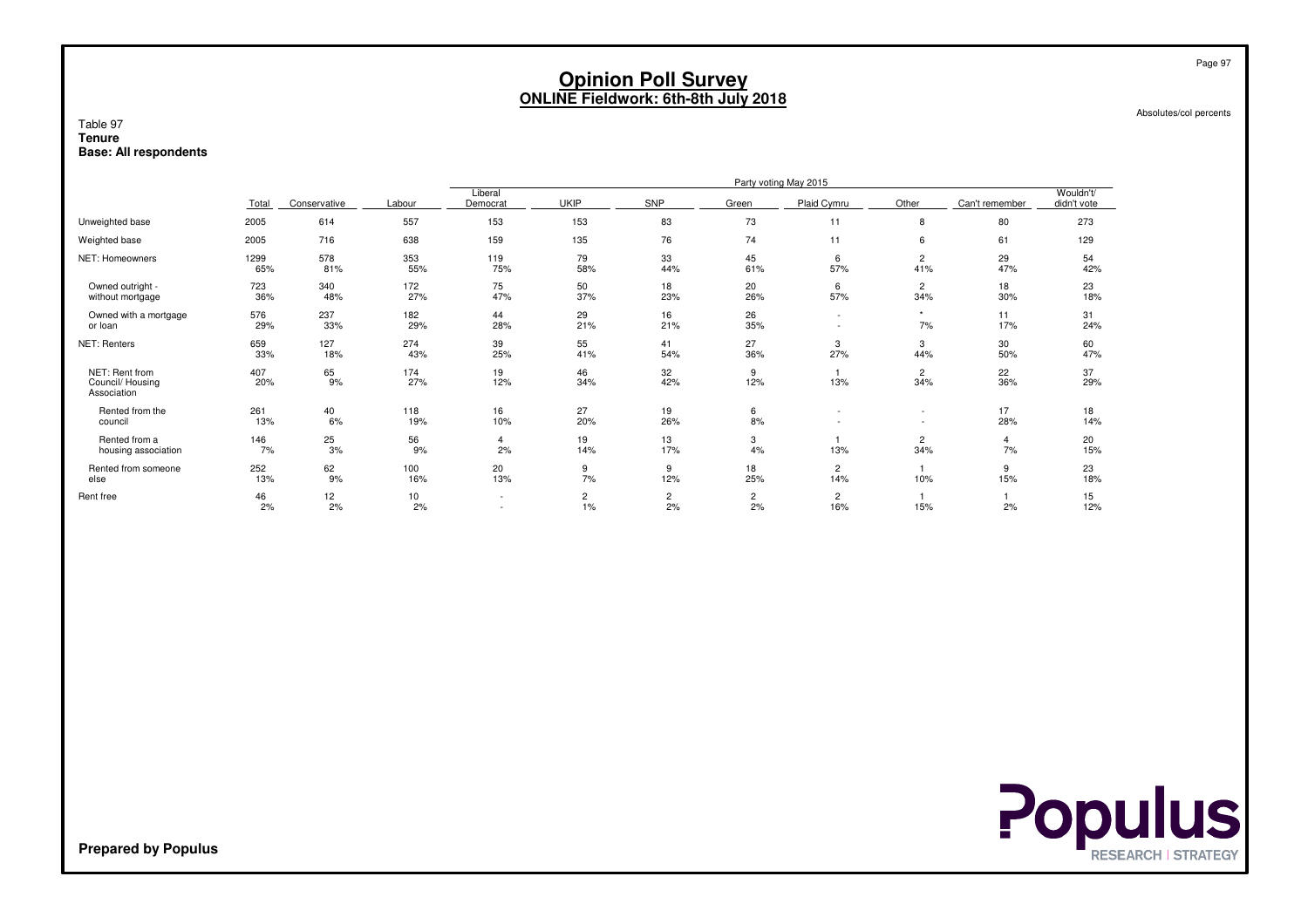Absolutes/col percents

#### Table 98 **What is the highest educational level that you have achieved to date?Base: All respondents**

|                                                                                                                |             | Age<br>Gender |                             |                      |                          |                      |            |            |                           |                           | Social Grade |                |            |               |               |               | York-                         |                       | Region                |                          |                      |                                                      |               |                               | Employment<br>Sector |                     |                                 |
|----------------------------------------------------------------------------------------------------------------|-------------|---------------|-----------------------------|----------------------|--------------------------|----------------------|------------|------------|---------------------------|---------------------------|--------------|----------------|------------|---------------|---------------|---------------|-------------------------------|-----------------------|-----------------------|--------------------------|----------------------|------------------------------------------------------|---------------|-------------------------------|----------------------|---------------------|---------------------------------|
|                                                                                                                | Total       | Male          | Female                      | 18-24                | 25-34                    | 35-44                | 45-54      | 55-64      | $65+$                     | AB                        | C1           |                | DE         | Scot-<br>land | North<br>East | North<br>West | shire<br>&<br>Humb-<br>erside | West<br>Mid-<br>lands | East<br>Mid-<br>lands | Wales                    | East-<br>ern         | London                                               | South<br>East | South<br>West                 | Public               | Pri-<br>vate        | Opin-<br>ion<br>Influ-<br>encer |
| Unweighted base                                                                                                | 2005        | 990           | 1015                        | 199                  | 316                      | 340                  | 342        | 326        | 482                       | 620                       | 588          | 320            | 477        | 176           | 75            | 213           | 165                           | 180                   | 155                   | 92                       | 183                  | 260                                                  | 309           | 197                           | 320                  | 780                 | 206                             |
| Weighted base                                                                                                  | 2005        | 979           | 1026                        | 223                  | 347                      | 321                  | 355        | 297        | 463                       | 547                       | 563          | 407            | 487        | 174           | 84            | 231           | 168                           | 178                   | 146                   | 100                      | 192                  | 271                                                  | 281           | 178                           | 356                  | 801                 | 235                             |
| No formal education                                                                                            | 11<br>1%    | 4<br>$\star$  | 6<br>$1\%$                  | $\overline{2}$<br>1% | $\overline{\phantom{a}}$ |                      | 3<br>1%    | 5<br>2%    | $\star$                   | $\overline{c}$<br>$\star$ | $\star$      | 3<br>1%        | 4<br>1%    |               |               | 2%            | $\sim$                        | $\overline{2}$<br>1%  | $1\%$                 | 3<br>3%                  |                      |                                                      |               |                               | 4<br>$1\%$           | $\star$             | $\overline{c}$<br>1%            |
| Primary                                                                                                        | 12<br>1%    | 6<br>1%       | 6<br>1%                     |                      |                          | 3<br>1%              | 3<br>1%    | 3<br>1%    | 3<br>1%                   | $\ddot{\phantom{1}}$      | 3<br>٠       | 6<br>1%        | 3<br>1%    |               |               |               | 3<br>2%                       |                       |                       |                          | 3<br>2%              | $\overline{\phantom{a}}$<br>$\overline{\phantom{a}}$ | 4<br>1%       | $\overline{\mathbf{c}}$<br>1% | 3<br>1%              | 4<br>$\star$        |                                 |
| Secondary school, high<br>school, 6th form/<br>college, GCSE's, A-<br>Levels, BTEC, NVQ<br>levels 1 to 3, etc. | 1063<br>53% | 483<br>49%    | 580<br>56%                  | 75<br>34%            | 143<br>41%               | 152<br>47%           | 225<br>63% | 198<br>67% | $27 -$<br>58%             | 172<br>31%                | 255<br>45%   | 261<br>64%     | 375<br>77% | 89<br>51%     | 47<br>56%     | 134<br>58%    | 88<br>52%                     | 100<br>56%            | 83<br>57%             | 55<br>55%                | 114<br>59%           | 97<br>36%                                            | 148<br>53%    | 107<br>60%                    | 154<br>43%           | 383<br>48%          | 67<br>28%                       |
| University degree or<br>equivalent professional<br>qualification, NVQ<br>level 4, etc.                         | 634<br>32%  | 334<br>34%    | 301<br>29%                  | 93<br>42%            | 125<br>36%               | 116<br>36%           | 86<br>24%  | 64<br>22%  | 149<br>32%                | 229<br>42%                | 227<br>40%   | 98<br>24%      | 81<br>17%  | 48<br>28%     | 30<br>35%     | 66<br>28%     | 53<br>32%                     | 53<br>30%             | 48<br>33%             | 31<br>31%                | 55<br>29%            | 117<br>43%                                           | 85<br>30%     | 49<br>27%                     | 136<br>38%           | 293<br>37%          | 90<br>38%                       |
| Higher university<br>degree, doctorate, MBA.<br>NVQ level 5, etc.                                              | 227<br>11%  | 123<br>13%    | 103<br>10%                  | 20<br>9%             | 62<br>18%                | 47<br>15%            | 37<br>10%  | 23<br>8%   | 39<br>8%                  | 126<br>23%                | 64<br>11%    | 26<br>6%       | 12<br>2%   | 25<br>14%     | 8%            | 20<br>9%      | 17<br>10%                     | 20<br>11%             | 13<br>9%              | 10<br>10%                | 17<br>9%             | 46<br>17%                                            | 35<br>12%     | 17<br>10%                     | 58<br>16%            | 102<br>13%          | 66<br>28%                       |
| Still in full time<br>education                                                                                | 41<br>2%    | 18<br>2%      | 23<br>2%                    | 30<br>14%            | 11<br>3%                 |                      |            |            |                           | 14<br>3%                  | 12<br>2%     | 8<br>2%        | 1%         | 9<br>5%       | 1%            | 6<br>3%       | 4<br>2%                       | 4<br>2%               | 1%                    | $\overline{\phantom{a}}$ | 1%                   | 5<br>2%                                              | 2%            | 2%                            | $\star$              | 1%                  | 9<br>4%                         |
| Don't know                                                                                                     | 3           | 2             | $\overline{c}$<br>$\ddot{}$ |                      | $\overline{c}$<br>1%     | $\overline{2}$<br>1% |            |            |                           | $\overline{c}$<br>٠       | $\sim$       | $\overline{c}$ |            |               |               |               |                               |                       |                       |                          | $\overline{c}$<br>1% | $\overline{2}$<br>1%                                 |               |                               | $\overline{c}$<br>٠  | $\overline{c}$<br>٠ |                                 |
| Prefer not to answer                                                                                           | 13<br>1%    | 1%            | 6<br>1%                     | $\overline{2}$<br>1% | 4<br>1%                  | $\star$              | $\star$    | 4<br>1%    | $\overline{c}$<br>$\star$ | $\overline{c}$<br>$\star$ | $\star$      | $1\%$          | 6<br>1%    | 2%            |               |               | 3<br>2%                       |                       |                       | 1%                       |                      | 3<br>1%                                              | 3<br>1%       |                               | $\star$              | 6<br>1%             | $\overline{c}$<br>1%            |



**Prepared by Populus**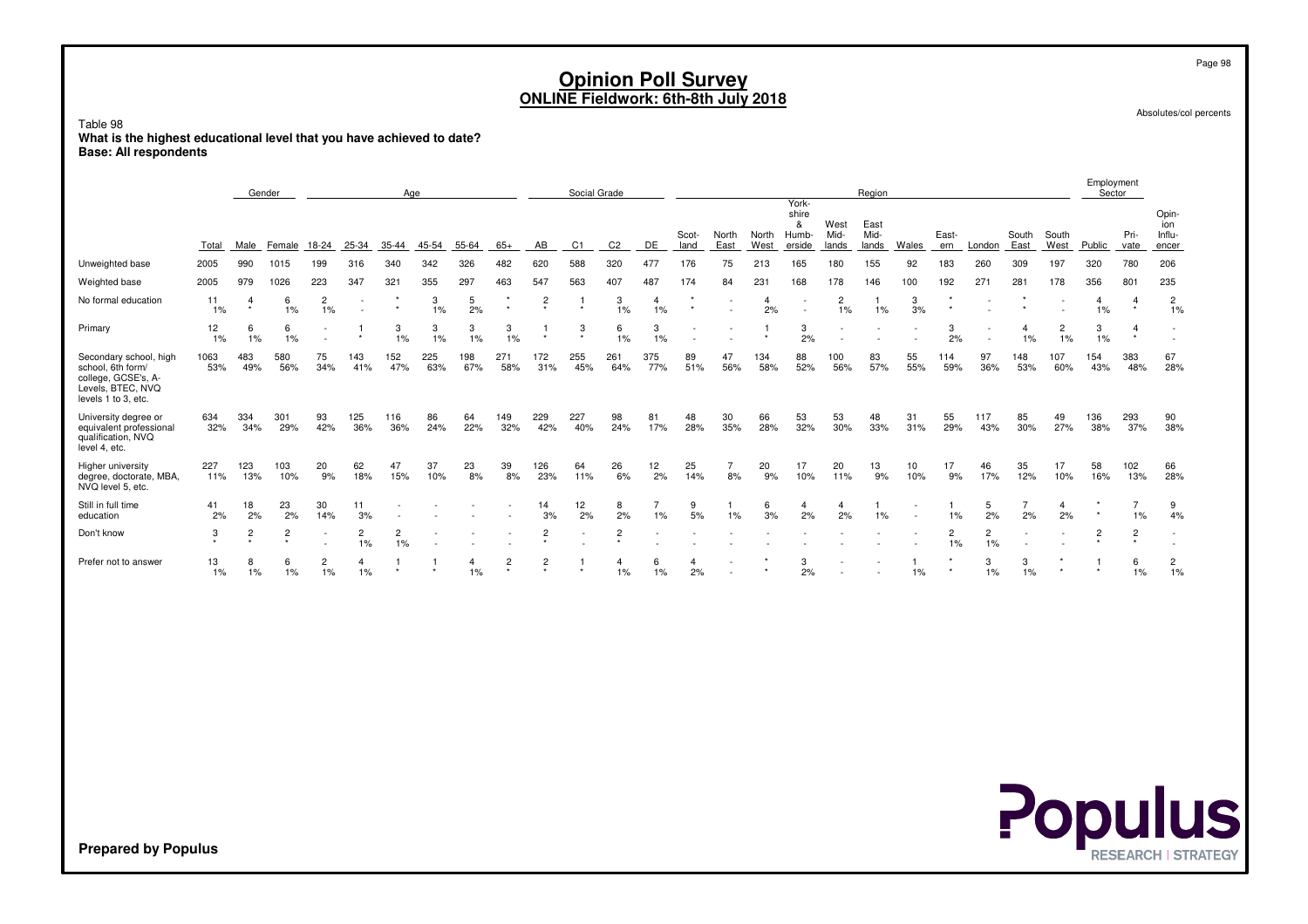| Table 99<br>What is the highest educational level that you have achieved to date?<br><b>Base: All respondents</b> |                                                                                                                                                                                                                                                                                                                                                                              |                             |                      |                           |                               |                                    |                  | <b>Opinion Poll Survey</b><br><b>ONLINE Fieldwork: 6th-8th July 2018</b> |                      |                          |                          |              |                          |                           |                  |                      | Page 99<br>Absolutes/col percents |
|-------------------------------------------------------------------------------------------------------------------|------------------------------------------------------------------------------------------------------------------------------------------------------------------------------------------------------------------------------------------------------------------------------------------------------------------------------------------------------------------------------|-----------------------------|----------------------|---------------------------|-------------------------------|------------------------------------|------------------|--------------------------------------------------------------------------|----------------------|--------------------------|--------------------------|--------------|--------------------------|---------------------------|------------------|----------------------|-----------------------------------|
|                                                                                                                   |                                                                                                                                                                                                                                                                                                                                                                              | Ethnicity                   |                      |                           | White SEG                     |                                    |                  |                                                                          | <b>BAME SEG</b>      |                          |                          |              |                          |                           | Age              |                      |                                   |
|                                                                                                                   | Total                                                                                                                                                                                                                                                                                                                                                                        | White                       | <b>BAME</b>          | AB                        | C1                            | C <sub>2</sub>                     | DE               | AB                                                                       | C1                   | C <sub>2</sub>           | DE                       | 18-45        | $55+$                    | White 18-<br>45           | White 55+        | <b>BAME 18-45</b>    | <b>BAME 55+</b>                   |
| Unweighted base                                                                                                   | 2005                                                                                                                                                                                                                                                                                                                                                                         | 1842                        | 146                  | 560                       | 539                           | 24                                 | 883              | 808                                                                      | 764                  | 790                      | 111                      | 13           |                          |                           |                  |                      |                                   |
| Weighted base                                                                                                     | 2005                                                                                                                                                                                                                                                                                                                                                                         | 1833                        | 162                  | 494                       | 512                           | 29                                 | 920              | 760                                                                      | 787                  | 746                      | 131                      | 11           |                          |                           |                  |                      |                                   |
| No formal education                                                                                               | 294<br>55<br>449<br>43<br>24<br>50<br>373<br>454<br>34<br>49<br>$\star$<br>11<br>10<br>$\star$<br>$\overline{c}$<br>3<br>3<br>$\overline{1}$<br>$\overline{\phantom{a}}$<br>$\overline{\phantom{a}}$<br>$\overline{\phantom{a}}$<br>$\star$<br>$\star$<br>$\star$<br>1%<br>$1\%$<br>$1\%$<br>1%<br>1%<br>$\sim$<br>$\overline{\phantom{a}}$<br>12<br>6<br>3<br>12<br>3<br>-1 |                             |                      |                           |                               |                                    |                  |                                                                          |                      |                          |                          |              |                          |                           |                  | $\star$<br>$\star$   | $\sim$<br>$\sim$                  |
| Primary                                                                                                           | $\overline{2}$<br>$\star$<br>$\overline{4}$<br>2%<br>$1\%$<br>1%<br>$\star$<br>1%<br>1%<br>$\star$<br>$\sim$<br>$\overline{\phantom{a}}$<br>$\sim$<br>$\sim$                                                                                                                                                                                                                 |                             |                      |                           |                               |                                    |                  |                                                                          |                      |                          |                          |              |                          |                           |                  | $\sim$<br>$\sim$     | $\sim$                            |
| Secondary school, high<br>school, 6th form/<br>college, GCSE's, A-<br>Levels, BTEC, NVQ<br>levels 1 to 3, etc.    | 1063<br>1012<br>162<br>243<br>248<br>360<br>13<br>14<br>387<br>49<br>9<br>13<br>468<br>33%<br>47%<br>53%<br>55%<br>30%<br>66%<br>79%<br>18%<br>26%<br>39%<br>49%<br>42%                                                                                                                                                                                                      |                             |                      |                           |                               |                                    |                  |                                                                          |                      |                          |                          |              |                          |                           |                  | 30<br>23%            | 8<br>71%                          |
| University degree or<br>equivalent professional<br>qualification, NVQ<br>level 4, etc.                            | 634<br>32%                                                                                                                                                                                                                                                                                                                                                                   | 560<br>31%                  | 71<br>44%            | 210<br>42%                | 198<br>39%                    | 82<br>22%                          | 69<br>15%        | 18<br>35%                                                                | 29<br>58%            | 16<br>48%                | 9<br>30%                 | 346<br>38%   | 214<br>28%               | 281<br>36%                | 211<br>28%       | 63<br>48%            | $\overline{2}$<br>14%             |
| Higher university<br>degree, doctorate, MBA,<br>NVQ level 5, etc.                                                 | 227<br>11%                                                                                                                                                                                                                                                                                                                                                                   | 194<br>11%                  | 30<br>19%            | 103<br>21%                | 57<br>11%                     | 24<br>6%                           | 11<br>2%         | 21<br>43%                                                                | 6<br>12%             | $\overline{c}$<br>7%     | $\mathbf{1}$<br>3%       | 131<br>14%   | 61<br>8%                 | 104<br>13%                | 58<br>8%         | 26<br>20%            | $\overline{c}$<br>15%             |
| Still in full time<br>education                                                                                   | 41<br>2%                                                                                                                                                                                                                                                                                                                                                                     | 35<br>2%                    | 6<br>4%              | 14<br>3%                  | 10<br>2%                      | 8<br>2%                            | 3<br>1%          | $\sim$<br>$\overline{\phantom{a}}$                                       | $\overline{c}$<br>4% | $\overline{\phantom{a}}$ | $\overline{4}$<br>12%    | 41<br>4%     | $\sim$                   | 35<br>5%                  | $\sim$<br>$\sim$ | 6<br>4%              |                                   |
| Don't know                                                                                                        | 3<br>٠                                                                                                                                                                                                                                                                                                                                                                       | $\overline{c}$<br>$\ddot{}$ | $\overline{c}$<br>1% | $\sim$                    | $\overline{\phantom{a}}$<br>٠ | $\overline{c}$<br>$\star$          | $\sim$<br>$\sim$ | $\overline{2}$<br>4%                                                     |                      | $\overline{\phantom{a}}$ | $\overline{\phantom{a}}$ | 3<br>$\star$ | $\overline{\phantom{a}}$ | $\overline{c}$<br>$\star$ | $\sim$<br>$\sim$ | $\overline{2}$<br>1% | $\sim$                            |
| Prefer not to answer                                                                                              | 13<br>1%                                                                                                                                                                                                                                                                                                                                                                     | 9<br>$\star$                | 3<br>2%              | $\overline{c}$<br>$\star$ |                               | $\overline{\mathbf{c}}$<br>$\star$ | 5<br>1%          |                                                                          |                      | $\overline{c}$<br>6%     | $\mathbf{1}$<br>4%       | 1%           | 5<br>1%                  | 3<br>$\star$              | 5<br>1%          | 3<br>2%              | $\sim$                            |

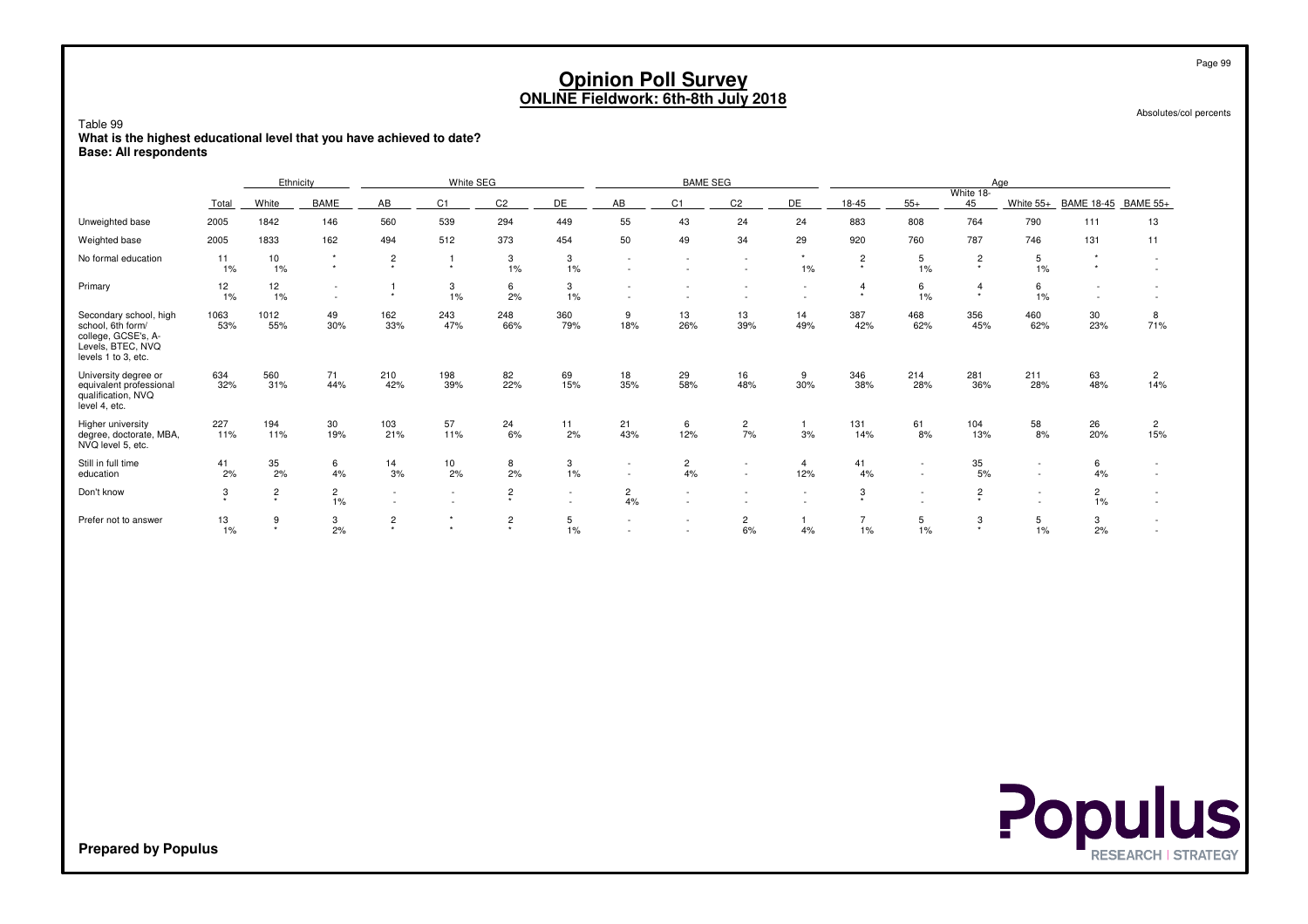Absolutes/col percents

Page 100

Table 100 **What is the highest educational level that you have achieved to date?Base: All respondents**

|                                                                                                                |              |                                        |                           |                     |                                    |                                                      | Party voting now     |                                                      |                                                      |                                                      |                          |                                       |
|----------------------------------------------------------------------------------------------------------------|--------------|----------------------------------------|---------------------------|---------------------|------------------------------------|------------------------------------------------------|----------------------|------------------------------------------------------|------------------------------------------------------|------------------------------------------------------|--------------------------|---------------------------------------|
|                                                                                                                | Total        | Labour                                 | Conservative              | Liberal<br>Democrat | <b>UKIP</b>                        | Green                                                | SNP                  | Plaid Cymru                                          | Other                                                | Can't remember                                       | Wouldn't/<br>didn't vote | Don't know                            |
| Unweighted base                                                                                                | 2005         | 645                                    | 592                       | 139                 | 97                                 | 68                                                   | 67                   | 11                                                   | 17                                                   | $\overline{\phantom{a}}$                             | 123                      | 246                                   |
| Weighted base                                                                                                  | 2005         | 728                                    | 686                       | 140                 | 70                                 | 64                                                   | 53                   | 10                                                   | 15                                                   | $\overline{\phantom{a}}$                             | 36                       | 203                                   |
| No formal education                                                                                            | 11<br>1%     | 6<br>1%                                | $\overline{4}$<br>$1\%$   | $\sim$<br>$\sim$    | $\rightarrow$                      | $\overline{\phantom{a}}$<br>$\overline{\phantom{a}}$ | $\star$<br>$\star$   | $\sim$<br>$\overline{\phantom{a}}$                   | $\overline{\phantom{a}}$<br>$\overline{\phantom{a}}$ | $\sim$                                               | ٠<br>$\star$             | $\star$<br>$\ddot{}$                  |
| Primary                                                                                                        | 12<br>1%     | 6<br>1%                                | $\overline{4}$<br>$1\%$   | $\sim$<br>$\sim$    | 1%                                 | $\overline{\phantom{a}}$                             | $\sim$               | $\overline{\phantom{a}}$<br>$\overline{\phantom{a}}$ | $\overline{\phantom{a}}$                             |                                                      | $\sim$                   | $1\%$                                 |
| Secondary school, high<br>school, 6th form/<br>college, GCSE's, A-<br>Levels, BTEC, NVQ<br>levels 1 to 3, etc. | 1063<br>53%  | 372<br>51%                             | 382<br>56%                | 60<br>43%           | 49<br>69%                          | 18<br>28%                                            | 27<br>51%            | 6<br>62%                                             | 8<br>53%                                             | $\overline{\phantom{a}}$<br>$\overline{\phantom{a}}$ | 30<br>84%                | 111<br>55%                            |
| University degree or<br>equivalent professional<br>qualification, NVQ<br>level 4, etc.                         | 634<br>32%   | 233<br>32%                             | 217<br>32%                | 50<br>35%           | 12<br>17%                          | 30<br>46%                                            | 15<br>28%            | 4<br>38%                                             | 5<br>37%                                             | $\overline{\phantom{a}}$                             | 5<br>13%                 | 64<br>31%                             |
| Higher university<br>degree, doctorate, MBA,<br>NVQ level 5, etc.                                              | 227<br>11%   | 82<br>11%                              | 66<br>10%                 | 26<br>19%           | $\overline{7}$<br>9%               | 14<br>22%                                            | 9<br>16%             | $\sim$<br>$\sim$                                     | $\overline{2}$<br>10%                                | $\overline{\phantom{a}}$                             | 1%                       | 21<br>10%                             |
| Still in full time<br>education                                                                                | 41<br>2%     | 19<br>3%                               | $\overline{7}$<br>1%      | 3<br>2%             | 2%                                 | $\overline{2}$<br>4%                                 | $\overline{c}$<br>5% |                                                      | $\overline{\phantom{a}}$                             |                                                      | $\star$<br>$\star$       | 6<br>3%                               |
| Don't know                                                                                                     | 3<br>$\star$ | $\overline{c}$<br>$\ddot{\phantom{1}}$ | $\overline{c}$<br>$\star$ | $\sim$<br>$\sim$    | $\sim$<br>$\overline{\phantom{a}}$ | $\sim$<br>$\sim$                                     | $\sim$<br>$\sim$     | $\overline{a}$<br>$\overline{\phantom{a}}$           | $\overline{\phantom{a}}$<br>$\overline{\phantom{a}}$ |                                                      | $\sim$                   | $\overline{\phantom{a}}$              |
| Prefer not to answer                                                                                           | 13<br>1%     | 7<br>1%                                | $\overline{4}$<br>1%      | 1%                  | 2%                                 | $\sim$<br>$\sim$                                     | $\sim$               | $\overline{\phantom{a}}$<br>$\overline{a}$           | $\overline{\phantom{a}}$<br>$\overline{\phantom{a}}$ |                                                      | ٠<br>$\star$             | $\ddot{}$<br>$\overline{\phantom{a}}$ |

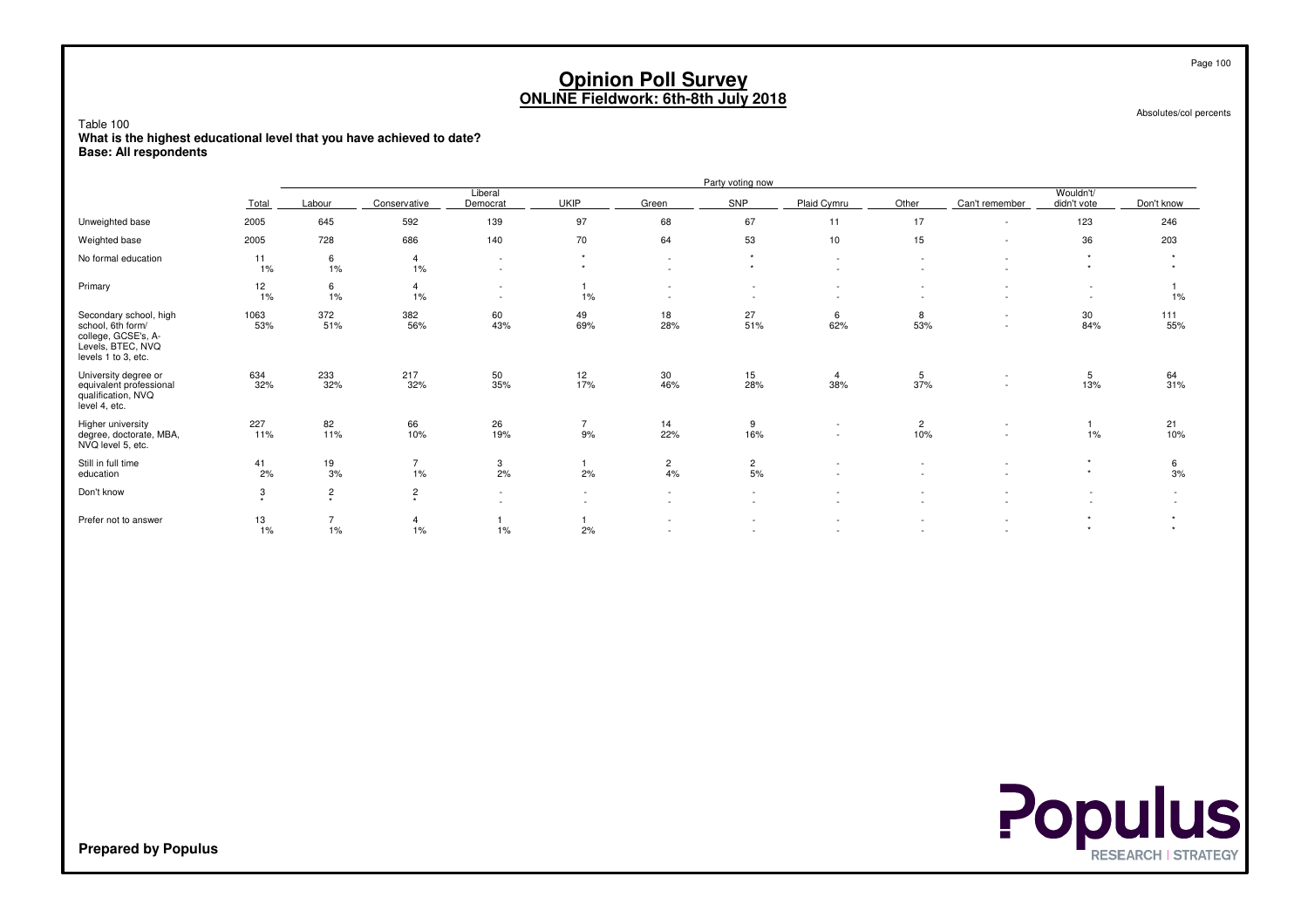Absolutes/col percents

Table 101 **What is the highest educational level that you have achieved to date?Base: All respondents**

|                                                                                                                |                    |                           |                           |                                                      |                                                      |                                                      |                                                      | Party voting June 2017                               |                                                      |                                                      |                                                      |
|----------------------------------------------------------------------------------------------------------------|--------------------|---------------------------|---------------------------|------------------------------------------------------|------------------------------------------------------|------------------------------------------------------|------------------------------------------------------|------------------------------------------------------|------------------------------------------------------|------------------------------------------------------|------------------------------------------------------|
|                                                                                                                | Total              | Conservative              | Labour                    | Liberal<br>Democrat                                  | SNP                                                  | Green                                                | <b>UKIP</b>                                          | Plaid Cymru                                          | Other                                                | Can't remember                                       | Wouldn't/<br>didn't vote                             |
| Unweighted base                                                                                                | 2005               | 706                       | 694                       | 137                                                  | 75                                                   | 39                                                   | 79                                                   | 15                                                   | 5                                                    | 50                                                   | 205                                                  |
| Weighted base                                                                                                  | 2005               | 864                       | 814                       | 151                                                  | 62                                                   | 39                                                   | 38                                                   | 15                                                   | $\overline{4}$                                       | $\overline{4}$                                       | 16                                                   |
| No formal education                                                                                            | 11<br>1%           | 6<br>1%                   | $\overline{4}$<br>$\star$ | $\overline{\phantom{a}}$<br>$\overline{\phantom{a}}$ | $\overline{\phantom{a}}$<br>$\sim$                   | $\overline{\phantom{a}}$<br>$\overline{\phantom{a}}$ | $\star$<br>$1\%$                                     |                                                      |                                                      | $\overline{\phantom{a}}$                             | $\star$<br>2%                                        |
| Primary                                                                                                        | 12<br>1%           | 5<br>1%                   | 6<br>1%                   | $\overline{\phantom{a}}$<br>$\overline{\phantom{a}}$ | $\overline{\phantom{a}}$<br>$\overline{\phantom{a}}$ | $\sim$<br>$\overline{\phantom{a}}$                   | 1%                                                   |                                                      | $\overline{\phantom{a}}$<br>$\overline{\phantom{a}}$ | $\star$<br>3%                                        | $\sim$<br>$\overline{\phantom{a}}$                   |
| Secondary school, high<br>school, 6th form/<br>college, GCSE's, A-<br>Levels, BTEC, NVQ<br>levels 1 to 3, etc. | 1063<br>53%        | 492<br>57%                | 411<br>50%                | 65<br>43%                                            | 29<br>48%                                            | 14<br>37%                                            | 27<br>73%                                            | 10<br>69%                                            | $\overline{2}$<br>45%                                | $\overline{c}$<br>52%                                | 10<br>63%                                            |
| University degree or<br>equivalent professional<br>qualification, NVQ<br>level 4, etc.                         | 634<br>32%         | 258<br>30%                | 258<br>32%                | 68<br>45%                                            | 19<br>30%                                            | 17<br>43%                                            | 6<br>15%                                             | 5<br>31%                                             | $\overline{c}$<br>41%                                | 26%                                                  | 3<br>21%                                             |
| Higher university<br>degree, doctorate, MBA,<br>NVQ level 5, etc.                                              | 227<br>11%         | 88<br>10%                 | 99<br>12%                 | 16<br>10%                                            | 11<br>18%                                            | $\overline{7}$<br>18%                                | 3<br>7%                                              | $\overline{\phantom{a}}$<br>$\overline{\phantom{a}}$ | -1<br>13%                                            | 13%                                                  | $\overline{c}$<br>11%                                |
| Still in full time<br>education                                                                                | 41<br>2%           | 10<br>1%                  | 27<br>3%                  | $\star$                                              | $\overline{c}$<br>4%                                 | 3%                                                   | $\overline{\phantom{a}}$<br>$\overline{\phantom{a}}$ |                                                      |                                                      | $\overline{\phantom{a}}$<br>$\overline{\phantom{a}}$ | $\star$<br>1%                                        |
| Don't know                                                                                                     | 3<br>$\rightarrow$ | $\overline{c}$<br>$\star$ | $\overline{c}$<br>$\star$ | $\overline{\phantom{a}}$<br>٠                        | $\overline{\phantom{a}}$<br>٠                        | $\overline{\phantom{a}}$<br>$\overline{\phantom{a}}$ |                                                      |                                                      |                                                      |                                                      | $\overline{\phantom{0}}$<br>$\overline{\phantom{a}}$ |
| Prefer not to answer                                                                                           | 13<br>1%           | 4<br>$\star$              | $\overline{7}$<br>1%      | 1%                                                   | $\overline{\phantom{a}}$<br>$\overline{\phantom{a}}$ | $\overline{\phantom{a}}$<br>$\overline{\phantom{a}}$ | 3%                                                   |                                                      | $\overline{\phantom{a}}$<br>$\overline{\phantom{a}}$ | $\star$<br>6%                                        | $\star$<br>1%                                        |

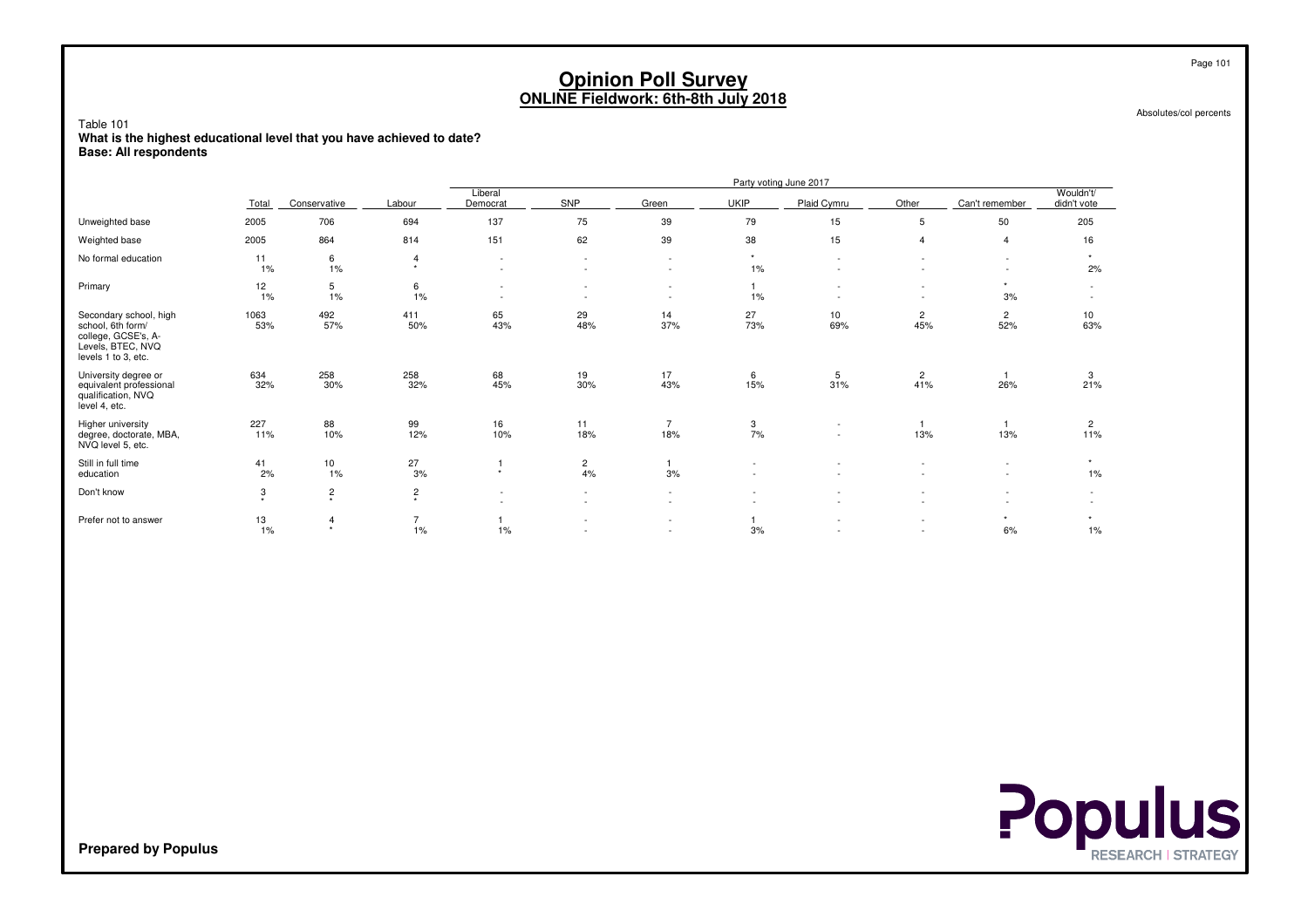Absolutes/col percents

Table 102 **What is the highest educational level that you have achieved to date?Base: All respondents**

|                                                                                                                |             |                           |                                    |                                    |                  |                                                      |                          | Party voting May 2015                                |                                                      |                                                      |                          |
|----------------------------------------------------------------------------------------------------------------|-------------|---------------------------|------------------------------------|------------------------------------|------------------|------------------------------------------------------|--------------------------|------------------------------------------------------|------------------------------------------------------|------------------------------------------------------|--------------------------|
|                                                                                                                | Total       | Conservative              | Labour                             | Liberal<br>Democrat                | <b>UKIP</b>      | SNP                                                  | Green                    | Plaid Cymru                                          | Other                                                | Can't remember                                       | Wouldn't/<br>didn't vote |
| Unweighted base                                                                                                | 2005        | 614                       | 557                                | 153                                | 153              | 83                                                   | 73                       | 11                                                   | 8                                                    | 80                                                   | 273                      |
| Weighted base                                                                                                  | 2005        | 716                       | 638                                | 159                                | 135              | 76                                                   | 74                       | 11                                                   | 6                                                    | 61                                                   | 129                      |
| No formal education                                                                                            | 11<br>1%    | 4<br>1%                   | 3<br>$\star$                       | $\overline{c}$<br>1%               | 1%               | $\overline{\phantom{a}}$<br>$\overline{\phantom{a}}$ | $\sim$                   | $\sim$<br>$\sim$                                     | 7%                                                   | $\overline{\phantom{a}}$<br>٠                        | $\star$                  |
| Primary                                                                                                        | 12<br>1%    | 5<br>1%                   | 5<br>1%                            | $\overline{\phantom{a}}$<br>$\sim$ | $\star$          | $\overline{\phantom{a}}$                             |                          | $\sim$<br>$\overline{\phantom{a}}$                   | $\sim$<br>$\overline{\phantom{0}}$                   |                                                      | $\overline{2}$<br>1%     |
| Secondary school, high<br>school, 6th form/<br>college, GCSE's, A-<br>Levels, BTEC, NVQ<br>levels 1 to 3, etc. | 1063<br>53% | 385<br>54%                | 332<br>52%                         | 65<br>41%                          | 99<br>73%        | 42<br>55%                                            | 25<br>34%                | 6<br>49%                                             | 2<br>28%                                             | 33<br>55%                                            | 75<br>58%                |
| University degree or<br>equivalent professional<br>qualification, NVQ<br>level 4, etc.                         | 634<br>32%  | 233<br>33%                | 205<br>32%                         | 72<br>45%                          | 23<br>17%        | 16<br>22%                                            | 29<br>39%                | 6<br>51%                                             | $\overline{2}$<br>33%                                | 21<br>35%                                            | 27<br>21%                |
| Higher university<br>degree, doctorate, MBA,<br>NVQ level 5, etc.                                              | 227<br>11%  | 78<br>11%                 | 77<br>12%                          | 17<br>11%                          | 10<br>7%         | 12<br>16%                                            | 17<br>23%                | $\overline{\phantom{a}}$<br>$\sim$                   | 11%                                                  | 5<br>8%                                              | 10<br>8%                 |
| Still in full time<br>education                                                                                | 41<br>2%    | $\overline{7}$<br>1%      | 9<br>$1\%$                         | 3<br>2%                            | $1\%$            | 5<br>6%                                              | $\overline{2}$<br>3%     | $\overline{\phantom{a}}$<br>$\sim$                   | 22%                                                  | $\overline{\phantom{a}}$<br>$\overline{\phantom{a}}$ | 13<br>10%                |
| Don't know                                                                                                     | 3<br>٠      | $\sqrt{2}$<br>$\star$     | $\overline{\mathbf{c}}$<br>$\star$ | $\sim$                             |                  | $\overline{\phantom{a}}$                             | ÷.                       | $\sim$                                               | $\sim$                                               |                                                      | $\sim$                   |
| Prefer not to answer                                                                                           | 13<br>1%    | $\overline{c}$<br>$\star$ | $\overline{7}$<br>1%               |                                    | $\sim$<br>$\sim$ | 2%                                                   | $\overline{\phantom{a}}$ | $\overline{\phantom{a}}$<br>$\overline{\phantom{a}}$ | $\overline{\phantom{0}}$<br>$\overline{\phantom{a}}$ | 2%                                                   | 2<br>2%                  |

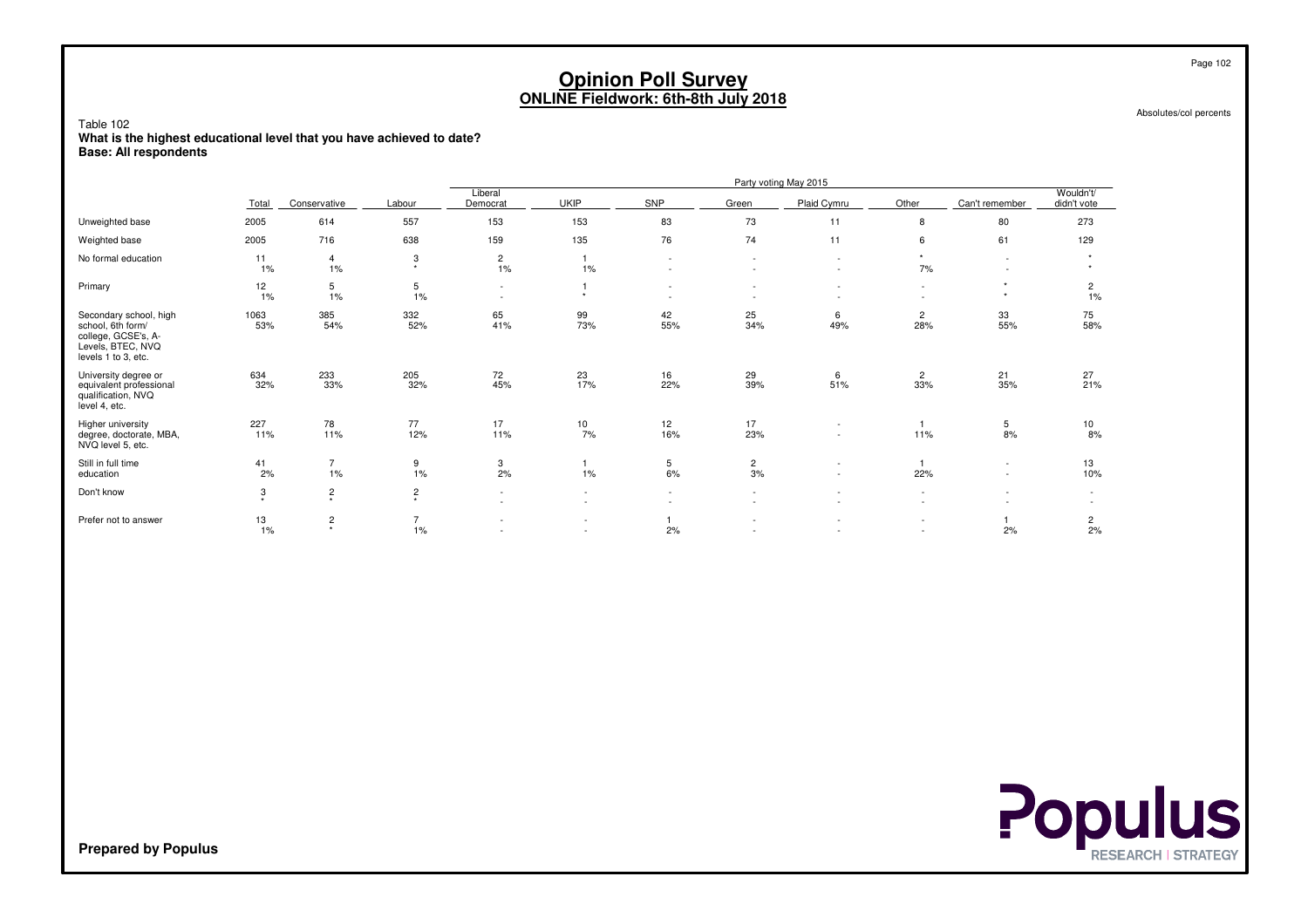Absolutes/col percents

Table 103

 **Thinking about your household's food and grocery shopping, are you personally responsible for selecting half or more of the items to be boughtfrom supermarkets and food shops?**

**Base: All respondents**

|                                                              |             |            | Gender     |            |            | Age        |            |            |            |            | Social Grade |            |            |               |               |               |                                         |                       | Region                |           |              |            |               |               | Employment<br>Sector |              |                                 |
|--------------------------------------------------------------|-------------|------------|------------|------------|------------|------------|------------|------------|------------|------------|--------------|------------|------------|---------------|---------------|---------------|-----------------------------------------|-----------------------|-----------------------|-----------|--------------|------------|---------------|---------------|----------------------|--------------|---------------------------------|
|                                                              | Total       | Male       | Female     | 18-24      | 25-34      | 35-44      | 45-54      | 55-64      | 65+        | AB         | C1           | C2         | DE         | Scot-<br>land | North<br>East | North<br>West | York-<br>shire<br>8.<br>Humb-<br>erside | West<br>Mid-<br>lands | East<br>Mid-<br>lands | Wales     | East-<br>ern | London     | South<br>East | South<br>West | Public               | Pri-<br>vate | Opin-<br>ion<br>Influ-<br>encer |
| Unweighted base                                              | 2005        | 990        | 1015       | 199        | 316        | 340        | 342        | 326        | 482        | 620        | 588          | 320        | 477        | 176           | 75            | 213           | 165                                     | 180                   | 155                   | 92        | 183          | 260        | 309           | 197           | 320                  | 780          | 206                             |
| Weighted base                                                | 2005        | 979        | 1026       | 223        | 347        | 321        | 355        | 297        | 463        | 547        | 563          | 407        | 487        | 174           | 84            | 231           | 168                                     | 178                   | 146                   | 100       | 192          | 271        | 281           | 178           | 356                  | 801          | 235                             |
| Yes - responsible for<br>half or more of the<br>items bought | 1778<br>89% | 817<br>83% | 961<br>94% | 147<br>66% | 310<br>89% | 301<br>94% | 329<br>93% | 273<br>92% | 416<br>90% | 463<br>85% | 500<br>89%   | 372<br>91% | 444<br>91% | 151<br>87%    | 79<br>94%     | 202<br>87%    | 143<br>85%                              | 159<br>89%            | 129<br>88%            | 84<br>84% | 173<br>90%   | 246<br>91% | 256<br>91%    | 155<br>87%    | 330<br>93%           | 697<br>87%   | 211<br>90%                      |
| No - not responsible<br>for most of the items<br>bought      | 227<br>11%  | 162<br>17% | 65<br>6%   | 75<br>34%  | 37<br>11%  | 20<br>6%   | 26<br>7%   | 23<br>8%   | 47<br>10%  | 85<br>15%  | 64<br>11%    | 35<br>9%   | 43<br>9%   | 23<br>13%     | 5<br>6%       | 29<br>13%     | 26<br>15%                               | 19<br>11%             | 12%                   | 16<br>16% | 20<br>10%    | 24<br>9%   | 25<br>9%      | 23<br>13%     | 26<br>7%             | 104<br>13%   | 24<br>10%                       |



**Prepared by Populus**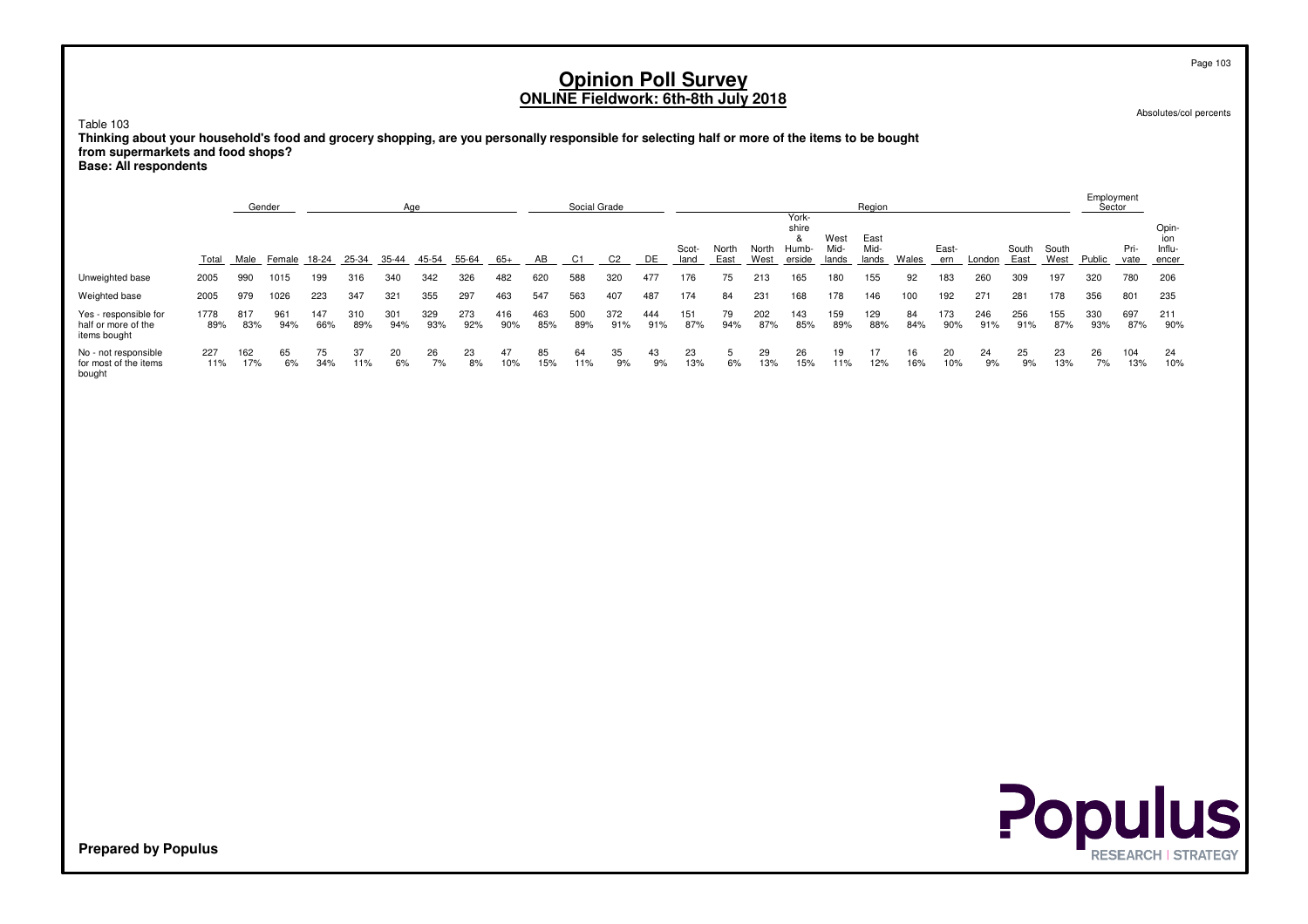Absolutes/col percents

#### Table 104

 **Thinking about your household's food and grocery shopping, are you personally responsible for selecting half or more of the items to be boughtfrom supermarkets and food shops?**

**Base: All respondents**

|                                                              |             | Ethnicity   |             |            | White SEG  |            |            |           | <b>BAME SEG</b> |           |           |            |            |                 | Aae        |                     |           |
|--------------------------------------------------------------|-------------|-------------|-------------|------------|------------|------------|------------|-----------|-----------------|-----------|-----------|------------|------------|-----------------|------------|---------------------|-----------|
|                                                              | Total       | White       | <b>BAME</b> | AB         |            |            | DE         | AB        |                 |           | DE        | 18-45      | $55+$      | White 18-<br>45 | White 55+  | BAME 18-45 BAME 55+ |           |
| Unweighted base                                              | 2005        | 1842        | 146         | 560        | 539        | 294        | 449        | 55        | 43              | 24        | 24        | 883        | 808        | 764             | 790        | 111                 | 13        |
| Weighted base                                                | 2005        | 1833        | 162         | 494        | 512        | 373        | 454        | 50        | 49              | 34        | 29        | 920        | 760        | 787             | 746        | 131                 | 11        |
| Yes - responsible for<br>half or more of the<br>items bought | 1778<br>89% | 1630<br>89% | 137<br>85%  | 416<br>84% | 453<br>89% | 342<br>92% | 420<br>92% | 43<br>87% | 44<br>89%       | 30<br>88% | 21<br>70% | 789<br>86% | 690<br>91% | 678<br>86%      | 677<br>91% | 107<br>82%          | 10<br>91% |
| No - not responsible<br>for most of the items<br>bough       | 227<br>11%  | 203<br>11%  | 24<br>15%   | 78<br>16%  | 58<br>11%  | 32<br>8%   | 34<br>8%   | 13%       | 11%             | 12%       | 30%       | 132<br>14% | 70<br>9%   | 108<br>14%      | 69<br>9%   | 23<br>18%           | 9%        |



**Prepared by Populus**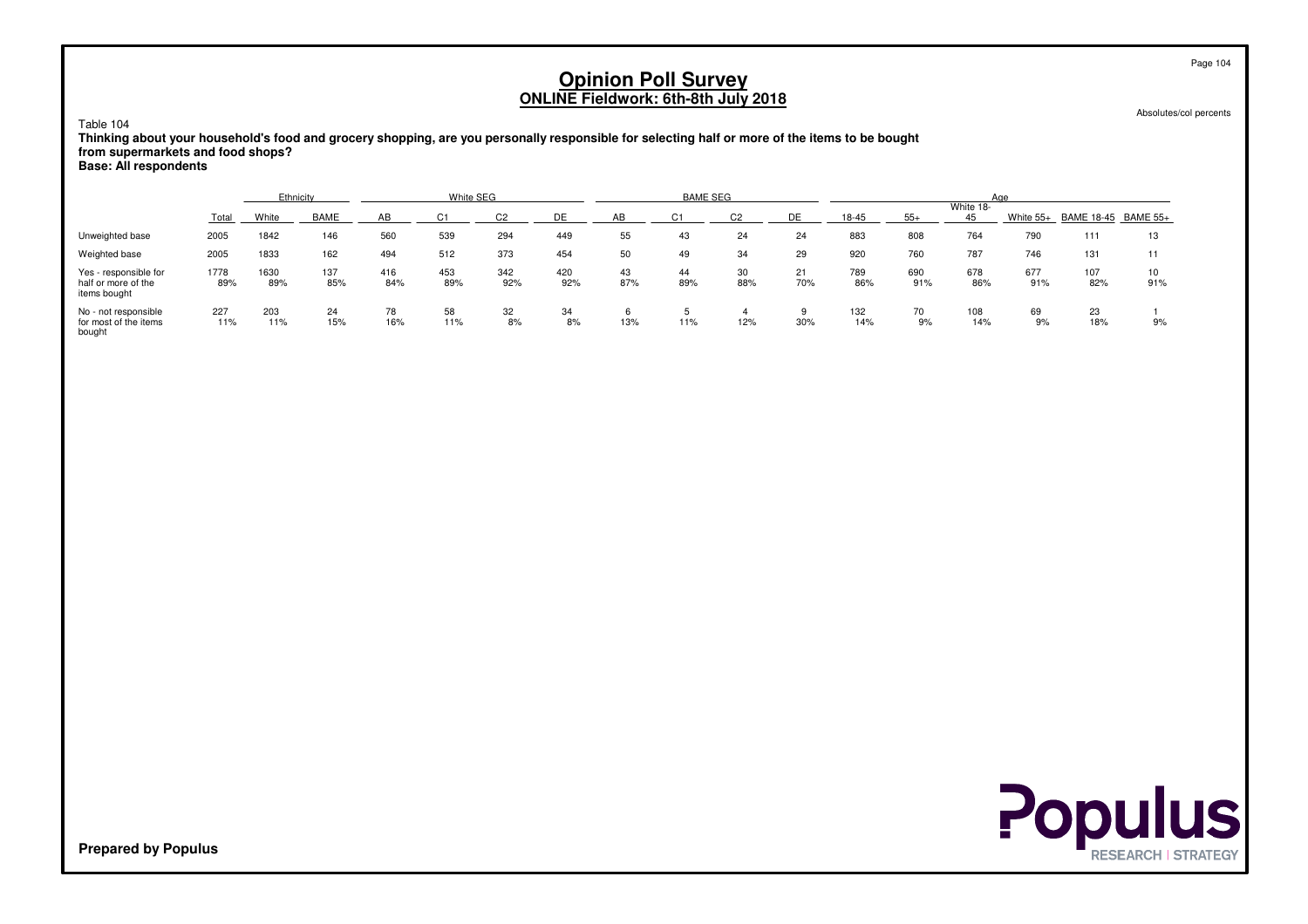Absolutes/col percents

### Table 105

 **Thinking about your household's food and grocery shopping, are you personally responsible for selecting half or more of the items to be boughtfrom supermarkets and food shops?Base: All respondents**

|                                                              |             |            |              |                     |           |           | Party voting now |             |           |                |                          |            |
|--------------------------------------------------------------|-------------|------------|--------------|---------------------|-----------|-----------|------------------|-------------|-----------|----------------|--------------------------|------------|
|                                                              | Total       | Labour     | Conservative | Liberal<br>Democrat | UKIP      | Green     | <b>SNP</b>       | Plaid Cymru | Other     | Can't remember | Wouldn't/<br>didn't vote | Don't know |
| Unweighted base                                              | 2005        | 645        | 592          | 139                 | 97        | 68        | 67               | 11          | 17        |                | 123                      | 246        |
| Weighted base                                                | 2005        | 728        | 686          | 140                 | 70        | 64        | 53               | 10          | 15        |                | 36                       | 203        |
| Yes - responsible for<br>half or more of the<br>items bought | 1778<br>89% | 636<br>87% | 618<br>90%   | 126<br>90%          | 63<br>90% | 57<br>89% | 48<br>90%        | 75%         | 13<br>87% |                | 33<br>91%                | 177<br>87% |
| No - not responsible<br>for most of the items<br>bought      | 227<br>11%  | 92<br>13%  | 69<br>10%    | 14<br>10%           | 10%       | 11%       | 10%              | 25%         | 13%       |                | 9%                       | 26<br>13%  |

**Populus**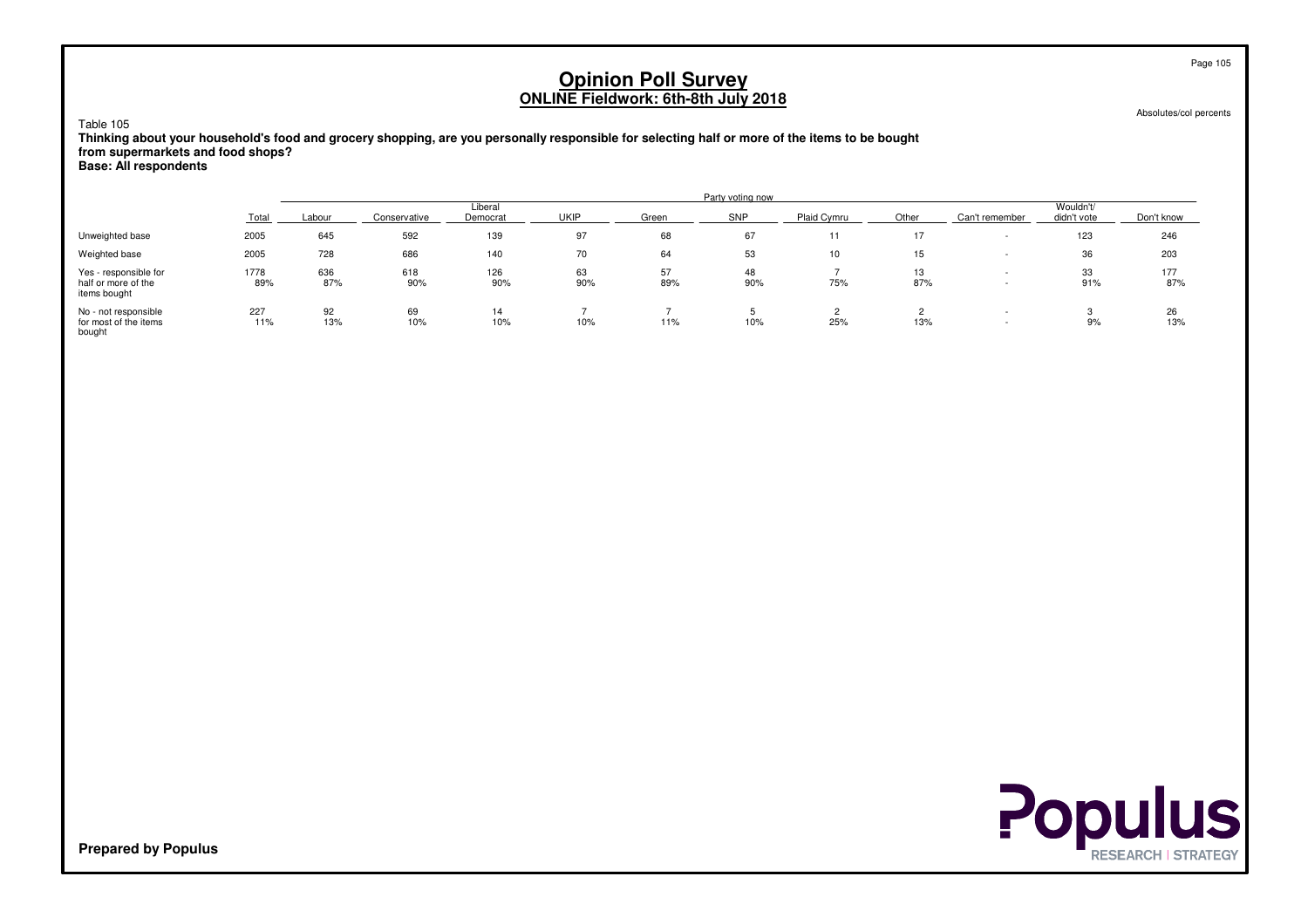Absolutes/col percents

Table 106

 **Thinking about your household's food and grocery shopping, are you personally responsible for selecting half or more of the items to be boughtfrom supermarkets and food shops?Base: All respondents**

Party voting June 2017**Liberal** wouldn't/wouldn't/health and the control of the control of the control of the control of the control of the control of the control of the control of the control of the control of the control of the control of the control o didn't vote Total Conservative Labour Democrat SNPP \_\_\_\_\_ Green \_\_\_ \_\_\_\_UKIP \_\_\_\_ Plaid Cymru \_\_ \_\_\_Other \_\_\_\_ Can't remember \_\_ didn't vote Unweighted base <sup>2005</sup> <sup>706</sup> <sup>694</sup> <sup>137</sup> <sup>75</sup> <sup>39</sup> <sup>79</sup> <sup>15</sup> <sup>5</sup> <sup>50</sup> <sup>205</sup> Weighted base <sup>2005</sup> <sup>864</sup> <sup>814</sup> <sup>151</sup> <sup>62</sup> <sup>39</sup> <sup>38</sup> <sup>15</sup> <sup>4</sup> <sup>4</sup> <sup>16</sup> Yes - responsible for 17788 777 704 138 55 35 33 14 4 4 1<u>4</u> half or more of the 89% $\%$  90% 86% 92% 90% 91% 87% 91% 91% 100% 91% 91% 87% items boughtNo - not responsiblee 227 86 110 13 6 3 5 1 - 1 for most of the items $-11\%$ % 10% 14% 8% 10% 9% 13% 9% 9% - 9% 9% 9% 13% bought

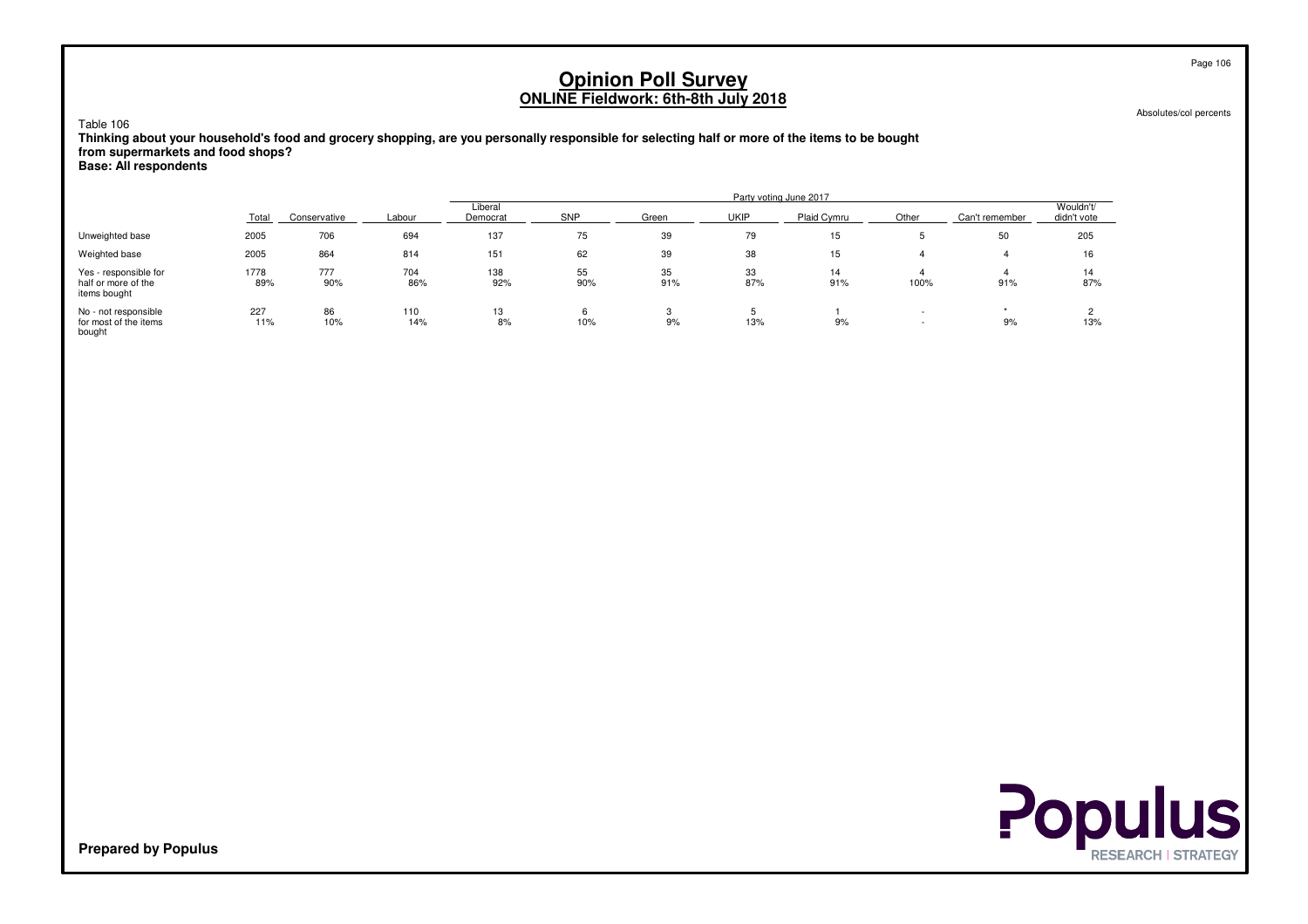Absolutes/col percents

Table 107

 **Thinking about your household's food and grocery shopping, are you personally responsible for selecting half or more of the items to be boughtfrom supermarkets and food shops?Base: All respondents**

Party voting May 2015**Liberal** wouldn't/wouldn't/health and the control of the control of the control of the control of the control of the control of the control of the control of the control of the control of the control of the control of the control o didn't vote Total Conservative Labour Democrat UKIPP \_\_\_\_ \_\_\_\_\_SNP \_\_\_\_\_\_\_\_Green \_\_\_\_\_\_Plaid Cymru \_\_\_\_\_\_\_Other \_\_\_\_\_Can't remember \_\_\_\_didn't vote Unweighted base <sup>2005</sup> <sup>614</sup> <sup>557</sup> <sup>153</sup> <sup>153</sup> <sup>83</sup> <sup>73</sup> <sup>11</sup> <sup>8</sup> <sup>80</sup> <sup>273</sup> Weighted base <sup>2005</sup> <sup>716</sup> <sup>638</sup> <sup>159</sup> <sup>135</sup> <sup>76</sup> <sup>74</sup> <sup>11</sup> <sup>6</sup> <sup>61</sup> <sup>129</sup> Yes - responsible for 17788 648 560 148 119 69 65 8 5 56 100 half or more of the 89%% 90% 88% 93% 88% 91% 88% 72% 72% 78% 92% 92% 77% items boughtNo - not responsiblee 227 68 78 11 16 7 9 3 1 5 29 for most of the items $-11\%$ % 10% 12% 7% 12% 9% 12% 28% 28% 22% 8% 8% 23% bought

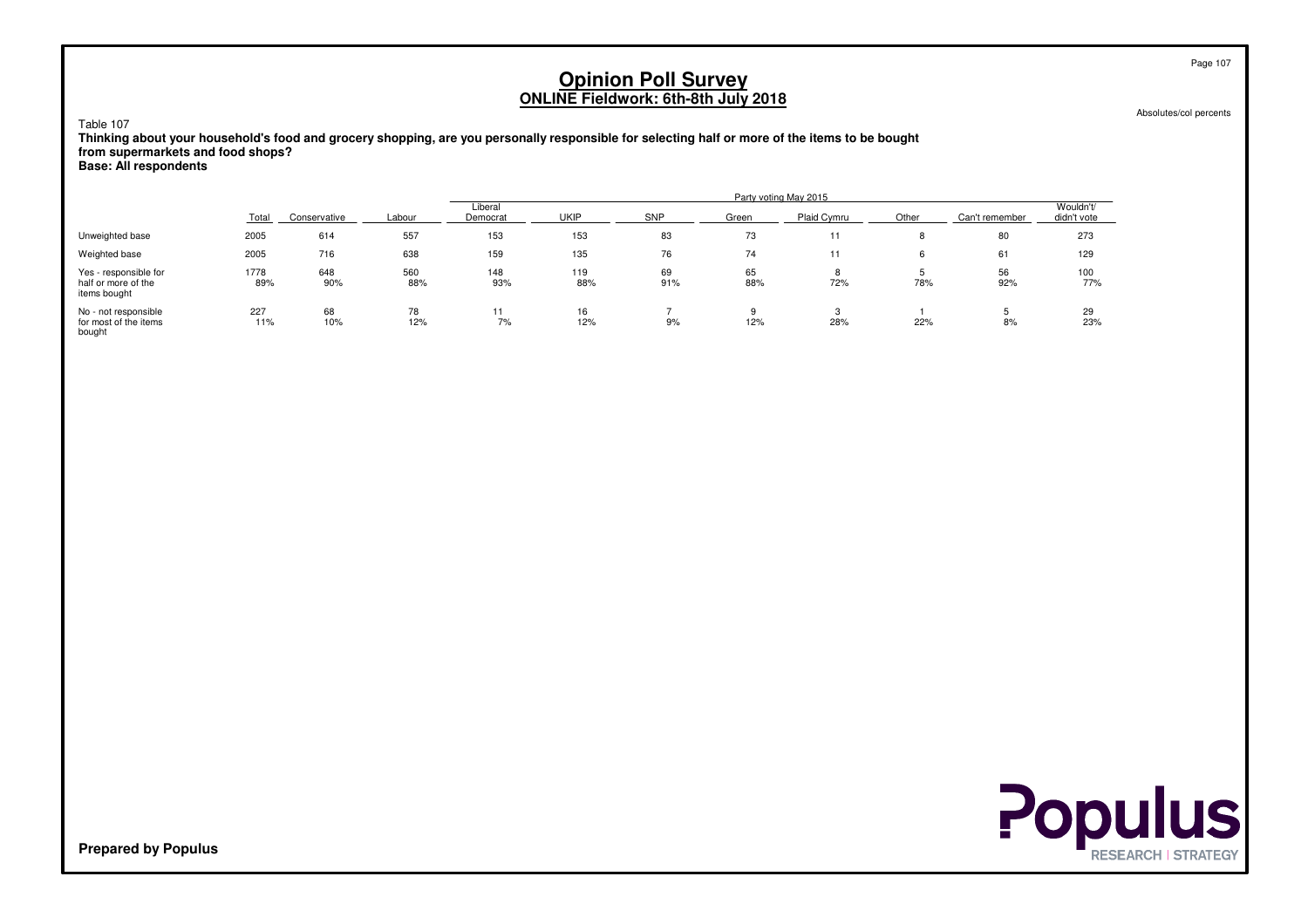Absolutes/col percents

Page 108

Table 108 **How many cars are there in your household?Base: All respondents**

|                             |             |            | Gender     |            |            | Age        |            |            |            |            | Social Grade |            |            |               |               |               | York-                         |                       | Region                |           |              |            |               |               | Employment<br>Sector |              |                                 |
|-----------------------------|-------------|------------|------------|------------|------------|------------|------------|------------|------------|------------|--------------|------------|------------|---------------|---------------|---------------|-------------------------------|-----------------------|-----------------------|-----------|--------------|------------|---------------|---------------|----------------------|--------------|---------------------------------|
|                             | Total       | Male       | Female     | 18-24      | 25-34      | 35-44      | 45-54      | 55-64      | 65+        | AВ         | С1           |            | DE         | Scot-<br>land | North<br>East | North<br>West | shire<br>&<br>Humb-<br>erside | West<br>Mid-<br>lands | East<br>Mid-<br>lands | Wales     | East-<br>ern | London     | South<br>East | South<br>West | Public               | Pri-<br>vate | Opin-<br>ion<br>Influ-<br>encer |
| Unweighted base             | 2005        | 990        | 1015       | 199        | 316        | 340        | 342        | 326        | 482        | 620        | 588          | 320        | 477        | 176           | 75            | 213           | 165                           | 180                   | 155                   | 92        | 183          | 260        | 309           | 197           | 320                  | 780          | 206                             |
| Weighted base               | 2005        | 979        | 1026       | 223        | 347        | 321        | 355        | 297        | 463        | 547        | 563          | 407        | 487        | 174           | 84            | 231           | 168                           | 178                   | 146                   | 100       | 192          | 271        | 281           | 178           | 356                  | 801          | 235                             |
| No cars in the<br>household | 421<br>21%  | 175<br>18% | 246<br>24% | 51<br>23%  | 94<br>27%  | 71<br>22%  | 69<br>19%  | 62<br>21%  | 74<br>16%  | 71<br>13%  | 124<br>22%   | 51<br>13%  | 175<br>36% | 45<br>26%     | 20<br>24%     | 53<br>23%     | 33<br>20%                     | 49<br>27%             | 25<br>17%             | 25<br>25% | 16<br>8%     | 98<br>36%  | 37<br>13%     | 20<br>11%     | 66<br>19%            | 148<br>18%   | 49<br>21%                       |
| NET: Any                    | 1584<br>79% | 804<br>82% | 780<br>76% | 172<br>77% | 253<br>73% | 250<br>78% | 286<br>81% | 235<br>79% | 389<br>84% | 477<br>87% | 440<br>78%   | 356<br>87% | 312<br>64% | 129<br>74%    | 64<br>76%     | 178<br>77%    | 135<br>80%                    | 130<br>73%            | 121<br>83%            | 75<br>75% | 177<br>92%   | 173<br>64% | 243<br>87%    | 158<br>89%    | 290<br>81%           | 653<br>82%   | 186<br>79%                      |
|                             | 813<br>41%  | 392<br>40% | 421<br>41% | 51<br>23%  | 29<br>37%  | 125<br>39% | 131<br>37% | 141<br>48% | 236<br>51% | 218<br>40% | 223<br>40%   | 182<br>45% | 189<br>39% | 81<br>47%     | 43<br>51%     | 91<br>40%     | 42%                           | 57<br>32%             | 65<br>45%             | 39<br>39% | 79<br>41%    | 102<br>38% | 105<br>37%    | 79<br>44%     | 131<br>37%           | 316<br>39%   | 78<br>33%                       |
| $\overline{2}$              | 587<br>29%  | 317<br>32% | 270<br>26% | 61<br>27%  | 89<br>26%  | 108<br>34% | 118<br>33% | 71<br>24%  | 140<br>30% | 199<br>36% | 160<br>28%   | 129<br>32% | 99<br>20%  | 31<br>18%     | 20<br>24%     | 71<br>31%     | 45<br>27%                     | 64<br>36%             | 39<br>26%             | 25<br>25% | 74<br>38%    | 55<br>20%  | 108<br>38%    | 55<br>31%     | 114<br>32%           | 249<br>31%   | 77<br>33%                       |
| $3+$                        | 184<br>9%   | 95<br>10%  | 89<br>9%   | 60<br>27%  | 35<br>10%  | 16<br>5%   | 37<br>10%  | 23<br>8%   | 13<br>3%   | 59<br>11%  | 57<br>10%    | 44<br>11%  | 24<br>5%   | 16<br>9%      | $1\%$         | 16<br>7%      | 19<br>12%                     | 9<br>5%               | 11%                   | 11%       | 24<br>12%    | 15<br>6%   | 31<br>11%     | 25<br>14%     | 45<br>13%            | 88<br>11%    | 31<br>13%                       |

**Populus**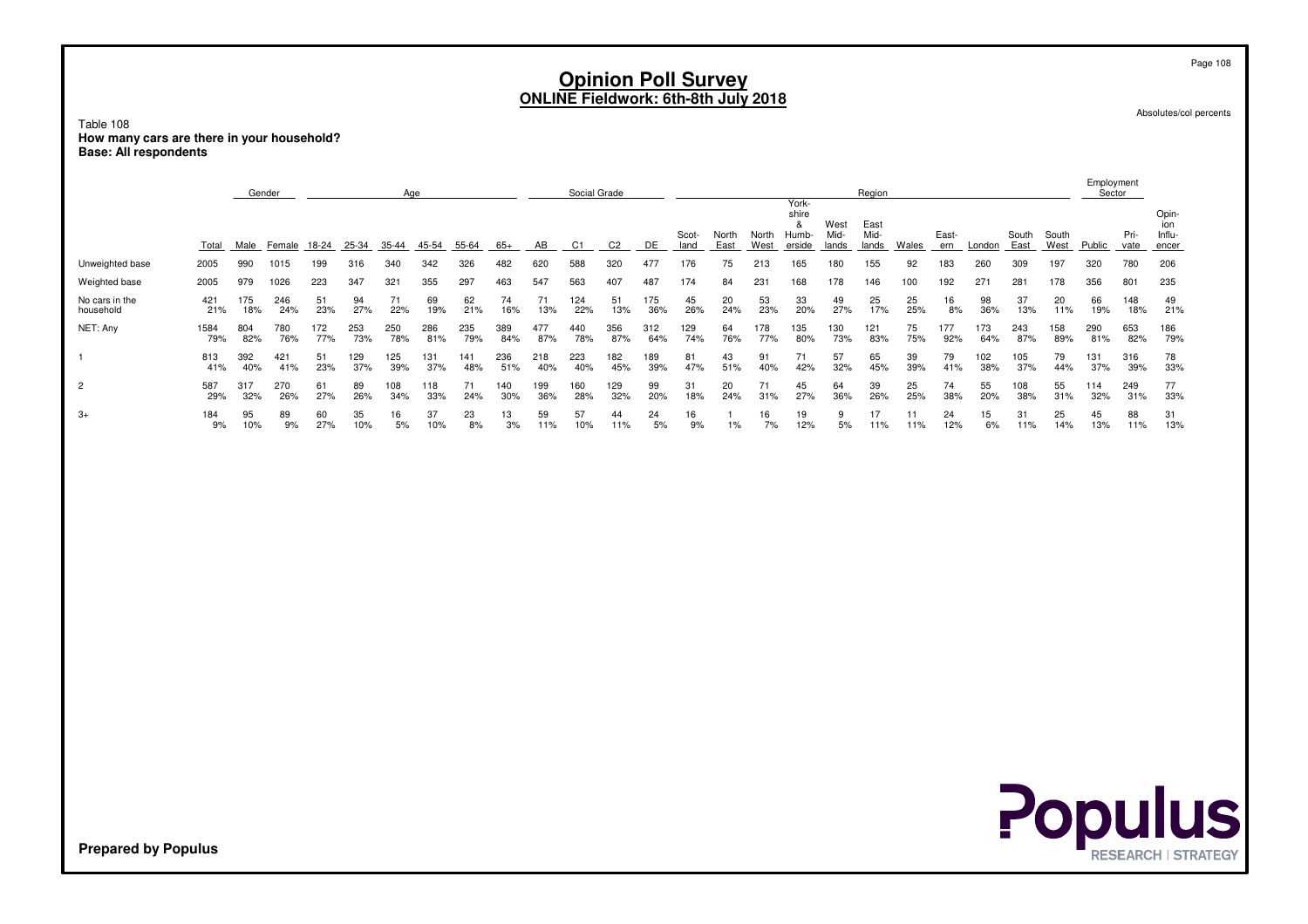| Table 109<br>How many cars are there in your household?<br><b>Base: All respondents</b> |                                                                                                                                                                                         |             |            |            |            |            |            | <b>Opinion Poll Survey</b> |           | <b>ONLINE Fieldwork: 6th-8th July 2018</b> |                      |            |            |            |            |                 | Absolutes/col percents | Page 109 |
|-----------------------------------------------------------------------------------------|-----------------------------------------------------------------------------------------------------------------------------------------------------------------------------------------|-------------|------------|------------|------------|------------|------------|----------------------------|-----------|--------------------------------------------|----------------------|------------|------------|------------|------------|-----------------|------------------------|----------|
|                                                                                         | White SEG<br><b>BAME SEG</b><br>Ethnicity<br>Age<br>White 18-                                                                                                                           |             |            |            |            |            |            |                            |           |                                            |                      |            |            |            |            |                 |                        |          |
|                                                                                         | BAME<br>AB<br>DE<br>DE<br>$55+$<br>White<br>C <sub>2</sub><br>AB<br>C <sub>2</sub><br>18-45<br>45<br>White 55+<br>Total<br>C <sub>1</sub><br>C <sub>1</sub><br><b>BAME 18-45</b><br>111 |             |            |            |            |            |            |                            |           |                                            |                      |            |            |            |            | <b>BAME 55+</b> |                        |          |
| Unweighted base                                                                         | 2005                                                                                                                                                                                    | 1842        | 146        | 560        | 539        | 294        | 449        | 55                         | 43        | 24                                         | 24                   | 883        | 808        | 764        | 790        |                 | 13                     |          |
| Weighted base                                                                           | 2005                                                                                                                                                                                    | 1833        | 162        | 494        | 512        | 373        | 454        | 50                         | 49        | 34                                         | 29                   | 920        | 760        | 787        | 746        | 131             | 11                     |          |
| No cars in the<br>household                                                             | 421<br>21%                                                                                                                                                                              | 382<br>21%  | 35<br>22%  | 62<br>12%  | 110<br>21% | 44<br>12%  | 167<br>37% | 8<br>17%                   | 12<br>25% | 8<br>23%                                   | 25%                  | 221<br>24% | 136<br>18% | 192<br>24% | 131<br>18% | 28<br>21%       | 3<br>29%               |          |
| NET: Any                                                                                | 1584<br>79%                                                                                                                                                                             | 1451<br>79% | 126<br>78% | 432<br>88% | 402<br>79% | 330<br>88% | 287<br>63% | 41<br>83%                  | 37<br>75% | 26<br>77%                                  | 22<br>75%            | 700<br>76% | 624<br>82% | 595<br>76% | 615<br>82% | 103<br>79%      | 8<br>71%               |          |
|                                                                                         | 813<br>41%                                                                                                                                                                              | 744<br>41%  | 66<br>41%  | 193<br>39% | 199<br>39% | 170<br>45% | 183<br>40% | 24<br>48%                  | 24<br>49% | 13<br>37%                                  | 6<br>20%             | 317<br>34% | 377<br>50% | 265<br>34% | 370<br>50% | 51<br>39%       | $\overline{7}$<br>62%  |          |
| $\overline{2}$                                                                          | 587<br>29%                                                                                                                                                                              | 535<br>29%  | 49<br>30%  | 183<br>37% | 150<br>29% | 118<br>32% | 83<br>18%  | 15<br>30%                  | 9<br>18%  | 11<br>33%                                  | 14<br>49%            | 272<br>29% | 211<br>28% | 230<br>29% | 209<br>28% | 40<br>31%       | 10%                    |          |
| $3+$                                                                                    | 184<br>9%                                                                                                                                                                               | 173<br>9%   | 12<br>7%   | 56<br>11%  | 53<br>10%  | 42<br>11%  | 21<br>5%   | 3<br>6%                    | 4<br>8%   | $\overline{c}$<br>7%                       | $\overline{c}$<br>7% | 111<br>12% | 36<br>5%   | 100<br>13% | 36<br>5%   | 12<br>9%        | $\sim$                 |          |

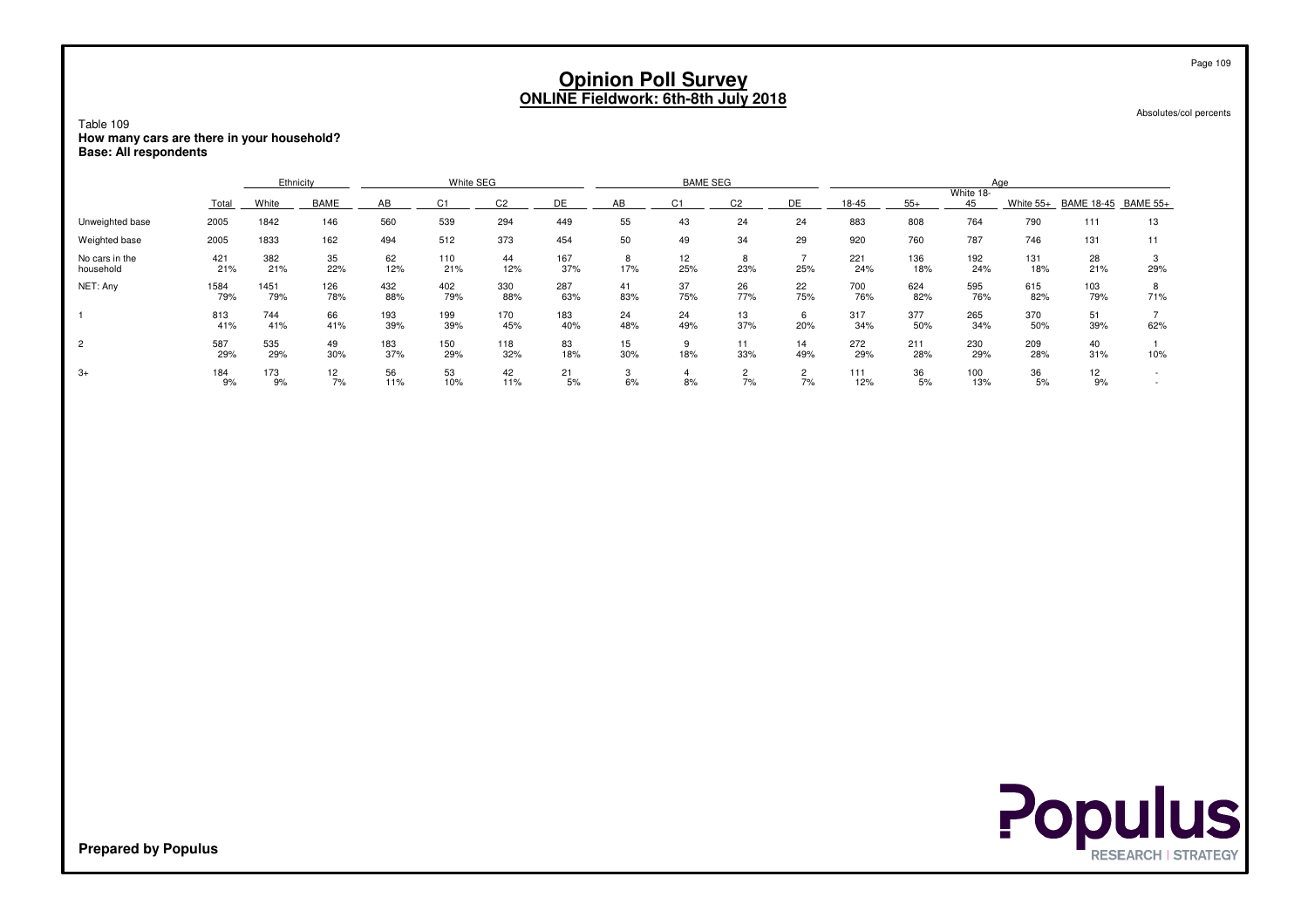Absolutes/col percents

Table 110 **How many cars are there in your household?Base: All respondents**

|                             |             |            |              |                     |             |           | Party voting now |             |                 |                                                      |                          |            |
|-----------------------------|-------------|------------|--------------|---------------------|-------------|-----------|------------------|-------------|-----------------|------------------------------------------------------|--------------------------|------------|
|                             | Total       | Labour     | Conservative | Liberal<br>Democrat | <b>UKIP</b> | Green     | SNP              | Plaid Cymru | Other           | Can't remember                                       | Wouldn't/<br>didn't vote | Don't know |
| Unweighted base             | 2005        | 645        | 592          | 139                 | 97          | 68        | 67               | 11          | 17              | $\overline{\phantom{a}}$                             | 123                      | 246        |
| Weighted base               | 2005        | 728        | 686          | 140                 | 70          | 64        | 53               | 10          | 15              |                                                      | 36                       | 203        |
| No cars in the<br>household | 421<br>21%  | 206<br>28% | 79<br>11%    | 32<br>23%           | 16<br>23%   | 21<br>32% | 21<br>40%        | 10%         | 7%              |                                                      | 9<br>26%                 | 34<br>17%  |
| NET: Any                    | 1584<br>79% | 522<br>72% | 608<br>89%   | 107<br>77%          | 54<br>77%   | 43<br>68% | 32<br>60%        | 90%         | 14<br>93%       | $\overline{\phantom{a}}$<br>$\overline{\phantom{a}}$ | 26<br>74%                | 169<br>83% |
|                             | 813<br>41%  | 274<br>38% | 307<br>45%   | 52<br>37%           | 27<br>39%   | 17<br>27% | 20<br>37%        | Ð<br>54%    | 3<br>20%        | $\overline{\phantom{a}}$                             | 19<br>53%                | 90<br>44%  |
| $\overline{2}$              | 587<br>29%  | 187<br>26% | 230<br>33%   | 50<br>36%           | 23<br>33%   | 18<br>28% | 14%              | ა<br>36%    | 60%             |                                                      | 17%                      | 52<br>26%  |
| $3+$                        | 184<br>9%   | 61<br>8%   | 71<br>10%    | 6<br>4%             | 5%          | 12%       | 10%              | $\sim$      | $\Omega$<br>13% |                                                      | 4%                       | 26<br>13%  |



Page 110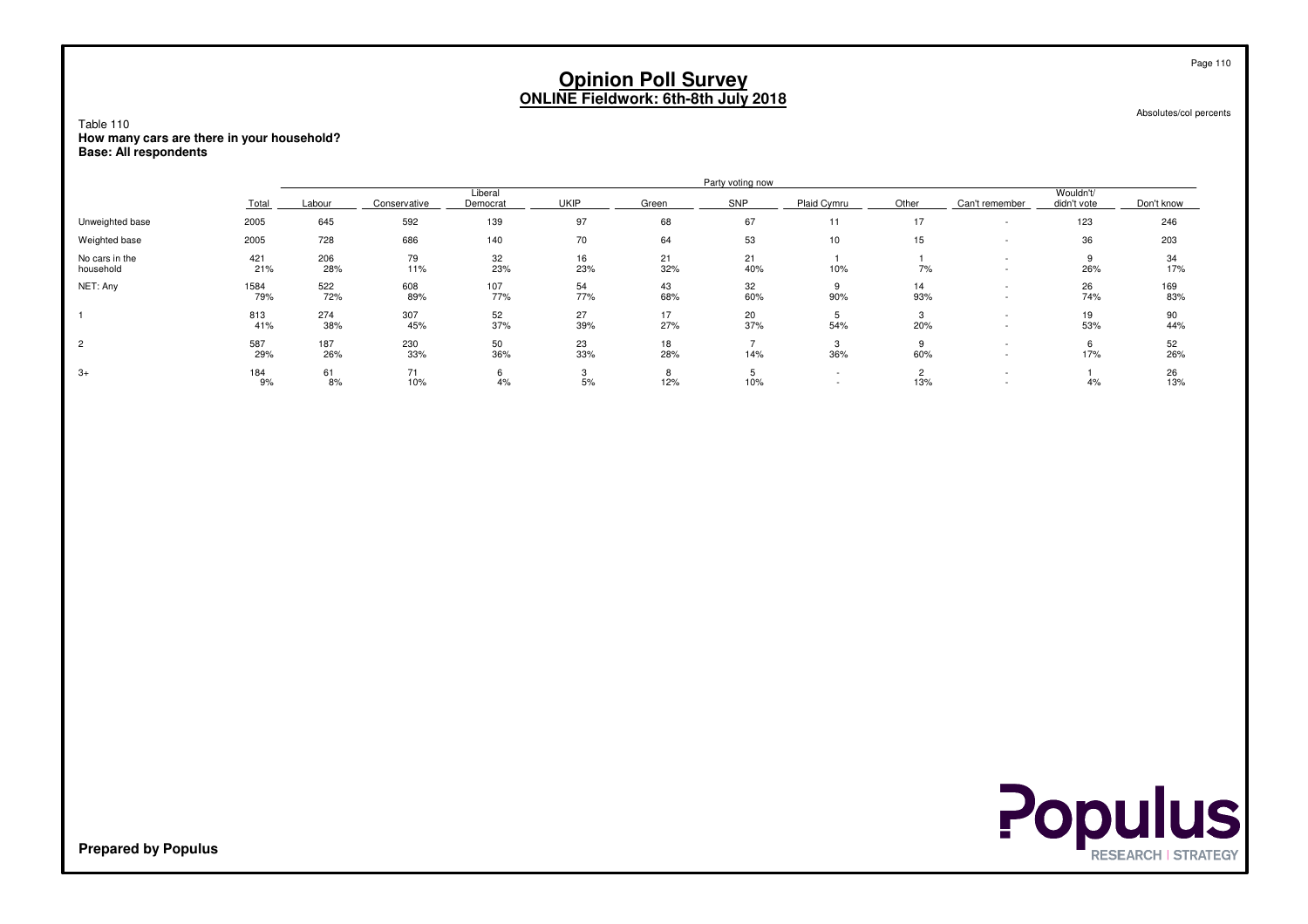Absolutes/col percents

Table 111 **How many cars are there in your household?Base: All respondents**

|                             |             |              |            |                     |           |           | Party voting June 2017 |             |       |                |                          |
|-----------------------------|-------------|--------------|------------|---------------------|-----------|-----------|------------------------|-------------|-------|----------------|--------------------------|
|                             | Total       | Conservative | Labour     | Liberal<br>Democrat | SNP       | Green     | <b>UKIP</b>            | Plaid Cymru | Other | Can't remember | Wouldn't/<br>didn't vote |
| Unweighted base             | 2005        | 706          | 694        | 137                 | 75        | 39        | 79                     | 15          | 5     | 50             | 205                      |
| Weighted base               | 2005        | 864          | 814        | 151                 | 62        | 39        | 38                     | 15          |       |                | 16                       |
| No cars in the<br>household | 421<br>21%  | 107<br>12%   | 228<br>28% | 32<br>21%           | 22<br>36% | 14<br>37% | 23%                    | 2<br>13%    |       | 28%            | 6<br>36%                 |
| NET: Any                    | 1584<br>79% | 757<br>88%   | 586<br>72% | 119<br>79%          | 40<br>64% | 24<br>63% | 29<br>77%              | 13<br>87%   | 100%  | 3<br>72%       | 10<br>64%                |
|                             | 813<br>41%  | 377<br>44%   | 320<br>39% | 49<br>33%           | 21<br>35% | 17<br>43% | 12<br>33%              | 45%         | 74%   | 31%            | 35%                      |
| $\overline{c}$              | 587<br>29%  | 292<br>34%   | 200<br>25% | 56<br>37%           | 13<br>21% | b<br>13%  | 13<br>34%              | 23%         |       | 28%            | 3<br>19%                 |
| $3+$                        | 184<br>9%   | 87<br>10%    | 65<br>8%   | 14<br>9%            | b<br>8%   | 3<br>6%   | 10%                    | 19%         | 26%   | 13%            | 11%                      |

**Populus**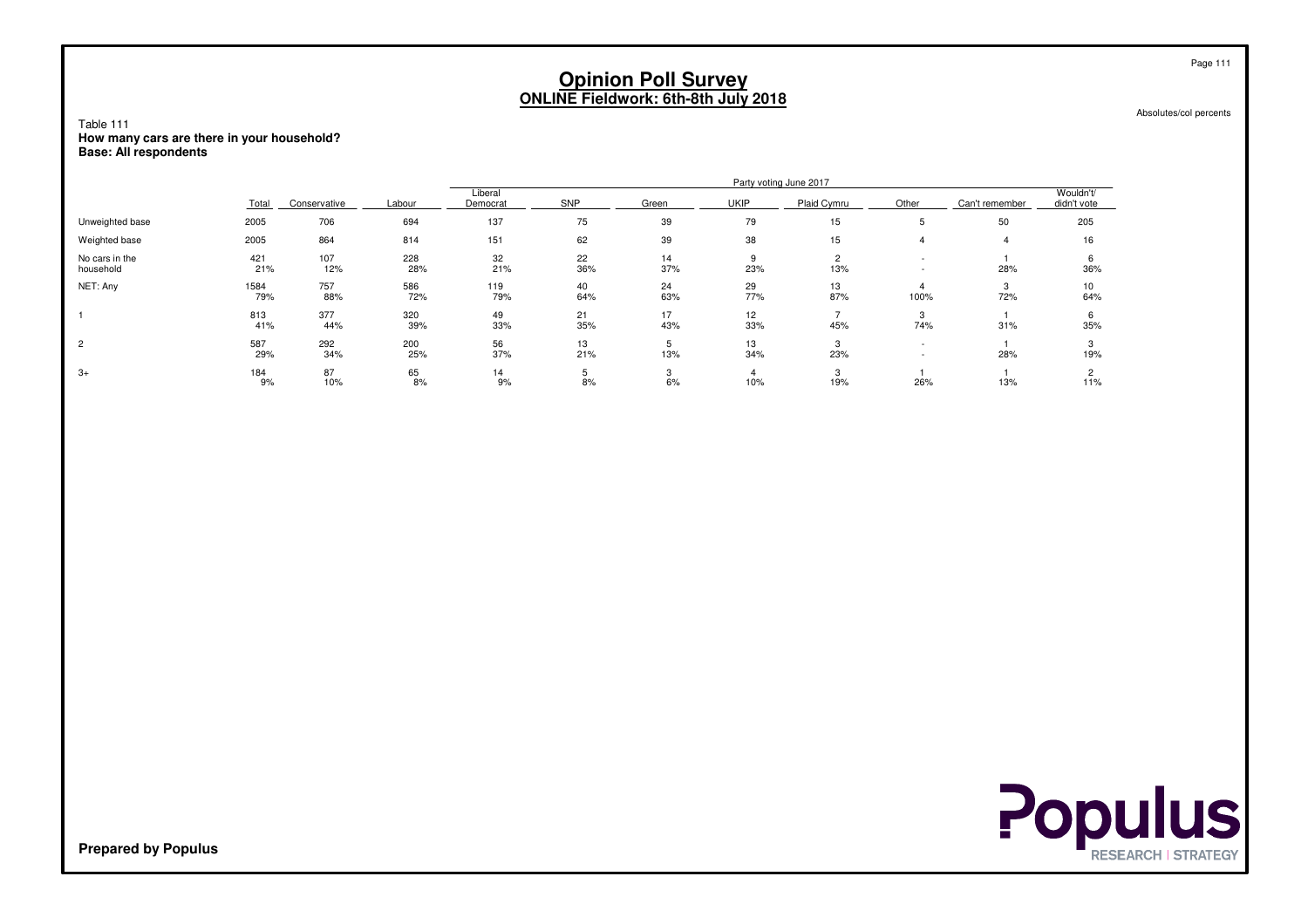Absolutes/col percents

Table 112 **How many cars are there in your household?Base: All respondents**

|                             |             |              |            |                     |             |           |           | Party voting May 2015 |          |                |                          |
|-----------------------------|-------------|--------------|------------|---------------------|-------------|-----------|-----------|-----------------------|----------|----------------|--------------------------|
|                             | Total       | Conservative | Labour     | Liberal<br>Democrat | <b>UKIP</b> | SNP       | Green     | Plaid Cymru           | Other    | Can't remember | Wouldn't/<br>didn't vote |
| Unweighted base             | 2005        | 614          | 557        | 153                 | 153         | 83        | 73        | 11                    | 8        | 80             | 273                      |
| Weighted base               | 2005        | 716          | 638        | 159                 | 135         | 76        | 74        | 11                    | 6        | 61             | 129                      |
| No cars in the<br>household | 421<br>21%  | 68<br>10%    | 175<br>27% | 33<br>21%           | 34<br>25%   | 27<br>36% | 21<br>28% | 2<br>17%              | 28%      | 20<br>33%      | 39<br>30%                |
| NET: Any                    | 1584<br>79% | 648<br>90%   | 462<br>73% | 126<br>79%          | 101<br>75%  | 49<br>64% | 53<br>72% | 83%                   | 72%      | 41<br>67%      | 91<br>70%                |
|                             | 813<br>41%  | 319<br>45%   | 253<br>40% | 56<br>35%           | 58<br>43%   | 30<br>39% | 26<br>35% | 58%                   | 3<br>48% | 22<br>36%      | 41<br>32%                |
| $\overline{c}$              | 587<br>29%  | 245<br>34%   | 161<br>25% | 62<br>39%           | 40<br>30%   | 14<br>18% | 19<br>25% | 9%                    | 7%       | 14<br>23%      | 30<br>23%                |
| $3+$                        | 184<br>9%   | 84<br>12%    | 48<br>8%   | 8<br>5%             | 2%          | 7%        | 12%       | 2<br>16%              | 17%      | 9%             | 20<br>15%                |



**Prepared by Populus**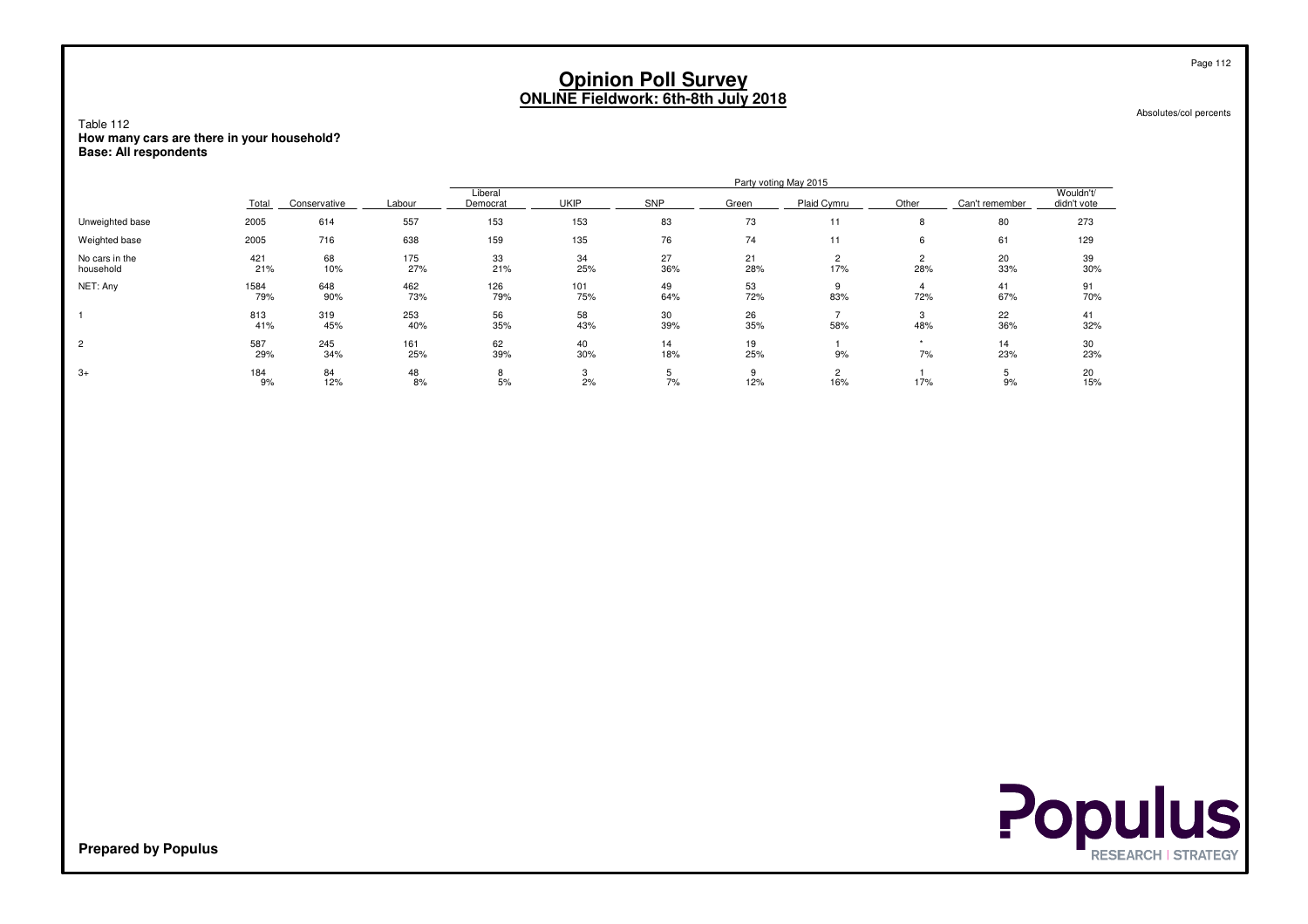| Table 113<br>To which of the following ethnic groups do you consider you belong?<br><b>Base: All respondents</b> |                                                                                                                                                                                                                                                                                                                                                                                                                                                                                                          |             |                |                      |              |                      |                         |                      |                         |                         |                |                |                      | <b>Opinion Poll Survey</b><br><b>ONLINE Fieldwork: 6th-8th July 2018</b> |                      |                        |                               |                       |                       |                      |              |                      |                         |                                            |                         |              | Page 113<br>Absolutes/col percents |
|------------------------------------------------------------------------------------------------------------------|----------------------------------------------------------------------------------------------------------------------------------------------------------------------------------------------------------------------------------------------------------------------------------------------------------------------------------------------------------------------------------------------------------------------------------------------------------------------------------------------------------|-------------|----------------|----------------------|--------------|----------------------|-------------------------|----------------------|-------------------------|-------------------------|----------------|----------------|----------------------|--------------------------------------------------------------------------|----------------------|------------------------|-------------------------------|-----------------------|-----------------------|----------------------|--------------|----------------------|-------------------------|--------------------------------------------|-------------------------|--------------|------------------------------------|
|                                                                                                                  |                                                                                                                                                                                                                                                                                                                                                                                                                                                                                                          | Gender      |                |                      |              | Age                  |                         |                      |                         |                         | Social Grade   |                |                      |                                                                          |                      |                        | York-                         |                       | Region                |                      |              |                      |                         |                                            | Employment<br>Sector    |              |                                    |
|                                                                                                                  | <b>Total</b>                                                                                                                                                                                                                                                                                                                                                                                                                                                                                             | Male        | Female 18-24   |                      | $25 - 34$    | $35 - 44$            | 45-54                   | $55 - 64$            | $65+$                   | AB                      | C1             | C <sub>2</sub> | DE                   | Scot-<br>land                                                            | North<br>East        | North<br>West          | shire<br>&<br>Humb-<br>erside | West<br>Mid-<br>lands | East<br>Mid-<br>lands | <b>Wales</b>         | East-<br>ern | London               | South<br>East           | South<br>West                              | Public                  | Pri-<br>vate | Opin-<br>ion<br>Influ-<br>encer    |
| Unweighted base                                                                                                  | 2005                                                                                                                                                                                                                                                                                                                                                                                                                                                                                                     | 990         | 1015           | 199                  | 316          | 340                  | 342                     | 326                  | 482                     | 620                     | 588            | 320            | 477                  | 176                                                                      | 75                   | 213                    | 165                           | 180                   | 155                   | 92                   | 183          | 260                  | 309                     | 197                                        | 320                     | 780          | 206                                |
| Weighted base                                                                                                    | 2005                                                                                                                                                                                                                                                                                                                                                                                                                                                                                                     | 979         | 1026           | 223                  | 347          | 321                  | 355                     | 297                  | 463                     | 547                     | 563            | 407            | 487                  | 174                                                                      | 84                   | 231                    | 168                           | 178                   | 146                   | 100                  | 192          | 271                  | 281                     | 178                                        | 356                     | 801          | 235                                |
| White                                                                                                            | 1833<br>91%                                                                                                                                                                                                                                                                                                                                                                                                                                                                                              | 909<br>93%  | 924<br>90%     | 177<br>80%           | 290<br>84%   | 292<br>91%           | 327<br>92%              | 288<br>97%           | 457<br>99%              | 494<br>90%              | 512<br>91%     | 373<br>92%     | 454<br>93%           | 167<br>96%                                                               | 81<br>96%            | 216<br>94%             | 160<br>95%                    | 166<br>93%            | 132<br>90%            | 92<br>92%            | 187<br>97%   | 197<br>73%           | 260<br>93%              | 175<br>98%                                 | 308<br>86%              | 718<br>90%   | 189<br>80%                         |
| NET: BAME                                                                                                        | 162<br>8%                                                                                                                                                                                                                                                                                                                                                                                                                                                                                                | 64<br>6%    | 98<br>10%      | 45<br>20%            | 55<br>16%    | 28<br>9%             | 23<br>6%                | 8<br>3%              | 3<br>1%                 | 50<br>9%                | 49<br>9%       | 34<br>8%       | 29<br>6%             | $\overline{7}$<br>4%                                                     | $\overline{4}$<br>4% | 13<br>6%               | 8<br>5%                       | 11<br>6%              | 14<br>10%             | $\overline{7}$<br>7% | 6<br>3%      | 72<br>26%            | 17<br>6%                | 3<br>2%                                    | 47<br>13%               | 80<br>10%    | 46<br>20%                          |
| Mixed                                                                                                            | 34<br>2%                                                                                                                                                                                                                                                                                                                                                                                                                                                                                                 | 11<br>$1\%$ | 23<br>2%       | 9<br>4%              | 12<br>3%     | $\overline{c}$<br>1% | 6<br>2%                 | 4<br>$1\%$           |                         | 8<br>2%                 | 9<br>2%        | 11<br>3%       | 5<br>1%              | $\overline{c}$<br>1%                                                     | $\overline{c}$<br>2% |                        |                               | $\mathbf{1}$<br>1%    | $\overline{4}$<br>3%  | 5<br>5%              | 5<br>2%      | 10<br>4%             | 5<br>2%                 | $\overline{a}$<br>$\overline{\phantom{a}}$ | 13<br>4%                | 12<br>1%     | 9<br>4%                            |
| Asian                                                                                                            | 87<br>4%                                                                                                                                                                                                                                                                                                                                                                                                                                                                                                 | 42<br>4%    | 45<br>4%       | 29<br>13%            | 28<br>8%     | 15<br>5%             | 11<br>3%                | $\overline{c}$<br>1% | -1                      | 23<br>4%                | 28<br>5%       | 16<br>4%       | 20<br>4%             | $\overline{2}$<br>1%                                                     | $\mathbf{1}$<br>1%   | 10 <sup>10</sup><br>4% | $\overline{7}$<br>4%          | 5<br>3%               | 9<br>6%               | $\overline{2}$<br>2% | $\sim$       | 43<br>16%            | 6<br>2%                 | $\overline{c}$<br>1%                       | 16<br>4%                | 49<br>6%     | 26<br>11%                          |
| Black                                                                                                            | 27<br>$\overline{7}$<br>5<br>$\overline{7}$<br>5<br>22<br>3<br>12<br>$\overline{c}$<br>3<br>11<br>10<br>3<br>3<br>14<br>5<br>17<br>6<br>$\mathbf{1}$<br>-1<br>$\mathbf{1}$<br>$\sim$<br>2%<br>$\star$<br>$1\%$<br>$\star$<br>2%<br>2%<br>3%<br>$1\%$<br>2%<br>2%<br>$1\%$<br>1%<br>$1\%$<br>1%<br>5%<br>2%<br>5%<br>1%<br>3%<br>$\sim$<br>3<br>$\overline{2}$<br>$\overline{2}$<br>$\overline{c}$<br>$\overline{2}$<br>3<br>$\overline{1}$<br>$\mathbf{1}$<br>$\overline{1}$<br>$\overline{1}$<br>1<br>÷ |             |                |                      |              |                      |                         |                      |                         |                         |                |                |                      |                                                                          |                      |                        |                               |                       |                       |                      |              |                      |                         |                                            |                         |              |                                    |
| Chinese                                                                                                          | 1%<br>$1\%$<br>1%<br>$\sim$                                                                                                                                                                                                                                                                                                                                                                                                                                                                              |             |                |                      |              |                      |                         |                      |                         |                         |                |                |                      |                                                                          |                      |                        |                               |                       |                       |                      |              |                      |                         |                                            |                         |              |                                    |
| Other ethnic group                                                                                               | 12<br>1%                                                                                                                                                                                                                                                                                                                                                                                                                                                                                                 | 6           | 6<br>1%        | $\overline{2}$<br>1% | 3<br>1%      | $\overline{4}$<br>1% | $\overline{c}$          |                      | -1                      | 6<br>$1\%$              | $\overline{c}$ | -1             | 3<br>1%              | -1                                                                       | -1<br>1%             |                        |                               | 3<br>1%               | -1<br>1%              |                      |              | 5<br>2%              |                         | $\overline{1}$<br>1%                       | $\mathbf{1}$<br>$\star$ | 10<br>1%     | 3<br>1%                            |
| Prefer not to answer                                                                                             | 10<br>$1\%$                                                                                                                                                                                                                                                                                                                                                                                                                                                                                              | 6           | $\overline{4}$ | -1                   | $\mathbf{1}$ | $\mathbf{1}$         | $\overline{4}$<br>$1\%$ |                      | $\overline{c}$<br>$1\%$ | $\overline{4}$<br>$1\%$ | 3              | $\star$        | $\overline{4}$<br>1% | $\mathbf{1}$                                                             |                      | $\mathbf{1}$<br>$1\%$  |                               | $\mathbf{1}$<br>$1\%$ | ÷,<br>$\sim$          | $\overline{1}$<br>1% |              | $\overline{c}$<br>1% | $\overline{4}$<br>$1\%$ |                                            | $\overline{c}$<br>$1\%$ | 3            | $\sim$<br>$\sim$                   |
|                                                                                                                  | $1\%$<br>1%<br>Populus                                                                                                                                                                                                                                                                                                                                                                                                                                                                                   |             |                |                      |              |                      |                         |                      |                         |                         |                |                |                      |                                                                          |                      |                        |                               |                       |                       |                      |              |                      |                         |                                            |                         |              |                                    |
| <b>Prepared by Populus</b>                                                                                       |                                                                                                                                                                                                                                                                                                                                                                                                                                                                                                          |             |                |                      |              |                      |                         |                      |                         |                         |                |                |                      |                                                                          |                      |                        |                               |                       |                       |                      |              |                      |                         |                                            |                         |              | <b>RESEARCH   STRATEGY</b>         |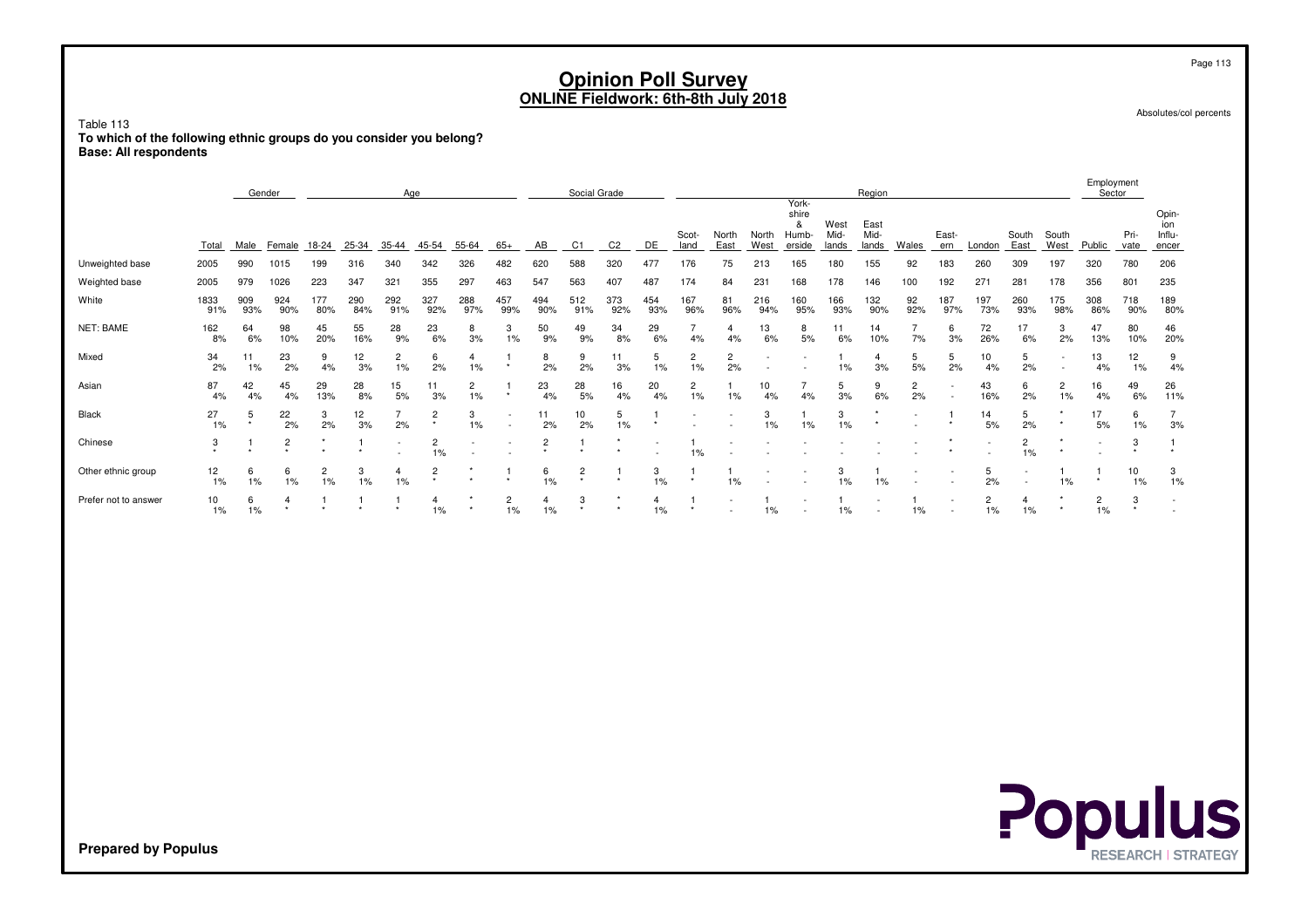| Table 114<br>To which of the following ethnic groups do you consider you belong? |              |                  |                  |             |             |                |                                                      | <b>Opinion Poll Survey</b><br><b>ONLINE Fieldwork: 6th-8th July 2018</b> |                      |                    |                          |                           |                          |                          |                                    |                                    | Page 114<br>Absolutes/col percents |
|----------------------------------------------------------------------------------|--------------|------------------|------------------|-------------|-------------|----------------|------------------------------------------------------|--------------------------------------------------------------------------|----------------------|--------------------|--------------------------|---------------------------|--------------------------|--------------------------|------------------------------------|------------------------------------|------------------------------------|
| <b>Base: All respondents</b>                                                     |              | Ethnicity        |                  |             |             |                |                                                      |                                                                          | Aae                  |                    |                          |                           |                          |                          |                                    |                                    |                                    |
|                                                                                  | Total        | White            | <b>BAME</b>      | AB          | C1          | C <sub>2</sub> | DE                                                   | AB                                                                       | C1                   | C <sub>2</sub>     | DE                       | 18-45                     | $55+$                    | White 18-<br>45          | White 55+                          | BAME 18-45 BAME 55+                |                                    |
| Unweighted base                                                                  | 2005         | 1842             | 146              | 560         | 539         | 294            | 449                                                  | 55                                                                       | 43                   | 24                 | 24                       | 883                       | 808                      | 764                      | 790                                | 111                                | 13                                 |
| Weighted base                                                                    | 2005         | 1833             | 162              | 494         | 29          | 920            | 760                                                  | 787                                                                      | 746                  | 131                | 11                       |                           |                          |                          |                                    |                                    |                                    |
| White                                                                            | 1833<br>91%  | 1833<br>100%     | $\sim$<br>$\sim$ | 494<br>100% | 512<br>100% | 373<br>100%    | 454<br>100%                                          | $\sim$<br>$\overline{\phantom{a}}$                                       |                      | $\sim$             | $\sim$<br>$\sim$         | 787<br>85%                | 746<br>98%               | 787<br>100%              | 746<br>100%                        | $\sim$<br>$\overline{\phantom{a}}$ | $\overline{\phantom{a}}$           |
| <b>NET: BAME</b>                                                                 | 162<br>8%    | $\sim$<br>$\sim$ | 162<br>100%      |             |             | $\sim$         | $\sim$<br>$\overline{\phantom{a}}$                   | 50<br>100%                                                               | 49<br>100%           | 34<br>100%         | 29<br>100%               | 131<br>14%                | 11<br>1%                 | $\sim$                   | $\sim$<br>$\sim$                   | 131<br>100%                        | 11<br>100%                         |
| Mixed                                                                            | 34<br>2%     | $\sim$           | 34<br>21%        |             |             | ٠              | $\overline{\phantom{a}}$<br>$\overline{\phantom{a}}$ | 8<br>17%                                                                 | 9<br>18%             | 11<br>34%          | 5<br>18%                 | 23<br>3%                  | 5<br>1%                  | $\overline{\phantom{a}}$ | $\sim$<br>$\sim$                   | 23<br>18%                          | 5<br>41%                           |
| Asian                                                                            | 87<br>4%     | $\sim$<br>$\sim$ | 87<br>54%        |             |             |                | $\overline{\phantom{a}}$<br>$\overline{\phantom{a}}$ | 23<br>46%                                                                | 28<br>56%            | 16<br>48%          | 20<br>68%                | 73<br>8%                  | 3                        |                          | $\overline{\phantom{a}}$<br>$\sim$ | 73<br>56%                          | 3<br>27%                           |
| Black                                                                            | 27<br>1%     | $\sim$           | 27<br>16%        |             |             |                | $\overline{\phantom{a}}$<br>$\overline{\phantom{a}}$ | 11<br>21%                                                                | 10<br>20%            | 5<br>15%           | $\mathbf{1}$<br>4%       | $\frac{22}{2\%}$          | 3<br>$\rightarrow$       |                          | $\sim$<br>$\sim$                   | 22<br>17%                          | 3<br>24%                           |
| Chinese                                                                          | 3<br>$\star$ |                  | 3<br>2%          |             |             |                | $\overline{\phantom{a}}$                             | $\overline{2}$<br>4%                                                     | 2%                   | $\star$<br>$\star$ | $\sim$                   | $\overline{2}$<br>$\star$ | $\overline{\phantom{a}}$ |                          | $\sim$<br>$\overline{\phantom{a}}$ | $\overline{2}$<br>1%               | $\sim$<br>$\sim$                   |
| Other ethnic group                                                               | 12<br>1%     | $\sim$<br>$\sim$ | 12<br>7%         |             |             |                | $\overline{\phantom{a}}$<br>$\sim$                   | 6<br>12%                                                                 | $\overline{c}$<br>4% | 3%                 | 3<br>9%                  | 10<br>1%                  | $\star$                  |                          | $\sim$<br>$\sim$                   | 10<br>8%                           | 7%                                 |
| Prefer not to answer                                                             | 10<br>1%     |                  |                  |             |             |                |                                                      |                                                                          |                      |                    | $\overline{\phantom{a}}$ | 3<br>$\star$              | 3<br>$\rightarrow$       |                          |                                    |                                    |                                    |

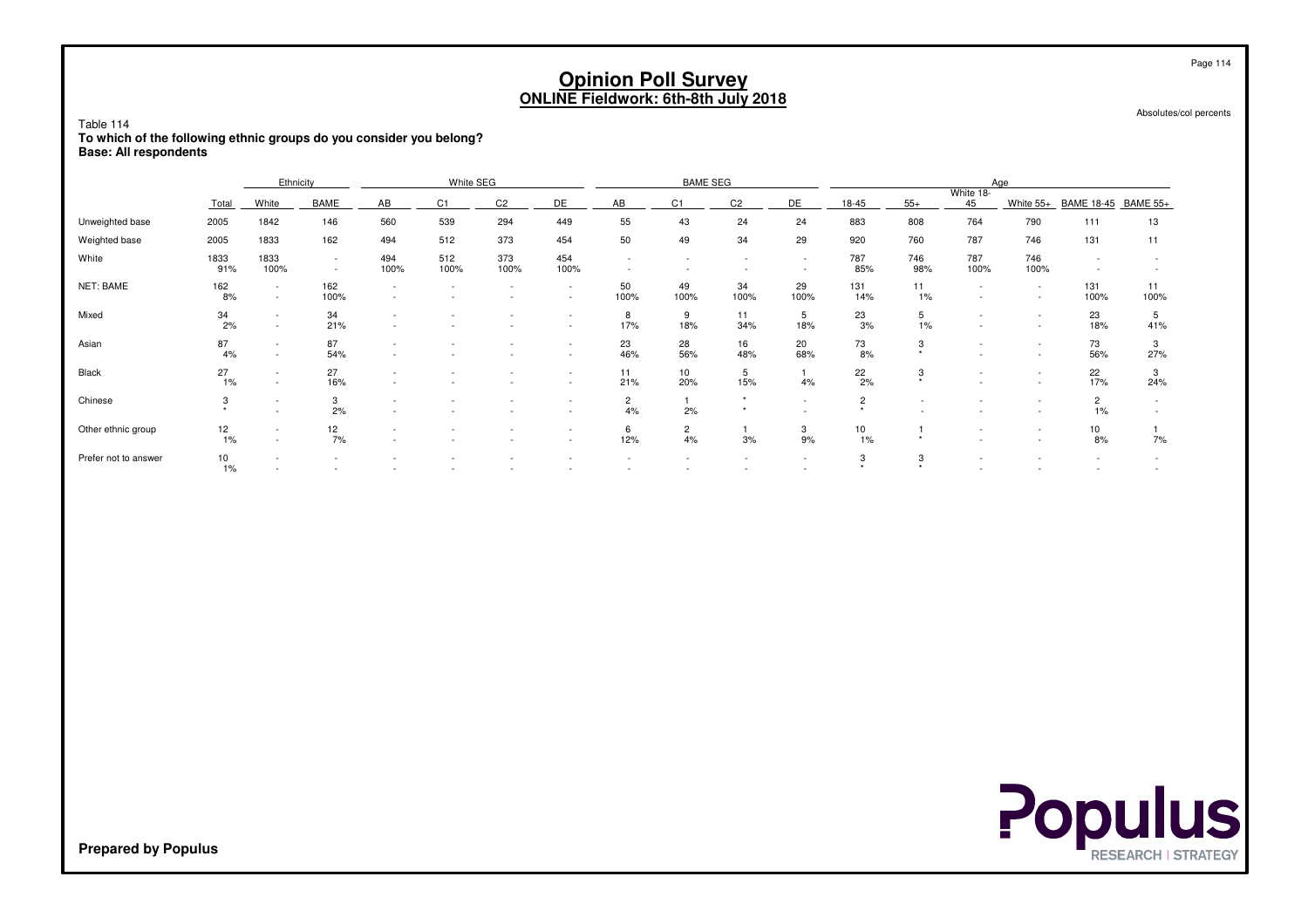Table 115

 **To which of the following ethnic groups do you consider you belong?Base: All respondents**

|                      |                     |                         |                                        |                          |                          |                                                      | Party voting now     |                                                      |                          |                          |                      |            |
|----------------------|---------------------|-------------------------|----------------------------------------|--------------------------|--------------------------|------------------------------------------------------|----------------------|------------------------------------------------------|--------------------------|--------------------------|----------------------|------------|
|                      |                     |                         |                                        | Liberal                  |                          |                                                      | SNP                  | Plaid Cymru                                          |                          |                          | Wouldn't/            |            |
|                      | Total               | Labour                  | Conservative                           | Democrat                 | <b>UKIP</b>              | Green                                                |                      |                                                      | Other                    | Can't remember           | didn't vote          | Don't know |
| Unweighted base      | 2005                | 645                     | 592                                    | 139                      | 97                       | 68                                                   | 67                   | 11                                                   | 17                       | $\overline{\phantom{a}}$ | 123                  | 246        |
| Weighted base        | 2005                | 728                     | 686                                    | 140                      | 70                       | 64                                                   | 53                   | 10                                                   | 15                       |                          | 36                   | 203        |
| White                | 1833<br>91%         | 622<br>85%              | 651<br>95%                             | 130<br>93%               | 69<br>98%                | 62<br>97%                                            | 51<br>96%            | 10<br>100%                                           | 14<br>93%                | $\overline{\phantom{a}}$ | 34<br>94%            | 191<br>94% |
| NET: BAME            | 162<br>8%           | 102<br>14%              | 32<br>5%                               | 9<br>6%                  | 2%                       | $\overline{2}$<br>3%                                 | $\overline{c}$<br>3% | $\overline{\phantom{a}}$<br>$\overline{\phantom{a}}$ | 7%                       |                          | $\overline{2}$<br>5% | 11<br>5%   |
| Mixed                | $\frac{34}{2\%}$    | $\frac{16}{2\%}$        | 8<br>$1\%$                             | $\overline{4}$<br>3%     | 2%                       | $\overline{2}$<br>3%                                 |                      |                                                      | 7%                       | $\overline{\phantom{a}}$ | 4%                   |            |
| Asian                | 87<br>4%            | $\frac{57}{8\%}$        | 17<br>2%                               | 3<br>2%                  |                          | $\sim$<br>$\overline{\phantom{a}}$                   | 2%                   |                                                      |                          |                          | $1\%$                | 8<br>4%    |
| Black                | 27<br>1%            | $\frac{21}{3\%}$        | 3<br>$\ddot{\phantom{1}}$              | $\overline{2}$<br>1%     | $\overline{\phantom{a}}$ | $\overline{\phantom{a}}$                             |                      |                                                      |                          |                          | ٠                    |            |
| Chinese              | 3<br>$\overline{a}$ | $\Delta$                | $\overline{c}$<br>$\ddot{\phantom{1}}$ | $\overline{\phantom{a}}$ | $\overline{\phantom{a}}$ | $\overline{\phantom{a}}$                             | $\sim$               |                                                      | $\overline{\phantom{a}}$ |                          |                      |            |
| Other ethnic group   | $\frac{12}{1\%}$    | 1%                      | 3<br>$\rightarrow$                     |                          |                          | $\overline{\phantom{a}}$<br>$\overline{\phantom{a}}$ | $1\%$                |                                                      |                          |                          |                      | 1%         |
| Prefer not to answer | 10<br>1%            | $\overline{4}$<br>$1\%$ | 3<br>$\ddot{}$                         |                          |                          | $\overline{\phantom{a}}$<br>$\overline{\phantom{a}}$ | $1\%$                |                                                      | $\overline{\phantom{a}}$ | $\overline{\phantom{a}}$ | ۰<br>$1\%$           | 1%         |





**Prepared by Populus**

Page 115

Absolutes/col percents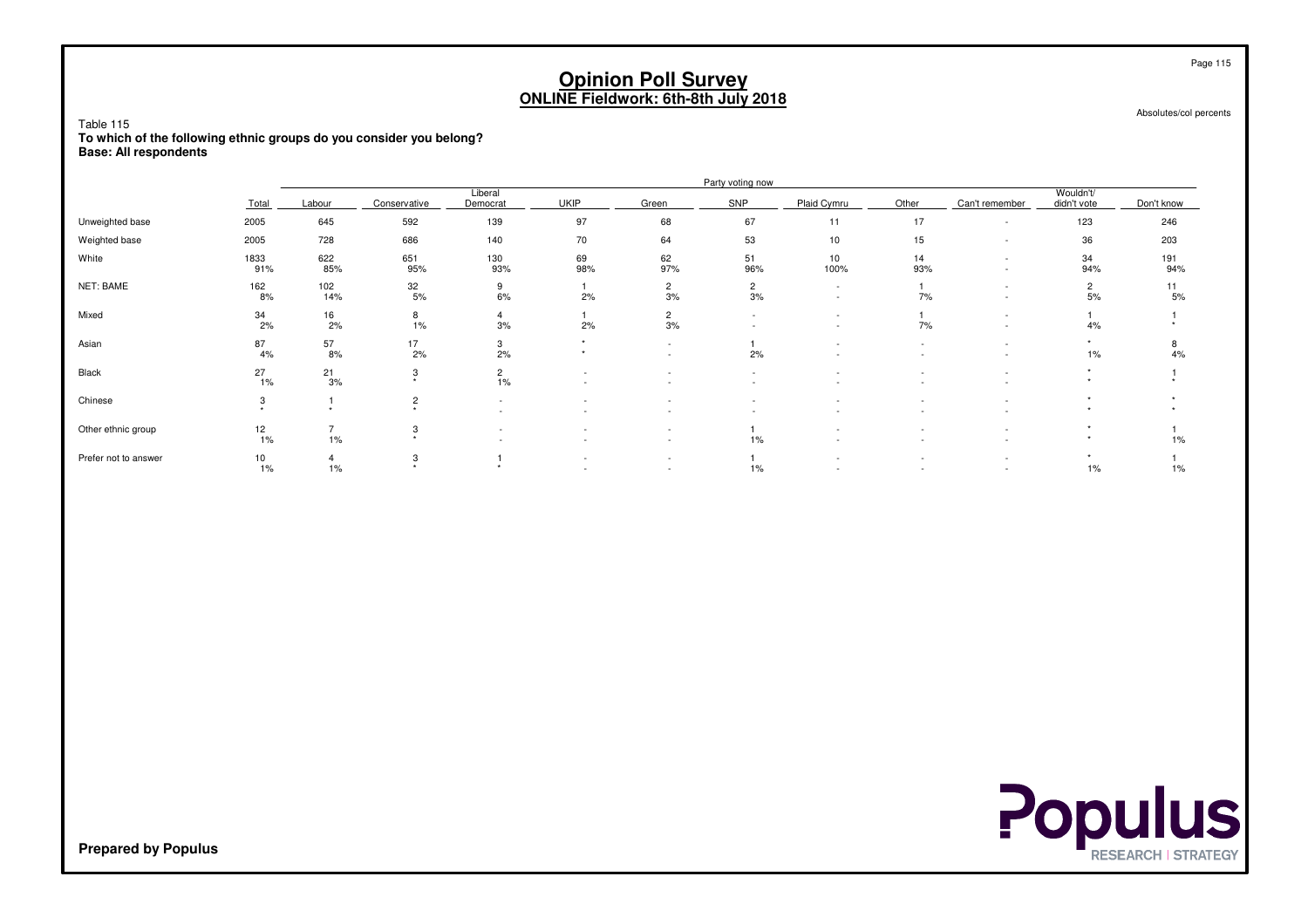Absolutes/col percents

Table 116 **To which of the following ethnic groups do you consider you belong?Base: All respondents**

|                      |                    | Party voting June 2017    |                  |                          |                          |                      |                          |             |                               |                                    |                          |
|----------------------|--------------------|---------------------------|------------------|--------------------------|--------------------------|----------------------|--------------------------|-------------|-------------------------------|------------------------------------|--------------------------|
|                      | Total              | Conservative              | Labour           | Liberal<br>Democrat      | SNP                      | Green                | <b>UKIP</b>              | Plaid Cymru | Other                         | Can't remember                     | Wouldn't/<br>didn't vote |
| Unweighted base      | 2005               | 706                       | 694              | 137                      | 75                       | 39                   | 79                       | 15          | 5                             | 50                                 | 205                      |
| Weighted base        | 2005               | 864                       | 814              | 151                      | 62                       | 39                   | 38                       | 15          |                               | 4                                  | 16                       |
| White                | 1833<br>91%        | 823<br>95%                | 708<br>87%       | 137<br>91%               | 59<br>96%                | 34<br>87%            | 36<br>95%                | 15<br>100%  | 100%                          | 3<br>88%                           | 14<br>90%                |
| NET: BAME            | 162<br>8%          | 37<br>4%                  | 100<br>12%       | 14<br>9%                 | $\frac{2}{3\%}$          | 5<br>13%             | $\overline{c}$<br>5%     | ٠           | $\overline{\phantom{a}}$<br>٠ | $\ddot{}$<br>7%                    | 9%                       |
| Mixed                | 34<br>2%           | 9<br>1%                   | 13<br>2%         | 9<br>6%                  | $\sim$                   | $\overline{c}$<br>6% | 3%                       |             |                               |                                    |                          |
| Asian                | 87<br>4%           | $\frac{23}{3\%}$          | $\frac{55}{7\%}$ | $\frac{5}{3\%}$          | 1%                       | 4%                   | 2%                       |             | $\overline{\phantom{0}}$      | 7%                                 | 3%                       |
| Black                | $^{27}_{1\%}$      | $\ddot{\phantom{1}}$      | $\frac{22}{3\%}$ | 1%                       | $\overline{\phantom{0}}$ | 4%                   | $\overline{\phantom{a}}$ | ٠           | $\overline{\phantom{a}}$      | $\overline{\phantom{a}}$<br>$\sim$ | 2%                       |
| Chinese              | 3<br>$\rightarrow$ | $\frac{2}{x}$             | <b>A</b>         |                          |                          |                      |                          | ٠           | $\overline{\phantom{0}}$      | $\overline{\phantom{a}}$           | ٠<br>1%                  |
| Other ethnic group   | 12<br>1%           | $\frac{2}{x}$             | 9<br>$1\%$       | $\overline{\phantom{a}}$ | 1%                       |                      |                          |             |                               |                                    | 2%                       |
| Prefer not to answer | 10<br>1%           | 3<br>$\ddot{\phantom{1}}$ | 6<br>$1\%$       | $\overline{\phantom{a}}$ | 1%                       |                      |                          |             | $\overline{\phantom{a}}$      | 5%                                 | 2%                       |



**Prepared by Populus**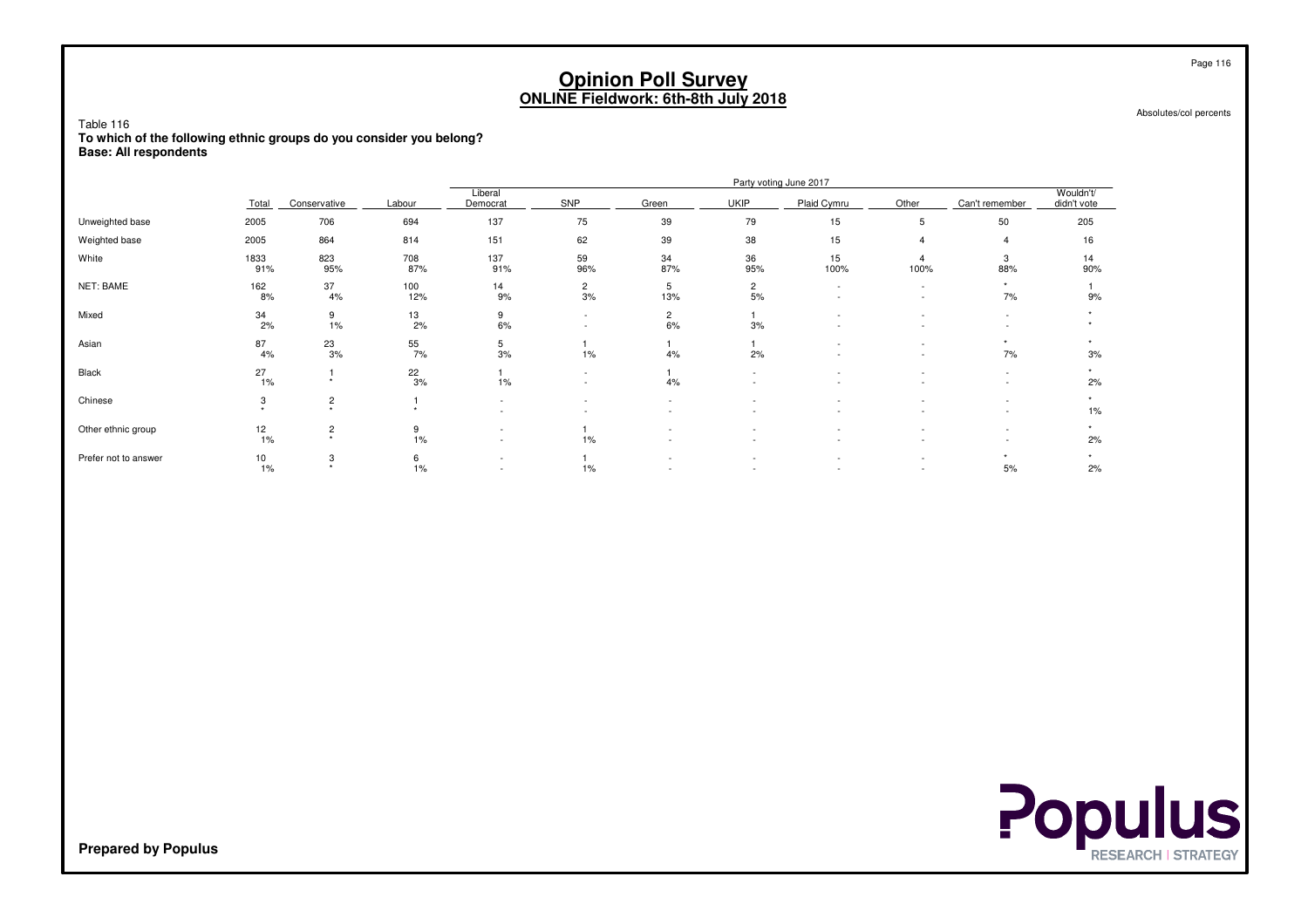Absolutes/col percents

Table 117 **To which of the following ethnic groups do you consider you belong?Base: All respondents**

|                      |                    |               |                  |                        |              |           |                      | Party voting May 2015    |                                    |                |                          |
|----------------------|--------------------|---------------|------------------|------------------------|--------------|-----------|----------------------|--------------------------|------------------------------------|----------------|--------------------------|
|                      | Total              | Conservative  | Labour           | Liberal<br>Democrat    | <b>UKIP</b>  | SNP       | Green                | Plaid Cymru              | Other                              | Can't remember | Wouldn't/<br>didn't vote |
| Unweighted base      | 2005               | 614           | 557              | 153                    | 153          | 83        | 73                   | 11                       | 8                                  | 80             | 273                      |
| Weighted base        | 2005               | 716           | 638              | 159                    | 135          | 76        | 74                   | 11                       | 6                                  | 61             | 129                      |
| White                | 1833<br>91%        | 682<br>95%    | 543<br>85%       | 147<br>93%             | 135<br>100%  | 74<br>98% | 69<br>93%            | 11<br>100%               | 6<br>93%                           | 51<br>84%      | 115<br>89%               |
| NET: BAME            | 162<br>8%          | 32<br>4%      | 90<br>14%        | 11<br>7%               | $\star$<br>٠ | 1%        | 5<br>7%              | $\overline{\phantom{a}}$ | $\star$<br>7%                      | 9<br>14%       | 13<br>10%                |
| Mixed                | 34<br>2%           | 9<br>1%       | $\frac{15}{2\%}$ | 5<br>3%                |              | ٠         | $\overline{2}$<br>3% |                          | $\overline{\phantom{a}}$           | 2%             | $\overline{2}$<br>2%     |
| Asian                | 87<br>4%           | 17<br>2%      | $\frac{49}{8%}$  | 4<br>2%                |              | $\sim$    | $\mathbf{2}$<br>3%   |                          | ٠<br>7%                            | 6<br>11%       | 8<br>6%                  |
| Black                | 27<br>1%           | $\frac{2}{x}$ | $\frac{18}{3%}$  | $\frac{3}{2\%}$        |              | ٠         | 1%                   | $\overline{\phantom{0}}$ | $\overline{\phantom{a}}$<br>$\sim$ | 2%             | $\frac{2}{1\%}$          |
| Chinese              | 3<br>$\Delta \tau$ | $\frac{2}{x}$ | $\Delta$         | $\ddot{}$<br>$\ddot{}$ |              |           | ٠                    |                          |                                    |                |                          |
| Other ethnic group   | 12<br>1%           | 3<br>$\star$  | ÷,<br>$1\%$      |                        |              | $1\%$     |                      |                          |                                    |                | 1%                       |
| Prefer not to answer | 10<br>1%           | $\frac{2}{x}$ | 5<br>$1\%$       | ۰<br>$\ddot{}$         | $\sim$       | $1\%$     |                      |                          | $\overline{\phantom{a}}$           | 2%             | $1\%$                    |



**Prepared by Populus**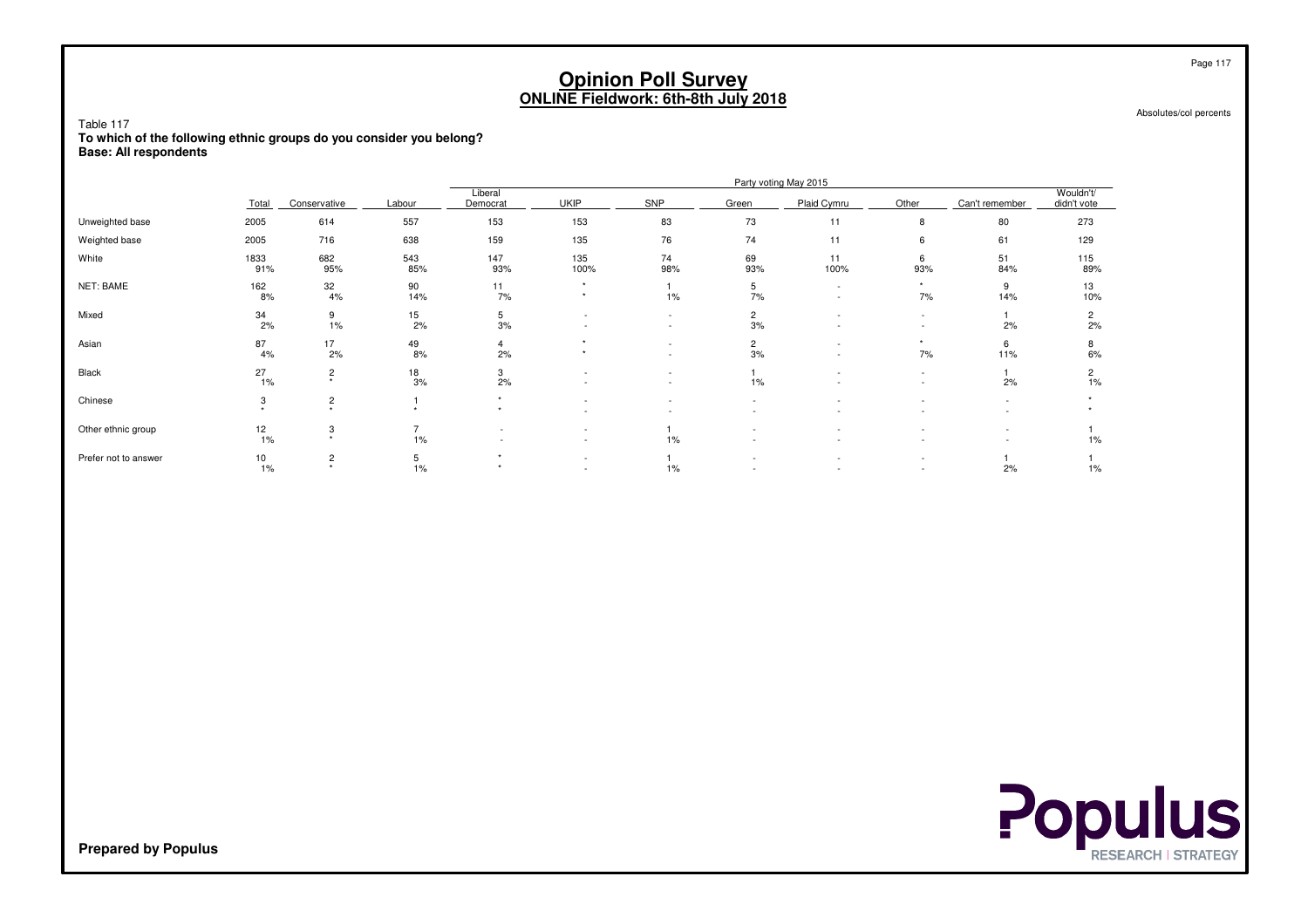Table 118 **To which of the following religious groups do you consider yourself to be a member of?Base: All respondents**

|                   |             | Gender     |            |                      |            | Age        |                      |                          |                          |            | Social Grade   |                           |                           |               |                          |               | York-                         |                       | Region                |                          |              |            |               |               | Employment<br>Sector |                           |                                 |
|-------------------|-------------|------------|------------|----------------------|------------|------------|----------------------|--------------------------|--------------------------|------------|----------------|---------------------------|---------------------------|---------------|--------------------------|---------------|-------------------------------|-----------------------|-----------------------|--------------------------|--------------|------------|---------------|---------------|----------------------|---------------------------|---------------------------------|
|                   | Total       | Male       | Female     | 18-24                | 25-34      | 35-44      | 45-54                | 55-64                    | $65+$                    | AB         | C <sub>1</sub> |                           | DE                        | Scot-<br>land | North<br>East            | North<br>West | shire<br>&<br>Humb-<br>erside | West<br>Mid-<br>lands | East<br>Mid-<br>lands | Wales                    | East-<br>ern | London     | South<br>East | South<br>West | Public               | Pri-<br>vate              | Opin-<br>ion<br>Influ-<br>encer |
| Unweighted base   | 2005        | 990        | 1015       | 199                  | 316        | 340        | 342                  | 326                      | 482                      | 620        | 588            | 320                       | 477                       | 176           | 75                       | 213           | 165                           | 180                   | 155                   | 92                       | 183          | 260        | 309           | 197           | 320                  | 780                       | 206                             |
| Weighted base     | 2005        | 979        | 1026       | 223                  | 347        | 321        | 355                  | 297                      | 463                      | 547        | 563            | 407                       | 487                       | 174           | 84                       | 231           | 168                           | 178                   | 146                   | 100                      | 192          | 271        | 281           | 178           | 356                  | 801                       | 235                             |
| Christian         | 1021<br>51% | 469<br>48% | 553<br>54% | 60<br>27%            | 122<br>35% | 150<br>47% | 186<br>52%           | 182<br>61%               | 321<br>69%               | 256<br>47% | 280<br>50%     | 241<br>59%                | 243<br>50%                | 82<br>47%     | 40<br>47%                | 126<br>55%    | 83<br>49%                     | 103<br>58%            | 73<br>50%             | 48<br>48%                | 105<br>55%   | 120<br>44% | 146<br>52%    | 95<br>53%     | 182<br>51%           | 374<br>47%                | 101<br>43%                      |
| NET: Other        | 133<br>7%   | 69<br>7%   | 64<br>6%   | 27<br>12%            | 31<br>9%   | 24<br>7%   | 23<br>7%             | 13<br>4%                 | 14<br>3%                 | 48<br>9%   | 34<br>6%       | 20<br>5%                  | 30<br>6%                  | 6<br>4%       | 3<br>4%                  | 16<br>7%      | 9<br>5%                       | 11<br>6%              | 9<br>6%               | $\overline{2}$<br>2%     | 11<br>6%     | 47<br>17%  | 14<br>5%      | 5<br>3%       | 28<br>8%             | 59<br>7%                  | 35<br>15%                       |
| Muslim            | 52<br>3%    | 28<br>3%   | 24<br>2%   | 18<br>8%             | 18<br>5%   | 8<br>2%    | 2%                   |                          | $\overline{\phantom{a}}$ | 17<br>3%   | 10<br>2%       | 13<br>3%                  | 12<br>2%                  |               | 1%                       | 8<br>3%       | 6<br>4%                       | 2%                    | 3<br>2%               |                          |              | 27<br>10%  | 1%            |               | 16<br>5%             | 28<br>4%                  | 20<br>8%                        |
| Hindu             | 15<br>1%    | 8<br>1%    | 1%         | 4<br>2%              | 5<br>1%    | 2<br>1%    | $\overline{c}$<br>1% | $\star$                  | $\overline{\phantom{a}}$ | 3<br>1%    | 8<br>1%        | $\overline{c}$<br>$\star$ | $\overline{c}$<br>$\star$ | 3<br>2%       |                          | 3<br>1%       |                               |                       | 1%                    |                          |              | 2%         | 2<br>1%       |               | 3<br>1%              | 6<br>1%                   | $\overline{4}$<br>2%            |
| Jewish            | 20<br>$1\%$ | 12<br>1%   | 8<br>1%    |                      |            | 2<br>1%    | 5<br>1%              | 4<br>1%                  | 10<br>2%                 | 10<br>2%   | 6<br>1%        | $\star$                   | 3<br>1%                   | $\star$       | $\overline{\phantom{a}}$ | 4<br>2%       |                               |                       |                       |                          | 2<br>1%      | 8<br>3%    | 5<br>2%       |               |                      | 9<br>1%                   | 4<br>2%                         |
| Sikh              | 4           |            |            |                      |            |            |                      | $\overline{\phantom{a}}$ | $\overline{\phantom{a}}$ | 1%         |                |                           |                           |               |                          |               |                               |                       | 1%                    |                          |              |            |               |               | $\overline{c}$<br>1% | $\overline{c}$<br>$\star$ | $\overline{c}$<br>1%            |
| <b>Buddhist</b>   | 15<br>$1\%$ | $\star$    | 10<br>1%   | $\overline{c}$<br>1% | 2<br>$1\%$ | 3<br>1%    | 6<br>2%              |                          | $\overline{c}$           | 1%         | 1%             |                           | 1%                        | 2<br>$1\%$    | 2%                       |               | 1%                            |                       |                       | 2<br>2%                  | 1%           | 4<br>1%    | 2<br>1%       |               | $\overline{2}$<br>1% | 5<br>1%                   | 3<br>1%                         |
| Other             | 28<br>1%    | 13<br>1%   | 14<br>1%   | $\overline{c}$<br>1% | 5<br>$1\%$ | 8<br>2%    | 3<br>1%              | 2%                       | 3<br>1%                  | 11<br>2%   | 4<br>1%        | 4<br>$1\%$                | 9<br>2%                   | $\star$       | 1%                       | 2<br>1%       | 2<br>1%                       | 5<br>3%               | 3<br>2%               | $\overline{\phantom{a}}$ | 8<br>4%      | $\star$    | 2<br>1%       | 4<br>2%       | 5<br>1%              | 8<br>1%                   | 3<br>1%                         |
| None              | 817<br>41%  | 429<br>44% | 388<br>38% | 128<br>57%           | 187<br>54% | 141<br>44% | 142<br>40%           | 96<br>32%                | 122<br>26%               | 234<br>43% | 242<br>43%     | 138<br>34%                | 202<br>42%                | 83<br>47%     | 41<br>49%                | 87<br>38%     | 75<br>44%                     | 60<br>33%             | 63<br>43%             | 50<br>50%                | 76<br>40%    | 92<br>34%  | 113<br>40%    | 77<br>43%     | 143<br>40%           | 356<br>45%                | 93<br>39%                       |
| Prefer not to say | 34<br>2%    | 12<br>1%   | 22<br>2%   | 3%                   | 7<br>2%    | 5<br>2%    | 3<br>1%              | 6<br>2%                  | 5<br>1%                  | 8<br>2%    | 1%             | 8<br>2%                   | 11<br>2%                  | 3<br>2%       |                          | 3<br>1%       | $\overline{2}$<br>1%          | 5<br>3%               | 1%                    |                          |              | 12<br>4%   | 3%            | 1%            | 3<br>1%              | 12<br>1%                  | 6<br>3%                         |

**Prepared by Populus**



**Populus** 

Page 118

Absolutes/col percents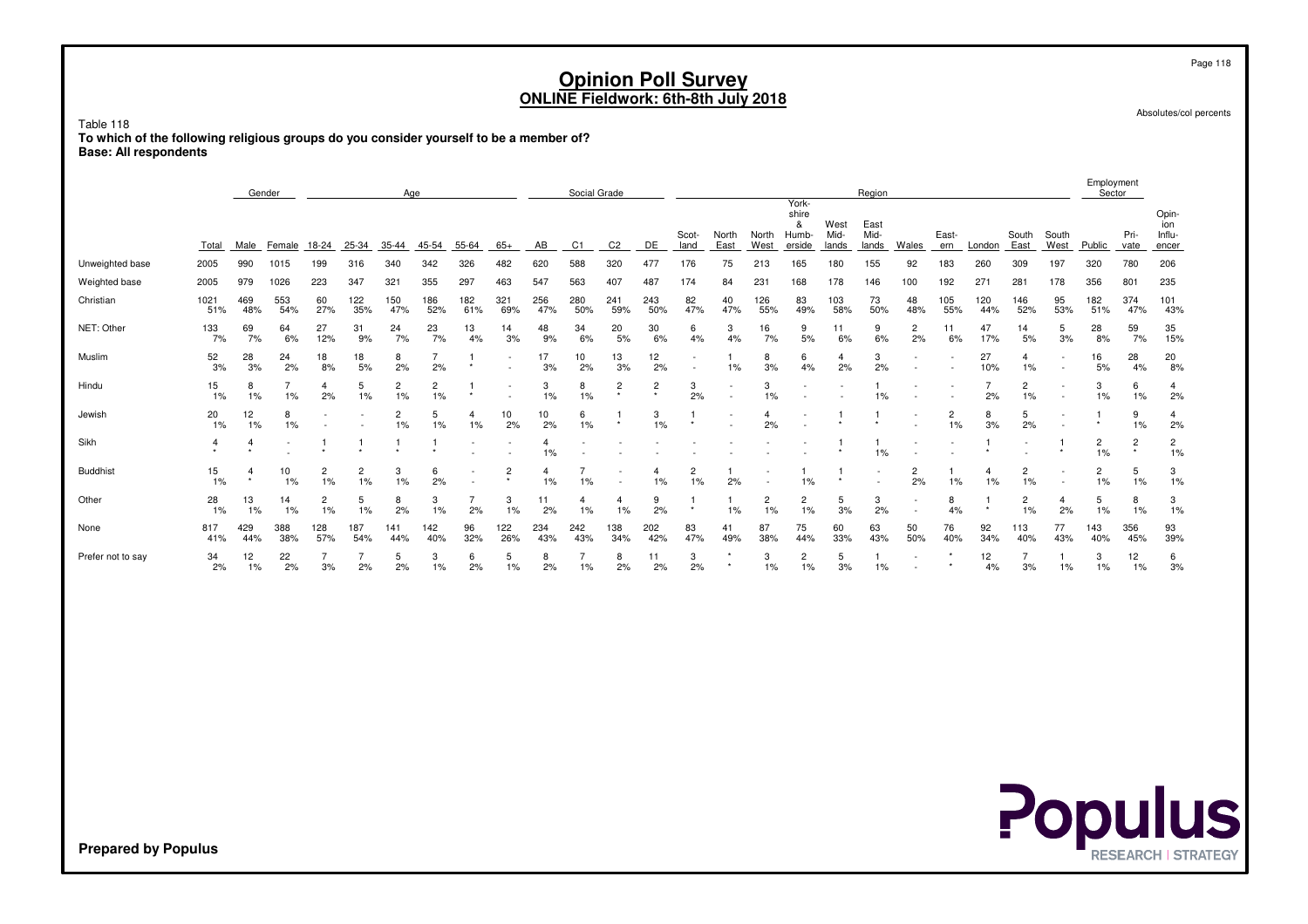|                   | <b>Opinion Poll Survey</b><br><b>ONLINE Fieldwork: 6th-8th July 2018</b>                                                                                                   |                           |                                                                     |                      |                                                      |                          |                          |                      |            |                          |                          |                                        |                |                                        |                                                      | Page 119<br>Absolutes/col percents |                       |  |
|-------------------|----------------------------------------------------------------------------------------------------------------------------------------------------------------------------|---------------------------|---------------------------------------------------------------------|----------------------|------------------------------------------------------|--------------------------|--------------------------|----------------------|------------|--------------------------|--------------------------|----------------------------------------|----------------|----------------------------------------|------------------------------------------------------|------------------------------------|-----------------------|--|
| Table 119         | To which of the following religious groups do you consider yourself to be a member of?<br><b>Base: All respondents</b><br>White SEG<br>Ethnicity<br><b>BAME SEG</b><br>Age |                           |                                                                     |                      |                                                      |                          |                          |                      |            |                          |                          |                                        |                |                                        |                                                      |                                    |                       |  |
|                   |                                                                                                                                                                            |                           |                                                                     |                      |                                                      |                          |                          |                      |            |                          |                          |                                        |                |                                        |                                                      |                                    |                       |  |
|                   | Total                                                                                                                                                                      | White                     | <b>BAME</b>                                                         | AB                   | C1                                                   | C <sub>2</sub>           | DE                       | AB                   | C1         | C <sub>2</sub>           | DE                       | 18-45                                  | $55+$          | White 18-<br>45                        | White 55+                                            | <b>BAME 18-45</b>                  | <b>BAME 55+</b>       |  |
| Unweighted base   | 2005                                                                                                                                                                       | 1842                      | 55<br>560<br>539<br>294<br>43<br>24<br>24<br>146<br>449<br>49<br>34 |                      |                                                      |                          |                          |                      |            |                          |                          |                                        | 808            | 764                                    | 790                                                  | 111                                | 13                    |  |
| Weighted base     | 2005                                                                                                                                                                       | 1833                      | 162                                                                 | 494                  | 512                                                  | 373                      | 454                      | 50                   | 29         | 920                      | 760                      | 787                                    | 746            | 131                                    | 11                                                   |                                    |                       |  |
| Christian         | 1021<br>51%                                                                                                                                                                | 963<br>53%                | 57<br>35%                                                           | 239<br>48%           | 259<br>51%                                           | 229<br>61%               | 503<br>66%               | 298<br>38%           | 497<br>67% | 43<br>33%                | $\overline{7}$<br>59%    |                                        |                |                                        |                                                      |                                    |                       |  |
| NET: Other        | 133<br>7%                                                                                                                                                                  | 59<br>3%                  | 73<br>45%                                                           | 27<br>5%             | 16<br>3%                                             | 6<br>2%                  | 10<br>2%                 | 22<br>44%            | 18<br>36%  | 14<br>42%                | 20<br>67%                | 84<br>9%                               | 27<br>4%       | 24<br>3%                               | 23<br>3%                                             | 61<br>46%                          | 4<br>35%              |  |
| Muslim            | 52<br>3%                                                                                                                                                                   | $\overline{7}$<br>$\star$ | 45<br>28%                                                           | 6<br>1%              | $\overline{\phantom{a}}$<br>$\overline{\phantom{a}}$ | $\star$                  | $\sim$<br>$\sim$         | 11<br>22%            | 10<br>20%  | 12<br>37%                | 12<br>40%                | 47<br>5%                               | $\star$        | $\overline{7}$<br>1%                   | $\sim$<br>$\sim$                                     | 40<br>31%                          | 1<br>6%               |  |
| Hindu             | 15 <sub>15</sub><br>1%                                                                                                                                                     | -1<br>$\star$             | 14<br>9%                                                            | $\star$              |                                                      |                          |                          | $\overline{c}$<br>5% | 8<br>16%   | $\overline{2}$<br>6%     | $\overline{2}$<br>7%     | 12<br>1%                               | $\star$        |                                        | $\overline{\phantom{a}}$<br>$\overline{\phantom{a}}$ | 12<br>9%                           | 1<br>11%              |  |
| Jewish            | 20<br>1%                                                                                                                                                                   | 19<br>1%                  | $\star$                                                             | 9<br>2%              | 6<br>1%                                              | $\star$                  | 3<br>1%                  | 2%                   |            |                          | $\overline{\phantom{a}}$ | $\overline{c}$<br>$\ddot{\phantom{1}}$ | 13<br>2%       | $\overline{c}$<br>$\star$              | 13<br>2%                                             | $\sim$                             | $\sim$                |  |
| Sikh              | 4<br>$\star$                                                                                                                                                               | $\sim$                    | 4<br>2%                                                             | $\sim$               |                                                      | $\overline{\phantom{a}}$ | $\sim$                   | 4<br>8%              |            |                          |                          | 3<br>$\star$                           | $\sim$         |                                        | $\sim$<br>$\sim$                                     | 3<br>2%                            |                       |  |
| <b>Buddhist</b>   | 15 <sub>15</sub><br>1%                                                                                                                                                     | 9<br>$\star$              | 6<br>4%                                                             | $\overline{c}$       | $\overline{7}$<br>1%                                 | $\sim$<br>$\sim$         | $\overline{\phantom{a}}$ | $\mathbf{2}$<br>5%   |            |                          | $\overline{4}$<br>12%    | $\overline{7}$<br>1%                   | $\overline{c}$ | $\overline{c}$<br>$\ddot{\phantom{1}}$ | $\overline{\mathbf{c}}$<br>$\star$                   | 5<br>4%                            | $\star$<br>$1\%$      |  |
| Other             | 28<br>1%                                                                                                                                                                   | 24<br>1%                  | $\overline{4}$<br>2%                                                | 9<br>2%              | 4<br>1%                                              | $\overline{4}$<br>1%     | $\overline{7}$<br>2%     | $\overline{c}$<br>3% |            | $\overline{\phantom{a}}$ | $\overline{2}$<br>7%     | 14<br>2%                               | 10<br>1%       | 13<br>2%                               | 8<br>1%                                              | $\overline{c}$<br>1%               | $\overline{2}$<br>18% |  |
| None              | 817<br>41%                                                                                                                                                                 | 789<br>43%                | 25<br>15%                                                           | 225<br>45%           | 232<br>45%                                           | 133<br>36%               | 200<br>44%               | 8<br>17%             | 9<br>19%   | $\overline{4}$<br>13%    | $\overline{2}$<br>8%     | 475<br>52%                             | 219<br>29%     | 453<br>58%                             | 218<br>29%                                           | 20<br>16%                          | 1<br>6%               |  |
| Prefer not to say | 34<br>2%                                                                                                                                                                   | 21<br>$1\%$               | $\overline{7}$<br>4%                                                | $\overline{4}$<br>1% | 5<br>1%                                              | 5<br>1%                  | 6<br>1%                  | $\overline{c}$<br>4% |            | 3<br>7%                  | $\overline{2}$<br>8%     | 20<br>2%                               | 11<br>1%       | 11<br>1%                               | 8<br>$1\%$                                           | $\overline{7}$<br>5%               |                       |  |

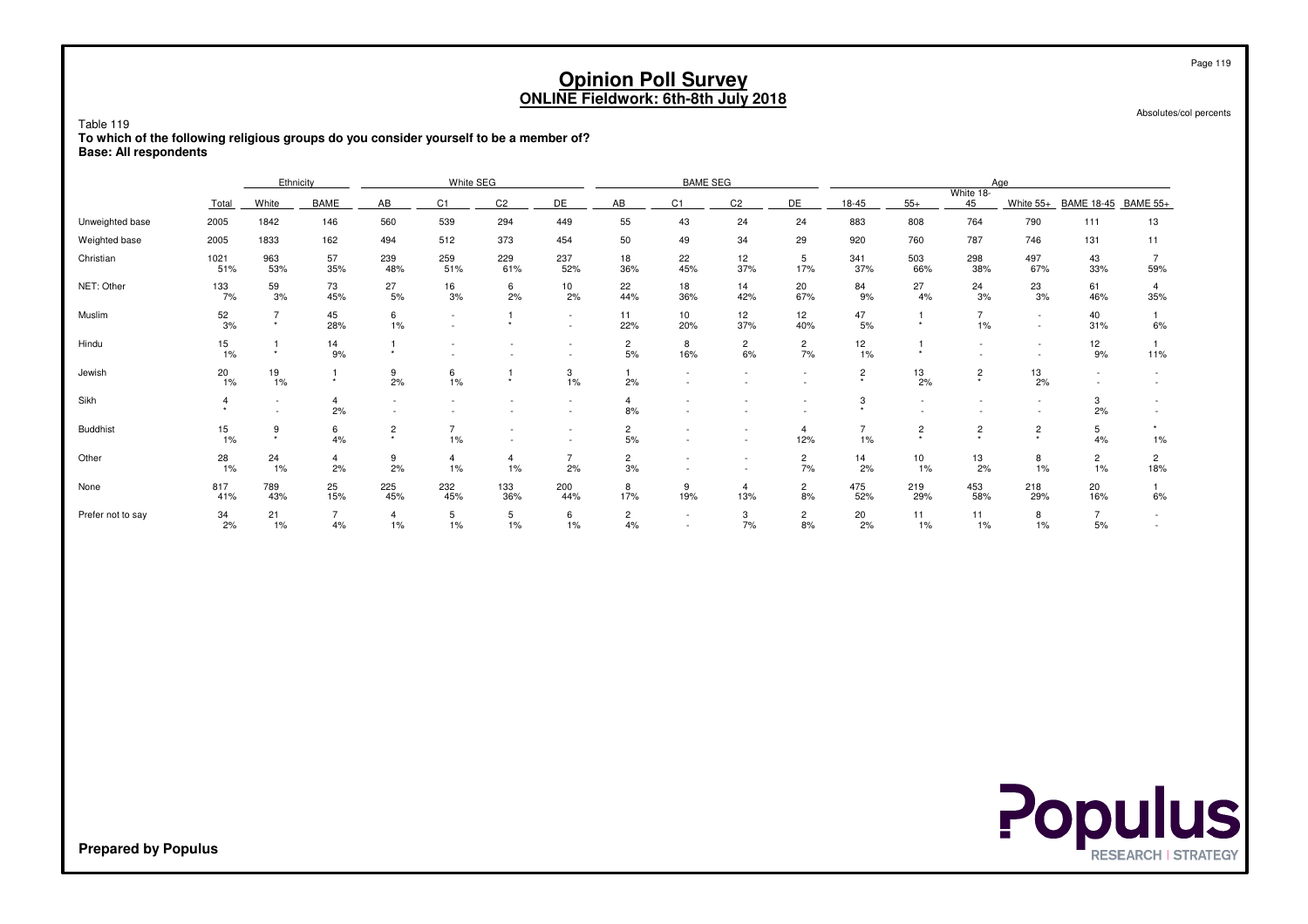Table 120

 **To which of the following religious groups do you consider yourself to be a member of?Base: All respondents**

|                   |             |                  |                           |                      |                  |           | Party voting now |                                                      |                       |                |                          |            |
|-------------------|-------------|------------------|---------------------------|----------------------|------------------|-----------|------------------|------------------------------------------------------|-----------------------|----------------|--------------------------|------------|
|                   | Total       | Labour           | Conservative              | Liberal<br>Democrat  | <b>UKIP</b>      | Green     | SNP              | Plaid Cymru                                          | Other                 | Can't remember | Wouldn't/<br>didn't vote | Don't know |
| Unweighted base   | 2005        | 645              | 592                       | 139                  | 97               | 68        | 67               | 11                                                   | 17                    |                | 123                      | 246        |
| Weighted base     | 2005        | 728              | 686                       | 140                  | 70               | 64        | 53               | 10                                                   | 15                    |                | 36                       | 203        |
| Christian         | 1021<br>51% | 295<br>41%       | 438<br>64%                | 62<br>44%            | 45<br>64%        | 22<br>34% | 24<br>44%        | $\overline{4}$<br>43%                                | 8<br>55%              |                | 19<br>53%                | 104<br>51% |
| NET: Other        | 133<br>7%   | 74<br>10%        | 34<br>5%                  | 8<br>5%              | $1\%$            | 3<br>4%   | 3<br>5%          | $\sim$<br>$\sim$                                     | $\overline{2}$<br>17% |                | $\overline{2}$<br>4%     | 8<br>4%    |
| Muslim            | 52<br>3%    | 39<br>5%         | $\overline{7}$<br>1%      | 3<br>2%              | $\sim$           |           | $\sim$           |                                                      |                       |                | $\rightarrow$<br>$1\%$   | 3<br>2%    |
| Hindu             | 15<br>1%    | $\frac{11}{2\%}$ | $\overline{c}$<br>$\star$ | $\sim$<br>$\sim$     |                  |           | 3%               |                                                      |                       |                | $\sim$                   |            |
| Jewish            | 20<br>1%    | 3<br>$\ddot{}$   | $\frac{15}{2\%}$          | 1%                   |                  | $1\%$     | $1\%$            |                                                      |                       |                |                          |            |
| Sikh              | <b>A</b>    | $\Delta$         | $\overline{c}$<br>$\star$ | $\sim$               |                  |           | ٠                |                                                      |                       |                |                          |            |
| <b>Buddhist</b>   | 15<br>1%    | 5<br>1%          | $\overline{4}$<br>1%      | 1%                   |                  | 1%        |                  | $\overline{\phantom{a}}$<br>$\overline{\phantom{a}}$ | $\overline{c}$<br>17% |                | 3%                       |            |
| Other             | 28<br>1%    | $\frac{14}{2\%}$ | $\overline{4}$<br>1%      | $\overline{c}$<br>2% | 1%               | 2%        | $1\%$            | $\overline{\phantom{a}}$                             |                       |                | $1\%$                    | 2%         |
| None              | 817<br>41%  | 348<br>48%       | 204<br>30%                | 70<br>50%            | 24<br>34%        | 38<br>59% | 26<br>49%        | 5<br>57%                                             | $\overline{4}$<br>25% |                | 14<br>39%                | 84<br>41%  |
| Prefer not to say | 34<br>2%    | 11<br>1%         | 11<br>2%                  | $\star$<br>$\star$   | $\star$<br>$1\%$ | 2%        | 2%               | $\overline{\phantom{a}}$<br>$\overline{\phantom{a}}$ | 3%                    |                | 4%                       | 4%         |

Absolutes/col percents

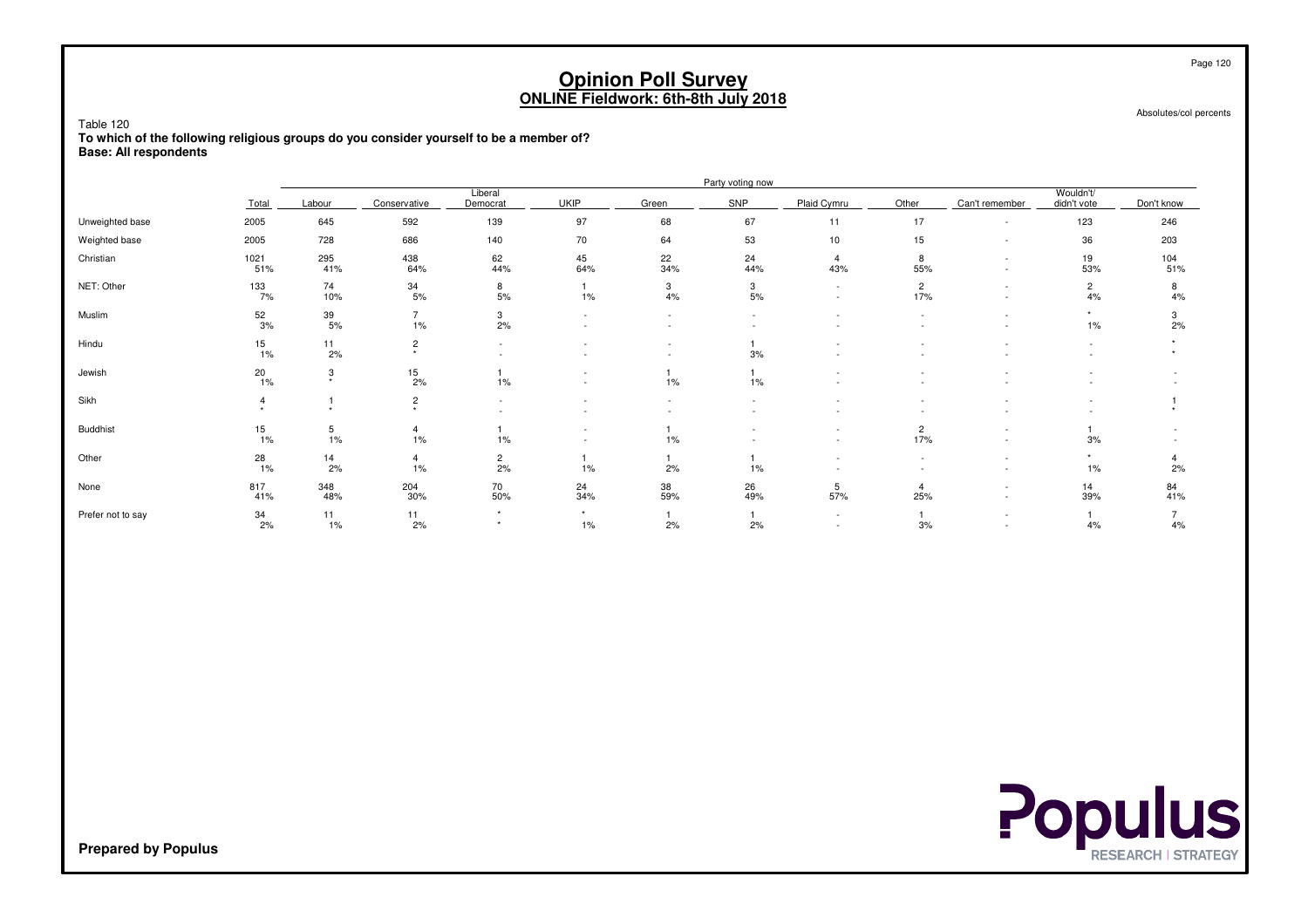Table 121

 **To which of the following religious groups do you consider yourself to be a member of?Base: All respondents**

|                   |             |                      |                           |                               |                  |                          |                  | Party voting June 2017                               |                                                      |                          |                            |
|-------------------|-------------|----------------------|---------------------------|-------------------------------|------------------|--------------------------|------------------|------------------------------------------------------|------------------------------------------------------|--------------------------|----------------------------|
|                   | Total       | Conservative         | Labour                    | Liberal<br>Democrat           | SNP              | Green                    | <b>UKIP</b>      | Plaid Cymru                                          | Other                                                | Can't remember           | Wouldn't/<br>didn't vote   |
| Unweighted base   | 2005        | 706                  | 694                       | 137                           | 75               | 39                       | 79               | 15                                                   | 5                                                    | 50                       | 205                        |
| Weighted base     | 2005        | 864                  | 814                       | 151                           | 62               | 39                       | 38               | 15                                                   | $\overline{4}$                                       | $\overline{4}$           | 16                         |
| Christian         | 1021<br>51% | 548<br>63%           | 328<br>40%                | 73<br>48%                     | 25<br>41%        | 8<br>20%                 | 21<br>57%        | 9<br>63%                                             | 30%                                                  | $\overline{2}$<br>51%    | 5<br>33%                   |
| NET: Other        | 133<br>7%   | 41<br>5%             | 73<br>9%                  | 12<br>8%                      | 3<br>5%          | 3<br>9%                  | 2%               |                                                      | $\sim$<br>$\overline{\phantom{a}}$                   | $\star$<br>1%            | 4%                         |
| Muslim            | 52<br>3%    | 9<br>1%              | 37<br>5%                  | $\overline{4}$<br>3%          | $\sim$<br>$\sim$ | 4%                       | $\star$<br>$1\%$ |                                                      | $\overline{\phantom{a}}$<br>$\overline{\phantom{a}}$ | $\sim$<br>$\sim$         | $\ddot{\phantom{1}}$<br>2% |
| Hindu             | 15<br>1%    | 5<br>1%              | 8<br>1%                   | ٠<br>$\overline{\phantom{0}}$ | 2%               | $\overline{\phantom{a}}$ |                  |                                                      |                                                      | $\star$<br>1%            |                            |
| Jewish            | 20<br>1%    | $\frac{15}{2\%}$     | 3<br>$\star$              | 1%                            | 1%               | 2%                       |                  |                                                      | $\overline{\phantom{a}}$                             | ٠                        |                            |
| Sikh              |             | $\ddot{\phantom{1}}$ | $\overline{c}$<br>$\star$ | $\ddot{\phantom{1}}$          | $\sim$<br>$\sim$ | $\sim$                   |                  |                                                      |                                                      |                          |                            |
| <b>Buddhist</b>   | 15<br>1%    | 6<br>1%              | 6<br>1%                   | $\overline{c}$<br>$1\%$       |                  |                          |                  |                                                      |                                                      | $\overline{\phantom{a}}$ | $1\%$                      |
| Other             | 28<br>1%    | 5<br>1%              | 16<br>2%                  | 4<br>2%                       | 1%               | 4%                       | $\star$<br>$1\%$ |                                                      |                                                      | $\overline{\phantom{a}}$ | ۰<br>1%                    |
| None              | 817<br>41%  | 264<br>31%           | 395<br>48%                | 65<br>43%                     | 33<br>53%        | 28<br>71%                | 15<br>40%        | 6<br>37%                                             | 2<br>57%                                             | $\overline{2}$<br>39%    | 9<br>59%                   |
| Prefer not to say | 34<br>2%    | 11<br>1%             | 18<br>2%                  | $\overline{c}$<br>1%          | 2%               | $\sim$<br>$\sim$         | $\star$<br>$1\%$ | $\overline{\phantom{a}}$<br>$\overline{\phantom{a}}$ | 13%                                                  | $\star$<br>8%            | 4%                         |

**Populus** 

Page 121

Absolutes/col percents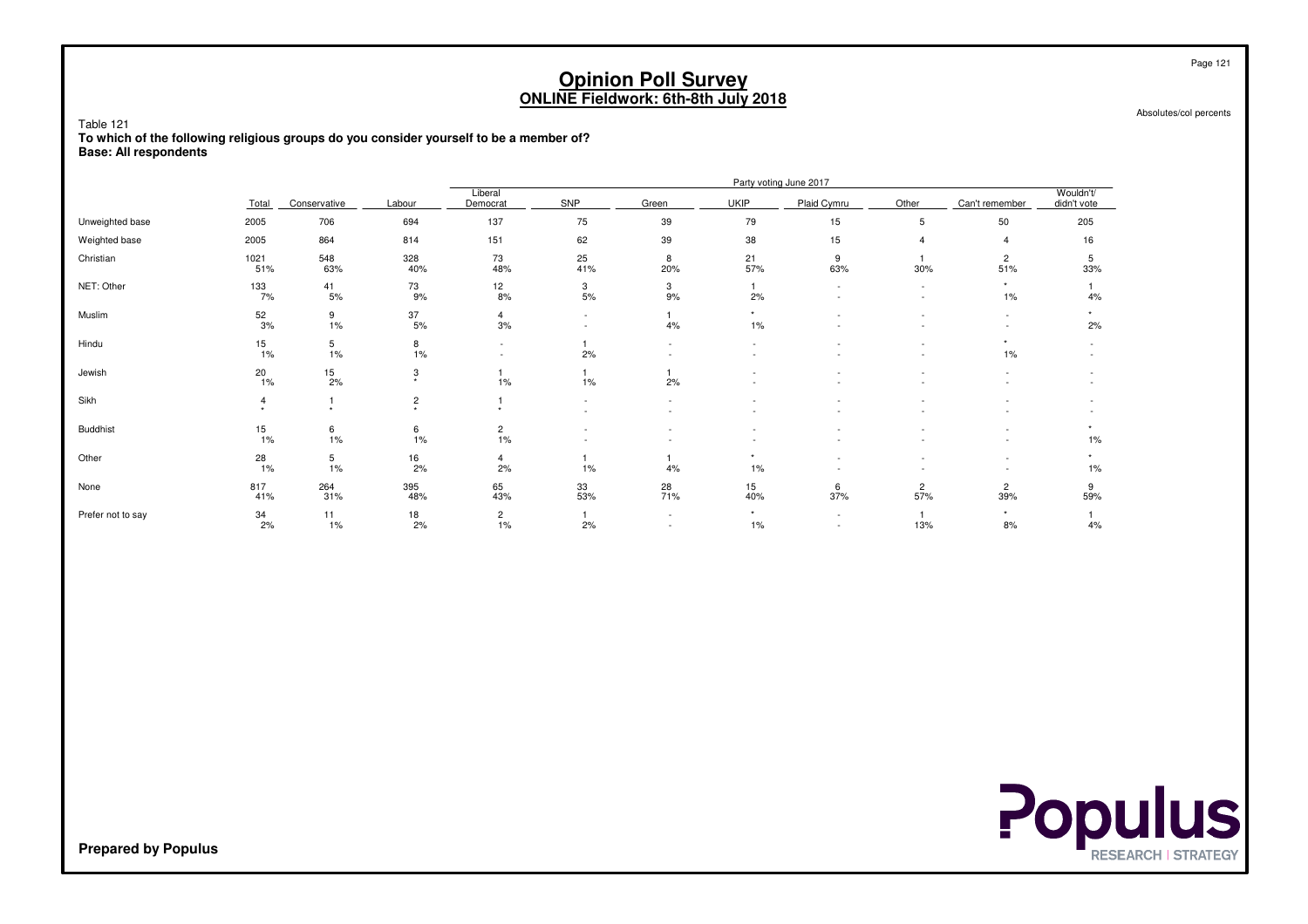Table 122

 **To which of the following religious groups do you consider yourself to be a member of?Base: All respondents**

|                   |             |                      |                           |                     |             |                      |                 | Party voting May 2015                                |                          |                                                      |                          |
|-------------------|-------------|----------------------|---------------------------|---------------------|-------------|----------------------|-----------------|------------------------------------------------------|--------------------------|------------------------------------------------------|--------------------------|
|                   | Total       | Conservative         | Labour                    | Liberal<br>Democrat | <b>UKIP</b> | SNP                  | Green           | Plaid Cymru                                          | Other                    | Can't remember                                       | Wouldn't/<br>didn't vote |
| Unweighted base   | 2005        | 614                  | 557                       | 153                 | 153         | 83                   | 73              | 11                                                   | 8                        | 80                                                   | 273                      |
| Weighted base     | 2005        | 716                  | 638                       | 159                 | 135         | 76                   | 74              | 11                                                   | 6                        | 61                                                   | 129                      |
| Christian         | 1021<br>51% | 439<br>61%           | 287<br>45%                | 76<br>48%           | 80<br>59%   | 31<br>41%            | 20<br>27%       | 6<br>54%                                             | $\overline{c}$<br>29%    | 36<br>59%                                            | 44<br>34%                |
| NET: Other        | 133<br>7%   | 41<br>6%             | 58<br>9%                  | 11<br>7%            | 4<br>3%     | $\overline{a}$<br>3% | 6<br>8%         | $\sim$                                               | $\star$<br>7%            | $\overline{c}$<br>4%                                 | 6%                       |
| Muslim            | 52<br>3%    | 8<br>1%              | 31<br>5%                  | 6<br>4%             | $\sim$      | $\sim$               |                 | $\sim$                                               | $\star$<br>7%            | 2%                                                   | 5<br>4%                  |
| Hindu             | 15<br>1%    | 6<br>1%              | 8<br>1%                   | $\star$             |             |                      |                 |                                                      | $\sim$<br>$\sim$         |                                                      |                          |
| Jewish            | 20<br>1%    | $\frac{16}{2\%}$     | 3<br>$\star$              |                     |             | $1\%$                | 1%              |                                                      |                          |                                                      |                          |
| Sikh              |             | $\ddot{\phantom{1}}$ | 3<br>$\ddot{\phantom{1}}$ |                     |             | $\sim$               | $\sim$          |                                                      | $\overline{\phantom{a}}$ |                                                      |                          |
| <b>Buddhist</b>   | 15<br>1%    | $\frac{5}{1\%}$      | 3<br>$\star$              | 1%                  | 1%          | $1\%$                | $\frac{2}{3\%}$ |                                                      | $\overline{\phantom{a}}$ | 2%                                                   |                          |
| Other             | 28<br>1%    | 6<br>1%              | 9<br>1%                   | 3<br>2%             | 3<br>2%     | $1\%$                | 4<br>5%         |                                                      |                          | $\overline{\phantom{a}}$<br>$\overline{\phantom{a}}$ | $\overline{c}$<br>2%     |
| None              | 817<br>41%  | 227<br>32%           | 283<br>44%                | 70<br>44%           | 50<br>37%   | 40<br>53%            | 47<br>63%       | 5<br>46%                                             | 3<br>42%                 | 20<br>32%                                            | 72<br>56%                |
| Prefer not to say | 34<br>2%    | 9<br>1%              | 9<br>1%                   | $1\%$               | 1%          | $\overline{a}$<br>3% | 1%              | $\overline{\phantom{a}}$<br>$\overline{\phantom{a}}$ | 22%                      | 3<br>4%                                              | 6<br>5%                  |

Absolutes/col percents



**Prepared by Populus**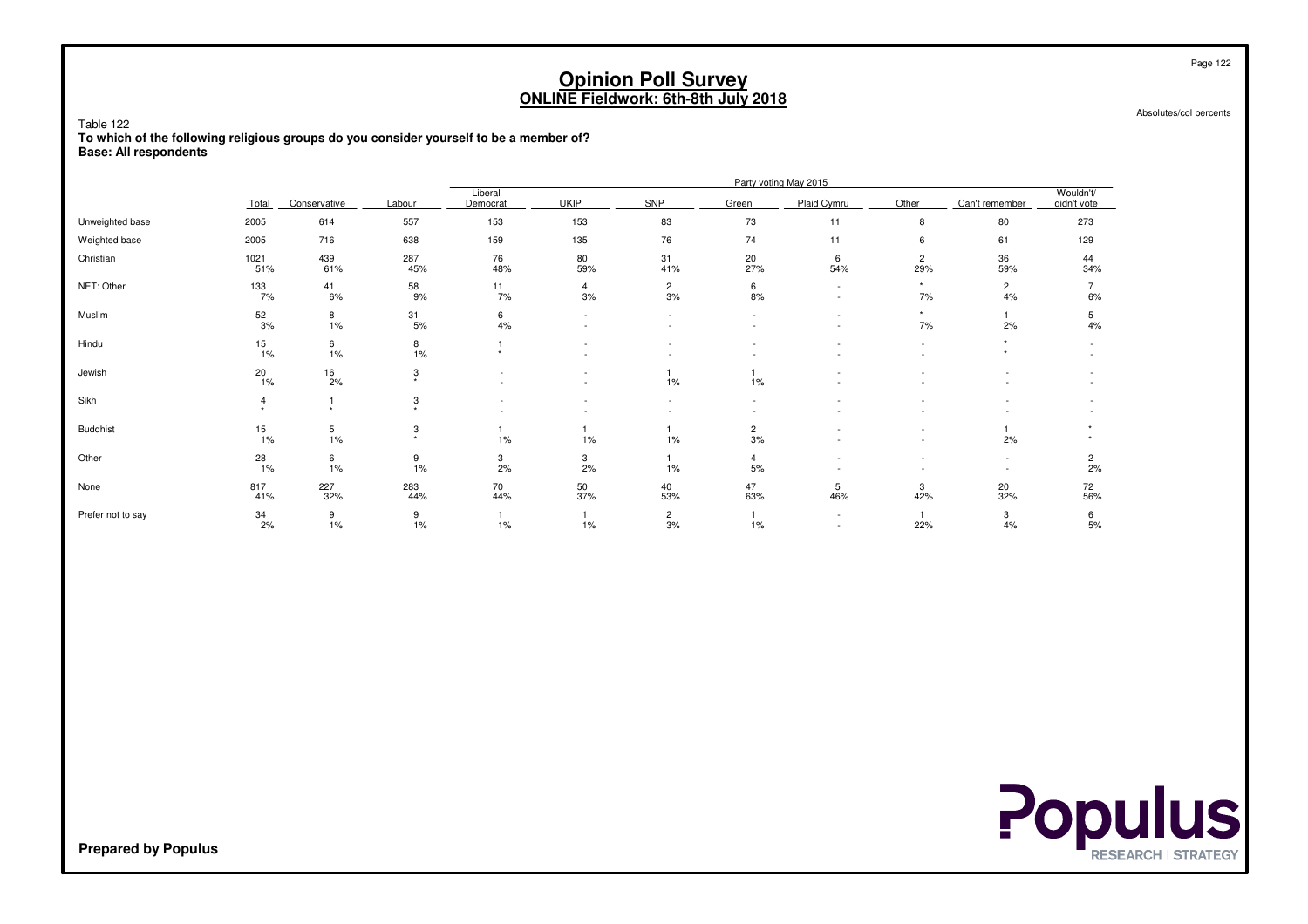Absolutes/col percents

Table 123 **Which of the following best describes where you live?Base: All respondents**

|                                   |             | Social Grade<br>Gender<br>Age |            |            |            |                      |            |            |            |            |            |                |            | Region        |                      |               |                                        |                       |                       | Employment<br>Sector |                      |            |                      |                      |            |              |                                 |
|-----------------------------------|-------------|-------------------------------|------------|------------|------------|----------------------|------------|------------|------------|------------|------------|----------------|------------|---------------|----------------------|---------------|----------------------------------------|-----------------------|-----------------------|----------------------|----------------------|------------|----------------------|----------------------|------------|--------------|---------------------------------|
|                                   | Total       | Male                          | Female     | $18-24$    | $25 - 34$  | $35 - 44$            | $45 - 54$  | $55 - 64$  | $65+$      | AB         | C1         | C <sub>2</sub> | DE         | Scot-<br>land | North<br><b>East</b> | North<br>West | York-<br>shire<br>&<br>Humb-<br>erside | West<br>Mid-<br>lands | East<br>Mid-<br>lands | <b>Wales</b>         | East-<br>ern         | London     | South<br><b>East</b> | South<br><b>West</b> | Public     | Pri-<br>vate | Opin-<br>ion<br>Influ-<br>encer |
| Unweighted base                   | 2005        | 990                           | 1015       | 199        | 316        | 340                  | 342        | 326        | 482        | 620        | 588        | 320            | 477        | 176           | 75                   | 213           | 165                                    | 180                   | 155                   | 92                   | 183                  | 260        | 309                  | 197                  | 320        | 780          | 206                             |
| Weighted base                     | 2005        | 979                           | 1026       | 223        | 347        | 321                  | 355        | 297        | 463        | 547        | 563        | 407            | 487        | 174           | 84                   | 231           | 168                                    | 178                   | 146                   | 100                  | 192                  | 271        | 281                  | 178                  | 356        | 801          | 235                             |
| NET: Urban                        | 1574<br>79% | 764<br>78%                    | 810<br>79% | 187<br>84% | 306<br>88% | 262<br>82%           | 279<br>79% | 218<br>73% | 323<br>70% | 431<br>79% | 457<br>81% | 304<br>75%     | 383<br>79% | 132<br>76%    | 73<br>86%            | 185<br>80%    | 136<br>81%                             | 148<br>83%            | 108<br>74%            | 57<br>57%            | 139<br>72%           | 266<br>98% | 206<br>73%           | 126<br>71%           | 299<br>84% | 632<br>79%   | 195<br>83%                      |
| Urban - Population over<br>10,000 | 843<br>42%  | 439<br>45%                    | 404<br>39% | 127<br>57% | 181<br>52% | 140<br>44%           | 131<br>37% | 105<br>35% | 159<br>34% | 262<br>48% | 238<br>42% | 165<br>41%     | 179<br>37% | 79<br>45%     | 34<br>40%            | 91<br>40%     | 72<br>43%                              | 75<br>42%             | 49<br>33%             | 25<br>25%            | 47<br>24%            | 226<br>83% | 86<br>31%            | 59<br>33%            | 172<br>48% | 353<br>44%   | 127<br>54%                      |
| Town and Fringe                   | 731<br>36%  | 325<br>33%                    | 407<br>40% | 60<br>27%  | 125<br>36% | 122<br>38%           | 148<br>42% | 113<br>38% | 164<br>35% | 170<br>31% | 219<br>39% | 139<br>34%     | 204<br>42% | 53<br>30%     | 39<br>46%            | 93<br>40%     | 64<br>38%                              | 72<br>40%             | 59<br>41%             | 32<br>32%            | 92<br>48%            | 40<br>15%  | 119<br>43%           | 68<br>38%            | 127<br>36% | 279<br>35%   | 69<br>29%                       |
| NET: Rural                        | 431<br>21%  | 214<br>22%                    | 216<br>21% | 36<br>16%  | 41<br>12%  | 59<br>18%            | 76<br>21%  | 79<br>27%  | 140<br>30% | 116<br>21% | 107<br>19% | 104<br>25%     | 104<br>21% | 42<br>24%     | 12<br>14%            | 46<br>20%     | 32<br>19%                              | 31<br>17%             | 38<br>26%             | 43<br>43%            | 54<br>28%            | 5<br>2%    | 75<br>27%            | 52<br>29%            | 57<br>16%  | 169<br>21%   | 40<br>17%                       |
| Village                           | 386<br>19%  | 198<br>20%                    | 188<br>18% | 29<br>13%  | 40<br>12%  | 55<br>17%            | 68<br>19%  | 66<br>22%  | 127<br>27% | 102<br>19% | 98<br>17%  | 92<br>23%      | 94<br>19%  | 31<br>18%     | 11<br>13%            | 40<br>17%     | 31<br>18%                              | 26<br>15%             | 37<br>25%             | 37<br>37%            | 49<br>26%            | 5<br>2%    | 73<br>26%            | 46<br>26%            | 54<br>15%  | 150<br>19%   | 37<br>16%                       |
| Hamlet & Isolated<br>Dwelling     | 45<br>2%    | 17<br>2%                      | 28<br>3%   | 6<br>3%    | -1         | $\overline{4}$<br>1% | 8<br>2%    | 13<br>4%   | 13<br>3%   | 14<br>3%   | 9<br>2%    | 11<br>3%       | 11<br>2%   | 11<br>7%      | -1<br>$1\%$          | 6<br>3%       | 1<br>1%                                | 5<br>3%               | 1<br>1%               | 7<br>7%              | $\overline{4}$<br>2% |            | $\overline{c}$<br>1% | 6<br>3%              | 3<br>1%    | 19<br>2%     | 3<br>1%                         |
|                                   |             |                               |            |            |            |                      |            |            |            |            |            |                |            |               |                      |               |                                        |                       |                       |                      |                      |            |                      |                      |            |              | Populus                         |
| <b>Prepared by Populus</b>        |             |                               |            |            |            |                      |            |            |            |            |            |                |            |               |                      |               |                                        |                       |                       |                      |                      |            |                      |                      |            |              | <b>RESEARCH   STRATEGY</b>      |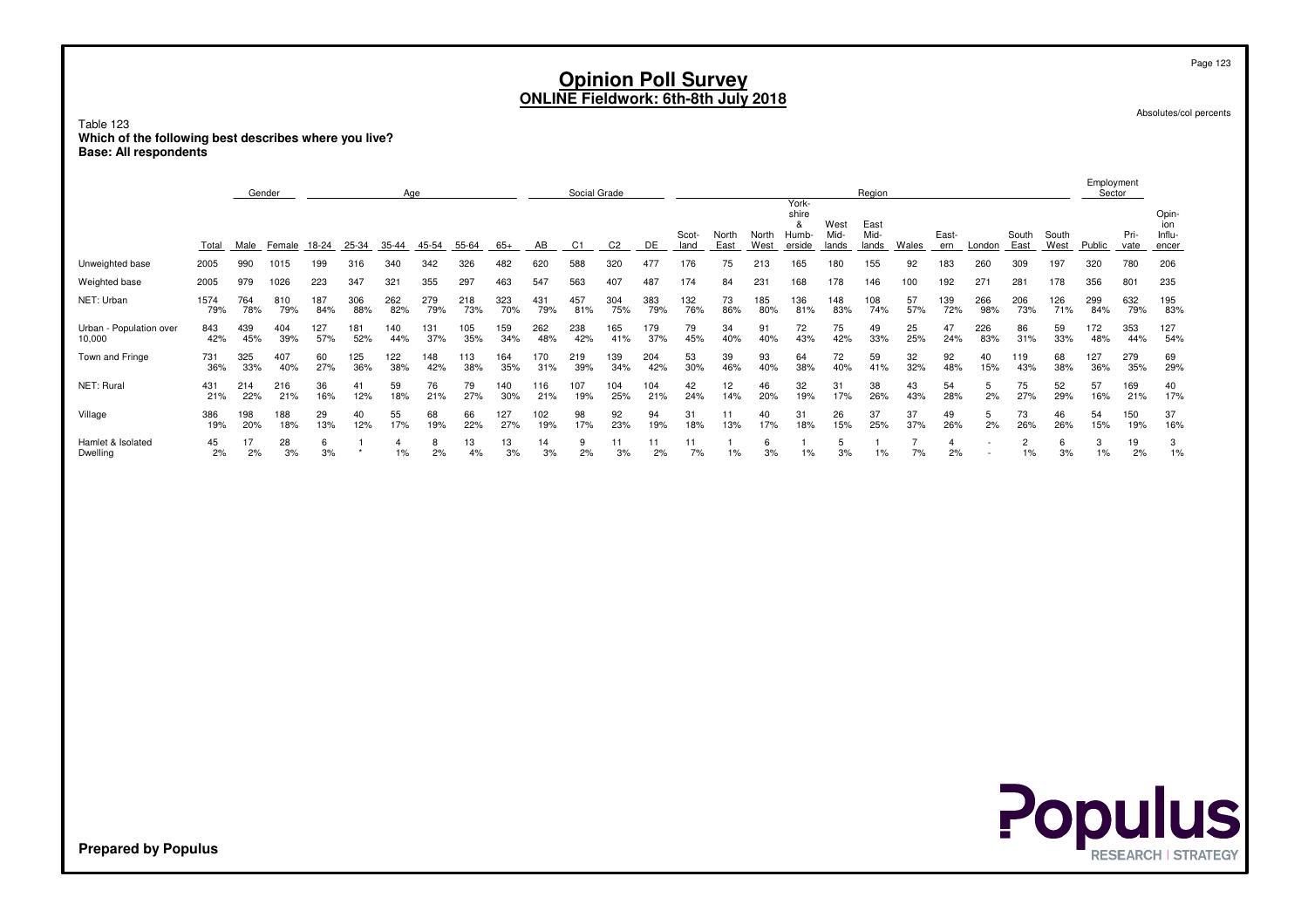| Table 124<br>Which of the following best describes where you live?<br><b>Base: All respondents</b> |             |             |            |            |                |                |            | <b>Opinion Poll Survey</b><br><b>ONLINE Fieldwork: 6th-8th July 2018</b> |           |                    |                          |            |            |                 |            |                   | Absolutes/col percents  | Page 124 |
|----------------------------------------------------------------------------------------------------|-------------|-------------|------------|------------|----------------|----------------|------------|--------------------------------------------------------------------------|-----------|--------------------|--------------------------|------------|------------|-----------------|------------|-------------------|-------------------------|----------|
|                                                                                                    |             | Ethnicity   |            |            | White SEG      |                |            |                                                                          | Aae       |                    |                          |            |            |                 |            |                   |                         |          |
|                                                                                                    | Total       | White       | BAME       | AB         | C <sub>1</sub> | C <sub>2</sub> | DE         | AB                                                                       | C1        | C <sub>2</sub>     | DE                       | 18-45      | $55+$      | White 18-<br>45 | White 55+  | <b>BAME 18-45</b> | <b>BAME 55+</b>         |          |
| Unweighted base                                                                                    | 2005        | 1842        | 146        | 560        | 539            | 294            | 449        | 55                                                                       | 43        | 24                 | 24                       | 883        | 808        | 764             | 790        | 111               | 13                      |          |
| Weighted base                                                                                      | 2005        | 1833        | 162        | 494        | 512            | 373            | 454        | 50                                                                       | 49        | 34                 | 29                       | 920        | 760        | 787             | 746        | 131               | 11                      |          |
| NET: Urban                                                                                         | 1574<br>79% | 1408<br>77% | 157<br>97% | 380<br>77% | 406<br>79%     | 270<br>72%     | 351<br>77% | 48<br>96%                                                                | 48<br>97% | 33<br>100%         | 28<br>94%                | 780<br>85% | 541<br>71% | 649<br>83%      | 529<br>71% | 128<br>98%        | 10 <sup>10</sup><br>89% |          |
| Urban - Population over<br>10,000                                                                  | 843<br>42%  | 723<br>39%  | 113<br>70% | 218<br>44% | 203<br>40%     | 142<br>38%     | 160<br>35% | 41<br>83%                                                                | 33<br>66% | 22<br>67%          | 17<br>56%                | 459<br>50% | 265<br>35% | 365<br>46%      | 255<br>34% | 92<br>71%         | 8<br>74%                |          |
| Town and Fringe                                                                                    | 731<br>36%  | 685<br>37%  | 44<br>27%  | 162<br>33% | 204<br>40%     | 127<br>34%     | 192<br>42% | 6<br>13%                                                                 | 15<br>31% | 11<br>33%          | 11<br>38%                | 322<br>35% | 277<br>36% | 284<br>36%      | 274<br>37% | 35<br>27%         | $\overline{2}$<br>14%   |          |
| NET: Rural                                                                                         | 431<br>21%  | 425<br>23%  | 5<br>3%    | 114<br>23% | 105<br>21%     | 103<br>28%     | 103<br>23% | $\overline{2}$<br>4%                                                     | 3%        | $\star$<br>$\star$ | 2<br>6%                  | 140<br>15% | 218<br>29% | 137<br>17%      | 217<br>29% | 3<br>2%           | 11%                     |          |
| Village                                                                                            | 386<br>19%  | 381<br>21%  | 5<br>3%    | 100<br>20% | 97<br>19%      | 92<br>25%      | 92<br>20%  | $\overline{2}$<br>4%                                                     | 3%        | $\star$<br>$\star$ | $\overline{2}$<br>6%     | 128<br>14% | 193<br>25% | 126<br>16%      | 192<br>26% | 3<br>2%           | 11%                     |          |
| Hamlet & Isolated<br>Dwelling                                                                      | 45<br>2%    | 45<br>2%    |            | 14<br>3%   | 9<br>2%        | 11<br>3%       | 11<br>2%   | $\sim$                                                                   |           |                    | $\overline{\phantom{a}}$ | 12<br>1%   | 25<br>3%   | 12<br>1%        | 25<br>3%   |                   | $\sim$                  |          |

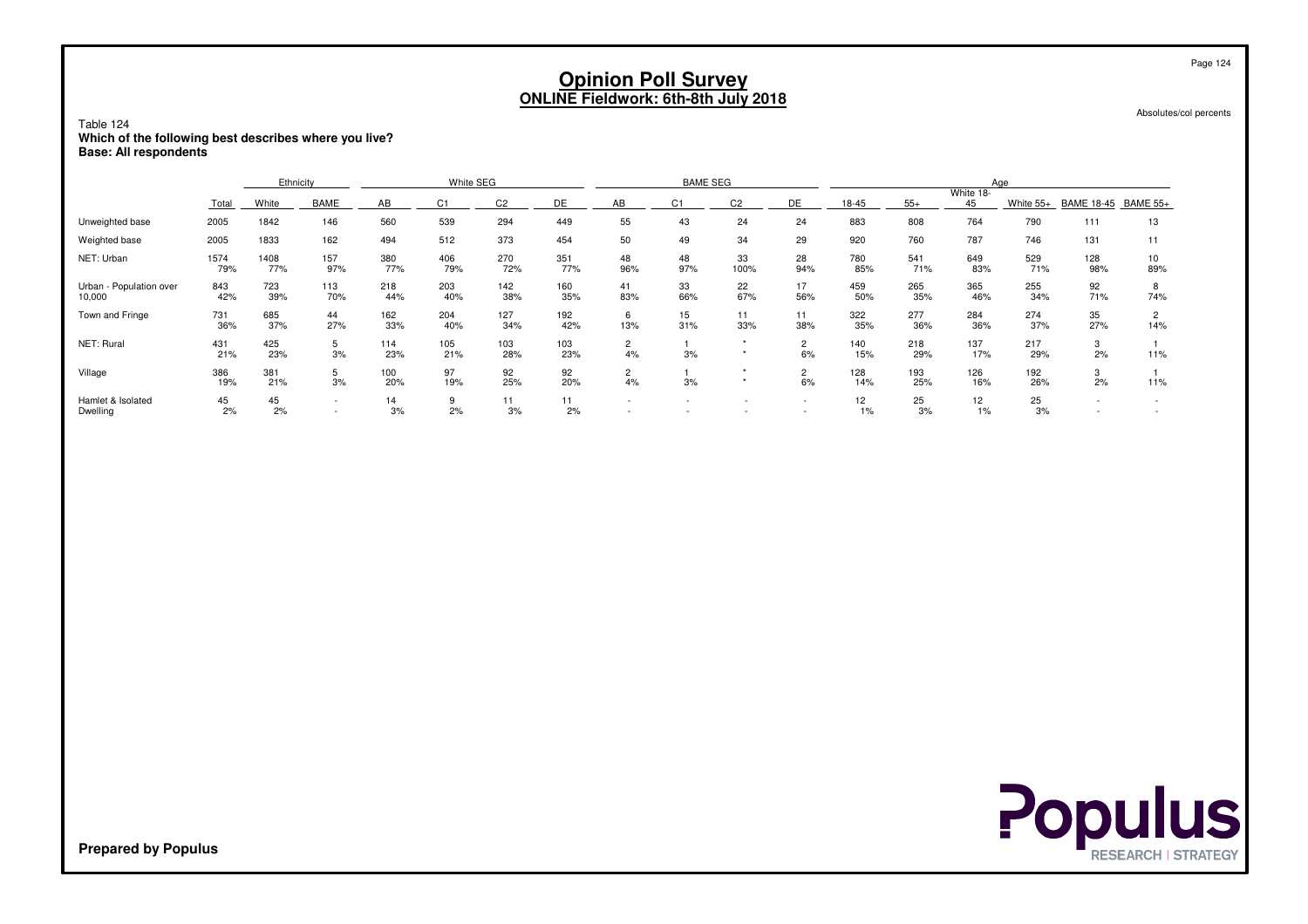Absolutes/col percents

Table 125 **Which of the following best describes where you live?Base: All respondents**

|                                   |             | Party voting now |              |                     |             |           |                   |             |           |                          |                          |            |  |  |  |
|-----------------------------------|-------------|------------------|--------------|---------------------|-------------|-----------|-------------------|-------------|-----------|--------------------------|--------------------------|------------|--|--|--|
|                                   | Total       | Labour           | Conservative | Liberal<br>Democrat | <b>UKIP</b> | Green     | SNP               | Plaid Cymru | Other     | Can't remember           | Wouldn't/<br>didn't vote | Don't know |  |  |  |
| Unweighted base                   | 2005        | 645              | 592          | 139                 | 97          | 68        | 67                | 11          | 17        | $\overline{\phantom{a}}$ | 123                      | 246        |  |  |  |
| Weighted base                     | 2005        | 728              | 686          | 140                 | 70          | 64        | 53                | 10          | 15        |                          | 36                       | 203        |  |  |  |
| NET: Urban                        | 1574<br>79% | 628<br>86%       | 492<br>72%   | 108<br>77%          | 55<br>78%   | 54<br>85% | 42<br>79%         | 44%         | 12<br>80% | $\overline{\phantom{a}}$ | 27<br>74%                | 153<br>75% |  |  |  |
| Urban - Population over<br>10,000 | 843<br>42%  | 342<br>47%       | 242<br>35%   | 67<br>48%           | 27<br>39%   | 34<br>54% | 25<br>47%         | 11%         | 8<br>52%  |                          | 12<br>32%                | 85<br>42%  |  |  |  |
| Town and Fringe                   | 731<br>36%  | 286<br>39%       | 251<br>37%   | 41<br>29%           | 28<br>39%   | 20<br>31% | 17<br>31%         | 3<br>33%    | 4<br>28%  |                          | 15<br>42%                | 68<br>33%  |  |  |  |
| NET: Rural                        | 431<br>21%  | 100<br>14%       | 194<br>28%   | 32<br>23%           | 15<br>22%   | 10<br>15% | 11<br>21%         | 5<br>56%    | 3<br>20%  |                          | 9<br>26%                 | 51<br>25%  |  |  |  |
| Village                           | 386<br>19%  | 90<br>12%        | 174<br>25%   | 31<br>22%           | 14<br>21%   | 12%       | 8<br>16%          | 56%         | 3<br>20%  |                          | 9<br>25%                 | 43<br>21%  |  |  |  |
| Hamlet & Isolated<br>Dwelling     | 45<br>2%    | 10<br>1%         | 20<br>3%     | $1\%$               | $1\%$       | 4%        | $\sim$<br>ى<br>6% | $\sim$      |           |                          |                          | 4%         |  |  |  |

**Populus**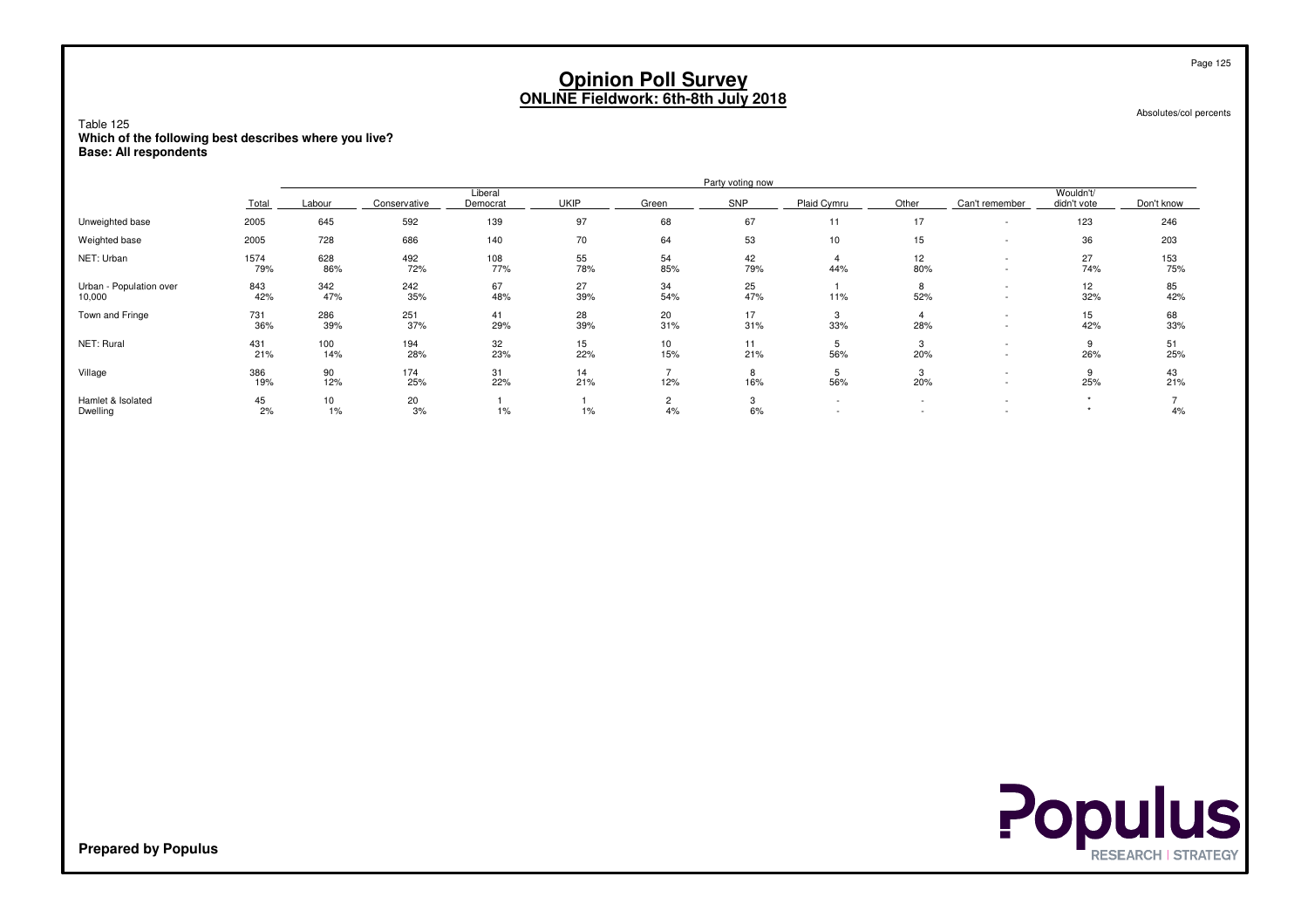Absolutes/col percents

Table 126 **Which of the following best describes where you live?Base: All respondents**

|                                   |             |              |             |                     |                   |           |             | Party voting June 2017 |          |                                                      |                          |
|-----------------------------------|-------------|--------------|-------------|---------------------|-------------------|-----------|-------------|------------------------|----------|------------------------------------------------------|--------------------------|
|                                   | Total       | Conservative | Labour      | Liberal<br>Democrat | SNP               | Green     | <b>UKIP</b> | Plaid Cymru            | Other    | Can't remember                                       | Wouldn't/<br>didn't vote |
| Unweighted base                   | 2005        | 706          | 694         | 137                 | 75                | 39        | 79          | 15                     | 5        | 50                                                   | 205                      |
| Weighted base                     | 2005        | 864          | 814         | 151                 | 62                | 39        | 38          | 15                     |          | 4                                                    | 16                       |
| NET: Urban                        | 1574<br>79% | 624<br>72%   | 701<br>86%  | 117<br>78%          | 49<br>79%         | 31<br>80% | 27<br>70%   | 6<br>43%               | 2<br>59% | 3<br>84%                                             | 14<br>89%                |
| Urban - Population over<br>10,000 | 843<br>42%  | 309<br>36%   | 392<br>48%  | 66<br>44%           | 29<br>47%         | 24<br>63% | 11<br>30%   | $\overline{2}$<br>11%  | 28%      | $\overline{c}$<br>44%                                | 8<br>49%                 |
| Town and Fringe                   | 731<br>36%  | 315<br>37%   | 309<br>38%  | 51<br>34%           | 20<br>32%         | 17%       | 15<br>41%   | ь<br>32%               | 30%      | $\overline{c}$<br>40%                                | 6<br>40%                 |
| NET: Rural                        | 431<br>21%  | 240<br>28%   | 113<br>14%  | 33<br>22%           | 13<br>21%         | 8<br>20%  | 11<br>30%   | 57%                    | 2<br>41% | 16%                                                  | 11%                      |
| Village                           | 386<br>19%  | 216<br>25%   | 102<br>12%  | 31<br>21%           | 10<br>16%         | 6<br>17%  | 10<br>26%   | 8<br>51%               | 2<br>41% | 16%                                                  | $\overline{c}$<br>10%    |
| Hamlet & Isolated<br>Dwelling     | 45<br>2%    | 24<br>3%     | 12<br>$1\%$ | 2<br>2%             | $\sim$<br>3<br>5% | 3%        | 4%          | 7%                     |          | $\overline{\phantom{a}}$<br>$\overline{\phantom{a}}$ | $1\%$                    |



**Prepared by Populus**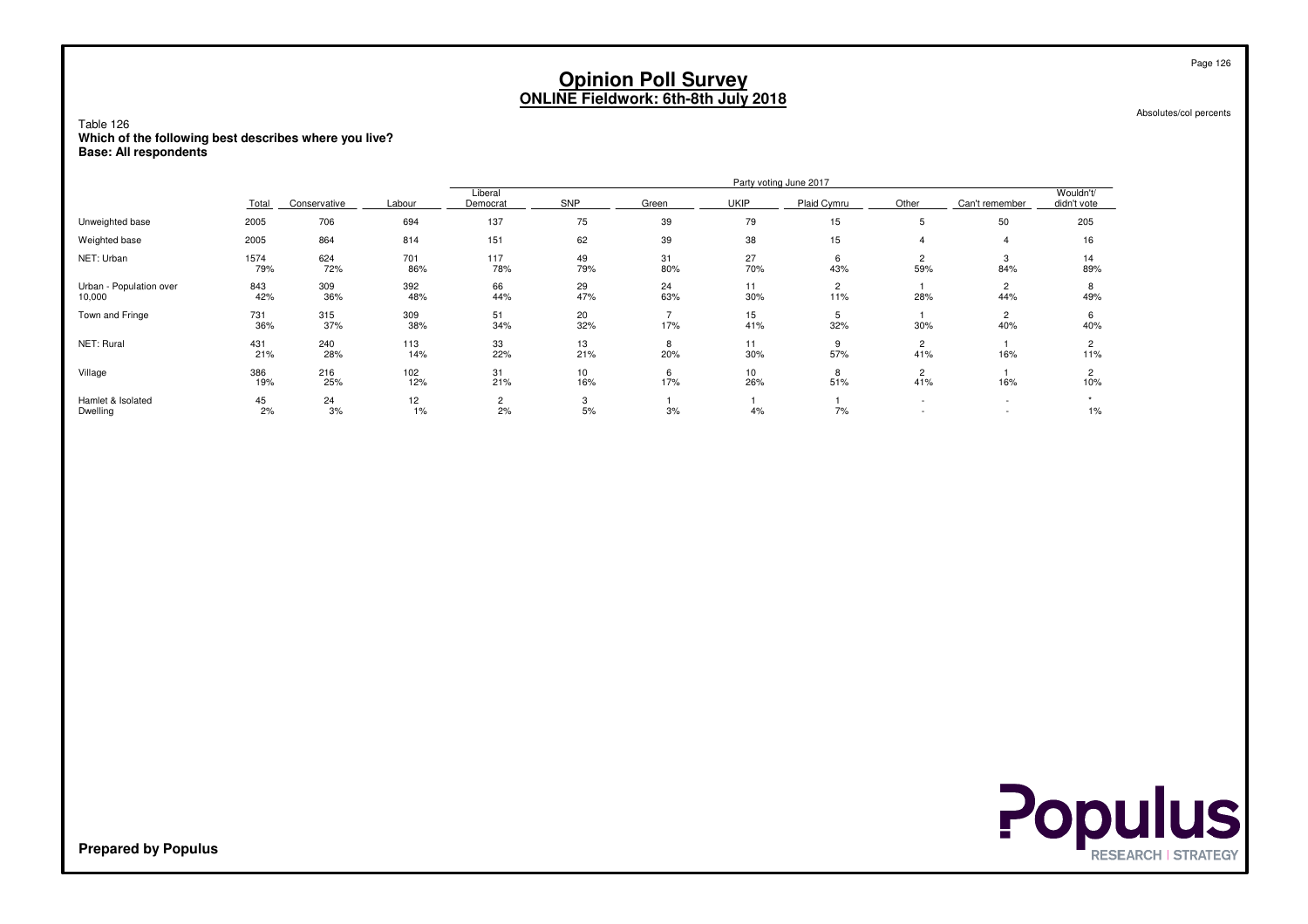Absolutes/col percents

Table 127 **Which of the following best describes where you live?Base: All respondents**

|                                   |             |              |            |                     |             |            |           | Party voting May 2015 |                          |                |                          |
|-----------------------------------|-------------|--------------|------------|---------------------|-------------|------------|-----------|-----------------------|--------------------------|----------------|--------------------------|
|                                   | Total       | Conservative | Labour     | Liberal<br>Democrat | <b>UKIP</b> | <b>SNP</b> | Green     | Plaid Cymru           | Other                    | Can't remember | Wouldn't/<br>didn't vote |
| Unweighted base                   | 2005        | 614          | 557        | 153                 | 153         | 83         | 73        | 11                    | 8                        | 80             | 273                      |
| Weighted base                     | 2005        | 716          | 638        | 159                 | 135         | 76         | 74        | 11                    | 6                        | 61             | 129                      |
| NET: Urban                        | 1574<br>79% | 522<br>73%   | 541<br>85% | 123<br>77%          | 103<br>76%  | 60<br>79%  | 61<br>82% | 5<br>48%              | 67%                      | 51<br>84%      | 105<br>81%               |
| Urban - Population over<br>10,000 | 843<br>42%  | 261<br>36%   | 292<br>46% | 79<br>50%           | 47<br>34%   | 39<br>51%  | 39<br>53% | 11%                   | 3<br>54%                 | 23<br>37%      | 59<br>45%                |
| Town and Fringe                   | 731<br>36%  | 261<br>36%   | 249<br>39% | 43<br>27%           | 57<br>42%   | 21<br>27%  | 21<br>29% | 4<br>37%              | 13%                      | 28<br>46%      | 46<br>35%                |
| NET: Rural                        | 431<br>21%  | 194<br>27%   | 97<br>15%  | 36<br>23%           | 32<br>24%   | 16<br>21%  | 13<br>18% | 6<br>52%              | 2<br>33%                 | 10<br>16%      | 25<br>19%                |
| Village                           | 386<br>19%  | 175<br>24%   | 88<br>14%  | 31<br>19%           | 31<br>23%   | 13<br>17%  | 12<br>17% | 3<br>27%              | 2<br>33%                 | 8<br>14%       | 23<br>18%                |
| Hamlet & Isolated<br>Dwelling     | 45<br>2%    | 19<br>3%     | 9<br>$1\%$ | 5<br>3%             | 1%          | 5%         | 2%        | 3<br>25%              | $\overline{\phantom{0}}$ | 2%             | 1%                       |



**Prepared by Populus**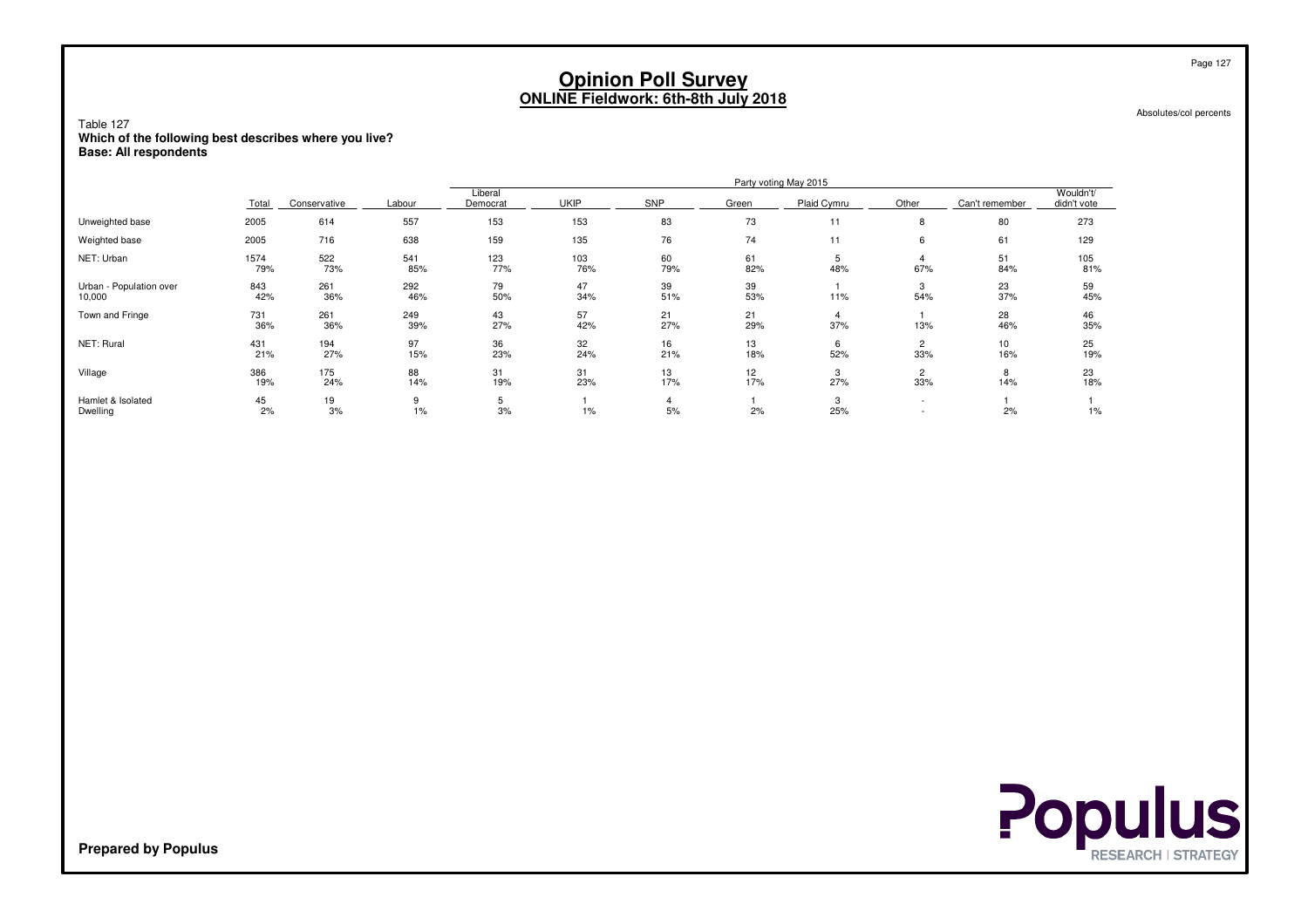Absolutes/col percents

Employment

Table 128 **Which of the following best describes your current working status?Base: All respondents**

|                                                                      |             |            | Gender<br>Age |            |            |            | Social Grade |            |                          |            |                |                |            |               | Region        |               |                                        |                       |                       |           | Employment<br>Sector |                 |               |               |             |              |                                 |
|----------------------------------------------------------------------|-------------|------------|---------------|------------|------------|------------|--------------|------------|--------------------------|------------|----------------|----------------|------------|---------------|---------------|---------------|----------------------------------------|-----------------------|-----------------------|-----------|----------------------|-----------------|---------------|---------------|-------------|--------------|---------------------------------|
|                                                                      | Total       | Male       | Female        | 18-24      | 25-34      | 35-44      | 45-54        | 55-64      | $65+$                    | AB         | C <sub>1</sub> | C <sub>2</sub> | DE         | Scot-<br>land | North<br>East | North<br>West | York-<br>shire<br>&<br>Humb-<br>erside | West<br>Mid-<br>lands | East<br>Mid-<br>lands | Wales     | East-<br>ern         | London          | South<br>East | South<br>West | Public      | Pri-<br>vate | Opin-<br>ion<br>Influ-<br>encer |
| Unweighted base                                                      | 2005        | 990        | 1015          | 199        | 316        | 340        | 342          | 326        | 482                      | 620        | 588            | 320            | 477        | 176           | 75            | 213           | 165                                    | 180                   | 155                   | 92        | 183                  | 260             | 309           | 197           | 320         | 780          | 206                             |
| Weighted base                                                        | 2005        | 979        | 1026          | 223        | 347        | 321        | 355          | 297        | 463                      | 547        | 563            | 407            | 487        | 174           | 84            | 231           | 168                                    | 178                   | 146                   | 100       | 192                  | 27 <sup>°</sup> | 281           | 178           | 356         | 801          | 235                             |
| NET: Working                                                         | 1157<br>58% | 629<br>64% | 528<br>51%    | 133<br>60% | 294<br>85% | 250<br>78% | 271<br>76%   | 148<br>50% | 61<br>13%                | 352<br>64% | 371<br>66%     | 267<br>65%     | 167<br>34% | 97<br>56%     | 45<br>54%     | 146<br>63%    | 94<br>56%                              | 92<br>51%             | 84<br>57%             | 58<br>58% | 107<br>56%           | 191<br>71%      | 154<br>55%    | 87<br>49%     | 356<br>100% | 801<br>100%  | 181<br>77%                      |
| Working full time -<br>working 30 hours per<br>week or more          | 914<br>46%  | 558<br>57% | 357<br>35%    | 108<br>49% | 246<br>71% | 212<br>66% | 224<br>63%   | 97<br>33%  | 27<br>6%                 | 301<br>55% | 296<br>53%     | 206<br>51%     | 112<br>23% | 83<br>48%     | 34<br>40%     | 108<br>47%    | 74<br>44%                              | 75<br>42%             | 70<br>48%             | 50<br>50% | 86<br>45%            | 159<br>59%      | 115<br>41%    | 61<br>34%     | 289<br>81%  | 625<br>78%   | 152<br>65%                      |
| Working part time -<br>working between 8 and<br>29 hours per week    | 243<br>12%  | 72<br>7%   | 171<br>17%    | 25<br>11%  | 47<br>14%  | 38<br>12%  | 47<br>13%    | 51<br>17%  | 34<br>7%                 | 51<br>9%   | 74<br>13%      | 61<br>15%      | 56<br>11%  | 14<br>8%      | 12<br>14%     | 38<br>16%     | 20<br>12%                              | 16<br>9%              | 14<br>10%             | 9<br>9%   | 21<br>11%            | 33<br>12%       | 40<br>14%     | 26<br>15%     | 67<br>19%   | 175<br>22%   | 29<br>12%                       |
| NET: Not working                                                     | 848<br>42%  | 349<br>36% | 499<br>49%    | 90<br>40%  | 53<br>15%  | 71<br>22%  | 84<br>24%    | 149<br>50% | 401<br>87%               | 195<br>36% | 193<br>34%     | 140<br>35%     | 320<br>66% | 77<br>44%     | 39<br>46%     | 84<br>37%     | 74<br>44%                              | 87<br>49%             | 63<br>43%             | 42<br>42% | 85<br>44%            | 80<br>29%       | 126<br>45%    | 91<br>51%     |             |              | 54<br>23%                       |
| Not working but seeking<br>work or temporarily<br>unemployed or sick | 76<br>4%    | 45<br>5%   | 31<br>3%      | 16<br>7%   | 14<br>4%   | 15<br>5%   | 20<br>6%     | 12<br>4%   | $\overline{\phantom{a}}$ | 1%         | 4<br>1%        | 8<br>2%        | 57<br>12%  | 4<br>2%       | 8<br>9%       | 8<br>4%       | 10<br>6%                               | 4%                    | 6<br>4%               | 4%        | 8<br>4%              | 9<br>3%         | 13<br>5%      |               |             |              | 3<br>1%                         |
| Not working and not<br>seeking work/ student                         | 173<br>9%   | 72<br>7%   | 101<br>10%    | 68<br>31%  | 19<br>6%   | 21<br>7%   | 23<br>6%     | 40<br>14%  |                          | 22<br>4%   | 40<br>7%       | 20<br>5%       | 92<br>19%  | 29<br>16%     | 8%            | 23<br>10%     | 9<br>6%                                | 17<br>9%              | 12<br>8%              | 7%        | 9<br>4%              | 18<br>7%        | 26<br>9%      | 18<br>10%     |             |              | 20<br>9%                        |
| Retired on a state<br>pension only                                   | 117<br>6%   | 29<br>3%   | 88<br>9%      |            |            |            |              | 6<br>2%    | 111<br>24%               | 10<br>2%   | 15<br>3%       | 17<br>4%       | 75<br>15%  | 8<br>4%       | 6<br>7%       | 18<br>8%      | 8<br>5%                                | 11<br>6%              | 8<br>5%               | 3<br>3%   | 16<br>8%             | 10<br>4%        | 16<br>6%      | 14<br>8%      |             |              | 5<br>2%                         |
| Retired with a private<br>pension                                    | 348<br>17%  | 191<br>20% | 157<br>15%    |            |            |            | 1%           | 57<br>19%  | 287<br>62%               | 140<br>26% | 120<br>21%     | 58<br>14%      | 30<br>6%   | 24<br>14%     | 10<br>12%     | 25<br>11%     | 33<br>20%                              | 42<br>23%             | 25<br>17%             | 22<br>22% | 36<br>19%            | 35<br>13%       | 55<br>20%     | 41<br>23%     |             |              | 21<br>9%                        |
| House person,<br>housewife.<br>househusband, etc.                    | 133<br>7%   | 12<br>1%   | 121<br>12%    | 6<br>3%    | 20<br>6%   | 35<br>11%  | 37<br>10%    | 33<br>11%  | $\overline{2}$<br>1%     | 16<br>3%   | 14<br>3%       | 38<br>9%       | 65<br>13%  | 13<br>8%      | 8<br>10%      | 9<br>4%       | 14<br>8%                               | 11<br>6%              | 11<br>8%              | 6<br>6%   | 17<br>9%             | 8<br>3%         | 17<br>6%      | 18<br>10%     |             |              | 5<br>2%                         |



**Prepared by Populus**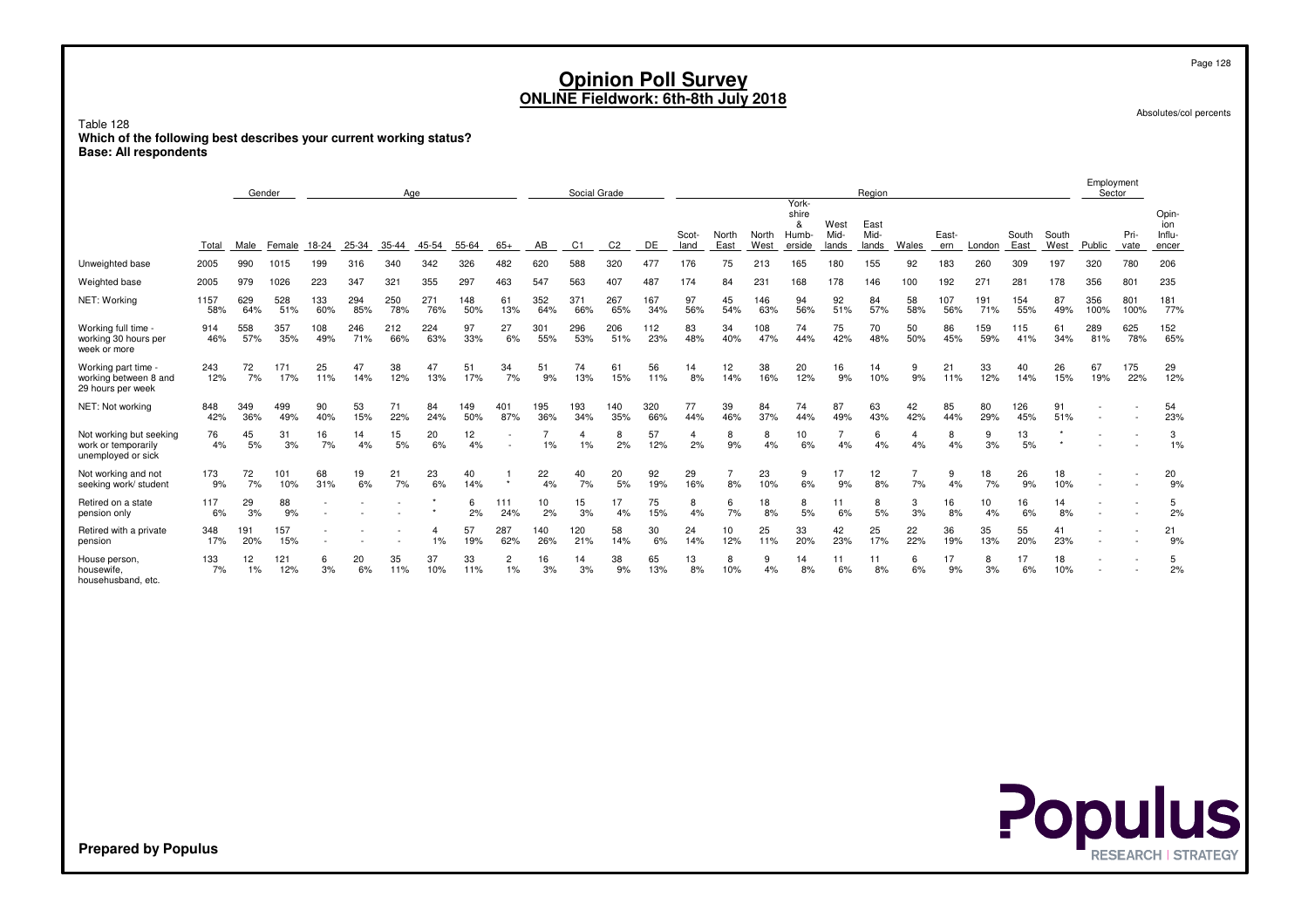Absolutes/col percents

### Table 129 **Which of the following best describes your current working status?Base: All respondents**

|                                                                      |             | Ethnicity   |             |            | White SEG      |                |            |                          | <b>BAME SEG</b> |                       |                        |                          |            |                 | Age        |                      |          |
|----------------------------------------------------------------------|-------------|-------------|-------------|------------|----------------|----------------|------------|--------------------------|-----------------|-----------------------|------------------------|--------------------------|------------|-----------------|------------|----------------------|----------|
|                                                                      | Total       | White       | <b>BAME</b> | AB         | C <sub>1</sub> | C <sub>2</sub> | DE         | AB                       | C <sub>1</sub>  | C <sub>2</sub>        | DE                     | 18-45                    | $55+$      | White 18-<br>45 | White 55+  | BAME 18-45 BAME 55+  |          |
| Unweighted base                                                      | 2005        | 1842        | 146         | 560        | 539            | 294            | 449        | 55                       | 43              | 24                    | 24                     | 883                      | 808        | 764             | 790        | 111                  | 13       |
| Weighted base                                                        | 2005        | 1833        | 162         | 494        | 512            | 373            | 454        | 50                       | 49              | 34                    | 29                     | 920                      | 760        | 787             | 746        | 131                  | 11       |
| NET: Working                                                         | 1157<br>58% | 1025<br>56% | 126<br>78%  | 306<br>62% | 329<br>64%     | 241<br>65%     | 150<br>33% | 43<br>86%                | 40<br>82%       | 25<br>75%             | 18<br>61%              | 703<br>76%               | 210<br>28% | 595<br>76%      | 205<br>28% | 105<br>80%           | 36%      |
| Working full time -<br>working 30 hours per<br>week or more          | 914<br>46%  | 805<br>44%  | 106<br>65%  | 259<br>52% | 261<br>51%     | 185<br>50%     | 100<br>22% | 40<br>80%                | 34<br>68%       | 21<br>62%             | 12 <sup>2</sup><br>40% | 589<br>64%               | 124<br>16% | 496<br>63%      | 121<br>16% | 91<br>70%            | 3<br>30% |
| Working part time -<br>working between 8 and<br>29 hours per week    | 243<br>12%  | 221<br>12%  | 20<br>13%   | 47<br>10%  | 68<br>13%      | 57<br>15%      | 50<br>11%  | 3<br>6%                  | 14%             | $\overline{4}$<br>13% | 6<br>21%               | 114<br>12%               | 85<br>11%  | 98<br>12%       | 84<br>11%  | 14<br>11%            | 6%       |
| NET: Not working                                                     | 848<br>42%  | 808<br>44%  | 36<br>22%   | 188<br>38% | 183<br>36%     | 132<br>35%     | 304<br>67% | 14%                      | 9<br>18%        | 8<br>25%              | 12<br>39%              | 218<br>24%               | 550<br>72% | 192<br>24%      | 540<br>72% | 26<br>20%            | 64%      |
| Not working but seeking<br>work or temporarily<br>unemployed or sick | 76<br>4%    | 70<br>4%    | 6<br>3%     | 5<br>$1\%$ | 3<br>$1\%$     | 6<br>2%        | 55<br>12%  | 2<br>3%                  | 2%              | 2<br>5%               | 3%                     | 45<br>5%                 | 12<br>2%   | 42<br>5%        | 12<br>2%   | $\overline{4}$<br>3% |          |
| Not working and not<br>seeking work/ student                         | 173<br>9%   | 150<br>8%   | 22<br>13%   | 19<br>4%   | 34<br>7%       | 17<br>5%       | 81<br>18%  | 4<br>7%                  | 6<br>11%        | 3<br>9%               | 9<br>32%               | 109<br>12%               | 41<br>5%   | 91<br>12%       | 38<br>5%   | 18<br>14%            | 3<br>30% |
| Retired on a state<br>pension only                                   | 117<br>6%   | 115<br>6%   | 1%          | 10<br>2%   | 13<br>3%       | 17<br>5%       | 74<br>16%  | $\overline{\phantom{a}}$ | 2%              |                       |                        | $\overline{\phantom{a}}$ | 117<br>15% | $\sim$          | 114<br>15% | $\sim$               | 11%      |
| Retired with a private<br>pension                                    | 348<br>17%  | 344<br>19%  | 3<br>2%     | 139<br>28% | 118<br>23%     | 57<br>15%      | 30<br>7%   | 2%                       | 1%              | 3%                    |                        |                          | 344<br>45% |                 | 340<br>46% |                      | 3<br>24% |
| House person,<br>housewife,<br>househusband, etc.                    | 133<br>7%   | 129<br>7%   | 5<br>3%     | 15<br>3%   | 14<br>3%       | 35<br>9%       | 64<br>14%  | $1\%$                    | $\sim$          | 3<br>8%               | 4%                     | 63<br>7%                 | 36<br>5%   | 60<br>8%        | 36<br>5%   | 3<br>3%              |          |



**Prepared by Populus**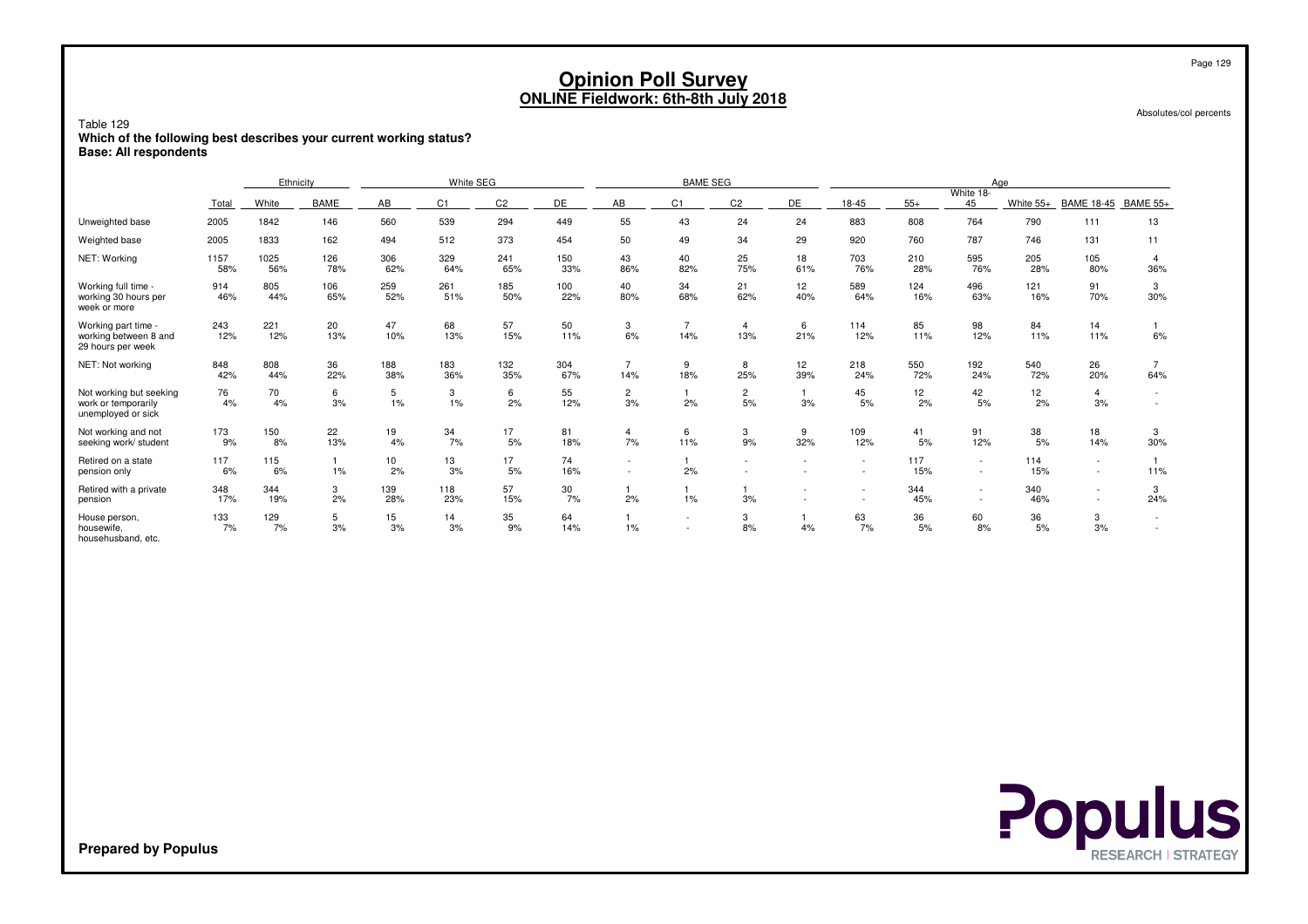Absolutes/col percents

 **Which of the following best describes your current working status?Base: All respondents**

|                                                                      |             |            |              |                      |                      |              | Party voting now       |                                    |                       |                          |                          |            |
|----------------------------------------------------------------------|-------------|------------|--------------|----------------------|----------------------|--------------|------------------------|------------------------------------|-----------------------|--------------------------|--------------------------|------------|
|                                                                      | Total       | Labour     | Conservative | Liberal<br>Democrat  | <b>UKIP</b>          | Green        | SNP                    | Plaid Cymru                        | Other                 | Can't remember           | Wouldn't/<br>didn't vote | Don't know |
| Unweighted base                                                      | 2005        | 645        | 592          | 139                  | 97                   | 68           | 67                     | 11                                 | 17                    |                          | 123                      | 246        |
| Weighted base                                                        | 2005        | 728        | 686          | 140                  | 70                   | 64           | 53                     | 10                                 | 15                    |                          | 36                       | 203        |
| NET: Working                                                         | 1157<br>58% | 437<br>60% | 390<br>57%   | 77<br>55%            | 41<br>59%            | 42<br>65%    | 30<br>56%              | 6<br>63%                           | 8<br>53%              | $\overline{\phantom{a}}$ | 22<br>62%                | 104<br>51% |
| Working full time -<br>working 30 hours per<br>week or more          | 914<br>46%  | 344<br>47% | 311<br>45%   | 60<br>43%            | 36<br>52%            | 31<br>49%    | 24<br>46%              | $\overline{4}$<br>41%              | 8<br>53%              |                          | 18<br>50%                | 77<br>38%  |
| Working part time -<br>working between 8 and<br>29 hours per week    | 243<br>12%  | 93<br>13%  | 78<br>11%    | 17<br>12%            | 5<br>7%              | 10<br>16%    | 6<br>11%               | $\overline{2}$<br>22%              |                       |                          | 4<br>12%                 | 27<br>13%  |
| NET: Not working                                                     | 848<br>42%  | 291<br>40% | 297<br>43%   | 62<br>45%            | 29<br>41%            | 23<br>35%    | 23<br>44%              | 4<br>37%                           | $\overline{7}$<br>47% |                          | 14<br>38%                | 99<br>49%  |
| Not working but seeking<br>work or temporarily<br>unemployed or sick | 76<br>4%    | 36<br>5%   | 16<br>2%     | $\overline{4}$<br>3% | $\overline{2}$<br>3% | $\star$<br>٠ | 3<br>5%                | 9%                                 | 6%                    |                          | 3<br>7%                  | 11<br>5%   |
| Not working and not<br>seeking work/ student                         | 173<br>9%   | 102<br>14% | 18<br>3%     | 12<br>8%             | $\overline{2}$<br>3% | 11<br>18%    | 10 <sup>1</sup><br>18% |                                    |                       |                          | 4%                       | 17<br>9%   |
| Retired on a state<br>pension only                                   | 117<br>6%   | 32<br>4%   | 48<br>7%     | 8<br>6%              | 6<br>8%              | 3<br>4%      | 2%                     | $\overline{\phantom{a}}$           | 6%                    |                          | 4<br>12%                 | 13<br>7%   |
| Retired with a private<br>pension                                    | 348<br>17%  | 66<br>9%   | 182<br>26%   | 32<br>23%            | 13<br>18%            | 5<br>7%      | 4<br>8%                | 3<br>28%                           | $\overline{4}$<br>24% | $\sim$                   | $\overline{4}$<br>11%    | 36<br>18%  |
| House person,<br>housewife,<br>househusband, etc.                    | 133<br>7%   | 54<br>7%   | 33<br>5%     | $\overline{7}$<br>5% | 6<br>9%              | 6%           | 6<br>11%               | $\sim$<br>$\overline{\phantom{a}}$ | $\overline{2}$<br>10% |                          | $\overline{2}$<br>4%     | 21<br>10%  |

Table 130

**Prepared by Populus**

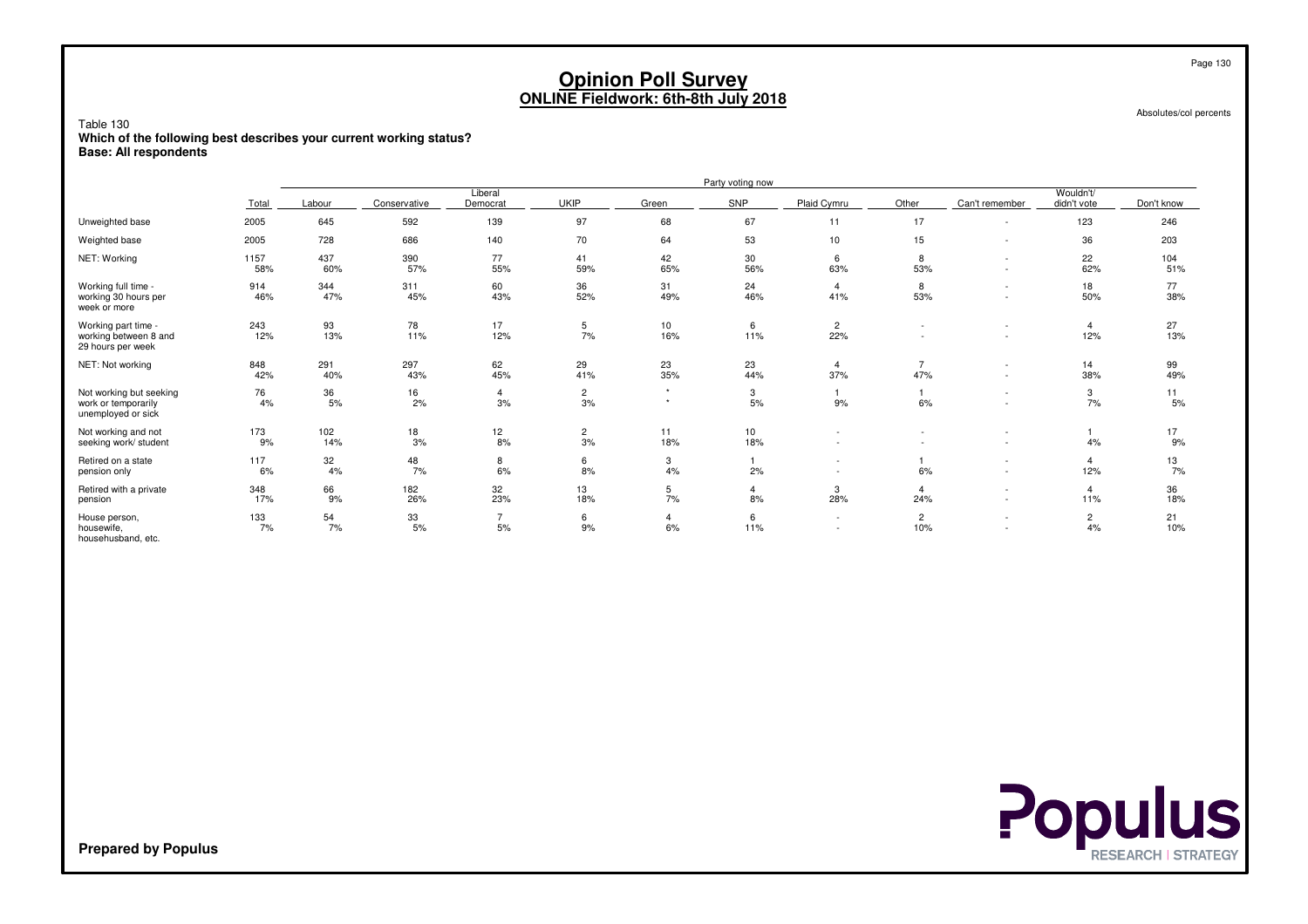Absolutes/col percents

Table 131 **Which of the following best describes your current working status?Base: All respondents**

|                                                                      |             |              |            |                     |           |                       |                      | Party voting June 2017 |                               |                          |                          |
|----------------------------------------------------------------------|-------------|--------------|------------|---------------------|-----------|-----------------------|----------------------|------------------------|-------------------------------|--------------------------|--------------------------|
|                                                                      | Total       | Conservative | Labour     | Liberal<br>Democrat | SNP       | Green                 | <b>UKIP</b>          | Plaid Cymru            | Other                         | Can't remember           | Wouldn't/<br>didn't vote |
| Unweighted base                                                      | 2005        | 706          | 694        | 137                 | 75        | 39                    | 79                   | 15                     | 5                             | 50                       | 205                      |
| Weighted base                                                        | 2005        | 864          | 814        | 151                 | 62        | 39                    | 38                   | 15                     |                               |                          | 16                       |
| NET: Working                                                         | 1157<br>58% | 485<br>56%   | 477<br>59% | 88<br>58%           | 36<br>59% | 29<br>75%             | 20<br>52%            | 9<br>56%               | 2<br>46%                      | 2<br>60%                 | 10<br>63%                |
| Working full time -<br>working 30 hours per<br>week or more          | 914<br>46%  | 390<br>45%   | 373<br>46% | 68<br>45%           | 30<br>48% | 20<br>53%             | 16<br>42%            | 6<br>43%               | 2<br>46%                      | 2<br>47%                 | 42%                      |
| Working part time -<br>working between 8 and<br>29 hours per week    | 243<br>12%  | 94<br>11%    | 104<br>13% | 19<br>13%           | 6<br>10%  | 9<br>22%              | 4<br>11%             | $\overline{2}$<br>14%  | $\overline{\phantom{a}}$<br>٠ | 13%                      | 3<br>21%                 |
| NET: Not working                                                     | 848<br>42%  | 379<br>44%   | 337<br>41% | 63<br>42%           | 26<br>41% | 10<br>25%             | 18<br>48%            | 44%                    | 2<br>54%                      | 2<br>40%                 | 6<br>37%                 |
| Not working but seeking<br>work or temporarily<br>unemployed or sick | 76<br>4%    | 22<br>3%     | 43<br>5%   | 3<br>2%             | 3<br>4%   |                       | 3<br>8%              | 6%                     | 13%                           | 12%                      | 9%                       |
| Not working and not<br>seeking work/ student                         | 173<br>9%   | 25<br>3%     | 118<br>14% | 13<br>8%            | 9<br>15%  | $\overline{4}$<br>12% | $\overline{c}$<br>6% |                        | $\overline{\phantom{0}}$      | 8%                       | 2<br>14%                 |
| Retired on a state<br>pension only                                   | 117<br>6%   | 66<br>8%     | 39<br>5%   | 8<br>5%             | 2%        | 2%                    | $\overline{c}$<br>5% |                        |                               | $\overline{\phantom{a}}$ | 4%                       |
| Retired with a private<br>pension                                    | 348<br>17%  | 214<br>25%   | 77<br>9%   | 34<br>23%           | 6<br>9%   | 3<br>7%               | 8<br>21%             | 5<br>31%               | 2<br>41%                      | $1\%$                    | 2%                       |
| House person,<br>housewife,<br>househusband, etc.                    | 133<br>7%   | 52<br>6%     | 61<br>8%   | 6<br>4%             | 7<br>11%  | $\overline{c}$<br>5%  | 3<br>8%              | 7%                     | $\overline{\phantom{0}}$      | 19%                      | 8%                       |

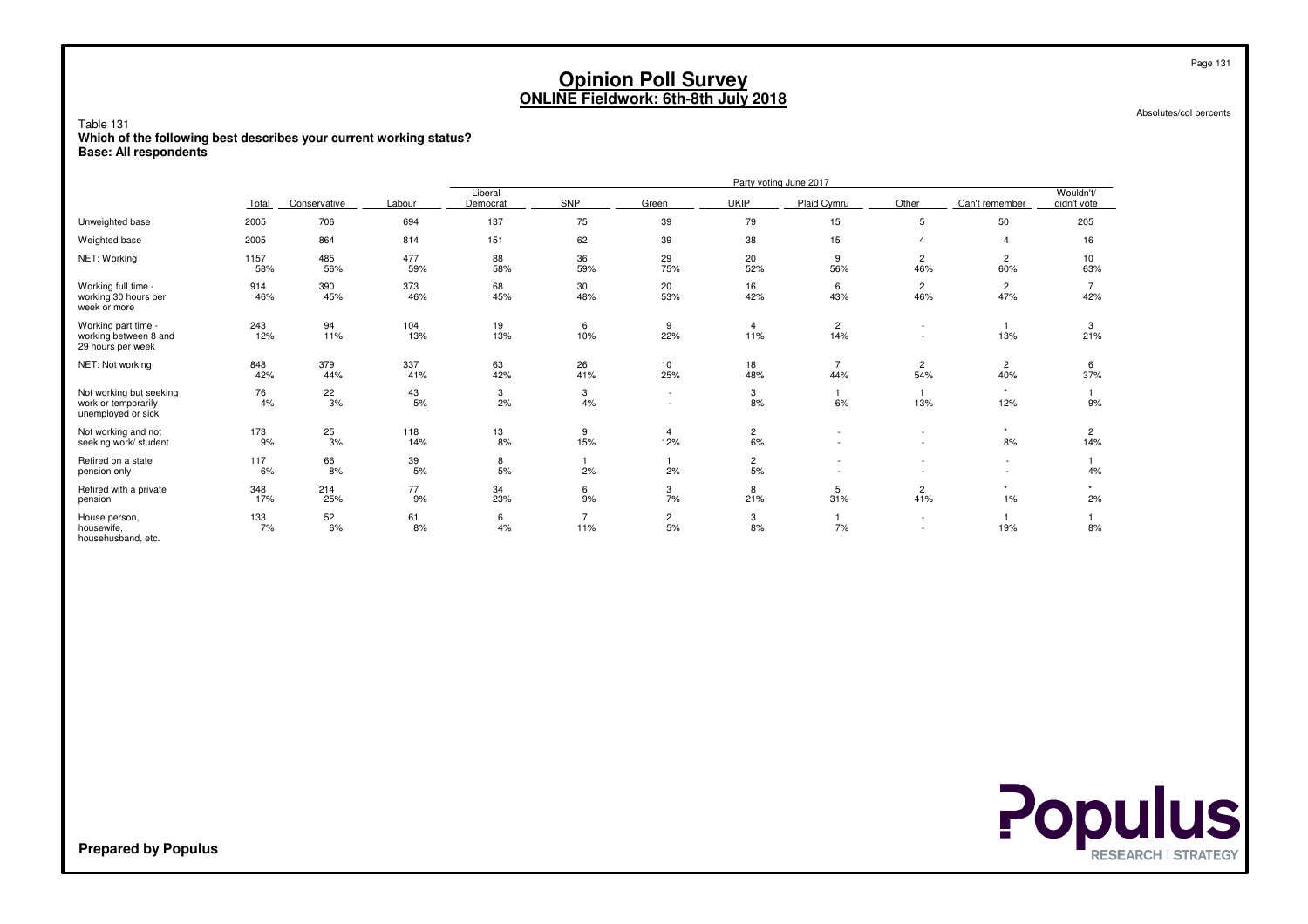Absolutes/col percents

Table 132 **Which of the following best describes your current working status?Base: All respondents**

|                                                                      |             |              |            |                         |                      |                      |                      | Party voting May 2015         |                          |                      |                          |
|----------------------------------------------------------------------|-------------|--------------|------------|-------------------------|----------------------|----------------------|----------------------|-------------------------------|--------------------------|----------------------|--------------------------|
|                                                                      | Total       | Conservative | Labour     | Liberal<br>Democrat     | <b>UKIP</b>          | SNP                  | Green                | Plaid Cymru                   | Other                    | Can't remember       | Wouldn't/<br>didn't vote |
| Unweighted base                                                      | 2005        | 614          | 557        | 153                     | 153                  | 83                   | 73                   | 11                            | 8                        | 80                   | 273                      |
| Weighted base                                                        | 2005        | 716          | 638        | 159                     | 135                  | 76                   | 74                   | 11                            | 6                        | 61                   | 129                      |
| NET: Working                                                         | 1157<br>58% | 415<br>58%   | 382<br>60% | 93<br>59%               | 65<br>48%            | 41<br>54%            | 51<br>68%            | 5<br>44%                      | 23%                      | 35<br>58%            | 69<br>53%                |
| Working full time -<br>working 30 hours per<br>week or more          | 914<br>46%  | 335<br>47%   | 309<br>48% | 70<br>44%               | 49<br>36%            | 32<br>42%            | 39<br>53%            | 4<br>36%                      | 10%                      | 29<br>47%            | 47<br>36%                |
| Working part time -<br>working between 8 and<br>29 hours per week    | 243<br>12%  | 80<br>11%    | 73<br>11%  | 23<br>15%               | 15<br>11%            | 9<br>12%             | 11<br>15%            | 9%                            | 14%                      | 11%                  | 22<br>17%                |
| NET: Not working                                                     | 848<br>42%  | 301<br>42%   | 256<br>40% | 66<br>41%               | 71<br>52%            | 35<br>46%            | 23<br>32%            | 6<br>56%                      | 5<br>77%                 | 25<br>42%            | 61<br>47%                |
| Not working but seeking<br>work or temporarily<br>unemployed or sick | 76<br>4%    | 15<br>2%     | 29<br>5%   | $\overline{c}$<br>$1\%$ | 6<br>5%              | 4<br>5%              | 2%                   | 8%                            | 15%                      | 5<br>9%              | 11<br>8%                 |
| Not working and not<br>seeking work/ student                         | 173<br>9%   | 25<br>3%     | 68<br>11%  | 9<br>6%                 | $\overline{7}$<br>5% | 15<br>19%            | 11<br>14%            | $\overline{\phantom{a}}$<br>- | 22%                      | 5<br>8%              | 33<br>25%                |
| Retired on a state<br>pension only                                   | 117<br>6%   | 50<br>7%     | 34<br>5%   | $\overline{7}$<br>4%    | 16<br>12%            | 3<br>4%              | $1\%$                | ٠                             | $\overline{\phantom{a}}$ | $\overline{2}$<br>3% | 4<br>3%                  |
| Retired with a private<br>pension                                    | 348<br>17%  | 175<br>24%   | 74<br>12%  | 40<br>25%               | 30<br>22%            | $\overline{4}$<br>6% | 9<br>12%             | 4<br>39%                      | 2<br>27%                 | 6<br>9%              | 5<br>4%                  |
| House person,<br>housewife,<br>househusband, etc.                    | 133<br>7%   | 36<br>5%     | 50<br>8%   | $\overline{7}$<br>4%    | 12<br>9%             | 9<br>12%             | $\overline{2}$<br>3% | 9%                            | 13%                      | 8<br>12%             | 6%                       |

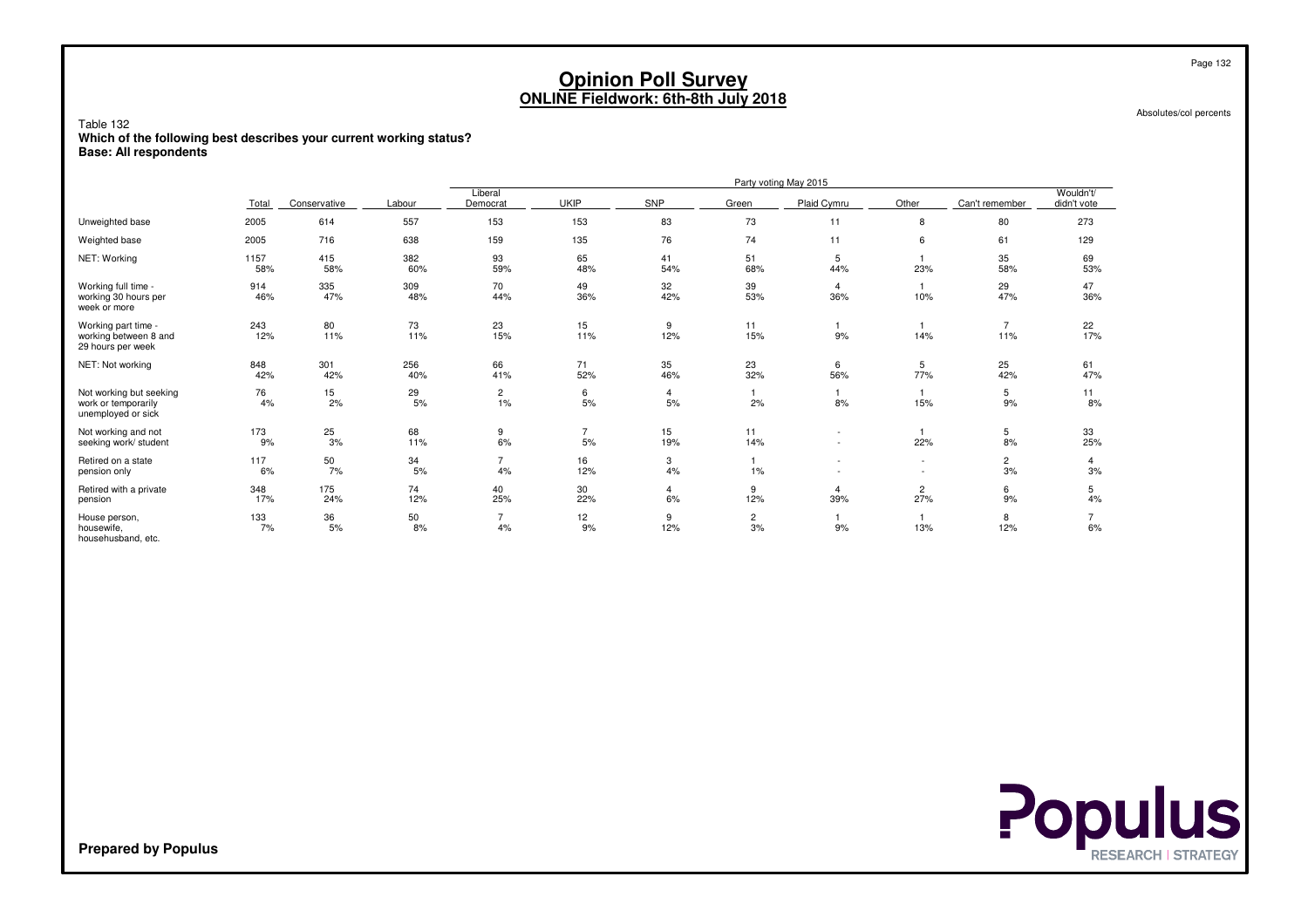Page 133

Absolutes/col percents

**Populus** 

Table 133 **Do you work in any of the following occupations?Base: All respondents who work**

|                                                                                                                              |                           |            | Gender     |                      |                      | Age        |            |                      |           |            | Social Grade   |                |                |               |               |               | York-                         |                       | Region                |                       |                      |            |               |               | Employment<br>Sector |                          |                                 |
|------------------------------------------------------------------------------------------------------------------------------|---------------------------|------------|------------|----------------------|----------------------|------------|------------|----------------------|-----------|------------|----------------|----------------|----------------|---------------|---------------|---------------|-------------------------------|-----------------------|-----------------------|-----------------------|----------------------|------------|---------------|---------------|----------------------|--------------------------|---------------------------------|
|                                                                                                                              | Total                     | Male       | Female     | 18-24                | 25-34                | 35-44      | 45-54      | 55-64                | 65+       | AB         | C <sub>1</sub> | C <sub>2</sub> | DE             | Scot-<br>land | North<br>East | North<br>West | shire<br>&<br>Humb-<br>erside | West<br>Mid-<br>lands | East<br>Mid-<br>lands | Wales                 | East-<br>ern         | London     | South<br>East | South<br>West | <b>Public</b>        | Pri-<br>vate             | Opin-<br>ion<br>Influ-<br>encer |
| Unweighted base                                                                                                              | 1100                      | 596        | 504        | 102                  | 259                  | 259        | 255        | 164                  | 61        | 377        | 370            | 195            | 158            | 96            | 40            | 126           | 85                            | 86                    | 82                    | 46                    | 97                   | 179        | 167           | 96            | 320                  | 780                      | 149                             |
| Weighted base                                                                                                                | 1157                      | 629        | 528        | 133                  | 294                  | 250        | 271        | 148                  | 61        | 352        | 371            | 267            | 167            | 97            | 45            | 146           | 94                            | 92                    | 84                    | 58                    | 107                  | 191        | 154           | 87            | 356                  | 801                      | 181                             |
| NET: Public Sector                                                                                                           | 356<br>31%                | 162<br>26% | 195<br>37% | 43<br>32%            | 92<br>31%            | 89<br>36%  | 88<br>32%  | 31<br>21%            | 14<br>22% | 123<br>35% | 123<br>33%     | 78<br>29%      | 33<br>19%      | 35<br>36%     | 18<br>40%     | 47<br>32%     | 27<br>29%                     | 32<br>35%             | 22<br>26%             | 19<br>32%             | 38<br>36%            | 50<br>26%  | 42<br>27%     | 26<br>30%     | 356<br>100%          |                          | 58<br>32%                       |
| A nationalised<br>industry/state<br>corporation                                                                              | 37<br>3%                  | 26<br>4%   | 11<br>2%   | $\overline{7}$<br>5% | 16<br>5%             | 3%         | 6<br>2%    | $\overline{2}$<br>1% |           | 11<br>3%   | 5<br>1%        | 17<br>6%       | 5<br>3%        | 3<br>3%       |               | 6<br>4%       | $\overline{2}$<br>2%          | $\overline{c}$<br>2%  | $\overline{2}$<br>3%  | $\overline{7}$<br>11% | $\overline{4}$<br>4% | 3<br>2%    | 4<br>3%       | 4<br>4%       | 37<br>10%            |                          | 15<br>8%                        |
| Central government or<br>civil service<br>(including Courts)<br>service and Bank of<br>England)                              | 48<br>4%                  | 33<br>5%   | 15<br>3%   | 6%                   | 8<br>3%              | 13<br>5%   | 17<br>6%   | 2<br>1%              |           | 26<br>7%   | 10<br>3%       | 11<br>4%       |                | 8<br>8%       | 3<br>8%       | 5<br>3%       | 3<br>3%                       | $\overline{4}$<br>5%  | $\overline{4}$<br>5%  | $\overline{c}$<br>3%  | 2<br>2%              | 6<br>3%    | 6<br>4%       | 5<br>6%       | 48<br>13%            |                          | $\overline{4}$<br>2%            |
| Local government or<br>council (including<br>fire services, police<br>and local authority<br>controlled<br>schools/colleges) | 114<br>10%                | 51<br>8%   | 63<br>12%  | 13<br>10%            | 25<br>8%             | 36<br>14%  | 27<br>10%  | 12<br>8%             | 2<br>3%   | 37<br>10%  | 54<br>15%      | 12<br>4%       | 12<br>7%       | 14<br>15%     | 6<br>14%      | 5%            | 13<br>14%                     | 11<br>12%             | 3<br>4%               | 3<br>5%               | 10<br>9%             | 23<br>12%  | 15<br>10%     | 8%            | 114<br>32%           |                          | 17<br>9%                        |
| A university, or<br>other grant funded<br>establishment<br>(include opted-out<br>schools)                                    | 43<br>4%                  | 23<br>4%   | 20<br>4%   | 5<br>4%              | 11<br>4%             | 9<br>4%    | 14<br>5%   | 3<br>2%              | $1\%$     | 18<br>5%   | 16<br>4%       | 8<br>3%        | 1%             | 3<br>3%       | 3%            | 9<br>6%       | 4%                            | 4%                    | 2<br>3%               | 4<br>7%               | 5<br>4%              | 6<br>3%    | 3<br>2%       | 2%            | 43<br>12%            | $\overline{\phantom{a}}$ | 4%                              |
| A health authority or<br><b>NHS Trust</b>                                                                                    | 75<br>6%                  | 18<br>3%   | 56<br>11%  | 6<br>4%              | 25<br>8%             | 13<br>5%   | 13<br>5%   | 8<br>5%              | 11<br>17% | 23<br>7%   | 31<br>8%       | 13<br>5%       | 4%             | 5<br>5%       | 3<br>6%       | 15<br>10%     | 1%                            | 6<br>6%               | 8<br>10%              | $\overline{c}$<br>3%  | 13<br>12%            | 7<br>3%    | 8<br>5%       | 8<br>9%       | 75<br>21%            |                          | 11<br>6%                        |
| The armed forces                                                                                                             | $\overline{4}$<br>$\star$ | 1%         |            |                      | $\overline{2}$<br>1% | $\star$    | -1<br>1%   |                      |           |            |                | 3<br>1%        | $\overline{a}$ | 2%            |               |               | 1%                            |                       |                       |                       | $\overline{2}$<br>2% |            |               |               | $\overline{4}$<br>1% | $\overline{\phantom{a}}$ | 1%                              |
| Other public sector<br>occupation (Please<br>specify as much<br>detail as possible)                                          | 35<br>3%                  | 5<br>$1\%$ | 30<br>6%   | 5<br>4%              | 6<br>2%              | 10<br>4%   | 10<br>4%   | 3%                   | $1\%$     | 8<br>2%    | 6<br>2%        | 14<br>5%       | 4%             | 1%            | 5<br>11%      | 5<br>3%       | 3<br>3%                       | 5<br>5%               | $\overline{2}$<br>2%  | $\overline{c}$<br>3%  | 2<br>2%              | 5<br>3%    | 5<br>3%       | $1\%$         | 35<br>10%            | $\overline{\phantom{a}}$ | 3<br>2%                         |
| NET: Private Sector                                                                                                          | 801<br>69%                | 468<br>74% | 333<br>63% | 90<br>68%            | 202<br>69%           | 160<br>64% | 183<br>68% | 117<br>79%           | 48<br>78% | 229<br>65% | 248<br>67%     | 189<br>71%     | 135<br>81%     | 62<br>64%     | 27<br>60%     | 99<br>68%     | 67<br>71%                     | 59<br>65%             | 62<br>74%             | 40<br>68%             | 69<br>64%            | 141<br>74% | 113<br>73%    | 61<br>70%     |                      | 801<br>100%              | 123<br>68%                      |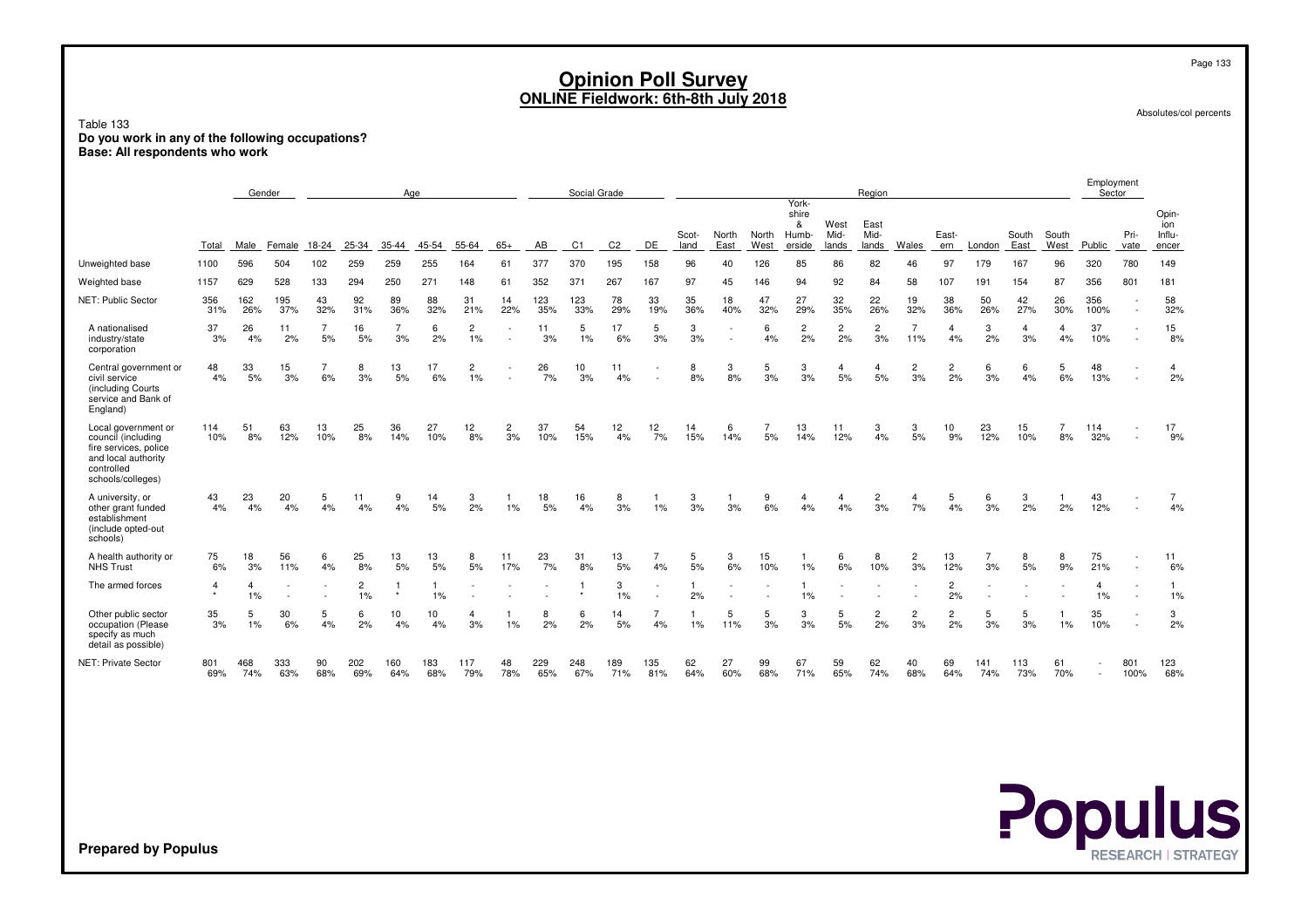Absolutes/col percents

Page 134

Table 133 **Do you work in any of the following occupations?Base: All respondents who work**

|                                                     |            |            | Gender     |           |            | Age        |            |           |           |            | Social Grade |            |            |               |               |               |                                         |                       | Region                |           |              |            |               |               | Employment<br>Sector               |              |                                 |
|-----------------------------------------------------|------------|------------|------------|-----------|------------|------------|------------|-----------|-----------|------------|--------------|------------|------------|---------------|---------------|---------------|-----------------------------------------|-----------------------|-----------------------|-----------|--------------|------------|---------------|---------------|------------------------------------|--------------|---------------------------------|
|                                                     | Total      | Male       | Female     | 18-24     | 25-34      | 35-44      | 45-54      | 55-64     | 65+       | AB         | C1           | C2         | DE         | Scot-<br>land | North<br>East | North<br>West | York-<br>shire<br>×.<br>Humb-<br>erside | West<br>Mid-<br>lands | East<br>Mid-<br>lands | Wales     | East-<br>ern | London     | South<br>East | South<br>West | Public                             | Pri-<br>vate | Opin-<br>ion<br>Influ-<br>encer |
| Weighted base                                       | 1157       | 629        | 528        | 133       | 294        | 250        | 271        | 148       | 61        | 352        | 371          | 267        | 167        | 97            | 45            | 146           | 94                                      | 92                    | 84                    | 58        |              | 191        | 154           | 87            | 356                                | 801          | 181                             |
| A charity, voluntary<br>organisation or trust       | 46<br>4%   | 15<br>2%   | 31<br>6%   | 2%        | 16<br>6%   | 3%         | 13<br>5%   | 3%        | 4%        | 8<br>2%    | 29<br>8%     | 3<br>1%    | 3%         | 7%            | 3%            | 3%            | 8%                                      | 3<br>3%               | 3%                    | 4%        | 2%           | 2%         | 5%            | 5<br>5%       | $\overline{\phantom{0}}$<br>$\sim$ | 46<br>6%     | 11<br>6%                        |
| Self-employed<br>(Private sector)                   | 130<br>11% | 81<br>13%  | 48<br>9%   | 6%        | 7%         | 22<br>9%   | 36<br>13%  | 27<br>18% | 16<br>26% | 29<br>8%   | 44<br>12%    | 41<br>15%  | 15<br>9%   | 8%            | 18%           | 15<br>10%     | 6%                                      | 6<br>7%               | 12%                   | 11%       | 14<br>13%    | 24<br>13%  | 20<br>13%     | 12<br>14%     |                                    | 130<br>16%   | 13<br>7%                        |
| None of the above/<br>work in the Private<br>sector | 625<br>54% | 371<br>59% | 254<br>48% | 81<br>61% | 164<br>56% | 131<br>52% | 134<br>49% | 86<br>58% | 30<br>48% | 192<br>54% | 174<br>47%   | 145<br>54% | 115<br>69% | 48<br>50%     | 18<br>39%     | 81<br>55%     | 54<br>57%                               | 50<br>55%             | 49<br>58%             | 31<br>53% | 53<br>49%    | 112<br>59% | 85<br>55%     | 44<br>51%     |                                    | 625<br>78%   | 99<br>55%                       |



**Populus**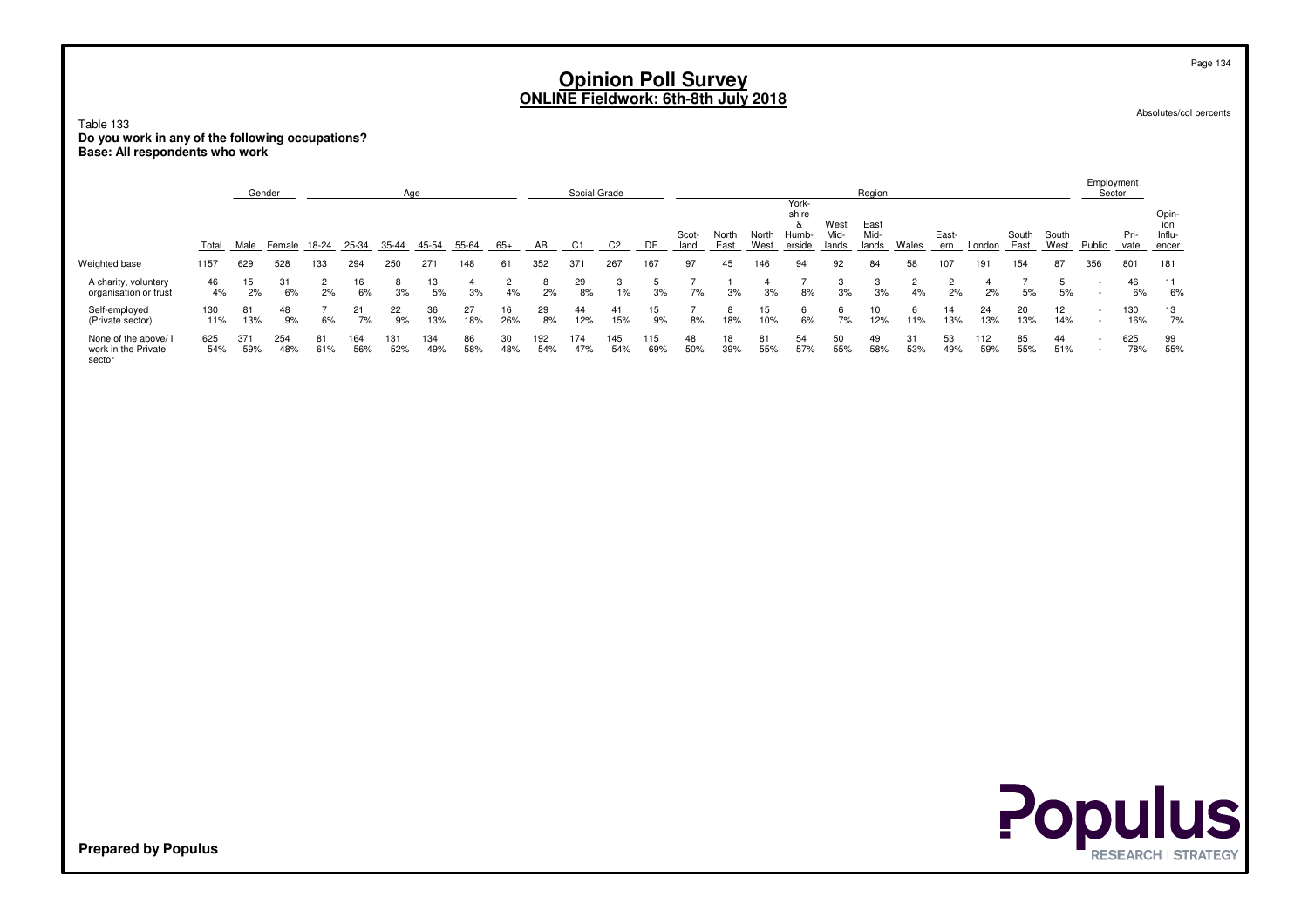|                                                                                                                              |                |                           |                      |                      |                         |                |                      |                       | <b>Opinion Poll Survey</b><br><b>ONLINE Fieldwork: 6th-8th July 2018</b> |                          |                                    |              |                      |              |                                    |                      | Page 135                 |  |
|------------------------------------------------------------------------------------------------------------------------------|----------------|---------------------------|----------------------|----------------------|-------------------------|----------------|----------------------|-----------------------|--------------------------------------------------------------------------|--------------------------|------------------------------------|--------------|----------------------|--------------|------------------------------------|----------------------|--------------------------|--|
| Table 134<br>Do you work in any of the following occupations?<br>Base: All respondents who work                              |                |                           |                      |                      |                         |                |                      |                       |                                                                          |                          |                                    |              |                      |              |                                    |                      | Absolutes/col percents   |  |
|                                                                                                                              |                | Ethnicity                 |                      |                      | White SEG               |                |                      |                       | <b>BAME SEG</b>                                                          |                          |                                    |              |                      | White 18-    | Age                                |                      |                          |  |
|                                                                                                                              | Total          | White                     | <b>BAME</b>          | AB                   | C1                      | C <sub>2</sub> | DE                   | AB                    | C1                                                                       | C <sub>2</sub>           | DE                                 | 18-45        | $55+$                | 45           | White $55+$                        | BAME 18-45 BAME 55+  |                          |  |
| Unweighted base                                                                                                              | 1100           | 977                       | 113                  | 325                  | 331                     | 177            | 144                  | 47                    | 35                                                                       | 17                       | 14                                 | 645          | 225                  | 550          | 218                                | 88                   | 6                        |  |
| Weighted base                                                                                                                | 1157           | 1025                      | 126                  | 306                  | 329                     | 241            | 150                  | 43                    | 40                                                                       | 25                       | 18                                 | 703          | 210                  | 595          | 205                                | 105                  | $\overline{4}$           |  |
| NET: Public Sector                                                                                                           | 356<br>31%     | 308<br>30%                | 47<br>37%            | 109<br>36%           | 105<br>32%              | 65<br>27%      | 28<br>19%            | 13<br>31%             | 16<br>40%                                                                | 13<br>50%                | 5<br>25%                           | 233<br>33%   | 45<br>21%            | 196<br>33%   | 43<br>21%                          | 37<br>35%            | $\overline{c}$<br>38%    |  |
| A nationalised<br>industry/state<br>corporation                                                                              | 37<br>3%       | 31<br>3%                  | 6<br>5%              | 10<br>3%             | 5<br>1%                 | 12<br>5%       | 5<br>3%              | $\overline{1}$<br>2%  | $\sim$<br>$\sim$                                                         | 5<br>19%                 | $\sim$<br>$\overline{\phantom{a}}$ | 32<br>5%     | $\overline{2}$<br>1% | 26<br>4%     | $\overline{2}$<br>1%               | 6<br>6%              | $\sim$<br><b>Section</b> |  |
| Central government or<br>civil service<br>(including Courts)<br>service and Bank of<br>England)                              | 48<br>4%       | 42<br>4%                  | 5<br>4%              | 22<br>7%             | 10 <sup>1</sup><br>3%   | 10<br>4%       | $\sim$<br>$\sim$     | $\overline{4}$<br>10% | $\overline{\phantom{a}}$<br>$\overline{\phantom{a}}$                     | $\mathbf{1}$<br>6%       | $\overline{\phantom{a}}$           | 29<br>4%     | $\overline{2}$<br>1% | 25<br>4%     | $\overline{c}$<br>1%               | 3<br>3%              | $\sim$<br>$\sim$         |  |
| Local government or<br>council (including<br>fire services, police<br>and local authority<br>controlled<br>schools/colleges) | 114<br>10%     | 96<br>9%                  | 17<br>14%            | 32<br>10%            | 45<br>14%               | 9<br>4%        | 10<br>6%             | 5<br>12%              | $\overline{7}$<br>18%                                                    | 3<br>11%                 | $\overline{2}$<br>12%              | 78<br>11%    | 14<br>7%             | 63<br>11%    | 14<br>7%                           | 15<br>14%            |                          |  |
| A university, or<br>other grant funded<br>establishment<br>(include opted-out<br>schools)                                    | 43<br>4%       | 38<br>4%                  | $\overline{4}$<br>3% | 16<br>5%             | 14<br>4%                | 8<br>3%        | $^\star$             | $\overline{1}$<br>2%  | $\overline{c}$<br>5%                                                     | $\overline{\phantom{a}}$ | $\mathbf{1}$<br>6%                 | 25<br>4%     | 4<br>2%              | 22<br>4%     | $\overline{4}$<br>2%               | 3<br>3%              |                          |  |
| A health authority or<br><b>NHS Trust</b>                                                                                    | 75<br>6%       | 67<br>7%                  | 8<br>6%              | 22<br>7%             | 26<br>8%                | 12<br>5%       | $\overline{7}$<br>5% | $\overline{1}$<br>3%  | 5<br>13%                                                                 | $\mathbf{1}$<br>5%       |                                    | 44<br>6%     | 18<br>9%             | 40<br>7%     | 17<br>8%                           | 5<br>4%              | $\overline{c}$<br>38%    |  |
| The armed forces                                                                                                             | $\overline{4}$ | $\overline{4}$<br>$\star$ | $\blacksquare$       |                      | $\mathbf{1}$<br>$\star$ | 3<br>1%        | $\sim$<br>$\sim$     | ٠                     |                                                                          | $\overline{\phantom{a}}$ |                                    | 3<br>$\star$ | ٠                    | 3<br>$\star$ | $\sim$<br>$\overline{\phantom{a}}$ |                      | $\sim$<br>$\sim$         |  |
| Other public sector<br>occupation (Please<br>specify as much<br>detail as possible)                                          | 35<br>3%       | 29<br>3%                  | 6<br>5%              | $\overline{7}$<br>2% | 5<br>1%                 | 11<br>5%       | 6<br>4%              | $\overline{1}$<br>2%  | $\overline{c}$<br>4%                                                     | $\overline{c}$<br>9%     | $\mathbf{1}$<br>7%                 | 22<br>3%     | 5<br>2%              | 17<br>3%     | 5<br>2%                            | 5<br>5%              | $\sim$<br>$\sim$         |  |
| NET: Private Sector                                                                                                          | 801<br>69%     | 718<br>70%                | 80<br>63%            | 197<br>64%           | 223<br>68%              | 176<br>73%     | 122<br>81%           | 29<br>69%             | 24<br>60%                                                                | 13<br>50%                | 13<br>75%                          | 469<br>67%   | 165<br>79%           | 398<br>67%   | 162<br>79%                         | 69<br>65%            | 3<br>62%                 |  |
| A charity, voluntary<br>organisation or trust                                                                                | 46<br>4%       | 42<br>4%                  | 4<br>3%              | 8<br>3%              | 29<br>9%                | 3<br>$1\%$     | $\overline{2}$<br>2% | ٠<br>$\sim$           | $\overline{1}$<br>2%                                                     | $\sim$<br>$\sim$         | 3<br>15%                           | 26<br>4%     | $\overline{7}$<br>3% | 22<br>4%     | $\overline{7}$<br>3%               | $\overline{4}$<br>3% | $\sim$<br>$\sim$         |  |

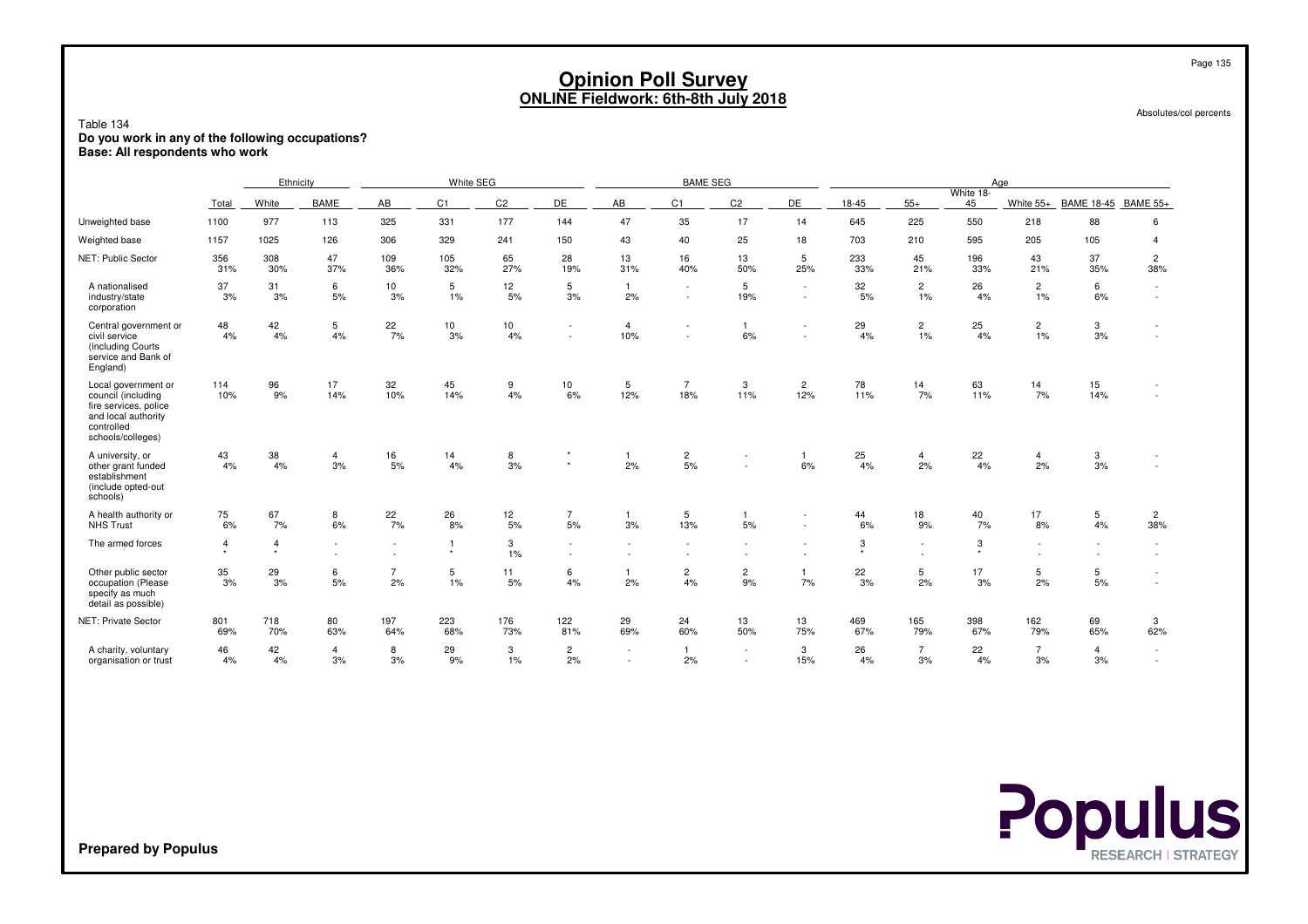Absolutes/col percents

### Table 134 **Do you work in any of the following occupations?Base: All respondents who work**

|                                                       |            | Ethnicity  |             |            | White SEG  |            |            |           | <b>BAME SEG</b> |           |     |            |            |                 | Aae        |                     |     |
|-------------------------------------------------------|------------|------------|-------------|------------|------------|------------|------------|-----------|-----------------|-----------|-----|------------|------------|-----------------|------------|---------------------|-----|
|                                                       | Total      | White      | <b>BAME</b> |            |            |            |            |           | $\sim$          | $\sim$    | ηF  | $18 - 45$  | $55+$      | White 18-<br>45 | White 55+  | BAME 18-45 BAME 55+ |     |
| Weighted base                                         | 1157       | 1025       | 126         | 306        | 329        | 241        | 150        | 43        | 40              | 25        | 18  | 703        | 210        | 595             | 205        | 105                 |     |
| Self-employed<br>(Private sector)                     | 130<br>11% | 116<br>11% | 13<br>11%   | 25<br>8%   | 38<br>12%  | 39<br>16%  | 15<br>10%  | 12%       | 15%             | 8%        |     | 54<br>8%   | 43<br>21%  | 47<br>8%        | 43<br>21%  | 7%                  | 16% |
| None of the above/ I<br>work in the Private<br>sector | 625<br>54% | 559<br>55% | 63<br>50%   | 164<br>54% | 157<br>48% | 134<br>56% | 104<br>70% | 24<br>57% | 43%             | 10<br>42% | 60% | 390<br>55% | 115<br>55% | 330<br>55%      | 113<br>55% | 58<br>55%           | 46% |



**Prepared by Populus**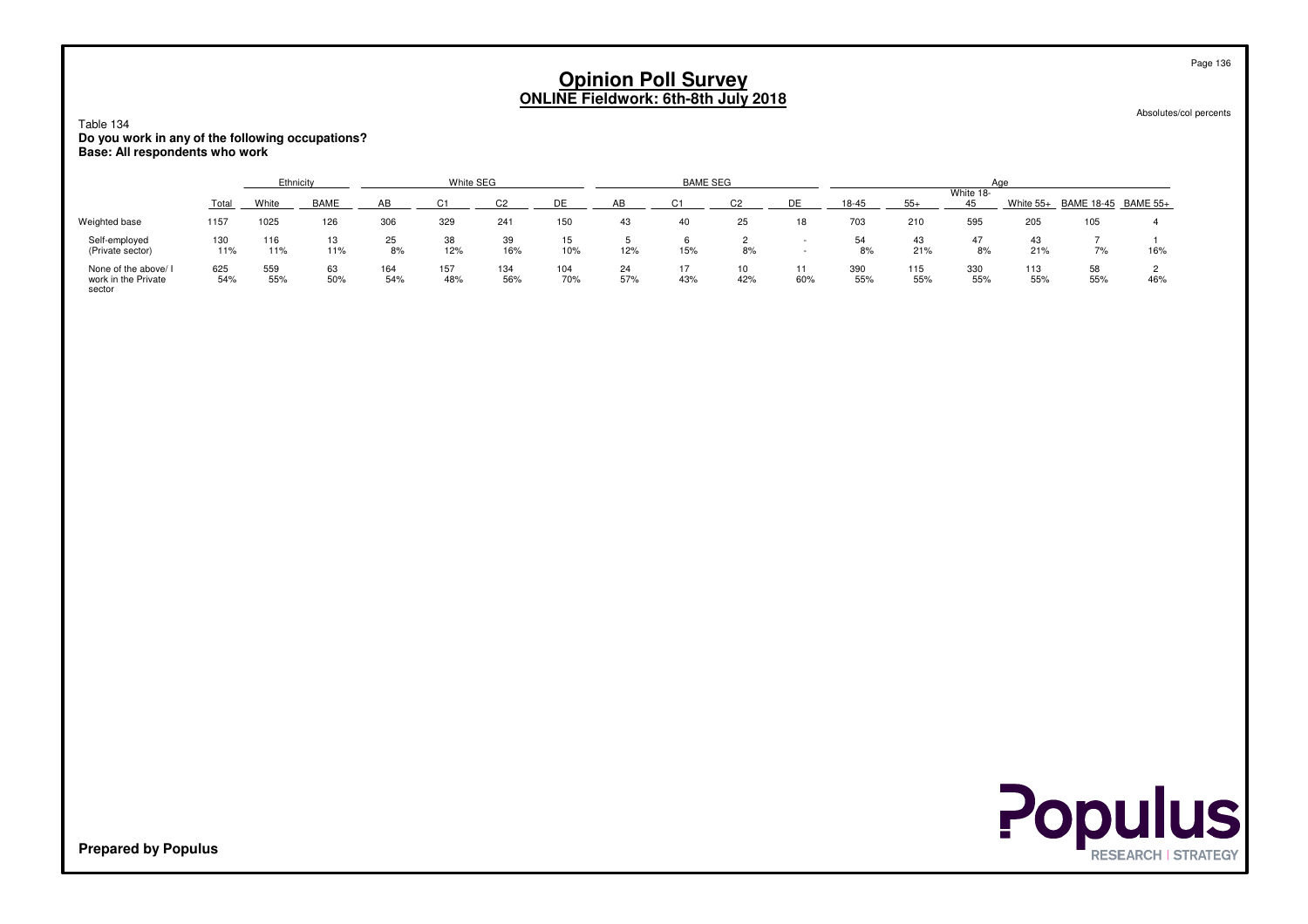Absolutes/col percents

Table 135 **Do you work in any of the following occupations?Base: All respondents who work**

|                                                                                                                              |                           |                  |                      |                                    |                                                      |                                    | Party voting now                |                     |                          |                               |                          |                               |
|------------------------------------------------------------------------------------------------------------------------------|---------------------------|------------------|----------------------|------------------------------------|------------------------------------------------------|------------------------------------|---------------------------------|---------------------|--------------------------|-------------------------------|--------------------------|-------------------------------|
|                                                                                                                              | Total                     | Labour           | Conservative         | Liberal<br>Democrat                | Green                                                | UKIP                               | SNP                             | Plaid Cymru         | Other                    | Can't remember                | Wouldn't/<br>didn't vote | Don't know                    |
| Unweighted base                                                                                                              | 1100                      | 375              | 305                  | 74                                 | 43                                                   | 52                                 | 38                              | 6                   | 8                        | $\overline{\phantom{a}}$      | 74                       | 125                           |
| Weighted base                                                                                                                | 1157                      | 437              | 390                  | 77                                 | 42                                                   | 41                                 | 30                              | 6                   | 8                        |                               | 22                       | 104                           |
| NET: Public Sector                                                                                                           | 356<br>31%                | 158<br>36%       | 97<br>25%            | 21<br>27%                          | 15<br>37%                                            | 13<br>32%                          | 9<br>29%                        | $\star$<br>7%       | $\overline{c}$<br>24%    | $\overline{\phantom{a}}$<br>٠ | 10 <sup>1</sup><br>44%   | 31<br>29%                     |
| A nationalised<br>industry/state<br>corporation                                                                              | 37<br>3%                  | 19<br>4%         | 12<br>3%             | $\overline{2}$<br>3%               | $\overline{1}$<br>2%                                 | $\mathbf{1}$<br>3%                 | $\sim$<br>$\sim$                | $\sim$<br>$\sim$    | $\blacksquare$<br>$\sim$ | ٠                             | 3<br>12%                 | $\sim$<br>$\sim$              |
| Central government or<br>civil service<br>(including Courts<br>service and Bank of<br>England)                               | 48<br>4%                  | 21<br>5%         | 15<br>4%             | $\overline{4}$<br>5%               | $\sim$                                               | $\mathbf{1}$<br>2%                 | 2%                              | $\star$<br>7%       | $\sim$                   |                               | $\sim$                   | 5<br>5%                       |
| Local government or<br>council (including<br>fire services, police<br>and local authority<br>controlled<br>schools/colleges) | 114<br>10%                | 46<br>11%        | 38<br>10%            | $\sqrt{5}$<br>6%                   | 5<br>13%                                             | $\overline{c}$<br>5%               | $\overline{4}$<br>15%           | $\sim$              | $\mathbf{1}$<br>11%      |                               | $\overline{c}$<br>7%     | $\frac{12}{11\%}$             |
| A university, or<br>other grant funded<br>establishment<br>(include opted-out<br>schools)                                    | 43<br>4%                  | 18<br>4%         | 6<br>2%              | $\overline{4}$<br>5%               | 3<br>8%                                              | ٠<br>$\sim$                        | 3<br>9%                         |                     |                          | $\sim$                        | 3<br>15%                 | 6<br>6%                       |
| A health authority or<br><b>NHS Trust</b>                                                                                    | 75<br>6%                  | 40<br>9%         | 15<br>4%             | 3<br>4%                            | 6<br>15%                                             | $5\phantom{.0}$<br>11%             | 3%                              | $\sim$              | $\mathbf{1}$<br>13%      |                               | $\star$                  | 4<br>4%                       |
| The armed forces                                                                                                             | $\overline{4}$<br>$\star$ | $\sim$<br>$\sim$ | $\overline{4}$<br>1% | $\sim$<br>$\overline{\phantom{a}}$ | $\overline{\phantom{a}}$                             | $\sim$<br>$\overline{\phantom{a}}$ | $\sim$                          |                     | $\sim$                   |                               |                          | $\overline{\phantom{a}}$<br>٠ |
| Other public sector<br>occupation (Please<br>specify as much<br>detail as possible)                                          | 35<br>3%                  | 15<br>3%         | 6<br>2%              | $\overline{4}$<br>5%               | $\overline{\phantom{a}}$<br>$\overline{\phantom{a}}$ | 5<br>11%                           |                                 |                     |                          |                               | $\mathbf{2}$<br>9%       | 3<br>3%                       |
| NET: Private Sector                                                                                                          | 801<br>69%                | 278<br>64%       | 293<br>75%           | 56<br>73%                          | 26<br>63%                                            | 28<br>68%                          | 21<br>71%                       | 6<br>93%            | 6<br>76%                 | $\overline{\phantom{a}}$<br>٠ | 12<br>56%                | 74<br>71%                     |
| A charity, voluntary<br>organisation or trust                                                                                | 46<br>4%                  | 18<br>4%         | 6<br>2%              | $\,$ 5<br>7%                       | 6<br>13%                                             | $\mathbf{1}$<br>4%                 | $\sim$<br>$\tilde{\phantom{a}}$ | $\mathbf{1}$<br>22% |                          |                               | $\mathbf{1}$<br>6%       | $\overline{7}$<br>6%          |



**Prepared by Populus**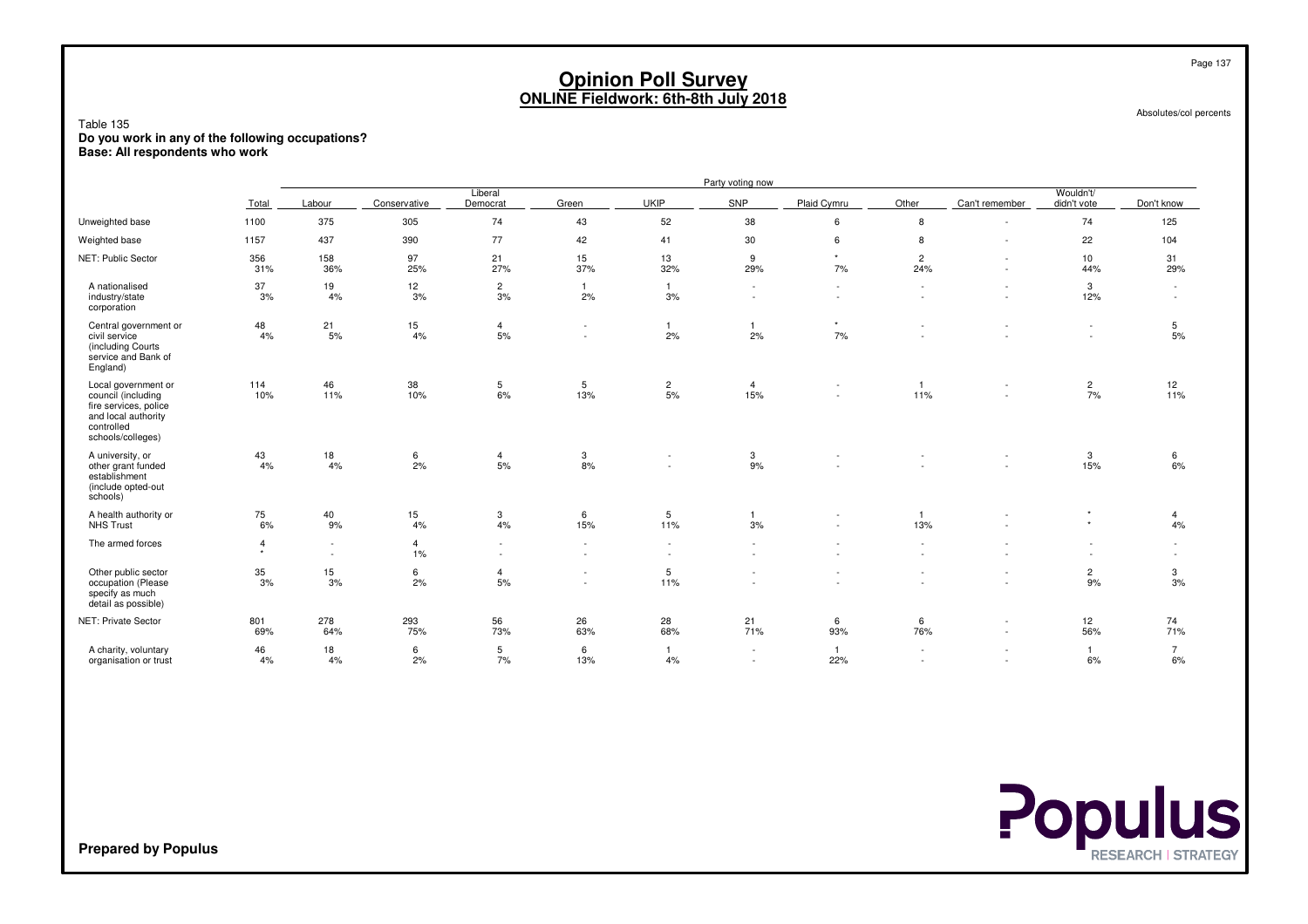Absolutes/col percents

Table 135 **Do you work in any of the following occupations?Base: All respondents who work**

|                                                       |            |            |              |                     |           |           | Party voting now |             |       |                |                          |            |
|-------------------------------------------------------|------------|------------|--------------|---------------------|-----------|-----------|------------------|-------------|-------|----------------|--------------------------|------------|
|                                                       | Total      | Labour     | Conservative | Liberal<br>Democrat | Green     | UKIF      | SNP              | Plaid Cymru | Other | Can't remember | Wouldn't/<br>didn't vote | Don't know |
| Weighted base                                         | 1157       | 437        | 390          |                     | 42        | 41        | 30               |             |       |                | ے                        | 104        |
| Self-employed<br>(Private sector)                     | 130<br>11% | 34<br>8%   | 58<br>15%    | 8<br>11%            | 6%        | 13%       | 7%               | 17%         |       |                | 14%                      | 14%        |
| None of the above/ I<br>work in the Private<br>sector | 625<br>54% | 226<br>52% | 228<br>59%   | 43<br>55%           | 18<br>44% | 21<br>51% | 64%              | 54%         | 76%   | -              | 37%                      | 52<br>50%  |



**Prepared by Populus**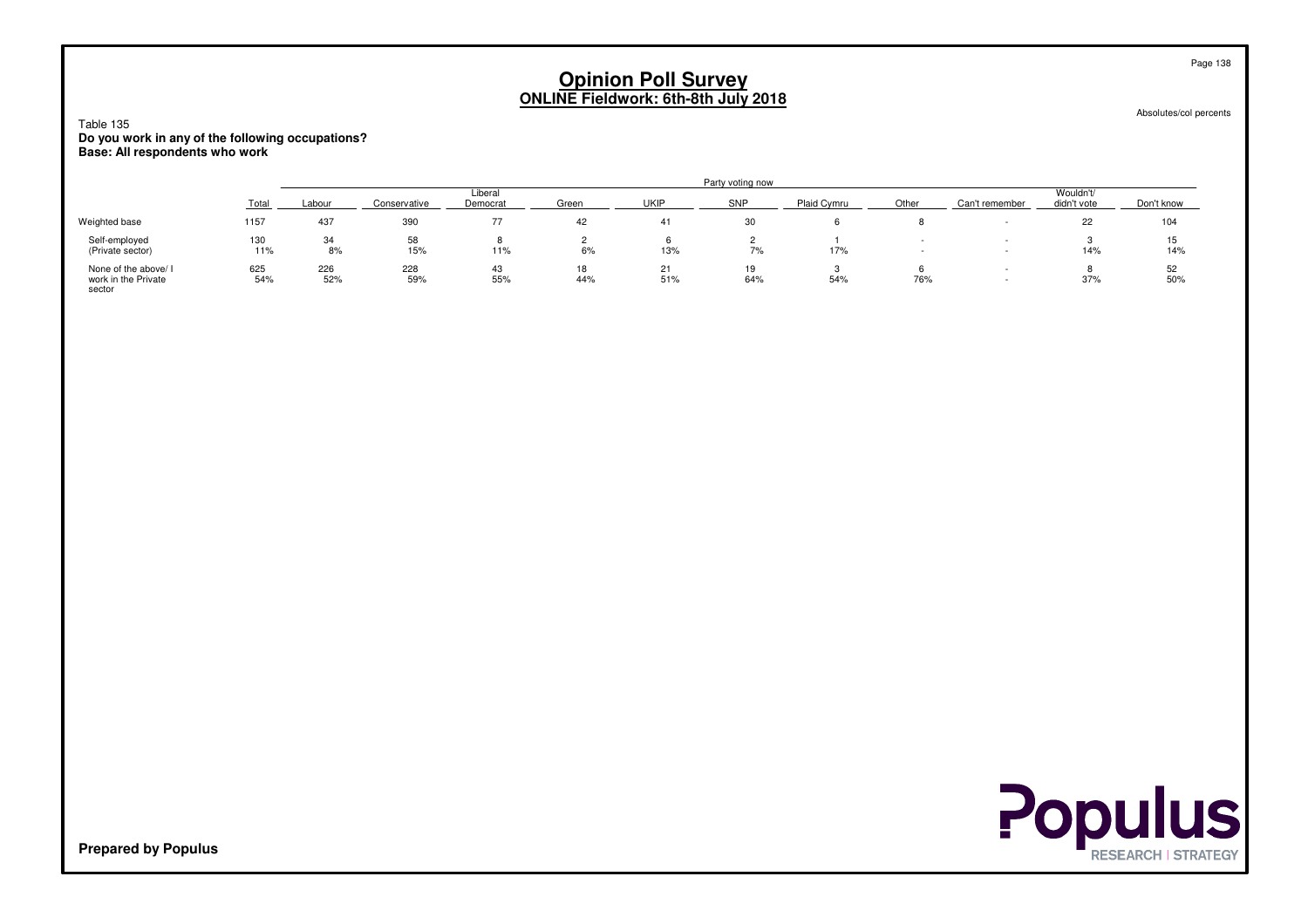Absolutes/col percents

Table 136 **Do you work in any of the following occupations?Base: All respondents who work**

|                                                                                                                              |              |                      |                  |                      |                                    |                               |                                | Party voting June 2017 |                                    |                       |                               |
|------------------------------------------------------------------------------------------------------------------------------|--------------|----------------------|------------------|----------------------|------------------------------------|-------------------------------|--------------------------------|------------------------|------------------------------------|-----------------------|-------------------------------|
|                                                                                                                              | Total        | Conservative         | Labour           | Liberal<br>Democrat  | SNP                                | Green                         | <b>UKIP</b>                    | Plaid Cymru            | Other                              | Can't remember        | Wouldn't/<br>didn't vote      |
| Unweighted base                                                                                                              | 1100         | 359                  | 394              | 70                   | 45                                 | 29                            | 38                             | 6                      | $\overline{c}$                     | 29                    | 128                           |
| Weighted base                                                                                                                | 1157         | 485                  | 477              | 88                   | 36                                 | 29                            | 20                             | 9                      | $\overline{c}$                     | $\overline{c}$        | 10                            |
| NET: Public Sector                                                                                                           | 356<br>31%   | 127<br>26%           | 161<br>34%       | 30<br>34%            | 11<br>30%                          | 14<br>50%                     | 8<br>39%                       | 3<br>34%               | $\sim$<br>$\sim$                   | $\star$<br>20%        | $\overline{c}$<br>18%         |
| A nationalised<br>industry/state<br>corporation                                                                              | 37<br>3%     | 15<br>3%             | 13<br>3%         | $\overline{7}$<br>8% | $\sim$<br>$\sim$                   | $\mathbf{1}$<br>3%            | $\mathbf{1}$<br>4%             | $\sim$                 | $\sim$                             | $\sim$<br>$\sim$      | $\star$<br>$1\%$              |
| Central government or<br>civil service<br>(including Courts<br>service and Bank of<br>England)                               | 48<br>4%     | 17<br>4%             | 22<br>5%         | $\overline{7}$<br>7% | $\mathbf{1}$<br>2%                 | $\mathbf{1}$<br>2%            | $\mathbf{1}$<br>6%             |                        | $\sim$<br>$\sim$                   | $\star$<br>2%         | $\sim$<br>٠                   |
| Local government or<br>council (including<br>fire services, police<br>and local authority<br>controlled<br>schools/colleges) | 114<br>10%   | 47<br>10%            | 45<br>9%         | $\overline{7}$<br>8% | 6<br>16%                           | $\overline{7}$<br>23%         | $\overline{c}$<br>12%          |                        |                                    | $\star$<br>7%         | $\mathbf{1}$<br>5%            |
| A university, or<br>other grant funded<br>establishment<br>(include opted-out<br>schools)                                    | 43<br>4%     | 8<br>2%              | 20<br>4%         | $\overline{4}$<br>4% | $\frac{3}{7\%}$                    | 4<br>15%                      | $\mathbf{1}$<br>3%             | 3<br>34%               |                                    |                       | $\star$<br>4%                 |
| A health authority or<br><b>NHS Trust</b>                                                                                    | 75<br>6%     | 21<br>4%             | 46<br>10%        | $\overline{c}$<br>2% | $\frac{2}{5\%}$                    | $\overline{\mathbf{c}}$<br>7% | $\mathbf{1}$<br>4%             |                        |                                    | $\star$<br>9%         | $\mathbf{1}$<br>6%            |
| The armed forces                                                                                                             | 4<br>$\star$ | $\overline{4}$<br>1% | $\sim$<br>$\sim$ | $\sim$<br>$\sim$     | $\sim$<br>$\sim$                   | $\sim$<br>$\sim$              |                                |                        |                                    | $\sim$<br>$\sim$      | $\overline{\phantom{a}}$<br>٠ |
| Other public sector<br>occupation (Please<br>specify as much<br>detail as possible)                                          | 35<br>3%     | 14<br>3%             | 15<br>3%         | $\overline{4}$<br>4% | $\overline{\phantom{a}}$<br>$\sim$ | $\sim$<br>$\sim$              | $\overline{\mathbf{c}}$<br>10% |                        | $\sim$<br>$\overline{\phantom{a}}$ | $^\star$<br>2%        | $\star$<br>3%                 |
| NET: Private Sector                                                                                                          | 801<br>69%   | 358<br>74%           | 316<br>66%       | 57<br>66%            | 25<br>70%                          | 15<br>50%                     | 12<br>61%                      | 6<br>66%               | $\overline{c}$<br>100%             | $\overline{2}$<br>80% | 8<br>82%                      |
| A charity, voluntary<br>organisation or trust                                                                                | 46<br>4%     | 9<br>2%              | 25<br>5%         | 6<br>7%              | $\overline{1}$<br>2%               | 3<br>9%                       |                                | $\overline{c}$<br>28%  | $\sim$<br>$\overline{\phantom{a}}$ | $^\star$<br>3%        | $\star$<br>3%                 |

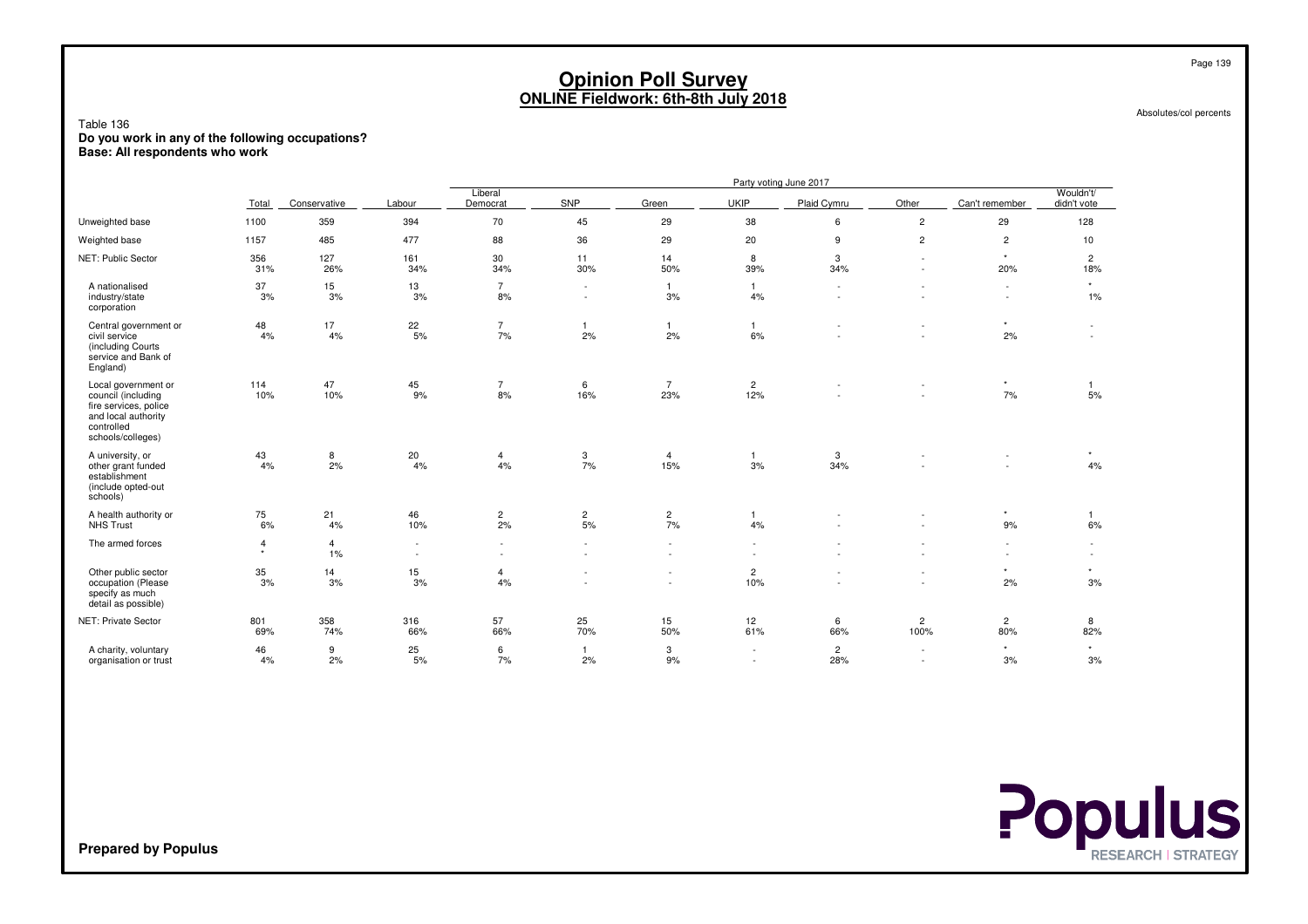Absolutes/col percents

Table 136 **Do you work in any of the following occupations?Base: All respondents who work**

|                                                       |            |              |            |                     |           |       |           | Party voting June 2017 |       |                |                          |
|-------------------------------------------------------|------------|--------------|------------|---------------------|-----------|-------|-----------|------------------------|-------|----------------|--------------------------|
|                                                       | Total      | Conservative | Labour     | Liberal<br>Democrat | SNP       | Green | UKIP      | Plaid Cymru            | Other | Can't remember | Wouldn't/<br>didn't vote |
| Weighted base                                         | 1157       | 485          | 477        | 88                  | 36        | 29    | 20        |                        |       |                | 10                       |
| Self-employed<br>(Private sector)                     | 130<br>11% | 74<br>15%    | 35<br>7%   | 12<br>14%           | 6%        | 4%    | 10%       | 12%                    |       | 13%            | 18%                      |
| None of the above/ I<br>work in the Private<br>sector | 625<br>54% | 275<br>57%   | 256<br>54% | 39<br>45%           | 22<br>61% | 37%   | 10<br>52% | 26%                    | 100%  | 64%            | 60%                      |

**Populus**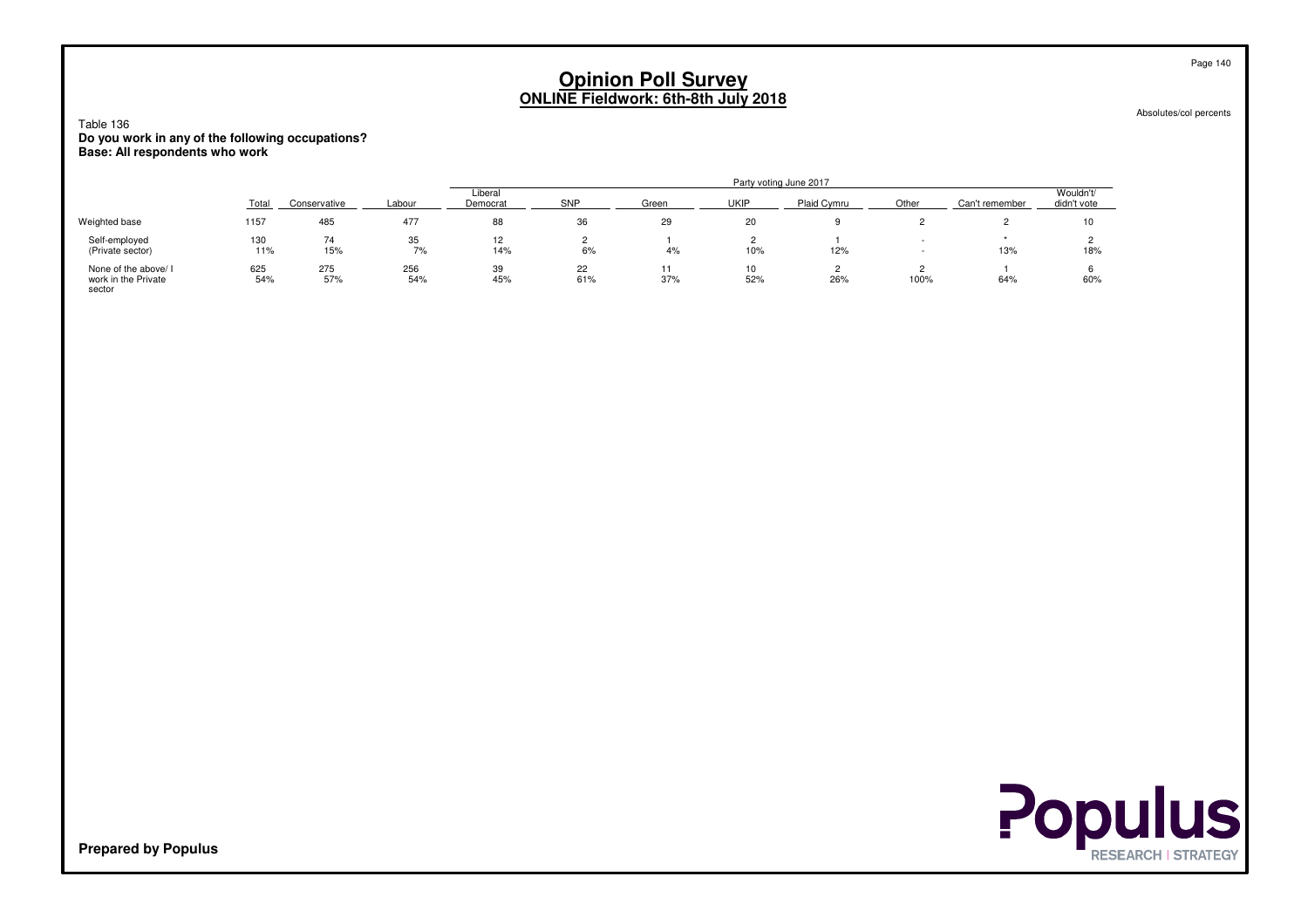Absolutes/col percents

Table 137 **Do you work in any of the following occupations?Base: All respondents who work**

|                                                                                                                              |              |                      |                                          |                      |                      |                          |                               | Party voting May 2015    |                                    |                          |                                                      |
|------------------------------------------------------------------------------------------------------------------------------|--------------|----------------------|------------------------------------------|----------------------|----------------------|--------------------------|-------------------------------|--------------------------|------------------------------------|--------------------------|------------------------------------------------------|
|                                                                                                                              | Total        | Conservative         | Labour                                   | Liberal<br>Democrat  | <b>UKIP</b>          | Green                    | SNP                           | Plaid Cymru              | Other                              | Can't remember           | Wouldn't/<br>didn't vote                             |
| Unweighted base                                                                                                              | 1100         | 323                  | 317                                      | 86                   | 72                   | 49                       | 47                            | $\overline{4}$           | 3                                  | 44                       | 155                                                  |
| Weighted base                                                                                                                | 1157         | 415                  | 382                                      | 93                   | 65                   | 51                       | 41                            | 5                        | $\overline{1}$                     | 35                       | 69                                                   |
| NET: Public Sector                                                                                                           | 356<br>31%   | 108<br>26%           | 139<br>36%                               | 31<br>34%            | 17<br>27%            | 19<br>37%                | 10<br>25%                     | $\overline{c}$<br>36%    | $\sim$<br>$\overline{\phantom{a}}$ | 11<br>31%                | 19<br>27%                                            |
| A nationalised<br>industry/state<br>corporation                                                                              | 37<br>3%     | $\overline{7}$<br>2% | 17<br>4%                                 | 5<br>5%              | $\overline{1}$<br>2% | $\overline{c}$<br>4%     | $\sim$                        | $\sim$                   | $\sim$                             | $\mathbf{1}$<br>3%       | 4<br>6%                                              |
| Central government or<br>civil service<br>(including Courts<br>service and Bank of<br>England)                               | 48<br>4%     | 17<br>4%             | 19<br>5%                                 | 5<br>$5%$            | $\mathbf{1}$<br>1%   | $\overline{\phantom{a}}$ | 1<br>3%                       | $\overline{\phantom{a}}$ | $\sim$<br>$\overline{a}$           | $\overline{4}$<br>11%    | $\overline{1}$<br>1%                                 |
| Local government or<br>council (including<br>fire services, police<br>and local authority<br>controlled<br>schools/colleges) | 114<br>10%   | 37<br>9%             | 40<br>10%                                | 9<br>10%             | 8<br>13%             | $\overline{7}$<br>14%    | 6<br>15%                      |                          | ٠                                  | $\overline{4}$<br>10%    | 4<br>5%                                              |
| A university, or<br>other grant funded<br>establishment<br>(include opted-out<br>schools)                                    | 43<br>4%     | 11<br>3%             | $\begin{array}{c} 19 \\ 5\% \end{array}$ | 3<br>3%              | $\mathbf{1}$<br>1%   | 5<br>11%                 | $\overline{1}$<br>3%          |                          |                                    |                          | 3<br>5%                                              |
| A health authority or<br><b>NHS Trust</b>                                                                                    | 75<br>6%     | $^{22}_{\ 5\%}$      | 33<br>9%                                 | 3<br>3%              | $\overline{1}$<br>1% | 5<br>9%                  | $\overline{\mathbf{c}}$<br>4% | $\overline{c}$<br>36%    |                                    | 3<br>7%                  | 5<br>8%                                              |
| The armed forces                                                                                                             | 4<br>$\star$ | 4<br>1%              | $\sim$<br>$\sim$                         | $\sim$<br>$\sim$     | $\sim$<br>$\sim$     |                          |                               |                          |                                    | ٠<br>$\sim$              | $\overline{\phantom{a}}$<br>$\overline{\phantom{a}}$ |
| Other public sector<br>occupation (Please<br>specify as much<br>detail as possible)                                          | 35<br>3%     | 10<br>2%             | 12<br>3%                                 | 6<br>7%              | 5<br>8%              |                          |                               | $\sim$<br>$\sim$         | $\sim$<br>$\ddot{\phantom{1}}$     | $\star$<br>$\star$       | $\frac{2}{2\%}$                                      |
| NET: Private Sector                                                                                                          | 801<br>69%   | 307<br>74%           | 243<br>64%                               | 62<br>66%            | 47<br>73%            | 32<br>63%                | 31<br>75%                     | 3<br>64%                 | $\overline{1}$<br>100%             | 24<br>69%                | 50<br>73%                                            |
| A charity, voluntary<br>organisation or trust                                                                                | 46<br>4%     | 10<br>2%             | 20<br>5%                                 | $\overline{7}$<br>8% | $\overline{1}$<br>2% | 5<br>9%                  | $\overline{c}$<br>5%          | $\mathbf{1}$<br>20%      |                                    | $\overline{\phantom{a}}$ | $^\star$<br>$\star$                                  |

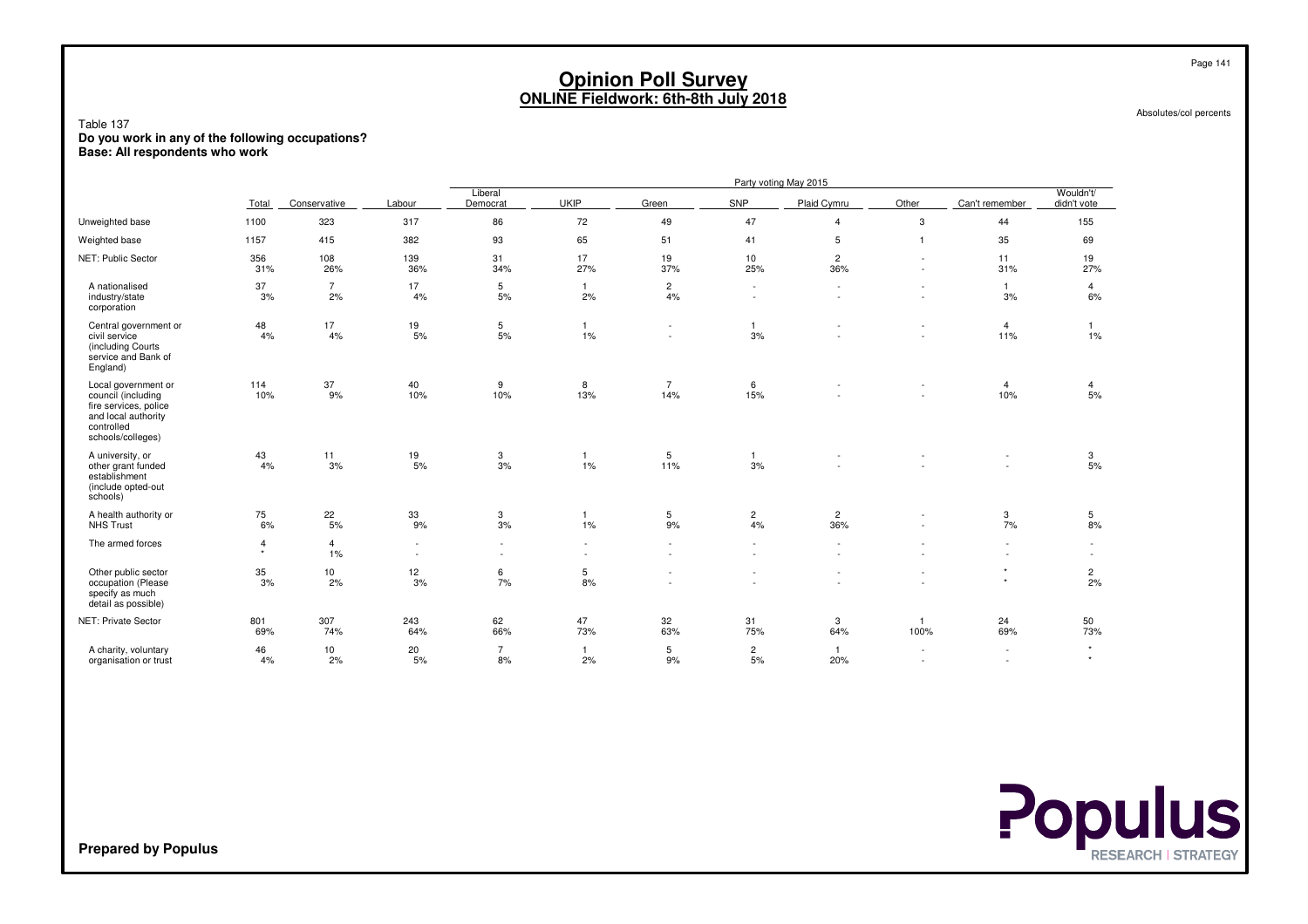Absolutes/col percents

Table 137 **Do you work in any of the following occupations?Base: All respondents who work**

|                                                       |            |              |            |                     |             |           |            | Party voting May 2015 |       |                |                          |
|-------------------------------------------------------|------------|--------------|------------|---------------------|-------------|-----------|------------|-----------------------|-------|----------------|--------------------------|
|                                                       | Total      | Conservative | Labour     | Liberal<br>Democrat | <b>UKIP</b> | Green     | <b>SNP</b> | Plaid Cymru           | Other | Can't remember | Wouldn't/<br>didn't vote |
| Weighted base                                         | 1157       | 415          | 382        | 93                  | 65          | 51        | 41         |                       |       | 35             | 69                       |
| Self-employed<br>(Private sector)                     | 130<br>11% | 59<br>14%    | 27<br>7%   | 19%                 | 19%         | 11%       | 5%         |                       |       | 5%             | 7%                       |
| None of the above/ I<br>work in the Private<br>sector | 625<br>54% | 239<br>57%   | 196<br>51% | 37<br>40%           | 34<br>52%   | 22<br>43% | 27<br>65%  | 44%                   | 100%  | 23<br>64%      | 45<br>65%                |

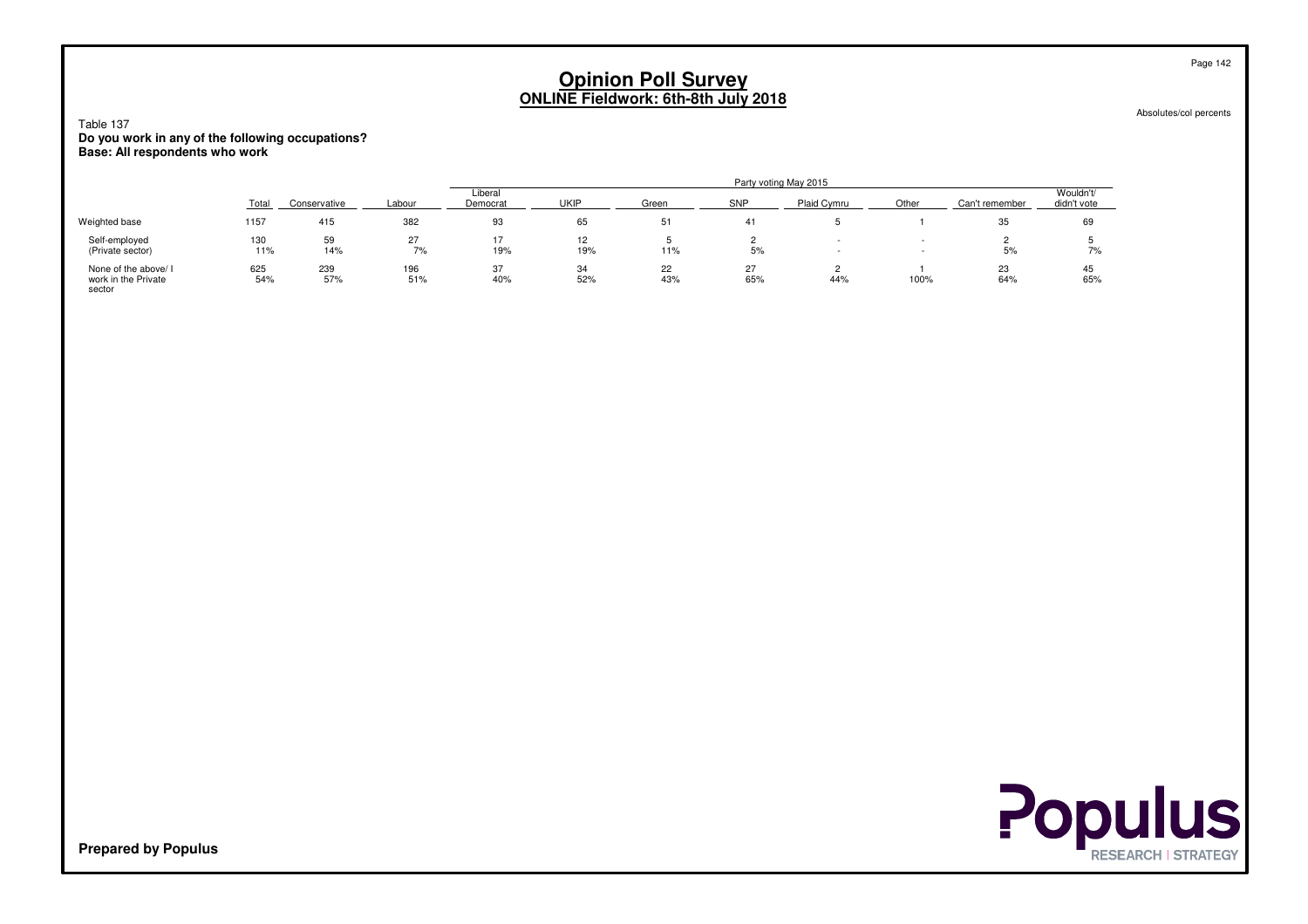Absolutes/col percents

Table 138 **Do you have any children aged 18 or under? If so, how old are they?Base: All respondents**

|                                           |             |            | Gender     |            |                      | Age        |            |                      |                      |                             | Social Grade |            |            |               |               |               | York-                         |                       | Region                |              |              |            |               |               | Employment<br>Sector |                 |                                 |
|-------------------------------------------|-------------|------------|------------|------------|----------------------|------------|------------|----------------------|----------------------|-----------------------------|--------------|------------|------------|---------------|---------------|---------------|-------------------------------|-----------------------|-----------------------|--------------|--------------|------------|---------------|---------------|----------------------|-----------------|---------------------------------|
|                                           | Total       | Male       | Female     | 18-24      | 25-34                | 35-44      | 45-54      | 55-64                | $65+$                | AB                          | C1           | C2         | DE         | Scot-<br>land | North<br>East | North<br>West | shire<br>&<br>Humb-<br>erside | West<br>Mid-<br>lands | East<br>Mid-<br>lands | <b>Wales</b> | East-<br>ern | London     | South<br>East | South<br>West | Public               | Pri-<br>vate    | Opin-<br>ion<br>Influ-<br>encer |
| Unweighted base                           | 2005        | 990        | 1015       | 199        | 316                  | 340        | 342        | 326                  | 482                  | 620                         | 588          | 320        | 477        | 176           | 75            | 213           | 165                           | 180                   | 155                   | 92           | 183          | 260        | 309           | 197           | 320                  | 780             | 206                             |
| Weighted base                             | 2005        | 979        | 1026       | 223        | 347                  | 321        | 355        | 297                  | 463                  | 547                         | 563          | 407        | 487        | 174           | 84            | 231           | 168                           | 178                   | 146                   | 100          | 192          | $27 -$     | 281           | 178           | 356                  | 80 <sup>1</sup> | 235                             |
| No children aged 18 or<br>under           | 1473<br>73% | 734<br>75% | 739<br>72% | 195<br>88% | 198<br>57%           | 145<br>45% | 205<br>58% | 270<br>91%           | 459<br>99%           | 396<br>72%                  | 442<br>78%   | 273<br>67% | 363<br>74% | 137<br>78%    | 52<br>61%     | 169<br>73%    | 132<br>78%                    | 118<br>66%            | 100<br>68%            | 70<br>70%    | 147<br>76%   | 197<br>73% | 205<br>73%    | 147<br>82%    | 204<br>57%           | 531<br>66%      | 139<br>59%                      |
| NET: Yes                                  | 521<br>26%  | 239<br>24% | 282<br>27% | 23<br>10%  | 145<br>42%           | 175<br>54% | 150<br>42% | 27<br>9%             | $\overline{c}$<br>1% | 149<br>27%                  | 119<br>21%   | 129<br>32% | 123<br>25% | 37<br>22%     | 32<br>39%     | 61<br>27%     | 34<br>20%                     | 59<br>33%             | 45<br>31%             | 30<br>30%    | 45<br>24%    | 71<br>26%  | 72<br>26%     | 31<br>18%     | 149<br>42%           | 264<br>33%      | 93<br>40%                       |
| NET: Any 5-18                             | 404<br>20%  | 194<br>20% | 210<br>20% | 4%         | 75<br>22%            | 145<br>45% | 146<br>41% | 27<br>9%             | $\overline{c}$<br>1% | 108<br>20%                  | 98<br>17%    | 106<br>26% | 93<br>19%  | 26<br>15%     | 22<br>26%     | 49<br>21%     | 29<br>17%                     | 46<br>26%             | 37<br>26%             | 17<br>16%    | 37<br>19%    | 55<br>20%  | 62<br>22%     | 25<br>14%     | 116<br>33%           | 205<br>26%      | 69<br>30%                       |
| NET: Any 11-18                            | 256<br>13%  | 128<br>13% | 128<br>12% | 2%         | 20<br>6%             | 76<br>24%  | 128<br>36% | 27<br>9%             | $\star$              | 58<br>11%                   | 59<br>10%    | 72<br>18%  | 67<br>14%  | 17<br>10%     | 12<br>15%     | 25<br>11%     | 14<br>9%                      | 25<br>14%             | 31<br>21%             | 9<br>9%      | 26<br>14%    | 39<br>14%  | 39<br>14%     | 18<br>10%     | 69<br>19%            | 131<br>16%      | 38<br>16%                       |
| Yes - children aged<br>under 5 years old  | 200<br>10%  | 71<br>7%   | 129<br>13% | 21<br>9%   | 103<br>30%           | 69<br>21%  | 8<br>2%    |                      |                      | 67<br>12%                   | 39<br>7%     | 49<br>12%  | 45<br>9%   | 18<br>10%     | 12<br>14%     | 18<br>8%      | 14<br>8%                      | 27<br>15%             | 11<br>8%              | 16<br>16%    | 15<br>8%     | 32<br>12%  | 26<br>9%      | 12<br>7%      | 60<br>17%            | 91<br>11%       | 43<br>18%                       |
| Yes - children aged 5<br>to 10 years old  | 235<br>12%  | 103<br>11% | 132<br>13% | 6<br>3%    | 69<br>20%            | 112<br>35% | 46<br>13%  | $\overline{2}$<br>1% |                      | 72<br>13%                   | 54<br>10%    | 59<br>14%  | 49<br>10%  | 15<br>9%      | 15<br>17%     | 37<br>16%     | 17<br>10%                     | 26<br>15%             | 15<br>10%             | 10<br>10%    | 27<br>14%    | 25<br>9%   | 35<br>12%     | 13<br>7%      | 67<br>19%            | 116<br>14%      | 46<br>19%                       |
| Yes - children aged 11<br>to 15 years old | 188<br>9%   | 96<br>10%  | 92<br>9%   | 4<br>2%    | 20<br>6%             | 67<br>21%  | 84<br>24%  | 11<br>4%             | $\star$              | 47<br>9%                    | 43<br>8%     | 51<br>13%  | 47<br>10%  | 11<br>6%      | 12<br>14%     | 17<br>7%      | 12<br>7%                      | 20<br>11%             | 16<br>11%             | 6<br>6%      | 16<br>8%     | 33<br>12%  | 31<br>11%     | 14<br>8%      | 55<br>15%            | 96<br>12%       | 30<br>13%                       |
| Yes - children aged 16<br>to 18 years old | 98<br>5%    | 44<br>5%   | 54<br>5%   |            | $\overline{2}$       | 22<br>7%   | 56<br>16%  | 19<br>6%             |                      | 18<br>3%                    | 26<br>5%     | 26<br>6%   | 28<br>6%   | 4%            | 3<br>4%       | 10<br>4%      | 2%                            | 14<br>8%              | 21<br>14%             | 3<br>3%      | 13<br>7%     | 10<br>4%   | 10<br>4%      | 4<br>2%       | 28<br>8%             | 44<br>5%        | 10<br>4%                        |
| Refused                                   | 11<br>1%    | 6<br>1%    |            | 2%         | $\overline{4}$<br>1% |            |            |                      |                      | $\overline{2}$<br>$\ddot{}$ | 3<br>٠       | 5<br>$1\%$ | $\star$    |               |               |               | 2<br>1%                       | 1%                    | 1%                    |              |              | 3<br>1%    | 3<br>1%       |               | $1\%$                | 5<br>1%         | 3<br>1%                         |



**Prepared by Populus**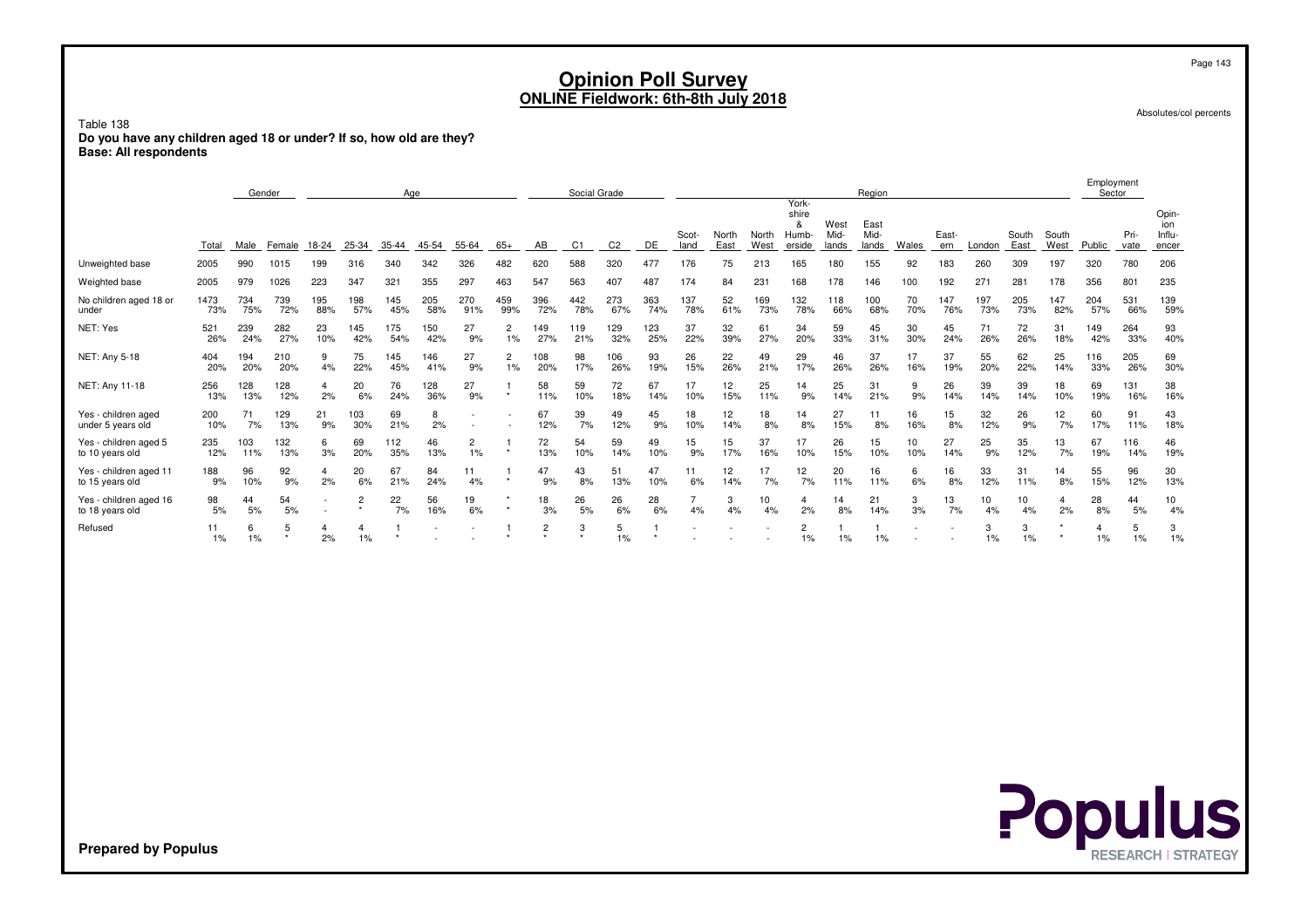| Table 139<br>Do you have any children aged 18 or under? If so, how old are they?<br><b>Base: All respondents</b> |             |             |           |                     |            |                      |            | <b>Opinion Poll Survey</b><br><b>ONLINE Fieldwork: 6th-8th July 2018</b> |                    |                       |                        |            |                  |                    |                          |                      | Page 144<br>Absolutes/col percents |
|------------------------------------------------------------------------------------------------------------------|-------------|-------------|-----------|---------------------|------------|----------------------|------------|--------------------------------------------------------------------------|--------------------|-----------------------|------------------------|------------|------------------|--------------------|--------------------------|----------------------|------------------------------------|
|                                                                                                                  |             | Ethnicity   |           |                     | White SEG  |                      |            |                                                                          | <b>BAME SEG</b>    |                       |                        |            |                  |                    | Aae                      |                      |                                    |
|                                                                                                                  | Total       | White       | BAME      | AB                  | C1         | C <sub>2</sub>       | DE         | AB                                                                       | C <sub>1</sub>     | C <sub>2</sub>        | DE                     | 18-45      | $55+$            | White 18-<br>45    | White 55+                | <b>BAME 18-45</b>    | <b>BAME 55+</b>                    |
| Unweighted base                                                                                                  | 2005        | 1842        | 146       | 560                 | 539        | 294                  | 449        | 55                                                                       | 43                 | 24                    | 24                     | 883        | 808              | 764                | 790                      | 111                  | 13                                 |
| Weighted base                                                                                                    | 2005        | 1833        | 162       | 494                 | 512        | 373                  | 454        | 50                                                                       | 49                 | 34                    | 29                     | 920        | 760              | 787                | 746                      | 131                  | 11                                 |
| No children aged 18 or<br>under                                                                                  | 1473<br>73% | 1378<br>75% | 90<br>56% | 369<br>75%          | 408<br>80% | 258<br>69%           | 343<br>75% | 24<br>49%                                                                | 34<br>70%          | 15<br>45%             | 16<br>56%              | 550<br>60% | 730<br>96%       | 478<br>61%         | 720<br>97%               | 70<br>53%            | 8<br>74%                           |
| NET: Yes                                                                                                         | 521<br>26%  | 452<br>25%  | 66<br>41% | 123<br>25%          | 103<br>20% | 115<br>31%           | 111<br>25% | 25<br>51%                                                                | 15<br>30%          | 14<br>42%             | 12 <sup>2</sup><br>39% | 361<br>39% | 29<br>4%         | 305<br>39%         | 26<br>3%                 | 55<br>42%            | 3<br>26%                           |
| NET: Any 5-18                                                                                                    | 404<br>20%  | 353<br>19%  | 48<br>30% | 86<br>17%           | 85<br>17%  | 99<br>26%            | 82<br>18%  | 20<br>40%                                                                | 12<br>24%          | $\overline{7}$<br>20% | 10<br>35%              | 246<br>27% | 29<br>4%         | 208<br>26%         | 26<br>3%                 | 37<br>29%            | 3<br>26%                           |
| NET: Any 11-18                                                                                                   | 256<br>13%  | 226<br>12%  | 29<br>18% | 44<br>9%            | 54<br>11%  | 67<br>18%            | 61<br>13%  | 14<br>27%                                                                | 5<br>10%           | 5<br>14%              | 6<br>22%               | 114<br>12% | 28<br>4%         | 96<br>12%          | 25<br>3%                 | 18<br>14%            | 3<br>26%                           |
| Yes - children aged<br>under 5 years old                                                                         | 200<br>10%  | 162<br>9%   | 38<br>23% | 54<br>11%           | 29<br>6%   | 38<br>10%            | 40<br>9%   | 13<br>26%                                                                | 9<br>19%           | 11<br>32%             | 5<br>17%               | 195<br>21% | $\sim$<br>$\sim$ | 158<br>20%         | $\sim$<br>$\sim$         | 37<br>28%            | $\sim$                             |
| Yes - children aged 5<br>to 10 years old                                                                         | 235<br>12%  | 204<br>11%  | 28<br>18% | 60<br>12%           | 45<br>9%   | 53<br>14%            | 46<br>10%  | 11<br>22%                                                                | 8<br>16%           | 6<br>17%              | 4<br>13%               | 196<br>21% | 3                | 169<br>22%         | 3<br>$\star$             | 26<br>20%            |                                    |
| Yes - children aged 11<br>to 15 years old                                                                        | 188<br>9%   | 162<br>9%   | 26<br>16% | 33<br>7%            | 38<br>7%   | 47<br>12%            | 44<br>10%  | 14<br>27%                                                                | 5<br>10%           | 5<br>14%              | 3<br>10%               | 105<br>11% | 12<br>2%         | 87<br>11%          | 10<br>1%                 | 18<br>14%            | 2<br>15%                           |
| Yes - children aged 16<br>to 18 years old                                                                        | 98<br>5%    | 91<br>5%    | 6<br>4%   | 17<br>3%            | 25<br>5%   | 26<br>7%             | 24<br>5%   | 2%                                                                       | $\mathbf{2}$<br>3% | $\sim$                | 4<br>13%               | 27<br>3%   | 19<br>2%         | 25<br>3%           | 17<br>2%                 | $\overline{2}$<br>1% | 11%                                |
| Refused                                                                                                          | 11<br>1%    | 3<br>٠      | 6<br>4%   | $\overline{c}$<br>٠ | $\star$    | $\star$<br>$\ddot{}$ | $\sim$     |                                                                          |                    | $\overline{4}$<br>13% | $\mathbf{1}$<br>5%     | 10<br>1%   |                  | 3<br>$\rightarrow$ | $\overline{\phantom{a}}$ | 6<br>4%              |                                    |

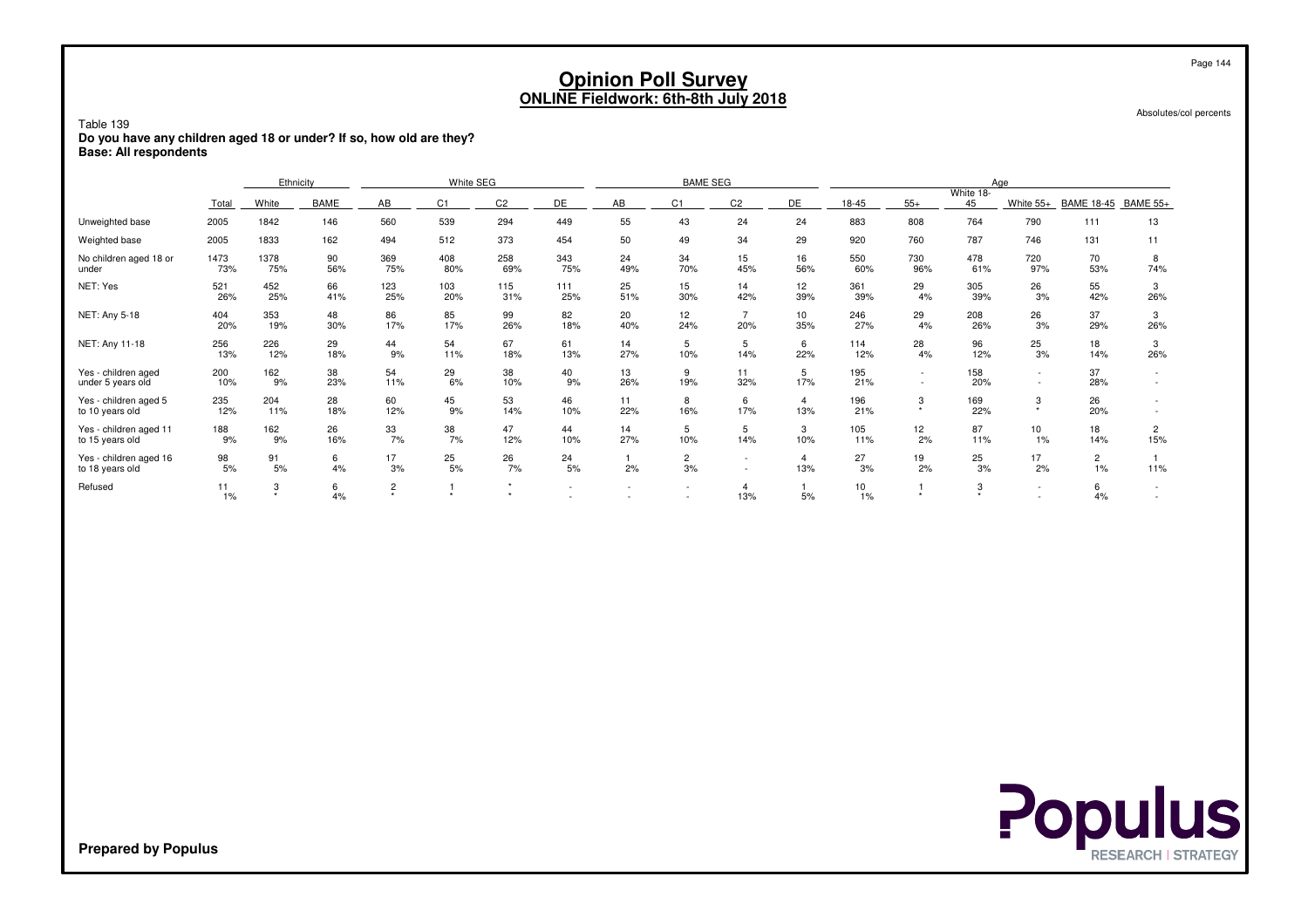Absolutes/col percents

Table 140 **Do you have any children aged 18 or under? If so, how old are they?Base: All respondents**

|                                           |             | Party voting now |              |                      |             |                                                      |                                    |                                                      |                       |                               |                          |            |  |  |
|-------------------------------------------|-------------|------------------|--------------|----------------------|-------------|------------------------------------------------------|------------------------------------|------------------------------------------------------|-----------------------|-------------------------------|--------------------------|------------|--|--|
|                                           | Total       | Labour           | Conservative | Liberal<br>Democrat  | <b>UKIP</b> | Green                                                | SNP                                | Plaid Cymru                                          | Other                 | Can't remember                | Wouldn't/<br>didn't vote | Don't know |  |  |
| Unweighted base                           | 2005        | 645              | 592          | 139                  | 97          | 68                                                   | 67                                 | 11                                                   | 17                    |                               | 123                      | 246        |  |  |
| Weighted base                             | 2005        | 728              | 686          | 140                  | 70          | 64                                                   | 53                                 | 10                                                   | 15                    | ٠                             | 36                       | 203        |  |  |
| No children aged 18 or<br>under           | 1473<br>73% | 510<br>70%       | 524<br>76%   | 98<br>70%            | 51<br>72%   | 51<br>80%                                            | 36<br>67%                          | $\overline{7}$<br>73%                                | 8<br>54%              | $\overline{\phantom{a}}$<br>٠ | 31<br>86%                | 158<br>78% |  |  |
| NET: Yes                                  | 521<br>26%  | 213<br>29%       | 161<br>23%   | 38<br>27%            | 20<br>28%   | 13<br>20%                                            | 18<br>33%                          | 3<br>27%                                             | 46%                   | $\overline{\phantom{a}}$<br>٠ | 5<br>14%                 | 45<br>22%  |  |  |
| NET: Any 5-18                             | 404<br>20%  | 158<br>22%       | 133<br>19%   | 27<br>19%            | 18<br>25%   | 8<br>12%                                             | 16<br>31%                          | $\overline{c}$<br>17%                                | $\overline{4}$<br>27% | ٠<br>٠                        | 12%                      | 34<br>17%  |  |  |
| NET: Any 11-18                            | 256<br>13%  | 99<br>14%        | 90<br>13%    | 14<br>10%            | 11<br>16%   | 6%                                                   | 11<br>21%                          | 13%                                                  | 3<br>23%              | $\overline{\phantom{a}}$<br>٠ | 10%                      | 18<br>9%   |  |  |
| Yes - children aged<br>under 5 years old  | 200<br>10%  | 91<br>13%        | 51<br>7%     | 18<br>13%            | 5<br>7%     | 6<br>9%                                              | 6<br>11%                           | 10%                                                  | 3<br>20%              | $\overline{\phantom{a}}$      | 3%                       | 18<br>9%   |  |  |
| Yes - children aged 5<br>to 10 years old  | 235<br>12%  | 97<br>13%        | 70<br>10%    | 16<br>11%            | 10<br>14%   | 6<br>9%                                              | 12 <sup>2</sup><br>22%             | $\overline{c}$<br>17%                                | 7%                    | ٠<br>٠                        | $\overline{2}$<br>4%     | 21<br>11%  |  |  |
| Yes - children aged 11<br>to 15 years old | 188<br>9%   | 79<br>11%        | 61<br>9%     | 9<br>6%              | 8<br>11%    | 4<br>6%                                              | 6<br>11%                           | 13%                                                  | 3<br>23%              | ٠<br>٠                        | $\overline{2}$<br>5%     | 15<br>7%   |  |  |
| Yes - children aged 16<br>to 18 years old | 98<br>5%    | 33<br>5%         | 38<br>5%     | 5<br>4%              | 10%         | 1%                                                   | 6<br>11%                           | $\overline{\phantom{a}}$<br>$\overline{\phantom{a}}$ | 4%                    | ٠<br>$\overline{\phantom{a}}$ | $\overline{2}$<br>5%     | 6<br>3%    |  |  |
| Refused                                   | 11<br>1%    | 5<br>1%          |              | $\overline{4}$<br>3% |             | $\overline{\phantom{a}}$<br>$\overline{\phantom{a}}$ | $\sim$<br>$\overline{\phantom{a}}$ | $\overline{\phantom{a}}$<br>$\overline{\phantom{a}}$ |                       |                               | $\overline{\phantom{a}}$ |            |  |  |

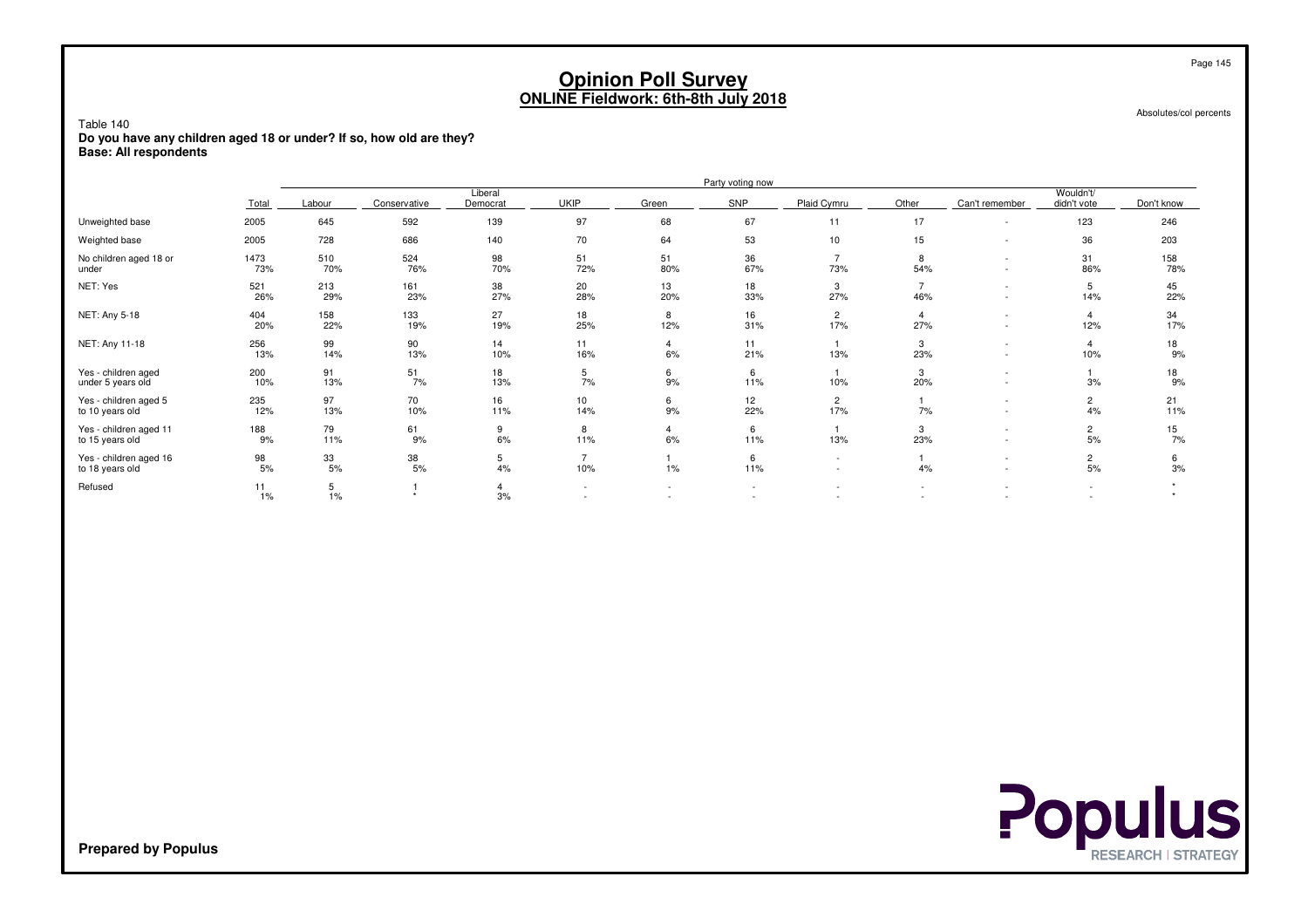Absolutes/col percents

Table 141 **Do you have any children aged 18 or under? If so, how old are they?Base: All respondents**

|                                           |             |                      |            | Party voting June 2017 |           |                      |                                                      |                                                      |                                                      |                |                          |  |  |  |
|-------------------------------------------|-------------|----------------------|------------|------------------------|-----------|----------------------|------------------------------------------------------|------------------------------------------------------|------------------------------------------------------|----------------|--------------------------|--|--|--|
|                                           | Total       | Conservative         | Labour     | Liberal<br>Democrat    | SNP       | Green                | <b>UKIP</b>                                          | Plaid Cymru                                          | Other                                                | Can't remember | Wouldn't/<br>didn't vote |  |  |  |
| Unweighted base                           | 2005        | 706                  | 694        | 137                    | 75        | 39                   | 79                                                   | 15                                                   | 5                                                    | 50             | 205                      |  |  |  |
| Weighted base                             | 2005        | 864                  | 814        | 151                    | 62        | 39                   | 38                                                   | 15                                                   |                                                      | 4              | 16                       |  |  |  |
| No children aged 18 or<br>under           | 1473<br>73% | 659<br>76%           | 580<br>71% | 110<br>73%             | 39<br>64% | 32<br>82%            | 27<br>71%                                            | 12<br>79%                                            | 2<br>41%                                             | 2<br>58%       | 11<br>70%                |  |  |  |
| NET: Yes                                  | 521<br>26%  | 203<br>24%           | 229<br>28% | 36<br>24%              | 22<br>36% | 18%                  | 11<br>29%                                            | 3<br>21%                                             | 2<br>59%                                             | 33%            | 5<br>29%                 |  |  |  |
| NET: Any 5-18                             | 404<br>20%  | 165<br>19%           | 174<br>21% | 26<br>17%              | 17<br>27% | 4<br>10%             | 10 <sup>10</sup><br>27%                              | $\overline{2}$<br>15%                                | $\overline{2}$<br>59%                                | 21%            | 3<br>21%                 |  |  |  |
| NET: Any 11-18                            | 256<br>13%  | 116<br>13%           | 101<br>12% | 15<br>10%              | 12<br>19% | $\overline{c}$<br>5% | 5<br>14%                                             | $\overline{2}$<br>15%                                | 13%                                                  | $\star$<br>12% | 2<br>10%                 |  |  |  |
| Yes - children aged<br>under 5 years old  | 200<br>10%  | 66<br>8%             | 92<br>11%  | 19<br>13%              | 10<br>16% | 4<br>12%             | $\overline{c}$<br>7%                                 | 6%                                                   | 30%                                                  | 16%            | 3<br>17%                 |  |  |  |
| Yes - children aged 5<br>to 10 years old  | 235<br>12%  | 82<br>9%             | 112<br>14% | 14<br>9%               | 12<br>19% | 3<br>9%              | 18%                                                  | 8%                                                   | 2<br>46%                                             | $\star$<br>11% | 2<br>13%                 |  |  |  |
| Yes - children aged 11<br>to 15 years old | 188<br>9%   | 83<br>10%            | 76<br>9%   | 12<br>8%               | 6<br>10%  | 3%                   | 5<br>12%                                             | $\overline{2}$<br>15%                                | 13%                                                  | $\star$<br>11% | 9%                       |  |  |  |
| Yes - children aged 16<br>to 18 years old | 98<br>5%    | 49<br>6%             | 35<br>4%   | 4<br>3%                | 6<br>10%  | 2%                   | $\overline{2}$<br>5%                                 | $\overline{\phantom{a}}$<br>$\overline{\phantom{0}}$ | $\overline{\phantom{a}}$<br>$\overline{\phantom{a}}$ | $\star$<br>2%  | 5%                       |  |  |  |
| Refused                                   | 11<br>1%    | $\ddot{\phantom{1}}$ | 5<br>1%    | 4<br>3%                | $\sim$    |                      | $\overline{\phantom{a}}$<br>$\overline{\phantom{a}}$ | $\overline{\phantom{a}}$                             | $\overline{\phantom{a}}$                             | $\star$<br>9%  | $1\%$                    |  |  |  |

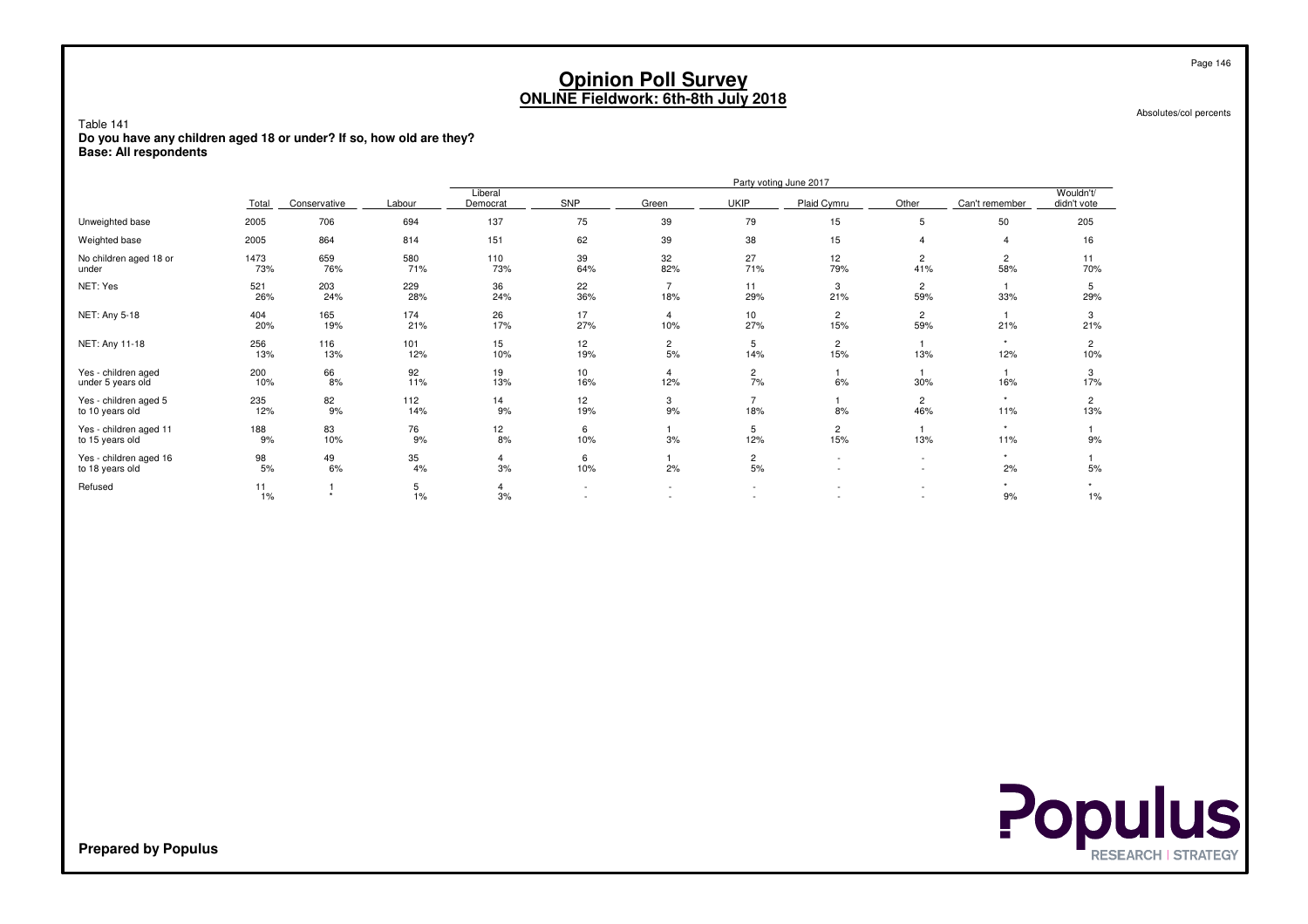Absolutes/col percents

Table 142 **Do you have any children aged 18 or under? If so, how old are they?Base: All respondents**

|                                           |             |                                          | Party voting May 2015 |                      |             |                          |                               |                                                      |                                    |                      |                          |  |  |
|-------------------------------------------|-------------|------------------------------------------|-----------------------|----------------------|-------------|--------------------------|-------------------------------|------------------------------------------------------|------------------------------------|----------------------|--------------------------|--|--|
|                                           | Total       | Conservative                             | Labour                | Liberal<br>Democrat  | <b>UKIP</b> | SNP                      | Green                         | Plaid Cymru                                          | Other                              | Can't remember       | Wouldn't/<br>didn't vote |  |  |
| Unweighted base                           | 2005        | 614                                      | 557                   | 153                  | 153         | 83                       | 73                            | 11                                                   | 8                                  | 80                   | 273                      |  |  |
| Weighted base                             | 2005        | 716                                      | 638                   | 159                  | 135         | 76                       | 74                            | 11                                                   | 6                                  | 61                   | 129                      |  |  |
| No children aged 18 or<br>under           | 1473<br>73% | 537<br>75%                               | 437<br>69%            | 130<br>82%           | 103<br>76%  | 53<br>70%                | 63<br>85%                     | 61%                                                  | 5<br>83%                           | 40<br>67%            | 98<br>76%                |  |  |
| NET: Yes                                  | 521<br>26%  | 178<br>25%                               | 195<br>31%            | 26<br>16%            | 33<br>24%   | 23<br>30%                | 11<br>15%                     | 39%                                                  | 17%                                | 20<br>33%            | 30<br>23%                |  |  |
| NET: Any 5-18                             | 404<br>20%  | 145<br>20%                               | 150<br>24%            | 22<br>14%            | 29<br>21%   | 17<br>23%                | 6<br>9%                       | 3<br>31%                                             | 17%                                | 13<br>22%            | 16<br>12%                |  |  |
| NET: Any 11-18                            | 256<br>13%  | 101<br>14%                               | 93<br>15%             | 12<br>8%             | 19<br>14%   | 12<br>15%                | $\overline{c}$<br>3%          | 3<br>31%                                             | $\star$<br>7%                      | 5<br>9%              | 5%                       |  |  |
| Yes - children aged<br>under 5 years old  | 200<br>10%  | $\begin{array}{c} 58 \\ 8\% \end{array}$ | 74<br>12%             | 13<br>8%             | 11<br>8%    | 11<br>14%                | 4<br>6%                       | 8%                                                   | $\sim$                             | 9<br>14%             | 20<br>16%                |  |  |
| Yes - children aged 5<br>to 10 years old  | 235<br>12%  | 76<br>11%                                | 95<br>15%             | 13<br>8%             | 11<br>8%    | 12<br>16%                | 4<br>6%                       | 11%                                                  | 10%                                | 9<br>16%             | 12<br>10%                |  |  |
| Yes - children aged 11<br>to 15 years old | 188<br>9%   | 71<br>10%                                | 74<br>12%             | 8<br>5%              | 16<br>12%   | 6<br>9%                  | 2<br>2%                       | 3<br>31%                                             | $\star$<br>7%                      | 4<br>6%              | 3<br>2%                  |  |  |
| Yes - children aged 16<br>to 18 years old | 98<br>5%    | 41<br>6%                                 | 28<br>4%              | 4<br>2%              | 11<br>8%    | 6<br>8%                  | 1%                            | $\overline{\phantom{a}}$<br>$\overline{\phantom{a}}$ | $\star$<br>7%                      | $\overline{c}$<br>3% | 5<br>4%                  |  |  |
| Refused                                   | 11<br>$1\%$ | $\star$                                  | 5<br>1%               | $\overline{c}$<br>1% | $\sim$      | $\overline{\phantom{a}}$ | $\overline{\phantom{a}}$<br>۰ | $\overline{\phantom{a}}$                             | $\sim$<br>$\overline{\phantom{a}}$ | $\star$<br>$1\%$     | 1%                       |  |  |



**Prepared by Populus**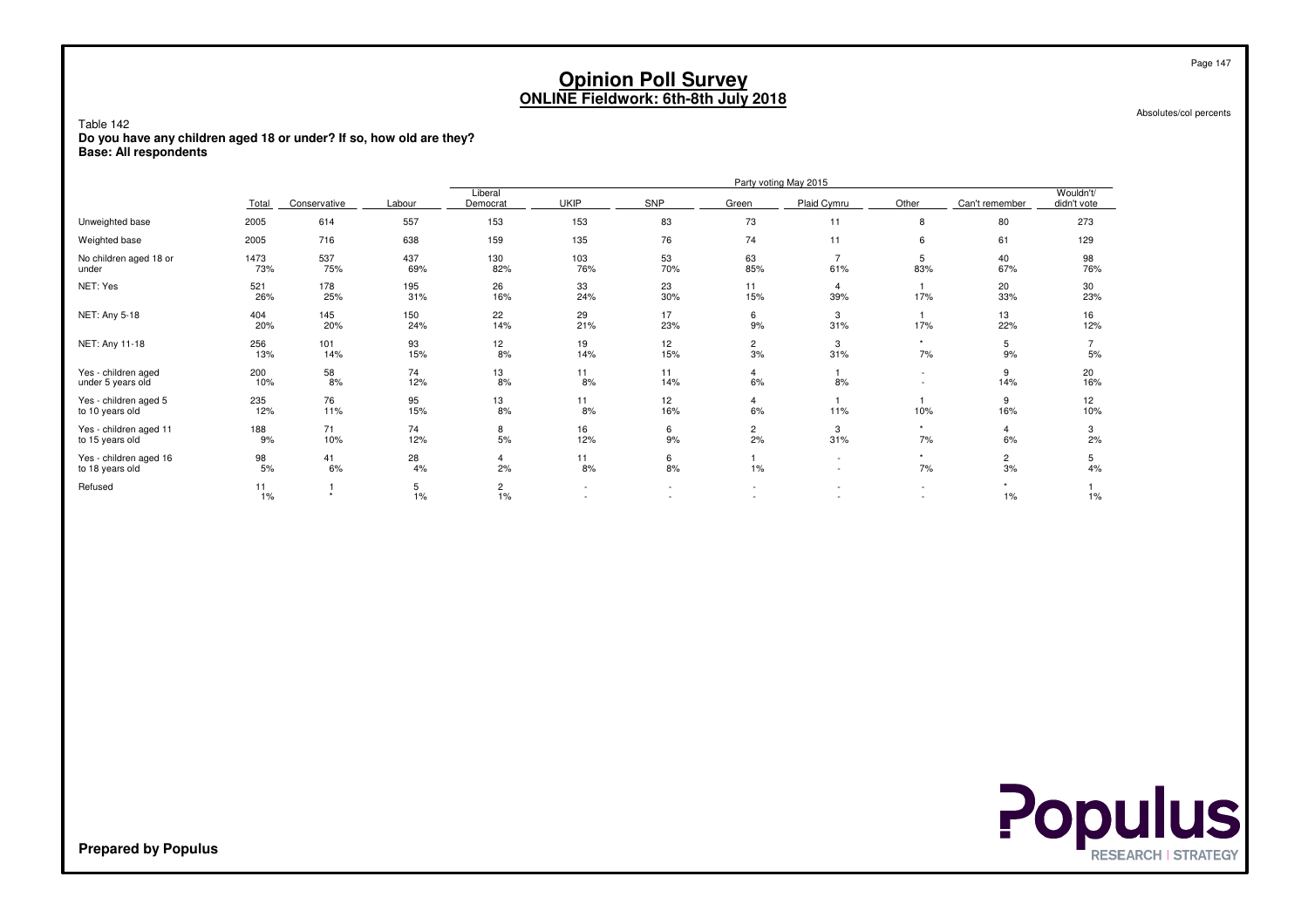Absolutes/col percents

Page 148

Table 143 **Which of the following ITV regions do you live in?Base: All respondents**

|                  |            | Gender<br>Age |            |                      |           |           |           | Social Grade |                      |            |                |                |           | York-         |               | Region        |                               |                       |                       |       |              | Employment<br>Sector |               |                          |           |              |                                 |
|------------------|------------|---------------|------------|----------------------|-----------|-----------|-----------|--------------|----------------------|------------|----------------|----------------|-----------|---------------|---------------|---------------|-------------------------------|-----------------------|-----------------------|-------|--------------|----------------------|---------------|--------------------------|-----------|--------------|---------------------------------|
|                  | Total      | Male          | Female     | 18-24                | 25-34     | $35 - 44$ | 45-54     | 55-64        | $65+$                | AB         | C <sub>1</sub> | C <sub>2</sub> | DE        | Scot-<br>land | North<br>East | North<br>West | shire<br>&<br>Humb-<br>erside | West<br>Mid-<br>lands | East<br>Mid-<br>lands | Wales | East-<br>ern | London               | South<br>East | South<br>West            | Public    | Pri-<br>vate | Opin-<br>ion<br>Influ-<br>encer |
| Unweighted base  | 2005       | 990           | 1015       | 199                  | 316       | 340       | 342       | 326          | 482                  | 620        | 588            | 320            | 477       | 176           | 75            | 213           | 165                           | 180                   | 155                   | 92    | 183          | 260                  | 309           | 197                      | 320       | 780          | 206                             |
| Weighted base    | 2005       | 979           | 1026       | 223                  | 347       | 321       | 355       | 297          | 463                  | 547        | 563            | 407            | 487       | 174           | 84            | 231           | 168                           | 178                   | 146                   | 100   | 192          | $27 -$               | 281           | 178                      | 356       | 801          | 235                             |
| Anglia           | 226<br>11% | 111<br>11%    | 115<br>11% | 28<br>13%            | 36<br>10% | 40<br>13% | 39<br>11% | 29<br>10%    | 55<br>12%            | 53<br>10%  | 66<br>12%      | 57<br>14%      | 51<br>10% |               |               | 4<br>2%       |                               |                       | 18<br>12%             |       | 173<br>90%   | 3<br>1%              | 28<br>10%     | $\overline{\phantom{a}}$ | 40<br>11% | 85<br>11%    | 18<br>8%                        |
| Border           | 21<br>1%   | 11<br>1%      | 10<br>1%   | $\overline{c}$<br>1% | $\star$   | 1%        | 5<br>1%   | 3<br>1%      | $\overline{7}$<br>2% | 8<br>1%    | 4<br>1%        | 5<br>1%        | 5<br>1%   | 9<br>5%       |               | 12<br>5%      |                               |                       |                       |       |              |                      |               |                          | 4<br>1%   | 11<br>1%     | 1%                              |
| Central          | 285<br>14% | 131<br>13%    | 154<br>15% | 36<br>16%            | 29<br>8%  | 48<br>15% | 53<br>15% | 47<br>16%    | 72<br>15%            | 68<br>12%  | 79<br>14%      | 54<br>13%      | 84<br>17% | 3<br>2%       |               |               |                               | 166<br>93%            | 102<br>70%            |       |              |                      | 8<br>3%       | 4<br>2%                  | 43<br>12% | 104<br>13%   | 25<br>10%                       |
| Granada          | 218<br>11% | 96<br>10%     | 121<br>12% | 24<br>11%            | 37<br>11% | 34<br>11% | 43<br>12% | 34<br>12%    | 45<br>10%            | 43<br>8%   | 63<br>11%      | 49<br>12%      | 62<br>13% |               |               | 211<br>92%    |                               | 5<br>3%               | $\overline{c}$<br>1%  |       |              |                      |               |                          | 45<br>13% | 88<br>11%    | 20<br>9%                        |
| London           | 374<br>19% | 186<br>19%    | 187<br>18% | 49<br>22%            | 86<br>25% | 56<br>17% | 60<br>17% | 42<br>14%    | 81<br>17%            | 145<br>27% | 109<br>19%     | 53<br>13%      | 66<br>14% |               |               |               |                               |                       | 1%                    |       | 19<br>10%    | 267<br>99%           | 87<br>31%     | $\overline{\phantom{a}}$ | 71<br>20% | 178<br>22%   | 69<br>29%                       |
| Meridian         | 183<br>9%  | 95<br>10%     | 88<br>9%   | 14<br>6%             | 31<br>9%  | 28<br>9%  | 38<br>11% | 26<br>9%     | 47<br>10%            | 58<br>11%  | 54<br>10%      | 28<br>7%       | 44<br>9%  |               |               |               |                               |                       | 1%                    |       |              |                      | 157<br>56%    | 25<br>14%                | 22<br>6%  | 79<br>10%    | 12<br>5%                        |
| STV              | 162<br>8%  | 81<br>8%      | 81<br>8%   | 19<br>9%             | 24<br>7%  | 32<br>10% | 32<br>9%  | 28<br>9%     | 27<br>6%             | 35<br>6%   | 43<br>8%       | 33<br>8%       | 52<br>11% | 161<br>93%    |               |               |                               |                       |                       |       |              |                      |               |                          | 34<br>9%  | 58<br>7%     | 19<br>8%                        |
| <b>Tyne Tees</b> | 86<br>4%   | 42<br>4%      | 43<br>4%   | 8<br>3%              | 20<br>6%  | 16<br>5%  | 13<br>4%  | 13<br>4%     | 17<br>4%             | 19<br>3%   | 24<br>4%       | 14<br>3%       | 29<br>6%  |               | 84<br>100%    |               | $1\%$                         |                       |                       |       |              |                      |               |                          | 18<br>5%  | 27<br>3%     | $\overline{c}$<br>1%            |
| Wales            | 100<br>5%  | 49<br>5%      | 50<br>5%   | 3%                   | 26<br>7%  | 14<br>4%  | 15<br>4%  | 15<br>5%     | 23<br>5%             | 27<br>5%   | 25<br>4%       | 24<br>6%       | 23<br>5%  |               |               |               |                               |                       |                       | 99%   |              |                      |               |                          | 19<br>5%  | 39<br>5%     | 22<br>9%                        |
| West             | 58<br>3%   | 25<br>3%      | 33<br>3%   | 11<br>5%             | 13<br>4%  | 8<br>2%   | 7<br>2%   | 2%           | 11<br>2%             | 22<br>4%   | 12<br>2%       | 5<br>1%        | 19<br>4%  |               |               | 2%            |                               | 8<br>4%               |                       |       |              |                      |               | 46<br>26%                | 13<br>4%  | 21<br>3%     | 10<br>4%                        |
| Westcountry      | 104<br>5%  | 46<br>5%      | 57<br>6%   | 5<br>2%              | 12<br>3%  | 14<br>4%  | 16<br>5%  | 23<br>8%     | 33<br>7%             | 28<br>5%   | 24<br>4%       | 27<br>7%       | 24<br>5%  |               |               |               |                               |                       |                       |       |              |                      |               | 104<br>58%               | 18<br>5%  | 34<br>4%     | 13<br>6%                        |
| Yorkshire        | 189<br>9%  | 103<br>11%    | 86<br>8%   | 20<br>9%             | 33<br>9%  | 26<br>8%  | 34<br>10% | 29<br>10%    | 46<br>10%            | 42<br>8%   | 60<br>11%      | 59<br>14%      | 28<br>6%  |               |               |               | 167<br>99%                    |                       | 22<br>15%             |       |              |                      |               |                          | 30<br>8%  | 77<br>10%    | 23<br>10%                       |

**Populus**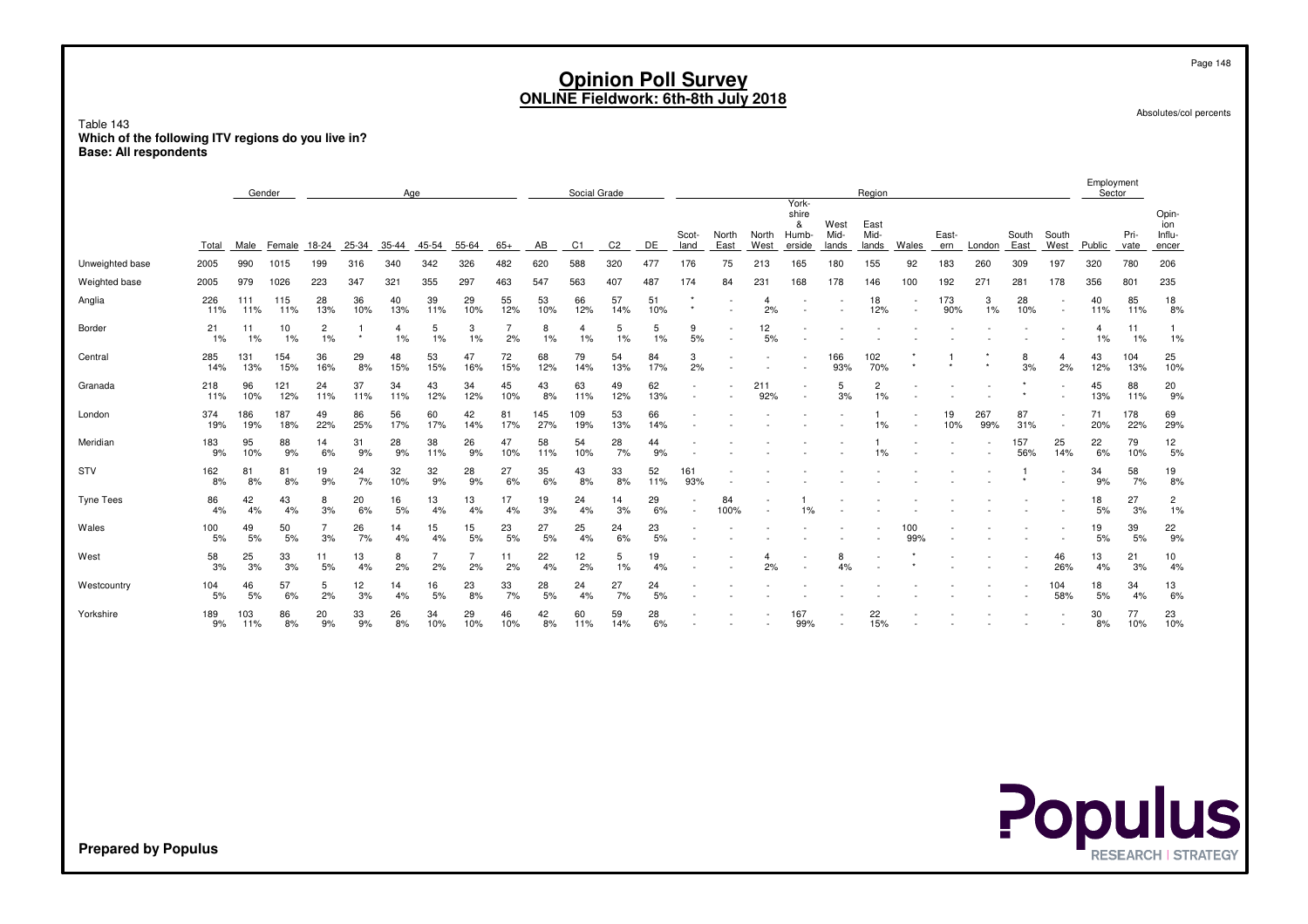Absolutes/col percents

#### Table 144 **Which of the following ITV regions do you live in?Base: All respondents**

|                 |                 | Ethnicity  |                      |            | White SEG            |                |           |                          | <b>BAME SEG</b>      |                      |                                    |            |            |                 | Age                      |                        |                       |
|-----------------|-----------------|------------|----------------------|------------|----------------------|----------------|-----------|--------------------------|----------------------|----------------------|------------------------------------|------------|------------|-----------------|--------------------------|------------------------|-----------------------|
|                 | Total           | White      | <b>BAME</b>          | AB         | C <sub>1</sub>       | C <sub>2</sub> | DE        | AB                       | C <sub>1</sub>       | C <sub>2</sub>       | DE                                 | 18-45      | $55+$      | White 18-<br>45 | White 55+                | <b>BAME 18-45</b>      | <b>BAME 55+</b>       |
| Unweighted base | 2005            | 1842       | 146                  | 560        | 539                  | 294            | 449       | 55                       | 43                   | 24                   | 24                                 | 883        | 808        | 764             | 790                      | 111                    | 13                    |
| Weighted base   | 2005            | 1833       | 162                  | 494        | 512                  | 373            | 454       | 50                       | 49                   | 34                   | 29                                 | 920        | 760        | 787             | 746                      | 131                    | 11                    |
| Anglia          | 226<br>11%      | 219<br>12% | 8<br>5%              | 51<br>10%  | 63<br>12%            | 56<br>15%      | 49<br>11% | $\overline{c}$<br>4%     | 3<br>7%              | 3%                   | 4%                                 | 107<br>12% | 83<br>11%  | 103<br>13%      | 82<br>11%                | 5<br>4%                | $\overline{c}$<br>16% |
| Border          | 21<br>1%        | 21<br>1%   | $\sim$<br>$\sim$     | 8<br>2%    | $\overline{4}$<br>1% | 5<br>1%        | 5<br>1%   | $\overline{\phantom{a}}$ |                      |                      |                                    | 8<br>1%    | 10<br>1%   | 8<br>1%         | 10 <sup>1</sup><br>$1\%$ |                        |                       |
| Central         | 285<br>14%      | 262<br>14% | 21<br>13%            | 65<br>13%  | 73<br>14%            | 49<br>13%      | 75<br>17% | 3<br>6%                  | 5<br>10%             | 5<br>14%             | 9<br>29%                           | 118<br>13% | 119<br>16% | 102<br>13%      | 115<br>15%               | 16<br>12%              | 3<br>24%              |
| Granada         | $^{218}_{11\%}$ | 205<br>11% | 12<br>7%             | 43<br>9%   | 57<br>11%            | 47<br>13%      | 58<br>13% | 1<br>2%                  | 6<br>12%             | $\overline{c}$<br>5% | 3<br>11%                           | 103<br>11% | 80<br>11%  | 94<br>12%       | 80<br>11%                | 10<br>8%               |                       |
| London          | 374<br>19%      | 291<br>16% | 79<br>49%            | 119<br>24% | 83<br>16%            | 39<br>10%      | 50<br>11% | 25<br>51%                | 26<br>52%            | 15<br>43%            | 14<br>46%                          | 192<br>21% | 123<br>16% | 128<br>16%      | 116<br>16%               | 64<br>49%              | 6<br>51%              |
| Meridian        | 183<br>9%       | 173<br>9%  | 9<br>5%              | 51<br>10%  | 52<br>10%            | 27<br>7%       | 44<br>10% | 5<br>10%                 | $\overline{c}$<br>4% | 4%                   | $\sim$                             | 77<br>8%   | 73<br>10%  | 68<br>9%        | 73<br>10%                | 6<br>5%                |                       |
| STV             | 162<br>8%       | 155<br>8%  | $\overline{7}$<br>4% | 31<br>6%   | 39<br>8%             | 33<br>9%       | 52<br>11% | 3<br>7%                  | 3<br>6%              |                      | $\star$                            | 76<br>8%   | 54<br>7%   | 71<br>9%        | $\frac{54}{7\%}$         | 5<br>4%                |                       |
| Tyne Tees       | 86<br>4%        | 82<br>4%   | 4<br>2%              | 18<br>4%   | 22<br>4%             | 14<br>4%       | 29<br>6%  | 2%                       | 3<br>6%              |                      | $\overline{\phantom{a}}$<br>$\sim$ | 47<br>5%   | 29<br>4%   | 43<br>6%        | 29<br>4%                 | $\overline{4}$<br>3%   |                       |
| Wales           | 100<br>5%       | 92<br>5%   | $\overline{7}$<br>4% | 25<br>5%   | 24<br>5%             | 19<br>5%       | 23<br>5%  | $\overline{c}$<br>4%     |                      | 5<br>14%             |                                    | 48<br>5%   | 38<br>5%   | 41<br>5%        | 38<br>5%                 | $\overline{7}$<br>$5%$ |                       |
| West            | 58<br>3%        | 51<br>3%   | $\overline{7}$<br>4% | 18<br>4%   | 12<br>2%             | 5<br>1%        | 16<br>4%  | $\overline{4}$<br>8%     |                      | $\star$<br>$^\star$  | 3<br>9%                            | 33<br>4%   | 18<br>2%   | 26<br>3%        | 18<br>2%                 | $\overline{7}$<br>5%   |                       |
| Westcountry     | 104<br>5%       | 102<br>6%  | 1%                   | 28<br>6%   | 23<br>5%             | 27<br>7%       | 24<br>5%  | $\star$                  | 2%                   | $\star$<br>$\star$   | $\sim$                             | 31<br>3%   | 56<br>7%   | 30<br>4%        | 56<br>8%                 | 1%                     |                       |
| Yorkshire       | 189<br>9%       | 181<br>10% | 8<br>5%              | 39<br>8%   | 60<br>12%            | 53<br>14%      | 28<br>6%  | 3<br>6%                  |                      | 5<br>15%             | $\overline{\phantom{a}}$           | 80<br>9%   | 76<br>10%  | 73<br>9%        | 75<br>10%                | $\overline{7}$<br>5%   | 9%                    |



**Prepared by Populus**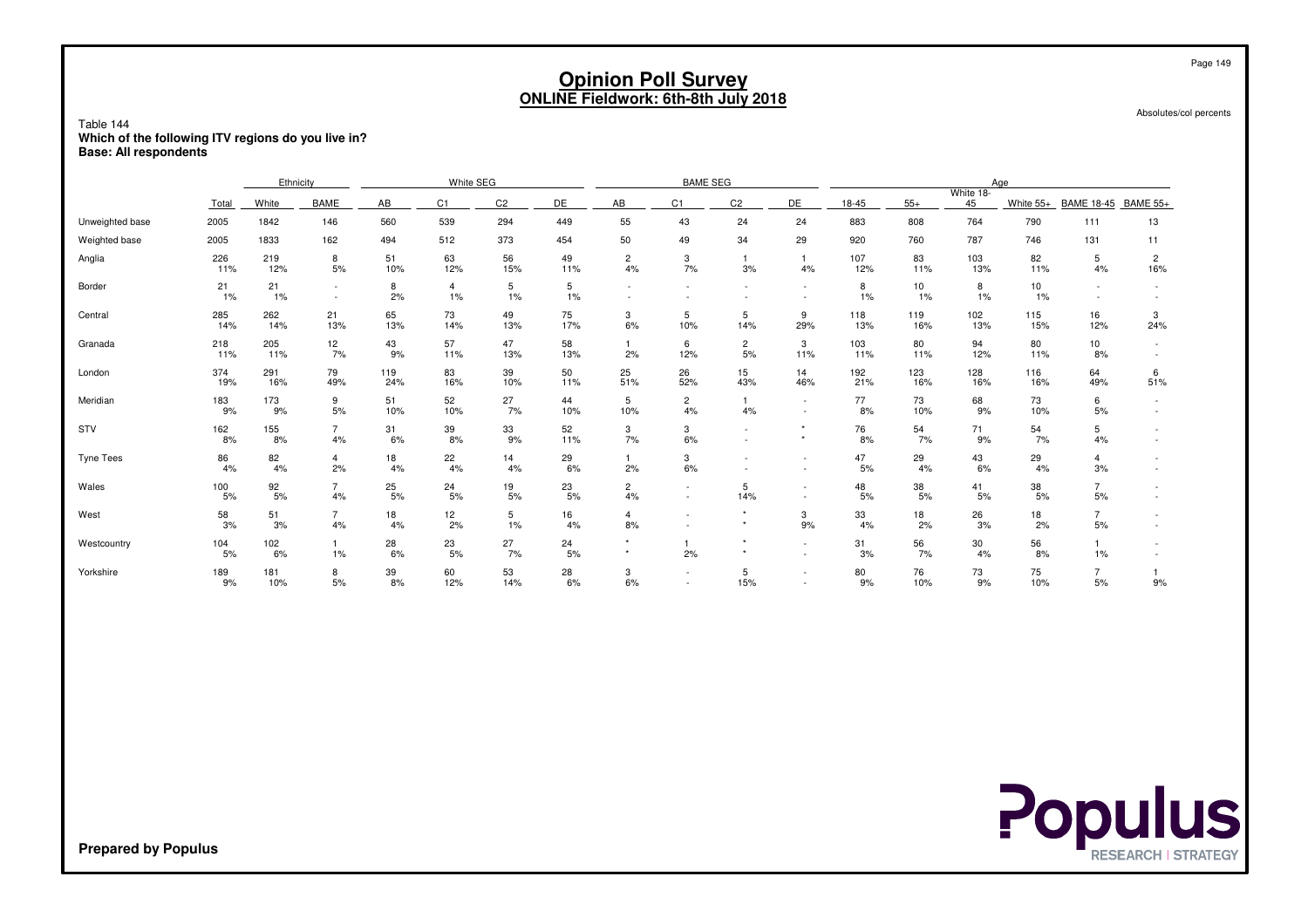Absolutes/col percents

Page 150

Table 145 **Which of the following ITV regions do you live in?Base: All respondents**

|                  |                                           | Party voting now     |                 |                      |                    |                      |                                    |                                    |                       |                                                      |                          |                      |  |  |
|------------------|-------------------------------------------|----------------------|-----------------|----------------------|--------------------|----------------------|------------------------------------|------------------------------------|-----------------------|------------------------------------------------------|--------------------------|----------------------|--|--|
|                  | Total                                     | Labour               | Conservative    | Liberal<br>Democrat  | <b>UKIP</b>        | Green                | <b>SNP</b>                         | Plaid Cymru                        | Other                 | Can't remember                                       | Wouldn't/<br>didn't vote | Don't know           |  |  |
| Unweighted base  | 2005                                      | 645                  | 592             | 139                  | 97                 | 68                   | 67                                 | 11                                 | 17                    |                                                      | 123                      | 246                  |  |  |
| Weighted base    | 2005                                      | 728                  | 686             | 140                  | 70                 | 64                   | 53                                 | 10                                 | 15                    | ٠                                                    | 36                       | 203                  |  |  |
| Anglia           | 226<br>11%                                | 47<br>7%             | 99<br>14%       | 25<br>18%            | 12<br>17%          | 9<br>14%             | $\star$                            | $\sim$<br>$\sim$                   | 6%                    | ٠<br>$\overline{\phantom{a}}$                        | $\overline{4}$<br>11%    | 29<br>14%            |  |  |
| Border           | 21<br>1%                                  | $\overline{4}$<br>1% | 9<br>1%         | $\sim$<br>$\sim$     | $\sim$<br>$\sim$   | $\overline{c}$<br>2% | $\overline{\mathbf{c}}$<br>3%      |                                    | $\sim$                | ٠                                                    | $\star$                  | $\overline{4}$<br>2% |  |  |
| Central          | 285<br>14%                                | 102<br>14%           | 101<br>15%      | 18<br>13%            | 14<br>19%          | 14<br>22%            | $\overline{c}$<br>4%               | $\sim$                             | $\overline{c}$<br>14% | $\overline{\phantom{a}}$                             | 6<br>17%                 | 26<br>13%            |  |  |
| Granada          | 218<br>11%                                | 104<br>14%           | 71<br>10%       | 11<br>8%             | 6<br>8%            | $\overline{2}$<br>3% | $\overline{\phantom{a}}$<br>$\sim$ | $\sim$<br>$\overline{\phantom{a}}$ | $\star$<br>$\star$    | ٠<br>$\overline{\phantom{a}}$                        | 3<br>9%                  | 19<br>10%            |  |  |
| London           | 374<br>19%                                | 137<br>19%           | 142<br>21%      | 35<br>25%            | 6<br>9%            | 15<br>23%            |                                    | $\sim$                             | 3<br>24%              | ٠<br>$\overline{\phantom{a}}$                        | 6<br>16%                 | 29<br>14%            |  |  |
| Meridian         | 183<br>9%                                 | 57<br>8%             | $77\,$<br>11%   | 16<br>12%            | 6<br>8%            | 6<br>10%             | $\overline{\phantom{a}}$           | $\overline{\phantom{a}}$<br>$\sim$ | $\overline{4}$<br>29% | ٠<br>$\overline{\phantom{a}}$                        | $\overline{4}$<br>12%    | 13<br>6%             |  |  |
| STV              | 162<br>8%                                 | $\frac{59}{8\%}$     | 25<br>4%        | 6<br>4%              | $\frac{2}{3\%}$    | 6<br>10%             | 50<br>93%                          |                                    | $\sim$                | $\overline{\phantom{a}}$                             | 1<br>4%                  | 12<br>6%             |  |  |
| <b>Tyne Tees</b> | 86<br>4%                                  | 48<br>7%             | 18<br>3%        | $\overline{4}$<br>3% | 5<br>7%            | $\overline{2}$<br>3% | $\sim$                             | $\overline{\phantom{a}}$           | 10%                   | ٠<br>٠                                               | 1<br>3%                  | 6<br>3%              |  |  |
| Wales            | $\begin{array}{c} 100 \\ 5\% \end{array}$ | 47<br>6%             | $^{23}_{\,3\%}$ | 3<br>2%              | $\star$<br>$\star$ | 3<br>4%              | $\sim$                             | 10<br>100%                         |                       | ٠                                                    | 3<br>8%                  | 12<br>6%             |  |  |
| West             | 58<br>3%                                  | $\frac{22}{3\%}$     | 16<br>2%        | 5<br>3%              | 4<br>$6\%$         | $\sim$               |                                    |                                    |                       | ٠<br>$\overline{\phantom{a}}$                        | $\star$<br>$1\%$         | 10<br>5%             |  |  |
| Westcountry      | 104<br>5%                                 | 32<br>4%             | 41<br>6%        | 9<br>7%              | 3<br>$5%$          | 2%                   |                                    |                                    |                       | $\overline{\phantom{a}}$<br>$\overline{\phantom{a}}$ | $\overline{2}$<br>5%     | 15<br>7%             |  |  |
| Yorkshire        | 189<br>9%                                 | 67<br>9%             | 62<br>9%        | 8<br>6%              | 12<br>17%          | $\overline{4}$<br>6% |                                    | $\overline{\phantom{a}}$           | 3<br>17%              | ٠<br>$\overline{\phantom{a}}$                        | 5<br>14%                 | 27<br>14%            |  |  |

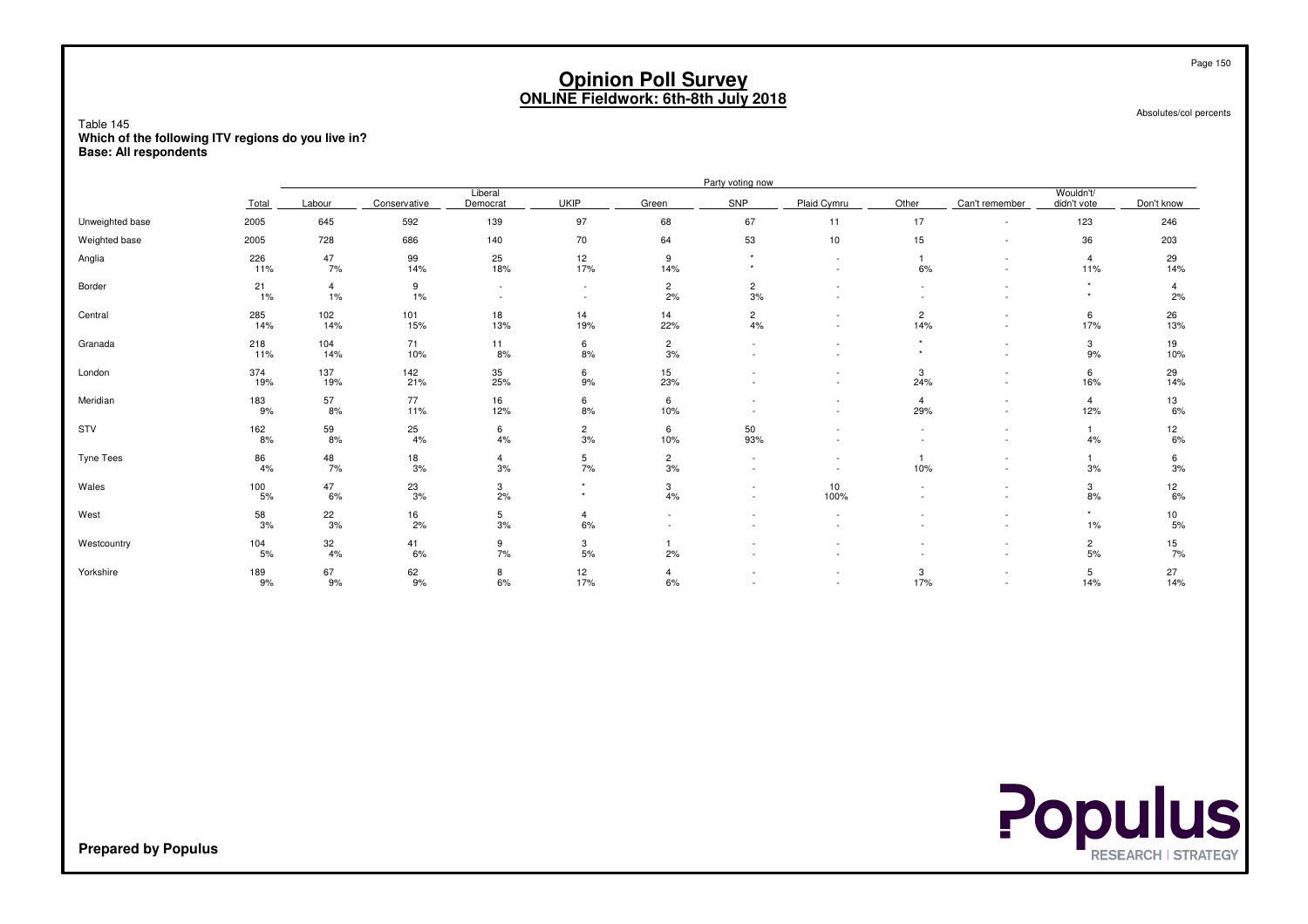Absolutes/col percents

Table 146 **Which of the following ITV regions do you live in?Base: All respondents**

|                 | Party voting June 2017 |              |                         |                      |                                                      |                       |                      |                          |                                    |                     |                          |
|-----------------|------------------------|--------------|-------------------------|----------------------|------------------------------------------------------|-----------------------|----------------------|--------------------------|------------------------------------|---------------------|--------------------------|
|                 | Total                  | Conservative | Labour                  | Liberal<br>Democrat  | SNP                                                  | Green                 | <b>UKIP</b>          | Plaid Cymru              | Other                              | Can't remember      | Wouldn't/<br>didn't vote |
| Unweighted base | 2005                   | 706          | 694                     | 137                  | 75                                                   | 39                    | 79                   | 15                       | 5                                  | 50                  | 205                      |
| Weighted base   | 2005                   | 864          | 814                     | 151                  | 62                                                   | 39                    | 38                   | 15                       | 4                                  | 4                   | 16                       |
| Anglia          | 226<br>11%             | 127<br>15%   | 65<br>8%                | 20<br>13%            | $\overline{\phantom{a}}$<br>$\sim$                   | 5<br>14%              | 6<br>17%             |                          |                                    | 9%                  | $\overline{c}$<br>15%    |
| Border          | 21<br>1%               | 12<br>1%     | $\overline{4}$<br>$1\%$ | $\overline{c}$<br>2% | $\overline{c}$<br>3%                                 |                       | 2%                   |                          |                                    | ٠                   | 1%                       |
| Central         | 285<br>14%             | 130<br>15%   | 121<br>15%              | 17<br>11%            | $\frac{2}{3\%}$                                      | $\overline{7}$<br>17% | 5<br>14%             |                          | 1<br>15%                           | $\mathbf{1}$<br>17% | $\overline{2}$<br>14%    |
| Granada         | 218<br>11%             | 81<br>9%     | 119<br>15%              | 11<br>7%             | $\overline{\phantom{a}}$<br>$\sim$                   | $\overline{c}$<br>4%  | $\overline{4}$<br>9% |                          | $\overline{\phantom{a}}$<br>$\sim$ | $\star$<br>4%       | $\overline{c}$<br>10%    |
| London          | 374<br>19%             | 168<br>19%   | 147<br>18%              | 37<br>25%            | $\overline{\phantom{a}}$                             | 13<br>34%             | 3<br>9%              |                          | 13%                                | 1<br>29%            | 3<br>22%                 |
| Meridian        | 183<br>9%              | 91<br>11%    | $\frac{59}{7\%}$        | 21<br>14%            | $\overline{\phantom{a}}$<br>- 2                      | 3<br>8%               | 5<br>14%             |                          | $\overline{c}$<br>41%              | $\star$<br>11%      | 8%                       |
| STV             | 162<br>8%              | 36<br>4%     | 57<br>7%                | 6<br>4%              | 58<br>94%                                            | 3<br>7%               | $\overline{c}$<br>4% |                          | $\sim$                             | 1%                  | 6%                       |
| Tyne Tees       | 86<br>4%               | 24<br>3%     | 54<br>7%                | 3<br>2%              | $\overline{\phantom{a}}$                             | $\overline{c}$<br>5%  | 3<br>7%              |                          |                                    | 4%                  | 2%                       |
| Wales           | 100<br>$5%$            | 31<br>4%     | $\frac{42}{5\%}$        | $\frac{8}{5\%}$      |                                                      | $\sim$                | 3<br>7%              | 15<br>100%               |                                    | 2%                  | 4%                       |
| West            | 58<br>3%               | 24<br>3%     | 28<br>3%                | $\overline{4}$<br>3% |                                                      |                       | 4%                   |                          |                                    | $\star$<br>6%       | 4%                       |
| Westcountry     | 104<br>5%              | 51<br>6%     | 36<br>4%                | 12<br>8%             |                                                      | 3%                    | $\overline{c}$<br>5% |                          |                                    | $\star$<br>4%       | 8%                       |
| Yorkshire       | 189<br>9%              | 89<br>10%    | 82<br>10%               | 9<br>6%              | $\overline{\phantom{a}}$<br>$\overline{\phantom{a}}$ | 3<br>8%               | 3<br>7%              | $\overline{\phantom{a}}$ | 30%                                | 14%                 | 7%                       |

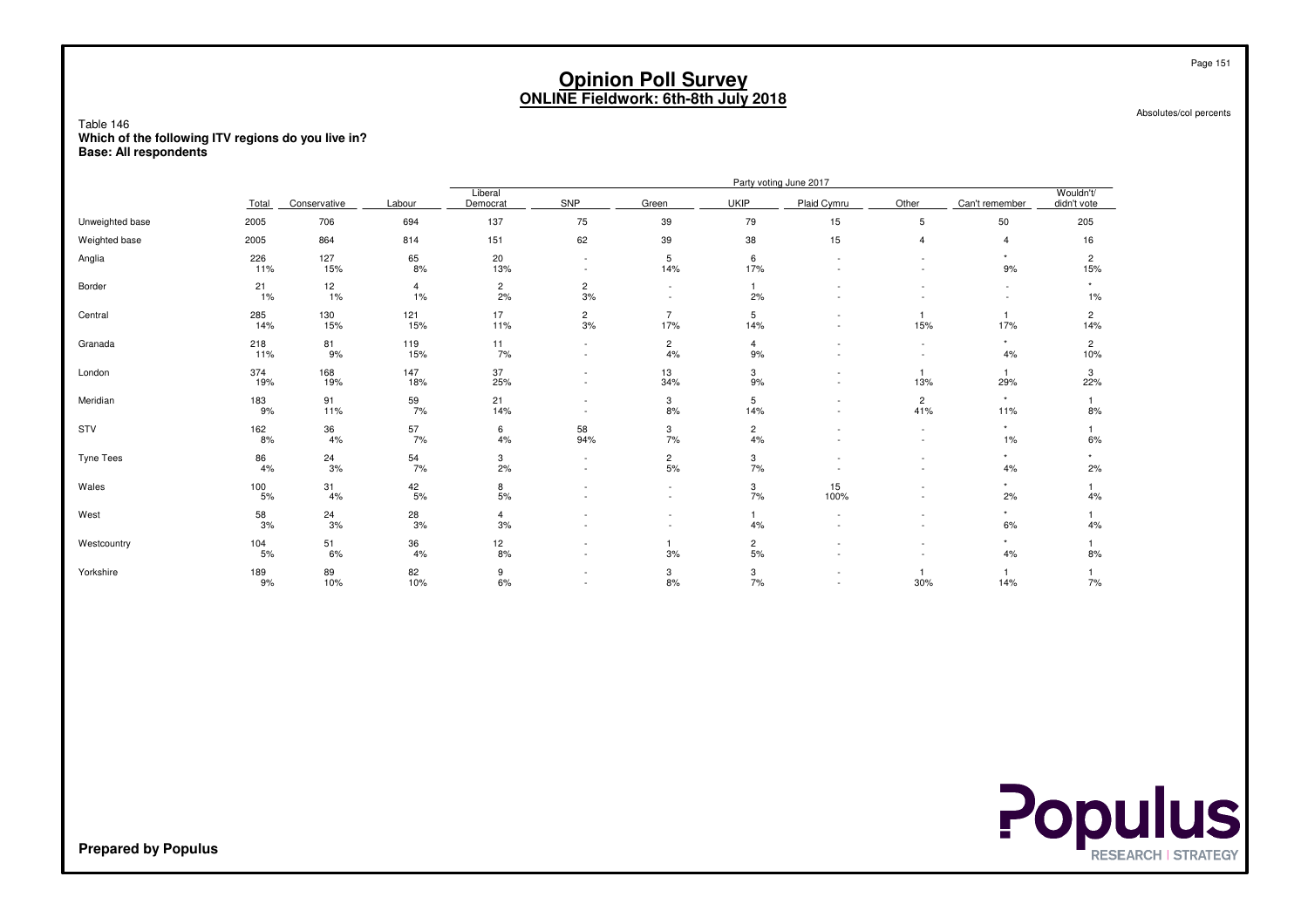Absolutes/col percents

Table 147 **Which of the following ITV regions do you live in?Base: All respondents**

|                 |            |                  |                  | Party voting May 2015 |                      |                                                      |                       |                          |                                |                               |                          |  |  |
|-----------------|------------|------------------|------------------|-----------------------|----------------------|------------------------------------------------------|-----------------------|--------------------------|--------------------------------|-------------------------------|--------------------------|--|--|
|                 | Total      | Conservative     | Labour           | Liberal<br>Democrat   | <b>UKIP</b>          | SNP                                                  | Green                 | Plaid Cymru              | Other                          | Can't remember                | Wouldn't/<br>didn't vote |  |  |
| Unweighted base | 2005       | 614              | 557              | 153                   | 153                  | 83                                                   | 73                    | 11                       | 8                              | 80                            | 273                      |  |  |
| Weighted base   | 2005       | 716              | 638              | 159                   | 135                  | 76                                                   | 74                    | 11                       | 6                              | 61                            | 129                      |  |  |
| Anglia          | 226<br>11% | 105<br>15%       | 41<br>6%         | 21<br>13%             | 17<br>13%            |                                                      | $\overline{7}$<br>10% |                          | ٠<br>÷,                        | 15<br>25%                     | 19<br>14%                |  |  |
| Border          | 21<br>1%   | 10<br>1%         | 6<br>1%          | $\overline{c}$<br>1%  | $\sim$               | $\overline{c}$<br>2%                                 | 2%                    | $\overline{\phantom{a}}$ | ٠                              | ٠<br>$\overline{\phantom{a}}$ |                          |  |  |
| Central         | 285<br>14% | 103<br>14%       | 91<br>14%        | 24<br>15%             | 26<br>19%            | $\frac{2}{3\%}$                                      | 12<br>16%             | -<br>$\sim$              | $\overline{c}$<br>29%          | $\overline{4}$<br>7%          | 21<br>16%                |  |  |
| Granada         | 218<br>11% | 82<br>11%        | 99<br>16%        | 8<br>5%               | 9<br>7%              |                                                      | $\overline{7}$<br>9%  | -                        | $\overline{\phantom{0}}$<br>٠  | $\overline{4}$<br>6%          | 9<br>7%                  |  |  |
| London          | 374<br>19% | 151<br>21%       | 118<br>19%       | 40<br>25%             | 17<br>13%            | $\overline{\phantom{a}}$<br>$\overline{\phantom{a}}$ | 18<br>24%             | -<br>$\sim$              | $\overline{c}$<br>33%          | 13<br>22%                     | 14<br>11%                |  |  |
| Meridian        | 183<br>9%  | 79<br>11%        | $\frac{45}{7\%}$ | 16<br>10%             | 16<br>12%            |                                                      | 5<br>7%               | $\sim$                   | $\overline{c}$<br>26%          | $\overline{4}$<br>7%          | 15<br>12%                |  |  |
| STV             | 162<br>8%  | $\frac{24}{3\%}$ | 40<br>6%         | $\overline{7}$<br>4%  | $\frac{2}{2\%}$      | 72<br>95%                                            | 4<br>6%               | $\overline{\phantom{a}}$ | $\sim$                         | $\frac{3}{5\%}$               | 9<br>7%                  |  |  |
| Tyne Tees       | 86<br>4%   | $20\,$<br>3%     | 43<br>7%         | $\overline{c}$<br>1%  | 6<br>4%              |                                                      | 6<br>8%               | $\overline{\phantom{a}}$ | 13%                            |                               | 8<br>$6\%$               |  |  |
| Wales           | 100<br>5%  | 18<br>2%         | 41<br>6%         | 9<br>5%               | $\overline{7}$<br>6% | $\overline{\phantom{a}}$                             | 1<br>1%               | 11<br>100%               | $\sim$<br>٠                    | 6<br>10%                      | 5%                       |  |  |
| West            | 58<br>3%   | $^{23}_{\,3\%}$  | 18<br>3%         | 8<br>5%               | 5<br>4%              |                                                      | 1<br>1%               | $\sim$<br>$\sim$         | ÷,<br>$\overline{\phantom{0}}$ | 2%                            | $\frac{3}{2\%}$          |  |  |
| Westcountry     | 104<br>5%  | 40<br>6%         | $^{29}_{5\%}$    | 10<br>6%              | 11<br>8%             |                                                      | 6<br>9%               |                          | ٠                              | 5<br>9%                       | 3<br>2%                  |  |  |
| Yorkshire       | 189<br>9%  | 62<br>9%         | 66<br>10%        | 12<br>7%              | 18<br>13%            | $\overline{\phantom{a}}$                             | 6<br>7%               |                          | ÷,<br>$\sim$                   | $\overline{4}$<br>6%          | 21<br>17%                |  |  |



**Prepared by Populus**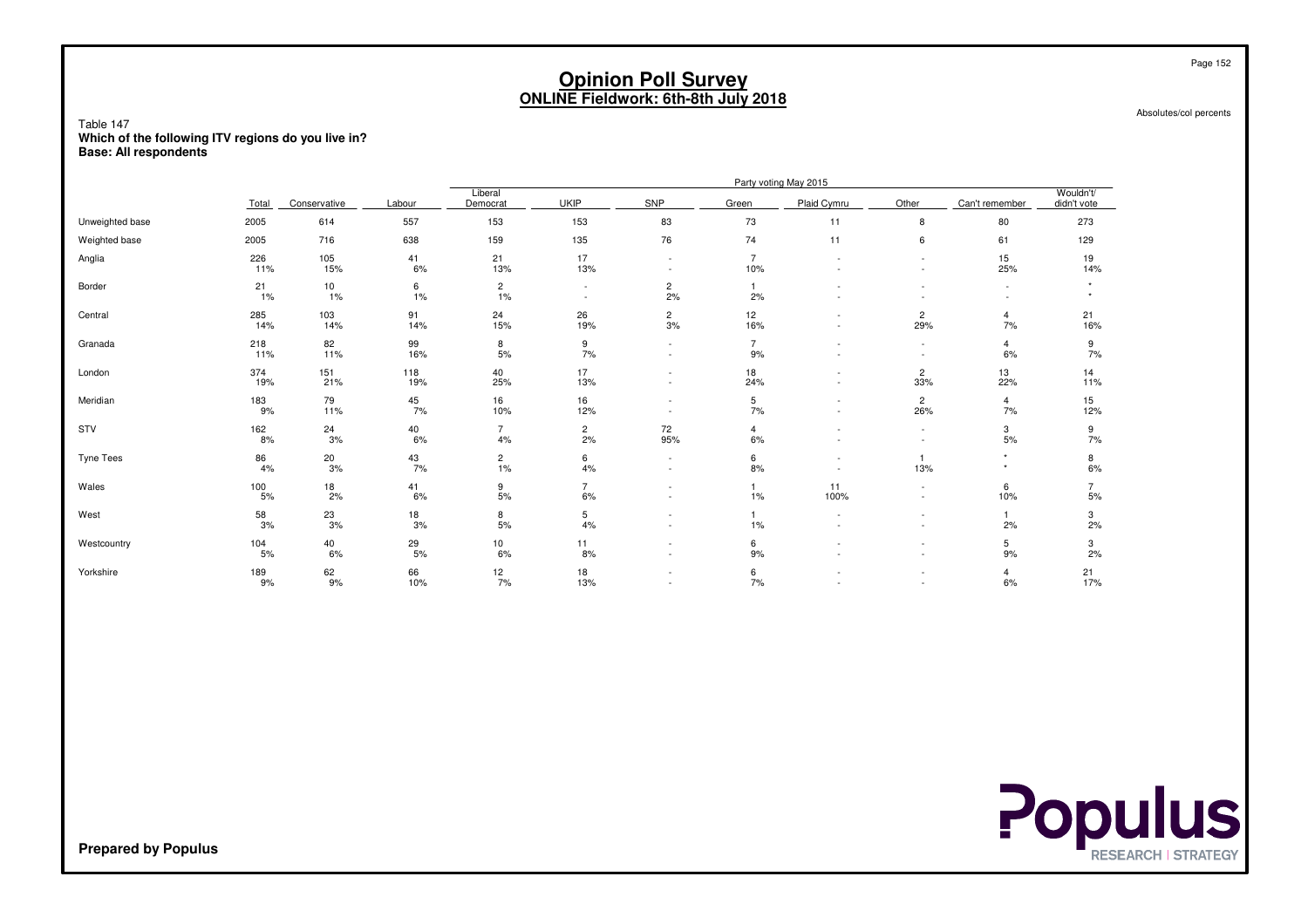Page 153

Absolutes/col percents

#### Table 148 **Marital StatusBase: All respondents**

|                                                   | Gender<br>Age |            |            |            |            |                      | Social Grade |                      |            |            |            |                | York-                |               | Region               |                      |                               |                       |                       |           | Employment<br>Sector |                      |               |               |            |              |                                 |
|---------------------------------------------------|---------------|------------|------------|------------|------------|----------------------|--------------|----------------------|------------|------------|------------|----------------|----------------------|---------------|----------------------|----------------------|-------------------------------|-----------------------|-----------------------|-----------|----------------------|----------------------|---------------|---------------|------------|--------------|---------------------------------|
|                                                   | Total         | Male       | Female     | 18-24      | 25-34      | 35-44                | 45-54        | 55-64                | $65+$      | AB         | C1         | C <sub>2</sub> | DE                   | Scot-<br>land | North<br>East        | North<br>West        | shire<br>&<br>Humb-<br>erside | West<br>Mid-<br>lands | East<br>Mid-<br>lands | Wales     | East-<br>ern         | London               | South<br>East | South<br>West | Public     | Pri-<br>vate | Opin-<br>ion<br>Influ-<br>encer |
| Unweighted base                                   | 2005          | 990        | 1015       | 199        | 316        | 340                  | 342          | 326                  | 482        | 620        | 588        | 320            | 477                  | 176           | 75                   | 213                  | 165                           | 180                   | 155                   | 92        | 183                  | 260                  | 309           | 197           | 320        | 780          | 206                             |
| Weighted base                                     | 2005          | 979        | 1026       | 223        | 347        | 321                  | 355          | 297                  | 463        | 547        | 563        | 407            | 487                  | 174           | 84                   | 231                  | 168                           | 178                   | 146                   | 100       | 192                  | 271                  | 281           | 178           | 356        | 801          | 235                             |
| Single                                            | 564<br>28%    | 274<br>28% | 291<br>28% | 182<br>82% | 150<br>43% | 93<br>29%            | 78<br>22%    | 38<br>13%            | 24<br>5%   | 147<br>27% | 171<br>30% | 107<br>26%     | 139<br>29%           | 44<br>25%     | 26<br>31%            | 71<br>31%            | 50<br>30%                     | 45<br>25%             | 36<br>25%             | 28<br>28% | 41<br>21%            | 110<br>41%           | 72<br>26%     | 40<br>22%     | 115<br>32% | 252<br>32%   | 79<br>34%                       |
| NET: Married/ Civil<br>partnership/co<br>habiting | 1181<br>59%   | 610<br>62% | 571<br>56% | 38<br>17%  | 195<br>56% | 213<br>66%           | 232<br>65%   | 186<br>63%           | 316<br>68% | 347<br>63% | 319<br>57% | 267<br>66%     | 249<br>51%           | 109<br>62%    | 45<br>54%            | 135<br>59%           | 95<br>56%                     | 105<br>59%            | 86<br>59%             | 57<br>57% | 127<br>66%           | 136<br>50%           | 174<br>62%    | 112<br>63%    | 219<br>62% | 478<br>60%   | 137<br>58%                      |
| Married                                           | 894<br>45%    | 476<br>49% | 418<br>41% | 17<br>8%   | 92<br>27%  | 155<br>48%           | 180<br>51%   | 163<br>55%           | 287<br>62% | 272<br>50% | 245<br>43% | 200<br>49%     | 177<br>36%           | 76<br>44%     | 34<br>41%            | 95<br>41%            | 70<br>41%                     | 79<br>44%             | 70<br>48%             | 40<br>40% | 103<br>54%           | 96<br>35%            | 142<br>51%    | 89<br>50%     | 149<br>42% | 326<br>41%   | 100<br>43%                      |
| Civil Partnership                                 | 29<br>1%      | 12<br>1%   | 17<br>2%   | 1%         | 12<br>3%   | 5<br>2%              | 8<br>2%      | ٠                    |            | 6<br>1%    |            | 14<br>3%       | 8<br>2%              | 3<br>2%       | $\overline{2}$<br>3% | 1%                   | 3<br>2%                       | 3<br>2%               | 1%                    | 6<br>6%   | 1%                   | 5<br>2%              | 2<br>1%       |               | 10<br>3%   | 14<br>2%     | 8<br>4%                         |
| Co Habiting                                       | 259<br>13%    | 122<br>12% | 137<br>13% | 20<br>9%   | 91<br>26%  | 53<br>17%            | 44<br>13%    | 22<br>7%             | 28<br>6%   | 68<br>12%  | 73<br>13%  | 53<br>13%      | 64<br>13%            | 29<br>17%     | 9<br>11%             | 40<br>17%            | 22<br>13%                     | 22<br>13%             | 15<br>10%             | 11<br>11% | 22<br>12%            | 35<br>13%            | 31<br>11%     | 23<br>13%     | 60<br>17%  | 139<br>17%   | 28<br>12%                       |
| NET: Widowed/<br>separated/divorced               | 250<br>12%    | 91<br>9%   | 160<br>16% | $\star$    |            | 14<br>4%             | 42<br>12%    | 70<br>24%            | 122<br>26% | 50<br>9%   | 72<br>13%  | 33<br>8%       | 95<br>20%            | 21<br>12%     | 12<br>15%            | 22<br>10%            | 23<br>14%                     | 27<br>15%             | 24<br>16%             | 15<br>15% | 23<br>12%            | 23<br>8%             | 33<br>12%     | 26<br>15%     | 22<br>6%   | 68<br>8%     | 17<br>7%                        |
| Widowed                                           | 88<br>4%      | 24<br>2%   | 64<br>6%   |            |            |                      | 9<br>2%      | 14<br>5%             | 65<br>14%  | 17<br>3%   | 30<br>5%   | 9<br>2%        | 33<br>7%             | 8<br>5%       | 5<br>5%              | 3%                   | 9<br>5%                       | 11<br>6%              | 5<br>4%               | 6<br>6%   | 10<br>5%             | 13<br>5%             | 8<br>3%       | 5<br>3%       | 5<br>2%    | 12<br>2%     | 6<br>2%                         |
| Separated                                         | 28<br>1%      | 19<br>2%   | 9<br>1%    | $\star$    |            | $\overline{c}$<br>1% | 11<br>3%     | 3%                   | 6<br>1%    | 11<br>2%   | 3          | 8<br>2%        | 6<br>1%              | 3<br>2%       |                      | $\overline{c}$<br>1% | 4%                            | 3<br>2%               |                       | 3<br>3%   | 3<br>1%              |                      | 2%            | 2<br>1%       | 5<br>1%    | 11<br>1%     | 4<br>2%                         |
| Divorced                                          | 134<br>7%     | 48<br>5%   | 86<br>8%   |            |            | 11<br>3%             | 22<br>6%     | 49<br>17%            | 51<br>11%  | 22<br>4%   | 39<br>7%   | 16<br>4%       | 56<br>12%            | 10<br>6%      | 8<br>9%              | 13<br>6%             | 4%                            | 12<br>7%              | 19<br>13%             | 6<br>6%   | 10<br>5%             | 9<br>3%              | 20<br>7%      | 19<br>11%     | 11<br>3%   | 44<br>6%     | 3%                              |
| Prefer not to answer                              | 9             |            | 5          | 1%         |            |                      | 3<br>1%      | $\overline{c}$<br>1% |            | 1%         |            |                | $\overline{4}$<br>1% |               |                      | 2<br>1%              |                               | $1\%$                 |                       |           | 2<br>1%              | $\overline{2}$<br>1% | 1%            |               |            | 3            | $\overline{2}$<br>1%            |

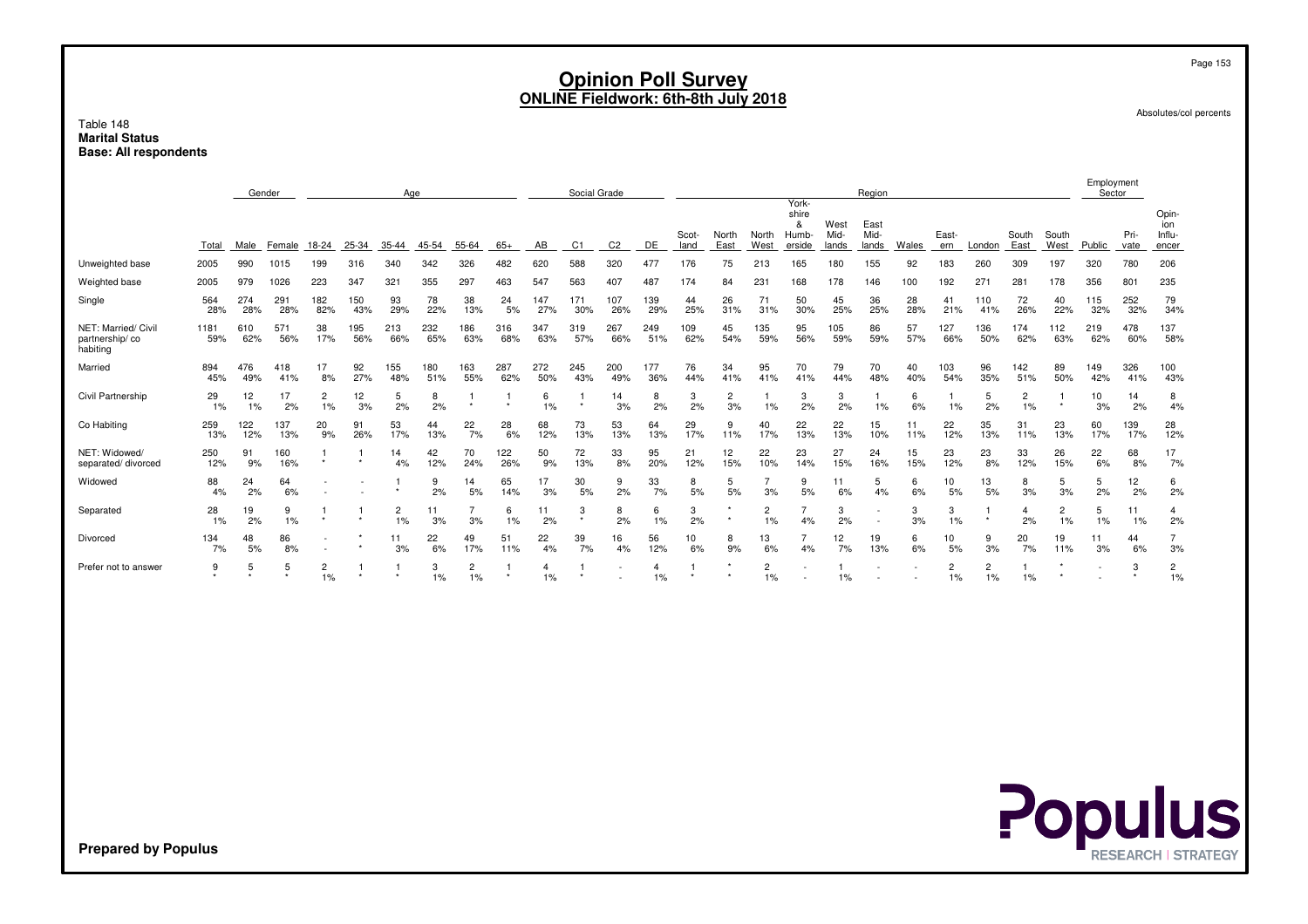|                                                                    | <b>Opinion Poll Survey</b><br><b>ONLINE Fieldwork: 6th-8th July 2018</b> |             |                      |            |                           |                  |            |                      |                      |                                    |                                    |                |            |                           |                        | Page 154<br>Absolutes/col percents |                       |
|--------------------------------------------------------------------|--------------------------------------------------------------------------|-------------|----------------------|------------|---------------------------|------------------|------------|----------------------|----------------------|------------------------------------|------------------------------------|----------------|------------|---------------------------|------------------------|------------------------------------|-----------------------|
| Table 149<br><b>Marital Status</b><br><b>Base: All respondents</b> |                                                                          |             |                      |            |                           |                  |            |                      |                      |                                    |                                    |                |            |                           |                        |                                    |                       |
|                                                                    |                                                                          | Ethnicity   |                      |            | White SEG                 |                  |            |                      | <b>BAME SEG</b>      |                                    |                                    |                |            | Age                       |                        |                                    |                       |
|                                                                    | Total                                                                    | White       | <b>BAME</b>          | AB         | C1                        | C <sub>2</sub>   | DE         | AB                   | C1                   | C <sub>2</sub>                     | DE                                 | 18-45          | $55+$      | White 18-<br>45           | White 55+              | <b>BAME 18-45</b>                  | <b>BAME 55+</b>       |
| Unweighted base                                                    | 2005                                                                     | 1842        | 146                  | 560        | 539                       | 294              | 449        | 55                   | 43                   | 24                                 | 24                                 | 883            | 808        | 764                       | 790                    | 111                                | 13                    |
| Weighted base                                                      | 2005                                                                     | 1833        | 162                  | 494        | 512                       | 373              | 454        | 50                   | 49                   | 34                                 | 29                                 | 920            | 760        | 787                       | 746                    | 131                                | 11                    |
| Single                                                             | 564<br>28%                                                               | 483<br>26%  | 79<br>49%            | 129<br>26% | 140<br>27%                | 91<br>24%        | 123<br>27% | 17<br>35%            | 31<br>62%            | 16<br>48%                          | 15<br>51%                          | 433<br>47%     | 62<br>8%   | 357<br>45%                | 59<br>8%               | 75<br>57%                          | 3<br>26%              |
| NET: Married/ Civil<br>partnership/co<br>habiting                  | 1181<br>59%                                                              | 1105<br>60% | 70<br>43%            | 314<br>64% | 302<br>59%                | 249<br>67%       | 240<br>53% | 30<br>60%            | 15<br>32%            | 18<br>52%                          | 8<br>26%                           | 466<br>51%     | 502<br>66% | 409<br>52%                | 498<br>67%             | 55<br>42%                          | 3<br>29%              |
| Married                                                            | 894<br>45%                                                               | 830<br>45%  | 59<br>37%            | 244<br>49% | 229<br>45%                | 189<br>51%       | 168<br>37% | 27<br>54%            | 15<br>30%            | 11<br>32%                          | 8<br>26%                           | 277<br>30%     | 449<br>59% | 230<br>29%                | 445<br>60%             | 45<br>35%                          | $\overline{c}$<br>22% |
| Civil Partnership                                                  | 29<br>$1\%$                                                              | 23<br>$1\%$ | 6<br>4%              | 5<br>1%    | $\overline{1}$<br>$\star$ | 9<br>2%          | 8<br>2%    | -1<br>3%             |                      | 5<br>14%                           | $\sim$<br>$\sim$                   | 18<br>2%       | 3          | 13<br>2%                  | 3<br>$\star$           | 5<br>4%                            | $\sim$                |
| Co Habiting                                                        | 259<br>13%                                                               | 253<br>14%  | 5<br>3%              | 66<br>13%  | 72<br>14%                 | 51<br>14%        | 64<br>14%  | $\overline{c}$<br>3% | 1<br>2%              | $\overline{2}$<br>6%               | $\sim$<br>$\sim$                   | 171<br>19%     | 50<br>7%   | 166<br>21%                | 50<br>7%               | $\overline{4}$<br>3%               | 7%                    |
| NET: Widowed/<br>separated/divorced                                | 250<br>12%                                                               | 238<br>13%  | 12<br>7%             | 48<br>10%  | 69<br>14%                 | 33<br>9%         | 88<br>19%  | $\mathbf{2}$<br>4%   | 3<br>6%              | $\sim$<br>$\sim$                   | $\overline{7}$<br>23%              | 18<br>2%       | 192<br>25% | 17<br>2%                  | 187<br>25%             | 1<br>1%                            | 5<br>46%              |
| Widowed                                                            | 88<br>4%                                                                 | 85<br>5%    | $\overline{4}$<br>2% | 17<br>3%   | 28<br>5%                  | 9<br>2%          | 31<br>7%   | $\sim$<br>$\sim$     | $\overline{2}$<br>5% | $\overline{\phantom{a}}$<br>$\sim$ | $\mathbf{1}$<br>4%                 | $\star$        | 79<br>10%  | $\star$                   | 78<br>10%              | $\sim$<br>$\sim$                   | 11%                   |
| Separated                                                          | 28<br>1%                                                                 | 26<br>1%    | $\overline{2}$<br>1% | 10<br>2%   | 3<br>1%                   | 8<br>2%          | 6<br>1%    | $\overline{c}$<br>4% |                      |                                    | $\overline{\phantom{a}}$<br>$\sim$ | 5<br>1%        | 13<br>2%   | $\overline{4}$<br>$\star$ | 13<br>2%               | $\mathbf{1}$<br>1%                 | $\sim$<br>$\sim$      |
| Divorced                                                           | 134<br>7%                                                                | 127<br>7%   | 6<br>4%              | 22<br>4%   | 39<br>8%                  | 16<br>4%         | 51<br>11%  | $\star$<br>$\star$   | 1<br>1%              | $\sim$                             | 5<br>19%                           | 12<br>1%       | 100<br>13% | 12<br>2%                  | 96<br>13%              | $\sim$<br>$\sim$                   | $\overline{4}$<br>35% |
| Prefer not to answer                                               | 9                                                                        | 6           | $\star$              | 3<br>1%    | $\star$                   | $\sim$<br>$\sim$ | 3<br>1%    | 2%                   |                      |                                    | $\overline{\phantom{a}}$           | $\overline{4}$ | 3          | 3                         | $\mathbf 2$<br>$\star$ |                                    | $\sim$                |

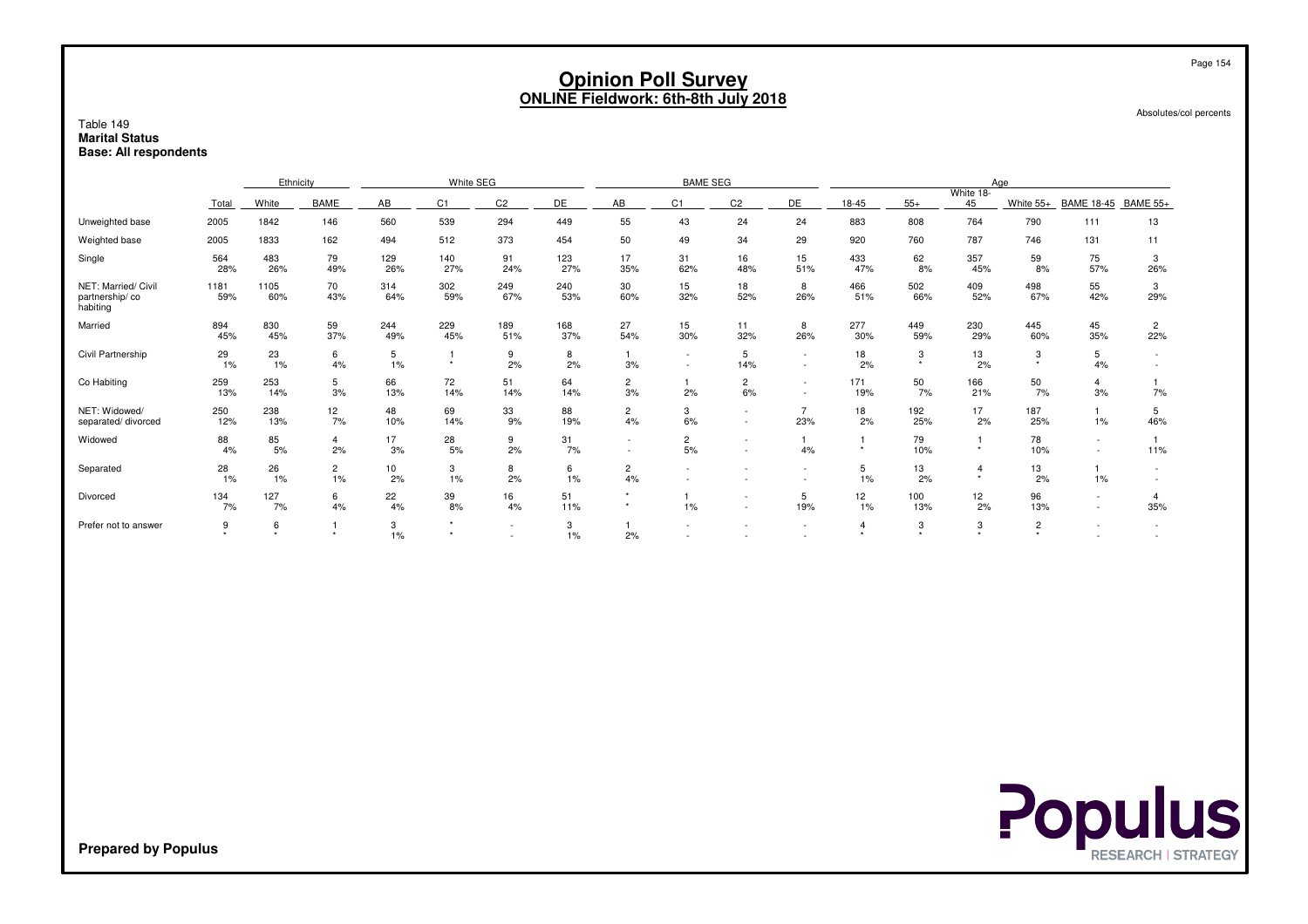#### Absolutes/col percents

#### Table 150 **Marital StatusBase: All respondents**

|                                                   |             | Party voting now |              |                        |                                                      |                          |                  |                       |                                    |                                                      |                          |            |  |
|---------------------------------------------------|-------------|------------------|--------------|------------------------|------------------------------------------------------|--------------------------|------------------|-----------------------|------------------------------------|------------------------------------------------------|--------------------------|------------|--|
|                                                   | Total       | Labour           | Conservative | Liberal<br>Democrat    | <b>UKIP</b>                                          | Green                    | SNP              | Plaid Cymru           | Other                              | Can't remember                                       | Wouldn't/<br>didn't vote | Don't know |  |
| Unweighted base                                   | 2005        | 645              | 592          | 139                    | 97                                                   | 68                       | 67               | 11                    | 17                                 |                                                      | 123                      | 246        |  |
| Weighted base                                     | 2005        | 728              | 686          | 140                    | 70                                                   | 64                       | 53               | 10                    | 15                                 | $\overline{\phantom{a}}$                             | 36                       | 203        |  |
| Single                                            | 564<br>28%  | 279<br>38%       | 118<br>17%   | 32<br>23%              | 21<br>30%                                            | 24<br>38%                | 15<br>28%        | $\overline{c}$<br>22% | 7%                                 | $\overline{\phantom{a}}$                             | 11<br>30%                | 61<br>30%  |  |
| NET: Married/ Civil<br>partnership/co<br>habiting | 1181<br>59% | 366<br>50%       | 473<br>69%   | 90<br>64%              | 42<br>60%                                            | 31<br>48%                | 29<br>55%        | 5<br>50%              | 13<br>89%                          |                                                      | 21<br>58%                | 111<br>55% |  |
| Married                                           | 894<br>45%  | 250<br>34%       | 392<br>57%   | 67<br>48%              | 29<br>41%                                            | 16<br>24%                | 21<br>39%        | $\overline{4}$<br>40% | 13<br>89%                          | $\overline{\phantom{a}}$                             | 18<br>50%                | 84<br>41%  |  |
| Civil Partnership                                 | 29<br>1%    | 12<br>2%         | 6<br>1%      | $\overline{7}$<br>$5%$ | 2%                                                   | $1\%$                    | $\star$<br>$1\%$ |                       | $\sim$<br>$\overline{\phantom{a}}$ | $\overline{\phantom{a}}$<br>$\overline{\phantom{a}}$ | $\star$<br>$1\%$         |            |  |
| Co Habiting                                       | 259<br>13%  | 104<br>14%       | 75<br>11%    | 15<br>11%              | 12<br>17%                                            | 14<br>22%                | 8<br>15%         | 10%                   |                                    | $\overline{\phantom{a}}$<br>$\overline{\phantom{a}}$ | 3<br>7%                  | 26<br>13%  |  |
| NET: Widowed/<br>separated/divorced               | 250<br>12%  | 80<br>11%        | 94<br>14%    | 18<br>13%              | $\overline{ }$<br>10%                                | 9<br>14%                 | 8<br>15%         | 3<br>28%              | 4%                                 | $\overline{\phantom{a}}$                             | 3<br>8%                  | 29<br>14%  |  |
| Widowed                                           | 88<br>4%    | 24<br>3%         | 36<br>5%     | 5<br>4%                | 3<br>5%                                              | 1%                       | 4<br>7%          | 9%                    | ٠                                  | $\overline{\phantom{a}}$                             | 4%                       | 13<br>6%   |  |
| Separated                                         | 28<br>1%    | 8<br>1%          | 13<br>2%     | 1%                     | $\overline{\phantom{a}}$<br>$\overline{\phantom{a}}$ | 1%                       | 3%               |                       | 4%                                 |                                                      |                          | 3<br>1%    |  |
| Divorced                                          | 134<br>7%   | 47<br>6%         | 45<br>7%     | 11<br>8%               | 5%                                                   | 8<br>12%                 | 3<br>6%          | 2<br>19%              | $1\%$                              |                                                      | 4%                       | 13<br>6%   |  |
| Prefer not to answer                              | 9<br>÷.     | 3<br>$\Delta$    |              |                        |                                                      | $\overline{\phantom{a}}$ | $1\%$            |                       |                                    |                                                      | $\overline{2}$<br>5%     | 2<br>1%    |  |



**Prepared by Populus**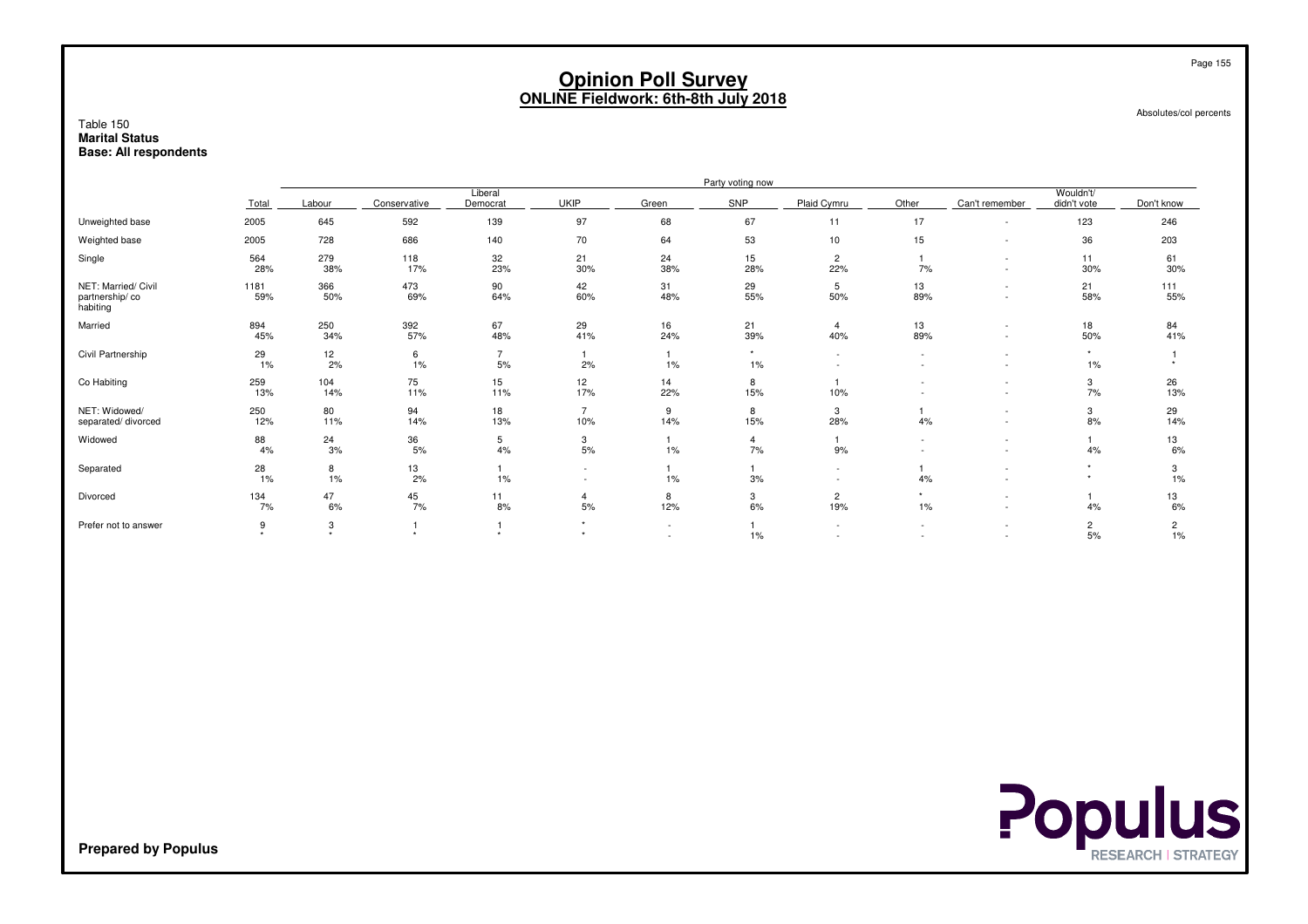Absolutes/col percents

#### Table 151 **Marital StatusBase: All respondents**

| Party voting June 2017 |                           |              |                      |               |                                                      |                      |                                                      |                       |                                                      |                            |
|------------------------|---------------------------|--------------|----------------------|---------------|------------------------------------------------------|----------------------|------------------------------------------------------|-----------------------|------------------------------------------------------|----------------------------|
| Total                  |                           | Labour       | Democrat             | SNP           | Green                                                | <b>UKIP</b>          | Plaid Cymru                                          | Other                 | Can't remember                                       | Wouldn't/<br>didn't vote   |
| 2005                   | 706                       | 694          | 137                  | 75            | 39                                                   | 79                   | 15                                                   | 5                     | 50                                                   | 205                        |
| 2005                   | 864                       | 814          | 151                  | 62            | 39                                                   | 38                   | 15                                                   | 4                     | $\overline{4}$                                       | 16                         |
| 564<br>28%             | 167<br>19%                | 314<br>39%   | 29<br>19%            | 16<br>26%     | 16<br>41%                                            | 9<br>23%             | 5<br>33%                                             | $\sim$                | 37%                                                  | 8<br>48%                   |
| 1181<br>59%            | 579<br>67%                | 407<br>50%   | 100<br>66%           | 36<br>59%     | 16<br>42%                                            | 26<br>68%            | 6<br>38%                                             | 3<br>85%              | $\overline{2}$<br>51%                                | 43%                        |
| 894<br>45%             | 477<br>55%                | 279<br>34%   | 70<br>46%            | 25<br>41%     | 12<br>30%                                            | 19<br>50%            | 5<br>32%                                             | $\overline{c}$<br>54% | $\overline{2}$<br>42%                                | 25%                        |
| 29<br>1%               | 6<br>1%                   | 11<br>1%     | 10<br>6%             | $\star$<br>1% | $\overline{\phantom{a}}$<br>$\overline{\phantom{a}}$ | $\overline{2}$<br>4% | $\sim$                                               | $\sim$                | $\overline{\phantom{a}}$<br>$\overline{\phantom{a}}$ | $\ddot{\phantom{1}}$<br>3% |
| 259<br>13%             | 96<br>11%                 | 117<br>14%   | 20<br>13%            | 11<br>17%     | 5<br>12%                                             | 5<br>14%             | 6%                                                   | 30%                   | $\star$<br>9%                                        | 2<br>15%                   |
| 250<br>12%             | 116<br>13%                | 89<br>11%    | 20<br>14%            | 9<br>14%      | $\overline{7}$<br>17%                                | 3<br>8%              | $\overline{4}$<br>29%                                | 15%                   | $\star$<br>11%                                       | 7%                         |
| 88<br>4%               | 47<br>5%                  | 29<br>4%     | 6<br>4%              | 5<br>7%       | $\overline{\phantom{a}}$<br>٠                        | $\star$<br>$1\%$     | $\overline{c}$<br>10%                                | $\sim$                | $\star$<br>6%                                        |                            |
| 28<br>1%               | 14<br>2%                  | 9<br>$1\%$   | $\overline{c}$<br>1% | 2%            | 3%                                                   | $\overline{a}$       | $\sim$<br>$\overline{a}$                             | 15%                   | $\star$<br>1%                                        | $\ddot{\phantom{1}}$<br>1% |
| 134<br>7%              | 56<br>6%                  | 51<br>6%     | 12<br>8%             | 3<br>5%       | 5<br>14%                                             | 3<br>7%              | 3<br>19%                                             | $\sim$                | $\star$<br>3%                                        | 6%                         |
| 9<br>٠                 | $\overline{c}$<br>$\star$ | 5<br>1%      | $1\%$                | 1%            | $\overline{\phantom{a}}$<br>$\overline{\phantom{a}}$ | $\star$<br>$1\%$     | $\overline{\phantom{a}}$<br>$\overline{\phantom{a}}$ |                       | $\star$<br>2%                                        | 1%                         |
|                        |                           | Conservative |                      | Liberal       |                                                      |                      |                                                      |                       |                                                      |                            |



**Prepared by Populus**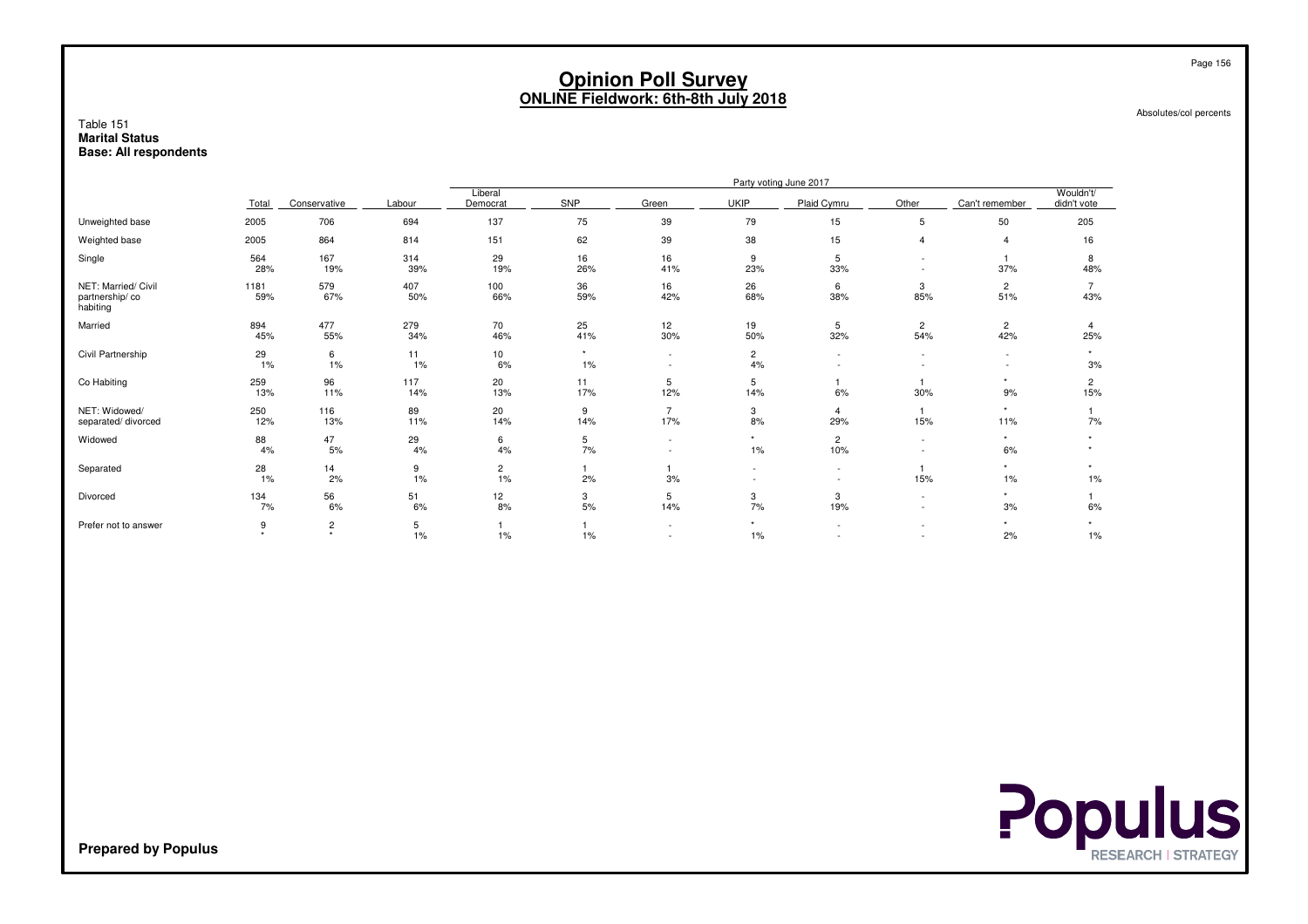Absolutes/col percents

#### Table 152 **Marital StatusBase: All respondents**

|                                                   |             |              |            |                          |             |               |                               | Party voting May 2015              |                          |                      |                          |
|---------------------------------------------------|-------------|--------------|------------|--------------------------|-------------|---------------|-------------------------------|------------------------------------|--------------------------|----------------------|--------------------------|
|                                                   | Total       | Conservative | Labour     | Liberal<br>Democrat      | <b>UKIP</b> | <b>SNP</b>    | Green                         | Plaid Cymru                        | Other                    | Can't remember       | Wouldn't/<br>didn't vote |
| Unweighted base                                   | 2005        | 614          | 557        | 153                      | 153         | 83            | 73                            | 11                                 | 8                        | 80                   | 273                      |
| Weighted base                                     | 2005        | 716          | 638        | 159                      | 135         | 76            | 74                            | 11                                 | 6                        | 61                   | 129                      |
| Single                                            | 564<br>28%  | 128<br>18%   | 210<br>33% | 31<br>20%                | 30<br>22%   | 19<br>25%     | 28<br>38%                     | 3<br>25%                           | $\overline{c}$<br>37%    | 25<br>42%            | 86<br>67%                |
| NET: Married/ Civil<br>partnership/co<br>habiting | 1181<br>59% | 493<br>69%   | 348<br>55% | 102<br>64%               | 85<br>63%   | 47<br>61%     | 34<br>47%                     | 6<br>49%                           | 3<br>47%                 | 32<br>53%            | 31<br>24%                |
| Married                                           | 894<br>45%  | 403<br>56%   | 243<br>38% | 73<br>46%                | 69<br>51%   | 32<br>42%     | 24<br>32%                     | 3<br>29%                           | 3<br>47%                 | 23<br>38%            | 20<br>16%                |
| Civil Partnership                                 | 29<br>1%    | 6<br>$1\%$   | 15<br>2%   | 6<br>4%                  | 1%          | $\star$<br>1% | 1%                            | $\overline{\phantom{a}}$           | $\overline{\phantom{a}}$ |                      |                          |
| Co Habiting                                       | 259<br>13%  | 84<br>12%    | 90<br>14%  | 23<br>15%                | 16<br>12%   | 14<br>19%     | 10<br>13%                     | $\overline{c}$<br>20%              |                          | 9<br>14%             | 10<br>8%                 |
| NET: Widowed/<br>separated/divorced               | 250<br>12%  | 93<br>13%    | 74<br>12%  | 25<br>16%                | 20<br>15%   | 9<br>12%      | 11<br>15%                     | 3<br>26%                           | 10%                      | $\overline{c}$<br>4% | 11<br>8%                 |
| Widowed                                           | 88<br>4%    | 41<br>6%     | 24<br>4%   | 6<br>4%                  | 5<br>4%     | 5<br>7%       | $\overline{2}$<br>3%          | $\overline{c}$<br>13%              | $\sim$                   | $\overline{c}$<br>4% | 1%                       |
| Separated                                         | 28<br>1%    | 10<br>$1\%$  | 10<br>2%   | $1\%$                    | 3<br>2%     | 2%            | $1\%$                         | $\overline{\phantom{a}}$           | 10%                      | $\sim$               | $1\%$                    |
| Divorced                                          | 134<br>7%   | 42<br>6%     | 41<br>6%   | 18<br>11%                | 12<br>9%    | 3<br>4%       | 8<br>11%                      | 13%                                |                          | $\star$              | 8<br>7%                  |
| Prefer not to answer                              | 9<br>٠      | $\star$      | 5<br>1%    | $\overline{\phantom{a}}$ | $\sim$      | 1%            | $\overline{\phantom{a}}$<br>٠ | $\sim$<br>$\overline{\phantom{a}}$ | 7%                       | 1%                   | 1%                       |



**Prepared by Populus**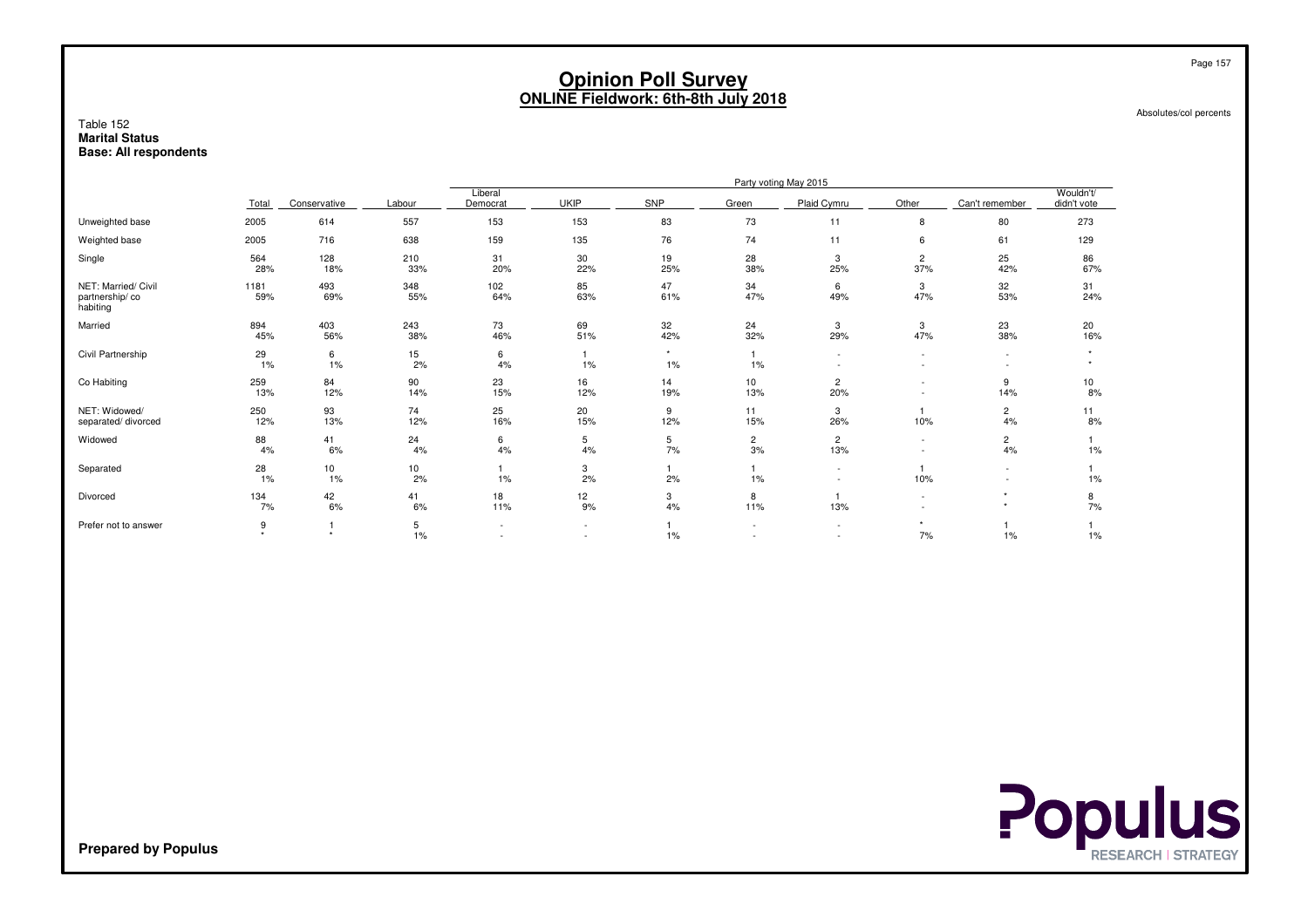Absolutes/col percents

Page 158

Table 153 **Which of the following cities do you live in, or nearest to?Base: All respondents**

|                      | Gender<br>Age |          |           |           |            |           |                      |                      |           |          | Social Grade |                |          |               |               |               |                                               |                       | Region                |                          |                      |                      |               |               | Employment<br>Sector |              |                                 |
|----------------------|---------------|----------|-----------|-----------|------------|-----------|----------------------|----------------------|-----------|----------|--------------|----------------|----------|---------------|---------------|---------------|-----------------------------------------------|-----------------------|-----------------------|--------------------------|----------------------|----------------------|---------------|---------------|----------------------|--------------|---------------------------------|
|                      | Total         | Male     | Female    | 18-24     | 25-34      | 35-44     | 45-54                | 55-64                | $65+$     | AB       | C1           | C <sub>2</sub> | DE       | Scot-<br>land | North<br>East | North<br>West | York-<br>shire<br>&<br><b>Humb-</b><br>erside | West<br>Mid-<br>lands | East<br>Mid-<br>lands | Wales                    | East-<br>ern         | London               | South<br>East | South<br>West | Public               | Pri-<br>vate | Opin-<br>ion<br>Influ-<br>encer |
| Unweighted base      | 2005          | 990      | 1015      | 199       | 316        | 340       | 342                  | 326                  | 482       | 620      | 588          | 320            | 477      | 176           | 75            | 213           | 165                                           | 180                   | 155                   | 92                       | 183                  | 260                  | 309           | 197           | 320                  | 780          | 206                             |
| Weighted base        | 2005          | 979      | 1026      | 223       | 347        | 321       | 355                  | 297                  | 463       | 547      | 563          | 407            | 487      | 174           | 84            | 231           | 168                                           | 178                   | 146                   | 100                      | 192                  | 271                  | 281           | 178           | 356                  | 801          | 235                             |
| Glasgow              | 97<br>5%      | 46<br>5% | 51<br>5%  | 10<br>4%  | 16<br>5%   | 14<br>4%  | 16<br>5%             | 20<br>7%             | 21<br>4%  | 18<br>3% | 20<br>4%     | 20<br>5%       | 39<br>8% | 97<br>56%     |               |               |                                               |                       |                       |                          |                      |                      |               |               | 13<br>4%             | 33<br>4%     | $\overline{7}$<br>3%            |
| Edinburgh            | 67<br>3%      | 37<br>4% | 29<br>3%  | 10<br>4%  | 9<br>3%    | 17<br>5%  | 13<br>4%             | $\overline{7}$<br>2% | 10<br>2%  | 20<br>4% | 24<br>4%     | 14<br>3%       | 9<br>2%  | 65<br>37%     |               |               |                                               |                       |                       |                          |                      | $\overline{2}$<br>1% |               |               | 22<br>6%             | 27<br>3%     | 11<br>5%                        |
| Newcastle            | 86<br>4%      | 43<br>4% | 43<br>4%  | 8<br>3%   | 19<br>5%   | 17<br>5%  | 13<br>4%             | 12<br>4%             | 18<br>4%  | 20<br>4% | 25<br>4%     | 12<br>3%       | 30<br>6% |               | 82<br>97%     | 2%            |                                               |                       |                       |                          |                      |                      |               |               | 20<br>6%             | 25<br>3%     | $\overline{c}$<br>1%            |
| Leeds                | 92<br>5%      | 53<br>5% | 40<br>4%  | 16<br>7%  | 18<br>5%   | 13<br>4%  | 14<br>4%             | 2%                   | 24<br>5%  | 24<br>4% | 31<br>6%     | 25<br>6%       | 12<br>3% |               |               | 1%            | 90<br>53%                                     |                       |                       |                          |                      |                      |               |               | 18<br>5%             | 36<br>5%     | 14<br>6%                        |
| Hull                 | 42<br>2%      | 17<br>2% | 26<br>2%  | 5<br>2%   | 5<br>$1\%$ | 6<br>2%   | 8<br>2%              | 9<br>3%              | 11<br>2%  | 6<br>1%  | 12<br>2%     | 15<br>4%       | 8<br>2%  |               |               |               | 37<br>22%                                     |                       | 3%                    |                          |                      |                      |               |               | 4<br>1%              | 19<br>2%     | 5<br>2%                         |
| Sheffield            | 41<br>2%      | 25<br>3% | 16<br>2%  |           | 11<br>3%   | 6<br>2%   | $\overline{7}$<br>2% | 11<br>4%             | 5<br>1%   | 10<br>2% | 15<br>3%     | 11<br>3%       | 4<br>1%  |               |               |               | 36<br>21%                                     |                       | 4%                    |                          |                      |                      |               |               | 8<br>2%              | 20<br>2%     | 4<br>2%                         |
| Manchester           | 165<br>8%     | 68<br>7% | 98<br>10% | 16<br>7%  | 30<br>9%   | 29<br>9%  | 31<br>9%             | 26<br>9%             | 33<br>7%  | 33<br>6% | 49<br>9%     | 43<br>11%      | 41<br>8% |               |               | 154<br>67%    | $\sim$                                        | 10<br>6%              | 1%                    |                          |                      |                      |               |               | 40<br>11%            | 70<br>9%     | 16<br>7%                        |
| Liverpool            | 78<br>4%      | 31<br>3% | 48<br>5%  | 8<br>4%   | 18<br>5%   | 14<br>4%  | 14<br>4%             | 12<br>4%             | 12<br>2%  | 14<br>3% | 17<br>3%     | 26<br>6%       | 22<br>4% |               |               | 59<br>25%     |                                               | 1%                    |                       | 19<br>19%                |                      |                      |               |               | 20<br>6%             | 29<br>4%     | 12<br>5%                        |
| Nottingham           | 92<br>5%      | 49<br>5% | 44<br>4%  | 10<br>4%  | 8<br>2%    | 9<br>3%   | 31<br>9%             | 16<br>5%             | 19<br>4%  | 19<br>4% | 18<br>3%     | 26<br>6%       | 29<br>6% |               |               |               |                                               | $\overline{c}$<br>1%  | 87<br>59%             | $\overline{\phantom{a}}$ | 3<br>2%              |                      |               |               | 13<br>4%             | 34<br>4%     | 8<br>4%                         |
| Birmingham           | 170<br>8%     | 75<br>8% | 95<br>9%  | 28<br>12% | 16<br>5%   | 35<br>11% | 22<br>6%             | 23<br>8%             | 46<br>10% | 46<br>8% | 56<br>10%    | 22<br>5%       | 46<br>9% |               |               |               |                                               | 154<br>86%            | 13<br>9%              |                          | $\overline{2}$<br>1% |                      |               |               | 33<br>9%             | 64<br>8%     | 19<br>8%                        |
| Norwich              | 84<br>4%      | 35<br>4% | 49<br>5%  | 8<br>3%   | 18<br>5%   | 17<br>5%  | 12<br>3%             | 2%                   | 23<br>5%  | 13<br>2% | 24<br>4%     | 23<br>6%       | 24<br>5% |               |               |               |                                               |                       |                       |                          | 80<br>41%            |                      | 4<br>2%       |               | 17<br>5%             | 30<br>4%     | 6<br>2%                         |
| <b>Milton Keynes</b> | 65<br>3%      | 36<br>4% | 30<br>3%  | 12<br>5%  | 12<br>4%   | 8<br>3%   | 12<br>3%             | 6<br>2%              | 15<br>3%  | 22<br>4% | 15<br>3%     | 15<br>4%       | 12<br>3% |               |               |               |                                               |                       | 19<br>13%             | $\overline{\phantom{a}}$ | 30<br>16%            |                      | 16<br>6%      |               | 12<br>3%             | 24<br>3%     | 4<br>2%                         |
| Brighton             | 40<br>2%      | 28<br>3% | 12<br>1%  | 5<br>2%   | 3<br>1%    | 6<br>2%   | 6<br>2%              | 3<br>1%              | 15<br>3%  | 13<br>2% | 9<br>2%      | 6<br>1%        | 11<br>2% |               |               |               |                                               |                       |                       |                          |                      |                      | 40<br>14%     |               | 1%                   | 12<br>2%     | 1%                              |

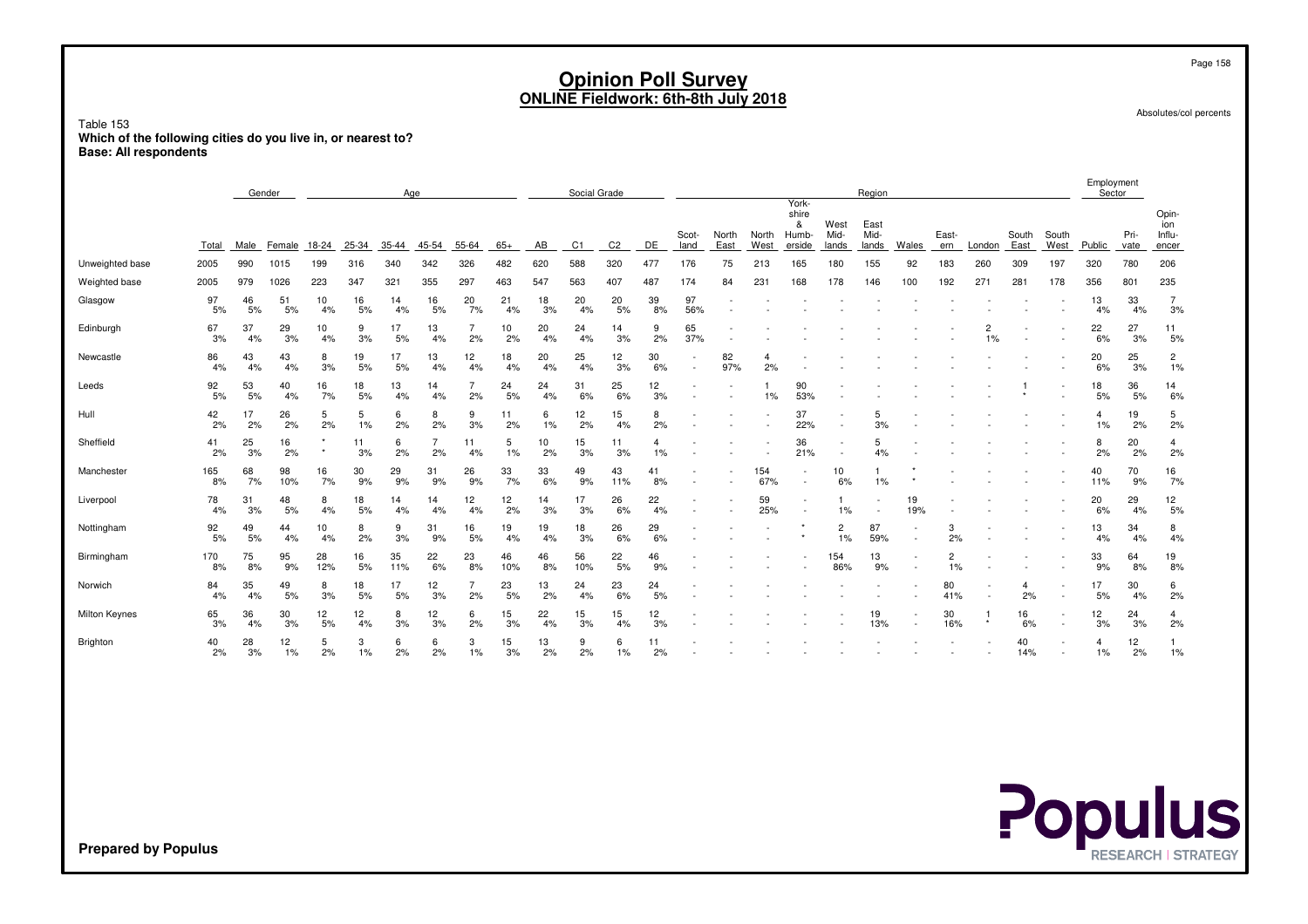Absolutes/col percents

Page 159

Table 153 **Which of the following cities do you live in, or nearest to?Base: All respondents**

|               |             | Gender     |                         | Age       |                       |                      |           |            |           |            | Social Grade |                |           |               |                      |               |                                        |                       | Region               |             |                |                                    |                |                                    | Employment<br>Sector    |                      |                                 |
|---------------|-------------|------------|-------------------------|-----------|-----------------------|----------------------|-----------|------------|-----------|------------|--------------|----------------|-----------|---------------|----------------------|---------------|----------------------------------------|-----------------------|----------------------|-------------|----------------|------------------------------------|----------------|------------------------------------|-------------------------|----------------------|---------------------------------|
|               | Total       |            | Male Female 18-24 25-34 |           |                       | $35 - 44$            | 45-54     | 55-64      | $-65+$    | AB         | C1           | C <sub>2</sub> | DE        | Scot-<br>land | North<br>East        | North<br>West | York-<br>shire<br>&<br>Humb-<br>erside | West<br>Mid-<br>lands | East<br>Mid-         | lands Wales | East-<br>ern   | London                             | South<br>East  | South<br>West                      | Public                  | Pri-<br>vate         | Opin-<br>ion<br>Influ-<br>encer |
| Weighted base | 2005        | 979        | 1026                    | 223       | 347                   | 321                  | 355       | 297        | 463       | 547        | 563          | 407            | 487       | 174           | 84                   | 231           | 168                                    | 178                   | 146                  | 100         | 192            | 271                                | 281            | 178                                | 356                     | 801                  | 235                             |
| Oxford        | 24<br>1%    | 12<br>1%   | 12<br>1%                | 4<br>2%   | 3<br>1%               | $\overline{4}$<br>1% | 3<br>1%   | 3<br>$1\%$ | 8<br>2%   | 9<br>2%    | 9<br>2%      | 3<br>1%        | 3<br>1%   | $\sim$        |                      | $\sim$        | $\sim$                                 | $\sim$<br>$\sim$      | $\star$              |             | -1<br>$^\star$ | $\overline{\phantom{a}}$<br>$\sim$ | 21<br>7%       | 3<br>2%                            | $\overline{c}$<br>$1\%$ | $\overline{7}$<br>1% | 3<br>1%                         |
| London        | 466<br>23%  | 234<br>24% | 232<br>23%              | 57<br>26% | 100<br>29%            | 67<br>21%            | 90<br>25% | 60<br>20%  | 91<br>20% | 169<br>31% | 143<br>25%   | 72<br>18%      | 81<br>17% | $\sim$        | $\overline{2}$<br>3% |               |                                        |                       | $\overline{2}$<br>1% | $\sim$      | 59<br>31%      | 268<br>99%                         | 134<br>48%     | $\overline{\phantom{a}}$<br>$\sim$ | 82<br>23%               | 231<br>29%           | 75<br>32%                       |
| Southampton   | 69<br>3%    | 31<br>3%   | 38<br>4%                | 3<br>2%   | 15<br>4%              | 15<br>5%             | 9<br>3%   | 9<br>3%    | 18<br>4%  | 24<br>4%   | 19<br>3%     | $10$<br>2%     | 16<br>3%  |               |                      |               |                                        |                       |                      |             |                | $\overline{\phantom{a}}$<br>$\sim$ | 48<br>17%      | 21<br>12%                          | 9<br>3%                 | 30<br>4%             | 5<br>2%                         |
| Bristol       | 86<br>4%    | 37<br>4%   | 49<br>5%                | 9<br>4%   | 15<br>4%              | 16<br>5%             | 8<br>2%   | 17<br>6%   | 20<br>4%  | 25<br>5%   | 23<br>4%     | 13<br>3%       | 25<br>5%  |               |                      |               |                                        | $\overline{c}$<br>1%  |                      |             |                |                                    |                | 84<br>47%                          | 13<br>4%                | 29<br>4%             | 11<br>5%                        |
| Plymouth      | 60<br>3%    | 28<br>3%   | 32<br>3%                | 3<br>1%   | $\mathbf{2}$<br>$1\%$ | 8<br>2%              | 13<br>4%  | 13<br>5%   | 20<br>4%  | 17<br>3%   | 9<br>2%      | 16<br>4%       | 18<br>4%  |               |                      |               |                                        |                       |                      |             |                |                                    | $\blacksquare$ | 60<br>34%                          | 11<br>3%                | 14<br>2%             | 6<br>$3%$                       |
| Cardiff       | 72<br>4%    | 40<br>4%   | 32<br>3%                | 5<br>2%   | 18<br>5%              | 11<br>3%             | 8<br>2%   | 9<br>3%    | 20<br>4%  | 22<br>4%   | 18<br>3%     | 13<br>3%       | 19<br>4%  |               |                      |               |                                        |                       |                      | 71<br>71%   | $\sim$         |                                    |                | $\sim$                             | 4<br>1%                 | 34<br>4%             | 14<br>6%                        |
| None of these | 107<br>$5%$ | 54<br>6%   | 53<br>5%                | 4<br>2%   | 11<br>3%              | 9<br>3%              | 22<br>6%  | 25<br>8%   | 36<br>8%  | 21<br>4%   | 28<br>5%     | 22<br>5%       | 37<br>8%  | 12<br>7%      |                      | 12<br>5%      | 5<br>3%                                | 9<br>5%               | 13<br>9%             | 10<br>10%   | 17<br>9%       | $\sim$                             | 17<br>6%       | 10<br>6%                           | 9<br>2%                 | 32<br>4%             | 11<br>5%                        |
|               |             |            |                         |           |                       |                      |           |            |           |            |              |                |           |               |                      |               |                                        |                       |                      |             |                |                                    |                |                                    |                         |                      |                                 |

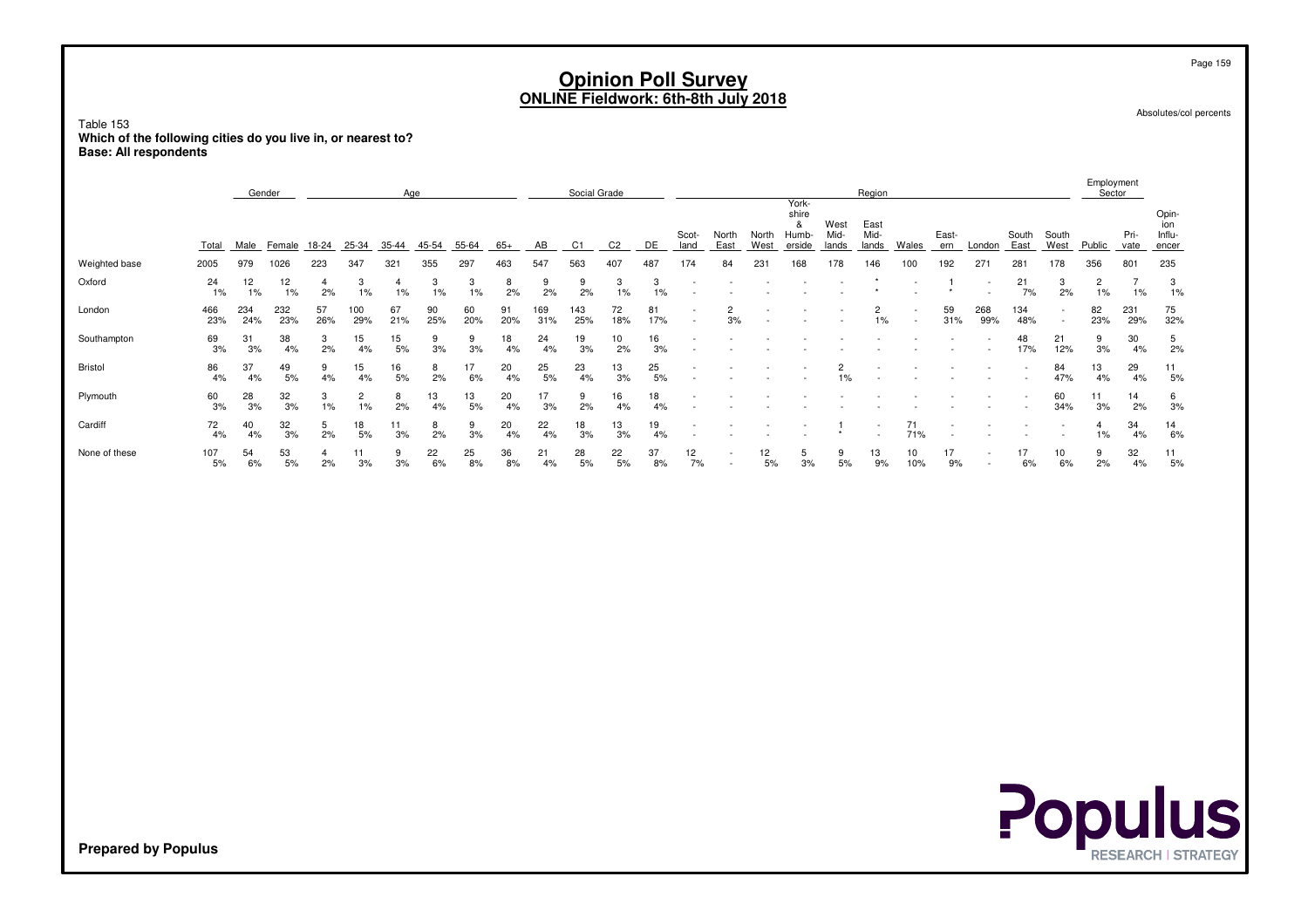|                                                                                                           |           |             |                                    |          |                         |                | <b>ONLINE Fieldwork: 6th-8th July 2018</b> |                                                      | <b>Opinion Poll Survey</b> |                      |                      |             |          |                    |             |                      | Page 160<br>Absolutes/col percents |
|-----------------------------------------------------------------------------------------------------------|-----------|-------------|------------------------------------|----------|-------------------------|----------------|--------------------------------------------|------------------------------------------------------|----------------------------|----------------------|----------------------|-------------|----------|--------------------|-------------|----------------------|------------------------------------|
| Table 154<br>Which of the following cities do you live in, or nearest to?<br><b>Base: All respondents</b> |           |             |                                    |          |                         |                |                                            |                                                      |                            |                      |                      |             |          |                    |             |                      |                                    |
|                                                                                                           |           | Ethnicity   |                                    |          | White SEG               |                |                                            |                                                      | <b>BAME SEG</b>            |                      |                      |             |          |                    | Age         |                      |                                    |
|                                                                                                           | Total     | White       | <b>BAME</b>                        | AB       | C1                      | C <sub>2</sub> | DE                                         | AB                                                   | C <sub>1</sub>             | C <sub>2</sub>       | DE                   | $18 - 45$   | $55+$    | White 18-<br>45    | White 55+   | BAME 18-45 BAME 55+  |                                    |
| Unweighted base                                                                                           | 2005      | 1842        | 146                                | 560      | 539                     | 294            | 449                                        | 55                                                   | 43                         | 24                   | 24                   | 883         | 808      | 764                | 790         | 111                  | 13                                 |
| Weighted base                                                                                             | 2005      | 1833        | 162                                | 494      | 512                     | 373            | 454                                        | 50                                                   | 49                         | 34                   | 29                   | 920         | 760      | 787                | 746         | 131                  | 11                                 |
| Glasgow                                                                                                   | 97<br>5%  | 96<br>5%    | $\overline{1}$<br>1%               | 18<br>4% | 19<br>4%                | 20<br>$5%$     | 39<br>9%                                   |                                                      |                            | 42<br>5%             | 40<br>5%             | 41<br>5%    | 40<br>5% | $\mathbf{1}$<br>1% |             |                      |                                    |
| Edinburgh                                                                                                 | 67<br>3%  | 61<br>3%    | $\overline{4}$<br>3%               | 17<br>3% | 22<br>4%                | 14<br>4%       | 9<br>2%                                    | $\overline{2}$<br>4%                                 | $\overline{c}$<br>4%       | $\sim$               | $\sim$<br>$\sim$     | 36<br>4%    | 18<br>2% | 32<br>4%           | 18<br>2%    | $\overline{4}$<br>3% |                                    |
| Newcastle                                                                                                 | 86<br>4%  | 83<br>5%    | $\overline{4}$<br>2%               | 20<br>4% | 22<br>4%                | 12<br>3%       | 30<br>7%                                   | $\mathbf{1}$<br>2%                                   | 3<br>6%                    | $\sim$<br>$\sim$     | $\sim$<br>٠          | 47<br>5%    | 30<br>4% | 44<br>6%           | 30<br>4%    | $\overline{4}$<br>3% |                                    |
| Leeds                                                                                                     | 92<br>5%  | 86<br>5%    | $\overline{7}$<br>4%               | 22<br>4% | 31<br>6%                | 20<br>5%       | 12<br>3%                                   | $\overline{2}$<br>4%                                 | $\sim$                     | 5<br>15%             | ٠<br>$\sim$          | 49<br>5%    | 31<br>4% | 43<br>5%           | 30<br>4%    | 6<br>4%              | 1<br>9%                            |
| Hull                                                                                                      | 42<br>2%  | 42<br>2%    | $\sim$                             | 6<br>1%  | 12<br>2%                | 15<br>4%       | 8<br>2%                                    |                                                      |                            |                      | ٠                    | 15<br>2%    | 20<br>3% | 15<br>2%           | 20<br>3%    |                      |                                    |
| Sheffield                                                                                                 | 41<br>2%  | 40<br>2%    | $\mathbf{1}$<br>1%                 | 9<br>2%  | 15<br>3%                | 11<br>3%       | $\overline{4}$<br>1%                       | $\mathbf{1}$<br>2%                                   |                            |                      | $\sim$               | 17<br>2%    | 17<br>2% | 16<br>2%           | 17<br>2%    | $\mathbf{1}$<br>1%   |                                    |
| Manchester                                                                                                | 165<br>8% | 153<br>8%   | 13<br>8%                           | 31<br>6% | 44<br>9%                | 41<br>11%      | 36<br>8%                                   | $\mathbf{2}$<br>4%                                   | $\overline{a}$<br>9%       | $\overline{2}$<br>5% | 5<br>16%             | 79<br>9%    | 59<br>8% | 69<br>9%           | 59<br>8%    | 11<br>8%             |                                    |
| Liverpool                                                                                                 | 78<br>4%  | 71<br>4%    | 6<br>4%                            | 14<br>3% | 15<br>3%                | 21<br>6%       | 21<br>5%                                   | $\overline{\phantom{a}}$<br>$\overline{\phantom{a}}$ | $\mathbf{2}$<br>3%         | 5<br>14%             | $\sim$<br>$\sim$     | 44<br>5%    | 24<br>3% | 38<br>5%           | 24<br>3%    | 6<br>5%              | $\sim$                             |
| Nottingham                                                                                                | 92<br>5%  | 84<br>5%    | 8<br>5%                            | 18<br>4% | 16<br>3%                | 24<br>6%       | 26<br>6%                                   | $\mathbf{1}$<br>2%                                   | $\overline{c}$<br>3%       | $\overline{2}$<br>7% | 3<br>11%             | 28<br>3%    | 34<br>5% | 25<br>3%           | 32<br>4%    | 3<br>3%              | 3<br>24%                           |
| Birmingham                                                                                                | 170<br>8% | 153<br>8%   | 17<br>10%                          | 43<br>9% | 50<br>10%               | 20<br>5%       | 40<br>9%                                   | 3<br>6%                                              | 6<br>12%                   | $\overline{c}$<br>7% | 6<br>19%             | 82<br>9%    | 69<br>9% | 65<br>8%           | 69<br>9%    | 17<br>13%            |                                    |
| Norwich                                                                                                   | 84<br>4%  | 84<br>5%    | $\sim$<br>$\overline{\phantom{a}}$ | 13<br>3% | 24<br>5%                | 23<br>6%       | 24<br>5%                                   | $\overline{\phantom{a}}$                             |                            |                      | $\sim$               | 42<br>5%    | 30<br>4% | 42<br>5%           | 30<br>4%    |                      |                                    |
| Milton Keynes                                                                                             | 65<br>3%  | 61<br>3%    | 5<br>3%                            | 21<br>4% | 15<br>3%                | 14<br>$4\%$    | 10<br>2%                                   | $\mathbf{1}$<br>3%                                   |                            | $\mathbf{1}$<br>3%   | $\overline{c}$<br>8% | 32<br>4%    | 21<br>3% | 29<br>4%           | 21<br>3%    | 3<br>3%              |                                    |
| Brighton                                                                                                  | 40<br>2%  | 40<br>2%    | $\sim$<br>$\blacksquare$           | 13<br>3% | 9<br>2%                 | 6<br>2%        | 11<br>2%                                   | $\sim$                                               |                            | $\sim$               | $\sim$<br>$\sim$     | 15<br>2%    | 18<br>2% | 15<br>2%           | 18<br>2%    |                      |                                    |
| Oxford                                                                                                    | 24<br>1%  | 21<br>$1\%$ | $\overline{c}$<br>$1\%$            | 9<br>2%  | $\overline{7}$<br>$1\%$ | 3<br>$1\%$     | 3<br>$1\%$                                 | $\overline{\phantom{a}}$                             | $\overline{2}$<br>5%       |                      | ٠                    | 11<br>$1\%$ | 11<br>1% | 8<br>1%            | 11<br>$1\%$ | $\overline{c}$<br>2% |                                    |

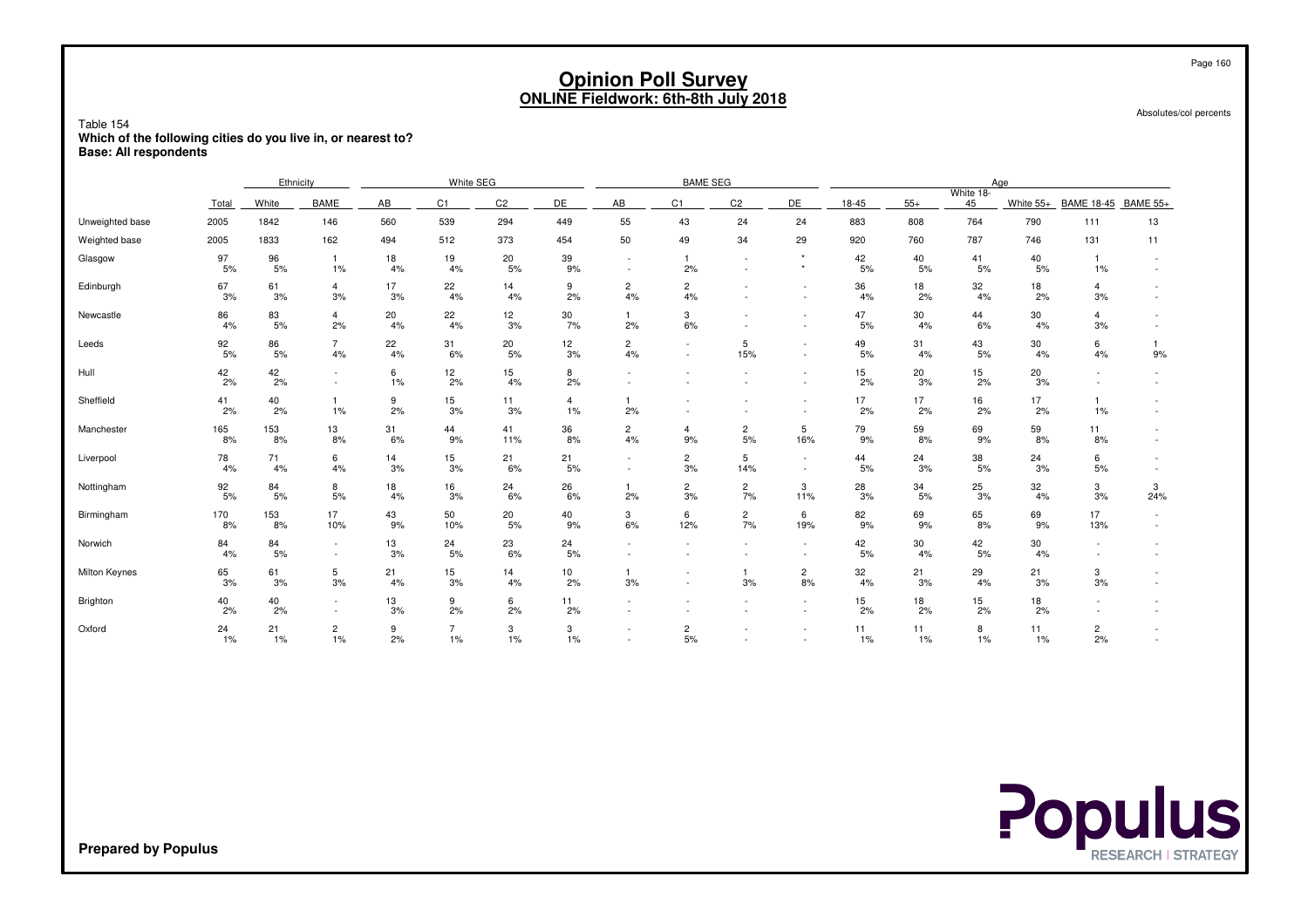Absolutes/col percents

Table 154 **Which of the following cities do you live in, or nearest to?Base: All respondents**

|               |            | Ethnicity  |                         |            | White SEG  |                |           |                                    | <b>BAME SEG</b>          |                          |                                                      |             |            | Aae             |            |                      |     |
|---------------|------------|------------|-------------------------|------------|------------|----------------|-----------|------------------------------------|--------------------------|--------------------------|------------------------------------------------------|-------------|------------|-----------------|------------|----------------------|-----|
|               | Total      | White      | <b>BAME</b>             | AB         | C1         | C <sub>2</sub> | <b>DE</b> | AB                                 | C <sub>1</sub>           | C <sub>2</sub>           | DE                                                   | 18-45       | $55+$      | White 18-<br>45 | White 55+  | BAME 18-45 BAME 55+  |     |
| Weighted base | 2005       | 1833       | 162                     | 494        | 512        | 373            | 454       | 50                                 | 49                       | 34                       | 29                                                   | 920         | 760        | 787             | 746        | 131                  | 11  |
| London        | 466<br>23% | 376<br>21% | 85<br>53%               | 137<br>28% | 116<br>23% | 57<br>15%      | 67<br>15% | 29<br>59%                          | 28<br>56%                | 15<br>44%                | 14<br>46%                                            | 232<br>25%  | 151<br>20% | 162<br>21%      | 145<br>19% | 67<br>52%            | 59% |
| Southampton   | 69<br>3%   | 67<br>4%   | $\overline{2}$<br>$1\%$ | 22<br>5%   | 19<br>4%   | 10<br>3%       | 16<br>4%  | $\overline{2}$<br>4%               | $\overline{\phantom{a}}$ | $\overline{\phantom{a}}$ | $\overline{\phantom{a}}$<br>$\overline{\phantom{a}}$ | 34<br>4%    | 27<br>4%   | 33<br>4%        | 27<br>4%   | 1%                   |     |
| Bristol       | 86<br>4%   | 84<br>5%   | 2<br>$1\%$              | 23<br>5%   | 23<br>4%   | 13<br>3%       | 25<br>6%  | $\overline{c}$<br>4%               |                          | $\overline{\phantom{a}}$ | $\overline{\phantom{a}}$<br>$\overline{\phantom{a}}$ | 40<br>4%    | 38<br>5%   | 38<br>5%        | 38<br>5%   | $1\%$                |     |
| Plymouth      | 60<br>3%   | 60<br>3%   |                         | 17<br>3%   | 9<br>2%    | 16<br>4%       | 18<br>4%  | $\overline{\phantom{a}}$<br>$\sim$ |                          |                          | $\overline{\phantom{a}}$<br>$\sim$                   | 13<br>$1\%$ | 34<br>4%   | 13<br>2%        | 34<br>5%   |                      |     |
| Cardiff       | 72<br>4%   | 70<br>4%   | $\overline{2}$<br>$1\%$ | 20<br>4%   | 18<br>3%   | 13<br>3%       | 19<br>4%  | $\overline{2}$<br>4%               |                          |                          | $\overline{\phantom{a}}$<br>$\overline{\phantom{a}}$ | 36<br>4%    | 29<br>4%   | 34<br>4%        | 29<br>4%   | $\overline{2}$<br>2% |     |
| None of these | 107<br>5%  | 101<br>6%  | $\overline{2}$<br>$1\%$ | 20<br>4%   | 25<br>5%   | 21<br>6%       | 36<br>8%  | 2%                                 |                          | 3%                       | $\overline{\phantom{a}}$<br>$\overline{\phantom{a}}$ | 25<br>3%    | 60<br>8%   | 25<br>3%        | 57<br>8%   |                      | 8%  |

**Populus** 

**Prepared by Populus**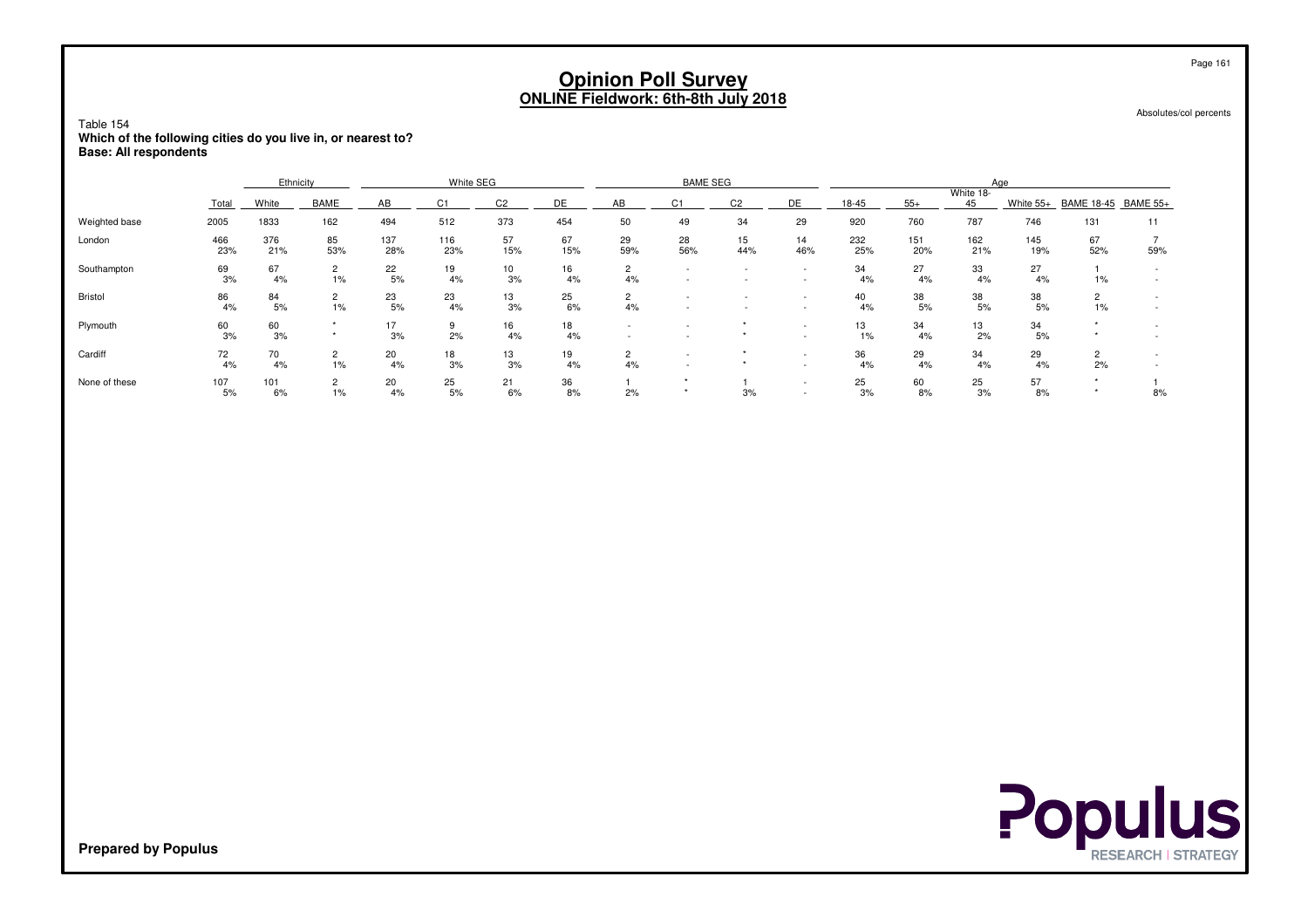Absolutes/col percents

Table 155 **Which of the following cities do you live in, or nearest to?Base: All respondents**

|                 |                  |                 |                         |                      |                                  |                            | Party voting now |                          |                       |                                                      |                          |                      |
|-----------------|------------------|-----------------|-------------------------|----------------------|----------------------------------|----------------------------|------------------|--------------------------|-----------------------|------------------------------------------------------|--------------------------|----------------------|
|                 | Total            | Labour          | Conservative            | Liberal<br>Democrat  | <b>UKIP</b>                      | Green                      | SNP              | Plaid Cymru              | Other                 | Can't remember                                       | Wouldn't/<br>didn't vote | Don't know           |
| Unweighted base | 2005             | 645             | 592                     | 139                  | 97                               | 68                         | 67               | 11                       | 17                    | $\sim$                                               | 123                      | 246                  |
| Weighted base   | 2005             | 728             | 686                     | 140                  | 70                               | 64                         | 53               | $10$                     | 15                    | $\overline{\phantom{a}}$                             | 36                       | 203                  |
| Glasgow         | 97<br>5%         | 34<br>5%        | 16<br>2%                | $\overline{c}$<br>2% | $\overline{2}$<br>3%             | $5\phantom{.0}$<br>8%      | 30<br>56%        | $\overline{\phantom{a}}$ |                       | $\overline{\phantom{a}}$<br>$\sim$                   | $\star$                  | 8<br>4%              |
| Edinburgh       | 67<br>3%         | 24<br>3%        | 13<br>2%                | 3<br>2%              | $\blacksquare$<br>$\blacksquare$ | 3<br>4%                    | 18<br>33%        |                          |                       | $\sim$                                               | $\overline{1}$<br>3%     | 5<br>2%              |
| Newcastle       | 86<br>4%         | 48<br>7%        | 18<br>3%                | $\overline{4}$<br>3% | 5<br>7%                          | $\overline{c}$<br>3%       | $\sim$<br>$\sim$ |                          | $\mathbf{1}$<br>10%   | $\overline{\phantom{a}}$<br>$\overline{\phantom{a}}$ | $\mathbf{1}$<br>4%       | $\overline{7}$<br>3% |
| Leeds           | $\frac{92}{5\%}$ | $^{40}_{\ 5\%}$ | $\frac{25}{4\%}$        | 6<br>4%              | 5<br>7%                          | 3<br>5%                    |                  | $\sim$                   |                       | $\overline{\phantom{a}}$<br>$\sim$                   | 3<br>8%                  | 11<br>5%             |
| Hull            | $\frac{42}{2\%}$ | 9<br>1%         | $\frac{15}{2\%}$        | $\mathbf{1}$<br>1%   | $\mathbf{1}$<br>2%               | $\overline{1}$<br>1%       |                  | $\sim$                   | $\overline{2}$<br>14% | $\sim$<br>$\sim$                                     | $\star$<br>1%            | $\frac{12}{6\%}$     |
| Sheffield       | $^{41}_{2\%}$    | 17<br>2%        | $\frac{14}{2\%}$        | $\mathbf{1}$<br>1%   | 5<br>7%                          | ٠<br>$\tilde{\phantom{a}}$ |                  | $\sim$                   | $\sim$                | $\overline{\phantom{a}}$<br>$\sim$                   | $\overline{c}$<br>5%     | $\frac{2}{1\%}$      |
| Manchester      | 165<br>8%        | 67<br>9%        | 61<br>9%                | 12<br>8%             | 6<br>9%                          | 2%                         |                  |                          |                       | $\sim$<br>$\sim$                                     | $\frac{2}{7\%}$          | 15<br>8%             |
| Liverpool       | 78<br>4%         | 49<br>7%        | 13<br>2%                | $\overline{4}$<br>3% | $\overline{4}$<br>5%             | $\overline{2}$<br>3%       |                  |                          |                       | $\overline{\phantom{a}}$<br>$\sim$                   | 3<br>7%                  | 5<br>2%              |
| Nottingham      | 92<br>5%         | 36<br>5%        | 31<br>5%                | 3<br>2%              | $\overline{4}$<br>6%             | 5<br>8%                    |                  |                          | $\star$<br>3%         | $\sim$<br>$\overline{\phantom{a}}$                   | $\star$<br>1%            | 11<br>6%             |
| Birmingham      | 170<br>8%        | 62<br>8%        | 65<br>9%                | 9<br>6%              | 5<br>7%                          | 6<br>10%                   |                  | $\overline{\phantom{a}}$ | $\overline{2}$<br>11% | $\overline{\phantom{a}}$<br>$\sim$                   | 6<br>16%                 | 16<br>8%             |
| Norwich         | 84<br>4%         | 18<br>2%        | 31<br>4%                | 12<br>8%             | 8<br>12%                         | 3<br>5%                    |                  |                          |                       | $\overline{\phantom{a}}$<br>$\sim$                   | $\overline{1}$<br>1%     | 12<br>6%             |
| Milton Keynes   | 65<br>3%         | 16<br>2%        | 30<br>4%                | 6<br>4%              | $\star$<br>1%                    | $\overline{c}$<br>3%       |                  |                          | $\mathbf{1}$<br>6%    | $\sim$<br>$\sim$                                     | $\mathbf{1}$<br>4%       | 9<br>4%              |
| Brighton        | 40<br>2%         | 16<br>2%        | 13<br>2%                | 3<br>2%              | $\mathbf{1}$<br>1%               | $\overline{2}$<br>3%       |                  | $\sim$                   | 7%                    | $\overline{\phantom{a}}$<br>$\sim$                   | $\overline{1}$<br>4%     | 3<br>2%              |
| Oxford          | 24<br>1%         | 8<br>1%         | $\overline{7}$<br>$1\%$ | $\overline{4}$<br>3% | $\mathbf{1}$<br>2%               | ٠                          |                  |                          | $\mathbf{1}$<br>7%    | $\overline{\phantom{a}}$                             | $\star$<br>1%            | 3<br>1%              |

**Prepared by Populus**

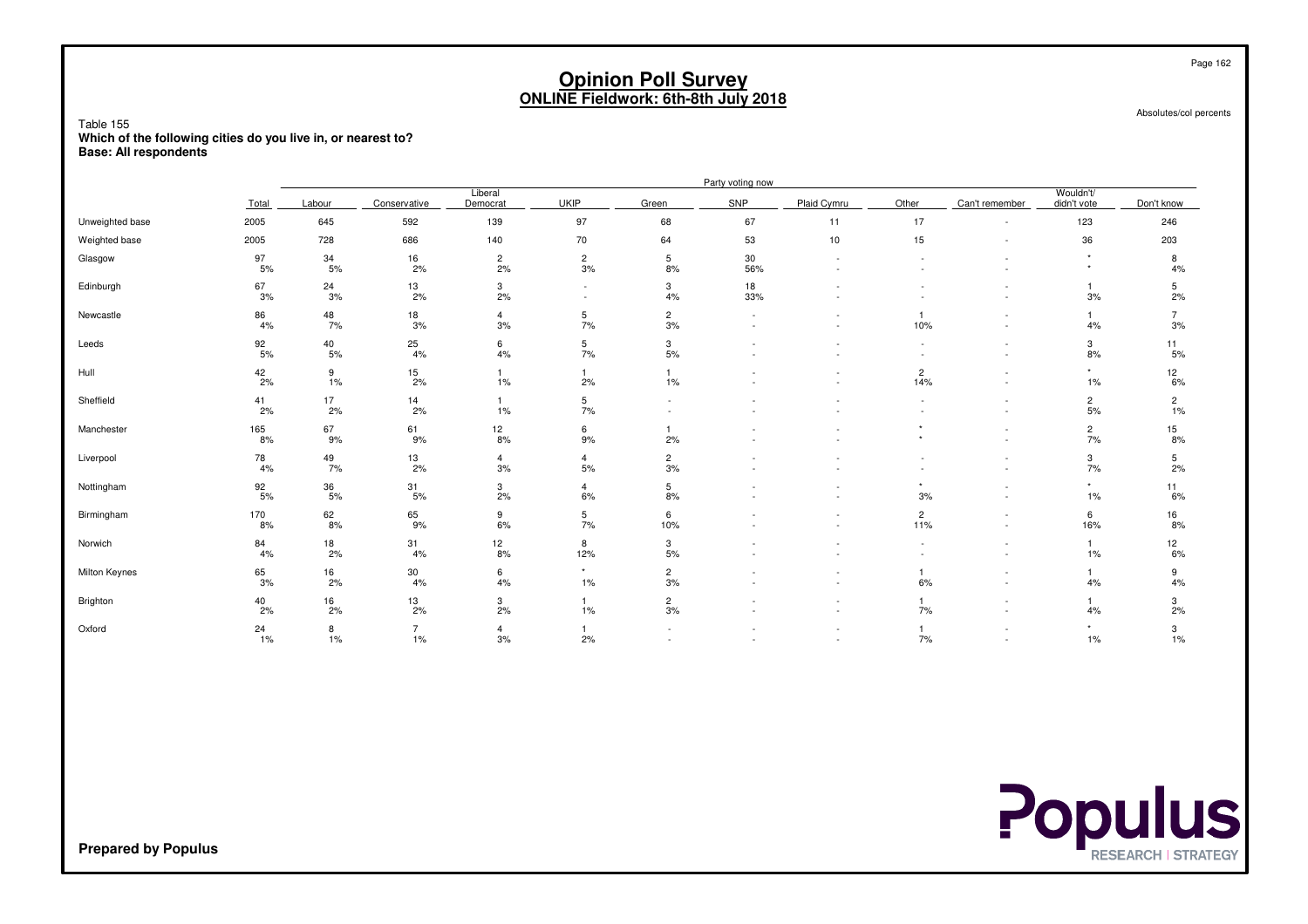Absolutes/col percents

Table 155 **Which of the following cities do you live in, or nearest to?Base: All respondents**

|               |            |            |              |                        |                      |           | Party voting now |                                                      |                                    |                |                          |            |
|---------------|------------|------------|--------------|------------------------|----------------------|-----------|------------------|------------------------------------------------------|------------------------------------|----------------|--------------------------|------------|
|               | Total      | Labour     | Conservative | Liberal<br>Democrat    | <b>UKIP</b>          | Green     | SNP              | Plaid Cymru                                          | Other                              | Can't remember | Wouldn't/<br>didn't vote | Don't know |
| Weighted base | 2005       | 728        | 686          | 140                    | 70                   | 64        | 53               | 10                                                   | 15                                 |                | 36                       | 203        |
| London        | 466<br>23% | 164<br>23% | 187<br>27%   | 40<br>29%              | 10<br>13%            | 20<br>31% |                  | $\overline{\phantom{a}}$<br>$\overline{\phantom{a}}$ | 29%                                |                | 24%                      | 32<br>16%  |
| Southampton   | 69<br>3%   | 17<br>2%   | 33<br>5%     | 6<br>5%                | $\overline{2}$<br>3% | 2%        |                  |                                                      | 10%                                |                | 4%                       | 6<br>3%    |
| Bristol       | 86<br>4%   | 30<br>4%   | 28<br>4%     | 8<br>6%                | 7%                   | 6%        |                  | $\overline{\phantom{a}}$                             | $\sim$<br>$\overline{\phantom{a}}$ |                | 4%                       | 10<br>5%   |
| Plymouth      | 60<br>3%   | 19<br>3%   | 25<br>4%     | 3%                     | $\overline{2}$<br>3% | 2%        | $\sim$           | $\overline{\phantom{a}}$                             |                                    |                |                          | 4%         |
| Cardiff       | 72<br>4%   | 30<br>4%   | 21<br>3%     | 1%                     |                      | 3%        |                  | 10<br>100%                                           |                                    |                | 3%                       | ۰<br>4%    |
| None of these | 107<br>5%  | 24<br>3%   | 40<br>6%     | 10 <sup>10</sup><br>7% | 7%                   | 2<br>2%   | 6<br>11%         | $\overline{\phantom{a}}$<br>$\overline{\phantom{a}}$ | 4%                                 |                | 2%                       | 19<br>10%  |



**Prepared by Populus**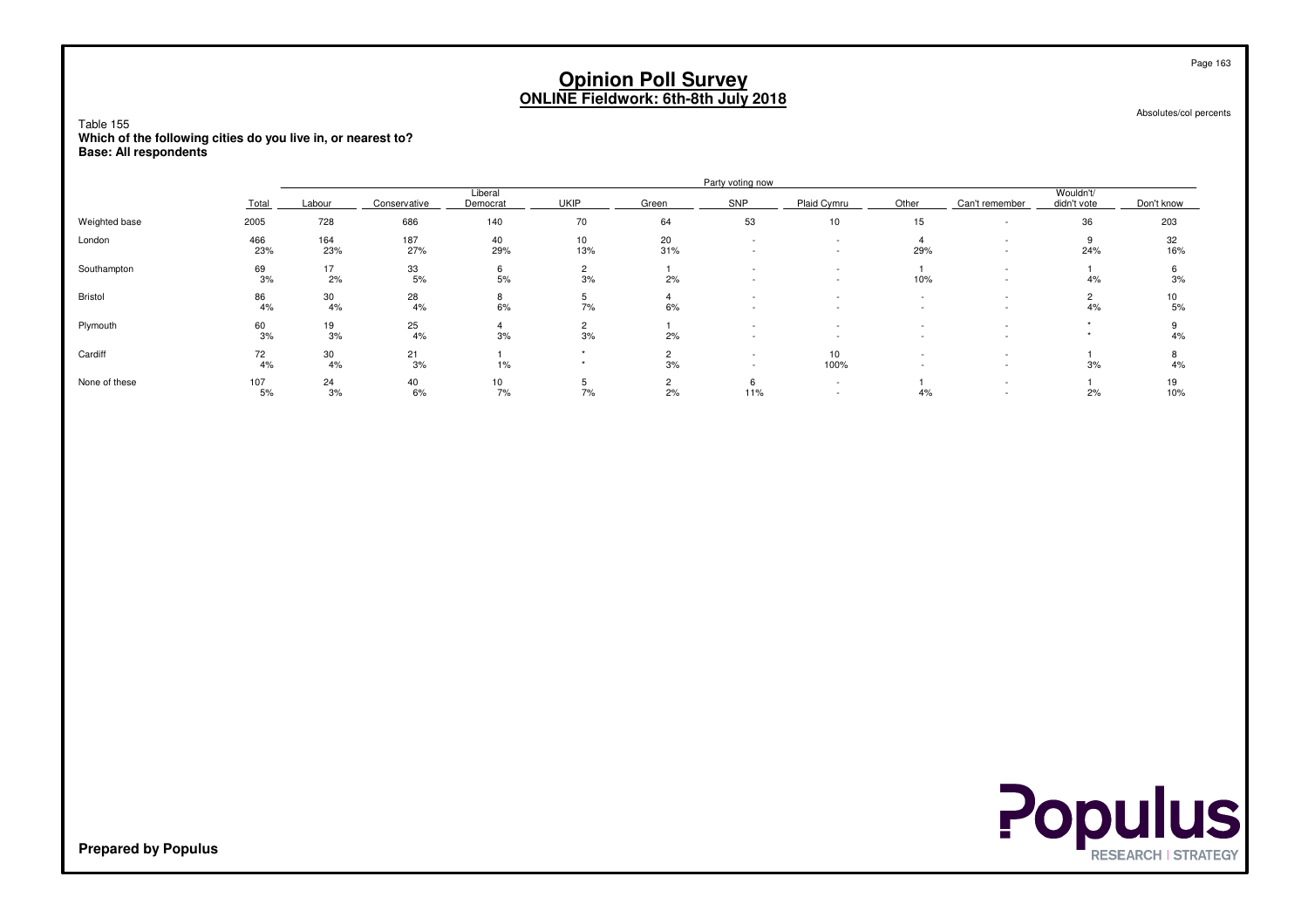Absolutes/col percents

Table 156 **Which of the following cities do you live in, or nearest to?Base: All respondents**

|                 |           |                  |                  |                      |                                                      |                                 |                      | Party voting June 2017             |                                                      |                                                      |                          |
|-----------------|-----------|------------------|------------------|----------------------|------------------------------------------------------|---------------------------------|----------------------|------------------------------------|------------------------------------------------------|------------------------------------------------------|--------------------------|
|                 | Total     | Conservative     | Labour           | Liberal<br>Democrat  | SNP                                                  | Green                           | <b>UKIP</b>          | Plaid Cymru                        | Other                                                | Can't remember                                       | Wouldn't/<br>didn't vote |
| Unweighted base | 2005      | 706              | 694              | 137                  | 75                                                   | 39                              | 79                   | 15                                 | $\sqrt{5}$                                           | 50                                                   | 205                      |
| Weighted base   | 2005      | 864              | 814              | 151                  | 62                                                   | 39                              | 38                   | 15                                 | $\overline{4}$                                       | $\overline{4}$                                       | 16                       |
| Glasgow         | 97<br>5%  | $\frac{22}{3\%}$ | 35<br>4%         | $\overline{4}$<br>3% | 34<br>55%                                            | $\overline{1}$<br>2%            | $\overline{1}$<br>3% | $\overline{\phantom{a}}$           | $\overline{\phantom{a}}$                             | $\star$<br>1%                                        | $^\star$<br>3%           |
| Edinburgh       | 67<br>3%  | 17<br>2%         | 21<br>3%         | $\overline{4}$<br>3% | 22<br>36%                                            | $\overline{c}$<br>$5%$          |                      |                                    |                                                      | $\sim$                                               | 4%                       |
| Newcastle       | 86<br>4%  | 24<br>3%         | $\frac{53}{7\%}$ | 3<br>2%              | $\overline{\phantom{a}}$<br>$\sim$                   | 3<br>7%                         | 3<br>8%              |                                    |                                                      | $\star$<br>4%                                        | $\star$<br>3%            |
| Leeds           | 92<br>5%  | 33<br>4%         | 47<br>6%         | 9<br>6%              | $\sim$<br>$\overline{\phantom{a}}$                   | $\frac{2}{6\%}$                 | 3%                   |                                    | $\sim$<br>$\sim$                                     | $\star$<br>10%                                       | $\star$<br>2%            |
| Hull            | 42<br>2%  | $\frac{28}{3\%}$ | 13<br>2%         |                      |                                                      | $\mathbf{1}$<br>2%              | $\star$<br>$1\%$     |                                    |                                                      | $\overline{\phantom{a}}$<br>$\overline{\phantom{a}}$ | $^\star$<br>2%           |
| Sheffield       | 41<br>2%  | 15<br>2%         | $\frac{22}{3\%}$ | 1%                   |                                                      | $\sim$<br>$\sim$                | $\mathbf{1}$<br>3%   | $\overline{\phantom{a}}$<br>$\sim$ | $\overline{1}$<br>30%                                | $\star$<br>1%                                        | *<br>2%                  |
| Manchester      | 165<br>8% | 70<br>8%         | 87<br>11%        | 6<br>4%              |                                                      | $\overline{\phantom{a}}$        | $\overline{c}$<br>4% |                                    | $\overline{\phantom{a}}$<br>$\overline{\phantom{a}}$ | $\star$<br>6%                                        | $\overline{c}$<br>10%    |
| Liverpool       | 78<br>4%  | 22<br>3%         | 38<br>5%         | 11<br>7%             |                                                      | $\overline{1}$<br>3%            | $\overline{c}$<br>6% | $\overline{4}$<br>26%              |                                                      | $\overline{\phantom{a}}$<br>$\overline{\phantom{a}}$ | 4%                       |
| Nottingham      | 92<br>5%  | 36<br>4%         | 44<br>5%         | $\overline{4}$<br>3% | $\overline{\phantom{a}}$<br>$\overline{\phantom{a}}$ | 3<br>9%                         | 3<br>8%              | $\overline{\phantom{a}}$           | $\overline{1}$<br>15%                                | $^\star$<br>10%                                      | 4%                       |
| Birmingham      | 170<br>8% | 88<br>10%        | 67<br>8%         | 8<br>5%              | $\overline{\phantom{a}}$<br>$\overline{\phantom{a}}$ | 3<br>9%                         | 2<br>5%              |                                    | $\overline{\phantom{a}}$                             | $\star$<br>3%                                        | 9%                       |
| Norwich         | 84<br>4%  | 40<br>5%         | 29<br>4%         | 9<br>6%              | $\overline{\phantom{a}}$<br>$\overline{\phantom{a}}$ | $\overline{\mathbf{c}}$<br>5%   | 3<br>7%              |                                    | $\overline{\phantom{a}}$                             | $\star$<br>2%                                        | 7%                       |
| Milton Keynes   | 65<br>3%  | 38<br>4%         | 17<br>2%         | $\overline{7}$<br>4% | $\overline{\phantom{a}}$                             | $\ensuremath{\mathsf{3}}$<br>7% | 3%                   |                                    | $\overline{\phantom{a}}$                             | $\star$<br>$4\%$                                     | $\star$<br>2%            |
| Brighton        | 40<br>2%  | 16<br>2%         | 17<br>2%         | 3<br>2%              | $\overline{\phantom{a}}$                             | 3<br>7%                         | $\overline{c}$<br>4% |                                    |                                                      | $\overline{\phantom{a}}$                             | $\star$                  |
| Oxford          | 24<br>1%  | 10<br>1%         | 9<br>1%          | 3<br>2%              |                                                      | ٠                               | 1%                   |                                    | $\overline{1}$<br>26%                                | $^\star$<br>1%                                       | 3%                       |

**Populus** 

**Prepared by Populus**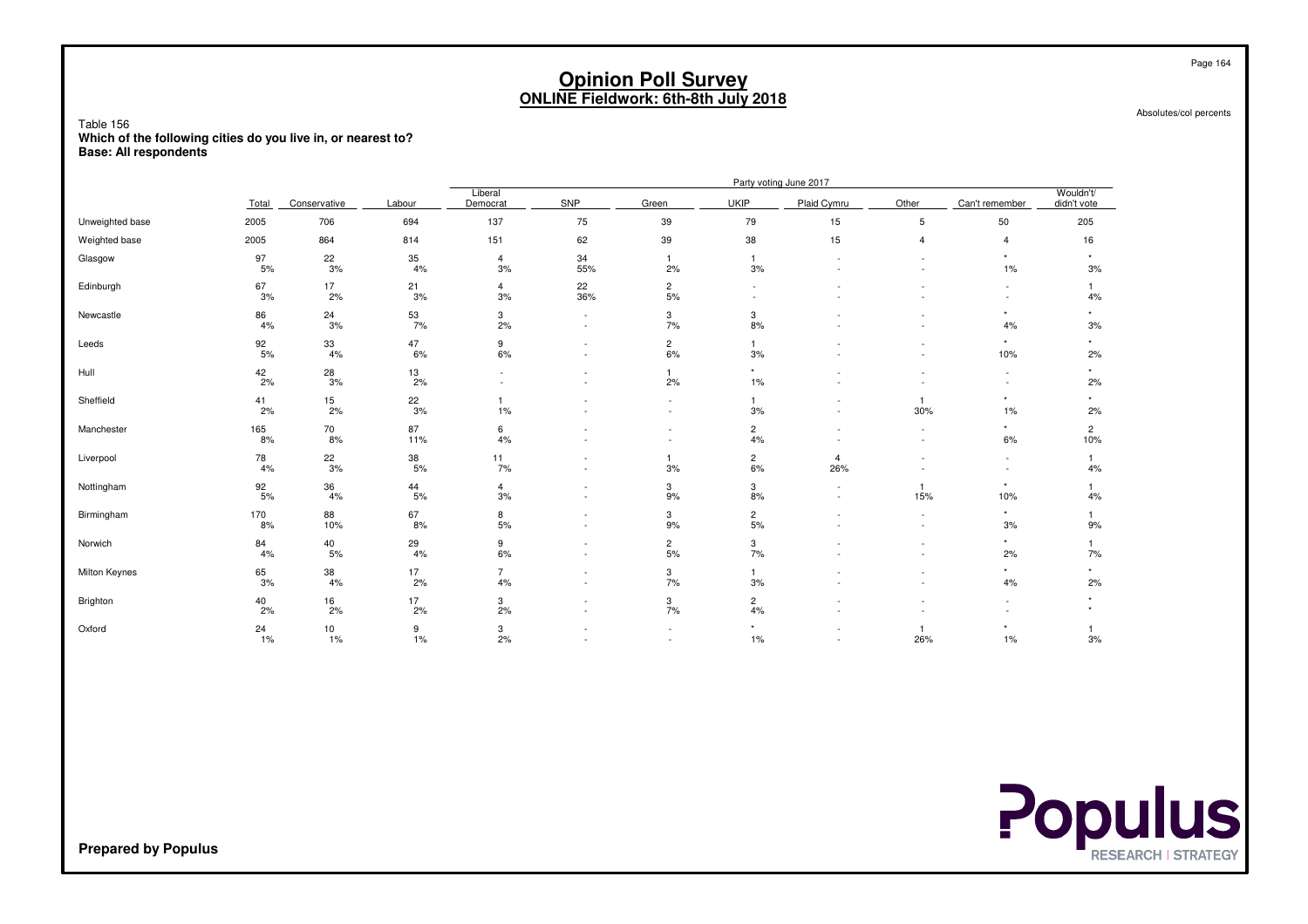Absolutes/col percents

Table 156 **Which of the following cities do you live in, or nearest to?Base: All respondents**

|               |            |              |            |                     |                                                      |                      |             | Party voting June 2017  |                          |                                                      |                          |
|---------------|------------|--------------|------------|---------------------|------------------------------------------------------|----------------------|-------------|-------------------------|--------------------------|------------------------------------------------------|--------------------------|
|               | Total      | Conservative | Labour     | Liberal<br>Democrat | SNP                                                  | Green                | <b>UKIP</b> | Plaid Cymru             | Other                    | Can't remember                                       | Wouldn't/<br>didn't vote |
| Weighted base | 2005       | 864          | 814        | 151                 | 62                                                   | 39                   | 38          | 15                      |                          |                                                      | 16                       |
| London        | 466<br>23% | 221<br>26%   | 177<br>22% | 44<br>29%           |                                                      | 12<br>30%            | 6<br>16%    |                         | 13%                      | 38%                                                  | 23%                      |
| Southampton   | 69<br>3%   | 40<br>5%     | 16<br>2%   | 9<br>6%             | $\overline{\phantom{a}}$<br>$\overline{\phantom{a}}$ | 2%                   | 2<br>6%     | $\sim$                  | 15%                      | 3%                                                   | 5%                       |
| Bristol       | 86<br>4%   | 36<br>4%     | 40<br>5%   | 6<br>4%             | $\overline{\phantom{a}}$<br>$\overline{\phantom{a}}$ | 2%                   | 3<br>7%     |                         | $\overline{\phantom{a}}$ | $\overline{\phantom{0}}$<br>$\overline{\phantom{a}}$ | 6%                       |
| Plymouth      | 60<br>3%   | 29<br>3%     | 20<br>2%   | 9<br>6%             |                                                      | 2%                   | 2%          |                         |                          | 4%                                                   | 4%                       |
| Cardiff       | 72<br>4%   | 23<br>3%     | 34<br>4%   | $1\%$               |                                                      |                      | 3<br>7%     | 10 <sup>10</sup><br>69% |                          | 5%                                                   | 3%                       |
| None of these | 107<br>5%  | 54<br>6%     | 30<br>4%   | 12<br>8%            | 6<br>9%                                              | $\overline{2}$<br>4% | 2<br>6%     | 5%                      | $\overline{\phantom{a}}$ | 8%                                                   | 4%                       |

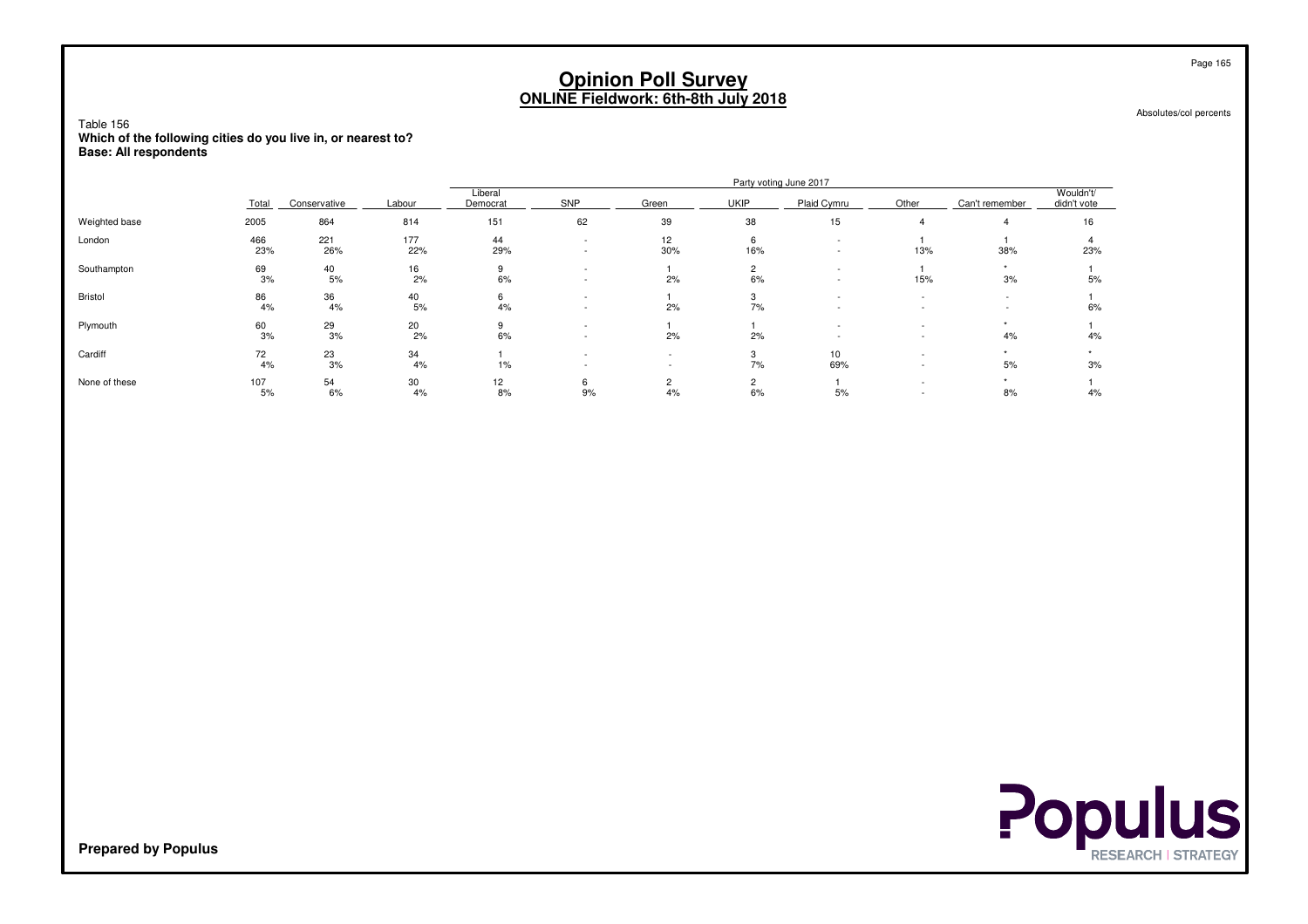Absolutes/col percents

Table 157 **Which of the following cities do you live in, or nearest to?Base: All respondents**

|                 |                  |                         |                  |                      |                      |                               |                          | Party voting May 2015              |                                                      |                          |                          |
|-----------------|------------------|-------------------------|------------------|----------------------|----------------------|-------------------------------|--------------------------|------------------------------------|------------------------------------------------------|--------------------------|--------------------------|
|                 | Total            | Conservative            | Labour           | Liberal<br>Democrat  | UKIP                 | SNP                           | Green                    | Plaid Cymru                        | Other                                                | Can't remember           | Wouldn't/<br>didn't vote |
| Unweighted base | 2005             | 614                     | 557              | 153                  | 153                  | 83                            | 73                       | 11                                 | 8                                                    | 80                       | 273                      |
| Weighted base   | 2005             | 716                     | 638              | 159                  | 135                  | 76                            | 74                       | 11                                 | 6                                                    | 61                       | 129                      |
| Glasgow         | 97<br>5%         | 11<br>2%                | 26<br>4%         | $_{\rm 3}$<br>2%     | $\overline{1}$<br>1% | 47<br>63%                     | $\mathbf{1}$<br>1%       | $\overline{\phantom{a}}$           | $\overline{\phantom{a}}$                             | $\overline{c}$<br>3%     | 6<br>5%                  |
| Edinburgh       | 67<br>3%         | 15<br>2%                | 17<br>3%         | 6<br>4%              | $\overline{1}$<br>1% | 22<br>29%                     | 3<br>4%                  |                                    |                                                      | $\sim$                   | 3<br>3%                  |
| Newcastle       | 86<br>4%         | 21<br>3%                | 42<br>7%         | $\overline{c}$<br>1% | 6<br>4%              | $\overline{\phantom{a}}$      | 6<br>8%                  |                                    | $\overline{1}$<br>13%                                | $\star$<br>$\star$       | 8<br>6%                  |
| Leeds           | 92<br>5%         | 22<br>3%                | $\frac{34}{5\%}$ | $\overline{7}$<br>4% | 8<br>6%              | $\sim$<br>$\sim$              | 6<br>8%                  | $\sim$                             | $\overline{\phantom{a}}$<br>$\overline{\phantom{a}}$ | $\overline{1}$<br>2%     | 15<br>12%                |
| Hull            | $\frac{42}{2\%}$ | $\frac{21}{3\%}$        | $\frac{13}{2\%}$ | $\overline{1}$<br>1% | $\overline{1}$<br>1% |                               | $\frac{2}{3\%}$          |                                    | $\overline{\phantom{a}}$<br>$\overline{\phantom{a}}$ | $\mathbf{1}$<br>2%       | $\frac{3}{3\%}$          |
| Sheffield       | 41<br>2%         | 11<br>2%                | 19<br>3%         | 3<br>2%              | 5<br>4%              | $\overline{\phantom{a}}$      | $\overline{\phantom{a}}$ |                                    | $\overline{\phantom{a}}$<br>$\overline{\phantom{a}}$ | $\mathbf{1}$<br>2%       | $\frac{2}{2\%}$          |
| Manchester      | 165<br>8%        | 69<br>10%               | 67<br>11%        | 6<br>4%              | 6<br>4%              |                               | $\overline{4}$<br>5%     |                                    | $\overline{\phantom{a}}$<br>$\overline{\phantom{a}}$ | 8<br>14%                 | 6<br>4%                  |
| Liverpool       | 78<br>4%         | $12 \overline{ }$<br>2% | 43<br>7%         | 5<br>3%              | 8<br>6%              | $\overline{\phantom{a}}$      | 3<br>4%                  | 1<br>9%                            |                                                      | $\overline{1}$<br>2%     | 5<br>4%                  |
| Nottingham      | 92<br>5%         | 33<br>5%                | 37<br>6%         | 9<br>6%              | $\overline{7}$<br>5% |                               |                          | $\sim$<br>$\overline{\phantom{a}}$ | $\overline{1}$<br>22%                                | $\star$<br>$^\star$      | $\overline{4}$<br>3%     |
| Birmingham      | 170<br>8%        | 66<br>9%                | 51<br>8%         | 15<br>9%             | 14<br>10%            | ٠                             | $\overline{7}$<br>10%    | $\overline{\phantom{a}}$           | $\star$<br>7%                                        | 3<br>6%                  | 13<br>10%                |
| Norwich         | 84<br>4%         | 42<br>6%                | 15<br>2%         | 8<br>5%              | 6<br>5%              | $\overline{\phantom{a}}$<br>٠ | 3<br>4%                  |                                    | $\sim$<br>$\overline{\phantom{a}}$                   | $\overline{c}$<br>3%     | 9<br>7%                  |
| Milton Keynes   | 65<br>3%         | 27<br>4%                | 13<br>2%         | 5<br>3%              | 3<br>2%              | ٠                             | $\mathbf{1}$<br>2%       |                                    | $\overline{\phantom{a}}$                             | 4<br>6%                  | 11<br>9%                 |
| Brighton        | 40<br>2%         | 10<br>1%                | 12<br>2%         | 6<br>3%              | 4<br>3%              | ٠                             | $\mathbf{2}$<br>3%       |                                    |                                                      | $\overline{\phantom{a}}$ | 6<br>$5%$                |
| Oxford          | 24<br>1%         | 6<br>1%                 | 6<br>1%          | $\overline{4}$<br>2% | $\sqrt{2}$<br>1%     |                               |                          |                                    | $\overline{1}$<br>17%                                | $\overline{1}$<br>2%     | 4<br>3%                  |



**Prepared by Populus**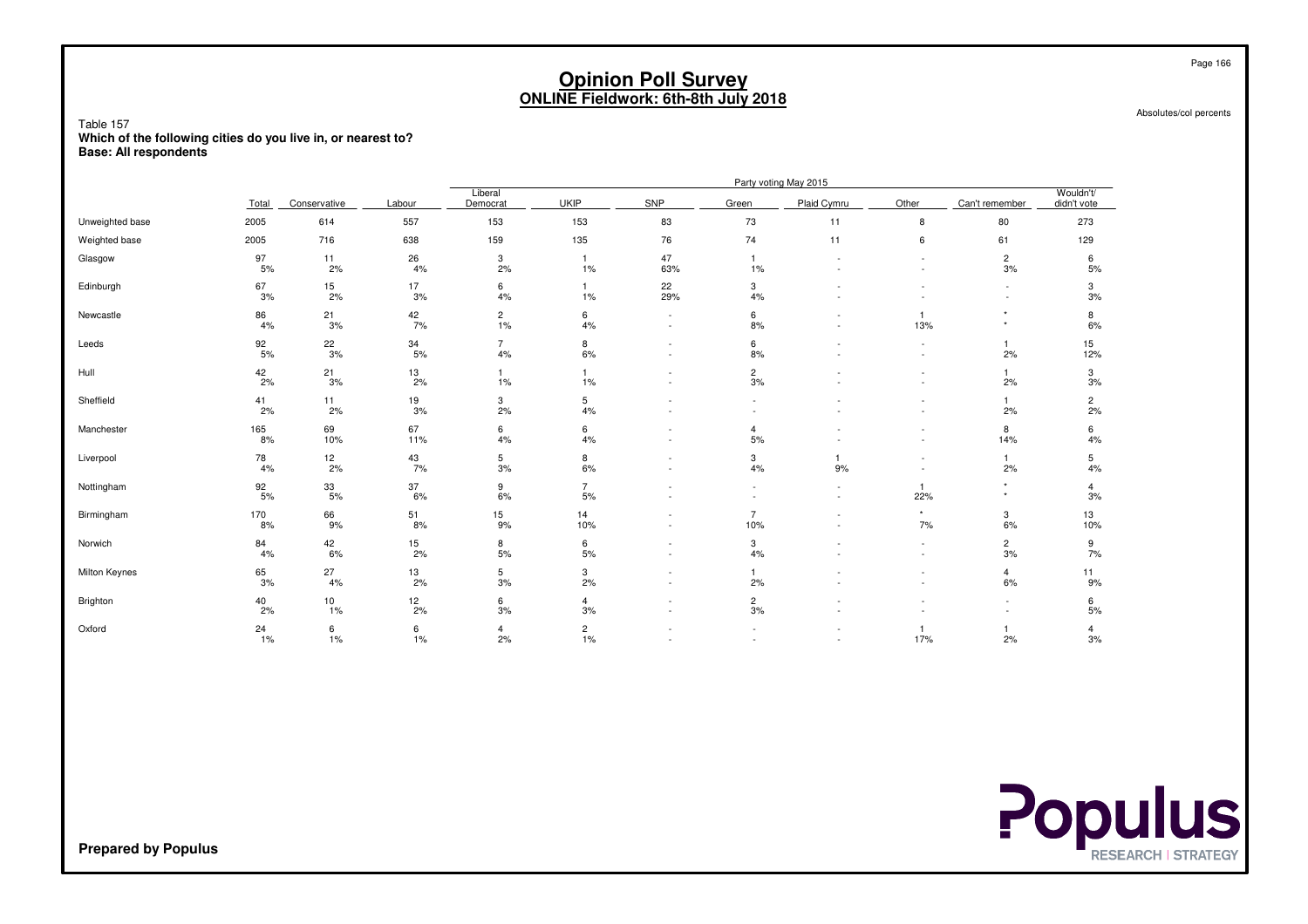Absolutes/col percents

Table 157 **Which of the following cities do you live in, or nearest to?Base: All respondents**

|               |            |              |            |                     |             |                          |           | Party voting May 2015   |                                                      |                      |                          |
|---------------|------------|--------------|------------|---------------------|-------------|--------------------------|-----------|-------------------------|------------------------------------------------------|----------------------|--------------------------|
|               | Total      | Conservative | Labour     | Liberal<br>Democrat | <b>UKIP</b> | SNP                      | Green     | Plaid Cymru             | Other                                                | Can't remember       | Wouldn't/<br>didn't vote |
| Weighted base | 2005       | 716          | 638        | 159                 | 135         | 76                       | 74        | 11                      | 6                                                    | 61                   | 129                      |
| London        | 466<br>23% | 195<br>27%   | 143<br>22% | 45<br>28%           | 25<br>18%   |                          | 22<br>29% |                         | $\overline{2}$<br>33%                                | 20<br>34%            | 13<br>10%                |
| Southampton   | 69<br>3%   | 36<br>5%     | 12<br>2%   | $\mathbf b$<br>3%   | 6<br>5%     | $\overline{\phantom{a}}$ | 2%        | $\sim$                  | 10%                                                  | $\overline{2}$<br>3% | 4%                       |
| Bristol       | 86<br>4%   | 33<br>5%     | 24<br>4%   | 10<br>6%            | 8<br>6%     | $\sim$                   | 5%        |                         | $\overline{\phantom{a}}$<br>$\overline{\phantom{a}}$ | 4%                   | 4%                       |
| Plymouth      | 60<br>3%   | 23<br>3%     | 17<br>3%   | b.<br>3%            | 5%          |                          | 5%        |                         |                                                      | 7%                   | 1%                       |
| Cardiff       | 72<br>4%   | 14<br>2%     | 24<br>4%   | $\mathbf{p}$<br>3%  | 5%          |                          | $1\%$     | 10 <sup>10</sup><br>91% |                                                      | 7%                   | 6<br>4%                  |
| None of these | 107<br>5%  | 48<br>7%     | 21<br>3%   | 10<br>6%            | 12<br>9%    | 6<br>8%                  | 5<br>7%   |                         | $\sim$                                               | 3<br>4%              | $\overline{2}$<br>$1\%$  |

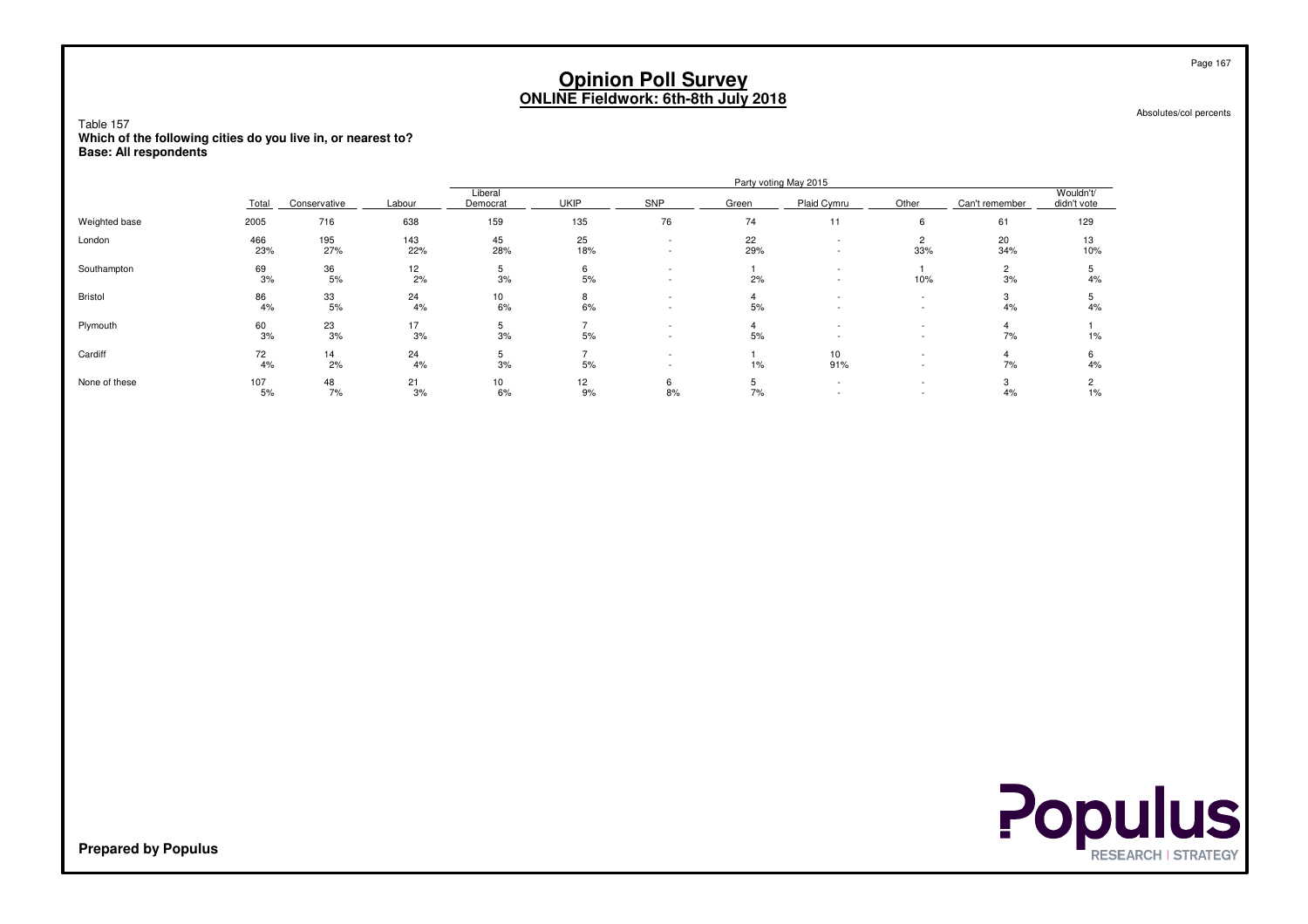Table 158 **What is the combined annual income of your household, prior to tax being deducted?Base: All respondents**

|                       |        |            | Gender     |            | Aae       |           |           |           |                      |                           |           | Social Grade |                |                           |                      |               |               | York-                         |                       | Region                |                      |              |              |               |                      | Employment<br>Sector |              |                                 |
|-----------------------|--------|------------|------------|------------|-----------|-----------|-----------|-----------|----------------------|---------------------------|-----------|--------------|----------------|---------------------------|----------------------|---------------|---------------|-------------------------------|-----------------------|-----------------------|----------------------|--------------|--------------|---------------|----------------------|----------------------|--------------|---------------------------------|
|                       |        | Total      | Male       | Female     | 18-24     | 25-34     | 35-44     | 45-54     | 55-64                | $65+$                     | AB        | C1           | C <sub>2</sub> | DE                        | Scot-<br>land        | North<br>East | North<br>West | shire<br>&<br>Humb-<br>erside | West<br>Mid-<br>lands | East<br>Mid-<br>lands | Wales                | East-<br>ern | London       | South<br>East | South<br>West        | Public               | Pri-<br>vate | Opin-<br>ion<br>Influ-<br>encer |
| Unweighted base       |        | 2005       | 990        | 1015       | 199       | 316       | 340       | 342       | 326                  | 482                       | 620       | 588          | 320            | 477                       | 176                  | 75            | 213           | 165                           | 180                   | 155                   | 92                   | 183          | 260          | 309           | 197                  | 320                  | 780          | 206                             |
| Weighted base         |        | 2005       | 979        | 1026       | 223       | 347       | 321       | 355       | 297                  | 463                       | 547       | 563          | 407            | 487                       | 174                  | 84            | 231           | 168                           | 178                   | 146                   | 100                  | 192          | $27^{\circ}$ | 281           | 178                  | 356                  | 801          | 235                             |
| Up to £7,000          | (3.5)  | 74<br>4%   | 27<br>3%   | 47<br>5%   | 19<br>9%  | 15<br>4%  | 12<br>4%  | 2%        | 18<br>6%             | $\overline{2}$<br>1%      | $\star$   | 13<br>2%     | 8<br>2%        | 51<br>10%                 | 10<br>6%             | 8%            | 12<br>5%      | 2<br>1%                       | 4<br>2%               | 2%                    | 7%                   | 3<br>2%      | 12<br>4%     | 8<br>3%       | 6<br>3%              | 10<br>3%             | 8<br>1%      | 8<br>3%                         |
| £7,001 to<br>£14,000  | (10.5) | 242<br>12% | 85<br>9%   | 156<br>15% | 20<br>9%  | 39<br>11% | 36<br>11% | 39<br>11% | 49<br>16%            | 59<br>13%                 | 17<br>3%  | 50<br>9%     | 29<br>7%       | 146<br>30%                | 24<br>14%            | 15<br>18%     | 35<br>15%     | 23<br>14%                     | 28<br>16%             | 21<br>14%             | 9<br>9%              | 18<br>9%     | 12<br>5%     | 31<br>11%     | 26<br>14%            | 17<br>5%             | 52<br>7%     | 22<br>9%                        |
| £14,001 to<br>£21,000 | (17.5) | 285<br>14% | 103<br>10% | 182<br>18% | 22<br>10% | 43<br>13% | 36<br>11% | 27<br>8%  | 56<br>19%            | 100<br>22%                | 44<br>8%  | 79<br>14%    | 62<br>15%      | 99<br>20%                 | 21<br>12%            | 8%            | 22<br>9%      | 29<br>17%                     | 44<br>24%             | 30<br>21%             | 17<br>17%            | 28<br>15%    | 27<br>10%    | 30<br>11%     | 28<br>16%            | 43<br>12%            | 79<br>10%    | 27<br>11%                       |
| £21,001 to<br>£28,000 | (24.5) | 271<br>13% | 132<br>13% | 139<br>14% | 19<br>8%  | 37<br>11% | 41<br>13% | 64<br>18% | 47<br>16%            | 63<br>14%                 | 51<br>9%  | 79<br>14%    | 80<br>20%      | 61<br>13%                 | 27<br>15%            | 11<br>13%     | 35<br>15%     | 29<br>17%                     | 23<br>13%             | 23<br>16%             | 26<br>26%            | 28<br>14%    | 16<br>6%     | 24<br>8%      | 30<br>17%            | 42<br>12%            | 116<br>14%   | 17<br>7%                        |
| £28,001 to<br>£34,000 | (31)   | 214<br>11% | 103<br>10% | 111<br>11% | 11<br>5%  | 32<br>9%  | 35<br>11% | 42<br>12% | 29<br>10%            | 65<br>14%                 | 58<br>11% | 61<br>11%    | 64<br>16%      | 32<br>6%                  | 23<br>13%            | 10<br>12%     | 23<br>10%     | 17<br>10%                     | 11<br>6%              | 20<br>14%             | 7%                   | 22<br>12%    | 32<br>12%    | 28<br>10%     | 20<br>11%            | 39<br>11%            | 90<br>11%    | 27<br>11%                       |
| £34,001 to<br>£41,000 | (37.5) | 205<br>10% | 110<br>11% | 95<br>9%   | 25<br>11% | 31<br>9%  | 30<br>9%  | 42<br>12% | 25<br>8%             | 52<br>11%                 | 70<br>13% | 75<br>13%    | 30<br>7%       | 30<br>6%                  | 18<br>10%            | 8<br>9%       | 20<br>9%      | 26<br>16%                     | 23<br>13%             | 18<br>13%             | 5<br>5%              | 24<br>12%    | 23<br>9%     | 22<br>8%      | 17<br>10%            | 43<br>12%            | 101<br>13%   | 32<br>14%                       |
| £41,001 to<br>£48,000 | (44.5) | 132<br>7%  | 84<br>9%   | 48<br>5%   | 14<br>6%  | 34<br>10% | 23<br>7%  | 20<br>6%  | 15<br>5%             | 26<br>6%                  | 50<br>9%  | 46<br>8%     | 25<br>6%       | 11<br>2%                  | 12<br>7%             | 6<br>8%       | 16<br>7%      | 5<br>3%                       | 6<br>4%               | 6<br>4%               | 9<br>9%              | 15<br>8%     | 19<br>7%     | 25<br>9%      | 13<br>7%             | 28<br>8%             | 64<br>8%     | 11<br>5%                        |
| £48,001 to<br>£55,000 | (51.5) | 165<br>8%  | 105<br>11% | 60<br>6%   | 13<br>6%  | 31<br>9%  | 41<br>13% | 36<br>10% | 19<br>6%             | 24<br>5%                  | 73<br>13% | 45<br>8%     | 40<br>10%      | 8<br>2%                   | 14<br>8%             | 6<br>8%       | 24<br>10%     | 12<br>7%                      | 4%                    | 5%                    | 6<br>6%              | 22<br>11%    | 24<br>9%     | 28<br>10%     | 14<br>8%             | 47<br>13%            | 80<br>10%    | 29<br>12%                       |
| £55,001 to<br>£62,000 | (58.5) | 73<br>4%   | 43<br>4%   | 30<br>3%   | 9<br>4%   | 15<br>4%  | 17<br>5%  | 12<br>3%  | 8<br>3%              | 10<br>2%                  | 27<br>5%  | 23<br>4%     | 18<br>4%       | 5<br>1%                   | 3<br>2%              | 6<br>7%       | 15<br>6%      | $\overline{\phantom{a}}$      | 6<br>3%               | 3<br>2%               | $\overline{2}$<br>2% | 4%           | 15<br>6%     | 14<br>5%      | $\overline{2}$<br>1% | 29<br>8%             | 32<br>4%     | 10<br>4%                        |
| £62,001 to<br>£69,000 | (65.5) | 58<br>3%   | 34<br>3%   | 24<br>2%   | 5<br>2%   | 21<br>6%  | 9<br>3%   | 10<br>3%  | 4<br>1%              | 8<br>2%                   | 29<br>5%  | 19<br>3%     | 5<br>1%        | 5<br>1%                   | 2<br>1%              | 3<br>3%       | 5<br>2%       | 2<br>1%                       | 4<br>2%               | 3%                    | $\overline{2}$<br>2% | 3<br>$1\%$   | 17<br>6%     | 11<br>4%      | 5<br>3%              | 16<br>4%             | 33<br>4%     | 13<br>6%                        |
| £69,001 to<br>£76,000 | (72.5) | 34<br>2%   | 17<br>2%   | 16<br>2%   | 10<br>5%  | 9<br>3%   | 5<br>1%   | 6<br>2%   | $\overline{c}$<br>1% | $\overline{2}$<br>$\star$ | 21<br>4%  | 9<br>2%      | 3<br>1%        | $\overline{2}$<br>$\star$ | 4<br>2%              |               | 4<br>2%       | 3<br>2%                       | 1%                    |                       |                      | 2%           | 3%           | 9<br>3%       | $\overline{2}$<br>1% | 12<br>3%             | 18<br>2%     | 6<br>3%                         |
| £76,001 to<br>£83,000 | (79.5) | 23<br>1%   | 16<br>2%   | 8<br>1%    | 3%        | 4<br>1%   | 3<br>1%   | 6<br>2%   | 3<br>1%              |                           | 12<br>2%  | 10<br>2%     | $\star$        |                           | $\overline{c}$<br>1% |               | 2<br>1%       | 1%                            | 1%                    | 2<br>1%               |                      |              | 11<br>4%     | 4<br>1%       |                      | $\overline{c}$<br>1% | 19<br>2%     | 5<br>2%                         |
| £83,001 or more       | (86)   | 71<br>4%   | 49<br>5%   | 23<br>2%   | 20<br>9%  | 11<br>3%  | 17<br>5%  | 13<br>4%  | 3<br>1%              | 8<br>2%                   | 53<br>10% | 8<br>1%      | 10<br>3%       |                           | 2<br>1%              |               | 6<br>3%       | 3<br>2%                       | 3<br>2%               |                       |                      | 11<br>6%     | 29<br>11%    | 10<br>4%      | 6<br>3%              | 10<br>3%             | 49<br>6%     | 14<br>6%                        |

**Populus** 

**Prepared by Populus**

Page 168

Absolutes/col percents

Employment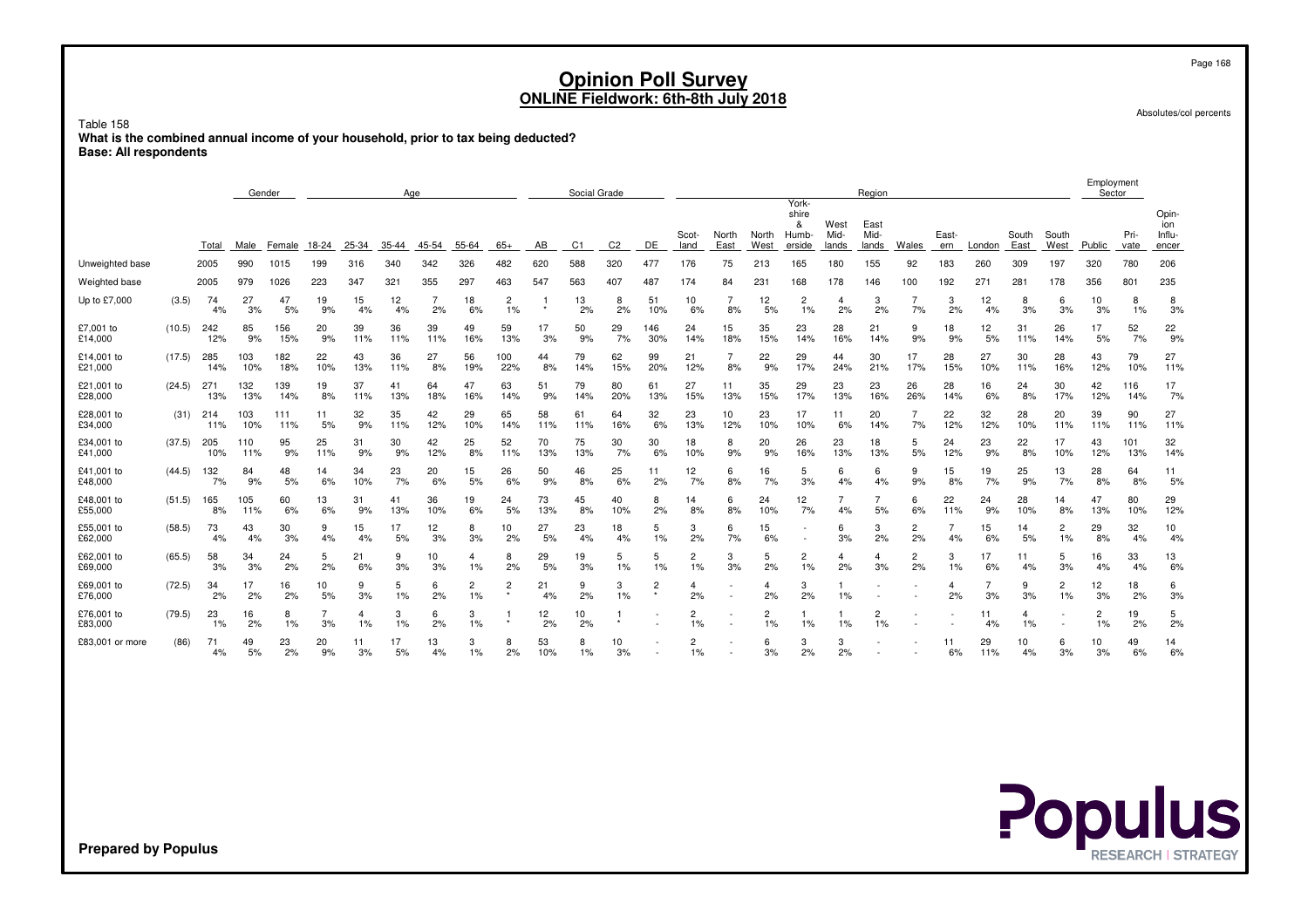Table 158 **What is the combined annual income of your household, prior to tax being deducted?Base: All respondents**

|                         |           |          | Gender   |                          |          |          | Aae         |          |          |          |          | Social Grade |          |               |               |          |                                              |              | Region                |       |              |          |           |             |             | Employment<br>Sector |                               |
|-------------------------|-----------|----------|----------|--------------------------|----------|----------|-------------|----------|----------|----------|----------|--------------|----------|---------------|---------------|----------|----------------------------------------------|--------------|-----------------------|-------|--------------|----------|-----------|-------------|-------------|----------------------|-------------------------------|
|                         | Total     | Male     |          | Female 18-24 25-34 35-44 |          |          | 45-54 55-64 |          | 65+      | AB       | C1       | C2           | DE       | Scot-<br>land | North<br>East | North    | York-<br>shire<br>Humb-<br>West erside lands | West<br>Mid- | East<br>Mid-<br>lands | Wales | East-<br>ern | London   | East      | South South | West Public | Pri-                 | Opin-<br>Influ-<br>vate encer |
| Weighted base           | 2005      | 979      | 1026     | 223                      | 347      | -321     | 355         | 297      | 463      | 547      | 563      | 407          | 487      | 174           | 84            | 231      | 168                                          | 178          | 146                   | 100   | 192          | 271      | 281       | 178         | 356         | 801                  | 235                           |
| Prefer not to answer    | 160<br>8% | 72<br>7% | 88<br>9% | 29<br>13%                | 22<br>6% | 16<br>5% | -29<br>8%   | 20<br>7% | 44<br>9% | 43<br>8% | 47<br>8% | 32<br>8%     | 38<br>8% | 7%            | 6<br>7%       | 13<br>5% | 15<br>9%                                     | 9%           | 5%                    | 11%   | 4%           | 26<br>9% | 37<br>13% | 10<br>6%    | 17<br>5%    | 60<br>8%             | 12<br>5%                      |
| Average income (£000's) | 33.36     | 37.38    | 29.48    | 38.82                    | 36.04    | 36.19    | 35.44       | 27.15    | 29.19    | 45.70    | 34.10    | 32.55        | 19.30    | 30.34         | 29.06         | 33.02    | 29.63                                        | 28.34        | 28.19                 | 26.82 | 35.41        | 44.41    | 37.29     | 30.69       | 38.86       | 39.64                | 39.27                         |

Absolutes/col percents



**Prepared by Populus**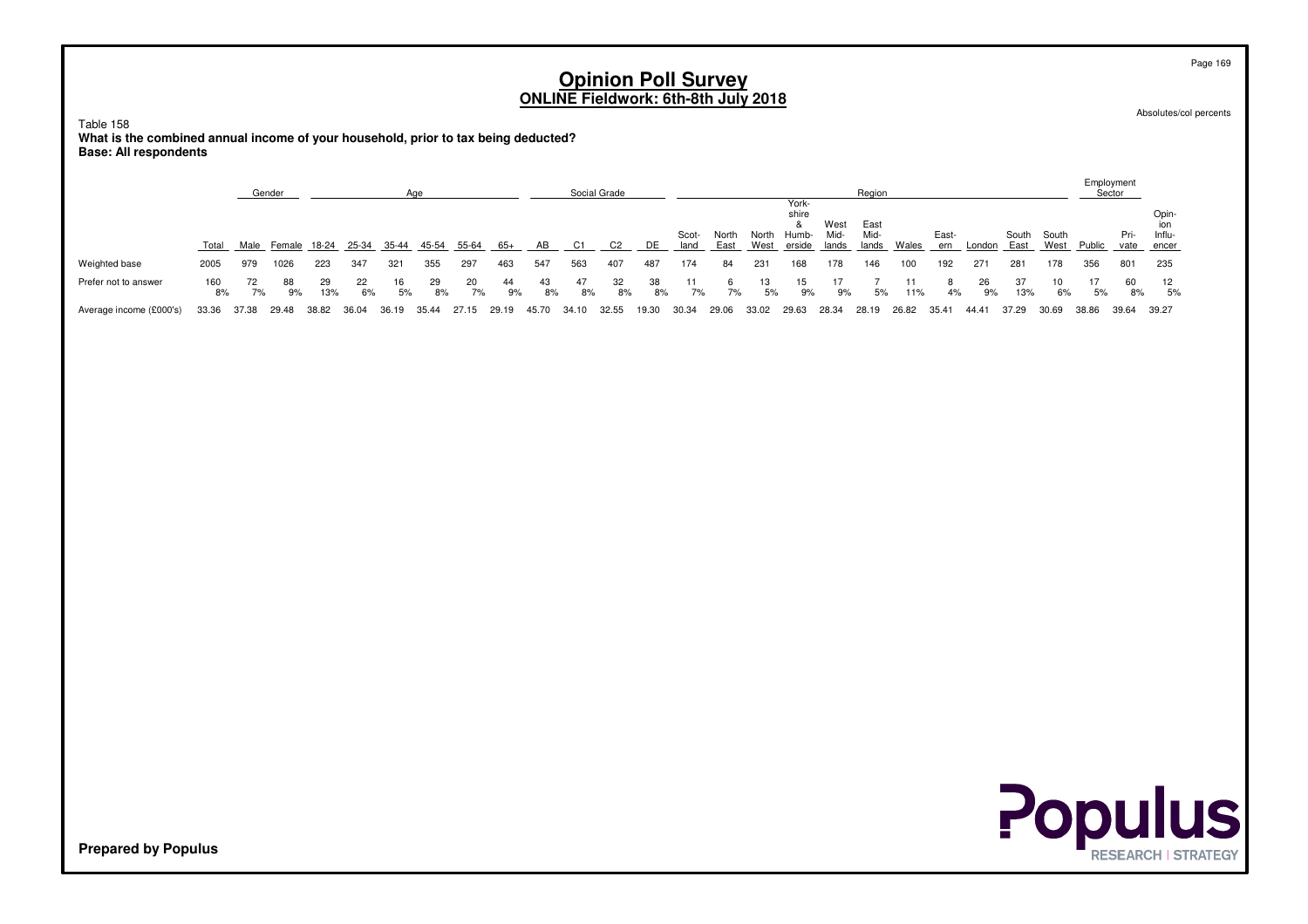Table 159

 **What is the combined annual income of your household, prior to tax being deducted?Base: All respondents**

|                         |        |            | Ethnicity  |                      |                           | White SEG |                           |                           |                          | <b>BAME SEG</b>       |                       |                                    |            |              |                 | Age                       |                       |                 |
|-------------------------|--------|------------|------------|----------------------|---------------------------|-----------|---------------------------|---------------------------|--------------------------|-----------------------|-----------------------|------------------------------------|------------|--------------|-----------------|---------------------------|-----------------------|-----------------|
|                         |        | Total      | White      | <b>BAME</b>          | AB                        | C1        | C <sub>2</sub>            | DE.                       | AB                       | C1                    | C <sub>2</sub>        | DE                                 | 18-45      | $55+$        | White 18-<br>45 | White $55+$               | <b>BAME 18-45</b>     | <b>BAME 55+</b> |
| Unweighted base         |        | 2005       | 1842       | 146                  | 560                       | 539       | 294                       | 449                       | 55                       | 43                    | 24                    | 24                                 | 883        | 808          | 764             | 790                       | 111                   | 13              |
| Weighted base           |        | 2005       | 1833       | 162                  | 494                       | 512       | 373                       | 454                       | 50                       | 49                    | 34                    | 29                                 | 920        | 760          | 787             | 746                       | 131                   | 11              |
| Up to £7,000            | (3.5)  | 74<br>4%   | 63<br>3%   | 10<br>6%             | $\overline{1}$<br>$\star$ | 10<br>2%  | $\overline{c}$<br>$\star$ | 51<br>11%                 | $\overline{\phantom{a}}$ | 4<br>8%               | $\overline{7}$<br>20% | $\sim$                             | 46<br>5%   | 20<br>3%     | 37<br>5%        | 20<br>3%                  | 9<br>7%               |                 |
| £7,001 to<br>£14,000    | (10.5) | 242<br>12% | 220<br>12% | 22<br>14%            | 17<br>3%                  | 41<br>8%  | 27<br>7%                  | 135<br>30%                |                          | 9<br>18%              | 3<br>7%               | 10<br>35%                          | 96<br>10%  | 107<br>14%   | 82<br>10%       | 102<br>14%                | 13<br>10%             | 5<br>46%        |
| £14,001 to<br>£21,000   | (17.5) | 285<br>14% | 267<br>15% | 18<br>11%            | 40<br>8%                  | 77<br>15% | 57<br>15%                 | 93<br>20%                 | 5<br>9%                  | $\overline{2}$<br>4%  | 5<br>14%              | $\overline{7}$<br>22%              | 104<br>11% | 156<br>21%   | 86<br>11%       | 156<br>21%                | 18<br>13%             |                 |
| £21,001 to<br>£28,000   | (24.5) | 271<br>13% | 255<br>14% | 15<br>9%             | 46<br>9%                  | 73<br>14% | 76<br>20%                 | 59<br>13%                 | 5<br>9%                  | 6<br>11%              | 3<br>9%               | 2<br>5%                            | 105<br>11% | 110<br>14%   | 94<br>12%       | 107<br>14%                | 10 <sub>1</sub><br>8% | 3<br>26%        |
| £28,001 to<br>£34,000   | (31)   | 214<br>11% | 201<br>11% | 12<br>8%             | 55<br>11%                 | 54<br>11% | 61<br>16%                 | 30<br>7%                  | $\overline{c}$<br>4%     | 6<br>12%              | 3<br>10%              | 4%                                 | 80<br>9%   | 93<br>12%    | 70<br>9%        | 93<br>12%                 | 9<br>7%               | 6%              |
| £34,001 to<br>£41,000   | (37.5) | 205<br>10% | 188<br>10% | 17<br>10%            | 67<br>14%                 | 67<br>13% | 28<br>7%                  | 26<br>6%                  | 3<br>6%                  | $\overline{7}$<br>15% | $\overline{c}$<br>7%  | $\overline{4}$<br>13%              | 91<br>10%  | 77<br>10%    | 76<br>10%       | 76<br>10%                 | 15<br>11%             | 7%              |
| £41,001 to<br>£48,000   | (44.5) | 132<br>7%  | 119<br>6%  | 13<br>8%             | 44<br>9%                  | 41<br>8%  | 23<br>6%                  | 11<br>2%                  | 6<br>11%                 | 5<br>11%              | 2<br>6%               |                                    | 72<br>8%   | 41<br>5%     | 61<br>8%        | 40<br>5%                  | 10<br>8%              | 7%              |
| £48,001 to<br>£55,000   | (51.5) | 165<br>8%  | 153<br>8%  | 10<br>6%             | 64<br>13%                 | 44<br>9%  | 38<br>10%                 | 8<br>2%                   | $\overline{7}$<br>15%    | $\mathbf{1}$<br>2%    | $\overline{c}$<br>7%  |                                    | 91<br>10%  | 43<br>6%     | 82<br>10%       | 42<br>6%                  | 8<br>6%               | 9%              |
| £55,001 to<br>£62,000   | (58.5) | 73<br>4%   | 66<br>4%   | 6<br>4%              | 25<br>5%                  | 22<br>4%  | 14<br>4%                  | 5<br>1%                   | $\overline{2}$<br>3%     | 1<br>2%               | 3<br>10%              | $\sim$<br>$\overline{\phantom{a}}$ | 44<br>5%   | 18<br>2%     | 38<br>5%        | 18<br>2%                  | 6<br>5%               |                 |
| £62,001 to<br>£69,000   | (65.5) | 58<br>3%   | 54<br>3%   | $\overline{4}$<br>2% | 26<br>5%                  | 18<br>4%  | 5<br>1%                   | 5<br>1%                   | 3<br>6%                  | 2%                    |                       |                                    | 35<br>4%   | 13<br>2%     | 31<br>4%        | 13<br>2%                  | 4<br>3%               |                 |
| £69,001 to<br>£76,000   | (72.5) | 34<br>2%   | 31<br>2%   | 3<br>2%              | 18<br>4%                  | 9<br>2%   | 3<br>1%                   | $\overline{2}$<br>$\star$ | 3<br>6%                  |                       |                       |                                    | 24<br>3%   | 3<br>$\star$ | 21<br>3%        | 3<br>$\star$              | 3<br>2%               |                 |
| £76,001 to<br>£83,000   | (79.5) | 23<br>1%   | 16<br>1%   | $\overline{7}$<br>4% | 9<br>2%                   | 6<br>1%   | $\mathbf{1}$<br>$\star$   | $\overline{\phantom{a}}$  | 3<br>6%                  | 4<br>8%               |                       | $\overline{\phantom{a}}$           | 15<br>2%   | 4<br>$\star$ | 8<br>1%         | $\overline{4}$<br>$\star$ | $\overline{7}$<br>5%  |                 |
| £83,001 or more         | (86)   | 71<br>4%   | 62<br>3%   | 10<br>6%             | 44<br>9%                  | 8<br>2%   | 10<br>3%                  |                           | 10<br>19%                |                       |                       |                                    | 48<br>5%   | 11<br>1%     | 43<br>5%        | 11<br>1%                  | 5<br>4%               |                 |
| Prefer not to answer    |        | 160<br>8%  | 138<br>8%  | 15<br>10%            | 40<br>8%                  | 41<br>8%  | 28<br>8%                  | 29<br>6%                  | 3<br>5%                  | 4<br>7%               | 3<br>10%              | 6<br>19%                           | 70<br>8%   | 64<br>8%     | 56<br>7%        | 61<br>8%                  | 14<br>10%             |                 |
| Average income (£000's) |        | 33.36      | 33.13      | 35.82                | 44.85                     | 34.33     | 33.08                     | 19.33                     | 54.34                    | 31.78                 | 26.46                 | 18.89                              | 36.76      | 28.38        | 36.83           | 28.46                     | 36.27                 | 23.23           |



Page 170

Absolutes/col percents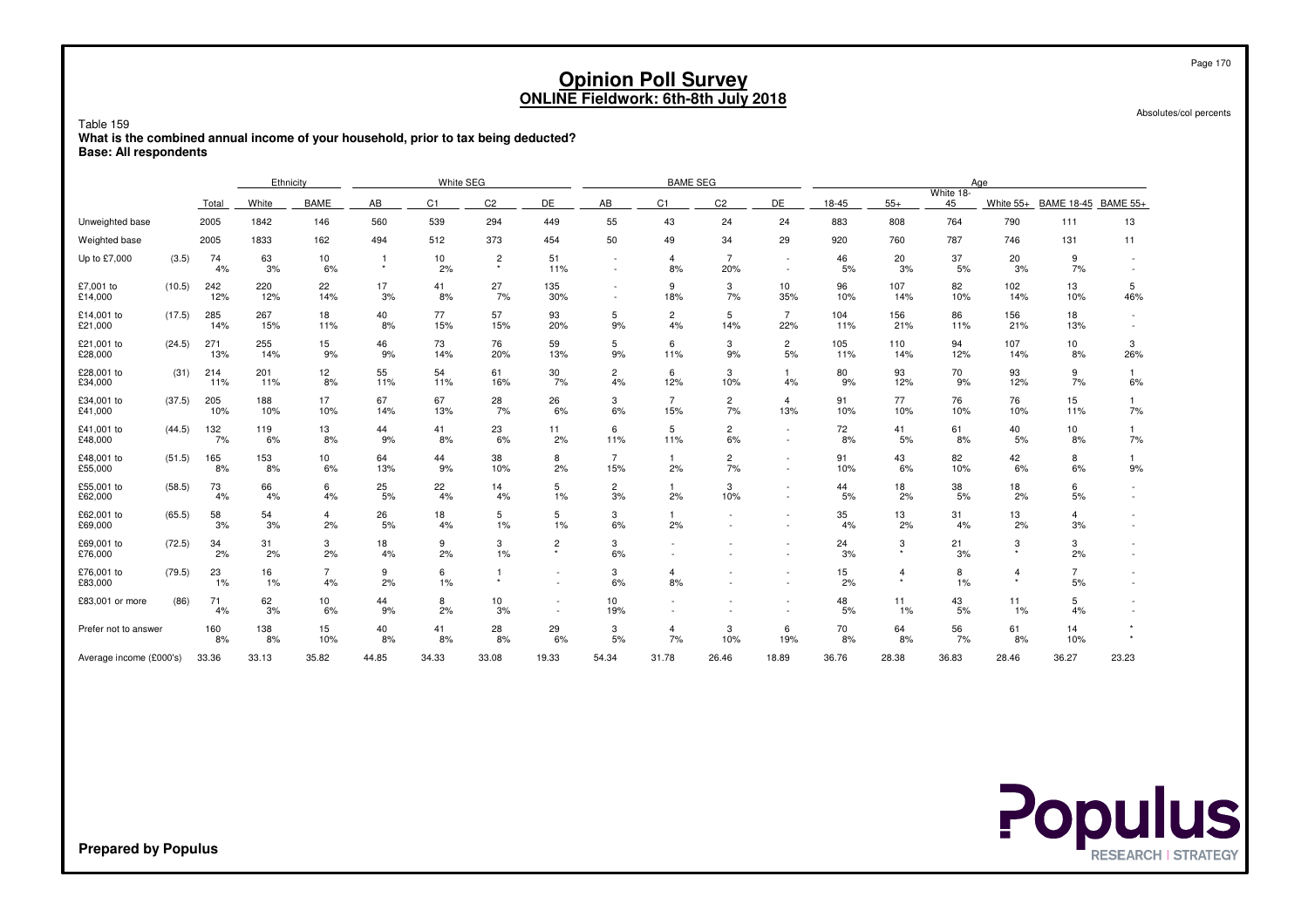Table 160

 **What is the combined annual income of your household, prior to tax being deducted?Base: All respondents**

|                         |        |            |            |              |                                                      |                                    |                               | Party voting now      |                       |                       |                               |                          |                      |
|-------------------------|--------|------------|------------|--------------|------------------------------------------------------|------------------------------------|-------------------------------|-----------------------|-----------------------|-----------------------|-------------------------------|--------------------------|----------------------|
|                         |        | Total      | Labour     | Conservative | Liberal<br>Democrat                                  | <b>UKIP</b>                        | Green                         | SNP                   | Plaid Cymru           | Other                 | Can't remember                | Wouldn't/<br>didn't vote | Don't know           |
| Unweighted base         |        | 2005       | 645        | 592          | 139                                                  | 97                                 | 68                            | 67                    | 11                    | 17                    | $\overline{\phantom{a}}$      | 123                      | 246                  |
| Weighted base           |        | 2005       | 728        | 686          | 140                                                  | 70                                 | 64                            | 53                    | 10                    | 15                    | ٠                             | 36                       | 203                  |
| Up to £7,000            | (3.5)  | 74<br>4%   | 41<br>6%   | 11<br>2%     | 5<br>4%                                              | 3<br>4%                            | $\overline{c}$<br>3%          | $\overline{7}$<br>13% | -1<br>9%              |                       | ٠<br>$\overline{\phantom{a}}$ | $\overline{c}$<br>7%     | $1\%$                |
| £7,001 to<br>£14,000    | (10.5) | 242<br>12% | 106<br>15% | 56<br>8%     | 12<br>8%                                             | 16<br>23%                          | 9<br>14%                      | 10<br>19%             | 1<br>8%               | $\star$<br>3%         | ٠                             | $\overline{7}$<br>20%    | 25<br>12%            |
| £14,001 to<br>£21,000   | (17.5) | 285<br>14% | 115<br>16% | 76<br>11%    | 15<br>11%                                            | 15<br>22%                          | $\overline{7}$<br>11%         | 4<br>8%               | $\overline{c}$<br>20% | 5%                    |                               | 10<br>27%                | 39<br>19%            |
| £21,001 to<br>£28,000   | (24.5) | 271<br>13% | 109<br>15% | 91<br>13%    | 11<br>8%                                             | 5<br>6%                            | $\overline{7}$<br>11%         | 4<br>$8%$             | -1<br>10%             | 4%                    | $\overline{\phantom{a}}$<br>٠ | 5<br>14%                 | 37<br>18%            |
| £28,001 to<br>£34,000   | (31)   | 214<br>11% | 69<br>10%  | 82<br>12%    | 16<br>11%                                            | 6<br>9%                            | 10<br>16%                     | 8<br>16%              | $\overline{1}$<br>13% | $\overline{1}$<br>10% |                               | 3<br>8%                  | 16<br>8%             |
| £34,001 to<br>£41,000   | (37.5) | 205<br>10% | 64<br>9%   | 80<br>12%    | 14<br>10%                                            | 11<br>15%                          | $\overline{7}$<br>11%         | 6<br>12%              | $\overline{c}$<br>20% | $\overline{4}$<br>25% | $\overline{\phantom{a}}$<br>٠ | $\mathbf{1}$<br>4%       | 16<br>8%             |
| £41,001 to<br>£48,000   | (44.5) | 132<br>7%  | 50<br>7%   | 56<br>8%     | 9<br>6%                                              | 3<br>5%                            | $\overline{2}$<br>4%          | $\overline{c}$<br>4%  |                       | 6%                    | ٠                             | $\mathbf{1}$<br>2%       | $\overline{7}$<br>4% |
| £48,001 to<br>£55,000   | (51.5) | 165<br>8%  | 51<br>7%   | 62<br>9%     | 15<br>11%                                            | 6<br>8%                            | 5<br>8%                       | 3<br>5%               | 9%                    | $\overline{1}$<br>7%  |                               | 3<br>8%                  | 19<br>9%             |
| £55,001 to<br>£62,000   | (58.5) | 73<br>4%   | 24<br>3%   | 28<br>4%     | 8<br>6%                                              | $\overline{\phantom{a}}$<br>$\sim$ | 5<br>7%                       | 3%                    |                       |                       | ٠<br>٠                        |                          | 6<br>3%              |
| £62,001 to<br>£69,000   | (65.5) | 58<br>3%   | 13<br>2%   | 18<br>3%     | 12<br>8%                                             |                                    | $\overline{2}$<br>3%          | $\overline{c}$<br>4%  |                       | $\overline{c}$<br>14% |                               | $\overline{c}$<br>4%     | 7<br>3%              |
| £69,001 to<br>£76,000   | (72.5) | 34<br>2%   | 16<br>2%   | 12<br>2%     | $\overline{\phantom{a}}$<br>$\overline{\phantom{a}}$ | $\star$                            | $\overline{\phantom{a}}$      |                       |                       | $^\star$<br>1%        |                               |                          | 5<br>2%              |
| £76,001 to<br>£83,000   | (79.5) | 23<br>1%   | 6<br>1%    | 10<br>1%     | 3<br>2%                                              |                                    | $\overline{\mathbf{c}}$<br>3% |                       |                       |                       |                               | $\mathbf{1}$<br>2%       | $\overline{c}$<br>1% |
| £83,001 or more         | (86)   | 71<br>4%   | 13<br>2%   | 41<br>6%     | 13<br>9%                                             |                                    | $\mathbf{1}$<br>$1\%$         | 3%                    |                       |                       |                               |                          | 3<br>$1\%$           |
| Prefer not to answer    |        | 160<br>8%  | 50<br>7%   | 64<br>9%     | $\overline{7}$<br>5%                                 | 5<br>7%                            | $\overline{4}$<br>6%          | 3<br>6%               | -1<br>11%             | 4<br>26%              |                               | $\overline{2}$<br>5%     | 20<br>10%            |
| Average income (£000's) |        | 33.36      | 29.99      | 37.56        | 41.15                                                | 25.06                              | 33.51                         | 27.62                 | 26.11                 | 40.82                 | $\overline{\phantom{a}}$      | 25.16                    | 31.78                |

Absolutes/col percents

Page 171

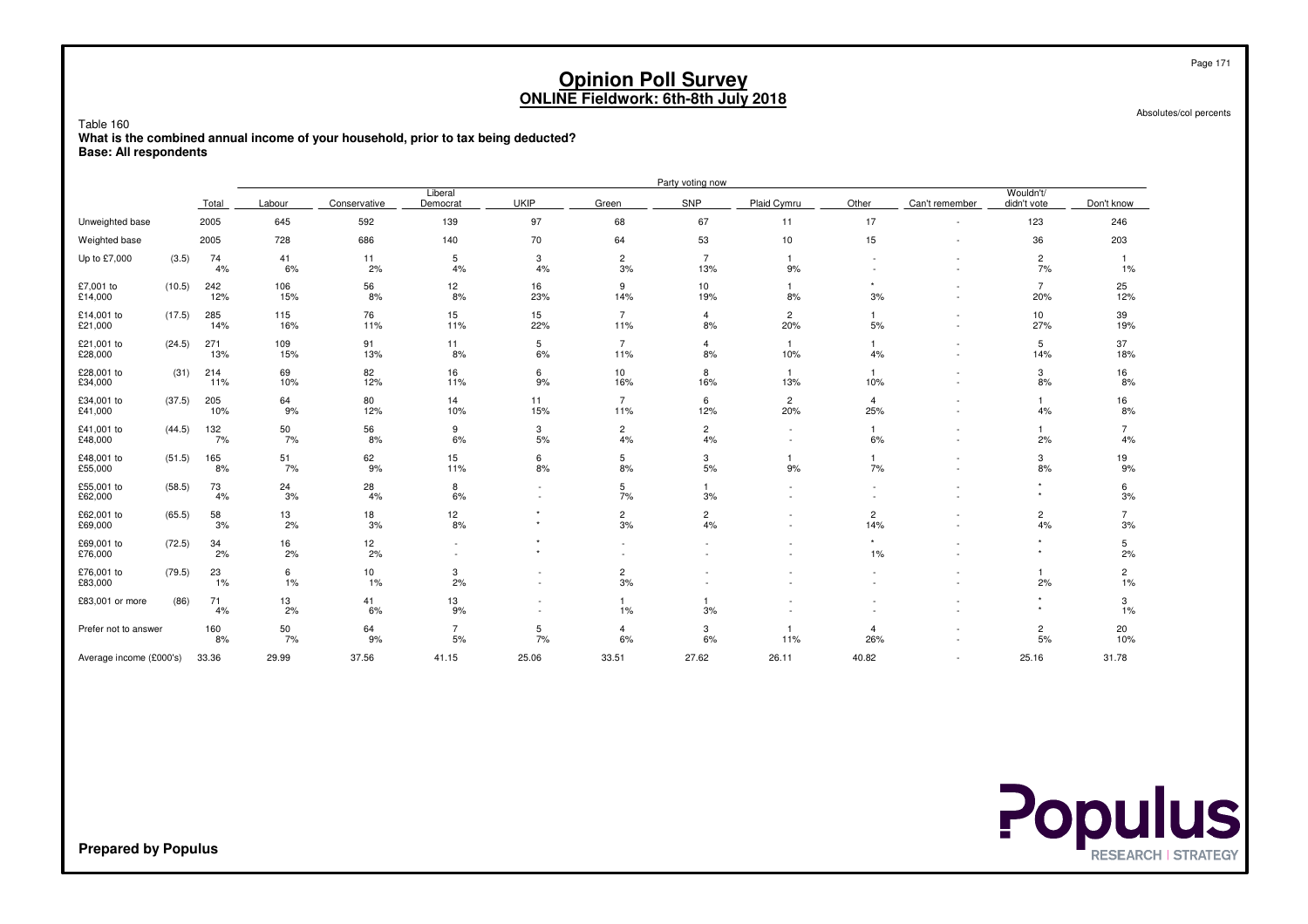Table 161

 **What is the combined annual income of your household, prior to tax being deducted?Base: All respondents**

|                         |        |            |              |            |                       |                          |                                                      |                       | Party voting June 2017 |                                    |                     |                          |
|-------------------------|--------|------------|--------------|------------|-----------------------|--------------------------|------------------------------------------------------|-----------------------|------------------------|------------------------------------|---------------------|--------------------------|
|                         |        | Total      | Conservative | Labour     | Liberal<br>Democrat   | SNP                      | Green                                                | <b>UKIP</b>           | Plaid Cymru            | Other                              | Can't remember      | Wouldn't/<br>didn't vote |
| Unweighted base         |        | 2005       | 706          | 694        | 137                   | 75                       | 39                                                   | 79                    | 15                     | 5                                  | 50                  | 205                      |
| Weighted base           |        | 2005       | 864          | 814        | 151                   | 62                       | 39                                                   | 38                    | 15                     | $\overline{4}$                     | $\overline{4}$      | 16                       |
| Up to £7,000            | (3.5)  | 74<br>4%   | 13<br>2%     | 41<br>5%   | 8<br>5%               | $\overline{7}$<br>11%    | $\sim$                                               | 3<br>8%               | $\overline{1}$<br>6%   |                                    | $\star$<br>8%       | 1<br>7%                  |
| £7,001 to<br>£14,000    | (10.5) | 242<br>12% | 79<br>9%     | 125<br>15% | 13<br>9%              | 11<br>18%                | $\overline{4}$<br>10%                                | 6<br>16%              | $\overline{c}$<br>12%  |                                    | $\star$<br>6%       | 3<br>18%                 |
| £14,001 to<br>£21,000   | (17.5) | 285<br>14% | 121<br>14%   | 124<br>15% | 16<br>11%             | 5<br>8%                  | $\overline{4}$<br>11%                                | $\overline{7}$<br>18% | 3<br>22%               | 1<br>30%                           | $\mathbf{1}$<br>14% | $\overline{2}$<br>14%    |
| £21,001 to<br>£28,000   | (24.5) | 271<br>13% | 114<br>13%   | 117<br>14% | 17<br>11%             | 5<br>8%                  | $\overline{7}$<br>17%                                | 4<br>11%              | 4<br>29%               | 1<br>13%                           | $\star$<br>11%      | $\overline{2}$<br>11%    |
| £28,001 to<br>£34,000   | (31)   | 214<br>11% | 95<br>11%    | 78<br>10%  | 17<br>12%             | 9<br>15%                 | 6<br>16%                                             | 4<br>11%              | 1<br>8%                | $\mathbf{1}$<br>15%                | $\mathbf{1}$<br>14% | 1<br>8%                  |
| £34,001 to<br>£41,000   | (37.5) | 205<br>10% | 102<br>12%   | 66<br>8%   | 16<br>10%             | 8<br>13%                 | 4<br>11%                                             | 5<br>14%              | $\overline{c}$<br>13%  | $\overline{\phantom{a}}$<br>$\sim$ | $\star$<br>8%       | 1<br>9%                  |
| £41,001 to<br>£48,000   | (44.5) | 132<br>7%  | 64<br>7%     | 59<br>7%   | 4<br>2%               | $\overline{c}$<br>4%     | $\mathbf{1}$<br>4%                                   | $\mathbf{1}$<br>3%    |                        |                                    | $\star$<br>6%       | 1<br>5%                  |
| £48,001 to<br>£55,000   | (51.5) | 165<br>8%  | 70<br>8%     | 59<br>7%   | 21<br>14%             | 5<br>8%                  | $\overline{4}$<br>11%                                | 3<br>9%               | 6%                     |                                    | $\star$<br>6%       | 1<br>8%                  |
| £55,001 to<br>£62,000   | (58.5) | 73<br>4%   | 33<br>4%     | 27<br>3%   | 10<br>7%              | $\overline{c}$<br>3%     | $\overline{\phantom{a}}$<br>$\overline{\phantom{a}}$ | 1<br>2%               |                        |                                    | $\sim$<br>٠         | 2%                       |
| £62,001 to<br>£69,000   | (65.5) | 58<br>3%   | 29<br>3%     | 15<br>2%   | 10<br>7%              | $\overline{c}$<br>3%     | $\mathbf{1}$<br>2%                                   | $^\star$<br>1%        |                        |                                    | 1%                  | 1%                       |
| £69,001 to<br>£76,000   | (72.5) | 34<br>2%   | 14<br>2%     | 18<br>2%   | $\mathbf{1}$<br>$1\%$ | 1<br>1%                  | $\sim$                                               | $^\star$<br>1%        |                        |                                    | ٠                   | $\star$<br>1%            |
| £76,001 to<br>£83,000   | (79.5) | 23<br>1%   | 12<br>1%     | 6<br>1%    | 3<br>2%               | $\overline{\phantom{a}}$ | $\overline{c}$<br>5%                                 | 1<br>2%               |                        |                                    |                     |                          |
| £83,001 or more         | (86)   | 71<br>4%   | 39<br>4%     | 21<br>3%   | 8<br>5%               | 1<br>2%                  | $\overline{c}$<br>6%                                 |                       |                        |                                    |                     | $\star$<br>2%            |
| Prefer not to answer    |        | 160<br>8%  | 79<br>9%     | 59<br>7%   | 8<br>5%               | 3<br>6%                  | 3<br>7%                                              | $\overline{c}$<br>6%  | -1<br>4%               | $\overline{c}$<br>41%              | $\mathbf{1}$<br>26% | $\overline{c}$<br>14%    |
| Average income (£000's) |        | 33.36      | 35.83        | 30.68      | 38.01                 | 29.42                    | 36.67                                                | 27.36                 | 23.84                  | 22.57                              | 27.01               | 27.56                    |



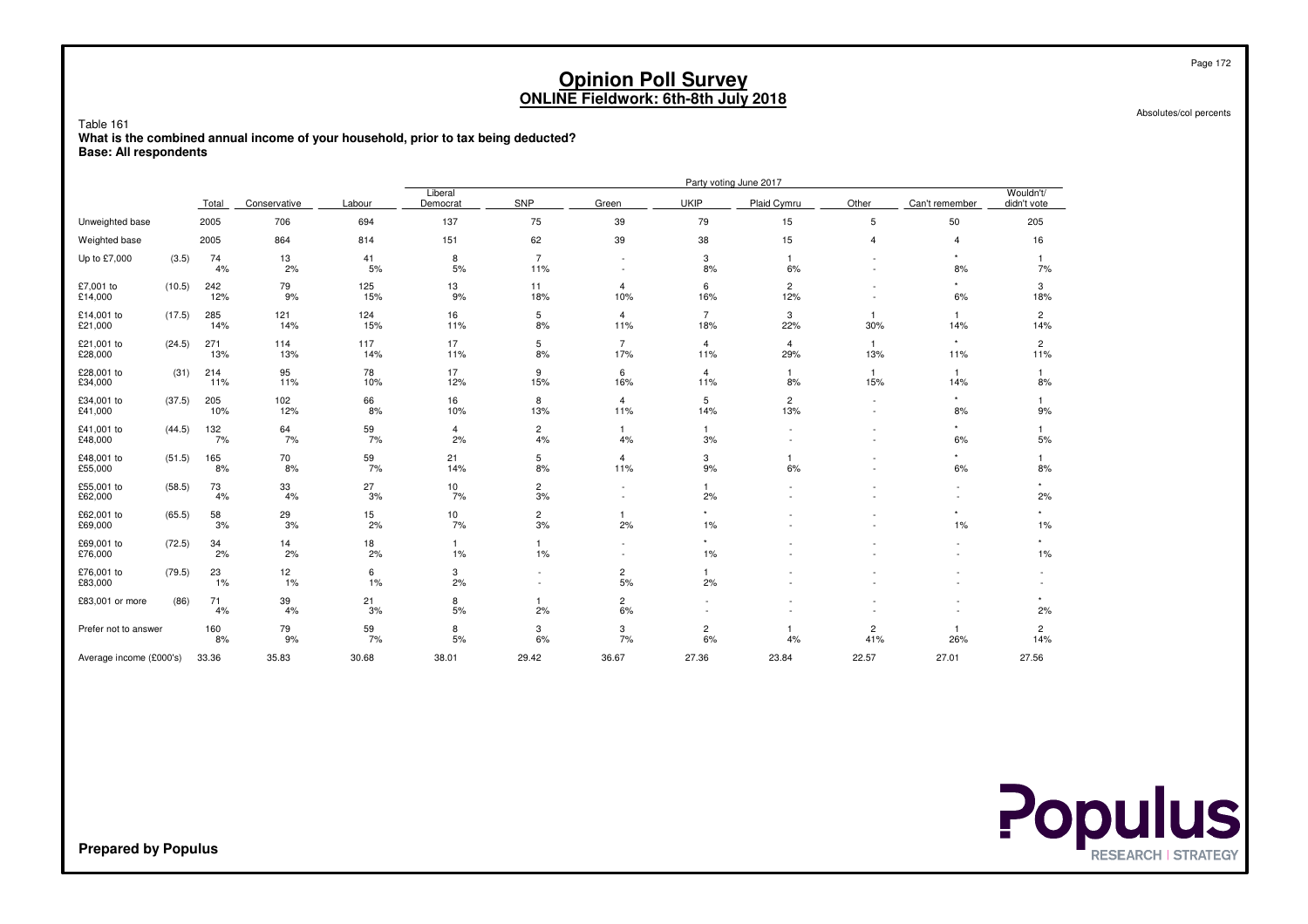Table 162

 **What is the combined annual income of your household, prior to tax being deducted?Base: All respondents**

|                         |        |            |              |            |                     |                      |                          |                      | Party voting May 2015 |                          |                      |                          |
|-------------------------|--------|------------|--------------|------------|---------------------|----------------------|--------------------------|----------------------|-----------------------|--------------------------|----------------------|--------------------------|
|                         |        | Total      | Conservative | Labour     | Liberal<br>Democrat | <b>UKIP</b>          | SNP                      | Green                | Plaid Cymru           | Other                    | Can't remember       | Wouldn't/<br>didn't vote |
| Unweighted base         |        | 2005       | 614          | 557        | 153                 | 153                  | 83                       | 73                   | 11                    | 8                        | 80                   | 273                      |
| Weighted base           |        | 2005       | 716          | 638        | 159                 | 135                  | 76                       | 74                   | 11                    | 6                        | 61                   | 129                      |
| Up to £7,000            | (3.5)  | 74<br>4%   | 11<br>2%     | 31<br>5%   | 3<br>2%             | $\overline{7}$<br>5% | $\overline{7}$<br>9%     | 2<br>3%              | $\overline{1}$<br>8%  | $\sim$                   | $\mathbf{1}$<br>2%   | 9<br>7%                  |
| £7,001 to<br>£14,000    | (10.5) | 242<br>12% | 52<br>7%     | 96<br>15%  | 15<br>9%            | 28<br>20%            | 12<br>16%                | 6<br>8%              | $\overline{c}$<br>15% |                          | 6<br>10%             | 26<br>20%                |
| £14,001 to<br>£21,000   | (17.5) | 285<br>14% | 93<br>13%    | 95<br>15%  | 23<br>15%           | 23<br>17%            | 11<br>14%                | 8<br>11%             | $\overline{1}$<br>13% | 1<br>19%                 | 13<br>21%            | 15<br>12%                |
| £21,001 to<br>£28,000   | (24.5) | 271<br>13% | 95<br>13%    | 101<br>16% | 14<br>9%            | 17<br>13%            | 11<br>14%                | 9<br>12%             | 4<br>31%              | $\star$<br>7%            | 9<br>15%             | 11<br>8%                 |
| £28,001 to<br>£34,000   | (31)   | 214<br>11% | 83<br>12%    | 63<br>10%  | 20<br>13%           | 12<br>9%             | 10<br>14%                | 11<br>15%            | -1<br>11%             | $\overline{2}$<br>31%    | 5<br>9%              | 6<br>5%                  |
| £34,001 to<br>£41,000   | (37.5) | 205<br>10% | 84<br>12%    | 52<br>8%   | 18<br>11%           | 19<br>14%            | 8<br>11%                 | 10<br>14%            |                       | 1<br>15%                 | 5<br>8%              | $\overline{7}$<br>5%     |
| £41,001 to<br>£48,000   | (44.5) | 132<br>7%  | 56<br>8%     | 47<br>7%   | 12<br>7%            | 5<br>4%              | $\overline{4}$<br>5%     | 4<br>5%              |                       | $\overline{\phantom{a}}$ | $\overline{c}$<br>4% | 3<br>2%                  |
| £48,001 to<br>£55,000   | (51.5) | 165<br>8%  | 63<br>9%     | 51<br>8%   | 13<br>8%            | 11<br>8%             | $\overline{4}$<br>6%     | 12<br>16%            |                       |                          | 3<br>6%              | $\overline{7}$<br>6%     |
| £55,001 to<br>£62,000   | (58.5) | 73<br>4%   | 30<br>4%     | 22<br>3%   | 7<br>5%             | 5<br>4%              | $\overline{c}$<br>3%     | $\mathbf{1}$<br>2%   | $\overline{c}$<br>16% |                          | $\overline{c}$<br>3% | 1<br>1%                  |
| £62,001 to<br>£69,000   | (65.5) | 58<br>3%   | 28<br>4%     | 12<br>2%   | 10<br>7%            | 1<br>$1\%$           | $\mathbf{1}$<br>2%       | -1<br>1%             |                       |                          | $\mathbf{1}$<br>2%   | 3<br>3%                  |
| £69,001 to<br>£76,000   | (72.5) | 34<br>2%   | 14<br>2%     | 13<br>2%   | 2<br>$1\%$          | $\star$<br>$\star$   | $\mathbf{1}$<br>$1\%$    | 2<br>3%              |                       | 1<br>11%                 | ٠<br>٠               | 1<br>1%                  |
| £76,001 to<br>£83,000   | (79.5) | 23<br>1%   | 5<br>1%      | 6<br>1%    | 5<br>3%             |                      | $\overline{\phantom{a}}$ | 2<br>3%              |                       | $\overline{\phantom{a}}$ | 4<br>6%              | $\overline{c}$<br>2%     |
| £83,001 or more         | (86)   | 71<br>4%   | 40<br>6%     | 10<br>2%   | 8<br>5%             | 1%                   | $\mathbf{1}$<br>1%       | $\overline{c}$<br>2% |                       |                          |                      | 10<br>7%                 |
| Prefer not to answer    |        | 160<br>8%  | 61<br>9%     | 40<br>6%   | 8<br>5%             | 6<br>4%              | 5<br>6%                  | 4<br>6%              | -1<br>5%              | 17%                      | 8<br>14%             | 27<br>21%                |
| Average income (£000's) |        | 33.36      | 37.39        | 30.34      | 38.05               | 26.97                | 26.84                    | 35.84                | 26.09                 | 33.84                    | 31.52                | 30.93                    |



Page 173

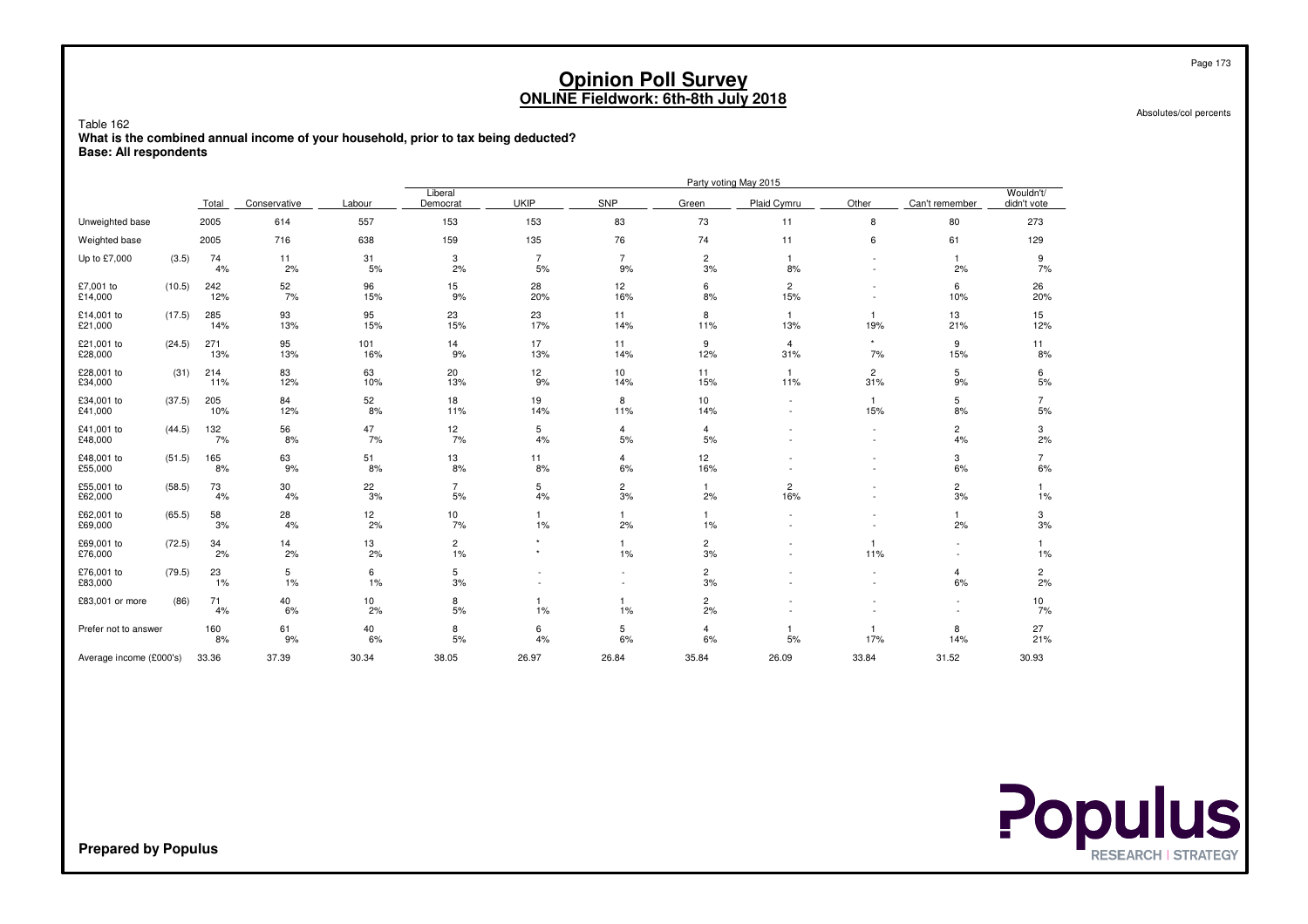Table 163 **Do you have a longstanding physical or mental condition or disability that has lasted or is likely to last 12 monthsand which has a substantial adverse effect on your ability to carry out day-to-day activities?Base: All respondents**

|                             |             |            | Gender     |                      |                      | Age         |                      |            |            |              | Social Grade |                |            |                    |                                                      |            |                                              |                       | Region                |           |              |            |                      |                         | Employment<br>Sector |              |                                 |
|-----------------------------|-------------|------------|------------|----------------------|----------------------|-------------|----------------------|------------|------------|--------------|--------------|----------------|------------|--------------------|------------------------------------------------------|------------|----------------------------------------------|-----------------------|-----------------------|-----------|--------------|------------|----------------------|-------------------------|----------------------|--------------|---------------------------------|
|                             | Total       | Male       | Female     | 18-24                | 25-34                | 35-44 45-54 |                      | 55-64      | $65+$      | AB           | C1           | C <sub>2</sub> | DE         | Scot-<br>land      | North<br>East                                        | West       | York-<br>shire<br>&<br>North Humb-<br>erside | West<br>Mid-<br>lands | East<br>Mid-<br>lands | Wales     | East-<br>ern | London     | South<br>East        | South<br>West           | Public               | Pri-<br>vate | Opin-<br>ion<br>Influ-<br>encer |
| Unweighted base             | 2005        | 990        | 1015       | 199                  | 316                  | 340         | 342                  | 326        | 482        | 620          | 588          | 320            | 477        | 176                | 75                                                   | 213        | 165                                          | 180                   | 155                   | 92        | 183          | 260        | 309                  | 197                     | 320                  | 780          | 206                             |
| Weighted base               | 2005        | 979        | 1026       | 223                  | 347                  | 321         | 355                  | 297        | 463        | 547          | 563          | 407            | 487        | 174                | 84                                                   | 231        | 168                                          | 178                   | 146                   | 100       | 192          | 271        | 281                  | 178                     | 356                  | 801          | 235                             |
| NET: Yes                    | 475<br>24%  | 213<br>22% | 263<br>26% | 29<br>13%            | 51<br>15%            | 80<br>25%   | 87<br>24%            | 105<br>35% | 125<br>27% | 96<br>18%    | 102<br>18%   | 88<br>22%      | 189<br>39% | 49<br>28%          | 18<br>21%                                            | 59<br>26%  | 36<br>21%                                    | 39<br>22%             | 45<br>30%             | 20<br>20% | 46<br>24%    | 43<br>16%  | 71<br>25%            | 50<br>28%               | 51<br>14%            | 118<br>15%   | 49<br>21%                       |
| Yes - physical<br>condition | 305<br>15%  | 140<br>14% | 165<br>16% | 5<br>2%              | 24<br>7%             | 39<br>12%   | 57<br>16%            | 80<br>27%  | 100<br>22% | 64<br>12%    | 68<br>12%    | 54<br>13%      | 119<br>24% | 33<br>19%          | 13<br>15%                                            | 34<br>15%  | 21<br>12%                                    | 24<br>14%             | 27<br>18%             | 17<br>17% | 30<br>16%    | 25<br>9%   | 46<br>16%            | 36<br>20%               | 28<br>8%             | 68<br>8%     | 30<br>13%                       |
| Yes - mental condition      | 176<br>9%   | 69<br>7%   | 107<br>10% | 26<br>12%            | 28<br>8%             | 53<br>16%   | 32<br>9%             | 33<br>11%  | 5<br>1%    | 31<br>6%     | 29<br>5%     | 24<br>6%       | 92<br>19%  | 26<br>15%          | 5<br>5%                                              | 22<br>9%   | 11<br>7%                                     | 12<br>7%              | 16<br>11%             | 6<br>6%   | 12<br>6%     | 17<br>6%   | 33<br>12%            | 16<br>9%                | 21<br>6%             | 45<br>6%     | 22<br>9%                        |
| Yes - disability            | 162<br>8%   | 68<br>7%   | 94<br>9%   | $\overline{7}$<br>3% | 12<br>3%             | 27<br>8%    | 25<br>7%             | 50<br>17%  | 42<br>9%   | 24<br>4%     | 25<br>4%     | 23<br>6%       | 90<br>18%  | 18<br>11%          | $\overline{4}$<br>5%                                 | 18<br>8%   | 8<br>5%                                      | 17<br>10%             | 17<br>11%             | 10<br>9%  | 21<br>11%    | 8<br>3%    | 30<br>11%            | 11<br>6%                | 10<br>3%             | 16<br>2%     | 15<br>$6\%$                     |
| Yes - other                 | 23<br>$1\%$ | 14<br>1%   | 8<br>1%    | -1<br>$\star$        | $\overline{2}$<br>1% | 4<br>1%     | 7<br>2%              | 5<br>2%    | 3<br>1%    | 3<br>$\star$ | 5<br>1%      | 7<br>2%        | 8<br>2%    | $\star$            | $\overline{\phantom{a}}$<br>$\overline{\phantom{a}}$ | 7<br>3%    | $\overline{c}$<br>$\frac{1}{1}$ %            | $\star$               | $\overline{c}$<br>1%  | 3<br>3%   | 2<br>1%      | 3<br>1%    | -1<br>$\star$        | 3<br>2%                 | $\overline{4}$<br>1% | 6<br>1%      | $\overline{c}$<br>1%            |
| No                          | 1487<br>74% | 747<br>76% | 741<br>72% | 190<br>85%           | 286<br>82%           | 231<br>72%  | 261<br>74%           | 186<br>63% | 333<br>72% | 441<br>81%   | 453<br>80%   | 306<br>75%     | 287<br>59% | 124<br>71%         | 65<br>78%                                            | 168<br>73% | 127<br>75%                                   | 139<br>78%            | 97<br>66%             | 75<br>75% | 144<br>75%   | 219<br>81% | 203<br>72%           | 126<br>71%              | 294<br>83%           | 669<br>84%   | 177<br>75%                      |
| Prefer not to say           | 42<br>2%    | 19<br>2%   | 23<br>2%   | $\overline{4}$<br>2% | 10<br>3%             | 11<br>3%    | $\overline{7}$<br>2% | 6<br>2%    | 5<br>$1\%$ | 10<br>2%     | 8<br>1%      | 13<br>3%       | 11<br>2%   | $\mathbf{1}$<br>1% | $\mathbf{1}$<br>$1\%$                                | 3<br>1%    | 6<br>4%                                      | $\star$<br>$\star$    | 5<br>3%               | 5<br>5%   | 3<br>2%      | 9<br>3%    | $\overline{7}$<br>3% | $\overline{2}$<br>$1\%$ | 11<br>3%             | 14<br>2%     | 9<br>4%                         |
|                             |             |            |            |                      |                      |             |                      |            |            |              |              |                |            |                    |                                                      |            |                                              |                       |                       |           |              |            |                      |                         |                      |              |                                 |
|                             |             |            |            |                      |                      |             |                      |            |            |              |              |                |            |                    |                                                      |            |                                              |                       |                       |           |              |            |                      |                         |                      |              |                                 |
|                             |             |            |            |                      |                      |             |                      |            |            |              |              |                |            |                    |                                                      |            |                                              |                       |                       |           |              |            |                      |                         |                      |              |                                 |
|                             |             |            |            |                      |                      |             |                      |            |            |              |              |                |            |                    |                                                      |            |                                              |                       |                       |           |              |            |                      |                         |                      |              |                                 |
|                             |             |            |            |                      |                      |             |                      |            |            |              |              |                |            |                    |                                                      |            |                                              |                       |                       |           |              |            |                      |                         |                      |              |                                 |
|                             |             |            |            |                      |                      |             |                      |            |            |              |              |                |            |                    |                                                      |            |                                              |                       |                       |           |              |            |                      |                         |                      |              |                                 |
|                             |             |            |            |                      |                      |             |                      |            |            |              |              |                |            |                    |                                                      |            |                                              |                       |                       |           |              |            |                      |                         |                      |              |                                 |
|                             |             |            |            |                      |                      |             |                      |            |            |              |              |                |            |                    |                                                      |            |                                              |                       |                       |           |              |            |                      |                         |                      |              |                                 |
|                             |             |            |            |                      |                      |             |                      |            |            |              |              |                |            |                    |                                                      |            |                                              |                       |                       |           |              |            |                      |                         |                      |              |                                 |
|                             |             |            |            |                      |                      |             |                      |            |            |              |              |                |            |                    |                                                      |            |                                              |                       |                       |           |              |            |                      |                         |                      |              |                                 |

Absolutes/col percents

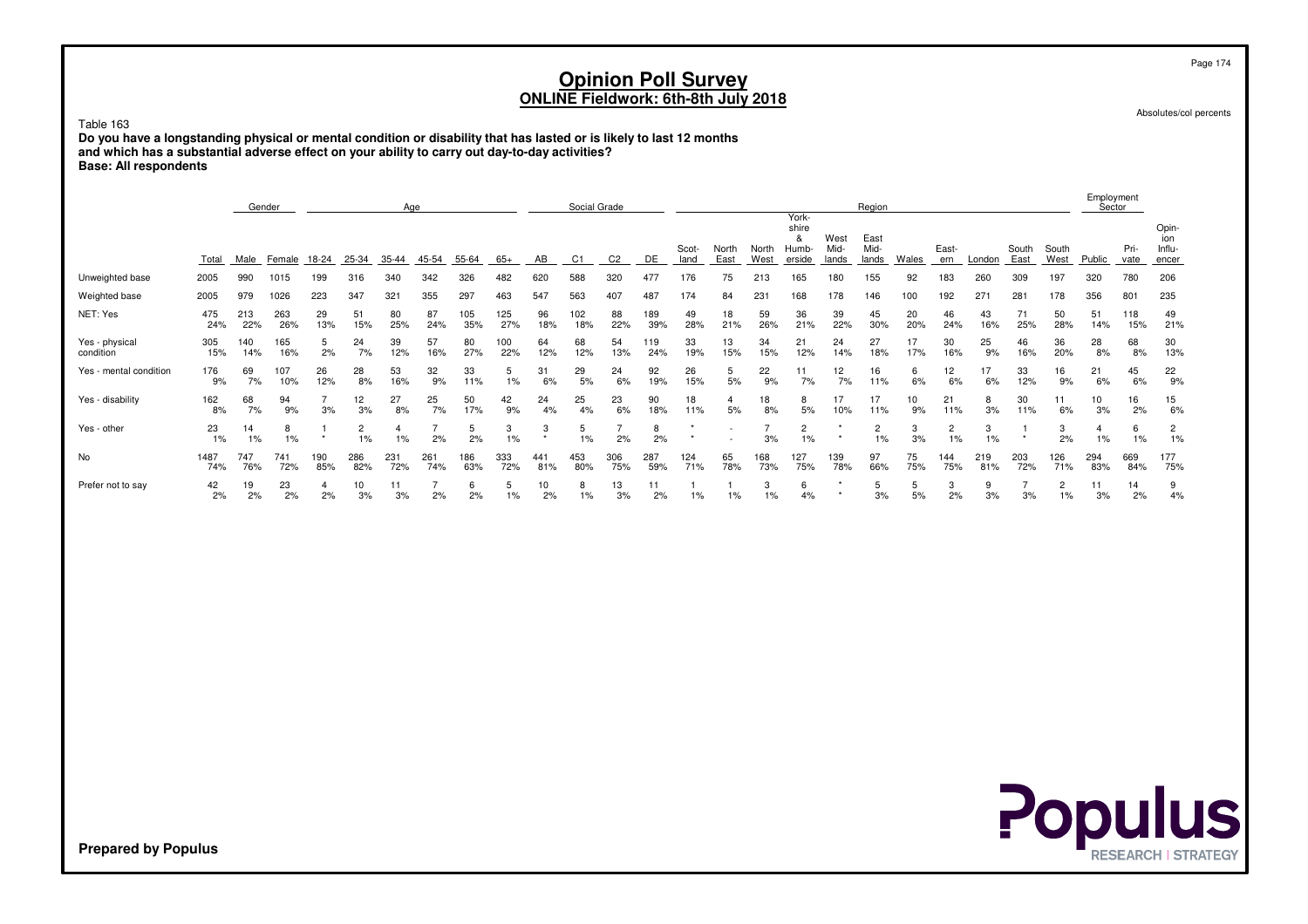| Table 164<br>Do you have a longstanding physical or mental condition or disability that has lasted or is likely to last 12 months<br>and which has a substantial adverse effect on your ability to carry out day-to-day activities?<br><b>Base: All respondents</b> |                                                                                                                                                                                                                                                                                                                    |             |            |                           |            |                      |            | <b>Opinion Poll Survey</b><br>ONLINE Fieldwork: 6th-8th July 2018 |                    |                      |                       |                      |            |            |            |                                                      |                       | Page 175<br>Absolutes/col percents |
|---------------------------------------------------------------------------------------------------------------------------------------------------------------------------------------------------------------------------------------------------------------------|--------------------------------------------------------------------------------------------------------------------------------------------------------------------------------------------------------------------------------------------------------------------------------------------------------------------|-------------|------------|---------------------------|------------|----------------------|------------|-------------------------------------------------------------------|--------------------|----------------------|-----------------------|----------------------|------------|------------|------------|------------------------------------------------------|-----------------------|------------------------------------|
|                                                                                                                                                                                                                                                                     | White SEG<br><b>BAME SEG</b><br>Ethnicity<br>Aae<br>White 18-                                                                                                                                                                                                                                                      |             |            |                           |            |                      |            |                                                                   |                    |                      |                       |                      |            |            |            |                                                      |                       |                                    |
|                                                                                                                                                                                                                                                                     | DE<br>AB<br>White<br><b>BAME</b><br>AB<br>C <sub>1</sub><br>C <sub>2</sub><br>C1<br>C <sub>2</sub><br>DE<br>18-45<br>$55+$<br>White 55+<br>45<br><b>BAME 18-45</b><br><b>BAME 55+</b><br>Total<br>560<br>539<br>294<br>24<br>883<br>808<br>764<br>790<br>2005<br>1842<br>146<br>449<br>55<br>43<br>24<br>13<br>111 |             |            |                           |            |                      |            |                                                                   |                    |                      |                       |                      |            |            |            |                                                      |                       |                                    |
| Unweighted base                                                                                                                                                                                                                                                     |                                                                                                                                                                                                                                                                                                                    |             |            |                           |            |                      |            |                                                                   |                    |                      |                       |                      |            |            |            |                                                      |                       |                                    |
| Weighted base                                                                                                                                                                                                                                                       | 2005                                                                                                                                                                                                                                                                                                               | 1833        | 162        | 494                       | 512        | 373                  | 454        | 50                                                                | 49                 | 34                   | 29                    | 920                  | 760        | 787        | 746        | 131                                                  | 11                    |                                    |
| NET: Yes                                                                                                                                                                                                                                                            | 475<br>24%                                                                                                                                                                                                                                                                                                         | 450<br>25%  | 24<br>15%  | 88<br>18%                 | 101<br>20% | 82<br>22%            | 179<br>40% | 8<br>16%                                                          | $\mathbf{2}$<br>4% | 6<br>17%             | 8<br>28%              | 161<br>17%           | 229<br>30% | 144<br>18% | 224<br>30% | 17<br>13%                                            | 5<br>46%              |                                    |
| Yes - physical<br>condition                                                                                                                                                                                                                                         | 305<br>15%                                                                                                                                                                                                                                                                                                         | 299<br>16%  | 6<br>4%    | 60<br>12%                 | 68<br>13%  | 53<br>14%            | 118<br>26% | 3<br>7%                                                           | $\star$<br>$\star$ | 3%                   | 4%                    | 70<br>8%             | 180<br>24% | 67<br>9%   | 178<br>24% | 3<br>2%                                              | $\overline{2}$<br>20% |                                    |
| Yes - mental condition                                                                                                                                                                                                                                              | 176<br>9%                                                                                                                                                                                                                                                                                                          | 158<br>9%   | 18<br>11%  | 28<br>6%                  | 27<br>5%   | 19<br>5%             | 85<br>19%  | 3<br>6%                                                           | 2<br>3%            | 6<br>17%             | $\overline{7}$<br>24% | 106<br>12%           | 38<br>5%   | 92<br>12%  | 35<br>5%   | 15<br>11%                                            | 3<br>26%              |                                    |
| Yes - disability                                                                                                                                                                                                                                                    | 162<br>8%                                                                                                                                                                                                                                                                                                          | 157<br>9%   | 5<br>3%    | 23<br>5%                  | 25<br>5%   | 22<br>6%             | 86<br>19%  | $\mathbf{1}$<br>2%                                                |                    | 3%                   | 3<br>11%              | 45<br>5%             | 92<br>12%  | 44<br>6%   | 88<br>12%  | 1%                                                   | $\overline{4}$<br>37% |                                    |
| Yes - other                                                                                                                                                                                                                                                         | 23<br>1%                                                                                                                                                                                                                                                                                                           | 20<br>1%    | $\star$    | $\overline{c}$<br>$\star$ | 5<br>1%    | $\overline{7}$<br>2% | 1%         | 2%                                                                |                    |                      | $\sim$<br>$\sim$      | $\overline{7}$<br>1% | 8<br>1%    | 1%         | 8<br>1%    | $\overline{\phantom{a}}$<br>$\overline{\phantom{a}}$ |                       |                                    |
| No                                                                                                                                                                                                                                                                  | 1487<br>74%                                                                                                                                                                                                                                                                                                        | 1346<br>73% | 133<br>82% | 397<br>80%                | 405<br>79% | 280<br>75%           | 265<br>58% | 41<br>82%                                                         | 47<br>96%          | 26<br>77%            | 20<br>67%             | 735<br>80%           | 519<br>68% | 623<br>79% | 510<br>68% | 109<br>83%                                           | 6<br>54%              |                                    |
| Prefer not to say                                                                                                                                                                                                                                                   | 42<br>2%                                                                                                                                                                                                                                                                                                           | 36<br>2%    | 4<br>3%    | 9<br>2%                   | 6<br>1%    | 11<br>3%             | 10<br>2%   | 2%                                                                |                    | $\overline{2}$<br>6% | 5%                    | 24<br>3%             | 11<br>1%   | 20<br>3%   | 11<br>2%   | $\overline{4}$<br>3%                                 | $\sim$                |                                    |

**Populus**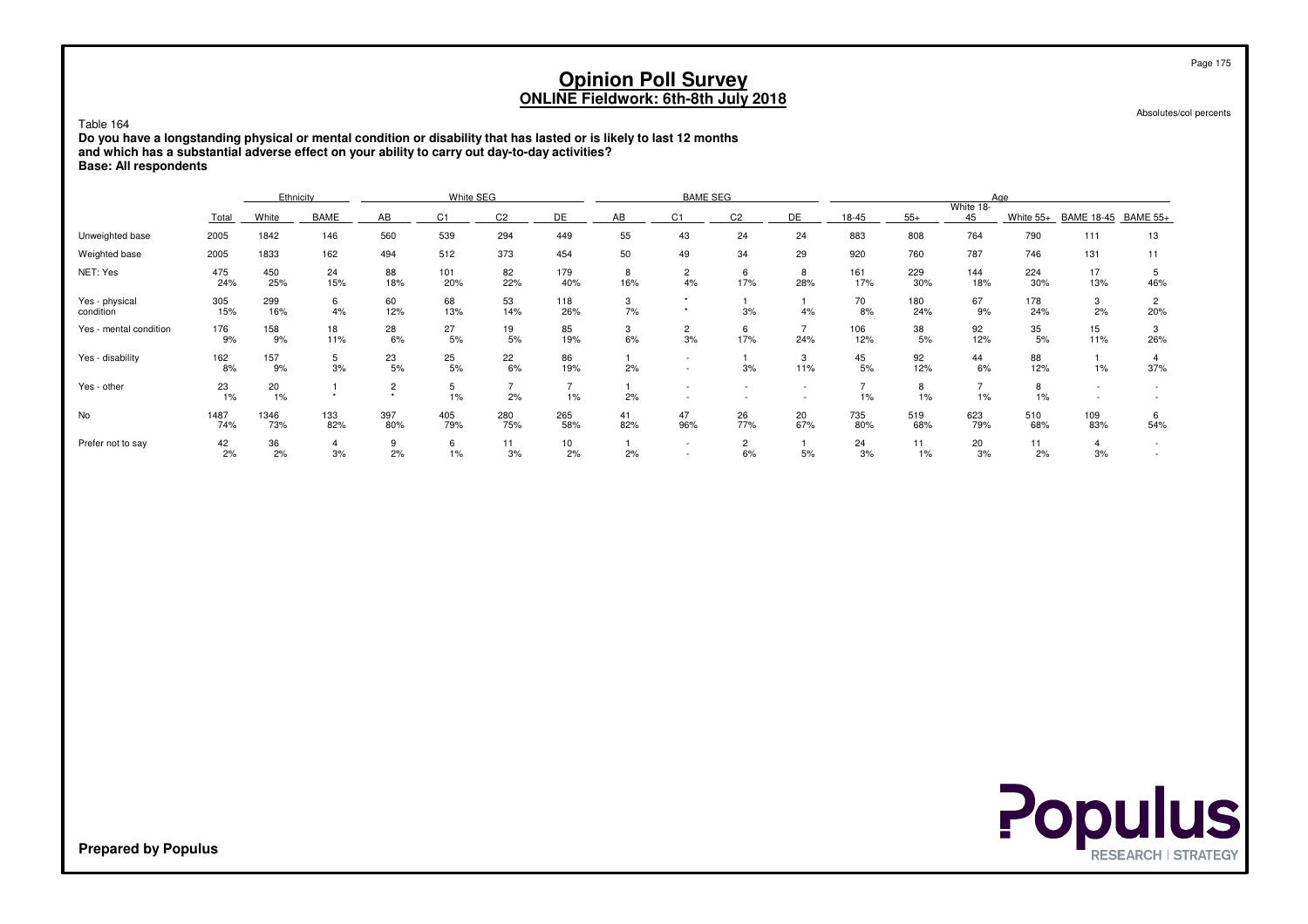#### Table 165

 **Do you have a longstanding physical or mental condition or disability that has lasted or is likely to last 12 monthsand which has a substantial adverse effect on your ability to carry out day-to-day activities?Base: All respondents**

|                             |             |            |              |                      |                          |           | Party voting now         |                                                      |          |                          |                          |            |
|-----------------------------|-------------|------------|--------------|----------------------|--------------------------|-----------|--------------------------|------------------------------------------------------|----------|--------------------------|--------------------------|------------|
|                             | Total       | Labour     | Conservative | Liberal<br>Democrat  | <b>UKIP</b>              | Green     | SNP                      | Plaid Cymru                                          | Other    | Can't remember           | Wouldn't/<br>didn't vote | Don't know |
| Unweighted base             | 2005        | 645        | 592          | 139                  | 97                       | 68        | 67                       | 11                                                   | 17       | $\overline{\phantom{a}}$ | 123                      | 246        |
| Weighted base               | 2005        | 728        | 686          | 140                  | 70                       | 64        | 53                       | 10                                                   | 15       | $\overline{\phantom{0}}$ | 36                       | 203        |
| NET: Yes                    | 475<br>24%  | 172<br>24% | 147<br>21%   | 36<br>26%            | 21<br>30%                | 13<br>21% | 20<br>38%                | 12%                                                  | 6<br>42% | $\overline{\phantom{a}}$ | 10<br>29%                | 48<br>23%  |
| Yes - physical<br>condition | 305<br>15%  | 102<br>14% | 99<br>14%    | 24<br>17%            | 14<br>20%                | 8<br>12%  | 13<br>24%                | $\overline{\phantom{a}}$<br>$\overline{\phantom{a}}$ | 6<br>42% | $\overline{\phantom{0}}$ | 8<br>23%                 | 32<br>16%  |
| Yes - mental condition      | 176<br>9%   | 85<br>12%  | 30<br>4%     | 13<br>9%             | b.<br>7%                 | 6<br>9%   | 11<br>20%                | 4%                                                   |          | $\overline{\phantom{a}}$ | 4<br>11%                 | 22<br>11%  |
| Yes - disability            | 162<br>8%   | 72<br>10%  | 48<br>7%     | 8<br>6%              | b.<br>6%                 | 6<br>9%   | 13%                      | 8%                                                   | 3%       |                          | $\overline{c}$<br>6%     | 13<br>6%   |
| Yes - other                 | 23<br>1%    | 9<br>1%    | 8<br>1%      | $\overline{2}$<br>1% | 2%                       | $\sim$    | $\rightarrow$<br>$1\%$   | $\sim$                                               |          | $\overline{\phantom{a}}$ | 1%                       | 2<br>$1\%$ |
| No                          | 1487<br>74% | 537<br>74% | 533<br>78%   | 101<br>72%           | 49<br>70%                | 50<br>78% | 33<br>62%                | 8<br>79%                                             | 8<br>51% | $\overline{\phantom{a}}$ | 24<br>66%                | 146<br>72% |
| Prefer not to say           | 42<br>2%    | 19<br>3%   | 1%           | $\overline{2}$<br>2% | $\overline{\phantom{0}}$ | 2%        | $\overline{\phantom{a}}$ | 9%                                                   | 7%       |                          | 2<br>5%                  | 10<br>5%   |



Page 176

Absolutes/col percents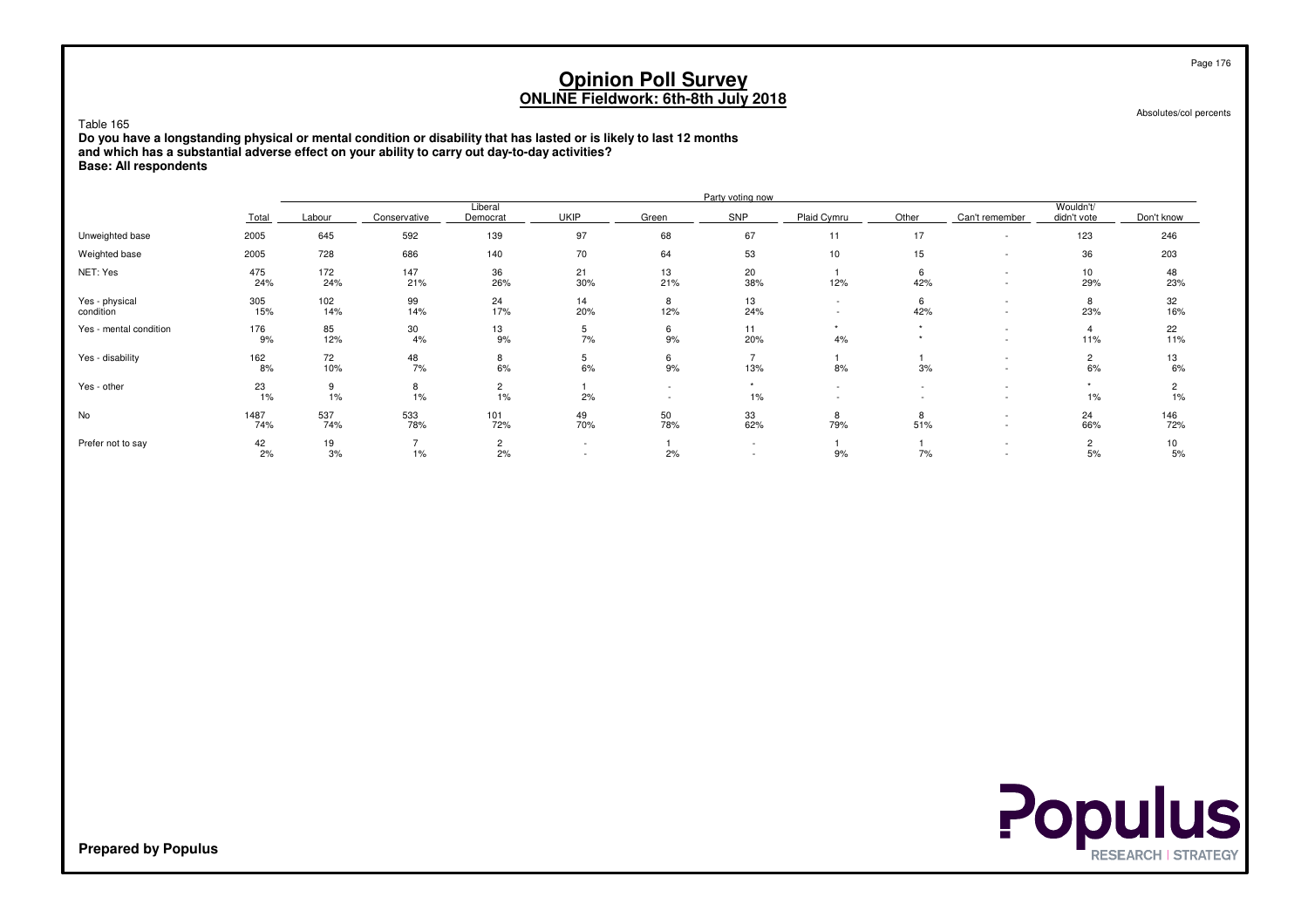Table 166

 **Do you have a longstanding physical or mental condition or disability that has lasted or is likely to last 12 monthsand which has a substantial adverse effect on your ability to carry out day-to-day activities?Base: All respondents**

|                             |             |              |             |                       |                       |                                    |                                    | Party voting June 2017                               |                                                      |                |                          |
|-----------------------------|-------------|--------------|-------------|-----------------------|-----------------------|------------------------------------|------------------------------------|------------------------------------------------------|------------------------------------------------------|----------------|--------------------------|
|                             | Total       | Conservative | Labour      | Liberal<br>Democrat   | SNP                   | Green                              | <b>UKIP</b>                        | Plaid Cymru                                          | Other                                                | Can't remember | Wouldn't/<br>didn't vote |
| Unweighted base             | 2005        | 706          | 694         | 137                   | 75                    | 39                                 | 79                                 | 15                                                   | 5                                                    | 50             | 205                      |
| Weighted base               | 2005        | 864          | 814         | 151                   | 62                    | 39                                 | 38                                 | 15                                                   | $\overline{4}$                                       | $\overline{4}$ | 16                       |
| NET: Yes                    | 475<br>24%  | 197<br>23%   | 191<br>23%  | 39<br>26%             | 23<br>37%             | 8<br>20%                           | 11<br>28%                          | 3<br>17%                                             | 13%                                                  | 19%            | 4<br>28%                 |
| Yes - physical<br>condition | 305<br>15%  | 136<br>16%   | 113<br>14%  | 25<br>16%             | 15<br>25%             | 5<br>12%                           | 8<br>20%                           | $\overline{c}$<br>12%                                | 13%                                                  | ٠<br>11%       | $\overline{2}$<br>12%    |
| Yes - mental condition      | 176<br>9%   | 42<br>5%     | 95<br>12%   | 14<br>9%              | 12<br>19%             | 5<br>12%                           | $\overline{4}$<br>11%              | 7%                                                   | $\overline{\phantom{a}}$<br>$\overline{\phantom{a}}$ | ٠<br>11%       | 3<br>18%                 |
| Yes - disability            | 162<br>8%   | 56<br>6%     | 80<br>10%   | 10 <sub>1</sub><br>7% | $\overline{ }$<br>11% | 4<br>9%                            | 3<br>7%                            | $\overline{c}$<br>10%                                | 13%                                                  | $\star$<br>5%  | 7%                       |
| Yes - other                 | 23<br>1%    | 10<br>1%     | 10<br>$1\%$ | $1\%$                 | $\ddot{}$<br>1%       | $\sim$<br>$\overline{\phantom{a}}$ | ٠<br>1%                            | $\overline{\phantom{a}}$<br>$\overline{\phantom{a}}$ | $\sim$<br>$\overline{\phantom{a}}$                   | ٠<br>2%        | 1%                       |
| No                          | 1487<br>74% | 658<br>76%   | 602<br>74%  | 108<br>72%            | 38<br>63%             | 29<br>75%                          | 27<br>72%                          | 9<br>58%                                             | $\overline{2}$<br>60%                                | 3<br>72%       | 11<br>68%                |
| Prefer not to say           | 42<br>2%    | 9<br>1%      | 22<br>3%    | 4<br>3%               | $\star$<br>1%         | $\overline{2}$<br>5%               | $\overline{\phantom{a}}$<br>$\sim$ | 4<br>25%                                             | 26%                                                  | $\star$<br>9%  | 4%                       |

Absolutes/col percents



**Prepared by Populus**